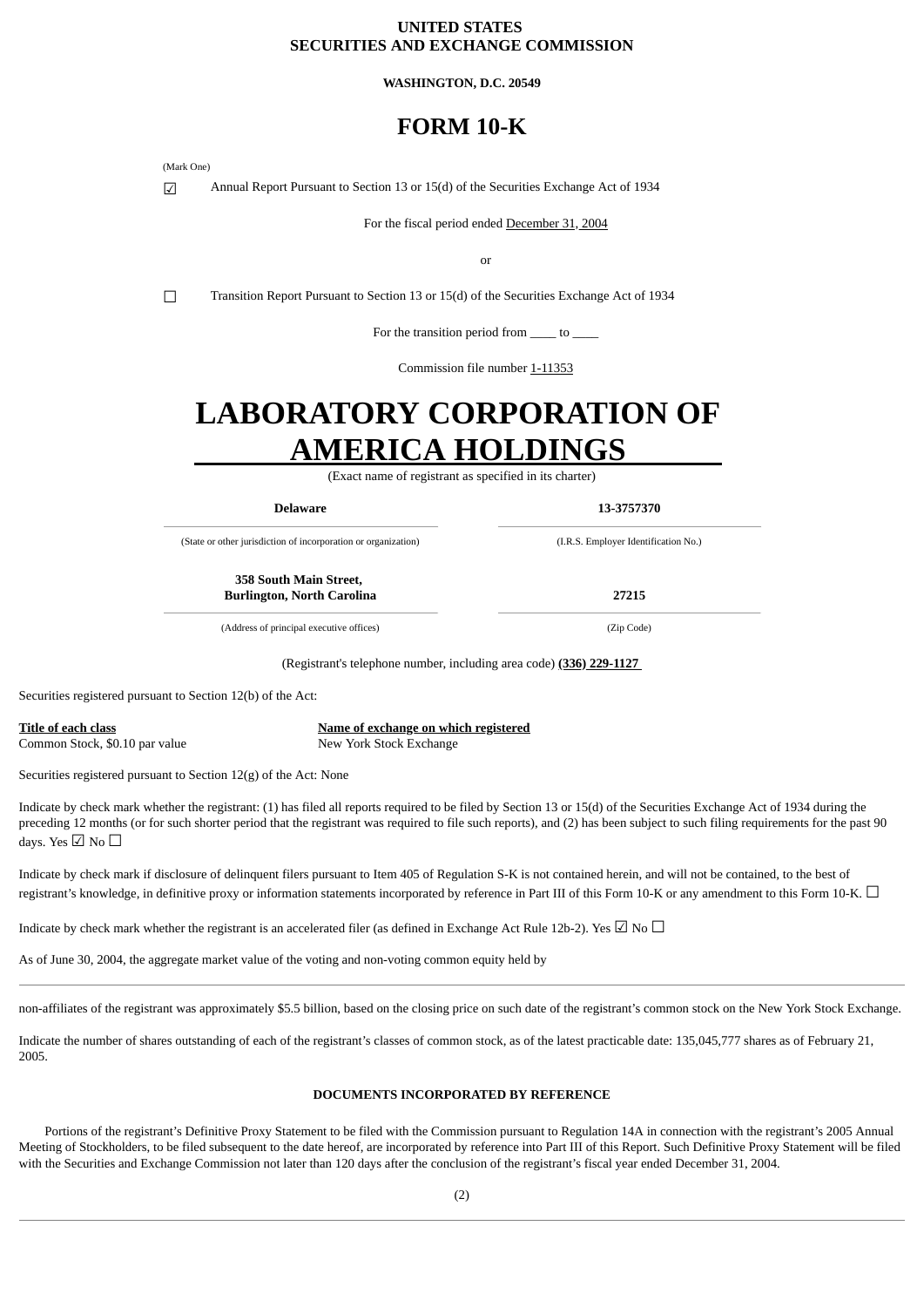## **Index**

## **Part I**

|         |                                                              | Page |
|---------|--------------------------------------------------------------|------|
| Item 1. | <b>Business</b>                                              | 4    |
|         | The Clinical Laboratory Testing Industry                     | 5    |
|         | Effect of Market Changes on the Clinical Laboratory Industry | 5    |
|         | <b>Laboratory Testing Operations and Services</b>            | 6    |
|         | Company Strategy                                             | 7    |
|         | <b>Testing Services</b>                                      | 9    |
|         | Clients                                                      | 11   |
|         | Payers                                                       | 12   |
|         | Investments in Joint Venture Partnerships                    | 12   |
|         | Sales and Marketing and Client Service                       | 12   |
|         | <b>Information Systems</b>                                   | 13   |
|         | <b>Billing</b>                                               | 13   |
|         | <b>Quality Assurance</b>                                     | 14   |
|         | Employees                                                    | 15   |
|         | Regulation and Reimbursement                                 | 15   |
|         | Compliance Program                                           | 21   |
| Item 2. | Properties                                                   | 23   |
| Item 3. | Legal Proceedings                                            | 24   |
| Item 4. | Submission of Matters to a Vote of Security Holders          | 26   |

#### **Part II**

| Item 5.  | Market for Registrant's Common Equity, Related Stockholder Matters,                   | 27 |
|----------|---------------------------------------------------------------------------------------|----|
|          | And Issuer Purchases of Equity Securities                                             |    |
| Item 6.  | Selected Financial Data                                                               | 29 |
| Item 7.  | Management's Discussion and Analysis of Financial Condition and Results of Operations | 31 |
| Item 7A. | Quantitative and Qualitative Disclosures About Market Risk                            | 40 |
| Item 8.  | Financial Statements and Supplementary Data                                           | 41 |
| Item 9.  | Changes in and Disagreements with Accountants on Accounting and Financial Disclosure  | 41 |
| Item 9A. | <b>Controls and Procedures</b>                                                        | 41 |
| Item 9B. | Other Information                                                                     | 42 |

## **Part III**

|            | Item 10. Directors and Executive Officers of the Registrant    | 43 |
|------------|----------------------------------------------------------------|----|
| Item 11.   | <b>Executive Compensation</b>                                  | 43 |
| Item $12.$ | Security Ownership of Certain Beneficial Owners and Management | 44 |
| Item 13.   | Certain Relationships and Related Transactions                 | 44 |
|            | Item 14. Principal Accountant Fees and Services                | 44 |
|            |                                                                |    |
|            | Part IV                                                        |    |

#### **Part IV**

## Item 15. Exhibits and Financial Statement Schedules 45

(3)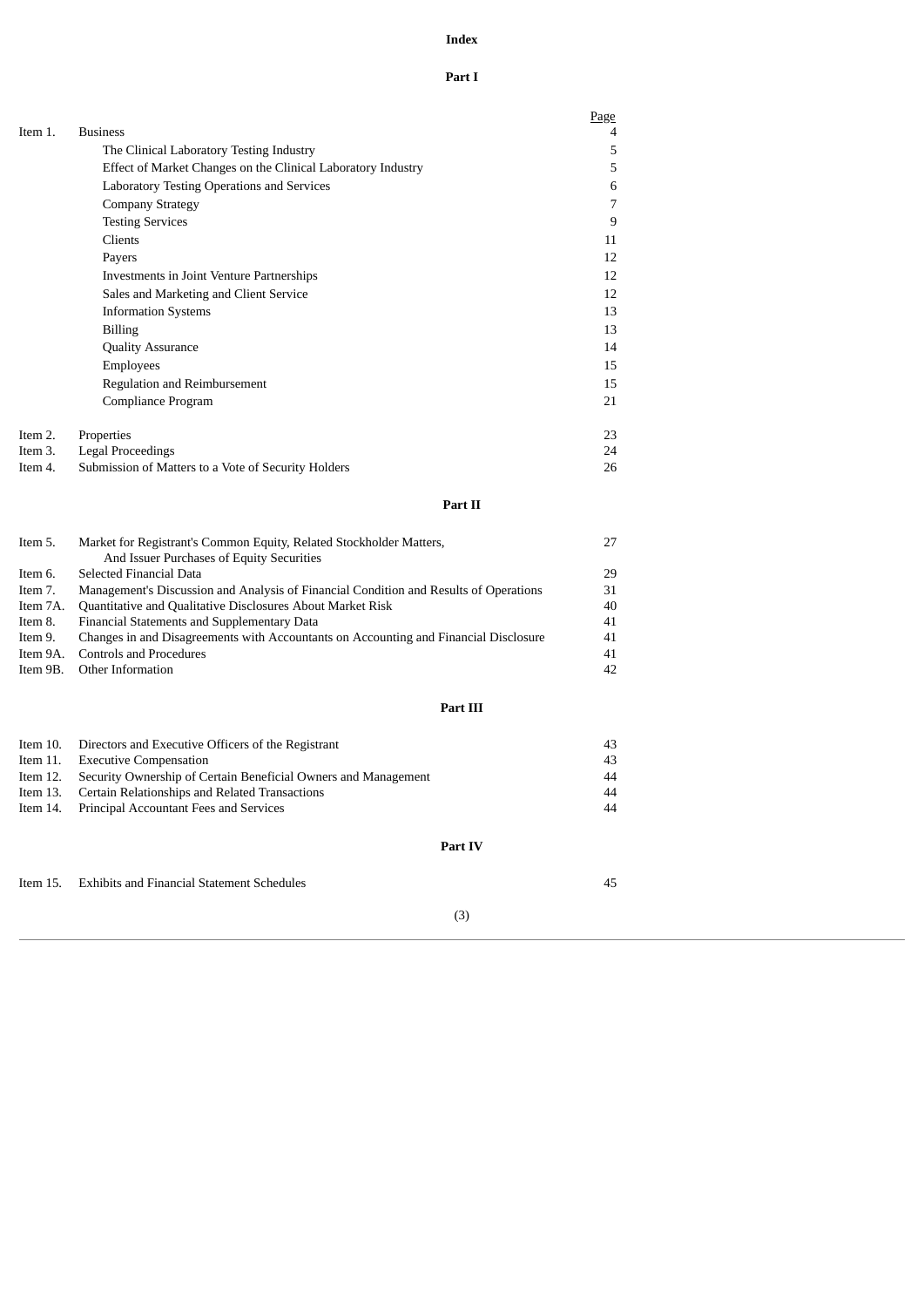#### **Item 1. BUSINESS**

 Laboratory Corporation of America Holdings and its subsidiaries (the "Company"), headquartered in Burlington, North Carolina, is the second largest independent clinical laboratory company in the United States based on 2004 net revenues. Since its founding in 1971, the Company has grown into a national network of 32 primary laboratories and over 1,300 service sites, consisting of branches, patient service centers and STAT laboratories, which are laboratories that have the ability to perform certain routine tests quickly and report the results to the physician immediately. Through its national network of laboratories, the Company offers a broad range of clinical laboratory tests which are used by the medical profession in routine testing, patient diagnosis, and in the monitoring and treatment of disease. In addition, the Company has developed specialty and niche businesses based on certain types of specialized testing capabilities and client requirements, such as oncology testing, HIV genotyping and phenotyping, diagnostic genetics and clinical research trials. The Company has significantly expanded its routine and specialty testing businesses through the acquisitions of Dynacare Inc. ("Dynacare"), DIANON Systems, Inc. ("DIANON"), and US Pathology Labs, Inc. ("US LABS"). The acquisition of Dynacare, a provider of clinical laboratory testing services in 21 states in the United States and two provinces in Canada has enabled the Company to expand its national testing network. DIANON is a leading national provider of anatomic pathology and genetic testing services with a primary focus on advanced oncology testing. The acquisition of DIANON and the recently completed acquisition of US LABS, with an anatomic pathology offering tailored to hospital based pathologists, further enhances the Company's oncology testing capabilities and positions it to more effectively market and distribute the advanced testing technologies that the Company has developed internally or has licensed from its technology partners, such as EXACT Sciences Corporation, Celera Diagnostics and Correlogic Systems, Inc.

 With approximately 23,500 employees, the Company processes tests on more than 355,000 patient specimens daily and provides clinical laboratory testing services to clients in all 50 states, the District of Columbia, Puerto Rico, and three provinces in Canada. Its clients include physicians, hospitals, HMOs and other managed care organizations, governmental agencies, large employers, and other independent clinical laboratories that do not have the breadth of its testing capabilities. Several hundred of the Company's tests are frequently used in general patient care by physicians to establish or support a diagnosis, to monitor treatment or to search for an otherwise undiagnosed condition. The most frequently-requested of these routine tests include blood chemistry analyses, urinalyses, blood cell counts, Pap tests, HIV tests, microbiology cultures and procedures, and alcohol and other substance-abuse tests. The Company performs this core group of routine tests in each of its major laboratories using sophisticated and computerized instruments, with most results reported within 24 hours.

 The Company's Annual Report on Form 10-K, Quarterly Reports on Form 10-Q, Current Reports on Form 8-K, and all amendments to those reports are made available free of charge through the Media and Investor Relations section of the Company's internet website at www.labcorp.com as soon as practicable after such material is electronically filed with, or furnished to, the Securities and Exchange Commission.

 The Company is committed to providing the highest quality laboratory services to its clients in full compliance with all federal, state and local laws and regulations. The Company's Code of Business Conduct and Ethics outlines ethics and compliance policies adopted by the Company to meet this commitment. These policies apply to all employees of the Company and its subsidiaries as well as the Company's Board of Directors. The Code of Business Conduct and Ethics, as well as the Charters for the Audit, Compensation, Ethics and Quality Assurance, and Nominating and Corporate Governance Committees, and the Company's Corporate Governance Guidelines, are posted on the Company's website www.labcorp.com. The Company has established a Compliance Action hotline (1-800-801-1005), which provides a confidential and anonymous method to report a possible violation of a LabCorp compliance policy or procedure, or a federal or state law or regulation; a HIPAA Privacy hotline (1-877- 234-4722), which provides a confidential and anonymous method for an employee to report a possible violation of a

(4)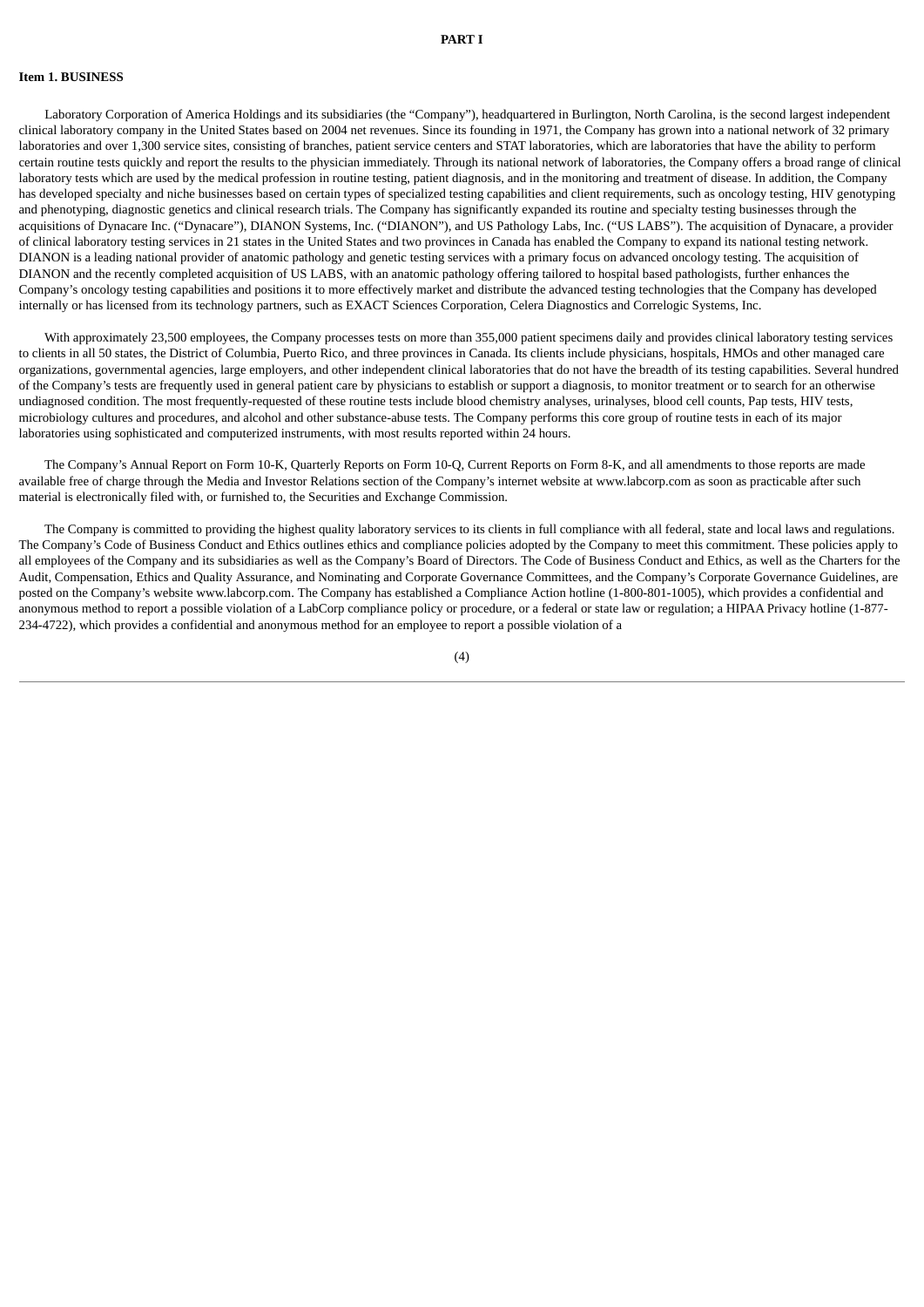HIPAA privacy, security or billing policy or procedure; and an Accounting hotline (1-866-469-6893), which provides a confidential and anonymous method for an employee to report a possible violation of internal accounting controls or auditing matters.

#### **The Clinical Laboratory Testing Industry**

 Laboratory tests and procedures are used generally by hospitals, physicians and other health care providers and commercial clients to assist in the diagnosis, evaluation, detection, monitoring and treatment of diseases and other medical conditions through the examination of substances in the blood, tissues and other specimens. Clinical laboratory testing is generally categorized as either clinical pathology testing, which is performed on body fluids including blood, or anatomical pathology testing, which is performed on cytologic samples, tissue and other samples, including human cells. Clinical and anatomical pathology procedures are frequently ordered as part of regular physician office visits and hospital admissions in connection with the diagnosis and treatment of illnesses. Certain of these tests and procedures are used as tools in the diagnosis and management of a wide variety of medical conditions such as cancer, AIDS, endocrine disorders, cardiac disorders and genetic disease.

 The clinical laboratory industry consists primarily of three types of providers: hospital-based laboratories, physician-office laboratories and independent clinical laboratories, such as those owned by the Company. The Company believes that in 2003 the entire United States clinical laboratory testing industry had estimated revenues of approximately \$40 billion; approximately 53% of such revenues were attributable to hospital-affiliated laboratories, approximately 40% were attributable to independent clinical laboratories and others, and approximately 7% were attributable to physicians in their offices and laboratories. The Centers for Medicare and Medicaid Services ("CMS") of the Department of Health and Human Services ("HHS") has estimated that in 2003 there were approximately 5,000 independent clinical laboratories in the United States.

 The clinical laboratory business is intensely competitive. There are presently two national independent clinical laboratories: the Company and Quest Diagnostics Incorporated ("Quest"), which had approximately \$5.1 billion in revenues from clinical laboratory testing in 2004. In addition to the other national clinical laboratory, the Company competes with many smaller regional independent clinical laboratories as well as laboratories owned by hospitals and physicians. The Company believes that the following factors, among others, are often used by health care providers in selecting a laboratory: i) pricing of the laboratory's test services; ii) accuracy, timeliness and consistency in reporting test results; iii) number and type of tests performed; iv) service capability and convenience offered by the laboratory; and v) its reputation in the medical community. The Company believes that it competes favorably with its principal competitors in each of these areas and is currently implementing strategies to improve its competitive position.

 The Company believes that consolidation will continue in the clinical laboratory testing business. In addition, the Company believes that it and the other large independent clinical laboratory testing companies will be able to increase their share of the overall clinical laboratory testing market due to a number of external factors including cost efficiencies afforded by large-scale automated testing, Medicare reimbursement reductions and the growth of managed health care entities which require low-cost testing services and large service networks. In addition, legal restrictions on physician referrals and their ownership of laboratories as well as increased regulation of laboratories are expected to contribute to the continuing consolidation of the industry.

#### **Effect of Market Changes on the Clinical Laboratory Business**

 Many market-based changes in the clinical laboratory business have occurred over the past ten years, primarily as a result of the shift away from traditional, fee-forservice medicine to managed-cost health care. The growth of the managed care sector presents various challenges to the Company and other independent clinical laboratories. Managed care organizations typically contract with a limited number of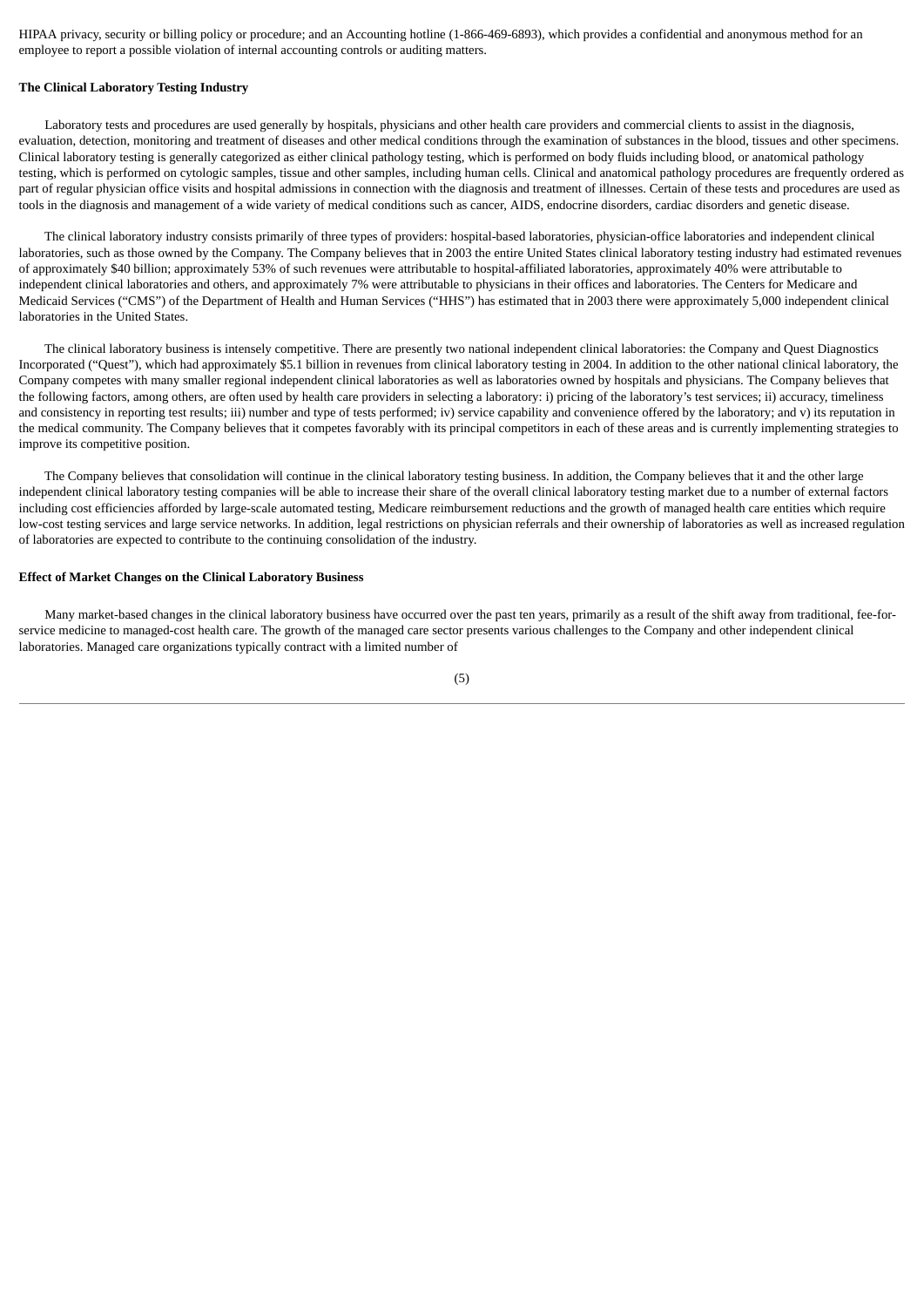clinical laboratories and negotiate discounts to the fees charged by such laboratories in an effort to control costs. In addition, managed care organizations have used capitated payment contracts in an attempt to fix the cost of laboratory testing services for their enrollees. Under a capitated payment contract, the clinical laboratory and the managed care organization agree to a per member, per month payment to cover all laboratory tests during the month, regardless of the number or cost of the tests actually performed. The Company makes significant efforts to ensure that esoteric tests (which are more sophisticated tests used to obtain information not provided by routine tests and generally involve a higher level of complexity and more substantial human involvement than routine tests) are excluded from capitated arrangements and therefore paid for separately by the managed care organization. Capitated payment contracts shift the risks of additional testing beyond that covered by the capitated payment to the clinical laboratory. For the year ended December 31, 2004, such capitated contracts accounted for approximately \$132.7 million or 4.3% of the Company's net sales.

 In addition, Medicare (which principally services patients 65 and older), Medicaid (which principally serves low-income patients) and insurers have increased their efforts to control the cost, utilization and delivery of health care services. Measures to regulate health care delivery in general and clinical laboratories in particular have resulted in reduced prices, added costs and decreased test utilization for the clinical laboratory industry by increasing complexity and adding new regulatory and administrative requirements. From time to time, Congress has also considered changes to the Medicare fee schedules in conjunction with certain budgetary bills. The Company believes that reductions in reimbursement for Medicare services will continue to be implemented from time to time. Reductions in the reimbursement rates of other third-party payers are likely to occur as well.

 Despite the potential market changes discussed above, the Company believes that the volume of clinical laboratory testing will be positively influenced by several factors, including the expanded base of genomics knowledge, which has led to an enhanced appreciation of the value of gene-based diagnostic assays for current patient care as well as for the development of new therapeutics. Additionally, these novel gene-based tests have led to an increased awareness by physicians that clinical laboratory testing is a cost-effective means of prevention and early detection of disease and monitoring of treatment. In an effort to better offer new technology as medical needs and standards of care develop, the Company has entered into a number of licensing and technology distribution agreements with such leading-edge diagnostic testing technology providers as: Atherotech (cardiovascular disease risk assessment), EXACT Sciences (colorectal cancer detection), BioPredictive (determination of liver fibrosis), Celera (development of new gene-based assays in a variety of disease areas) and Correlogic Systems (ovarian cancer detection).

 Additional factors which may lead to future volume growth include an increase in the number and types of tests which are readily available (due to advances in technology and increased cost efficiencies) for testing of cancer and infectious diseases and the general aging of the population in the United States. The impact of these factors is expected to be partially offset by declines in volume as a result of increased controls over the utilization of laboratory services by Medicare and other third-party payers, particularly managed care organizations. In addition, movement by patients into consumer driven health plans may have an impact on the utilization of laboratory testing.

#### **Laboratory Testing Operations and Services**

 The Company has 32 primary laboratories, and over 1,300 service sites, consisting of branches, patient service centers and STAT laboratories. A branch is a central facility which collects specimens in a region for shipment to one of the Company's laboratories for testing. A branch also is used as a base for sales staff. Generally, a patient service center is a facility maintained by the Company to serve the patients of physicians in a medical professional building or other strategic location. The patient service center collects the specimens as requested by the physician. The specimens are sent, principally through the Company's in-house courier system (and, to a lesser extent, through independent couriers), to one of the Company's primary testing facilities for testing. Some of the Company's patient service centers also function as STAT labs, which are laboratories that have the ability to perform certain routine tests quickly and report results to

#### (6)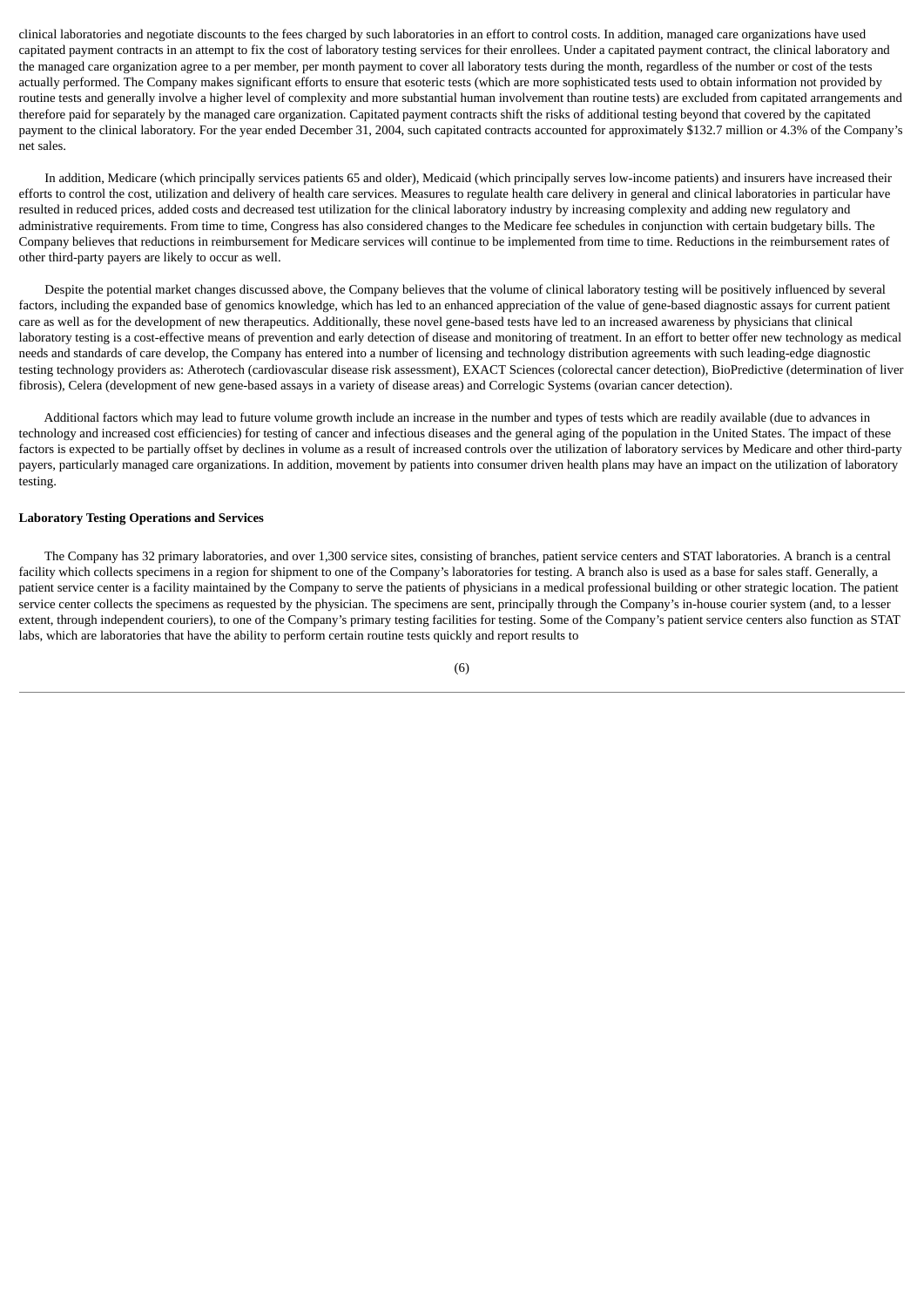the physician immediately. Patient specimens are delivered to the Company accompanied by a test request form. These forms, which are completed by the client or the Company Patient Service Technician, indicate the tests to be performed and provide the necessary billing information.

 Each specimen and related request form is checked for completeness and then given a unique identification number. The unique identification number assigned to each specimen helps to ensure that the results are attributed to the correct patient. The test request forms are sent to a data entry operator who ensures that a file is established for each patient and the necessary testing and billing information is entered. Once this information is entered into the computer system, the tests are performed and the results are entered through computer interface or manually, depending upon the tests and the type of equipment involved. Most of the Company's computerized testing equipment is connected to the Company's information systems. Most routine testing is completed by early the next morning and test results are in most cases electronically delivered to clients via smart printers, personal computer-based products or computer interfaces. It is Company policy to notify the client immediately if a life-threatening result is found at any point during the course of the testing process.

#### **Company Strategy**

 The Company's strategic plan focuses on expanding national coverage, setting exceptional service standards, expanding its leading position in genomic testing and meeting the evolving needs of managed care payers, physicians and patients.

#### *Expand and Leverage National Infrastructure*

 The Company's growing national presence provides a number of significant benefits and it intends to maintain and continue to build this presence. The Company's national network of 32 primary laboratories and over 1,300 service sites, consisting of branches, patient service centers and STAT laboratories, enables it to provide highquality services to physicians, hospitals, managed care organizations and other customers across the United States. The Company's managed care contracts with United Healthcare, Aetna, Cigna, and Wellpoint demonstrate the importance of being able to deliver services on a nationwide basis. Furthermore, the Company's scale provides it with significant cost structure advantages, particularly related to supply and other operating costs.

#### *Customer Retention*

 Providing exceptional customer service is one of the Company's highest priorities. Customer retention requires understanding the unique needs and challenges that face each of our customer segments and providing solutions that address them. The Company continually seeks to improve its offerings in physician education tools, integrated information management solutions, improved customer care initiatives and innovative patient information guides. These customer retention activities are designed to further our success in all aspects of our business.

#### *Scientific Differentiation*

 The Company believes that it has differentiated itself from its competition and positioned itself for continued strong growth by building a leadership position in genomic and other advanced testing technologies. This leadership position enables the Company to provide a broad menu of testing services for the genetics and cancer markets, which it believes represent two of the most significant areas of future growth in the clinical laboratory industry. The Company's strategic objective in scientific differentiation is to expand its leadership position in genomic and other advanced testing technologies in order to deliver outstanding and innovative clinical testing services to patients and physicians nationwide.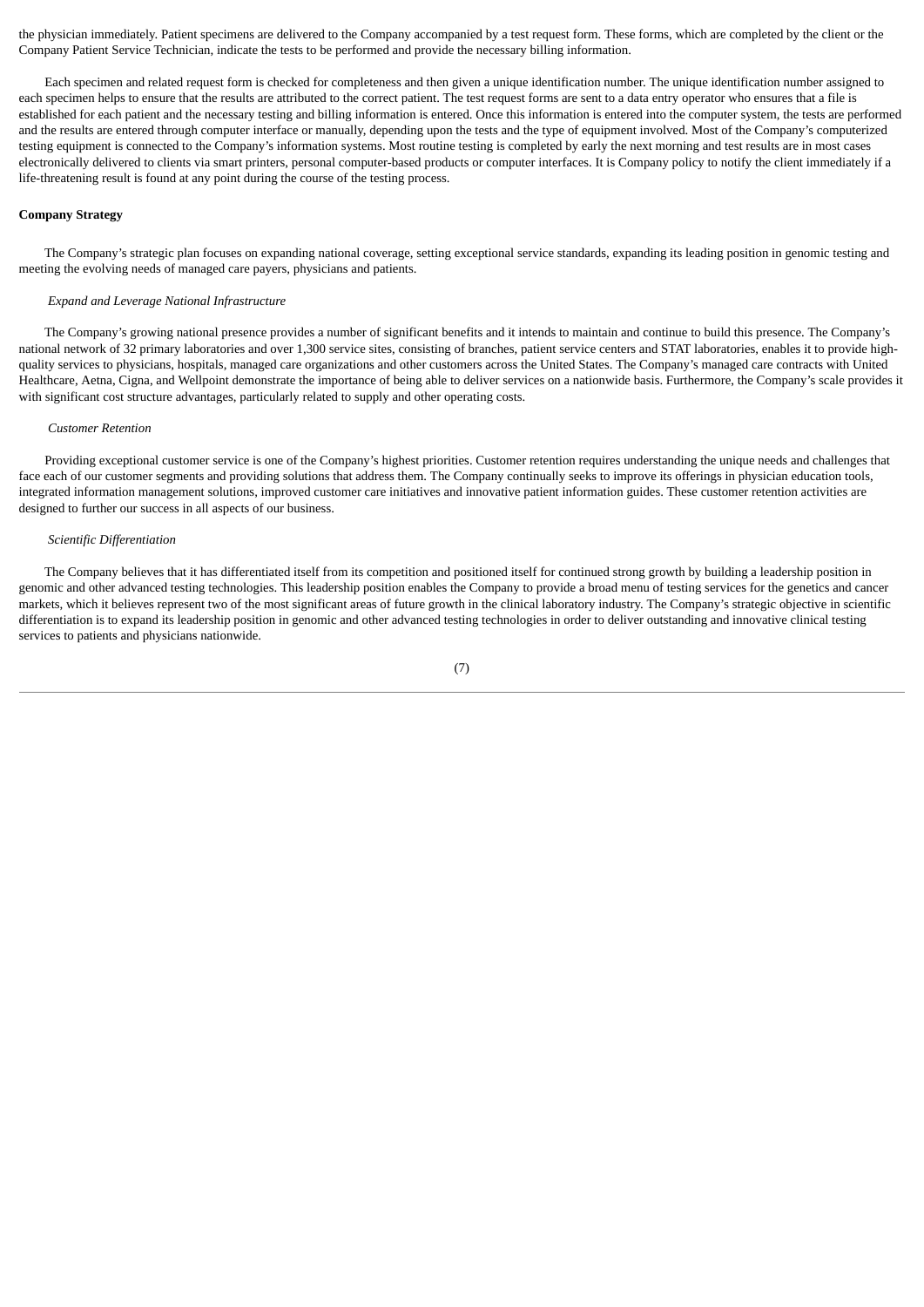#### *Develop and Be First to Market with New Tests*

 Advances in medicine have begun to fundamentally change diagnostic testing, and new tests are allowing clinical laboratories to provide unprecedented amounts of health-related information to physicians and patients. Significant new tests introduced over the past several years include a gene-based test for human papilloma virus as well as tests for HIV phenotyping and cystic fibrosis. As science continues to advance, the Company expects new testing technologies to emerge; therefore, it intends to continue to invest in advanced testing capabilities so that it can remain on the cutting edge of clinical laboratory testing. The Company has added, and expects to continue to add, new testing technologies and capabilities through a combination of internal development initiatives, technology licensing and partnership transactions and selected business acquisitions. Through its national sales force, the Company rapidly introduces new testing technologies to physician customers. This differentiation is important in the retention and growth of business.

#### *Capitalize on Unique Opportunities with New Testing Technologies*

 The Company has announced a number of significant licensing and technology distribution agreements which provide it with access to exciting new testing technologies that it expects will have an increasing impact on diagnostic testing. For example, in June 2002, the Company announced the creation of an exclusive, longterm strategic agreement with EXACT Sciences to commercialize PreGen-Plus, EXACT Sciences' proprietary, non-invasive technology to aid in the early detection of colorectal cancer. The Company commercially launched this gene-based test, which represents a significant new tool for the early detection of colorectal cancer, in August of 2003. The Company is collaborating with Celera Diagnostics to determine the clinical utility of laboratory tests based on novel diagnostic markers for breast cancer and prostate cancer and will have exclusive access to any related markers found to have clinical utility. In addition, the Company has signed a co-exclusive licensing agreement with Correlogic Systems to commercialize its ovarian cancer protein pattern blood test, which offers the prospect of accurate and early detection of ovarian cancer.

 In July 2003, the Company announced a marketing and distribution relationship with Atherotech, a leading cardiodiagnostic company and specialty reference laboratory, to offer its proprietary Vertical Auto Profile (VAP™) Cholesterol Test. This multi-year agreement includes a provision for the transfer of patented testing technology to the Company, after which, if certain conditions are met, the Company would become the first clinical laboratory licensed to perform the VAP cardiovascular disease risk assessment assay within its own national laboratory system.

 In August of 2003, the Company formed a new, majority-owned subsidiary for the purpose of developing new ideas, inventions, products, processes and services for diagnostic testing and monitoring in the medical, pharmaceutical, and/or therapeutic markets. The initial areas of interest include West Nile Virus, Alpha-1 Antitrypsin Deficiency, Oxidative Markers of DNA stress and Cancer Markers.

 During the fourth quarter of 2003, the Company and BioPredictive, a French diagnostics firm, announced an exclusive agreement that combines the Company's expertise in infectious disease testing with BioPredictive's noninvasive, predictive testing technology to quantitatively estimate liver fibrosis and necroinflammatory activity in hepatitis C "HCV" patients. HCV FIBROSURE™ was made available in the U.S., only through the Company, beginning in the first quarter of 2004.

 During the fourth quarter of 2004, the Company entered into a multi-year agreement with Cytyc for their ThinPrep Imaging System. The ThinPrep Imaging System is the first fully integrated, interactive computer system that assists cytotechnologists and pathologists in the primary screening and diagnosis of ThinPrep Pap Test slides. The company intends to complete its nationwide implementation of this state-of-the-art cervical cancer screening instrument by mid-2005.

The Company's investment in new testing technologies has been significant. While the Company

(8)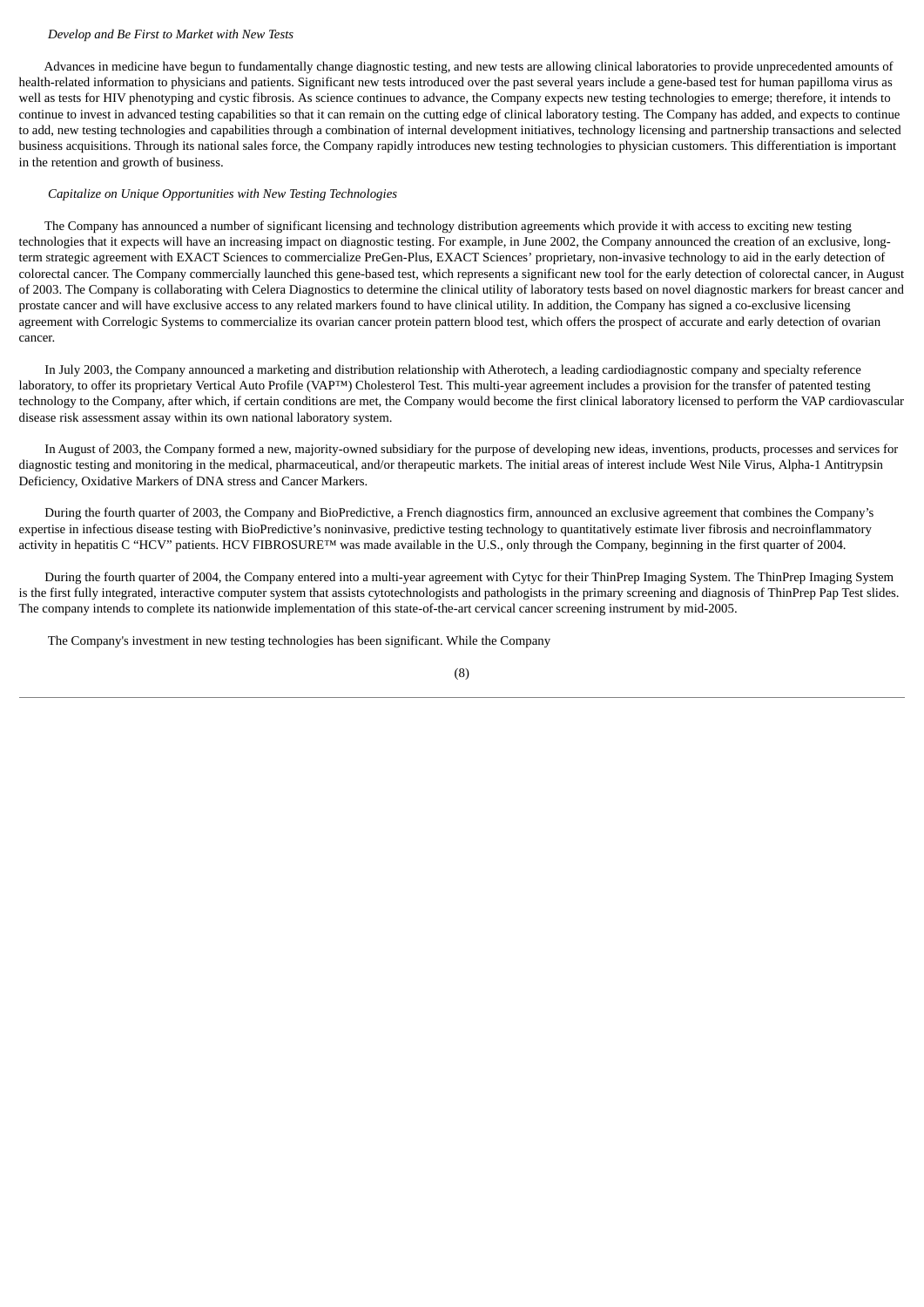continues to believe its strategy of entering into licensing and technology distribution agreements with the developers of leading-edge technologies will provide future growth in revenues, there are certain risks associated with these investments. These risks include, but are not limited to, the risk that the licensed technology will not gain broad acceptance in the marketplace; or that insurance companies, managed care organizations, or Medicare and Medicaid will not approve reimbursement for these tests at a level commensurate with the costs of running the tests. Any or all of these circumstances could result in impairment in the value of certain capitalized licensing costs.

#### *Enhance the Company's Oncology Testing Business by Leveraging the Unique Capabilities of DIANON and US LABS*

 DIANON and US LABS are national providers of oncology testing services and significantly enhance the Company's oncology testing capabilities. These companies are recognized by physicians, managed care companies and other customers as leading providers of a wide range of anatomic pathology testing services, with particular strength in uropathology, dermatopathology, GI pathology and hematopathology. DIANON and US LABS' strengths in anatomic pathology complement the Company's strengths in other areas of cancer testing, particularly cytology. The Company expects that the specialized sales force, scientific expertise, efficient operating model and proprietary clinical and pathology reporting systems of DIANON and US LABS will allow it to enhance its cancer testing business. The Company began extending DIANON's standardized anatomic pathology processes to other Company pathology sites in early 2004 and has implemented these best practices in four major Company sites.

#### *Become the Laboratory of Choice for Managed Care*

 Strong managed care partnerships are key to the Company, both to secure appropriate payment for our services and as distribution channels for the Company's new and existing products. As such, they also contribute to the establishment and implementation of our scientific leadership priorities. The Company has devoted substantial business and scientific resources to our managed care customers to ensure that it is providing this growing segment with the creative solutions and quality services that they expect. LabCorp's external Managed Care Advisory Panel and internal Managed Care Economic and Scientific Advisory Review Process are critical to understanding the evolution of this business segment and communicating the economic and social benefits of advanced laboratory testing.

#### **Testing Services**

#### *Routine Testing*

 The Company currently offers a broad range of clinical laboratory tests and procedures. Several hundred of these are frequently used in general patient care by physicians to establish or support a diagnosis, to monitor treatment or medication, or to search for an otherwise undiagnosed condition. The most frequently requested tests include blood chemistry analyses, urinalyses, blood cell counts, Pap tests, HIV tests, microbiology cultures and procedures and alcohol and other substance-abuse tests. These routine procedures are most often used by physicians in their outpatient office practices. Physicians may elect to send such procedures to an independent laboratory or they may choose to establish an in-house laboratory to perform some of the tests.

 The Company performs this core group of routine tests in each of its primary laboratories, which constitutes a majority of the testing performed by the Company. The Company generally performs and reports most routine procedures within 24 hours, utilizing a variety of sophisticated and computerized laboratory testing instruments.

#### *Specialty and Niche Testing*

While the information provided by many routine tests may be used by nearly all physicians, regardless

$$
^{(9)}
$$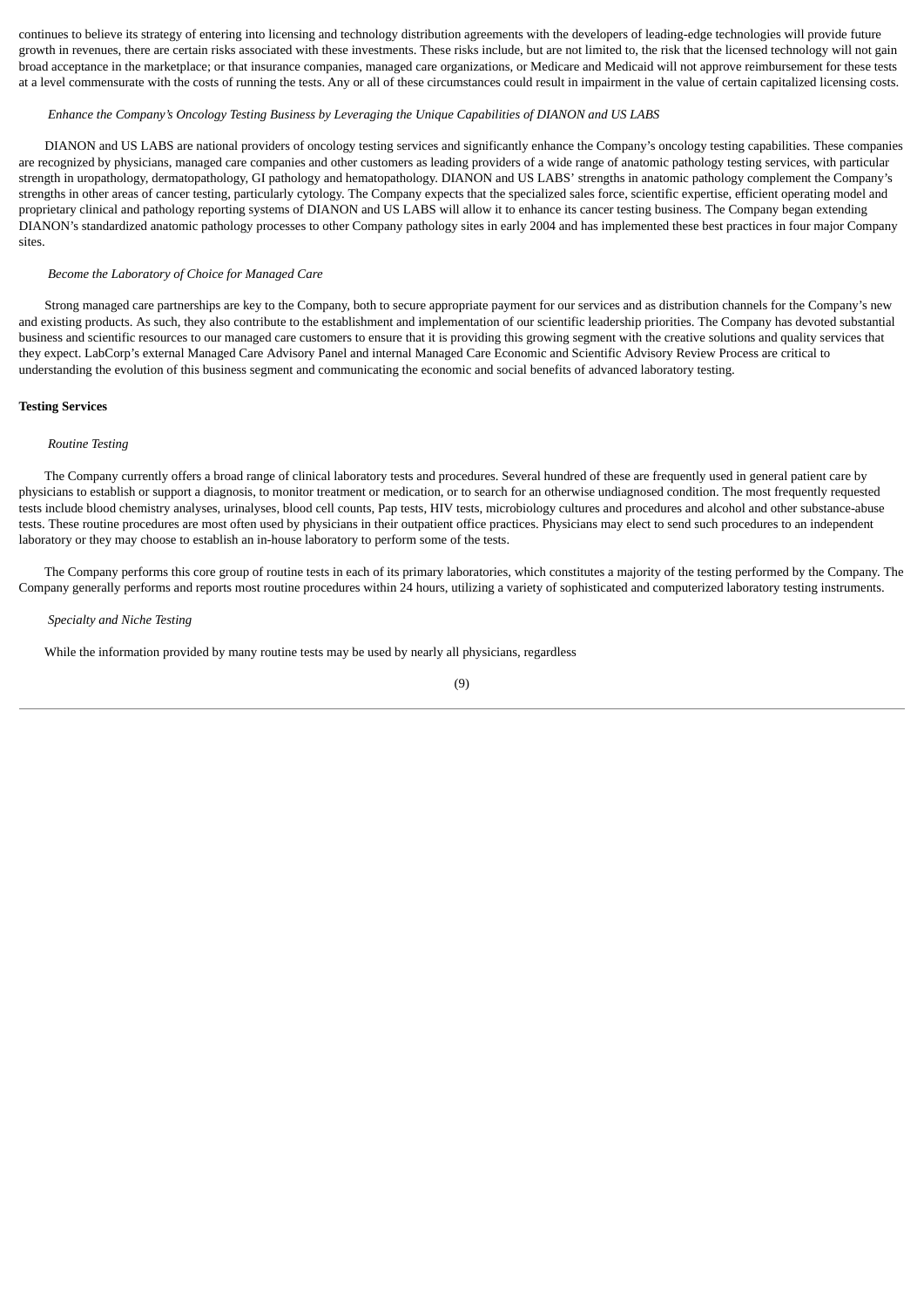of specialty, many other procedures are more specialized in nature. One of the growth strategies of the Company is the continued expansion of its specialty and niche businesses, which involve certain types of unique testing capabilities and/or client requirements. In general, the specialty and niche businesses are designed to serve two market segments: (i) markets which are not typically served by the clinical testing laboratory; and (ii) markets which are served by the clinical testing laboratory and offer the possibility of adding related services (such as clinical trials or occupational drug testing) from the same supplier. The Company's research and development group continually seeks new and improved technologies for early diagnosis. For example, the Company's Center for Molecular Biology and Pathology ("CMBP") is a leader in molecular diagnostics and polymerase chain reaction ("PCR") technologies, which are often able to provide earlier and more reliable information regarding HIV, genetic diseases, cancer and many other viral and bacterial diseases. In August 2000, the Company acquired Los Angeles-based National Genetics Institute, Inc. (NGI), a leader in the development of PCR assays for Hepatitis C (HCV). In June 2001, the Company acquired Minneapolis-based Viro-Med Laboratories, Inc., which offers molecular microbial testing using real time PCR platforms. Management believes these technologies may represent a significant savings to the healthcare system by increasing the detection of early stage (treatable) diseases. The following are specialty and niche businesses in which the Company offers testing and related services:

> *Allergy Testing.* The Company offers an extensive range of allergen testing services as well as computerized analysis and a treatment program that enables primary care physicians to diagnose and treat many kinds of allergic disorders.

*Clinical Trials Testing.* The Company regularly performs clinical laboratory testing for pharmaceutical companies conducting clinical research trials on new drugs. This testing often involves periodic testing of patients participating in the trial over several years.

*Diagnostic Genetics.* The Company offers cytogenetic, molecular cytogenetic, biochemical and molecular genetic tests.

*Identity Testing.* The Company provides forensic identity testing used in connection with criminal proceedings and parentage evaluation services which are used to assist in the resolution of disputed parentage in child support litigation. Parentage testing involves the evaluation of immunological and genetic markers in specimens obtained from the child, the mother and the alleged father. Management believes it is now the largest provider of identity testing services in the United States.

*Infectious Disease*. The Company provides complete viral load testing as well as HIV genotyping and phenotyping. In 2000, the Company added HIV GenoSure<sup>™</sup> to its portfolio of HIV resistance testing services. The Company's use of this leading-edge technology puts it in the forefront of HIV drug resistance testing one of the most important issues surrounding the treatment of HIV. Additionally, the Company provides comprehensive testing for HCV including both PCR testing and genotyping at CMBP, NGI and Viro-Med.

*Oncology Testing*. The Company offers an extensive series of testing technologies that aid in diagnosing and monitoring certain cancers and predicting the outcome of certain treatments. The Company's scientists have novel assays for detecting melanoma and breast cancer in clinical development. In August of 2003, the Company began offering PreGen-Plus, a non-invasive technology to aid in the early detection of colorectal cancer in a broader population. PreGen-Plus utilizes EXACT Sciences' proprietary genomics-based technology. In January 2003, the Company acquired DIANON, a national provider of oncology testing services. DIANON is recognized by physicians, managed care companies and other customers as a leading provider of a wide range of anatomic pathology testing services, with particular strength in uropathology, dermatopathology, GI pathology and hematopathology. In February 2005, the Company acquired US LABS, a national provider of cancer testing.

(10)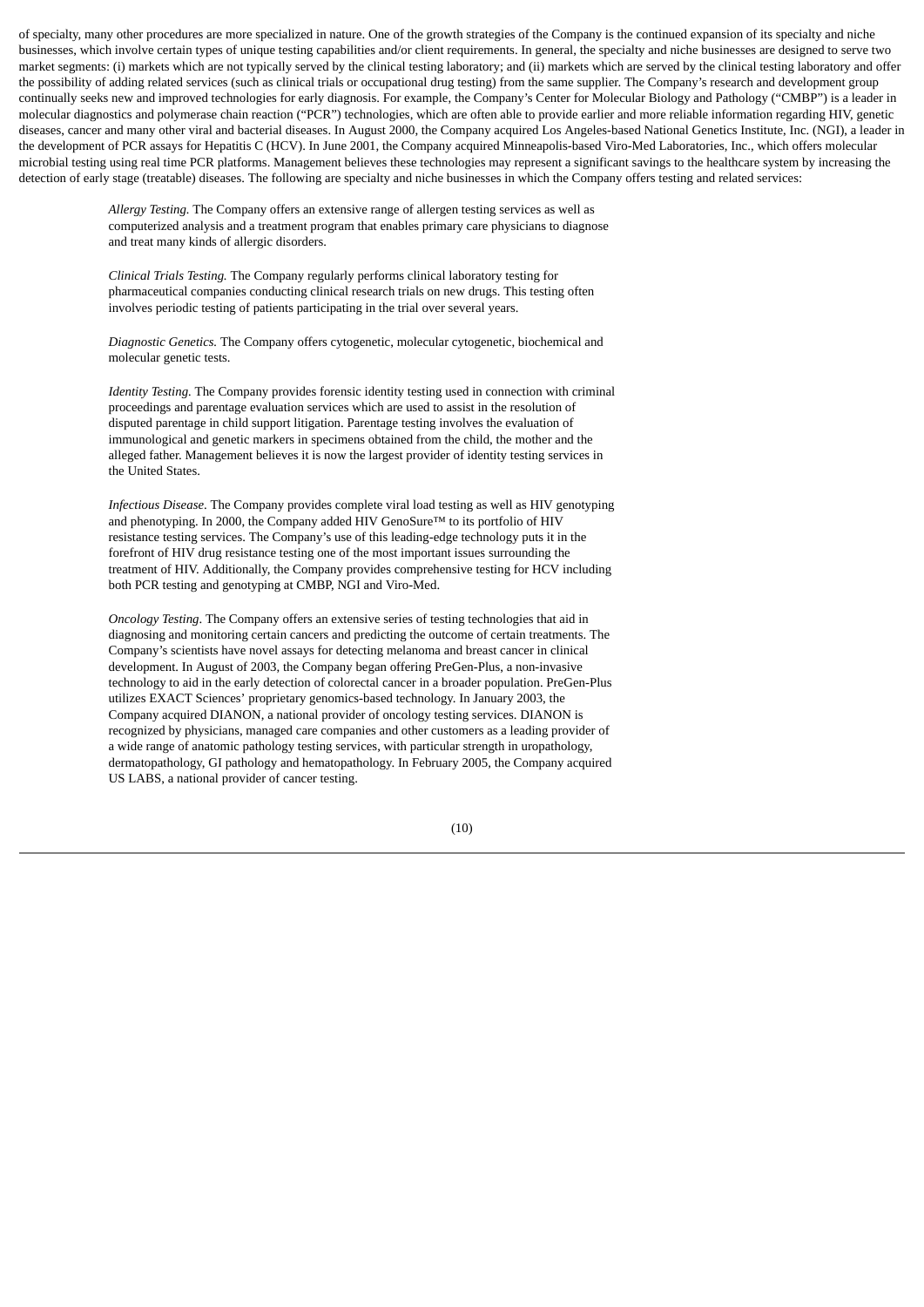*Occupational Testing Services*. The Company provides urine and blood testing services for the detection of drug and alcohol abuse for private and government customers. These testing services are designed to produce "forensic" quality test results that satisfy the rigorous requirements for admissibility as evidence in legal proceedings. The Company also provides other analytical testing and a variety of management support services.

 The specialized or niche testing services noted above, as well as other complex procedures, are sent to designated facilities where the Company has concentrated the people, instruments and related resources for performing such procedures so that quality and efficiency can be most effectively monitored. CMBP, NGI and Viro-Med also specialize in new test development and related education and training.

#### **Clients**

 The Company provides testing services to a broad range of health care providers. During the year ended December 31, 2004, no client or group of clients under the same contract accounted for more than four percent of the Company's net sales. The primary client groups serviced by the Company include:

#### *Independent Physicians and Physician Groups*

Physicians requiring testing for their patients are one of the Company's primary sources of testing services. Fees for clinical laboratory testing services rendered for these physicians are billed either to the physician, to the patient or the patient's third party payer such as an insurance company, Medicare or Medicaid. Billings are typically on a fee-for-service basis. If the billings are to the physician, they are based on a customer fee schedule and subject to negotiation. Otherwise, the patient or third party payer is billed at the laboratory's patient fee schedule, subject to third party payer limitations and negotiation by physicians on behalf of their patients. Revenues received from Medicare and Medicaid billings are based on government-set fee schedules and reimbursement rules.

#### *Hospitals*

 The Company provides hospitals with services ranging from routine and specialty testing to contract management services. Hospitals generally maintain an on-site laboratory to perform immediately needed testing on patients receiving care. However, they also refer less time sensitive procedures, less frequently needed procedures and highly specialized procedures to outside facilities, including independent clinical laboratories and larger medical centers. The Company typically charges hospitals for any such tests on a fee-for-service basis which is derived from the Company's customer fee schedule. Fees for management services are billed monthly at contractually agreed-upon rates.

#### *HMOs and Other Managed Care Groups*

 The Company serves HMOs and other managed care organizations. These medical service providers typically contract with a limited number of clinical laboratories and then designate the laboratory or laboratories to be used for tests ordered by participating physicians. The majority of the Company's managed care testing is negotiated on a fee-for-service basis. Testing is sometimes reimbursed on a capitated basis for managed care organizations. Under a capitated payment contract, the Company agrees to perform certain laboratory tests during a given month for which the managed care organization agrees to pay a flat monthly fee for each covered member. The tests covered under agreements of this type are negotiated for each contract, but usually include routine tests and exclude highly specialized tests. Many of the national and large regional managed care organizations prefer to use large independent clinical labs such as the Company because they can monitor service and performance on a national basis.

#### *Other Institutions*

The Company serves other institutions, including governmental agencies, large employers and other

(11)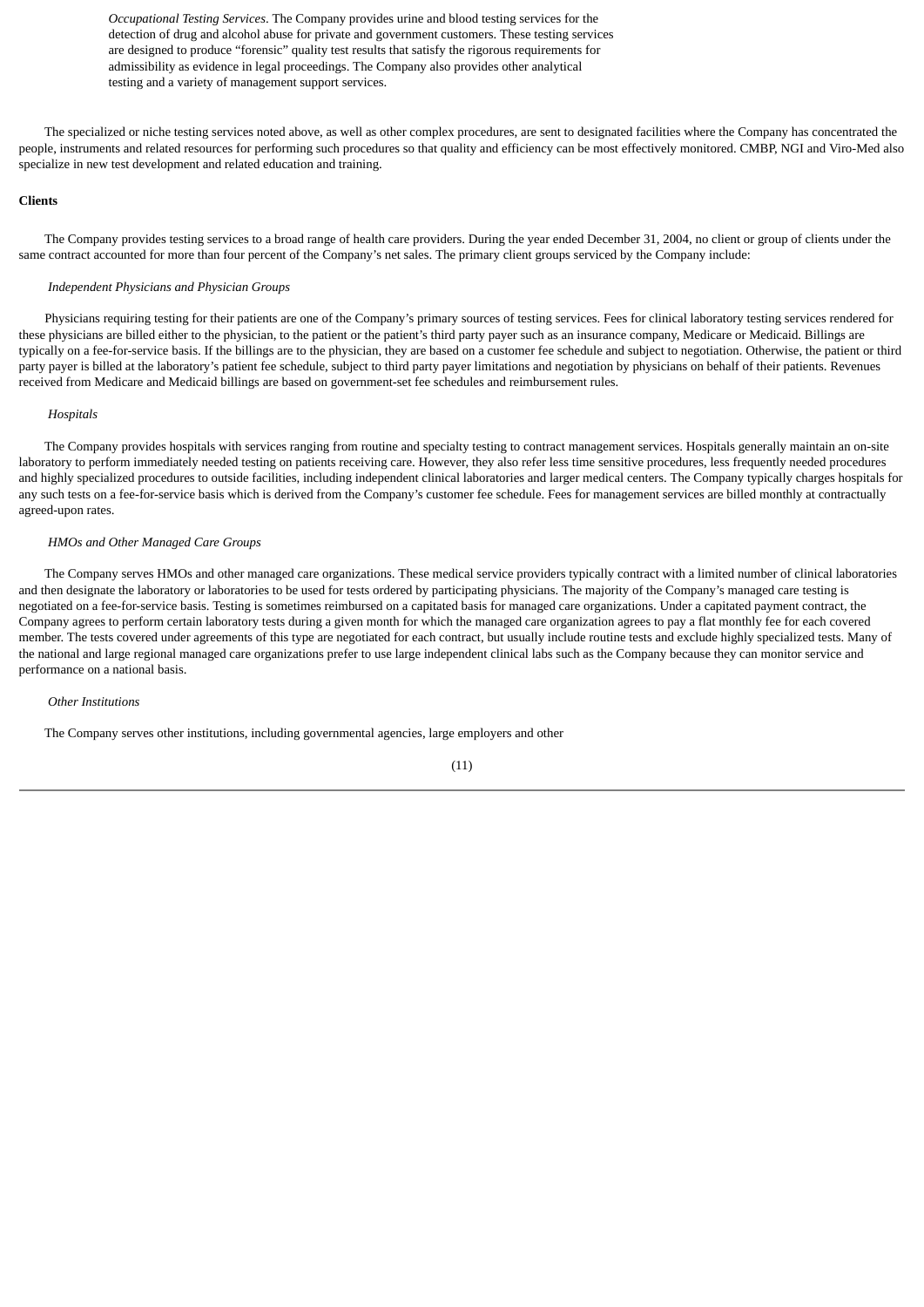independent clinical laboratories that do not have the breadth of the Company's testing capabilities. The institutions typically pay on a negotiated fee-for-service basis.

#### **Payers**

Most testing services are billed to a party other than the physician or other authorized person who ordered the test. In addition, tests performed by a single physician may be billed to different payers depending on the medical insurance benefits of a particular patient. Payers other than the direct patient include, among others, insurance companies, managed care organizations, Medicare and Medicaid. For the year ended December 31, 2004, accessions (based on the total volume of accessions) and average revenue per accession by payer are as follows:

|                           | Accession Volume as<br>a % of Total | Revenue<br>per Accession |
|---------------------------|-------------------------------------|--------------------------|
| <b>Private Patients</b>   | 2.8%                                | \$123.59                 |
| Medicare, Medicaid and    |                                     |                          |
| Other                     | 20.7%                               | \$ 34.84                 |
| <b>Commercial Clients</b> | 35.9%                               | \$26.61                  |
| Managed Care              | 40.6%                               | \$ 33.67                 |
|                           |                                     |                          |

#### **Investments in Joint Venture Partnerships**

 In conjunction with the acquisition of Dynacare in 2002, the Company holds investments in three joint venture partnerships, located in Milwaukee, Wisconsin; Ontario, Canada; and Alberta, Canada. These businesses represent partnership agreements between Dynacare and other independent diagnostic laboratory investors. Under these agreements, all partners share in the profits and losses of the businesses in proportion to their respective ownership percentages. All partners are actively involved in the major business decisions made by each joint venture.

 Each of the Canadian partnerships own licenses to conduct diagnostic testing services in their respective provinces. Substantially all of their revenues are received as reimbursement from the provincial governments' health care programs. While the Canadian licenses guarantee the joint ventures the ability to conduct diagnostic testing in their respective provinces, they do not guarantee that the provincial governments will continue to reimburse diagnostic laboratory testing at current levels. If the provincial governments decide to limit or reduce their reimbursement of laboratory diagnostic services, it could have a negative impact on the profits and cash flows the Company derives from these investments as well as possibly impair the value assigned by the Company to the Canadian joint ventures.

#### **Sales and Marketing and Client Service**

 The Company offers its services through a combination of direct sales generalists and specialists. Sales generalists market the mainstream or traditional routine laboratory services primarily to physicians, while specialists concentrate on individual market segments, such as hospitals or managed care organizations, or on testing niches, such as identity testing or genetic testing. Specialist positions are established when an in-depth level of expertise is necessary to effectively offer the specialized services. When the need arises, specialists and generalists work cooperatively to address specific opportunities. The Company's sales generalists and specialists are compensated through a combination of salaries, commissions and bonuses, at levels commensurate with each individual's qualifications and responsibilities. Commissions are primarily based upon the individual's productivity in generating new business for the Company.

 The Company also employs regional service managers and account managers ("AMs") to interact with clients on an ongoing basis. AMs monitor the status of the services being provided to clients, act as

(12)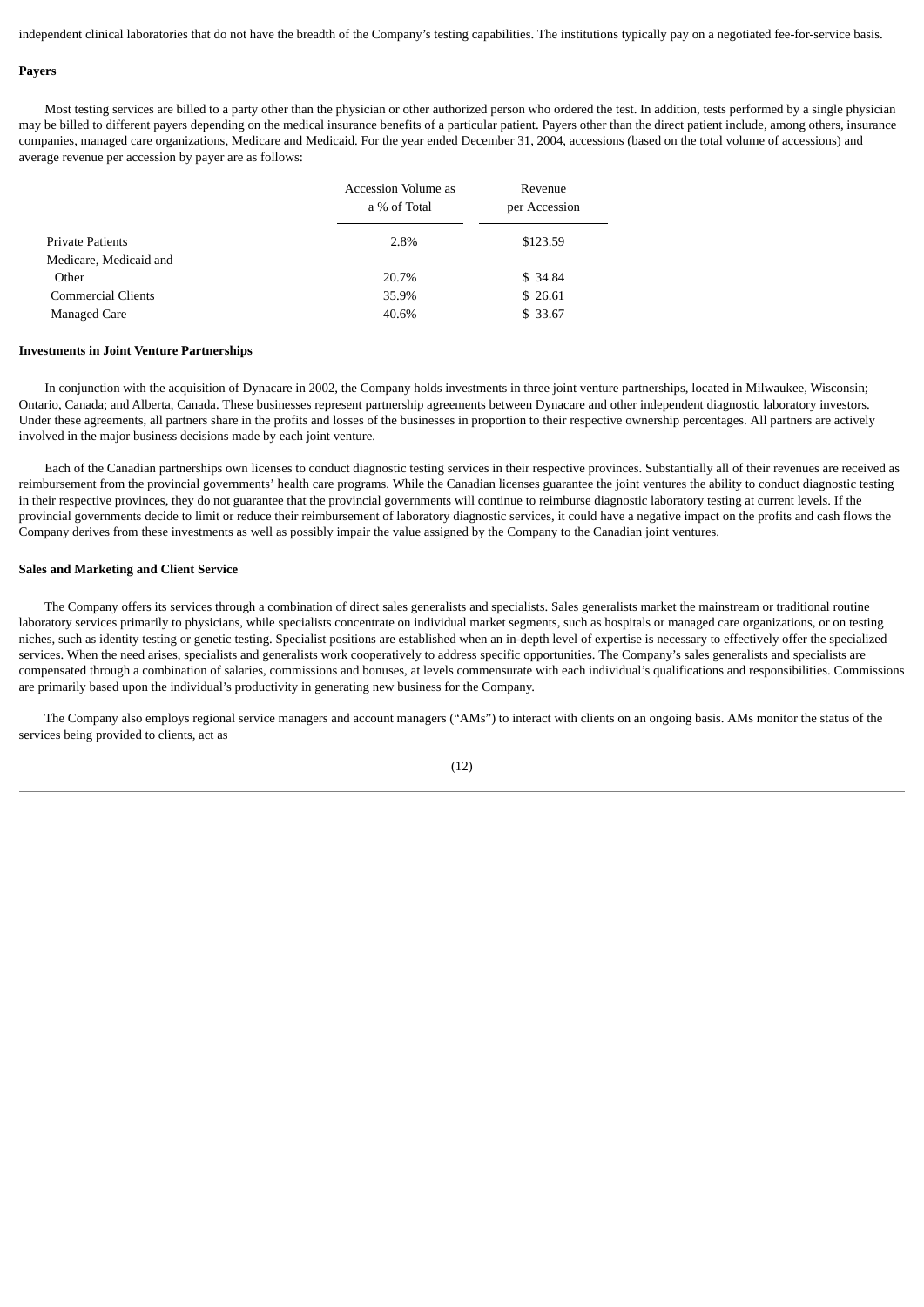problem-solvers, provide information on new testing developments and serve as the client's regular point of contact with the Company. AMs are compensated through a combination of salaries and bonuses commensurate with each individual's qualifications and responsibilities.

 The Company believes that the clinical laboratory service business is shifting away from the traditional direct sales structure to one in which the purchasing decisions for laboratory services are increasingly being made by managed care organizations, insurance plans, employers and even by patients themselves. In view of these changes, the Company has adapted its sales and marketing structure to more appropriately address the opportunities presented by this shift.

 The Company competes primarily on the basis of the quality of its testing, reporting and information systems, its reputation in the medical community, client service, test menu, the pricing of its services and its ability to employ qualified personnel.

#### **Information Systems**

 The Company has developed and implemented management information systems to monitor operations and control costs. All financial functions are centralized in Burlington, North Carolina including purchasing, accounting, payroll and billing. Management believes this provides greater control over spending as well as increased supervision and monitoring of results of operations.

 The Company believes that the health care provider's need for data will continue to place high demands on the Company's information systems staff. The Company operates several systems to handle laboratory, billing and financial data and transactions. The Company believes that the efficient handling of information involving clients, patients, payers and other parties will be a critical factor in the Company's future success. The Company's Corporate Information Systems Division manages its information resources and programs on a consolidated basis in order to achieve greater efficiency and economies of scale. The Company employs a Chief Information Officer, whose responsibility is to integrate, manage and develop the Company's information systems.

#### **Billing**

 Billing for laboratory services is a complex process. Laboratories must bill many different payers such as doctors, patients, hundreds of different insurance companies, Medicare, Medicaid and employer groups, all of which have different billing requirements. The Company believes that a majority of its bad debt expense is the result of non-credit related issues which slow the billing process. A primary cause of bad debt expense is missing or incorrect billing information on requisitions. The Company believes that this experience is similar to that of its primary competitors. The Company generally performs the requested tests and returns the test results regardless of whether billing information is incorrect or incomplete. The Company subsequently attempts to obtain any missing information or rectify any incorrect billing information received from the health care provider. Among the many other factors complicating the billing process are more intricate billing arrangements due to contracts with third-party administrators, disputes between payers as to the party responsible for payment of the bill and auditing for specific compliance issues.

 During 2004, the Company substantially completed its consolidation of lab and billing systems onto the centralized system. The Company's days sales outstanding (DSO) were reduced 1 day from December 31, 2003 levels to 52 days as a result of Company-wide efforts to increase cash collections from all payers, as well as on-going improvements to the claim submission processes. The Company is continuing to take the steps necessary to improve DSO and cash collections. Although there can be no assurance of success, the Company has developed a number of initiatives to address the complexity of the billing process and to improve collection rates by:

1) continuing to reduce the number of requisitions received that are missing certain billing information.

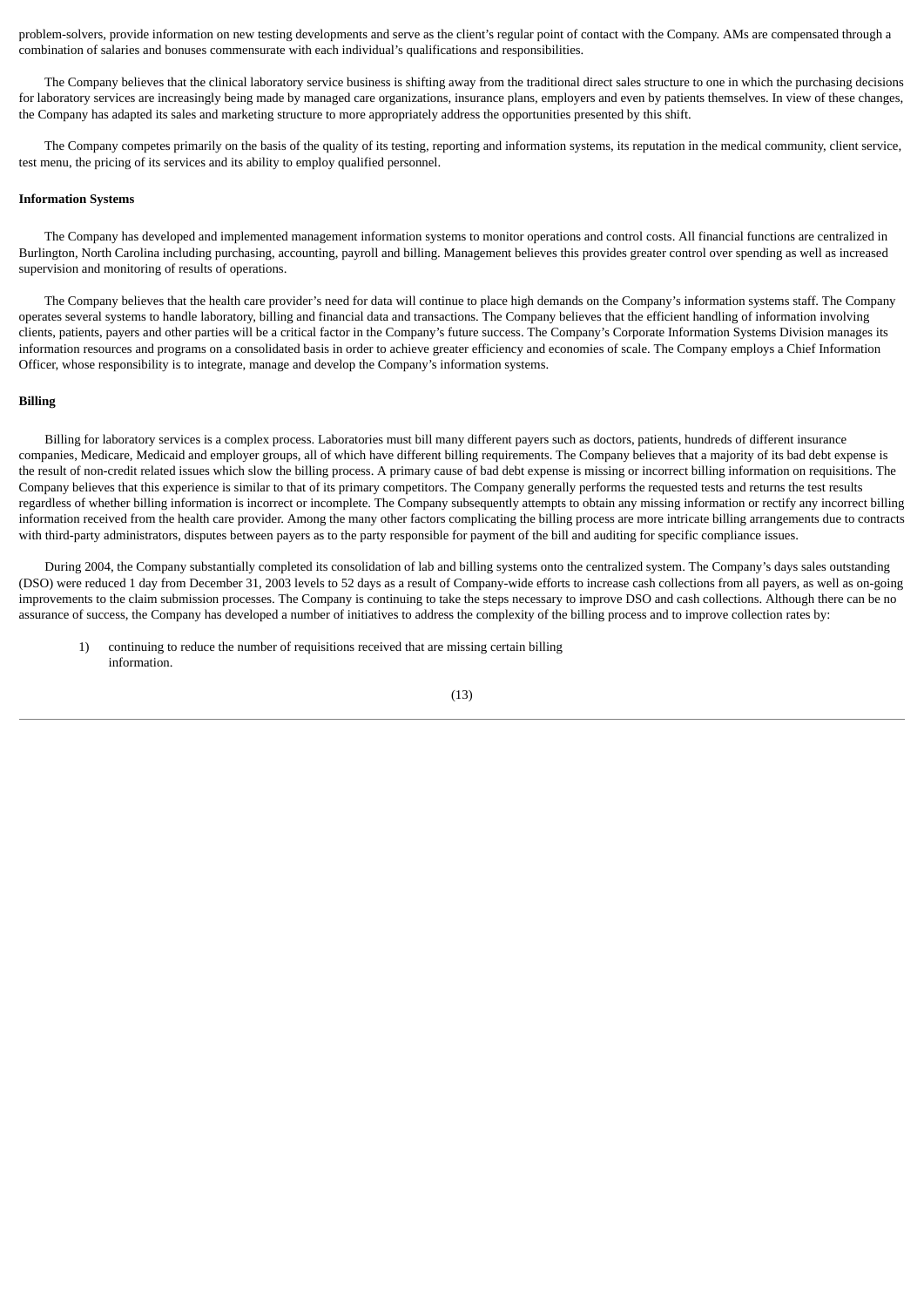This initiative involves counting the number of clinical requisitions received with missing information by ordering client, as well as determining what specific information was not provided. The Company then identifies root causes of why the information was missing and takes steps to ensure that information is provided in the future. These steps include re-educating clients as to what information is needed in order for the Company to bill and collect for the test;

- 2) implementing numerous initiatives related to self-pay accounts receivable. These include: i) collecting payment at the time of service; ii) increased training for billing personnel related to improving collections during phone calls and iii) review of bill design and frequency;
- 3) installing personal computer based products in client offices and Company locations to help with the accuracy and completeness of billing information captured on the front-end;
- 4) developing and implementing enhanced eligibility checking to compare information to payer records before billing.

#### **Quality Assurance**

 The Company considers the quality of its tests to be of critical importance, and it has established a comprehensive quality assurance program for all of its laboratories and other facilities designed to help assure accurate and timely test results. In addition to the compulsory external inspections and proficiency programs required by CMS and other regulatory agencies, Company-wide systems and procedures are in place to emphasize and monitor quality assurance. All of the Company's regional laboratories are subject to on-site evaluations, the College of American Pathologists ("CAP") proficiency testing program, state surveys and the Company's own internal quality control programs.

 *External Proficiency/Accreditations.* The Company participates in numerous externally-administered, blind quality surveillance programs, including the CAP program. The blind programs supplement all other quality assurance procedures and give Company management the opportunity to review its technical and service performance from the client's perspective.

 *Internal Quality Control.* The Company regularly performs internal quality control testing by running quality control samples with known values at the same time as patient samples submitted for testing. All quality control sample test results are entered into the Company's national laboratory computer, which connects the Company's facilities nationwide to a common on-line quality control database. This system helps technologists and technicians check quality control values and requires further prompt verification if any quality control value is out of range. The Company has an extensive, internally administered program of blind sample proficiency testing (i.e. the testing laboratory does not know the sample being tested is a quality control sample). As part of this program the Company's locations receive specimens from the Company's Quality Assurance and Corporate Technical Services departments for analysis.

 The CAP accreditation program involves both on-site inspections of the laboratory and participation in CAP's proficiency testing program for all categories in which the laboratory is accredited by CAP. CAP is an independent non-governmental organization of board-certified pathologists which offers an accreditation program to which laboratories can voluntarily subscribe. CAP has been accredited by CMS to inspect clinical laboratories to determine adherence to the Clinical Laboratory Improvement Act of 1967, and the Clinical Laboratory Improvement Amendments of 1988 standards. A laboratory's receipt of accreditation by CAP satisfies the Medicare requirement for participation in proficiency testing programs administered by an external source. All of the Company's major laboratories are accredited by CAP.

The Company's forensic crime laboratory, located at Research Triangle Park, NC, is accredited by the

$$
(14)
$$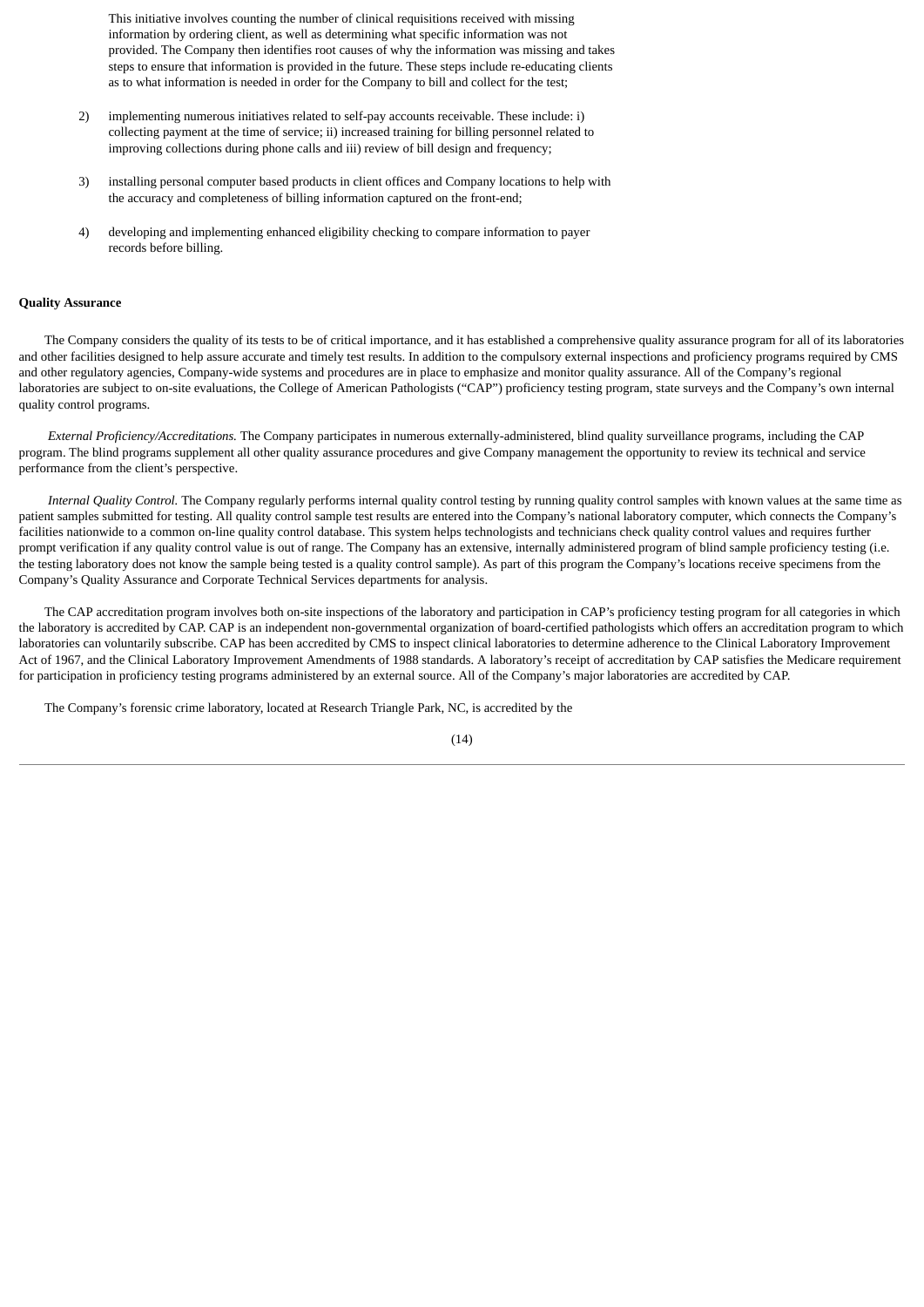American Society of Crime Laboratory Directors, Laboratory Accreditation Board ("ASCLD/LAB") in the category of DNA testing. Under the Crime Laboratory Accreditation Program managed by the ASCLD/LAB, a crime laboratory undergoes a comprehensive and in-depth inspection to demonstrate that its management, operations, employees, procedures and instruments, physical plant, and security and personnel safety procedures meet stringent quality standards. The Company is one of 279 ASCLD accredited crime laboratories worldwide and is one of only twelve private crime laboratories holding the accreditation. Accreditation is granted for a period of five years provided that a laboratory continues to meet the standards during that period.

#### **Employees**

 As of January 31, 2005, the Company had approximately 23,500 full-time equivalent employees. Subsidiaries of the Company have four collective bargaining agreements which cover approximately 650 employees. One of the collective bargaining agreements covering approximately 530 employees in Seattle will expire on May 31, 2005. Negotiations over a successor agreement are expected to commence in March 2005. The Company believes its overall relations with its employees are good.

#### **Regulation and Reimbursement**

#### *General*

 The clinical laboratory industry is subject to significant governmental regulation at the federal, state and local levels. As described below, these regulations concern licensure and operation of clinical laboratories, payment for laboratory services, health care fraud and abuse, security and confidentiality of health information, quality, environmental and occupational safety.

#### *Regulation of Clinical Laboratories*

 The Clinical Laboratory Improvement Amendments of 1988 ("CLIA") extend federal oversight to virtually all clinical laboratories by requiring that they be certified by the federal government or by a federally-approved accreditation agency. CLIA requires that all clinical laboratories must meet quality assurance, quality control and personnel standards. Laboratories also must undergo proficiency testing and are subject to inspections.

 Standards for testing under CLIA are based on the complexity of the tests performed by the laboratory, with tests classified as either "high complexity", "moderate complexity", or "waived. " Laboratories performing high complexity testing are required to meet more stringent requirements than moderate complexity laboratories. Labs performing only waived tests, which are tests determined by the Food and Drug Administration to have a low potential for error and requiring little or no oversight, may apply for a certificate of waiver exempting them from most of the requirements of CLIA. All major and many smaller Company facilities hold CLIA certificates to perform high complexity testing. The Company's remaining smaller testing sites hold CLIA certificates to perform moderate complexity testing or a certificate of waiver.

 The sanctions for failure to comply with CLIA requirements include suspension, revocation or limitation of a laboratory's CLIA certificate, which is necessary to conduct business, cancellation or suspension of the laboratory's approval to receive Medicare and/or Medicaid reimbursement, as well as significant fines and/or criminal penalties. The loss or suspension of a license, imposition of a fine or other penalties, or future changes in the CLIA law or regulations (or interpretation of the law or regulations) could have a material adverse effect on the Company.

 The Company is also subject to state and local laboratory regulation. CLIA provides that a state may adopt laboratory regulations different from or more stringent than those under federal law, and a number of states have implemented their own laboratory regulatory schemes. State laws may require that laboratory

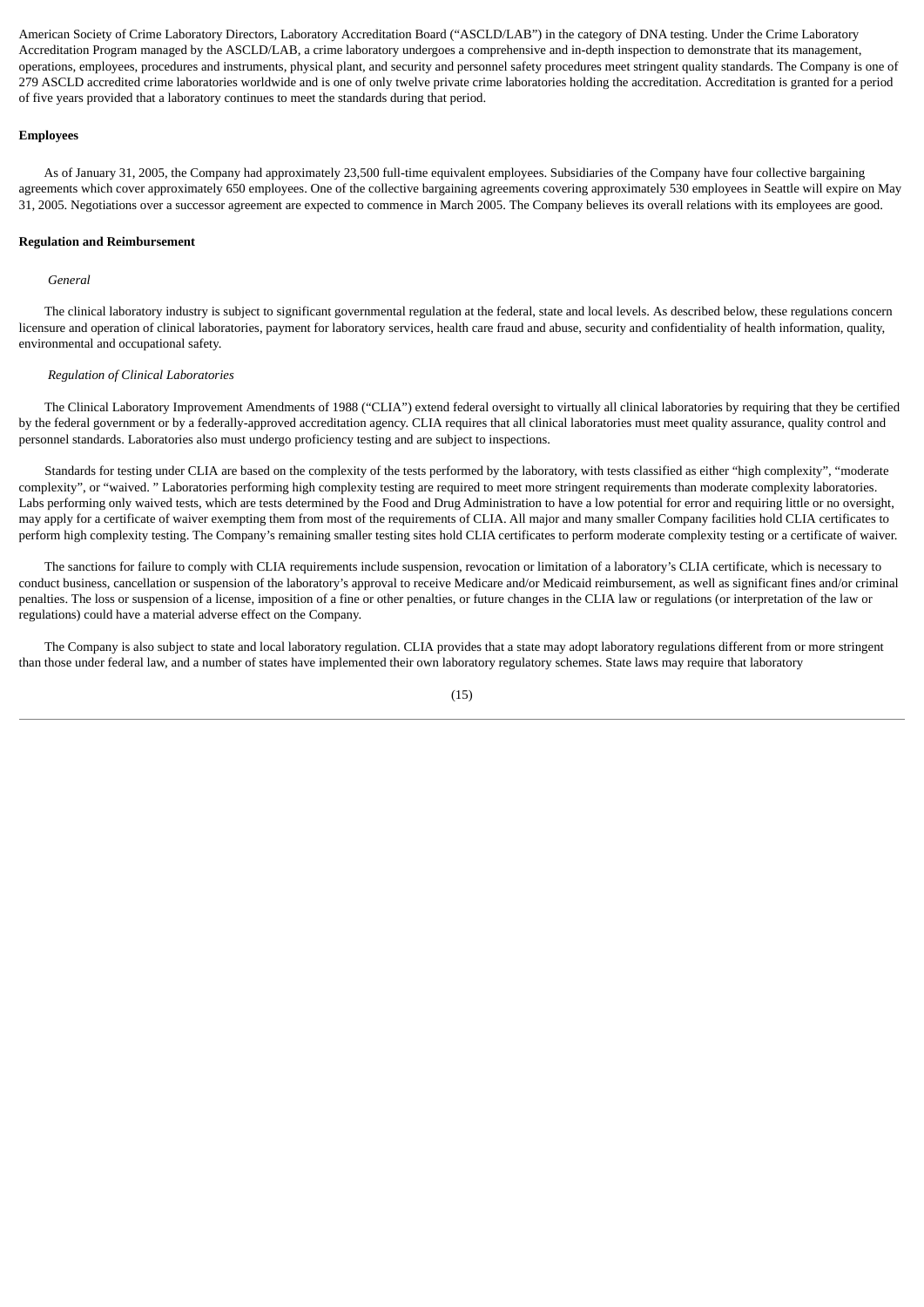personnel meet certain qualifications, specify certain quality controls, or require maintenance of certain records. For example, some of the Company's laboratories are subject to the State of New York's clinical laboratory regulations, which contain provisions that are more stringent than those under federal law.

 The Company believes that it is in compliance with all applicable laboratory requirements, and the Company's laboratories have continuing programs to ensure that their operations meet all such regulatory requirements, but no assurances can be given that the Company's laboratories will pass all future licensure or certification inspections.

#### *Payment for Clinical Laboratory Services*

 In 2004 and 2003, the Company derived approximately 20% and 19%, respectively of its net sales from tests performed for beneficiaries of the Medicare and Medicaid programs. In addition, the Company's other business depends significantly on continued participation in these programs, and other government healthcare programs, because clients often want a single laboratory to perform all of their testing services. In recent years, both governmental and private sector payers have made efforts to contain or reduce health care costs, including reducing reimbursement for clinical laboratory services.

 Reimbursement under the Medicare program for clinical diagnostic laboratory services is subject to a clinical laboratory fee schedule which sets the maximum amount payable in each Medicare carrier's jurisdiction. This clinical laboratory fee schedule is updated annually. Laboratories bill the program directly and must accept the scheduled amount as payment in full for covered tests performed on behalf of Medicare beneficiaries. State Medicaid programs are prohibited from paying more than the Medicare fee schedule limit for clinical laboratory services furnished to Medicaid recipients.

 Payment under the fee schedule has been limited from year to year by Congressional action, including imposition of national limitation amounts and freezes on the otherwise applicable annual Consumer Price Index "CPI" updates. For most diagnostic lab tests, the national limitation is now 74% of the national median of all local fee schedules established for each test. Under a provision of the Medicare, Medicaid, and SCHIP Benefits Improvement and Protection Act of 2000 ("BIPA"), the cap is set at 100% of the median for tests performed after January 1, 2001 that the Secretary determines are new tests for which no limitation amount has previously been established.

 Following a 5 year freeze on CPI updates to the clinical lab fee schedule, there was a 1.19% increase in the fee schedule in 2003. However, in late 2003, the Medicare Prescription Drug, Improvement and Modernization Act of 2003 ("MMA") again imposed a freeze in the Consumer Price Index update of the clinical lab fee schedule for 2004 through 2008.

 Separate from clinical diagnostic laboratory services, which generally are reimbursed under the Medicare laboratory fee schedule, many pathology services are reimbursed under the Medicare physician fee schedule. The physician fee schedule assigns relative value units to each procedure or service, and a conversion factor is applied to calculate the reimbursement. The physician fee schedule also is subject to adjustment on an annual basis. The formula used to calculate the fee schedule resulted in significant decreases in payment for most physician services in 2003. However, Congress intervened and the conversion factor was increased for the period March 1, 2003 through December 31, 2003. The conversion factor was again expected to decrease significantly in 2004 and 2005, but the MMA included a provision requiring increases in each of these years of not less than 1.5%. Accordingly, the conversion factor was, in fact, increased 1.5% in each of these years. Unless Congress acts to change the basis on which the fee schedule is calculated, or mandates another increase, the conversion factor is likely to decrease in 2006.

 The MMA also included a provision requiring CMS to conduct a demonstration program on using competitive acquisition for clinical lab tests that are furnished without a face-to-face encounter between the individual and the hospital personnel or physician performing the test. The Secretary of the Department of Health and Human Services ("HHS") is required to make an initial report to Congress on this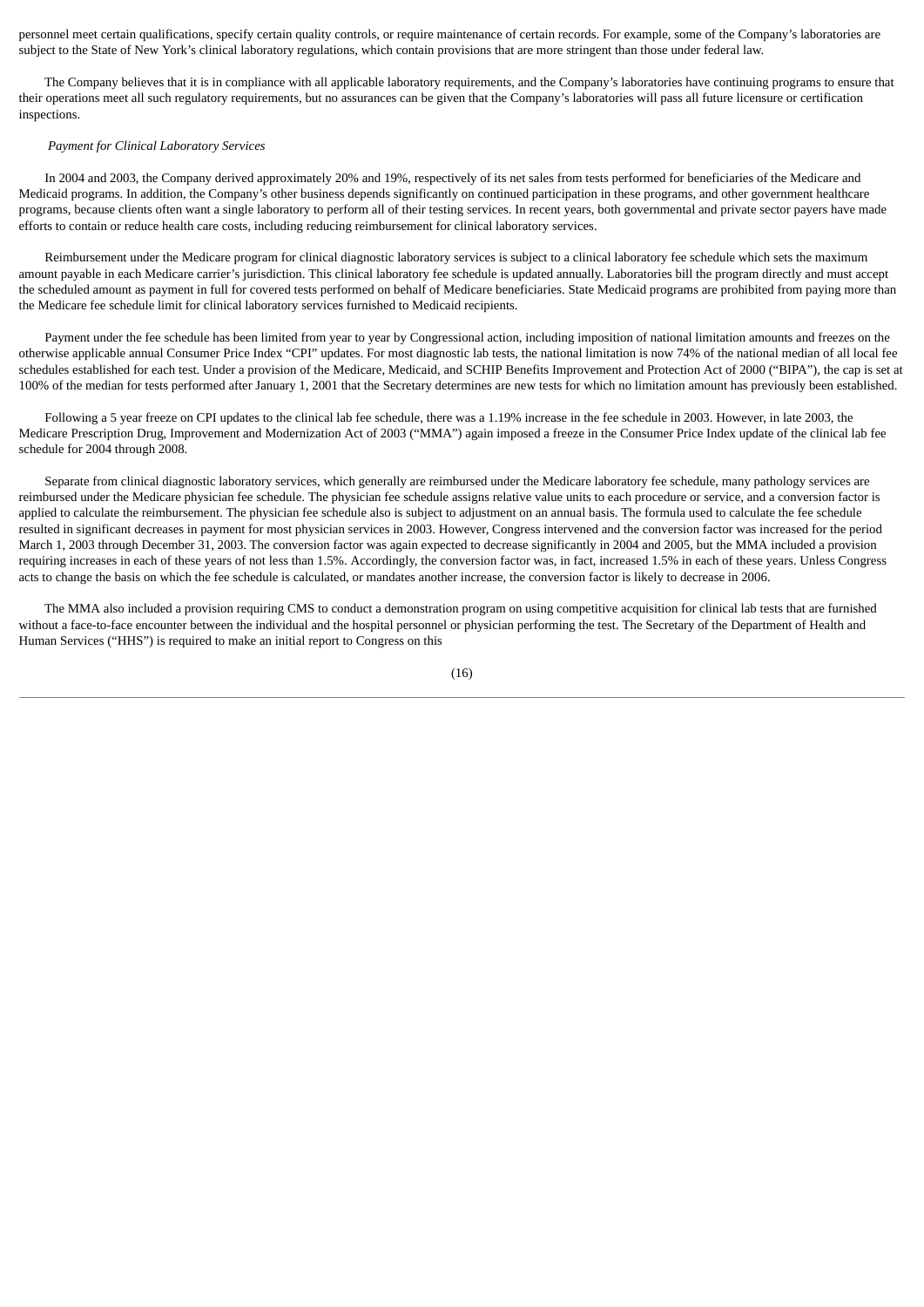demonstration program no later than December 31, 2005. Details of CMS' plans regarding this demonstration program have not yet been released, but widespread use of competitive acquisition, if implemented for clinical lab services, could have a significant effect on the clinical laboratory industry and the Company. In addition, some States have initiated efforts to establish competitive bidding processes for the provision of laboratory services under the State Medicaid program.

 Because a significant portion of the Company's costs are relatively fixed, Medicare, Medicaid and other government program payment reductions have a direct adverse affect on the Company's net earnings and cash flows, but the Company cannot predict whether changes that will result in such reductions will be implemented.

 Congressional action in 1997 required HHS to adopt uniform coverage, administration and payment policies for lab tests using a negotiated rulemaking process. Consensus was reached by the negotiated rulemaking committee which, among other things, established uniform policies limiting Medicare coverage for certain tests to patients with specified medical conditions or diagnoses, replacing local Medicare coverage policies, which varied around the country. Since the final rules generally became effective in 2002, the use of uniform policies has improved the Company's ability to obtain necessary billing information in some cases, but Medicare, Medicaid and private payer diagnosis code requirements continue to negatively impact the Company's ability to be paid for some of these tests it performs. Due to the range of payers and policies, the extent of this impact continues to be difficult to quantify.

 Future changes in federal, state and local laws and regulations (or in the interpretation of current regulations) affecting government payment for clinical laboratory testing could have a material adverse effect on the Company. Based on currently available information, the Company is unable to predict what type of changes in legislation or regulations, if any, will occur.

#### *Standard Electronic Transactions, Security and Confidentiality of Health Information*

 The Health Insurance Portability and Accountability Act of 1996 ("HIPAA") was designed to address issues related to the portability of health insurance. In an effort to improve the efficiency and effectiveness of the health care system by facilitating the electronic exchange of information in certain financial and administrative transactions, new regulations were promulgated to protect the privacy and security of certain information. These regulations apply to health plans, health care providers that conduct standard transactions electronically and health care clearinghouses ("covered entities"). Five such regulations have been finalized: (i) the Transactions and Code Sets Rule; (ii) the Privacy Rule; (iii) the Security Rule; (iv) the National Standard Employer Identifier Rule, which requires the use of a unique employer identifier in connection with certain electronic transactions; and (v) the National Provider Identifier Rule, which requires the use of a unique health care provider identifier in connection with certain electronic transactions.

 The Company's HIPAA project plans have two phases: (i) assessment of current systems, applications, processes and procedure testing and validation for HIPAA compliance and (ii) remediation of affected systems, applications, processes and procedure testing and validation for HIPAA compliance.

 The Transactions and Code Sets Rule standardizes the format and data content to be used in the most common electronic health care transactions, including health care claims, eligibility, and health care claim status. Its purpose is to encourage the use of electronic exchanges while reducing the administrative burden associated with using different formats. The compliance date for this rule was October 16, 2002; however, covered entities (except small health plans) were permitted to file an extension plan with HHS to extend the compliance date to October 16, 2003. The extension plan described how the entity will come into compliance with the Transactions and Code Sets Rule requirements by the compliance date. The Company and its subsidiaries filed such extension plans. HHS announced contingency plans permitting entities unable to meet the compliance date to continue to accept legacy claims after October 16, 2003. Continuation of the contingency period will be determined by CMS based upon a regular assessment of the readiness of its electronic "trading partners." Although the Company is compliant, the Company is

(17)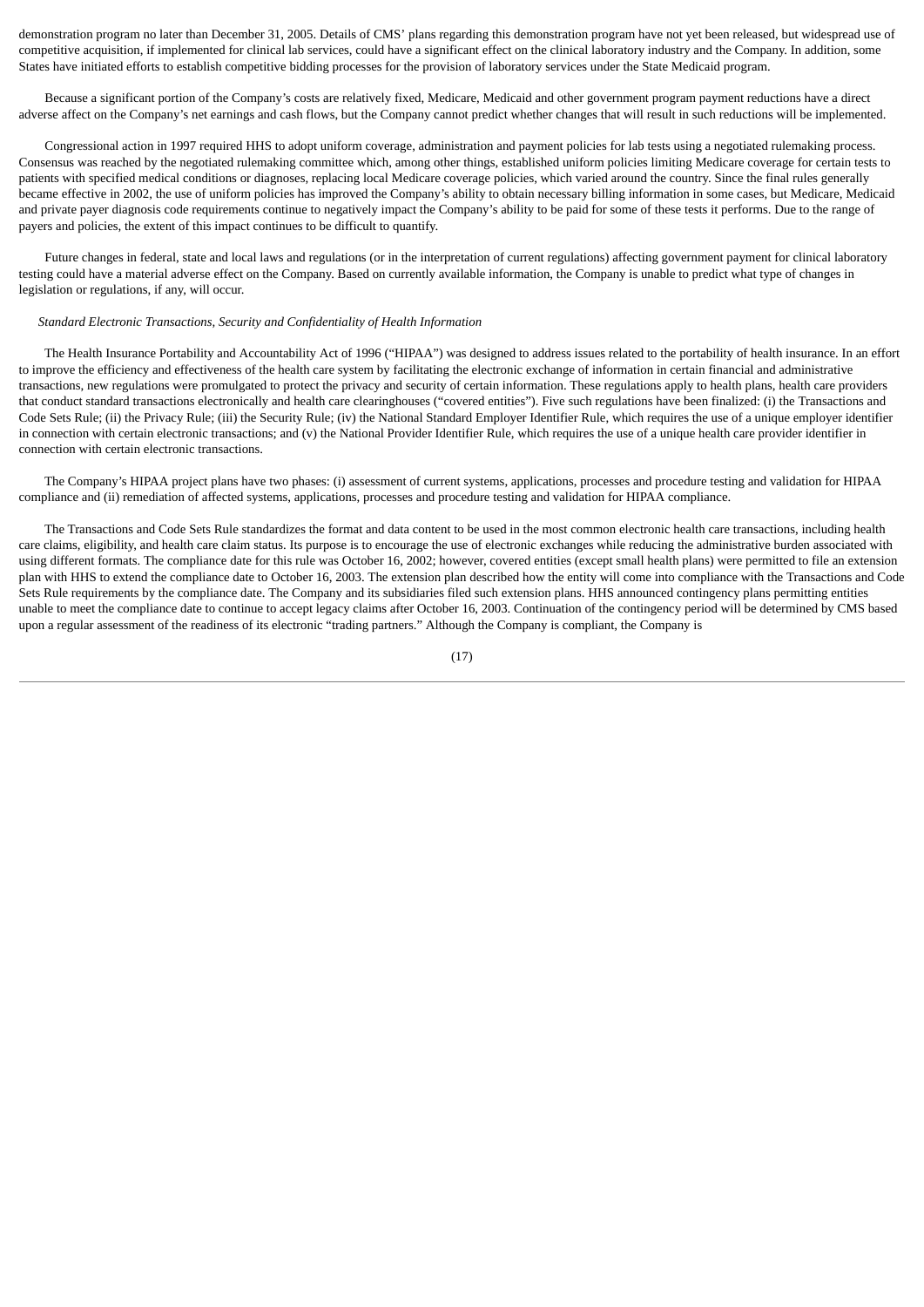operating under its own contingency plan, pursuant to which it continues to work with payers who are not prepared to meet the compliance date.

 The Privacy Rule regulates the use and disclosure of protected health information ("PHI") by covered entities. It also sets forth certain rights that an individual has with respect to his or her PHI maintained by a covered entity, such as the right to access or amend certain records containing PHI or to request restrictions on the use or disclosure of PHI. Additionally, it requires covered entities to implement certain administrative requirements, such as designating a privacy officer, drafting and implementing privacy policies and procedures, and training workforce members. Health care providers governed by the Privacy Rule were required to come into compliance by April 14, 2003.

 In light of the CMS Guidance and on-going contingency period, the Company believes that it is in compliance in all material respects with the Transactions and Code Sets Rule. The Company also believes that it is in compliance with all material provisions of the Privacy Rule. In this regard, the Company has set up a hotline for the reporting of possible violations. The total cost associated with the requirements of HIPAA is not expected to be material to the Company's operations or cash flows. There are, however, many unresolved issues in both of these areas and future interpretations of HIPAA could impose significant costs on the Company.

The Company is in the assessment phase of the Security Rule. The Company expects to meet the April 21, 2005 compliance date for the Security Rule.

 In addition to the federal HIPAA regulations described above, there are a number of state laws regarding the confidentiality of medical information, some of which apply to clinical laboratories. These laws vary widely, and new laws in this area are pending, but they most commonly restrict the use and disclosure of medical information. Penalties for violation of these laws include sanctions against a laboratory's state licensure, as well as civil and/or criminal penalties. Violations of the HIPAA provisions after the applicable compliance dates could result in civil and/or criminal penalties, including significant fines and up to 10 years in prison.

#### *Fraud and Abuse Laws and Regulations*

 Existing federal laws governing federal health care programs, including Medicare and Medicaid, as well as similar state laws, impose a variety of broadly described fraud and abuse prohibitions on healthcare providers, including clinical laboratories. These laws are interpreted liberally and enforced aggressively by multiple government agencies, including the U.S. Department of Justice, HHS' Office of the Inspector General ("OIG"), and various state agencies. Over the last several years, the clinical laboratory industry has been the focus of major governmental enforcement initiatives. The federal government's enforcement efforts have been increasing, in part as a result of the enactment of HIPAA, which included several provisions related to fraud and abuse enforcement, including the establishment of: a program to coordinate federal, state and local law enforcement programs; a program to conduct greater numbers of investigations, audits and inspections relating to payment for health care items and services; and a federal anti-fraud and abuse account for enforcement efforts, funded through collection of penalties and fines for violations of the health care anti-fraud and abuse laws.

The federal health care programs antikickback law (the "antikickback law") prohibits knowingly providing anything of value in return for, or to induce, the referral of Medicare or Medicaid (or other federal healthcare program) business. Violations can result in imprisonment, fines, penalties, and/or exclusion from participation in federal health care programs. HHS has published "safe harbor" regulations which specify certain arrangements that are protected from prosecution under the antikickback law if all conditions of the relevant safe harbor are met. Failure to fit within a safe harbor does not necessarily constitute a violation of the antikickback law; rather, the arrangement would be subject to scrutiny by regulators and prosecutors and would be evaluated on a case by case basis. Many states have their own Medicaid antikickback laws and several states also have antikickback laws that apply to all payers (*i.e.*, not

(18)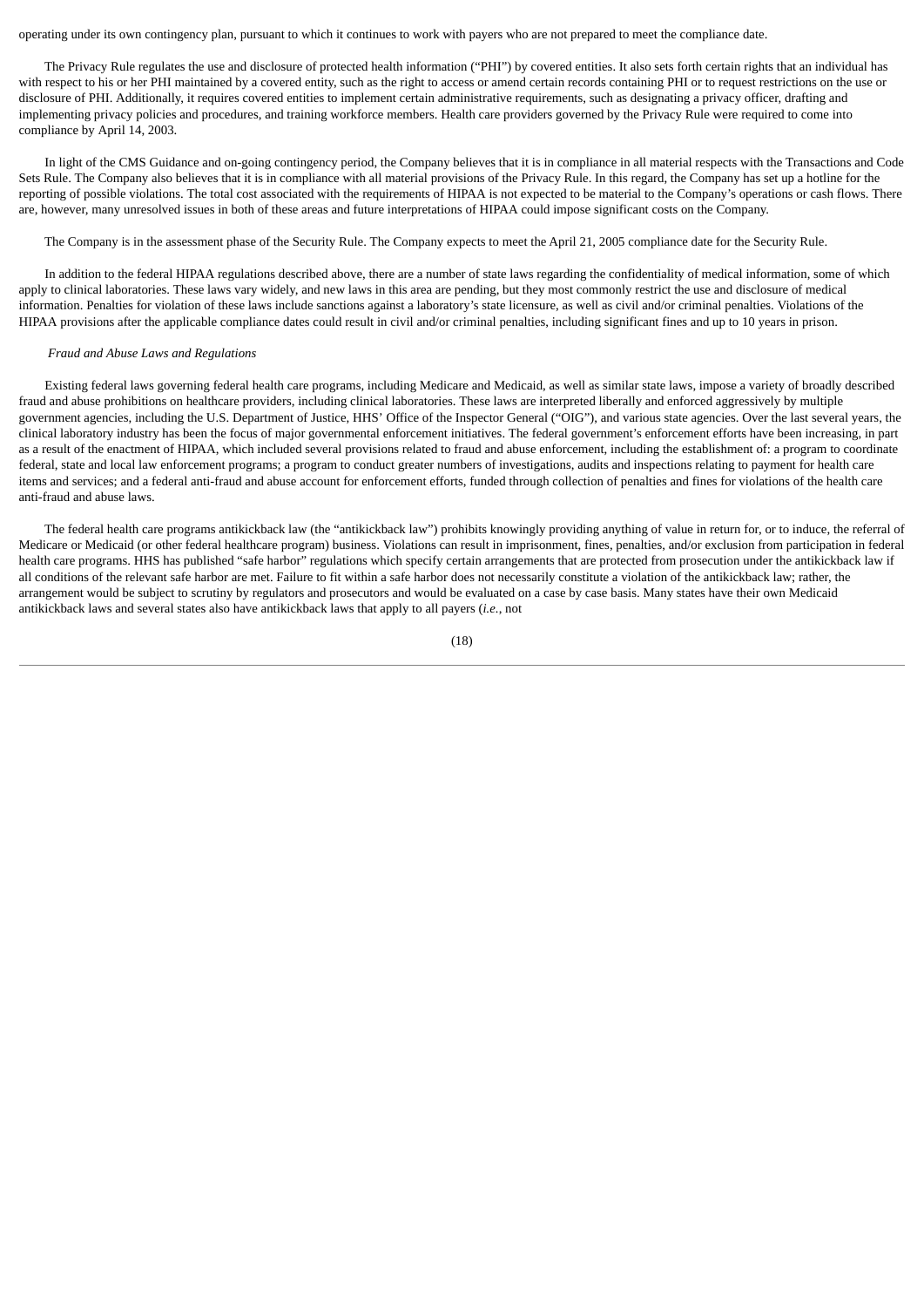just federal or state healthcare programs).

 From time to time, the OIG issues alerts and other guidance on certain practices in the health care industry. Several examples of such guidance documents are described below. In October 1994, the OIG issued a Special Fraud Alert on arrangements for the provision of clinical laboratory services. The Fraud Alert set forth a number of practices allegedly engaged in by some clinical laboratories and health care providers that raise issues under the "fraud and abuse" laws, including the antikickback law. These practices include: (i) laboratories providing employees to furnish valuable services for physicians (other than collecting patient specimens for testing) that are typically the responsibility of the physicians' staff; (ii) offering certain laboratory services to renal dialysis centers at prices below fair market value in return for referrals of other tests which are billed to Medicare at higher rates; (iii) providing free testing to a physician's managed care patients in situations where the referring physicians benefit from such reduced laboratory utilization; (iv) providing free pick-up and disposal of bio-hazardous waste for physicians for items unrelated to a laboratory's testing services; (v) providing general-use facsimile machines or computers to physicians that are not exclusively used in connection with the laboratory services; and (vi) providing free testing for health care providers, their families and their employees (professional courtesy testing). The OIG emphasized in the Special Fraud Alert that when one purpose of an arrangement is to induce referrals of program-reimbursed laboratory testing, both the clinical laboratory and the health care provider (e.g., physician) may be liable under the antikickback laws, and may be subject to criminal prosecution and exclusion from participation in the Medicare and Medicaid programs.

 Another issue the OIG is concerned about involves the provision of discounts on laboratory services billed to customers in return for the referral of more lucrative federal health care program business. In a 1999 Advisory Opinion, the OIG concluded that a proposed arrangement whereby a laboratory would offer physicians significant discounts on non-federal health care program laboratory tests might violate the antikickback act. The OIG reasoned that the laboratory could be viewed as providing such discounts to the physician in exchange for referrals by the physician of business to be billed by the laboratory to Medicare at non-discounted rates. The OIG indicated that the arrangement would not qualify for protection under the discount safe harbor because Medicare and Medicaid would not get the benefit of the discount. Similarly, in 1999 correspondence, the OIG stated that if any direct or indirect link exists between a discount that a laboratory offers to a skilled nursing facility ("SNF") for tests covered under the Medicare Prospective Payment System ("PPS") and referrals to the laboratory of tests covered under Medicare Part B (i.e., not covered under a fixed PPS system), then the antikickback statute would be implicated.

 The OIG also has issued two separate guidance documents regarding joint venture arrangements that may be viewed as suspect under the antikickback law. These documents have relevance to clinical laboratories that are part of (or are considering establishing) joint ventures with potential referral sources. The first guidance document, which focused on investor referrals to such ventures, was issued in 1989, and the more recent one, concerning contractual joint ventures, was issued in April 2003. Some of the elements of joint ventures that the OIG identified as "suspect" include: arrangements in which the capital invested by the physicians is disproportionately small and the return on investment is disproportionately large when compared to typical investment; specific selection of investors who are in a position to make referrals to the venture; and arrangements in which one of the parties to the joint venture expands into a line of business that is dependent on referrals from the other party (sometimes called "shell" joint ventures). In a recent advisory opinion, the OIG expressed concern about a proposed joint venture in which a laboratory company would assist physician groups in establishing off-site pathology laboratories. The OIG indicated that the physicians' financial and business risk in the venture was minimal and that the physicians' would contract out substantially all laboratory operations, committing very little in the way of financial, capital, or human resources. The OIG was unable to exclude the possibility that the arrangement was designed to permit the laboratory to pay the physician groups for their referrals, and therefore was unwilling to find that the arrangement fell within the safe harbor.

 Violations of other fraud and abuse laws also can result in exclusion from participation in federal health care programs, including Medicare and Medicaid. One basis for such exclusion is an individual or entity's

(19)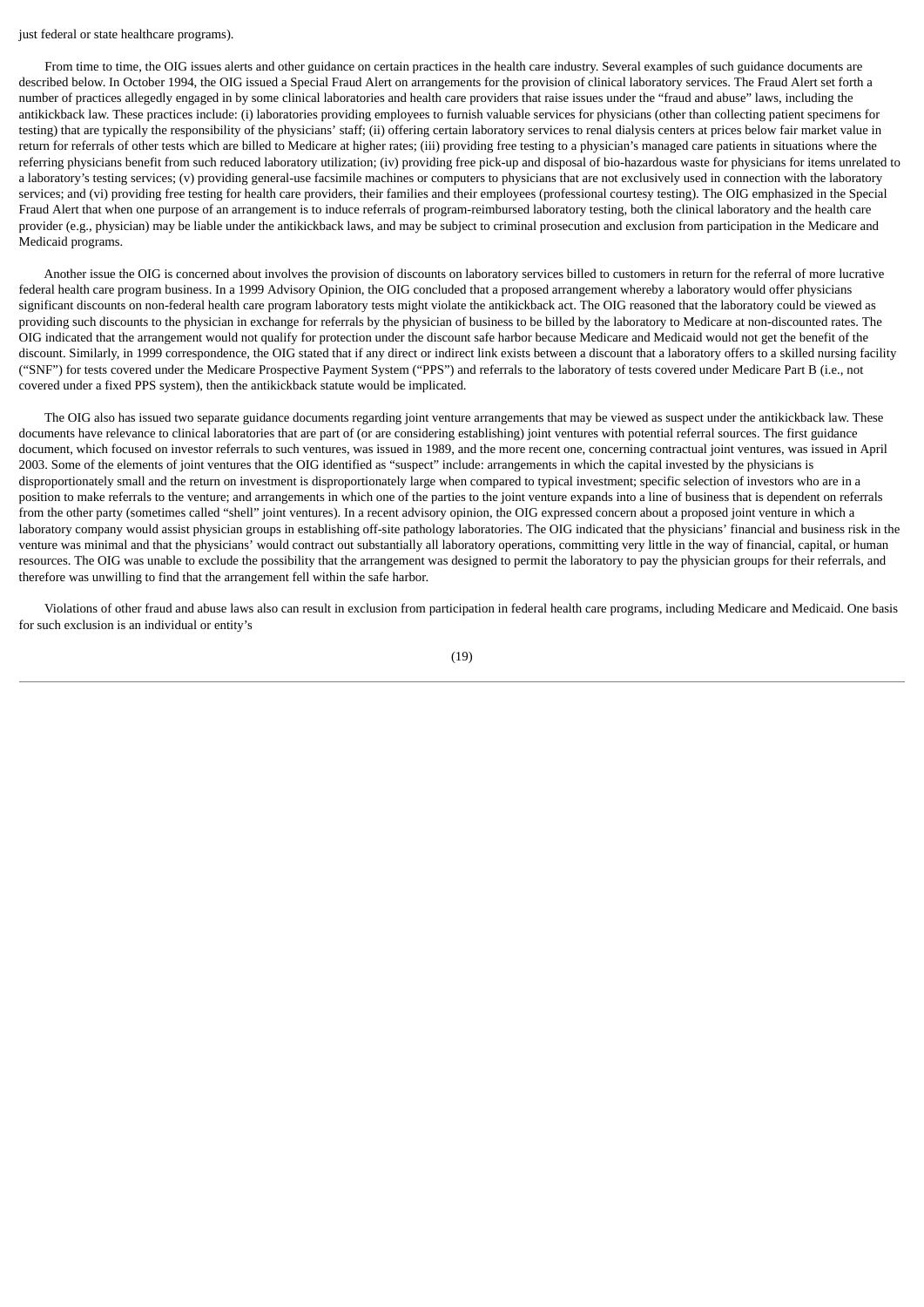submission of claims to Medicare or Medicaid for items or services that are substantially in excess of that individual or entity's usual charges. In September 2003, the OIG issued a notice of proposed rulemaking to amend the pertinent federal regulations. In this notice OIG proposed to define, for the first time, the terms "substantially in excess" and "usual charges," and to clarify the meaning of "good cause" as an exception to this exclusion authority. Under the proposed regulation, the Government would determine a provider's "usual charges" by looking at the provider's charges to all customers (with a few limited exceptions). This could result in the Company (and other laboratory companies) needing to increase charges to managed care plans and other customers so that its charges to Medicare are not "substantially in excess" of its "usual charges." This notice, which solicited comments, is only a proposal, but if the regulation were to be amended as proposed, it could have an adverse effect on the Company. At this time it is impossible to predict whether this proposed change in regulations might be finalized and how any such final regulations might differ from the notice of proposed rulemaking.

 Under another federal statute, known as the "Stark" law or "self-referral" prohibition, physicians who have an investment or compensation relationship with a clinical laboratory may not, unless a statutory exception applies, refer Medicare or Medicaid patients for testing to the laboratory, regardless of the intent of the parties, unless an exception applies. Similarly, laboratories may not bill Medicare or Medicaid or any other party for services furnished pursuant to a prohibited referral. There are several Stark law exceptions that are relevant to arrangements involving clinical laboratories, including: 1) fair market value compensation for the provision of items or services; 2) payments by physicians to a laboratory for clinical laboratory services; 3) an exception for certain ancillary services (including laboratory services) provided within the referring physician's own office, if various criteria are met; 4) physician investment in a company so long as the company's stock is traded on a public exchange and the company has stockholder equity exceeding \$75.0 million; and 5) certain space and equipment rental arrangements that are set at a fair market value rate and meet other requirements. All of the requirements of a Stark Law exception must be met in order to take advantage of the exception. Many states have their own selfreferral laws as well, which in some cases apply to all patient referrals, not just Medicare and Medicaid.

 There are a variety of other types of federal and state anti-fraud and abuse laws, including laws prohibiting submission of false or fraudulent claims. The Company seeks to conduct its business in compliance with all federal and state anti-fraud and abuse laws. However, the Company is unable to predict how these laws will be applied in the future, and no assurances can be given that its arrangements will not be subject to scrutiny under such laws. Sanctions for violations of these laws may include exclusion from participation in Medicare, Medicaid and other federal healthcare programs, significant criminal and civil fines and penalties, and loss of licensure. Any exclusion from participation in a federal healthcare program, or any loss of licensure, arising from any action by any federal or state regulatory or enforcement authority, would have a material adverse effect on the Company's business. In addition, any significant criminal or civil penalty resulting from such proceedings could have a material adverse effect on the Company's business.

#### *Environmental, Health and Safety*

 The Company is subject to licensing and regulation under federal, state and local laws and regulations relating to the protection of the environment and human health and safety of laboratory employees and laws and regulations relating to the handling, transportation and disposal of medical specimens, infectious and hazardous waste and radioactive materials. All Company laboratories are subject to applicable federal and state laws and regulations relating to biohazard disposal of all laboratory specimens and the Company generally utilizes outside vendors for disposal of such specimens. In addition, the federal Occupational Safety and Health Administration ("OSHA") has established extensive requirements relating to workplace safety for health care employers, including clinical laboratories, whose workers may be exposed to blood-borne pathogens such as HIV and the hepatitis B virus. These regulations, among other things, require work practice controls, protective clothing and equipment, training, medical follow-up, vaccinations and other measures designed to minimize exposure to, and transmission of, blood-borne pathogens.

#### (20)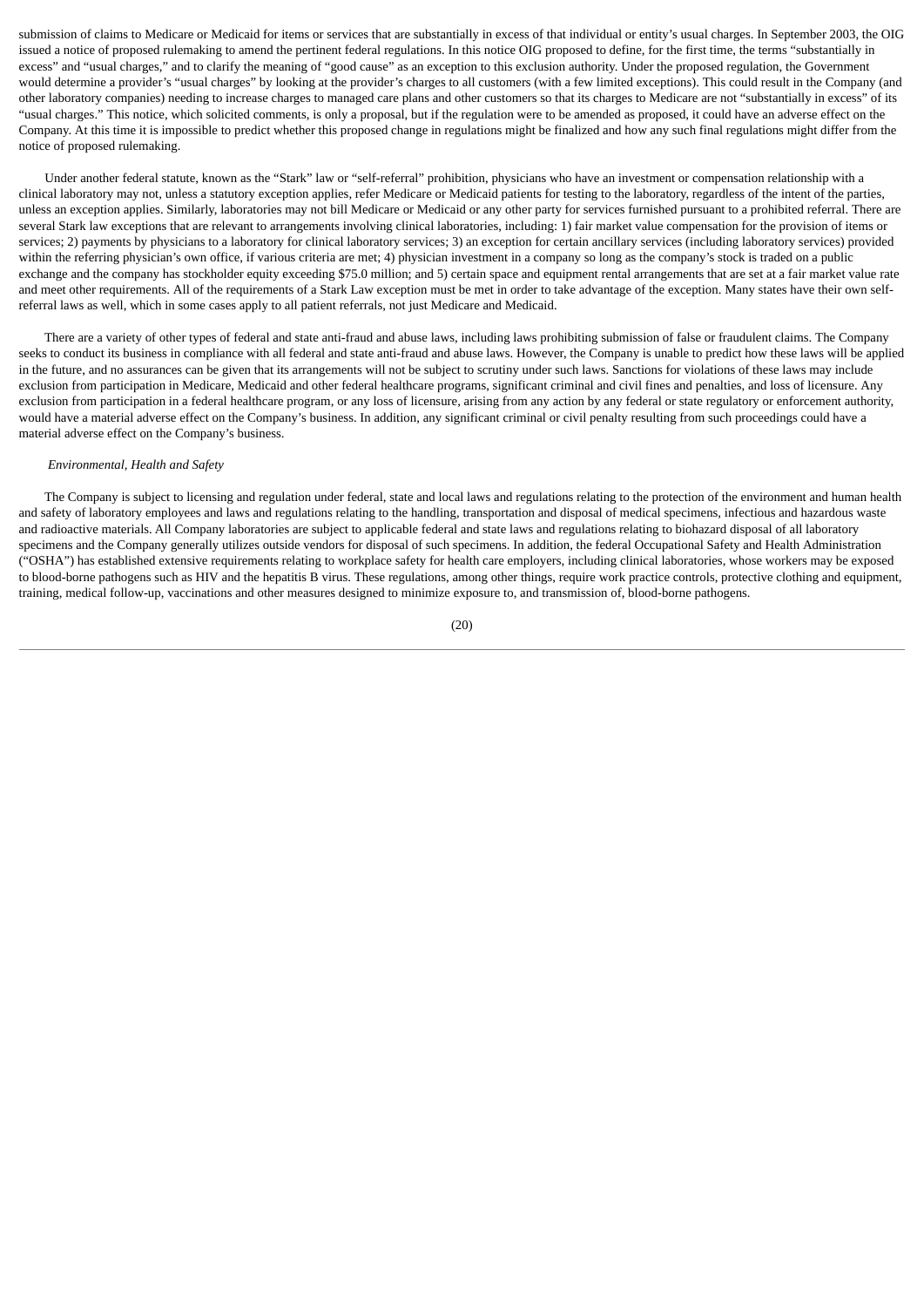On November 6, 2000, Congress passed the Needlestick Safety and Prevention Act which required, among other things, that companies include in their safety programs the evaluation and use of engineering controls such as safety needles if found to be effective at reducing the risk of needlestick injuries in the workplace. During 2001, the Company voluntarily implemented the use of safety needles at all of its service locations at a cost of approximately \$6.0 million.

 Although the Company is not aware of any current material non-compliance with such federal, state and local laws and regulations, failure to comply could subject the Company to denial of the right to conduct business, fines, criminal penalties and/or other enforcement actions.

#### *Drug Testing*

 Drug testing for public sector employees is regulated by the Substance Abuse and Mental Health Services Administration ("SAMHSA") (formerly the National Institute on Drug Abuse), which has established detailed performance and quality standards that laboratories must meet to be approved to perform drug testing on employees of federal government contractors and certain other entities. To the extent that the Company's laboratories perform such testing, each must be certified as meeting SAMHSA standards. The Company's Research Triangle Park, North Carolina; Raritan, New Jersey; Houston, Texas; San Diego, California; Seattle, Washington and Southaven, Mississippi laboratories are SAMHSA certified.

#### *Controlled Substances*

The use of controlled substances in testing for drugs of abuse is regulated by the federal Drug Enforcement Administration.

#### **Compliance Program**

 Because of evolving interpretations of regulations and the national debate over health care fraud and abuse, compliance with all Medicare, Medicaid and other government-established rules and regulations has become a significant issue throughout the clinical laboratory industry. The Company has implemented a comprehensive company-wide compliance program. The objective of the Company's compliance program is to develop, implement, and update compliance safeguards as necessary. Emphasis is placed on developing compliance policies and guidelines, personnel training programs and various monitoring and audit procedures to attempt to achieve implementation of all applicable rules and regulations.

 In 2001, DIANON settled a U.S. Department of Justice investigation into several of DIANON's billing practices. As part of the settlement, DIANON entered into a voluntary corporate integrity program. As part of DIANON's acquisition of UroCor Inc., DIANON assumed responsibility and liability for compliance with the UroCor corporate integrity agreement.

 The Company seeks to conduct its business in compliance with all statutes, regulations, and other requirements applicable to its clinical laboratory operations. The clinical laboratory testing industry is, however, subject to extensive regulation, and many of these statutes and regulations have not been interpreted by the courts. There can be no assurance that applicable statutes and regulations will not be interpreted or applied by a prosecutorial, regulatory or judicial authority in a manner that would adversely effect the Company. Potential sanctions for violation of these statutes and regulations include significant fines and the loss of various licenses, certificates, and authorizations, which could have a material adverse effect on the Company's business.

#### (21)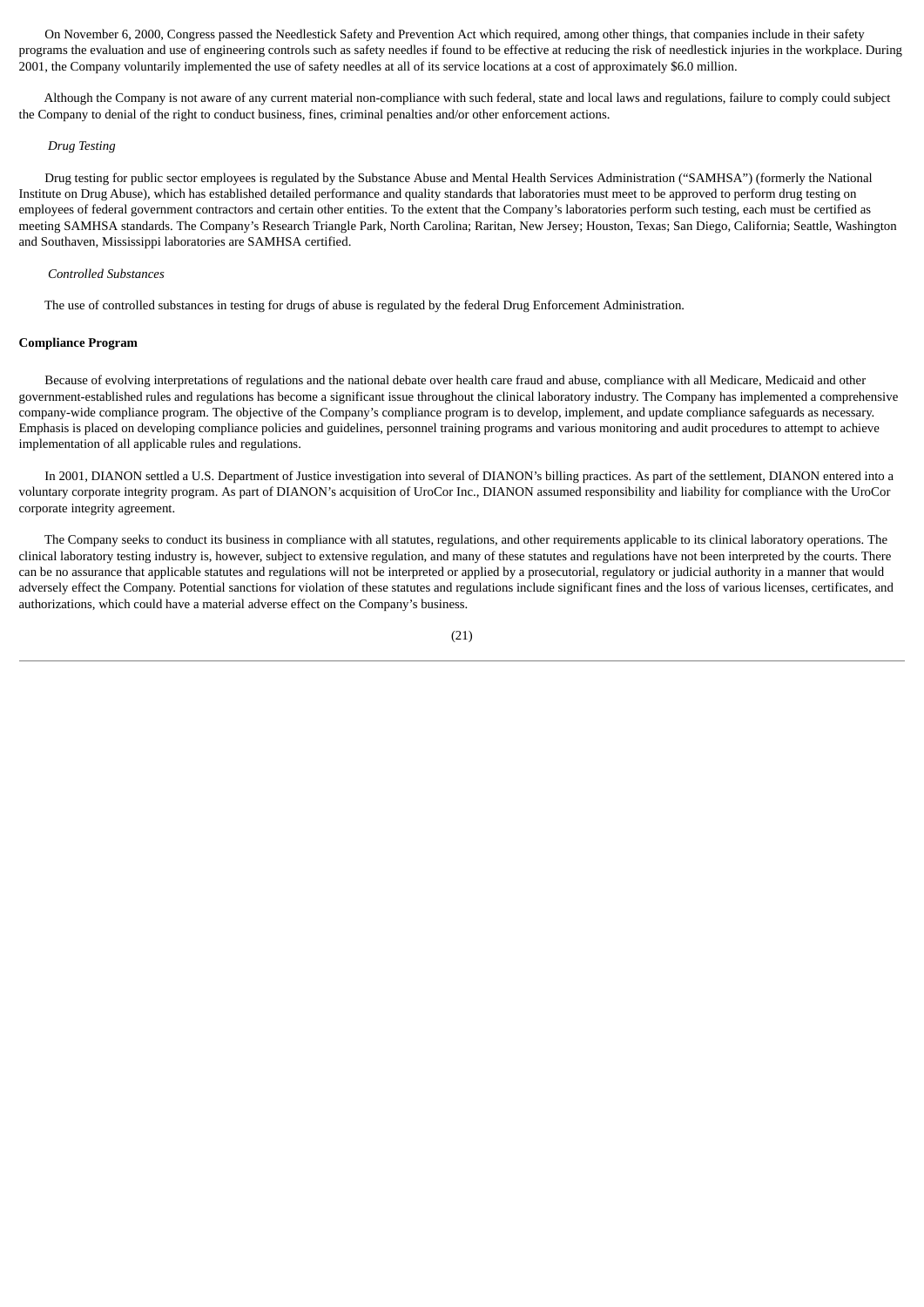#### **Item 2. PROPERTIES**

The following table summarizes certain information as to the Company's principal operating and administrative facilities as of December 31, 2004.

|                                           | Approximate      |                  |
|-------------------------------------------|------------------|------------------|
|                                           | Area             | <b>Nature of</b> |
| <b>Location</b>                           | (in square feet) | Occupancy        |
| <b>Primary Laboratories:</b>              |                  |                  |
| Birmingham, Alabama                       | 90,000           | Leased           |
| Phoenix, Arizona                          | 55,000           | Leased           |
| Los Angeles, California                   | 54,000           | Leased           |
| San Diego, California                     | 48,000           | Leased           |
| San Leandro, California                   | 22,000           | Leased           |
| Denver, Colorado                          | 20,000           | Leased           |
| Stratford, Connecticut                    | 57,000           | Leased           |
| Tampa, Florida                            | 113,000          | Leased           |
| Louisville, Kentucky                      | 60,000           | Leased           |
| Eden Prairie, Minnesota                   | 48,000           | Leased           |
| Kansas City, Missouri                     | 78,000           | Owned            |
| Reno, Nevada                              | 16,000           | Owned            |
| Raritan, New Jersey                       | 187,000          | Owned            |
| Portsmouth, New Hampshire                 | 47,000           | Leased           |
| Uniondale, New York                       | 108,000          | Leased           |
| Burlington, North Carolina                | 275,000          | Owned            |
| Research Triangle Park, North Carolina    | 182,000          | Leased           |
| Dublin, Ohio                              | 81,000           | Owned            |
| Oklahoma City, Oklahoma                   | 90,000           | Leased           |
| Throop, Pennsylvania                      | 19,000           | Leased           |
| Knoxville, Tennessee                      | 8,000            | Leased           |
| Dallas, Texas                             | 60,000           | Leased           |
| Houston, Texas                            | 80,000           | Leased           |
| Midland, Texas                            | 10,000           | Leased           |
| Salt Lake City, Utah                      | 20,000           | Leased           |
| Herndon, Virginia                         | 80,000           | Leased           |
| Kent, Washington                          | 42,000           | Leased           |
| Mt. Vernon, Washington                    | 8,500            | Leased           |
| Fairmont, West Virginia                   | 25,000           | Leased           |
| <b>Corporate Headquarters Facilities:</b> |                  |                  |
| Burlington, North Carolina                | 293,000          | Owned            |
| Burlington, North Carolina                | 273,000          | Leased           |

 All of the Company's primary laboratory facilities have been built or improved for the single purpose of providing clinical laboratory testing services. The Company believes that these facilities are suitable and adequate and have sufficient production capacity for its currently foreseeable level of operations. The Company believes that if it were unable to renew a lease or if a lease were to be terminated on any of the facilities it presently leases, it could find alternate space at competitive market rates and readily relocate its operations to such new locations without material disruption to its operations.

(22)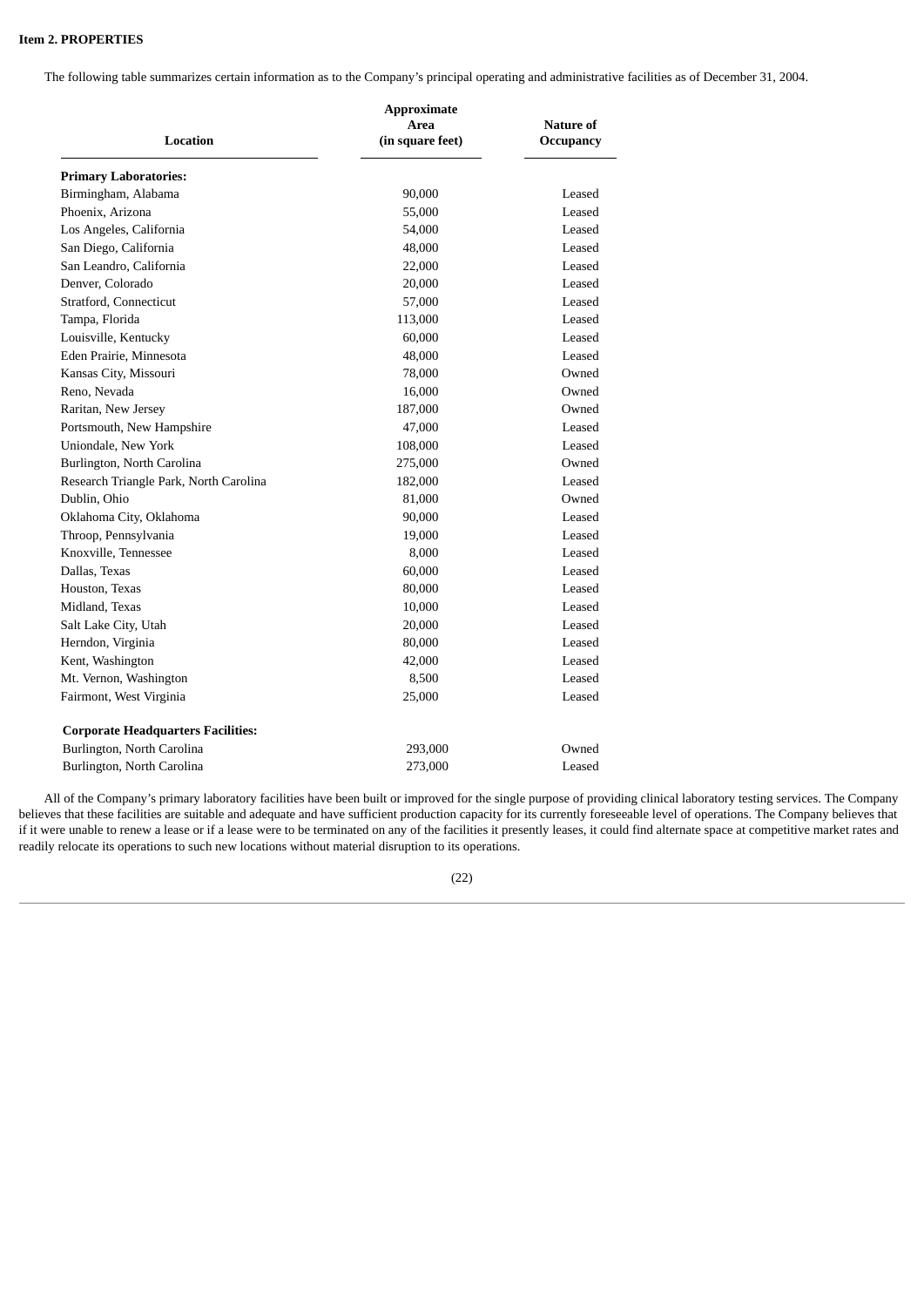#### **Item 3. LEGAL PROCEEDINGS**

 On June 24, 2003, the Company and certain of its executive officers were sued in the United States District Court for the Middle District of North Carolina in the first of a series of putative shareholder class actions alleging securities fraud. Since that date, at least five other complaints containing substantially identical allegations have been filed against the Company and certain of the Company's executive officers. Each of the complaints alleges that the defendants violated the federal securities laws by making material misstatements and/or omissions that caused the price of the Company's stock to be artificially inflated between February 13 and October 3, 2002. The plaintiffs seek certification of a class of substantially all persons who purchased shares of the Company's stock during that time period and unspecified monetary damages. These six cases have been consolidated and will proceed as a single case. On July 16, 2004, the defendants filed a motion to dismiss the consolidated amended complaint. The defendants deny any liability and continue to defend the case vigorously. At this time, it is premature to make any assessment of the potential outcome of the cases or whether they could have a material adverse effect on the Company's financial condition.

 The Company is the appellant in a patent case originally filed by Competitive Technologies, Inc. and Metabolite Laboratories, Inc. in the United States District Court for the District of Colorado. After a jury trial, the district court entered judgment against the Company for patent infringement, with total damages and attorney's fees payable by the Company of approximately \$7.8 million. The Company vigorously contested the judgment and appealed the case to the United States Court of Appeals for the Federal Circuit. On June 8, 2004, that court affirmed the judgment against the Company and, on August 5, 2004, the Company's request for rehearing was denied. On November 3, 2004, the Company filed a petition for a writ of certiorari with the United States Supreme Court. The underlying judgment has been paid and, on January 25, 2005, the United States Court of Appeal for the Federal Circuit confirmed the attorneys' fees portion of the judgment. The Company has filed a request to stay the award of attorneys' fees pending the resolution of the Company's appeal to the United States Supreme Court. On February 28, 2005, the United States Supreme Court requested the Solicitor General to file a brief expressing the views of the United States on the issue of whether the laws of nature, natural phenomena and abstract ideas can be patented. The Company plans to continue to vigorously contest the judgment until it exhausts all reasonable appellate rights.

 The Company is also involved in various claims and legal actions arising in the ordinary course of business. These matters include, but are not limited to, intellectual property disputes, professional liability, employee related matters, and inquiries from governmental agencies and Medicare or Medicaid payers and managed care payers requesting comment on allegations of billing irregularities that are brought to their attention through billing audits or third parties. In the opinion of management, based upon the advice of counsel and consideration of all facts available at this time, the ultimate disposition of these matters is not expected to have a material adverse effect on the financial position, results of operations or liquidity of the Company. The Company is also named from time to time in suits brought under the *qui tam* provisions of the False Claims Act. These suits typically allege that the Company has made false statements and/or certifications in connection with claims for payment from federal health care programs. They may remain under seal (hence, unknown to the Company) for some time while the government decides whether to intervene on behalf of the *qui tam* plaintiff. Such claims are an inevitable part of doing business in the health care field today and, in the opinion of management, based upon the advice of counsel and consideration of all facts available at this time, the ultimate disposition of those *qui tam* matters presently known to the Company is not expected to have a material adverse effect on the financial position, results of operations or liquidity of the Company.

 The Company believes that it is in compliance in all material respects with all statutes, regulations and other requirements applicable to its clinical laboratory operations. The clinical laboratory testing industry is, however, subject to extensive regulation, and the courts have not interpreted many of these statutes and regulations. There can be no assurance therefore that those applicable statutes and regulations might not be interpreted or applied by a prosecutorial, regulatory or judicial authority in a manner that would adversely

(23)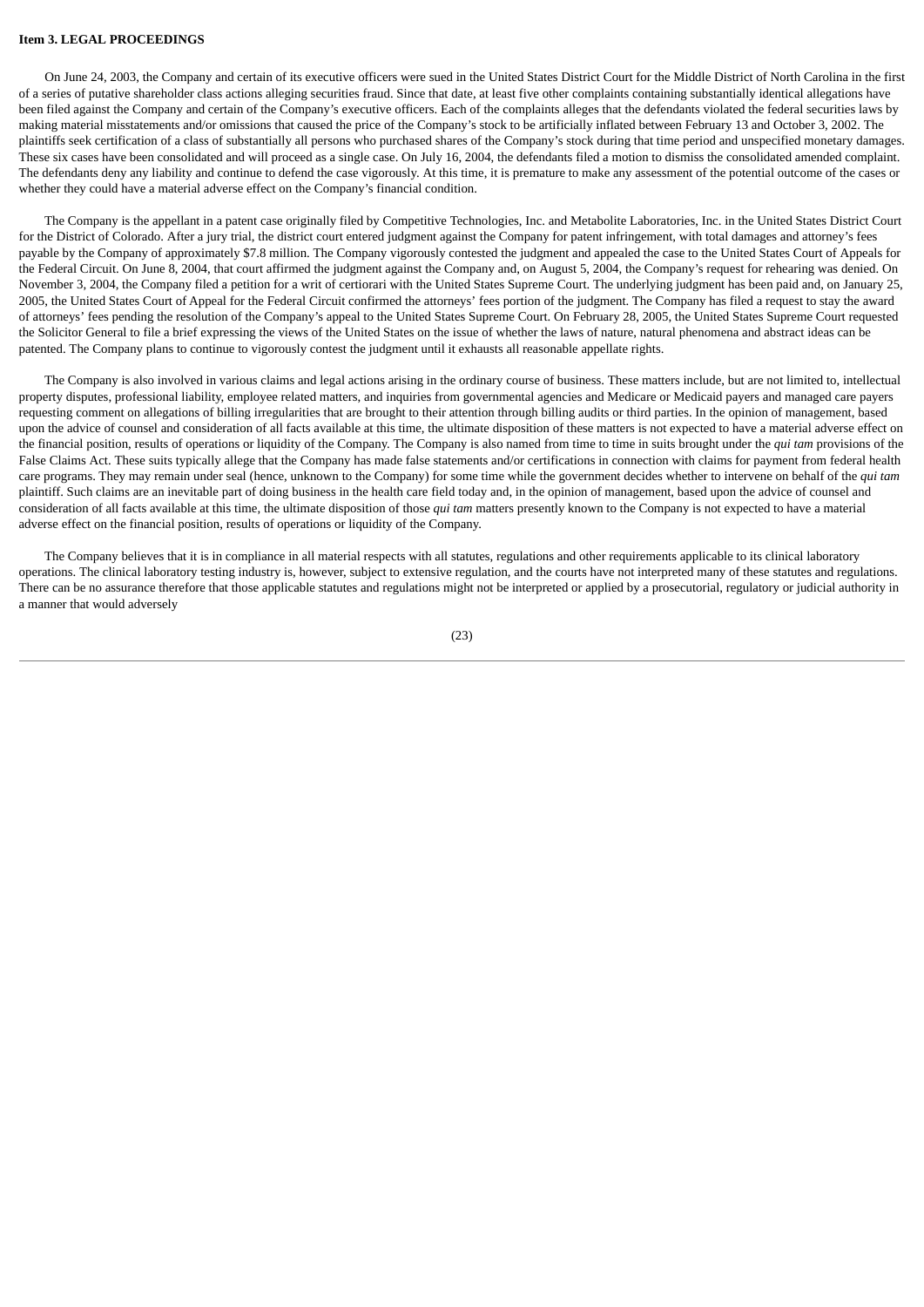affect the Company. Potential sanctions for violation of these statutes and regulations include significant fines and the loss of various licenses, certificates and authorizations.

 Under the Company's present insurance programs, coverage is obtained for catastrophic exposures as well as those risks required to be insured by law or contract. The Company is responsible for the uninsured portion of losses related primarily to general, professional and vehicle liability, certain medical costs and workers' compensation. The self-insured retentions are on a per occurrence basis without any aggregate annual limit. Provisions for losses expected under these programs are recorded based upon the Company's estimates of the aggregated liability of claims incurred. At December 31, 2004 and 2003, the Company had provided letters of credit aggregating approximately \$63.5 and \$57.1 respectively, primarily in connection with certain insurance programs.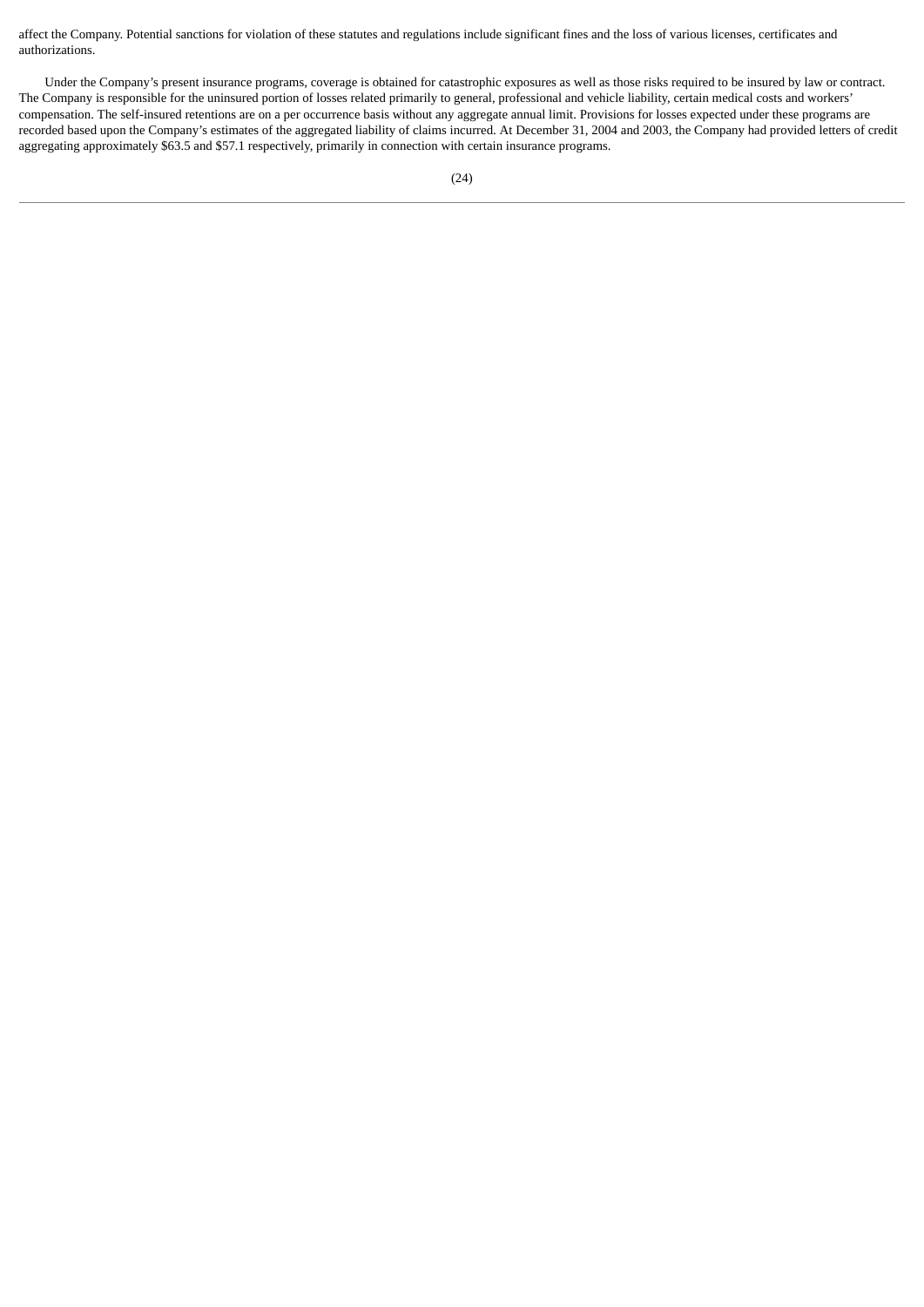## **Item 4. SUBMISSION OF MATTERS TO A VOTE OF SECURITY HOLDERS**

No matter was submitted to a vote of security holders during the fourth quarter of the fiscal year covered by this report.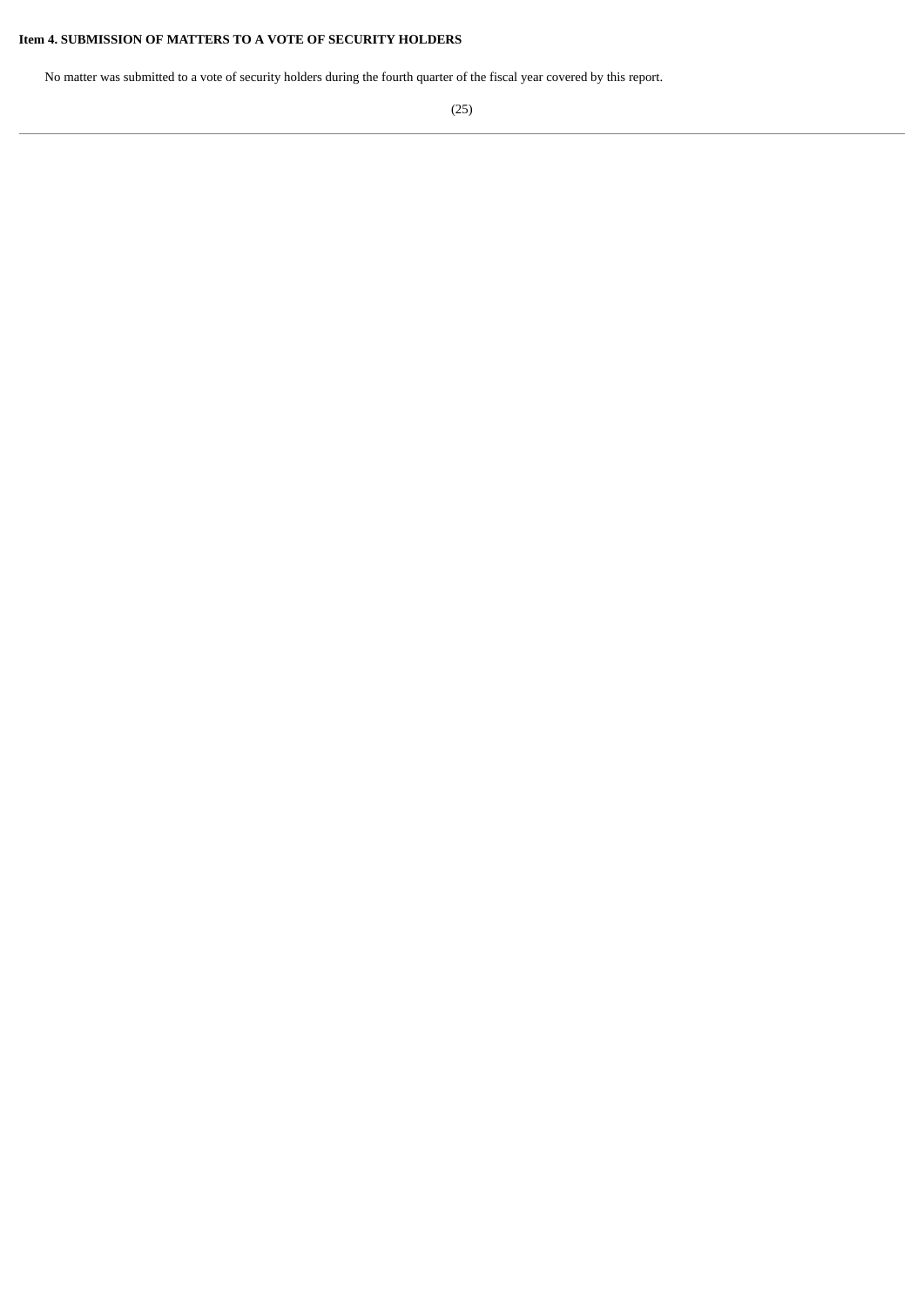#### **PART II**

## **Item 5. MARKET FOR REGISTRANT'S COMMON EQUITY, RELATED STOCKHOLDER MATTERS AND ISSUER PURCHASES OF EQUITY SECURITIES**

#### **(a) Market Information**

 The Common Stock trades on the New York Stock Exchange ("NYSE") under the symbol "LH". The following table sets forth for the calendar periods indicated the high and low sales prices for the Common Stock reported on the NYSE Composite Tape.

|                                     | <b>High</b> | Low    |
|-------------------------------------|-------------|--------|
| <b>Year Ended December 31, 2003</b> |             |        |
| <b>First Quarter</b>                | 30.040      | 22.210 |
| Second Quarter                      | 32.630      | 25.940 |
| Third Quarter                       | 32.660      | 28.200 |
| Fourth Quarter                      | 37.720      | 28.210 |
|                                     |             |        |
|                                     | <b>High</b> | Low    |
| <b>Year Ended December 31, 2004</b> |             |        |
| <b>First Quarter</b>                | 44.200      | 36.950 |
| Second Quarter                      | 42.470      | 38.570 |
| Third Quarter                       | 43.750      | 36.800 |
| Fourth Quarter                      | 50.000      | 41.100 |

#### **(b) Holders**

On February 21**,** 2005 there were 567 holders of record of the Common Stock.

#### **(c) Dividends**

 The Company has not historically paid dividends on its common stock. In addition, the Company's senior credit facilities place certain limits on the payment of dividends.

#### **(d) Securities Authorized for Issuance Under Equity Compensation Plans**

 The information required regarding "Securities Authorized for Issuance Under Equity Compensation Plans" is incorporated by reference to our Definitive Proxy Statement to be filed with the Securities and Exchange Commission in connection with the Annual Meeting of Stockholders to be held in 2005 (the "2005 Proxy Statement") under the caption "Equity Compensation Plan Information."

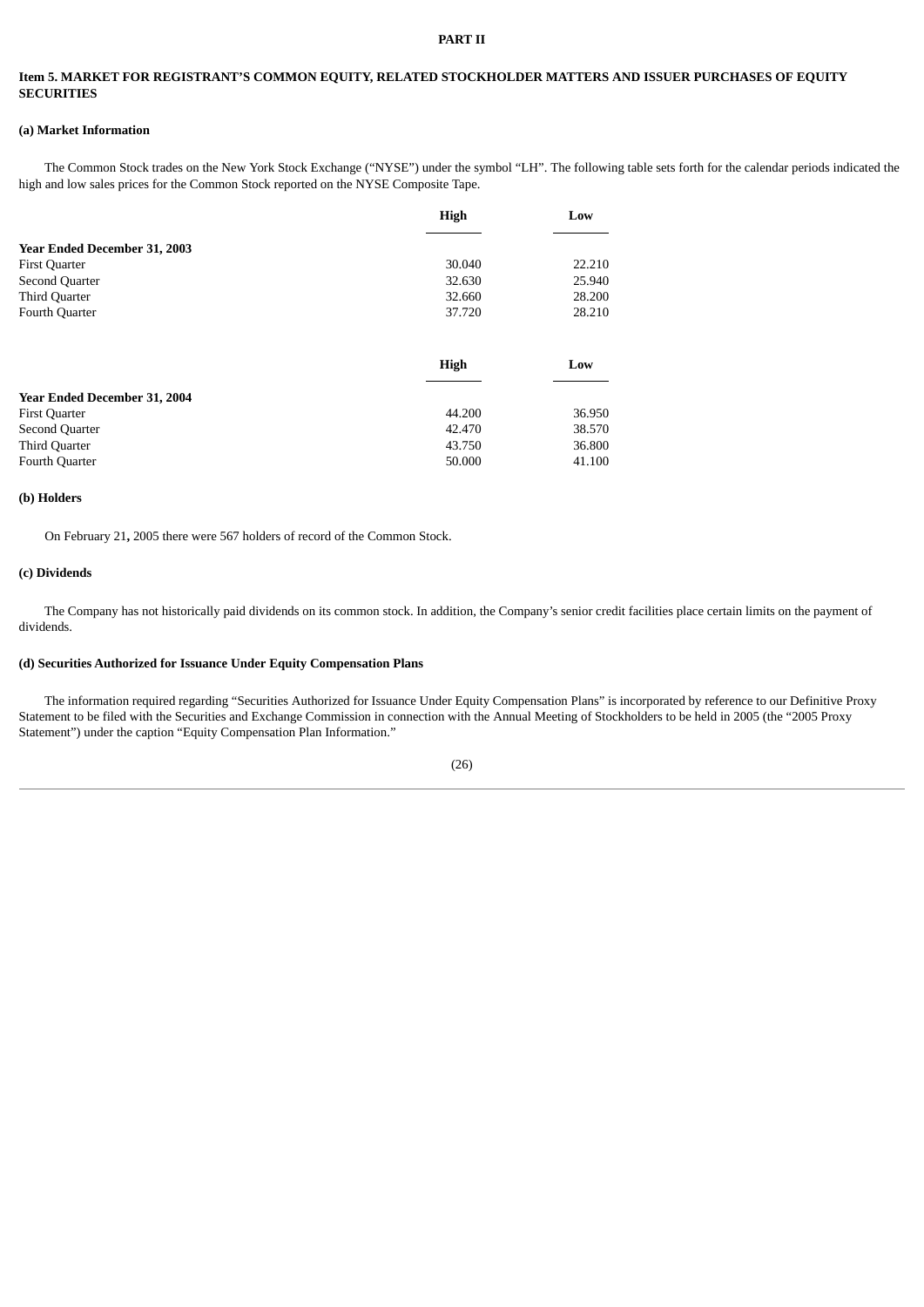#### **(e) Changes in Securities, Use of Proceeds and Issuer Purchases of Equity Securities**

 On October 20, 2004, the Company's Board of Directors authorized and announced a new stock repurchase program under which the Company may purchase up to an aggregate of \$250.0 of its common stock from time-to-time, beginning in the fourth quarter of 2004.(Shares in millions)

|                        | <b>Total</b><br>Number of<br><b>Shares</b><br>Repurchased | Average<br><b>Price Paid</b><br><b>Per Share</b> | <b>Total</b><br>Number of<br><b>Shares</b><br>(Cumulative)<br><b>Repurchased</b><br>as Part of<br><b>Publicly</b><br><b>Announced</b><br>Program | <b>Maximum</b><br><b>Dollar Value</b><br>of Shares<br>that May<br><b>Yet Be</b><br><b>Repurchased</b><br><b>Under the</b><br>Program |
|------------------------|-----------------------------------------------------------|--------------------------------------------------|--------------------------------------------------------------------------------------------------------------------------------------------------|--------------------------------------------------------------------------------------------------------------------------------------|
| October 1-October 31   | 0.2                                                       | \$44.622                                         | 0.2                                                                                                                                              | \$240.1                                                                                                                              |
| November 1-November 30 | 0.9                                                       | 47.244                                           | 1.1                                                                                                                                              | 199.3                                                                                                                                |
| December 1-December 31 | 1.6                                                       | 48.944                                           | 2.7                                                                                                                                              | 122.0                                                                                                                                |
|                        |                                                           |                                                  |                                                                                                                                                  |                                                                                                                                      |
| Total                  | 2.7                                                       | \$48.032                                         |                                                                                                                                                  |                                                                                                                                      |
|                        |                                                           |                                                  | (27)                                                                                                                                             |                                                                                                                                      |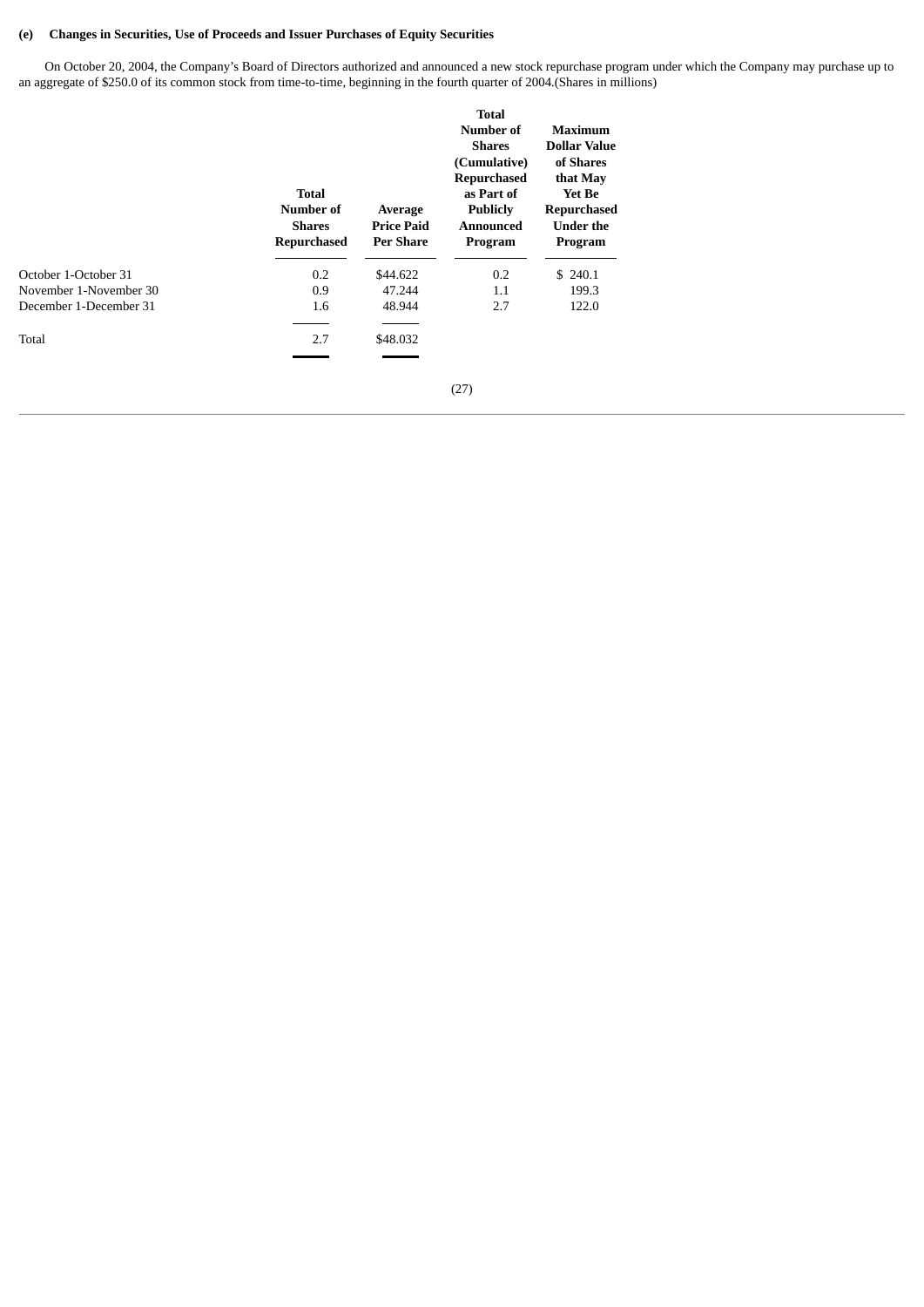#### **Item 6. SELECTED FINANCIAL DATA**

 The selected financial data presented below under the captions "Statement of Operations Data" and "Balance Sheet Data" as of and for the five-year period ended December 31, 2004 are derived from consolidated financial statements of the Company, which have been audited by PricewaterhouseCoopers LLP, an independent registered public accounting firm. This data should be read in conjunction with the accompanying notes, the Company's consolidated financial statements and the related notes thereto, and "Management's Discussion and Analysis of Financial Condition and Results of Operations," all included elsewhere herein.

|                                      | <b>Year Ended December 31,</b> |    |         |    |                                         |               |               |
|--------------------------------------|--------------------------------|----|---------|----|-----------------------------------------|---------------|---------------|
|                                      | 2004                           |    | 2003(a) |    | 2002(b)(c)                              | 2001(d)       | 2000(e)       |
|                                      |                                |    |         |    | (In millions, except per share amounts) |               |               |
| <b>Statement of Operations Data:</b> |                                |    |         |    |                                         |               |               |
| <b>Net Sales</b>                     | \$<br>3,084.8                  | \$ | 2,939.4 | \$ | 2,507.7                                 | \$<br>2,199.8 | \$<br>1,919.3 |
| Gross profit                         | 1,289.3                        |    | 1,224.6 |    | 1,061.8                                 | 925.6         | 766.6         |
| Operating income                     | 598.4                          |    | 533.7   |    | 435.0                                   | 367.6         | 245.6         |
| Net earnings                         | 363.0                          |    | 321.0   |    | 254.6                                   | 179.5         | 112.1         |
| Basic earnings per common share      | \$<br>2.60                     | \$ | 2.23    | \$ | 1.78                                    | \$<br>1.29    | \$<br>0.82    |
| Diluted earnings per common share(f) | \$<br>2.45                     | \$ | 2.11    | \$ | 1.69                                    | \$<br>1.26    | \$<br>0.80    |
| Basic weighted average common        |                                |    |         |    |                                         |               |               |
| shares outstanding                   | 139.4                          |    | 144.0   |    | 142.8                                   | 138.8         | 94.2          |
| Diluted weighted average common      |                                |    |         |    |                                         |               |               |
| shares outstanding                   | 150.7                          |    | 154.7   |    | 154.2                                   | 144.1         | 96.3          |
| <b>Balance Sheet Data:</b>           |                                |    |         |    |                                         |               |               |
| Cash and cash equivalents, and       |                                |    |         |    |                                         |               |               |
| short-term investments               | \$<br>206.8                    | \$ | 123.0   | \$ | 56.4                                    | \$<br>149.2   | \$<br>48.8    |
| Goodwill and Intangible              |                                |    |         |    |                                         |               |               |
| assets, net                          | 1,857.4                        |    | 1,857.3 |    | 1,217.5                                 | 968.5         | 865.7         |
| <b>Total assets</b>                  | 3,537.2                        |    | 3,414.9 |    | 2,580.4                                 | 1,929.6       | 1,666.9       |
| Long-term obligations and            |                                |    |         |    |                                         |               |               |
| redeemable preferred stock(g)        | 892.3                          |    | 883.9   |    | 521.5                                   | 509.2         | 355.8         |
| Total shareholders' equity           | 1,999.3                        |    | 1,895.9 |    | 1,611.7                                 | 1,085.4       | 877.4         |

(a) On January 17, 2003, the Company completed the acquisition of all of the outstanding shares of DIANON Systems, Inc. for \$47.50 per share in cash, or approximately \$595.6 million including transaction fees and expenses. See "Note 2 to the Consolidated Financial Statements" for further discussion of this acquisition. The Company recorded net restructuring and other special charges of \$1.5 million for 2003 in connection with the integrations of its recent acquisitions.

(b) On July 25, 2002, the Company completed the acquisition of all of the outstanding stock of Dynacare Inc. in a combination cash and stock transaction with a combined value of approximately \$496.4 million, including transaction costs. See "Note 3 to the Consolidated Financial Statements" for further discussion of this acquisition. During the third quarter of 2002, the Company recorded restructuring and other special charges totaling \$17.5 million. These charges included a special bad debt provision of approximately \$15.0 million related to the acquired Dynacare accounts receivable balance and restructuring expense of

#### (28)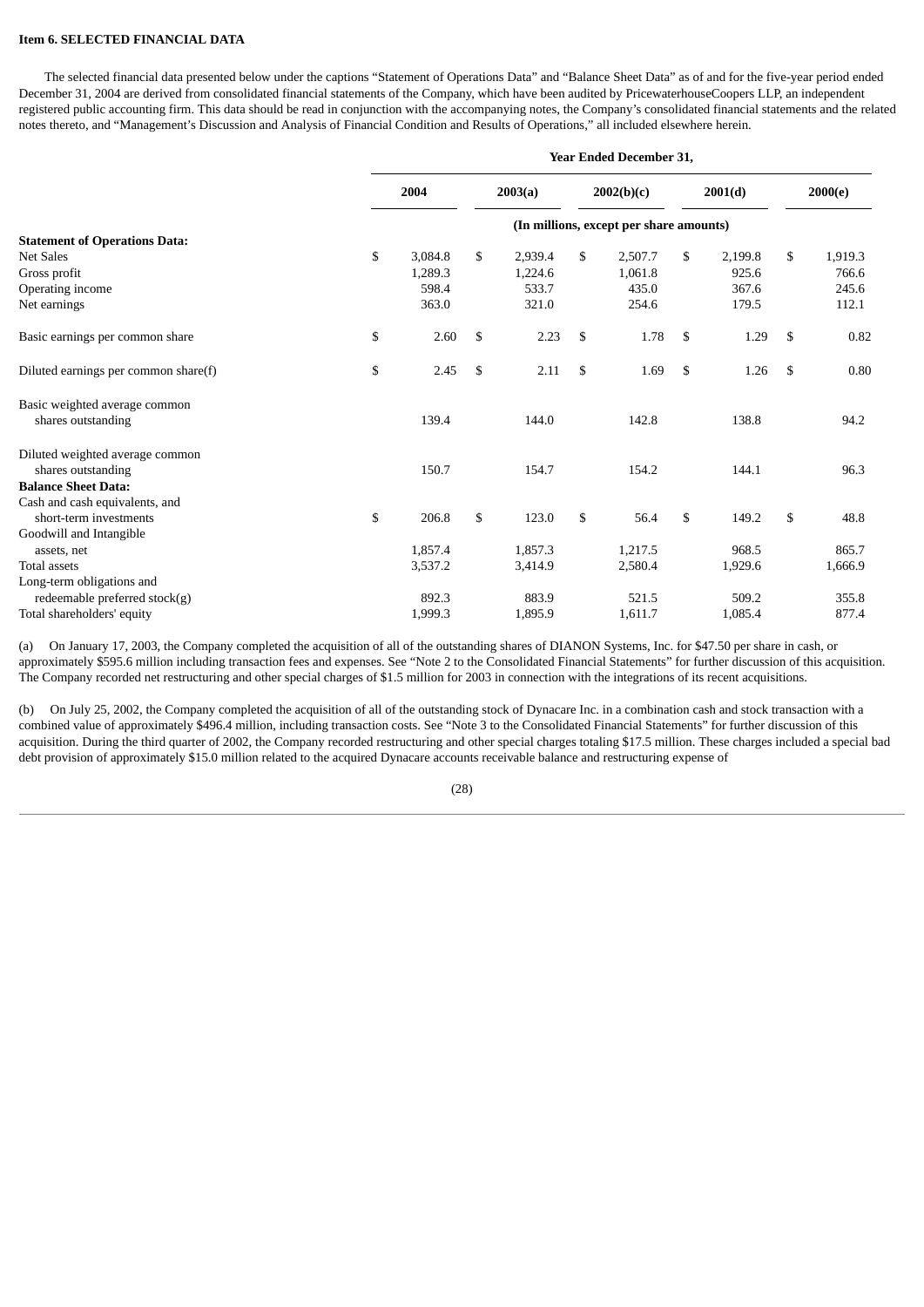approximately \$2.5 million relating to Dynacare integration costs of actions that impact the Company's existing employees and operations.

(c) Effective January 1, 2002, the Company adopted Statement of Financial Accounting Standards No. 142 "Goodwill and Other Intangible Assets". This Standard requires that goodwill and other intangibles that are acquired in business combinations and that have indefinite useful lives are not to be amortized.

(d) During the third quarter of 2001, the Company recorded a loss of \$5.5 million relating to the write-off of unamortized bank fees associated with the Company's term debt, which was repaid in September of 2001. The Company also recorded a charge of \$8.9 million as a result of a payment made to a bank to terminate an interest rate swap agreement tied to the Company's term loan.

(e) In the fourth quarter of 2000, the Company recorded a \$4.5 million restructuring charge relating to the closing of its Memphis drug testing facility.

(f) In September 2004, the Emerging Issues Task Force ("EITF") of the Financial Accounting Standards Board reached consensus on EITF Issue No. 04-8, "The Effect of Contingently Convertible Debt on Diluted Earnings per Share." Under the EITF's conclusion, contingently convertible shares attached to a debt instrument are to be included in the calculation of diluted earnings per share regardless of whether or not the contingency has been met. Historically the Company followed the guidance of paragraph 30 of SFAS No. 128, "Earnings Per Share", and excluded contingently convertible shares relating to its zero coupon – subordinated notes from its calculations of diluted earnings per share. The EITF consensus supersedes the accounting under SFAS No. 128 and, accordingly, the Company has adopted the provisions of EITF No 04-8 for its zero coupon-subordinated notes — including the retroactive restatement of all diluted earnings per share calculations for all periods presented. See "Note 1 to Consolidated Financial Statements" for information regarding calculation of Earnings per Share. Diluted earnings per share as previously stated were \$2.22, \$1.77, \$1.27, and \$0.80 for the years ended 2003, 2002, 2001 and 2000 respectively. Diluted weighted average shares outstanding were 144.8, 144.2, 141.1,and 96.3 for 2003, 2002, 2001, and 2000, respectively.

(g) Long-term obligations primarily include capital lease obligations of \$2.9 million, \$4.4 million, \$5.5 million, \$6.1 million and \$7.2 million at December 31, 2004, 2003, 2002, 2001 and 2000, respectively. Long-term obligations exclude amounts due to affiliates. On June 6, 2000, the Company called for redemption all of its outstanding redeemable preferred stock, resulting in the conversion of substantially all of the preferred stock into common stock. During 2001, the Company sold \$744.0 million aggregate principal amount at maturity of its zero coupon convertible subordinated notes due 2021 in a private placement. The Company received approximately \$488.6 million in net proceeds from the offering. The Company used a portion of the proceeds to repay \$412.5 million of its term loan outstanding under its credit agreement.

(29)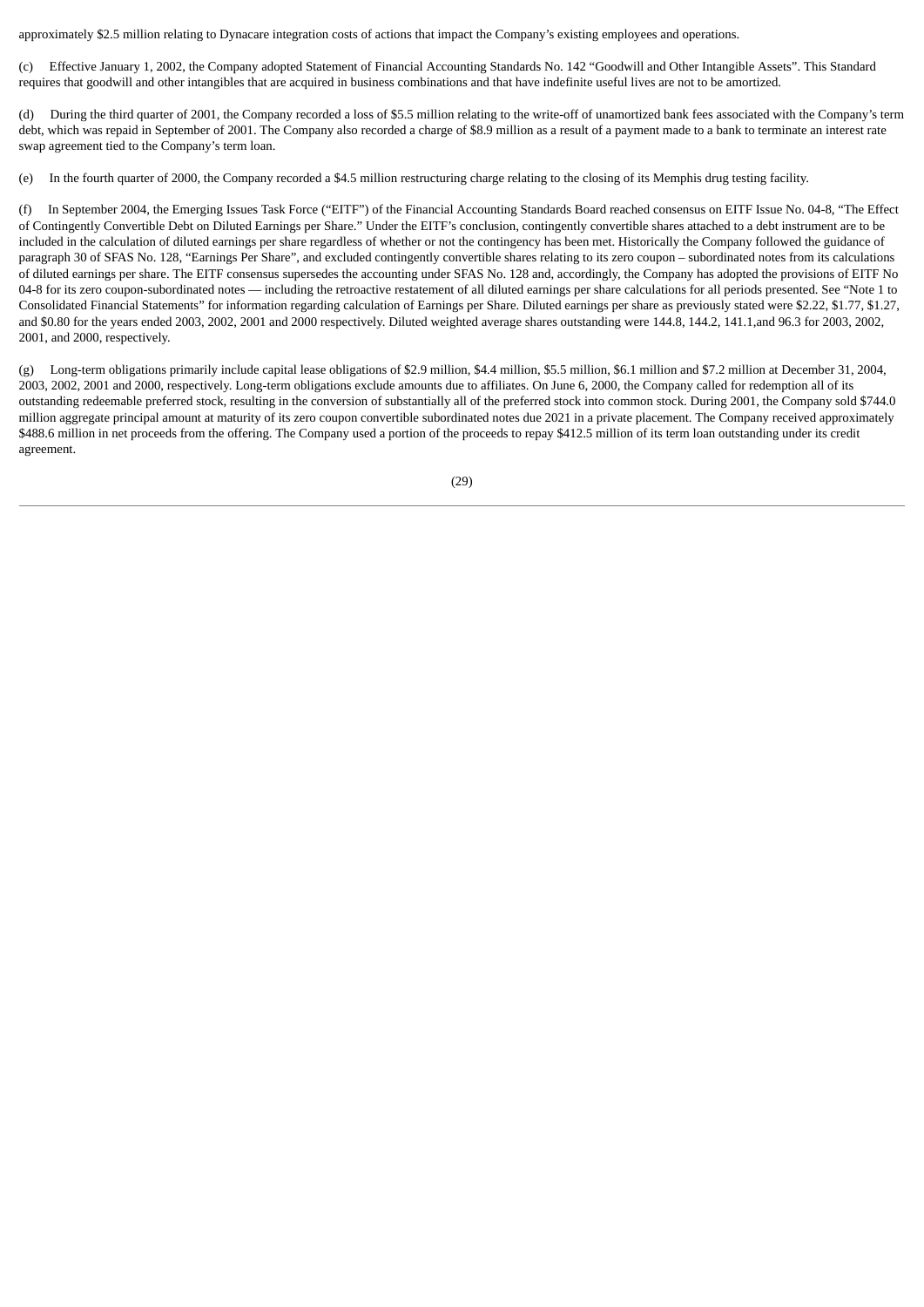#### **Item 7. MANAGEMENT'S DISCUSSION AND ANALYSIS OF FINANCIAL CONDITION AND RESULTS OF OPERATIONS**

#### **General**

 During 2004, the Company continued to strengthen its financial performance through the implementation of the Company's strategic plan and the expansion of its national platform in routine testing. This plan continues to provide growth opportunities for the Company by building a leadership position in genomic and other advanced testing technologies primarily through internal development efforts, acquisitions and technology licensing activities.

 The Company's Center for Molecular Biology and Pathology, located in Research Triangle Park, NC is a leader in the development and application of molecular diagnostics and polymerase chain reaction, or PCR, technologies in the areas of diagnostic genetics, oncology and infectious disease. The Company believes that these technologies may represent a significant savings to the healthcare system by increasing the detection of early stage (treatable) diseases. The Company's National Genetics Institute in Los Angeles, CA, develops novel, highly-sensitive PCR methods used to test for hepatitis C and other infectious agents and is the only laboratory in the U.S. that is FDA-approved to screen plasma for infectious diseases. Viro-Med Laboratories, Inc., based in Minneapolis, MN, offers molecular microbial testing using real-time PCR platforms and provides significant additional capacity to support the continued expansion of the Company's advanced testing business. These Centers of Excellence enable the Company to provide a broad menu of testing services for the infectious disease and cancer markets, which the Company believes represent two of the most significant areas of future growth in the clinical laboratory industry.

 The Dynacare integration has been completed and is performing as expected, including the achievement of the planned total synergy savings of approximately \$45 million. Dynacare continues to strengthen the Company's national network of routine testing. The DIANON integration has been completed and is performing as expected, including the achievement of the planned total synergy savings of approximately \$32 million. The Company began applying DIANON's standardized anatomic pathology processes in early 2004. To date, four major sites have been "DIANIZED". By the end of 2006, the Company expects to have nearly 80 percent of all our anatomic pathology work "DIANIZED".

 Effective February 3, 2005, the Company completed its purchase of US LABS, a well respected provider of anatomic pathology and oncology testing located in Irvine, California. US LABS' sales were approximately \$70 million in 2004. This acquisition increases the Company's capabilities in the cancer testing market and provides additional lab capacity on the West Coast.

 During the fourth quarter of 2004, the Company entered into a multi-year agreement with Cytyc for their ThinPrep Imaging System. The ThinPrep Imaging System is the first fully integrated, interactive computer system that assists cytotechnologists and pathologists in the primary screening and diagnosis of ThinPrep Pap Test slides. The company intends to implement this state-of-the-art cervical cancer screening instrument by mid-2005.

 The Company believes future performance will be positively affected by several factors: 1) The expansion of higher-value genomic tests such as Cystic Fibrosis, HCV and HIV genotyping, along with the continued growth of HIV viral load and HPV testing; 2) Transition to Cytyc's ThinPrep Imaging System; 3) Continued progress with existing licensing and business relationships (such as EXACT Sciences, Correlogic and BioPredictive); 4) The Company's ongoing business acquisition strategy; and 5) Growing demand for genomic testing creating a positive shift in test mix toward higher value testing.

 On October 20, 2004, the Company's Board of Directors authorized and announced a stock repurchase program under which the Company may purchase up to an aggregate of \$250.0 million of its common stock from time-to-time. It is the Company's intention to fund future purchases of its common stock with cash flow from operations.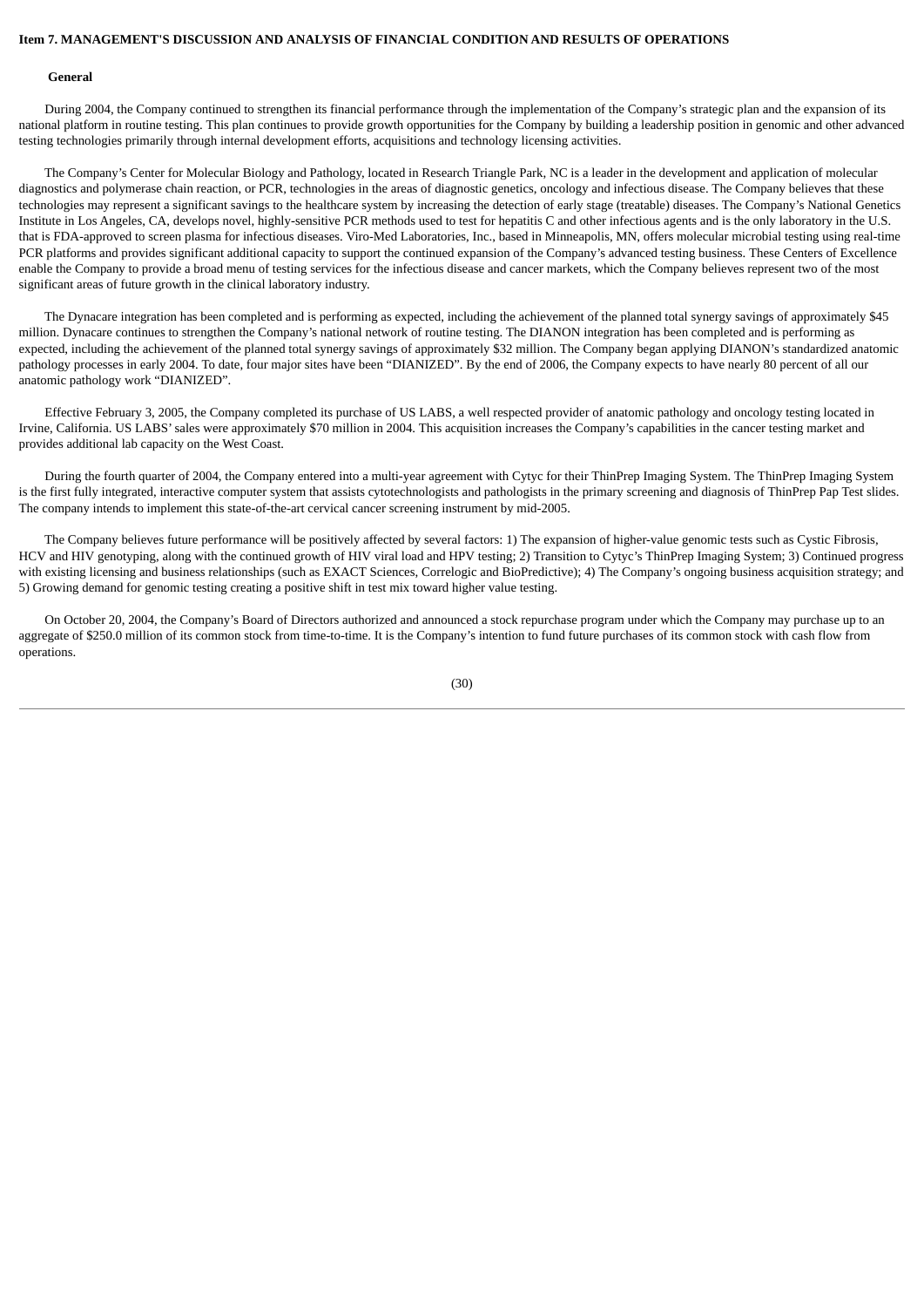#### *Seasonality*

 Volume of testing generally declines during the year-end holiday periods and other major holidays. In addition, volume declines due to inclement weather may reduce net revenues and cash flows. Therefore, comparison of the results of successive quarters may not accurately reflect trends or results for the full year.

#### **Results of Operations**

*Year ended December 31, 2004 compared with Year ended December 31, 2003.*

 Net sales for 2004 were \$3,084.8 million, an increase of 4.9% from \$2,939.4 million reported in the comparable 2003 period. Testing volume growth, measured by accessions, increased approximately 3.6% (primarily volume growth in genomic and esoteric testing of approximately 9.8% as well as volume growth of approximately 2.5% in the core business). Price per accession increased approximately 1.3% compared to 2003.

 Cost of sales, which includes primarily laboratory and distribution costs, was \$1,795.5 million for 2004 compared to \$1,714.8 million in 2003, an increase of 4.7%. The increase in cost of sales is primarily the result of increases in volume discussed above. Cost of sales as a percentage of net sales was 58.2% for 2004 and 58.3% in 2003.

 Selling, general and administrative expenses decreased to \$649.1 million in 2004 from \$651.8 million in 2003 representing a decrease of \$2.7 million or 0.4%. As a percentage of net sales, selling, general and administrative expenses were 21.0% and 22.1% for the year ended 2004 and 2003, respectively. This decrease in selling, general and administrative expenses as a percentage of net sales is a result of the Company's cost control initiatives, as well as a reduced effective bad debt expense rate resulting from improved billing and collection performance.

 The amortization of intangibles and other assets was \$42.7 million and \$37.6 million for 2004 and 2003, respectively. The increase in amortization expense is a result of licensed technology and other small business acquisitions.

 During the fourth quarter of 2004, the Company recorded certain adjustments to previously recorded restructuring charges due to changes in estimates, resulting in a credit of approximately of \$0.9 million. During the third quarter of 2003, the Company recorded a pre-tax restructuring charge of \$3.3 million in connection with the integration of DIANON. During the fourth quarter of 2003, the Company recorded a charge of \$3.1 million, relating to the continuing integration of its recent acquisitions. The Company also recorded certain adjustments in the fourth quarter of 2003 to previously recorded restructuring charges due to changes in estimates, resulting in a credit of approximately \$4.9 million.

 Interest expense was \$36.1 million in 2004 compared to \$40.9 million in 2003. This decrease was a direct result of debt reductions following the Company's financing of the DIANON acquisition in 2003.

 Income from investments in joint venture partnerships was \$51.3 million for the year ended December 31, 2004 compared to \$43.7 million for the year end December 31, 2003. This income represents the Company's ownership share in joint venture partnerships acquired as part of the Dynacare acquisition on July 25, 2002. A significant portion of this income is derived from investments in Ontario and Alberta, Canada, and is earned in Canadian dollars. The strengthening of the Canadian dollar versus the U.S. dollar during the year ended December 31, 2004 has had a positive impact on this income as well as the cash generated from the Canadian investments.

The provision for income taxes as a percentage of earnings before taxes was 41.0% in 2004 compared to

$$
^{(31)}
$$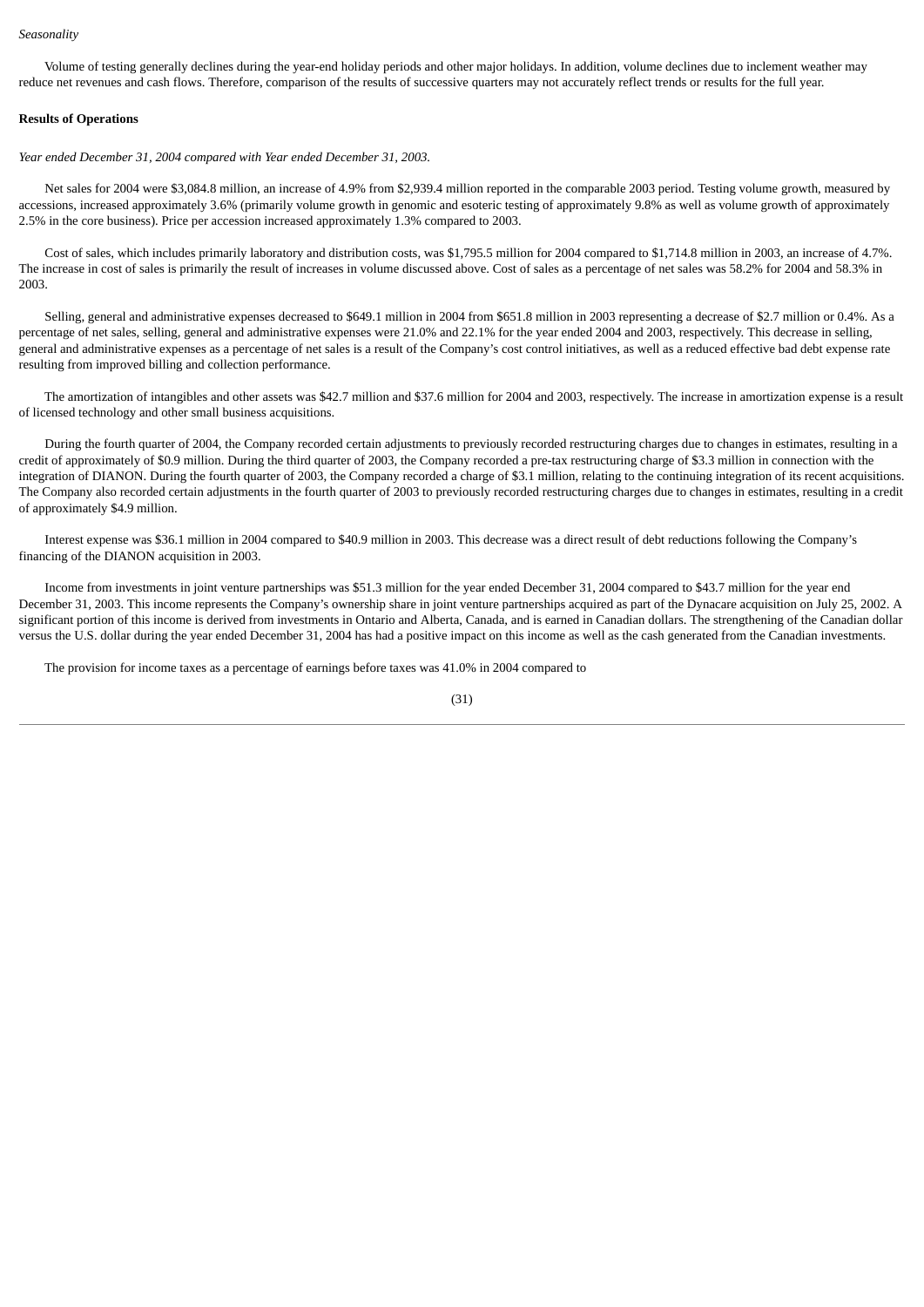40.6% in 2003. The increase in the effective tax rate for 2004 is due to a \$2.1 million state tax recovery during the third quarter of 2003.

#### *Year ended December 31, 2003 compared with Year ended December 31, 2002.*

 Net sales for 2003 were \$2,939.4 million, an increase of 17.2% from \$2,507.7 million reported in the comparable 2002 period. Testing volume growth, measured by accessions, increased approximately 11.7% and was affected by the acquisitions of Dynacare and DIANON as well as growth in the Company's esoteric test volumes (including HPV and cystic fibrosis). Price per accession increased approximately 5.5% compared to 2002. The growth in price was affected by this same shift in test mix and from shifts in histology testing which is primarily DIANON-related. These improvements were partially offset by the impact of severe winter weather during the first quarter of 2003 and physician strikes to protest rising malpractice insurance rates during the second quarter.

 Cost of sales, which includes primarily laboratory and distribution costs, was \$1,714.8 million for 2003 compared to \$1,445.9 million in 2002, an increase of 18.6%. The increase in cost of sales is primarily the result of increases in volume and supplies due to recent acquisitions, growth in the base business and growth in esoteric and genomic testing (with significant increases in cystic fibrosis and HPV testing). Cost of sales as a percentage of net sales was 58.3% for 2003 and 57.7% in 2002, reflecting the additional infrastructure costs (facilities and personnel) of Dynacare and DIANON acquisitions.

 Selling, general and administrative expenses increased to \$651.8 million in 2003 from \$585.5 million in 2002 representing an increase of \$66.3 million or 11.3%. This increase resulted primarily from personnel and other costs as a result of the recent acquisitions. As a percentage of net sales, selling, general and administrative expenses were 22.1% and 23.3% for the year ended 2003 and 2002, respectively, reflecting the realization of synergies from the Dynacare and DIANON acquisitions, as well as the Company's reduction of its bad debt expense rate by approximately 130 basis points during 2003 as compared to 2002.

 The amortization of intangibles and other assets was \$37.6 million and \$23.8 million for 2003 and 2002, respectively. The increase in amortization expense is a result of the acquisitions of Dynacare and DIANON.

 The Company recorded pre-tax restructuring charges of \$3.3 million and \$17.5 million during the third quarters of 2003 and 2002, respectively, in connection with the integrations of DIANON and Dynacare, Inc. During the fourth quarter of 2003, the Company recorded a charge of \$3.1 million, relating to the continuing integration of its recent acquisitions. The Company also recorded certain adjustments in the fourth quarter of 2003 to previously recorded restructuring charges due to changes in estimates, resulting in a credit of approximately \$4.8 million.

 Interest expense was \$40.9 million in 2003 compared to \$19.2 million in 2002. This increase was a direct result of the Company's financing of the DIANON acquisition.

 Income from joint venture partnerships was \$43.7 million for the year ended December 31, 2003 compared to \$13.4 million for the year end December 31, 2002. This income represents the Company's ownership share in joint venture partnerships acquired as part of the Dynacare acquisition on July 25, 2002. A significant portion of this income is derived from investments in Ontario and Alberta, Canada, and is earned in Canadian dollars. The strengthening of the Canadian dollar versus the U.S. dollar during the year ended December 31, 2003 has had a positive impact on this income as well as the cash generated from the Canadian investments.

 The provision for income taxes as a percentage of earnings before taxes was 40.6% in 2003 compared to 41.1% in 2002. The decrease in the effective tax rate for 2003 is due to a \$2.1 million state tax recovery during the third quarter of 2003.

(32)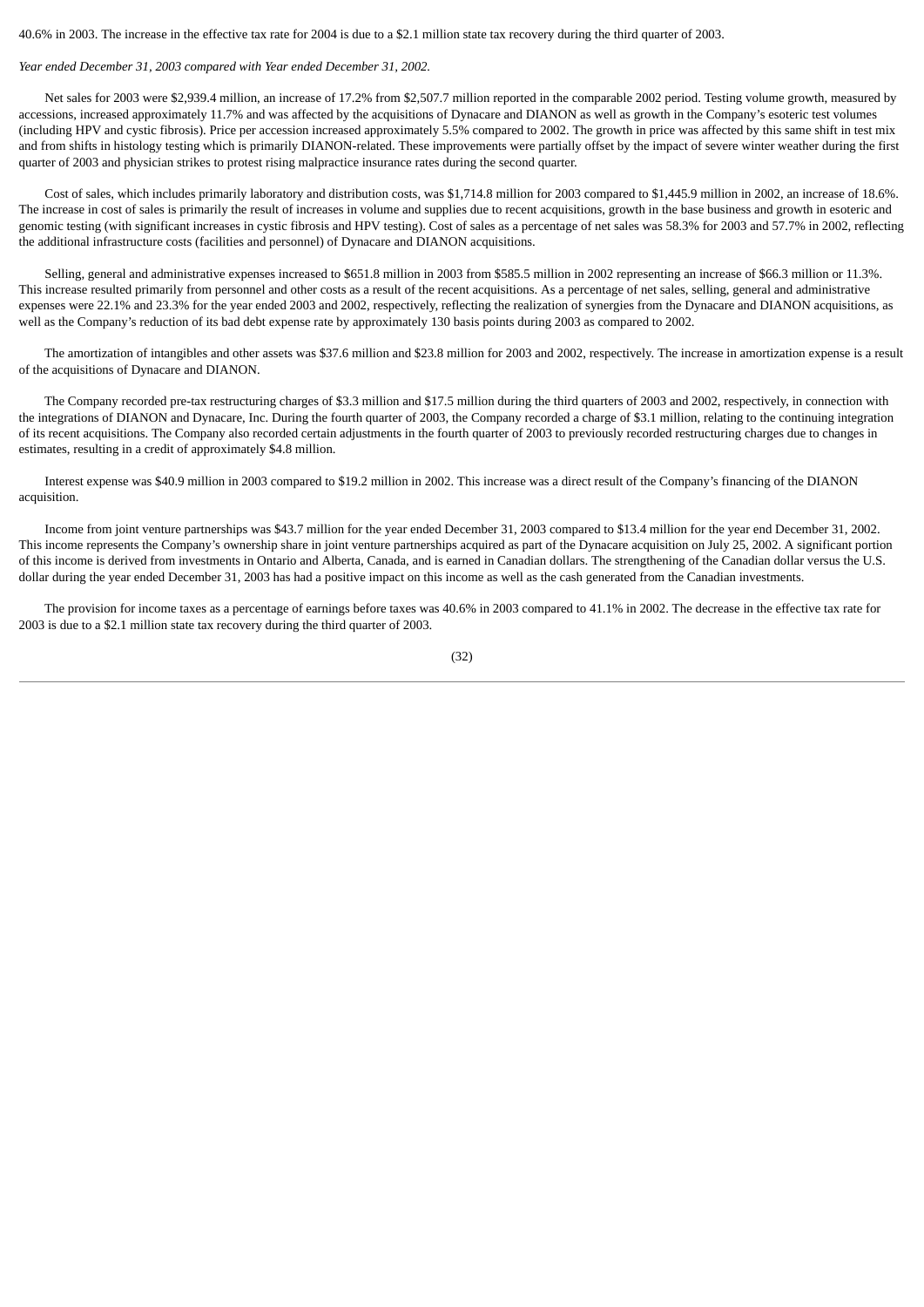#### **Liquidity and Capital Resources**

Net cash provided by operating activities was \$538.1 million, \$564.3 million and \$444.9 million, in 2004, 2003 and 2002, respectively. Cash flow from operations in 2004 was less than 2003 due to approximately \$50 million of one-time tax credits that were realized in 2003. Improvements in cash flow from operations primarily resulted from improved earnings, the expansion of the business through acquisitions, and the improvement of the Company's accounts receivable days' sales outstanding ("DSO") to 52 days at the end of 2004 from 53 days at the end of 2003. This improvement was due to Company-wide efforts to increase cash collections from all payers, as well as on-going improvements to the claim submission processes. In addition, the Company continued to take steps necessary to improve DSO and cash collections by:

- 1) conversion of decentralized billing locations, including former Dynacare locations, to a centralized billing system. During 2003, billing activity in numerous Dynacare sites was converted to the centralized billing system. In 2004, the Company substantially completed its conversion activities on the remaining Dynacare locations as well as its Salt Lake City, Reno, San Diego and Viro-Med facilities.
- 2) continuing an initiative to reduce the number of requisitions received that are missing certain billing information. This initiative involves counting the number of clinical requisitions received from an ordering client, as well as determining what specific information was not provided. The Company then identifies root causes of why the information was missing and takes steps to ensure that information is provided in the future. These steps include re-educating clients as to what information is needed in order for the Company to bill and collect for the test.
- 3) implementation of numerous initiatives related to self-pay accounts receivable. These include: i) collecting payment at the time of service; ii) increased training for billing personnel related to improving collections during phone calls and iii) review of bill design and frequency.

 The Company utilizes a centralized billing system in the collection of substantially all of its accounts receivable. This system generates bills to customers based on the payer type. Client billing is typically generated monthly, whereas patient and third party billing are typically generated on a daily basis. Agings of accounts receivable are then monitored by billing personnel and re-bills and follow-up activities are conducted as necessary. Bad debt expense is recorded within selling, general and administrative expenses as a percentage of sales considered necessary to maintain the allowance for doubtful accounts at an appropriate level, based on the Company's experience with its accounts receivable. The Company writes off accounts against the allowance for doubtful accounts when they are deemed to be uncollectible. For client billing, accounts are written off when all reasonable collection efforts prove to be unsuccessful. Patient accounts are written off after the normal dunning cycle has occurred and the account has been transferred to a third party collection agency. Third party and managed care accounts are written off when they exceed the payer's timely filing limits.

 Capital expenditures were \$95.0 million, \$83.6 million and \$74.3 million for 2004, 2003 and 2002, respectively. During 2004, the Company accelerated capital projects relating to its new financial system, and projects supporting its strategic initiatives centered around customer retention, scientific differentiation and managed care. The Company expects capital expenditures of approximately \$110.0 to \$125.0 million in 2005. The Company will continue to make important investments in information technology connectivity with its customers and financial systems. Such expenditures are expected to be funded by cash flow from operations as well as borrowings under the Company's revolving credit facilities.

 In conjunction with the acquisition of DIANON, the Company's planned financing of the acquisition, and announced share repurchase plan, Standard and Poor's lowered its overall rating on the Company to BBB from BBB+ and Moody's issued a Baa3 rating to the Company's Senior Notes.

 On January 13, 2005, the Company entered into a \$350.0 senior credit facility with Credit Suisse First Boston and UBS Securities LLC, acting as Co-Lead Arrangers, and a group of financial institutions. This

(33)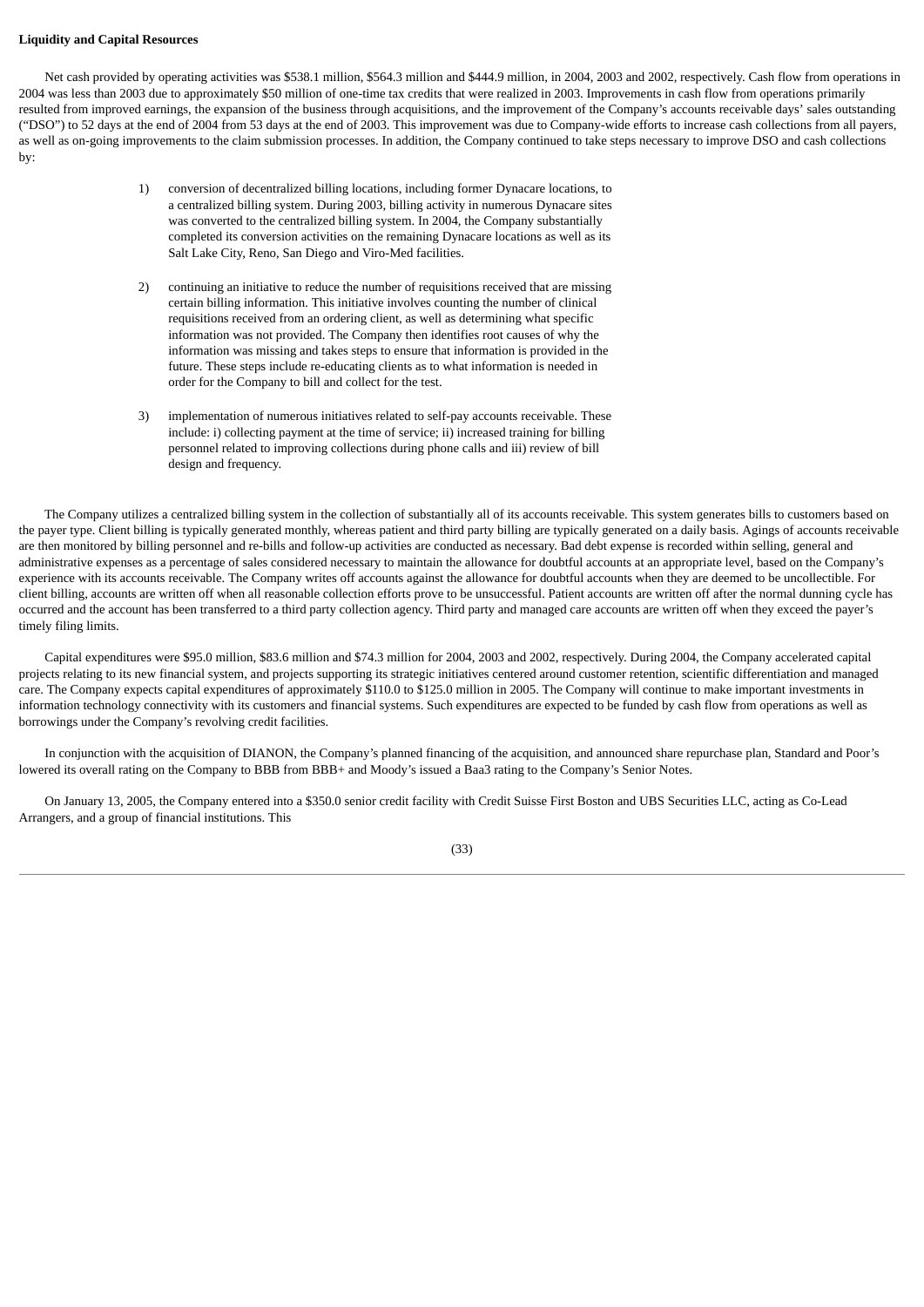new five year credit facility replaced the existing \$150.0 364-day revolving credit facility and the \$200.0 three-year revolving credit facility which was amended on January 14, 2003 and was scheduled to expire on February 18, 2005. This credit facility bears interest at varying rates based upon the Company's credit rating with Standard & Poor's Ratings Services. The new facility also provides for an accordion feature to increase the facility up to an additional \$150 million, with the consent of the lenders, if needed to support the Company's growth. There were no balances outstanding on the Company's senior credit facilities at December 31, 2004 and 2003.

 On January 17, 2003, in conjunction with the acquisition of DIANON, the Company borrowed \$350.0 million under the DIANON Bridge Loan Agreement with Credit Suisse First Boston, acting as Administrative Agent. On January 31, 2003, the Company sold \$350.0 million aggregate principal amount of its 5 ½% Senior Notes due February 1, 2013. Proceeds from the issuance of these Notes (\$345.1 million), together with cash on hand was used to repay the \$350.0 million principal amount of the Company's bridge loan facility, and as a result, the loan was terminated. During the first quarter of 2003, the Company entered into an interest rate swap agreement with a major financial institution, solely to manage its interest rate exposure on \$175.0 million of its 5 ½% Senior Notes. This swap agreement was terminated during June 2003 and resulted in net proceeds to the Company of \$5.3 million.

On September 11, 2004, no holders of its zero coupon-subordinated notes elected to exercise their option to redeem their notes.

On February 3, 2005, the Company completed its acquisition of US LABS for approximately \$155 million in cash on hand.

#### *Pension Funding*

 During 2004, 2003 and 2002, the Company made contributions to its defined pension plan in the amounts of \$60.0 million, \$18.3 million and \$18.3 million, respectively. The Company expects to contribute \$24.0 million to its defined pension plan during 2005. See "Note 21 to the Consolidated Financial Statements" for a further discussion of the Company's pension and postretirement plans.

#### *New Accounting Pronouncements*

 In December 2004 the Financial Standards Accounting Board (FASB) issued FAS 123(R), *Share-Based Payment (revised 2004)*. This Statement is a revision of FASB Statement No. 123, *Accounting for Stock-Based* Compensation. This Statement supersedes APB Opinion No. 25, *Accounting for Stock Issued to Employees,* and its related implementation guidance. This Statement establishes standards for the accounting for transactions in which an entity exchanges its equity instruments for goods or services. It also addresses transactions in which an entity incurs liabilities in exchange for goods or services that are based on the fair value of the entity's equity instruments or that may be settled by the issuance of those equity instruments. The Company has not finalized what, if any, changes may be made to its equity compensation plans in light of the accounting change, and therefore is not yet in a position to quantify its impact. The Company expects to announce the impact in connection with reporting its second quarter 2005 financial results. The impact on cash from operations of adopting the new accounting standard cannot be estimated at this time. See "Note 1 to Consolidated Financial Statements" for proforma impact of expensing all equity-based compensation, which the Company believes would approximate the annual effect of adopting the new accounting standard. This Statement focuses primarily on accounting for transactions in which an entity obtains employee services in share-based payment transactions. This Statement does not change the accounting guidance for share-based payment transactions with parties other than employees provided in Statement 123 as originally issued and EITF Issue No. 96-18, "Accounting for Equity Instruments That Are Issued to Other Than Employees for Acquiring, or in Conjunction with Selling, Goods or Services." This Statement does not address the accounting for employee share ownership plans, which are subject to AICPA Statement of Position 93-6, *Employers' Accounting for Employee Stock Ownership Plans.*

$$
(34)
$$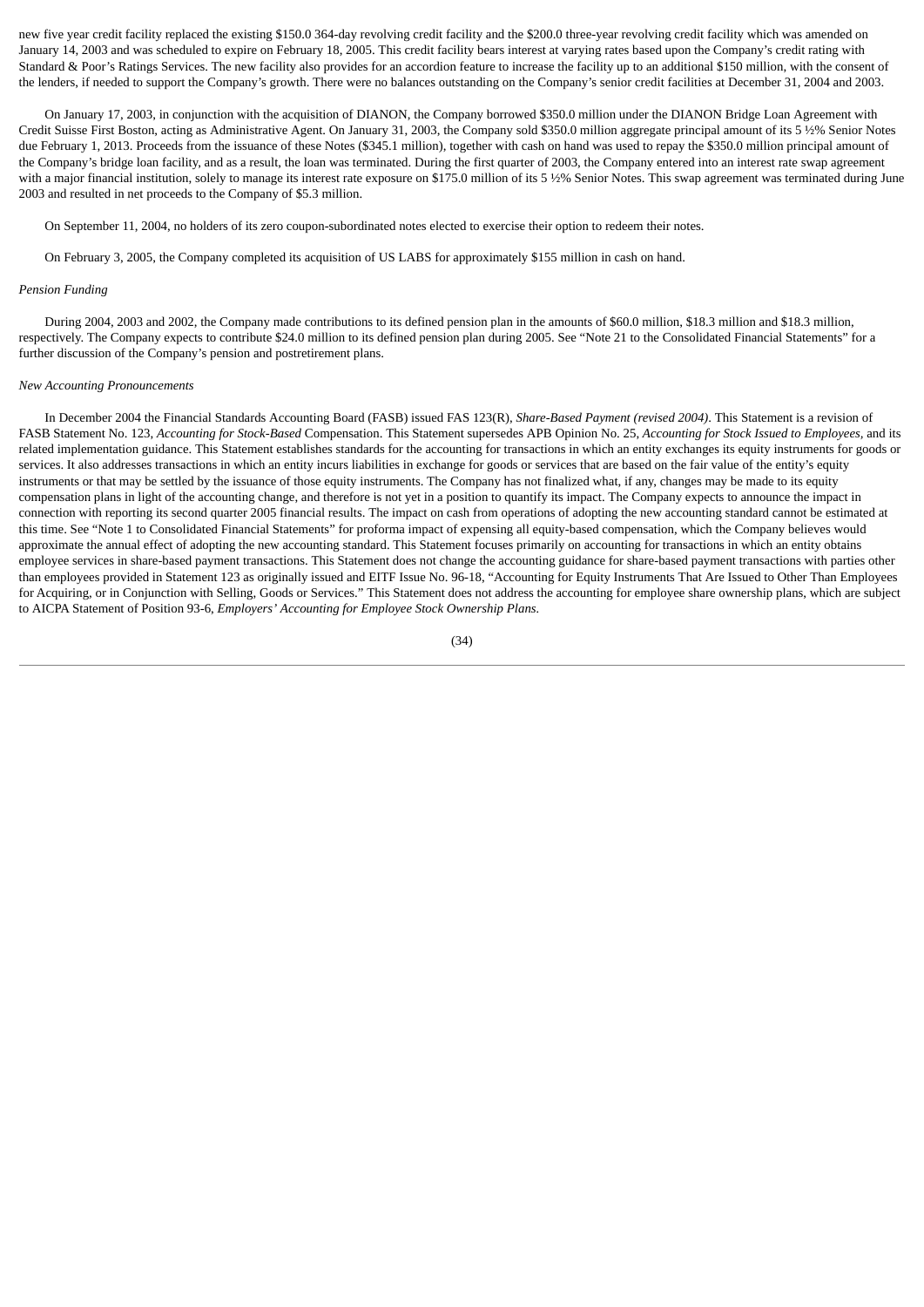In December 2004, the FASB issued FAS 153, *Exchanges of Nonmonetary Assets*. This Statement amends the guidance in APB Opinion No. 29, *Accounting for Nonmonetary Transactions.* That statement is based on the principle that exchanges of nonmonetary assets should be measured based on the fair value of the assets exchanged. The guidance in that Opinion, however, included certain exceptions to that principle. This Statement amends Opinion 29 to eliminate the exception to for nonmonetary exchanges of similar productive assets and replaces it with a general exception for exchanges of nonmonetary assets that do not have commercial substance. A nonmonetary exchange has commercial substance if the future cash flows of the entity are expected to change significantly as a result of the exchange. The Company has not historically entered into a significant level of nonmonetary transactions and therefore does not expect that this standard will impact is financial position or results unless nonmonetary transactions are utilized in the future. This statement is effective for non-monetary asset exchanges occurring in fiscal periods beginning after June 15, 2005.

#### *Contractual Cash Obligations*

|                                          | <b>Payments Due by Period</b> |            |           |          |  |
|------------------------------------------|-------------------------------|------------|-----------|----------|--|
|                                          | $<$ 1 Yr                      | $1-3$ Yrs  | $3-5$ Yrs | $>5$ Yrs |  |
| Capital lease obligations                | \$<br>3.4                     | \$.<br>4.3 | \$        | \$.      |  |
| <b>Operating leases</b>                  | 61.4                          | 82.2       | 42.9      | 40.4     |  |
| Contingent future licensing payments (a) | 22.7                          | 32.9       | 0.3       | 0.4      |  |
| Minimum royalty payments                 | 5.8                           | 12.0       | 11.0      | 3.7      |  |
| Minimum purchase obligations             | 10.3                          | 20.0       | 10.0      |          |  |
| Scheduled principal on                   |                               |            |           |          |  |
| 5 1/2% Senior Notes                      |                               |            |           | 350.0    |  |
| Scheduled interest payments on           |                               |            |           |          |  |
| 5 1/2% Senior Notes                      | 19.3                          | 38.5       | 38.5      | 67.4     |  |
| Zero coupon-subordinated notes (b)       |                               | 552.0      |           |          |  |
| Total contractual cash obligations       | \$122.9                       | \$741.9    | \$102.4   | \$461.9  |  |
|                                          |                               |            |           |          |  |

(a) Contingent future licensing payments will be made if certain events take place, such as the launch of a specific test, the transfer of certain technology, and when specified revenue milestones are met.

- (b) Holders of the zero coupon-subordinated notes may require the Company to purchase in cash all or a portion of their notes on September 11, 2006 and 2011 at prices ranging from \$741.92 to \$819.54 per note. Should the holders put the notes to the Company on any of the dates above, the Company believes that it will be able to satisfy this contingent obligation with cash on hand, borrowings on the revolving credit facility, and additional financing if necessary.
- (c) The table does not include obligations under the Company's pension and postretirement benefit plans which are included in "Note 21 to Consolidated Financial Statements." The Company expects to contribute approximately \$24 million to its defined pension plan during 2005, although it is not legally required to do so. Benefits under the Company's postretirement medical plan are made when claims are submitted for payment, the timing of which are not practicable to estimate.

#### *Off-Balance Sheet Arrangements*

 The Company does not have transactions or relationships with "special purpose" entities, and the Company does not have any off balance sheet financing other than normal operating leases.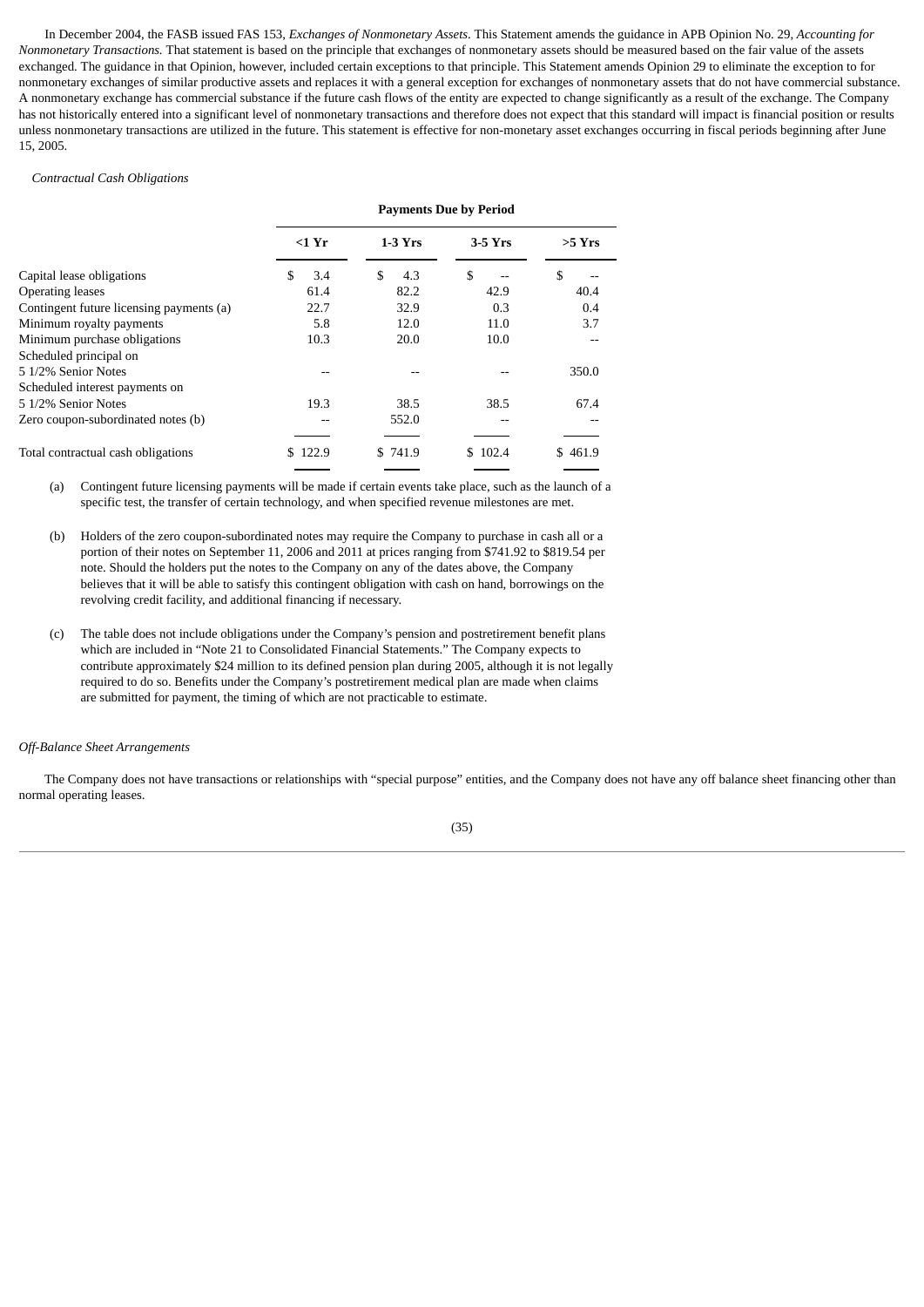#### *Other Commercial Commitments*

 At December 31, 2004, the Company provided letters of credit aggregating approximately \$63.5 million, primarily in connection with certain insurance programs. These letters of credit are secured by the Company's senior credit facilities and are renewed annually, around mid-year.

 Based on current and projected levels of operations, coupled with availability under its new senior credit facilities, the Company believes it has sufficient liquidity to meet both its short-term and long-term cash needs. For a discussion of the Company's zero coupon-subordinated notes, see "Note 12 to Consolidated Financial Statements." For a discussion of the Company's new senior credit facilities, see "Note 13 to Consolidated Financial Statements."

#### **Critical Accounting Policies**

 The preparation of financial statements in conformity with generally accepted accounting principles requires management to make estimates and assumptions that affect the reported amounts of assets and liabilities and disclosure of contingent assets and liabilities at the date of the financial statements and the reported amounts of revenues and expenses during the reported periods. Significant estimates include the allowances for doubtful accounts, pension expense, amortization lives for intangible assets, accruals for self-insurance reserves, income taxes and reserves for professional liability claims.

#### *Allowances for doubtful accounts*

 Revenue is recognized for services rendered when test results are reported to the ordering physician and the testing process is complete. The Company's sales are generally billed to three types of payers – clients, patients and third parties, such as managed care companies, Medicare and Medicaid. For clients, sales are recorded on a fee-for-service basis at the Company's client list price, less any negotiated discount. Patient sales are recorded at the Company's patient fee schedule, net of any discounts negotiated with physicians on behalf of their patients. The Company bills third party payers in two ways – fee-for-service and capitated agreements. Fee-for-service third party payers are billed at the Company's patient fee schedule amount, and third party revenue is recorded net of contractual discounts. These discounts are recorded at the transaction level at the time of sale based on a fee schedule that is maintained for each third party payer. The majority of the Company's third party sales are recorded using an actual or contracted fee schedule at the time of sale. For the remaining third party sales, estimated fee schedules are maintained for each payer. Adjustments to the estimated payment amounts are recorded at the time of final collection and settlement of each transaction as an adjustment to revenue. These adjustments are not material to the Company's results of operations in any period presented. The Company periodically adjusts these estimated fee schedules based upon historical payment trends. Under capitated agreements with managed care companies, the Company recognizes revenue based on a negotiated monthly contractual rate for each member of the managed care plan regardless of the number or costs of services performed.

 The Company has a formal process to estimate and review the collectibility of its receivables based on the period of time they have been outstanding. Bad debt expense is recorded within selling, general and administrative expenses as a percentage of sales considered necessary to maintain the allowance for doubtful accounts at an appropriate level. The Company's process for determining the appropriate level of the allowance for doubtful accounts involves judgment, and considers such factors as the age of the underlying receivables, historical and projected collection experience, and other external factors that could affect the collectibility of its receivables. Accounts are written off against the allowance for doubtful accounts based on the Company's write off policy (e.g. when they are deemed to be uncollectible). In the determination of the appropriate level of the allowance, accounts are progressively reserved based on the historical timing of cash collections relative to their respective aging categories within the Company's receivables. These collection and reserve processes, along with the close monitoring of the billing process, help reduce the risks of material revisions to reserve estimates resulting from adverse changes in collection or reimbursement experience.

#### (36)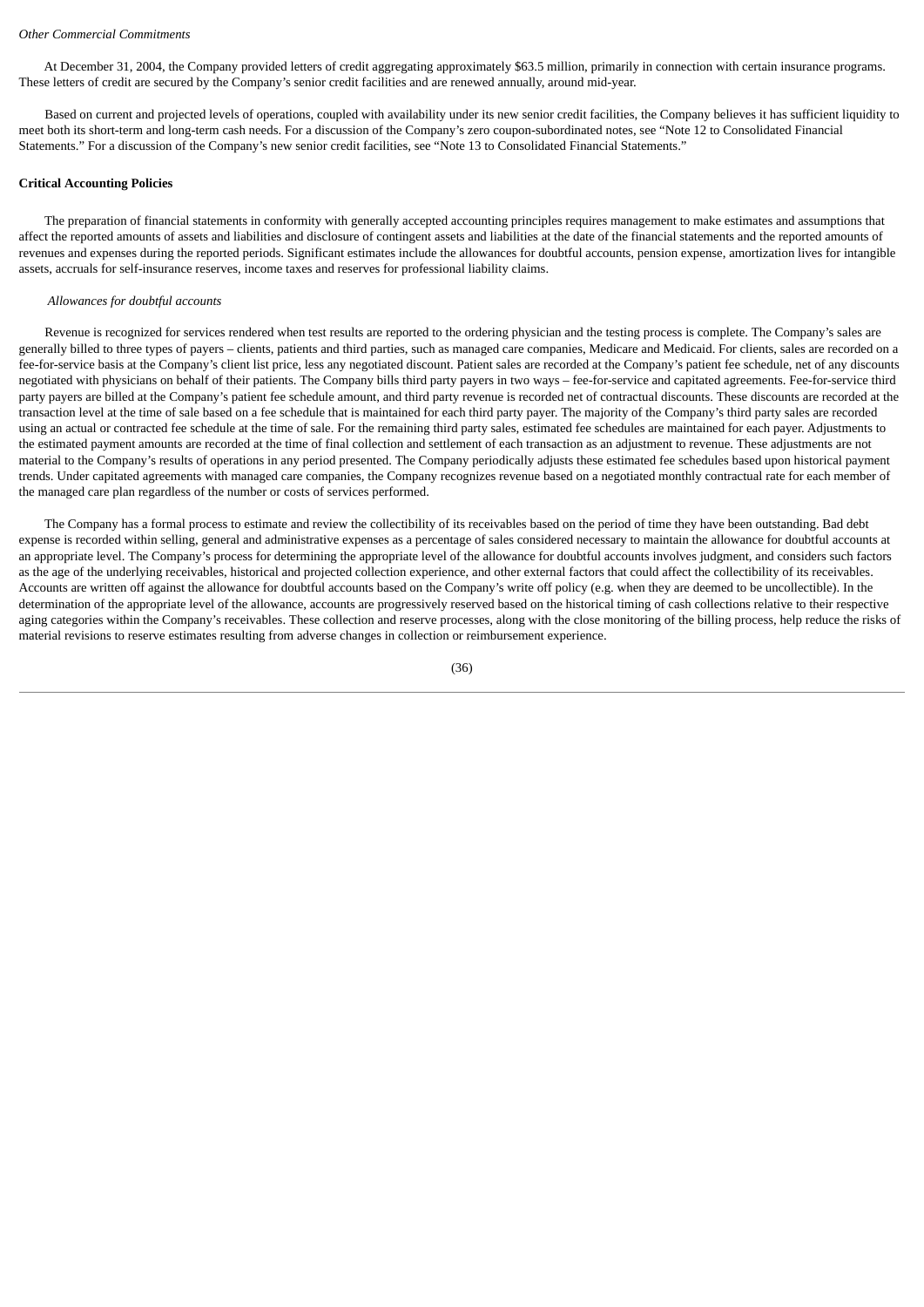The following table presents the percentage of the Company's net accounts receivable outstanding by aging category at December 31, 2004 and 2003:

| <b>Days Outstanding</b> | 2004    | 2003  |     |
|-------------------------|---------|-------|-----|
| $0 - 30$                | 47.3%   | 43.7% |     |
| $31 - 61$               | 19.2%   | 21.3% |     |
| $61 - 91$               | 10.1%   | 12.5% |     |
| $91 - 120$              | 6.7%    | 7.7%  |     |
| $121 - 150$             | 5.1%    | 4.2%  |     |
| 151 - 180               | 3.9%    | 3.4%  |     |
| 181 - 270               | $6.0\%$ | 5.5%  |     |
| 271 - 360               | 1.4%    | 1.4%  |     |
| Over 360                | 0.3%    | 0.3%  | , , |

#### *Pension Expense.*

 The Company's net pension cost is developed from actuarial valuations. Inherent in these valuations are key assumptions, including discount rates and expected return on plan assets, which are updated on an annual basis at the beginning of each year. The Company is required to consider current market conditions, including changes in interest rates, in making these assumptions. Changes in pension costs may occur in the future due to changes in these assumptions. The key assumptions used in accounting for the defined benefit plans were a 6.0% discount rate and an 8.5% expected return on plan assets as of December 31, 2004.

 In establishing its expected return on plan assets assumption, the Company reviews asset allocation considering plan maturity and develops return assumptions based on different asset classes adjusting for plan operating expenses. Actual asset over/under performance compared to expected returns will respectively decrease/increase unrecognized loss. The change in the unrecognized loss will change amortization cost in upcoming periods. A one percentage point change in the expected return assumption in the current year would have resulted in a change in pension expense of approximately \$1.7 million.

 Current year net pension cost was \$11.3 million, a decrease of \$4.9 million from 2003. Our actuaries have estimated that 2005 net pension cost should be comparable to or slightly less than fiscal 2004 net pension cost. Favorable asset performance in 2004 and contributions to plan assets will cause a reduction in net pension cost for fiscal 2005. However, the decrease in the discount rate assumption during fiscal 2004 will cause an offsetting increase in net pension cost for 2005.

#### *Accruals for Self-insurance Reserves.*

 Accruals for self-insurance reserves (including workers' compensation, auto and employee medical) are determined based on historical payment trends and claims history, along with current and estimated future economic conditions.

 The Company is self-insured for professional liability claims arising in the normal course of business, generally related to the testing and reporting of laboratory test results. The Company records an accrual for such claims payable and claims incurred but not reported based on an actuarial assessment of the accrual driven by frequency and amounts of claims, which is performed at least annually.

While management believes these estimates are reasonable and consistent, they are by their very nature, estimates of amounts that will depend on future events. Accordingly, actual results could differ from these estimates. The Company's Audit Committee periodically reviews the Company's significant accounting policies. See "Note 1 to the Consolidated Financial Statements" for further discussion of significant accounting policies.

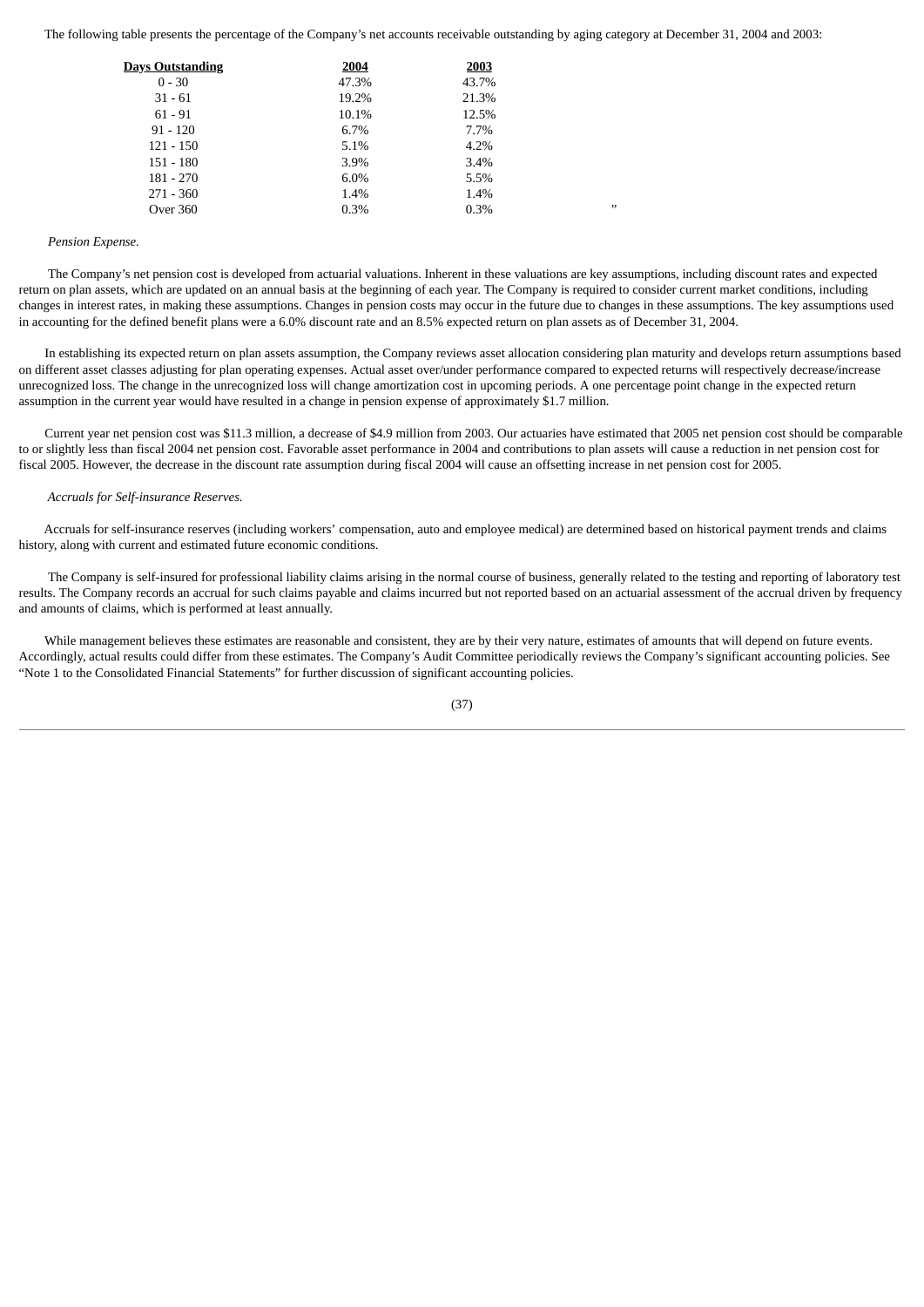#### *Income Taxes.*

 The Company accounts for income taxes utilizing the asset and liability method. Under this method deferred tax assets and liabilities are recognized for the future tax consequences attributable to differences between the financial statement carrying amounts of existing assets and liabilities and their respective tax bases and for tax loss carryforwards. Deferred tax assets and liabilities are measured using enacted tax rates expected to apply to taxable income in the years in which those temporary differences are expected to be recovered or settled. The effect on deferred tax assets and liabilities of a change in tax rates is recognized in income in the period that includes the enactment date. Future tax benefits, such as net operating loss carryforwards, are recognized to the extent that realization of such benefits is more likely than not.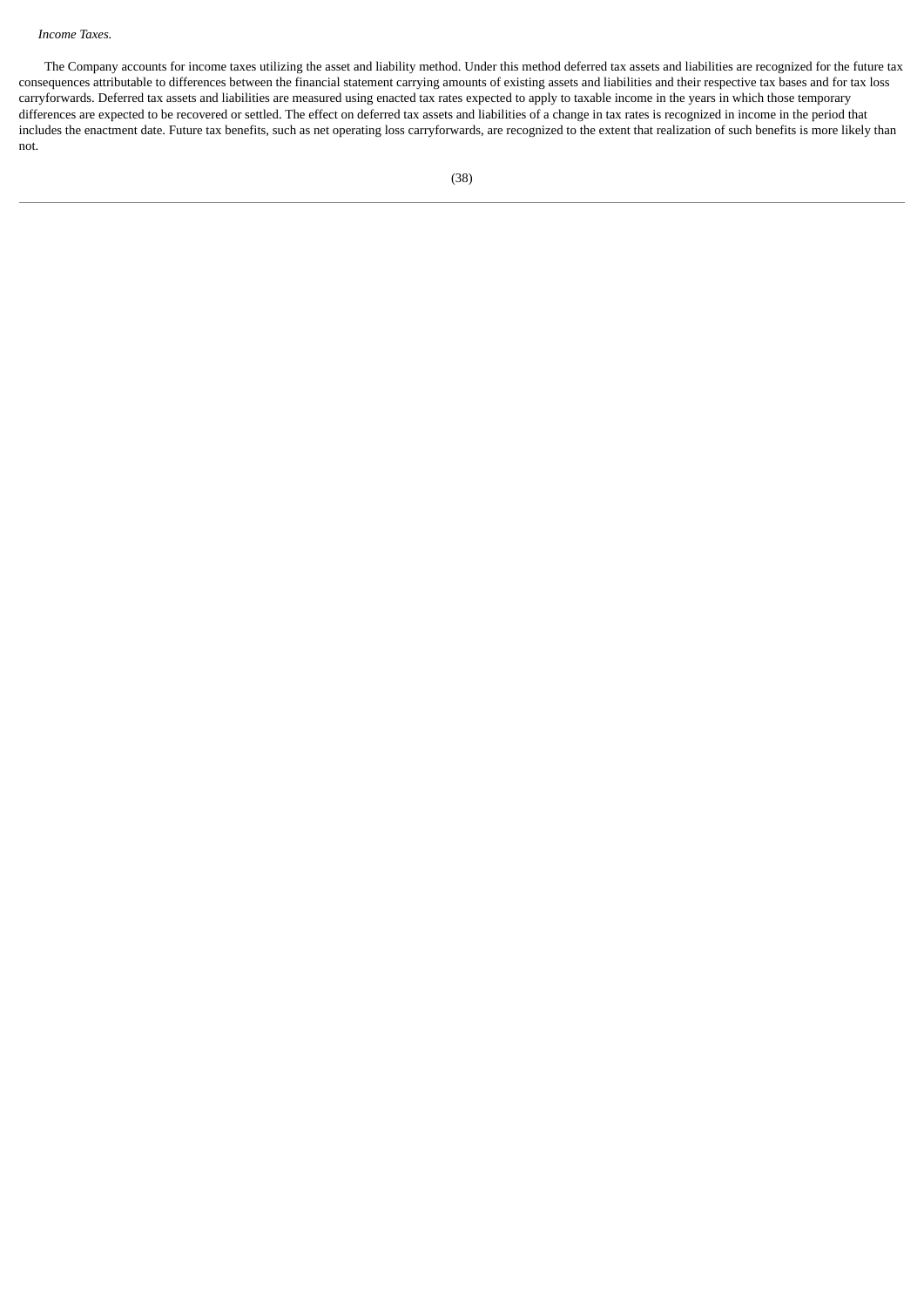#### **FORWARD-LOOKING STATEMENTS**

 The Company has made in this report, and from time to time may otherwise make in its public filings, press releases and discussions by Company management, forward-looking statements concerning the Company's operations, performance and financial condition, as well as its strategic objectives. Some of these forward-looking statements can be identified by the use of forward-looking words such as "believes", "expects", "may", "will", "should", "seeks", "approximately", "intends", "plans", "estimates", or "anticipates" or the negative of those words or other comparable terminology. Such forward-looking statements are subject to various risks and uncertainties and the Company claims the protection afforded by the safe harbor for forward-looking statements contained in the Private Securities Litigation Reform Act of 1995. Actual results could differ materially from those currently anticipated due to a number of factors in addition to those discussed elsewhere herein and in the Company's other public filings, press releases and discussions with Company management, including:

- 1. changes in federal, state, local and third party payer regulations or policies (or in the interpretation of current regulations) affecting governmental and third-party reimbursement for clinical laboratory testing;
- 2. adverse results from investigations of clinical laboratories by the government, which may include significant monetary damages and/or exclusion from the Medicare and Medicaid programs;
- 3. loss or suspension of a license or imposition of a fine or penalties under, or future changes in, the law or regulations of the Clinical Laboratory Improvement Act of 1967, and the Clinical Laboratory Improvement Amendments of 1988, or those of Medicare, Medicaid or other federal, state or local agencies;
- 4. failure to comply with the Federal Occupational Safety and Health Administration requirements and the Needlestick Safety and Prevention Act which may result in penalties and loss of licensure;
- 5. failure to comply with HIPAA, which could result in significant fines;
- 6. failure of third party payers to complete testing with the Company, or accept or remit transactions in HIPAA-required standard transaction and code set format, could result in an interruption in the Company's cash flow;
- 7. increased competition, including price competition;
- 8. changes in payer mix, including an increase in capitated managed-cost health care or the impact of a shift to consumer driven health plans;
- 9. failure to obtain and retain new customers and alliance partners, or a reduction in tests ordered or specimens submitted by existing customers;
- 10. failure to integrate newly acquired businesses and the cost related to such integration;
- 11. adverse results in litigation matters;
- 12. inability to attract and retain experienced and qualified personnel;
- 13. failure to maintain the Company's days sales outstanding levels;
- 14. decrease in credit ratings by Standard & Poor's and/or Moody's;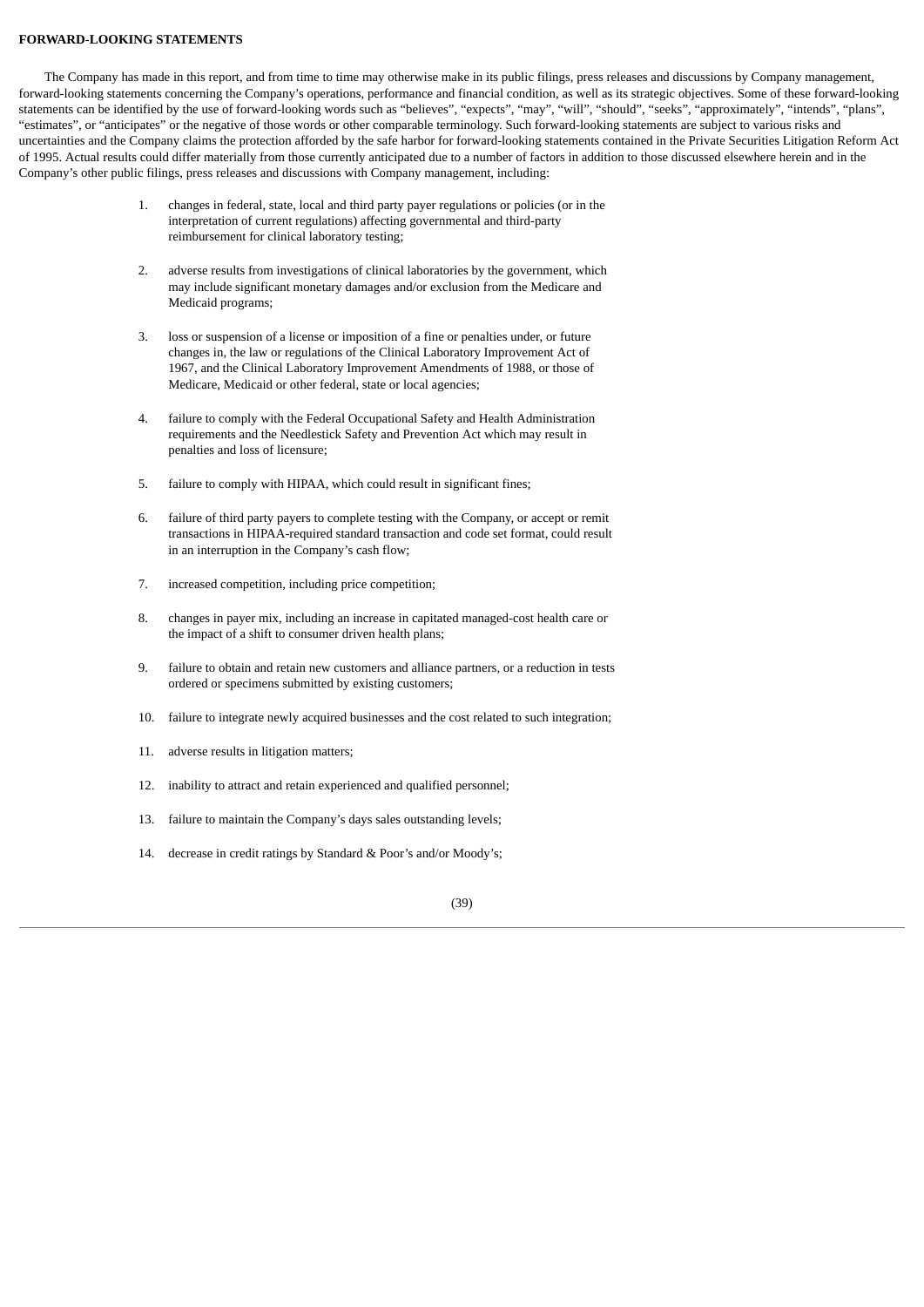- 15. failure to develop or acquire licenses for new or improved technologies, or if customers use new technologies to perform their own tests;
- 16. inability to commercialize newly licensed tests or technologies or to obtain appropriate reimbursement for such tests, which could result in impairment in the value of certain capitalized licensing costs;
- 17. inability to obtain and maintain adequate patent and other proprietary rights protection of the Company's products and services and successfully enforce the Company's proprietary rights;
- 18. the scope, validity and enforceability of patents and other proprietary rights held by third parties which might have an impact on the Company's ability to develop, perform, or market the Company's tests or operate its business;
- 19. failure in the Company's information technology systems resulting in an increase in testing turnaround time or billing processes or the failure to meet future regulatory or customer information technology and connectivity requirements;
- 20. liabilities that result from the inability to comply with new Corporate governance requirements; and
- 21. failure by the Company to comply with the Sarbanes-Oxley Act of 2002, including Section 404 of that Act which requires management to report on, and our independent registered public accounting firm to attest to and report on, our internal controls.

# **Item 7A. QUANTITATIVE AND QUALITATIVE DISCLOSURE ABOUT MARKET RISK**

 The Company addresses its exposure to market risks, principally the market risk associated with changes in interest rates, through a controlled program of risk management that has included in the past, the use of derivative financial instruments such as interest rate swap agreements. The Company had an interest rate swap agreement with a major financial institution, solely to manage its interest rate exposure on \$175.0 million of its 5 ½% senior notes. This swap agreement was terminated during June 2003 and the Company received net proceeds of \$5.3 million. Although, as set forth below, the Company's zero coupon-subordinated notes contain features that are considered to be embedded derivative instruments, the Company does not hold or issue derivative financial instruments for trading purposes. The Company does not believe that its exposure to market risk is material to the Company's financial position or results of operations.

The Company's zero coupon-subordinated notes contain the following two features that are considered to be embedded derivative instruments under SFAS No. 133:

- 1) The Company will pay contingent cash interest on the zero coupon-subordinated notes after September 11, 2006, if the average market price of the notes equals 120% or more of the sum of the issue price, accrued original issue discount and contingent additional principal, if any, for a specified measurement period.
- 2) Holders may surrender zero coupon-subordinated notes for conversion during any period in which the rating assigned to the zero coupon-subordinated notes by Standard & Poor's Ratings Services is BB- or lower.

Based upon independent appraisals, these embedded derivatives had no fair market value at December 31, 2004.

#### (40)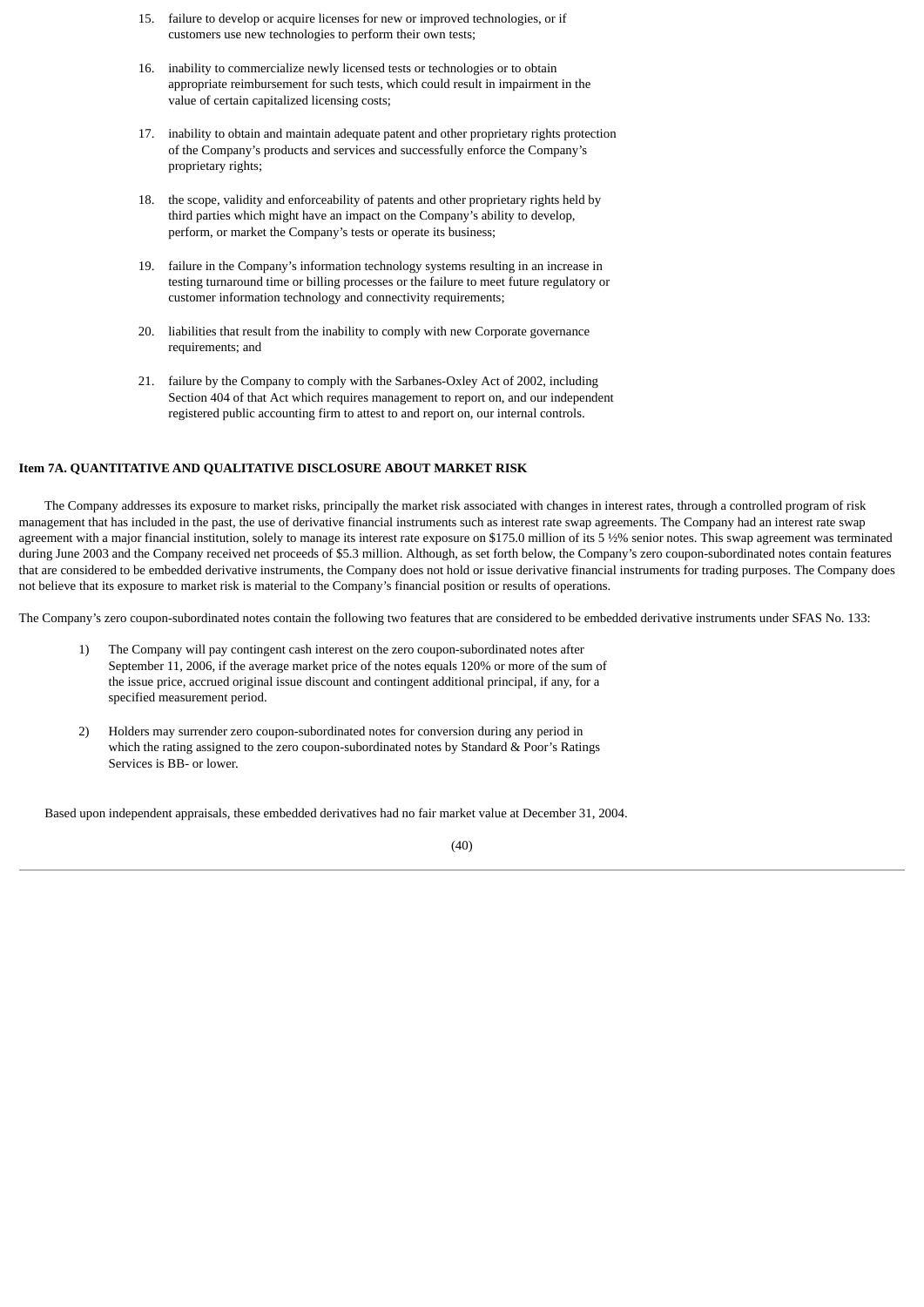Borrowings under the Company's revolving credit facility are subject to variable interest rates, unless fixed through interest rate swap or other agreements.

 Two of the Company's joint venture partnerships operate in Canada and remit the Company's share of partnership income in Canadian Dollars. Accordingly, the cash flow received from these affiliates is subject to a certain amount of foreign currency exchange risk.

## **Item 8. FINANCIAL STATEMENTS AND SUPPLEMENTARY DATA**

Reference is made to the Index on Page F-1 of the Financial Report included herein.

### **Item 9. CHANGES IN AND DISAGREEMENTS WITH ACCOUNTANTS ON ACCOUNTING AND FINANCIAL DISCLOSURE**

Not Applicable.

#### **Item 9A. CONTROLS AND PROCEDURES**

#### **Conclusion Regarding the Effectiveness of Disclosure Controls and Procedures**

 Under the supervision and with the participation of the Company's management, including the Company's Chief Executive Officer and Chief Financial Officer, the Company conducted an evaluation of the Company's disclosure controls and procedures. Based on this evaluation, the Company's Chief Executive Officer and Chief Financial Officer concluded that the Company's disclosure controls and procedures were effective as of the end of the period covered by this annual report.

#### **Management's Report on Internal Control Over Financial Reporting**

 The Company's management is responsible for establishing and maintaining adequate internal control over financial reporting, as defined in Exchange Act Rule 13a-15(f). Under the supervision and with the participation of the Company's management, including the Company's Chief Executive Officer and Chief Financial Officer, the Company conducted an evaluation of the effectiveness of the Company's internal control over financial reporting based on the framework in Internal Control -Integrated Framework issued by the Committee of Sponsoring Organizations of the Treadway Commission ("COSO"). Based on the Company's evaluation under the framework in Internal Control — Integrated Framework issued by the COSO, the Company's management concluded that the Company's internal control over financial reporting was effective as of December 31, 2004.

 The Company management's assessment of the effectiveness of the Company's internal control over financial reporting as of December 31, 2004 has been audited by PricewaterhouseCoopers LLP, an independent registered public accounting firm, as stated in their report which is included herein with its report immediately preceding our audited financial statements.

#### **Item 9B. Other Information**

Not Applicable.

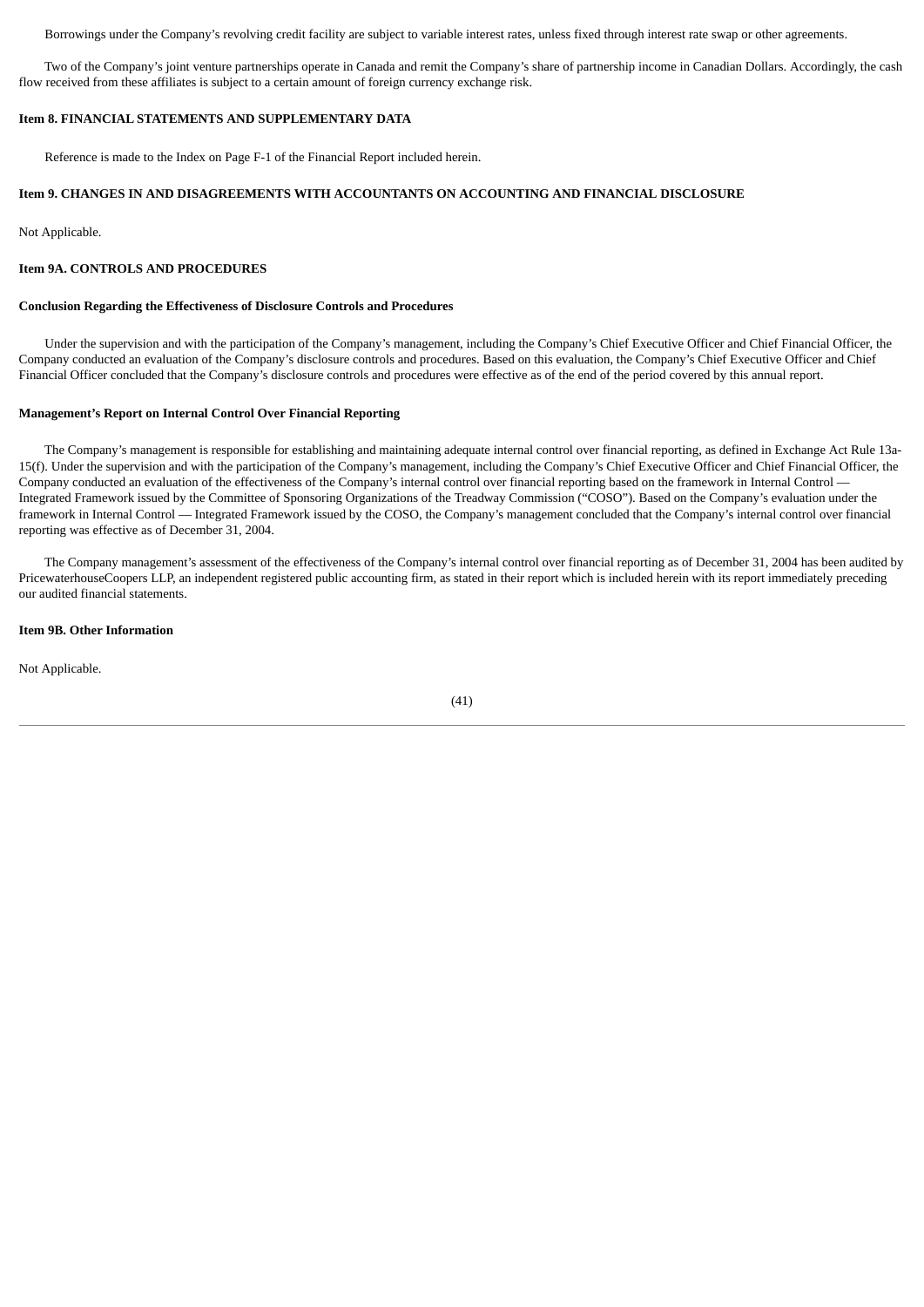# **Item 10. DIRECTORS AND EXECUTIVE OFFICERS OF THE REGISTRANT**

 The information required by the item regarding directors is incorporated by reference to our Definitive Proxy Statement to be filed with the Securities and Exchange Commission in connection with the Annual Meeting of Stockholders to be held in 2005 (the "2005 Proxy Statement") under the caption "Election of Directors." Information regarding executive officers is set forth in Item 1 of the 2005 Proxy Statement under the caption "Executive Officers."

#### **Code of Ethics, Experts on Audit Committee**

 In October 2002, the Board of Directors adopted an updated set of Corporate Governance Guidelines (the "Guidelines). The Guidelines address a number of topics, including director independence, Board and Committee self-assessment, retirement, evaluation of the Chief Executive Officer, composition of the Board and succession planning. The Nominating and Corporate Governance Committee reviews the Guidelines on a regular basis and any proposed additions or amendments to the Guidelines are submitted to the Board for its consideration.

 In December 2003, the Board adopted the Company's updated Code of Business Conduct and Ethics (the "Code"). The Code is a code of business conduct and ethics applicable to all directors, officers and employees of the Company, including its Chief Executive Officer and its Chief Financial Officer, Controller and other senior financial officers. The Code sets forth Company policies and expectations on a number of topics, including but not limited to, conflicts of interest, confidentiality, compliance with laws (including insider trading laws), preservation and use of Company assets, and business ethics. The Code also sets forth procedures for communicating and handling any potential conflict of interest (or the appearance of any conflict of interest) involving directors or executive officers, and for the confidential communication and handling of issues regarding accounting, internal controls and auditing matters. The Company regularly reviews the Code and proposed additions or amendments to the Code are considered and subject to approval by the Board.

 In order to provide stockholders with greater knowledge regarding the Board's processes, the Guidelines and the Code adopted by the Board of Directors are posted on the Company's website at www.labcorp.com. In addition, any waivers or amendments to the Code will be posted on the Company's website.

 The Company has carefully reviewed its Guidelines and Code and believes that they comply with the provisions of the Sarbanes-Oxley Act of 2002, the rules of the Commission, and the NYSE's new corporate governance listing standards regarding corporate governance policies and processes.

 The Audit Committee of the Board of Directors further concluded that Wendy E. Lane has been identified as an "audit committee financial expert" as defined by Commission rules and each has the "accounting or related financial management expertise" required by the Listing Standards.

### **Item 11. EXECUTIVE COMPENSATION**

The information required by this item is incorporated by reference to the 2005 Proxy Statement under the caption "Executive Compensation."

 $(42)$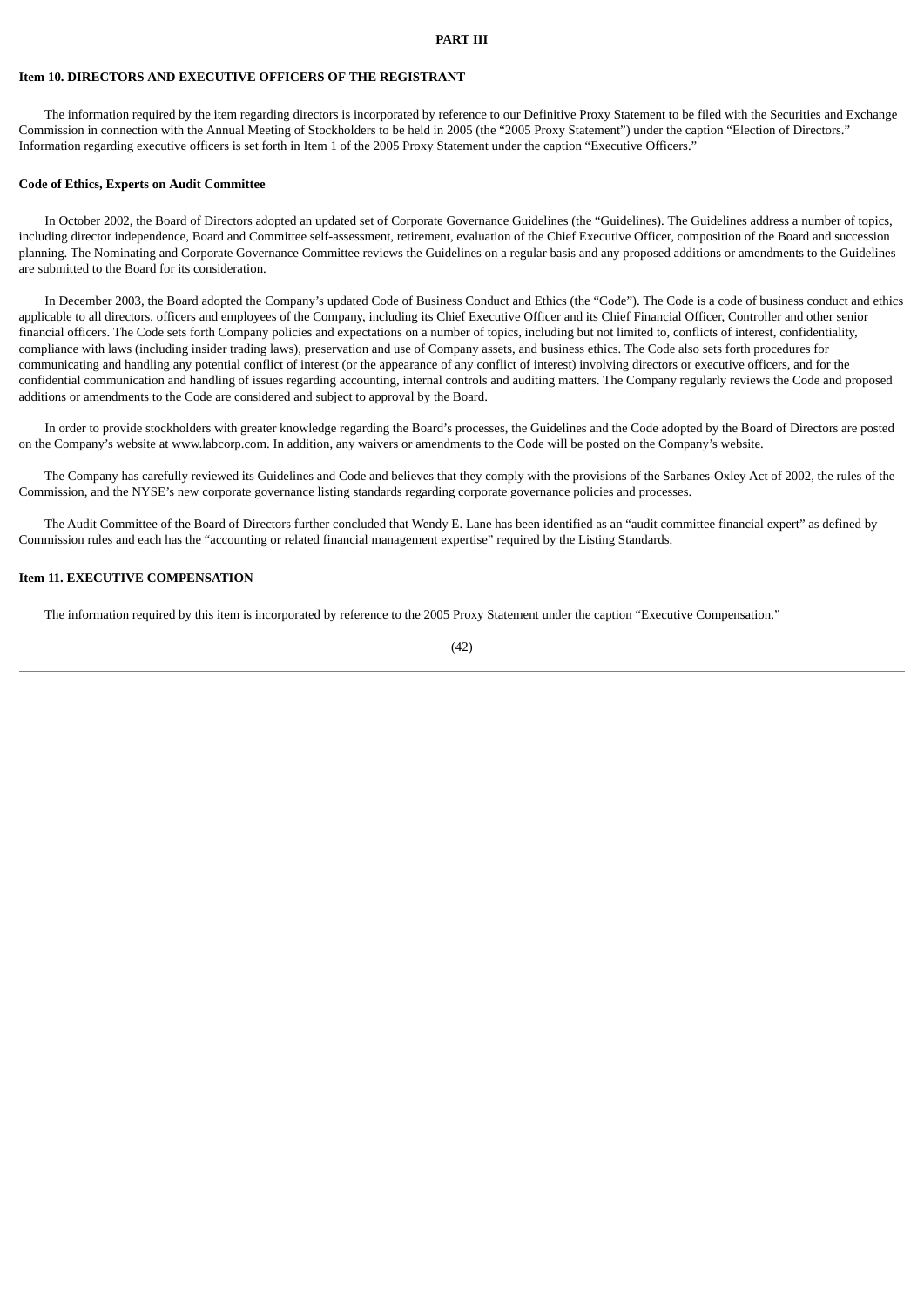## **Item 12. SECURITY OWNERSHIP OF CERTAIN BENEFICIAL OWNERS AND MANAGEMENT**

 See "Note 18 to the Consolidated Financial Statements" for a discussion of the Company's Stock Compensation Plans. Except for the above referenced footnote, the information called for by this Item is incorporated by reference in the information under the caption "Security Ownership of Certain Beneficial Owners and Management" appearing in the 2005 Proxy Statement.

# **Item 13. CERTAIN RELATIONSHIPS AND RELATED TRANSACTIONS**

Not Applicable

# **Item 14 PRINCIPALACCOUNTANT FEES AND SERVICES**

The information required by this item is incorporated by reference to the 2005 Proxy Statement under the caption "Principal Accountant Fees and Services."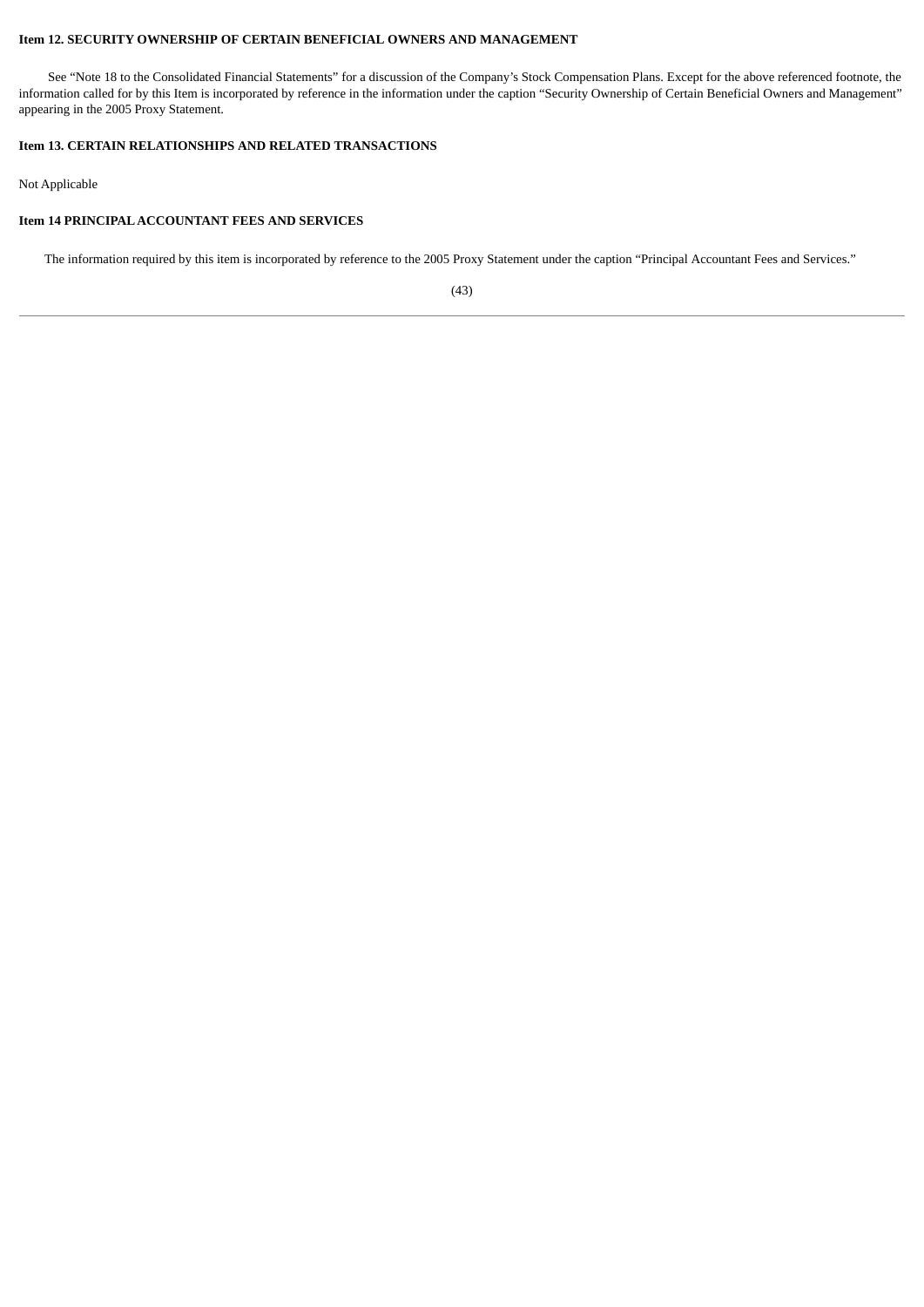# **Item 15. EXHIBITS AND FINANCIAL STATEMENT SCHEDULES**

- (a) List of documents filed as part of this Report:
	- (1) Consolidated Financial Statements and Report of Independent Registered Public Accounting

Firm included herein:

See Index on page F-1

(2) Financial Statement Schedules:

See Index on page F-1

 All other schedules are omitted as they are inapplicable or the required information is furnished in the Consolidated Financial Statements or notes thereto.

(3) Index to and List of Exhibits

Exhibits:

Exhibits 10.2 through 10.4 and 10.9 through 10.19 are management contracts or compensatory plans or arrangements.

- 3.1 Amended and Restated Certificate of Incorporation of the Company dated May 24, 2001 (incorporated herein by reference to the Company's Registration Statement on Form S-3, filed with the Commission on October 19, 2001, File No. 333-71896).
- 3.2 Amended and Restated By-Laws of the Company dated April 28, 1995 (incorporated herein by reference to the Company's report on Form 8-K, filed with the Commission on May 12, 1995).
- 4.1 Specimen of the Company's Common Stock Certificate (incorporated herein by reference to the Company's Annual Report on Form 10-K for the fiscal year ended December 31, 2001).
- 4.2 Indenture dated September 11, 2001 between the Company and Bank of New York, as trustee (incorporated herein by reference to the Company's Registration Statement on Form S-3, filed with the Commission on October 19, 2001, File No. 333-71896).
- 4.3 Registration Rights Agreement dated September 11, 2001 between the Company and Merrill Lynch, Pierce, Fenner & Smith Incorporated (incorporated herein by reference to the Company's Registration Statement on Form S-3, filed with the Commission on October 19, 2001, File No. 333-71896).
- 4.4 Rights Agreement dated December 13, 2001 between the Company and American Stock Transfer & Trust Company, as rights Agent (incorporated herein by reference to the Company's Registration Statement on Form 8-A, filed with the Commission on December 21, 2001, File No. 001-11353).
- 4.5 Indenture dated as of January 31, 2003 between the Company and Wachovia Bank, National Association, as trustee (incorporated herein by reference to the January 31, 2003 Form 8-K, filed with the Commission on February 3, 2003).

(44)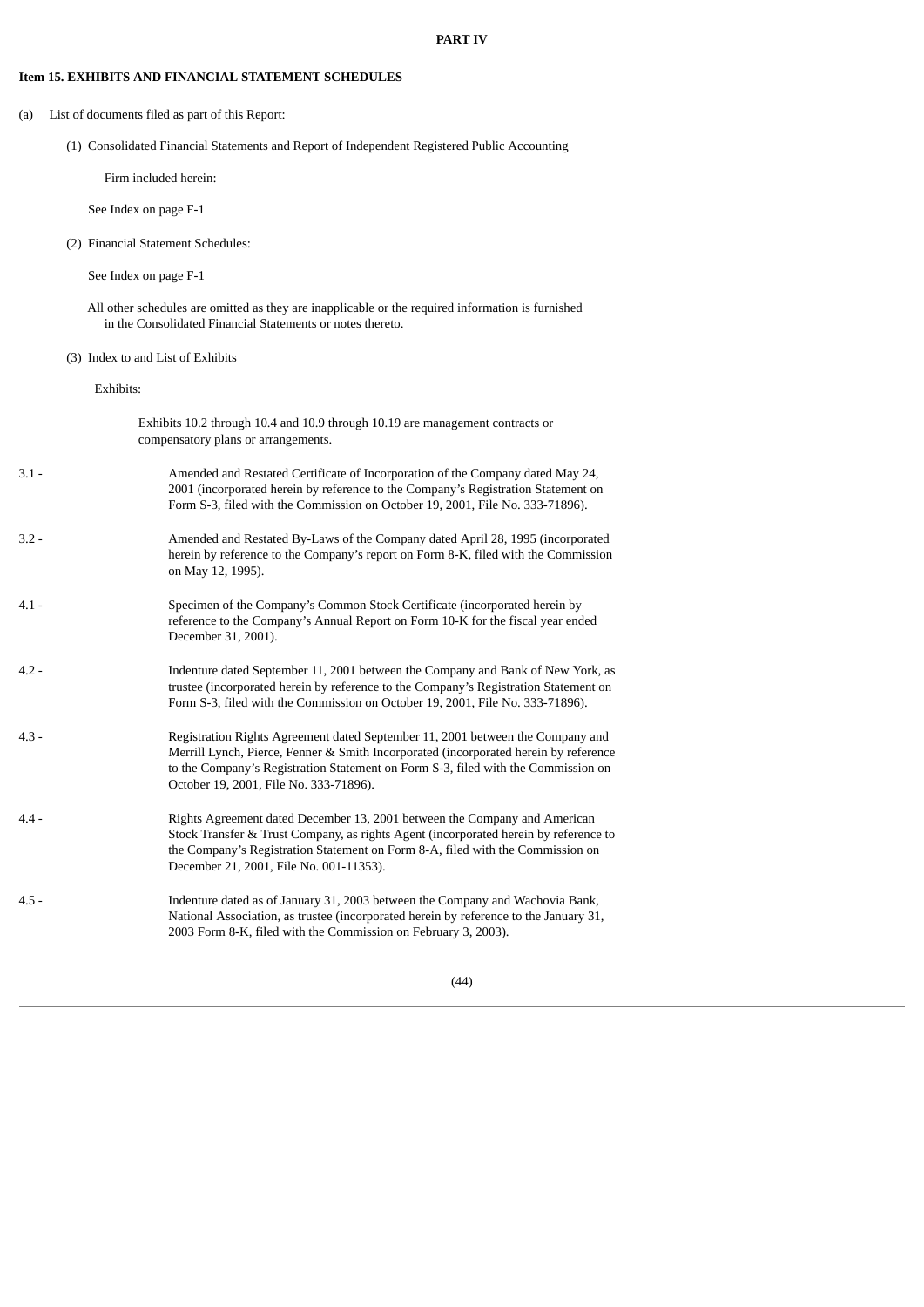| $4.6 -$    | Registration Rights Agreement, dated as of January 28, 2003 between the Company<br>and the Initial Purchasers (incorporated herein by reference to the January 31, 2003<br>Form 8-K, filed with the Commission on February 3, 2003).                                                |
|------------|-------------------------------------------------------------------------------------------------------------------------------------------------------------------------------------------------------------------------------------------------------------------------------------|
| $10.1 -$   | National Health Laboratories Incorporated Pension Equalization Plan (incorporated<br>herein by reference to the Company's Annual Report on Form 10-K for the fiscal year<br>ended December 31, 1992).                                                                               |
| $10.2 -$   | Laboratory Corporation of America Holdings amended and restated new Pension<br>Equalization Plan (incorporated herein by reference to the Company's Quarterly<br>Report for the period ended September 30, 2004).                                                                   |
| $10.3 -$   | First Amendment to the Laboratory Corporation of America Holdings amended and<br>restated new Pension Equalization Plan (incorporated herein by reference to the<br>Company's Quarterly Report for the period ended September 30, 2004).                                            |
| $10.4* -$  | Second Amendment to the Laboratory Corporation of America Holdings amended<br>and restated new Pension Equalization Plan.                                                                                                                                                           |
| $10.5 -$   | National Health Laboratories 1988 Stock Option Plan, as amended (incorporated<br>herein by reference to the Company's Registration Statement on Form S-1, filed with<br>the Commission on July 9, 1990, File No. 33-35782).                                                         |
| $10.6 -$   | National Health Laboratories 1994 Stock Option Plan (incorporated herein by<br>reference to the Company's Registration Statement on Form S-8, filed with the<br>Commission on August 12, 1994, File No. 33-55065).                                                                  |
| $10.7 -$   | Laboratory Corporation of America Holdings Master Senior Executive Severance<br>Plan (incorporated herein by reference to the Company's Annual Report on Form 10-<br>K for the fiscal year ended December 31, 2002).                                                                |
| $10.8 -$   | Laboratory Corporation of America Holdings Senior Executive Transition Policy<br>(incorporated herein by reference to the Company's Quarterly Report for the period<br>ended June 30, 2004).                                                                                        |
| $10.9 -$   | Exchange Agent Agreement dated as of April 28, 1995 between the Company and<br>American Stock Transfer & Trust Company (incorporated herein by reference to the<br>May 12, 1995 Form 8-K).                                                                                          |
| $10.10* -$ | \$350 Million Credit Agreement dated January 13, 2005 among the Company, the<br>lenders named therein and Credit Suisse First Boston and UBS Securities LLC, as Co-<br>Lead Arrangers.                                                                                              |
| $10.11 -$  | Laboratory Corporation of America Holdings 1995 Stock Plan for Non-Employee<br>Directors dated September 26, 1995 (incorporated herein by reference to the<br>Company's Registration Statement on Form S-8, filed with the Commission on<br>September 26, 1995, File No. 33-62913). |
| $10.12 -$  | Amendment to the 1995 Stock Plan for Non-Employee Directors (incorporated herein<br>by reference to the Company's 1997 Annual Proxy Statement, filed with the<br>Commission on June 6, 1997).                                                                                       |
| $10.13 -$  | Amendment to the 1995 Stock Plan for Non-Employee Directors (incorporated herein<br>by reference to Annex I of the Company's 2001 Annual Proxy Statement, filed with<br>the Commission on April 25, 2001).                                                                          |
| $10.14 -$  | Laboratory Corporation of America Holdings 1997 Employee Stock Purchase Plan<br>(incorporated herein by reference to Annex I of the Company's Registration<br>Statement on Form S-8 filed with the Commission on December 13, 1996, File No.<br>333-17793).                         |
| $10.15 -$  | Amendments to the Laboratory Corporation of America Holdings 1997 Employee<br>Stock Purchase Plan (incorporated herein by reference to the Company's Registration<br>Statement on Form S-8, filed with the Commission on January 10, 2000, File No.<br>333-94331).                  |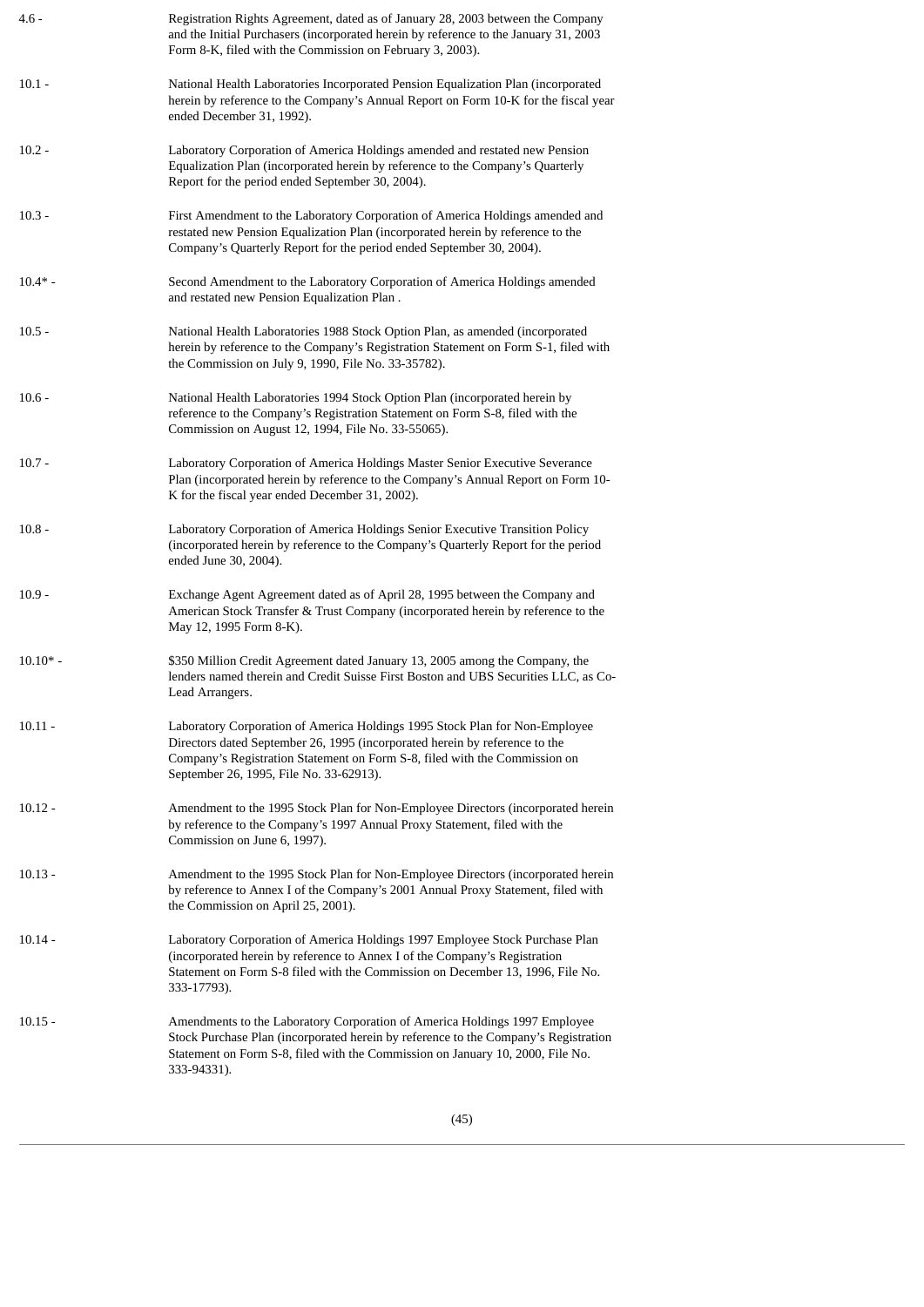| $10.16 -$  | Amendments to the Laboratory Corporation of America Holdings 1997 Employee<br>Stock Purchase Plan (incorporated herein by reference to the Company's Registration<br>Statement on Form S-8, filed with the Commission on May 26, 2004, File No. 333-<br>115905).                                                                                                                                                                              |
|------------|-----------------------------------------------------------------------------------------------------------------------------------------------------------------------------------------------------------------------------------------------------------------------------------------------------------------------------------------------------------------------------------------------------------------------------------------------|
| $10.17 -$  | Laboratory Corporation of America Holdings Amended and Restated 1999 Stock<br>Incentive Plan (incorporated herein by reference to Annex I of the Company's 1999<br>Annual Proxy Statement filed with the Commission of May 3, 1999).                                                                                                                                                                                                          |
| $10.18 -$  | Laboratory Corporation of America Holdings 2000 Stock Incentive Plan<br>(incorporated herein by reference to the Company's Registration Statement on Form<br>S-8, filed with the Commission on June 5, 2000, File No. 333-38608).                                                                                                                                                                                                             |
| $10.19 -$  | Amendments to the 2000 Stock Incentive Plan (incorporated herein by reference to<br>the Company's Registration Statement on Form S-8, filed with the Commission on<br>June 19, 2002, File No. 333-90764).                                                                                                                                                                                                                                     |
| $10.20 -$  | Dynacare Inc., Amended and Restated Employee Stock Option Plan (incorporated<br>herein by reference to the Company's Registration Statement on Form S-8, filed with<br>the Commission on August 7, 2002, File No. 333-97745).                                                                                                                                                                                                                 |
| $10.21 -$  | DIANON Systems, Inc. 1996 Stock Incentive Plan, DIANON Systems, Inc. 1999<br>Stock Incentive Plan, DIANON Systems, Inc. 2000 Stock Incentive Plan, DIANON<br>Systems, Inc. 2001 Stock Incentive Plan, and UroCor, Inc. Second Amended and<br>Restated 1992 Stock Option Plan (incorporated herein by reference to the Company's<br>Registration Statement on Form S-8, filed with the Commission on January 21, 2003,<br>File No. 333-102602. |
| $10.22* -$ | Laboratory Corporation of America Holdings Deferred Compensation Plan.                                                                                                                                                                                                                                                                                                                                                                        |
| $10.23* -$ | First Amendment to the Laboratory Corporation of America Holdings Deferred<br>Compensation Plan.                                                                                                                                                                                                                                                                                                                                              |
| $21* -$    | List of Subsidiaries of the Company                                                                                                                                                                                                                                                                                                                                                                                                           |
| $23.1* -$  | Consent of PricewaterhouseCoopers LLP                                                                                                                                                                                                                                                                                                                                                                                                         |
| $24.1* -$  | Power of Attorney of Jean-Luc Belingard                                                                                                                                                                                                                                                                                                                                                                                                       |
| $24.2* -$  | Power of Attorney of Wendy E. Lane                                                                                                                                                                                                                                                                                                                                                                                                            |
| $24.3*$    | Power of Attorney of Robert E. Mittelstaedt, Jr.                                                                                                                                                                                                                                                                                                                                                                                              |
| $24.4* -$  | Power of Attorney of Arthur H. Rubenstein                                                                                                                                                                                                                                                                                                                                                                                                     |
| $24.5* -$  | Power of Attorney of Andrew G. Wallace, M.D.                                                                                                                                                                                                                                                                                                                                                                                                  |
| $24.6* -$  | Power of Attorney of Craig M. Watson                                                                                                                                                                                                                                                                                                                                                                                                          |
| $24.7* -$  | Power of Attorney of M. Keith Weikel                                                                                                                                                                                                                                                                                                                                                                                                          |
| $31.1* -$  | Certification by the Chief Executive Officer pursuant to Rule 13a-14(a) or Rule 15d-<br>14(a)                                                                                                                                                                                                                                                                                                                                                 |
| $31.2* -$  | Certification by the Chief Financial Officer pursuant to Rule 13a-14(a) or Rule 15d-<br>14(a)                                                                                                                                                                                                                                                                                                                                                 |
| 32* -      | Written Statement of Chief Executive Officer and Chief Financial Officer pursuant to<br>Section 906 of the Sarbanes-Oxley Act of 2002 (18 U.S.C. Section 1350)                                                                                                                                                                                                                                                                                |
|            |                                                                                                                                                                                                                                                                                                                                                                                                                                               |

\* Filed herewith.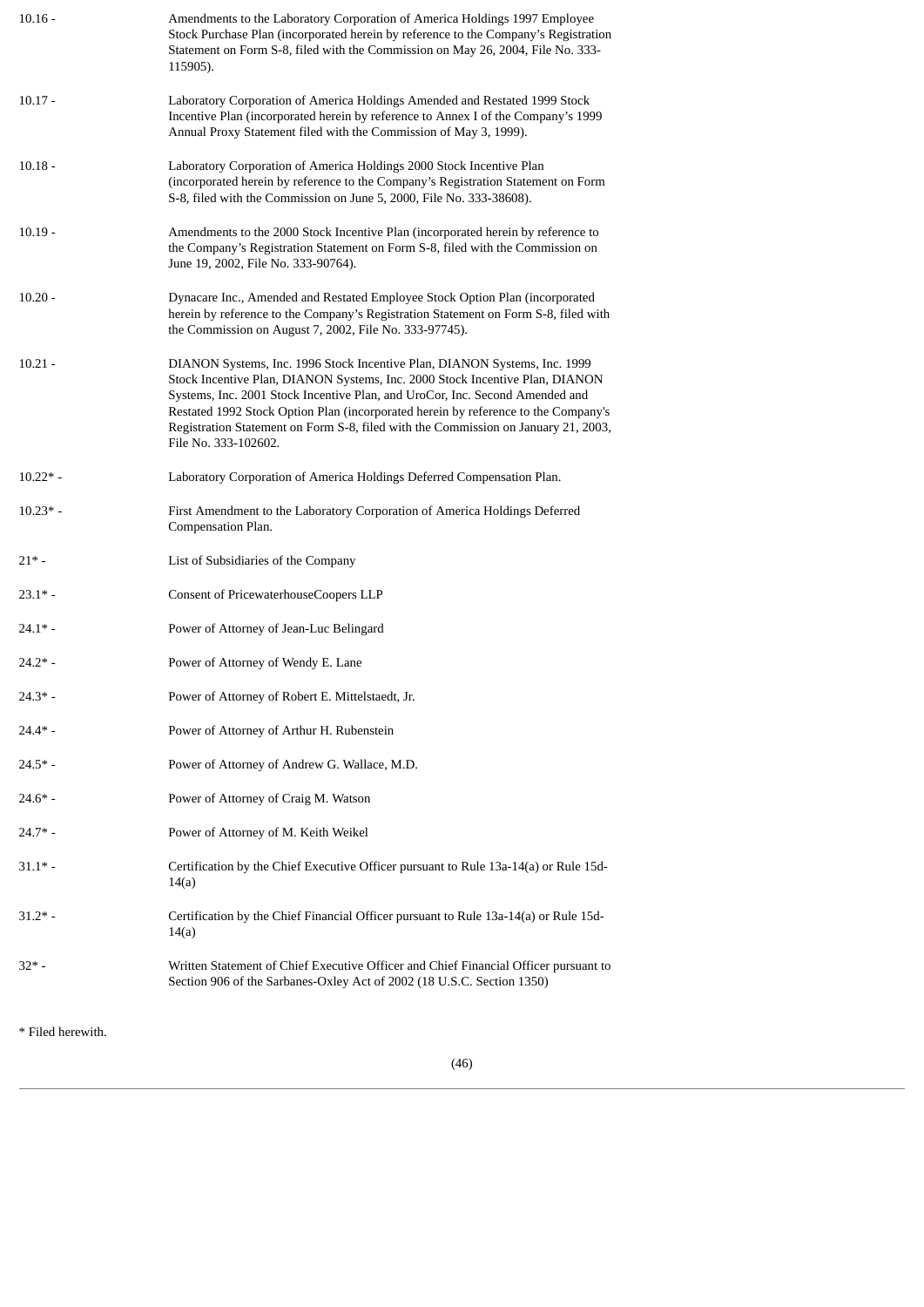## **S I G N A T U R E S**

# **LABORATORY CORPORATIONOF AMERICA HOLDINGS Registrant**

Pursuant to the requirements of Section 13 or 15(d) of the Securities Exchange Act of 1934, the registrant has duly caused this report to be signed on its behalf by the undersigned, thereunto duly authorized.

> By:/s/THOMAS P. MAC MAHON Thomas P. Mac Mahon Chairman of the Board, President and Chief Executive Officer

Dated: March 1, 2005

(47)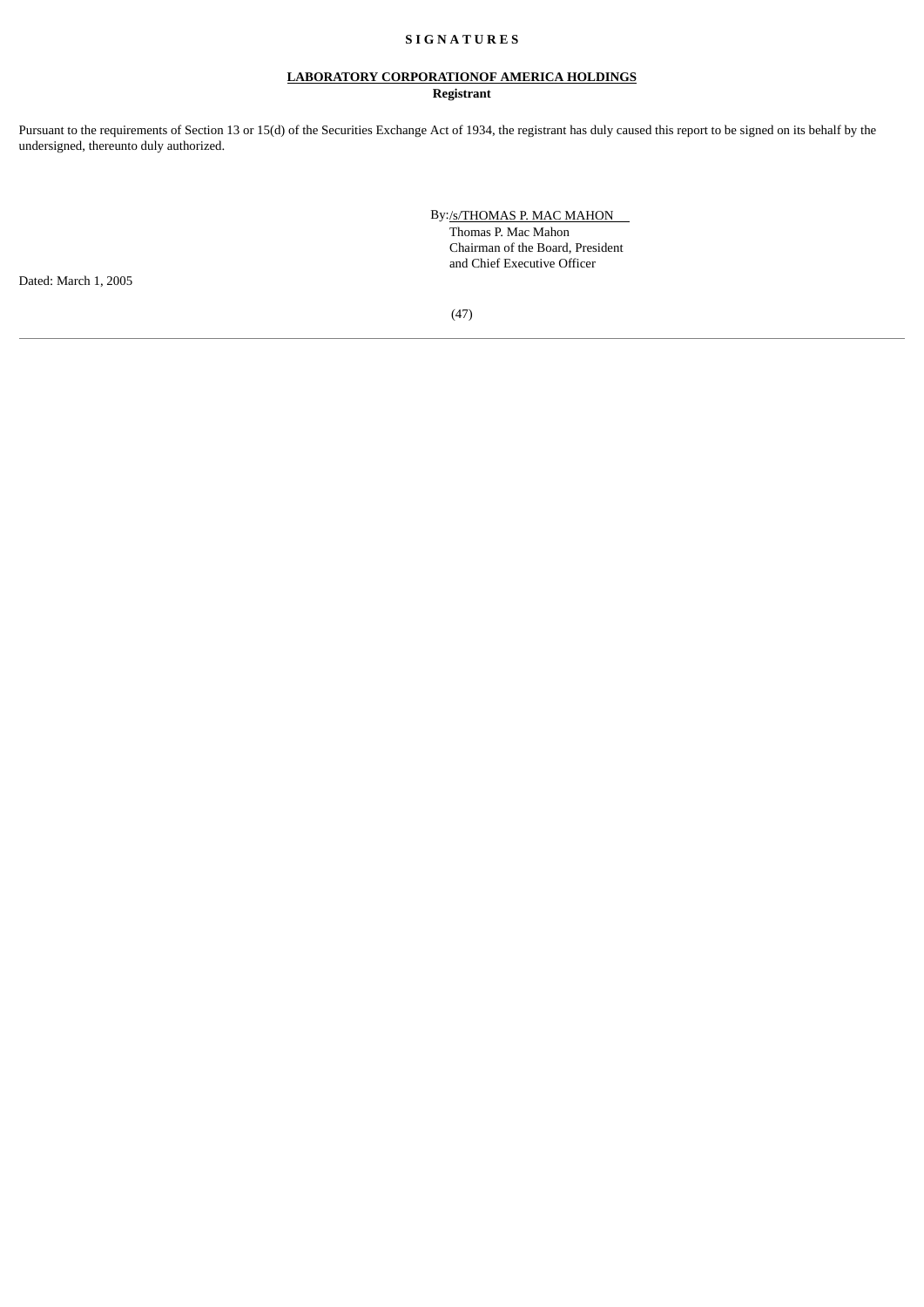Pursuant to the requirements of the Securities Exchange Act of 1934, this report has been signed below by the following persons on behalf of the registrant on March 1, 2005 in the capacities indicated.

| Signature                                                       | Title                                                                                                                                                               |
|-----------------------------------------------------------------|---------------------------------------------------------------------------------------------------------------------------------------------------------------------|
| /s/THOMAS P. MAC MAHON<br>Thomas P. Mac Mahon                   | Chairman of the Board<br>President and Chief<br><b>Executive Officer</b><br>(Principle Executive Officer)                                                           |
| /s/ WESLEY R. ELINGBURG<br>Wesley R. Elingburg                  | <b>Executive Vice President,</b><br>Chief Financial Officer<br><b>Executive Officer</b><br>(Principal Financial Officer and Principal<br><b>Accounting Officer)</b> |
| /s/ JEAN-LUC BELINGARD*<br>Jean-Luc Belingard                   | Director                                                                                                                                                            |
| /s/ WENDY E. LANE*<br>Wendy E. Lane                             | Director                                                                                                                                                            |
| /s/ ROBERT E. MITTELSTAEDT, JR.*<br>Robert E. Mittelstaedt, Jr. | <b>Director</b>                                                                                                                                                     |
| /s/ ARTHUR H. RUBENSTEIN*<br>Arthur H. Rubenstein               | Director                                                                                                                                                            |
| /s/ ANDREW G. WALLACE, M.D.*<br>Andrew G. Wallace, M.D.         | <b>Director</b>                                                                                                                                                     |
| /s/ CRAIG M. WATSON*<br>Craig M. Watson                         | <b>Director</b>                                                                                                                                                     |
| /s/ M. KEITH WEIKEL*<br>M. Keith Weikel                         | Director                                                                                                                                                            |

\* Bradford T. Smith, by his signing his name hereto, does hereby sign this report on behalf of the directors of the Registrant after whose typed names asterisks appear, pursuant to powers of attorney duly executed by such directors and filed with the Securities and Exchange Commission.

By:/s/ BRADFORD T. SMITH Bradford T. Smith Attorney-in-fact Director

(48)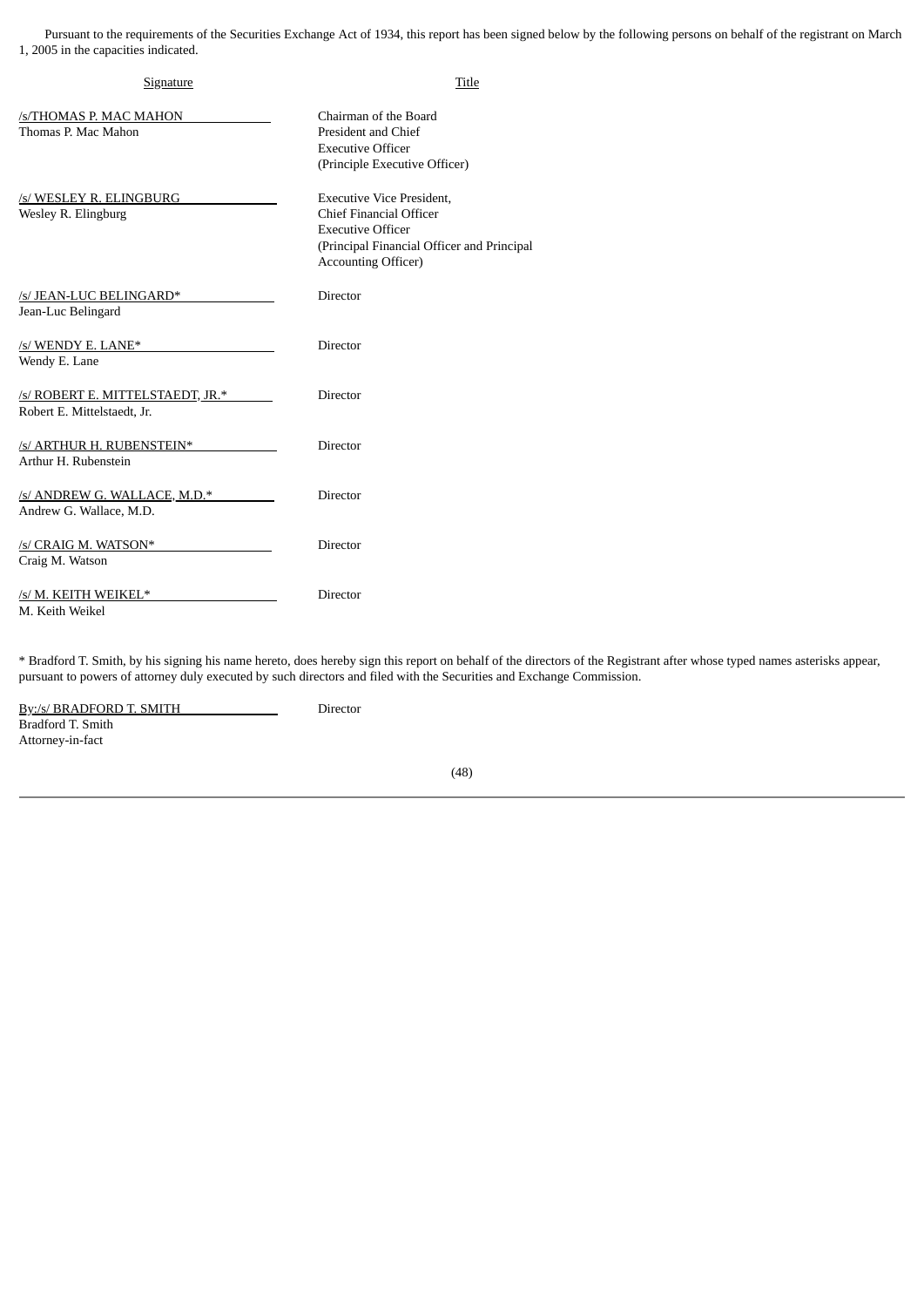#### **LABORATORY CORPORATION OF AMERICA HOLDINGS AND SUBSIDIARIES INDEX TO CONSOLIDATED FINANCIAL STATEMENTS AND SCHEDULE**

| Page   |  |
|--------|--|
| $F-2$  |  |
|        |  |
| $F-3$  |  |
| $F-4$  |  |
| $F-5$  |  |
| $F-7$  |  |
| $F-9$  |  |
|        |  |
| $F-42$ |  |
|        |  |
|        |  |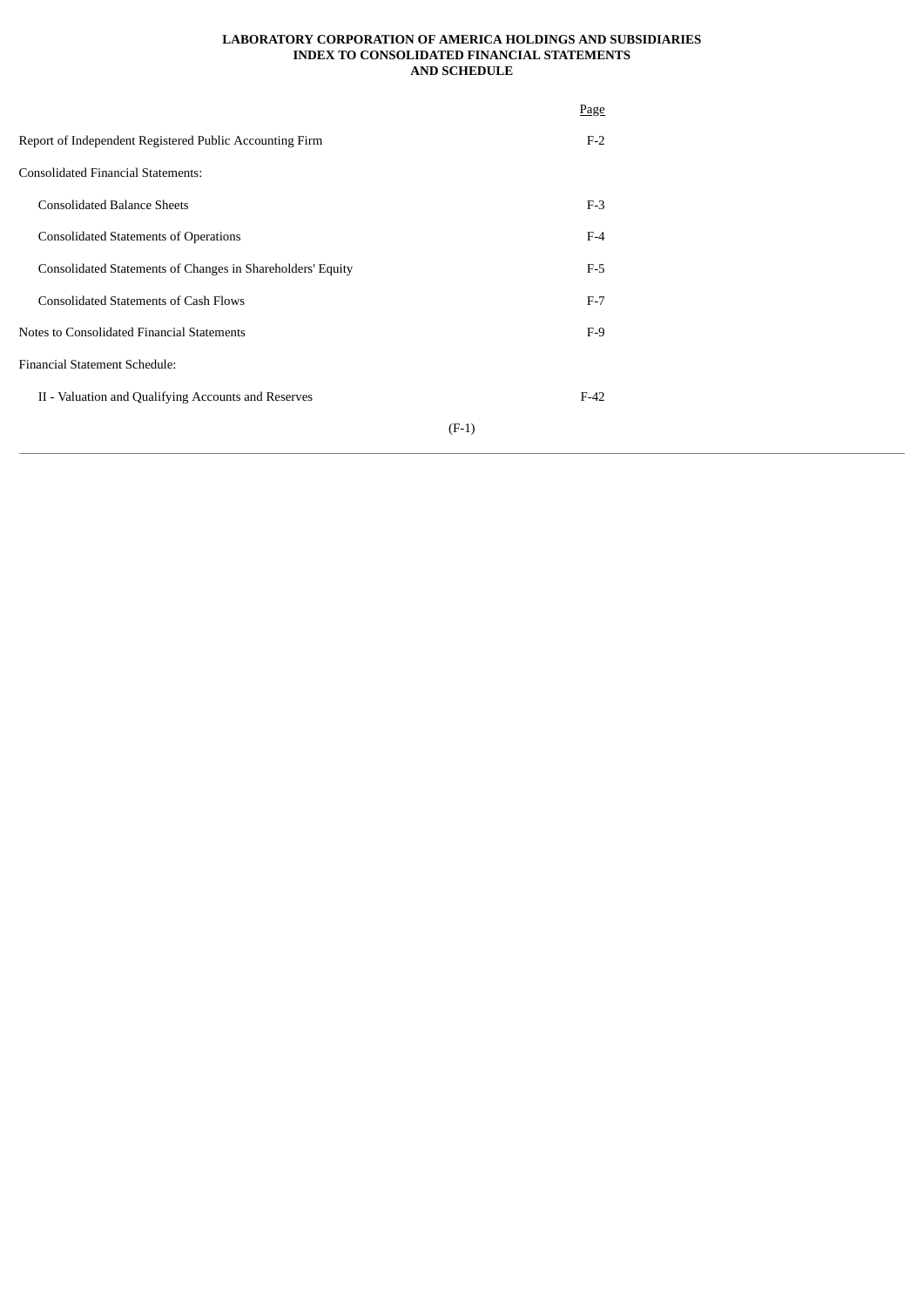To the Board of Directors and Shareholders of Laboratory Corporation of America Holdings:

 We have completed an integrated audit of Laboratory Corporation of America Holdings' 2004 consolidated financial statements and of its internal control over financial reporting as of December 31, 2004 and audits of its 2003 and 2002 consolidated financial statements in accordance with the standards of the Public Company Accounting Oversight Board (United States). Our opinions, based on our audits, are presented below.

#### Consolidated financial statements and financial statement schedule

 In our opinion, the consolidated financial statements listed in the accompanying index present fairly, in all material respects, the financial position of Laboratory Corporation of America Holdings and its subsidiaries (the Company) at December 31, 2004 and 2003, and the results of their operations and their cash flows for each of the three years in the period ended December 31, 2004 in conformity with accounting principles generally accepted in the United States of America. In addition, in our opinion, the financial statement schedule listed in the accompanying index presents fairly, in all material respects, the information set forth therein when read in conjunction with the related consolidated financial statements. These financial statements and financial statement schedule are the responsibility of the Company's management. Our responsibility is to express an opinion on these financial statements and financial statement schedule based on our audits. We conducted our audits of these statements in accordance with the standards of the Public Company Accounting Oversight Board (United States). Those standards require that we plan and perform the audit to obtain reasonable assurance about whether the financial statements are free of material misstatement. An audit of financial statements includes examining, on a test basis, evidence supporting the amounts and disclosures in the financial statements, assessing the accounting principles used and significant estimates made by management, and evaluating the overall financial statement presentation. We believe that our audits provide a reasonable basis for our opinion.

#### Internal control over financial reporting

 Also, in our opinion, management's assessment, included in Management's Report on Internal Control Over Financial Reporting appearing under Item 9A, that the Company maintained effective internal control over financial reporting as of December 31, 2004 based on criteria established in *Internal Control — Integrated Framework* issued by the Committee of Sponsoring Organizations of the Treadway Commission (COSO), is fairly stated, in all material respects, based on those criteria. Furthermore, in our opinion, the Company maintained, in all material respects, effective internal control over financial reporting as of December 31, 2004, based on criteria established in *Internal Control — Integrated Framework* issued by the COSO. The Company's management is responsible for maintaining effective internal control over financial reporting and for its assessment of the effectiveness of internal control over financial reporting. Our responsibility is to express opinions on management's assessment and on the effectiveness of the Company's internal control over financial reporting based on our audit. We conducted our audit of internal control over financial reporting in accordance with the standards of the Public Company Accounting Oversight Board (United States). Those standards require that we plan and perform the audit to obtain reasonable assurance about whether effective internal control over financial reporting was maintained in all material respects. An audit of internal control over financial reporting includes obtaining an understanding of internal control over financial reporting, evaluating management's assessment, testing and evaluating the design and operating effectiveness of internal control, and performing such other procedures as we consider necessary in the circumstances. We believe that our audit provides a reasonable basis for our opinions.

 A company's internal control over financial reporting is a process designed to provide reasonable assurance regarding the reliability of financial reporting and the preparation of financial statements for external purposes in accordance with generally accepted accounting principles. A company's internal control over financial reporting includes those policies and procedures that (i) pertain to the maintenance of records that, in reasonable detail, accurately and fairly reflect the transactions and dispositions of the assets of the company; (ii) provide reasonable assurance that transactions are recorded as necessary to permit preparation of financial statements in accordance with generally accepted accounting principles, and that

(F-2)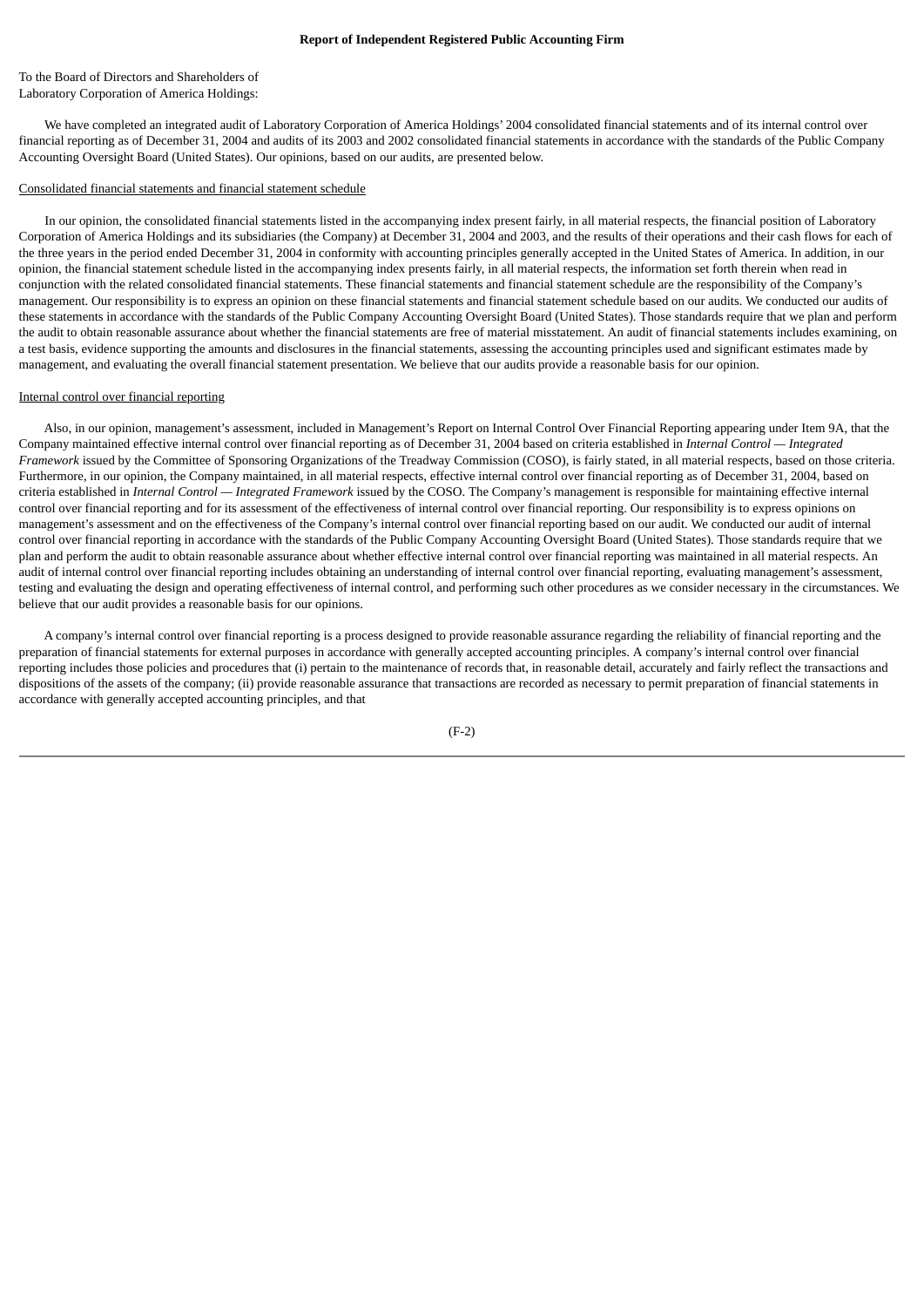receipts and expenditures of the company are being made only in accordance with authorizations of management and directors of the company; and (iii) provide reasonable assurance regarding prevention or timely detection of unauthorized acquisition, use, or disposition of the company's assets that could have a material effect on the financial statements.

 Because of its inherent limitations, internal control over financial reporting may not prevent or detect misstatements. Also, projections of any evaluation of effectiveness to future periods are subject to the risk that controls may become inadequate because of changes in conditions, or that the degree of compliance with the policies or procedures may deteriorate.

PricewaterhouseCoopers LLP Greensboro, North Carolina March 1, 2005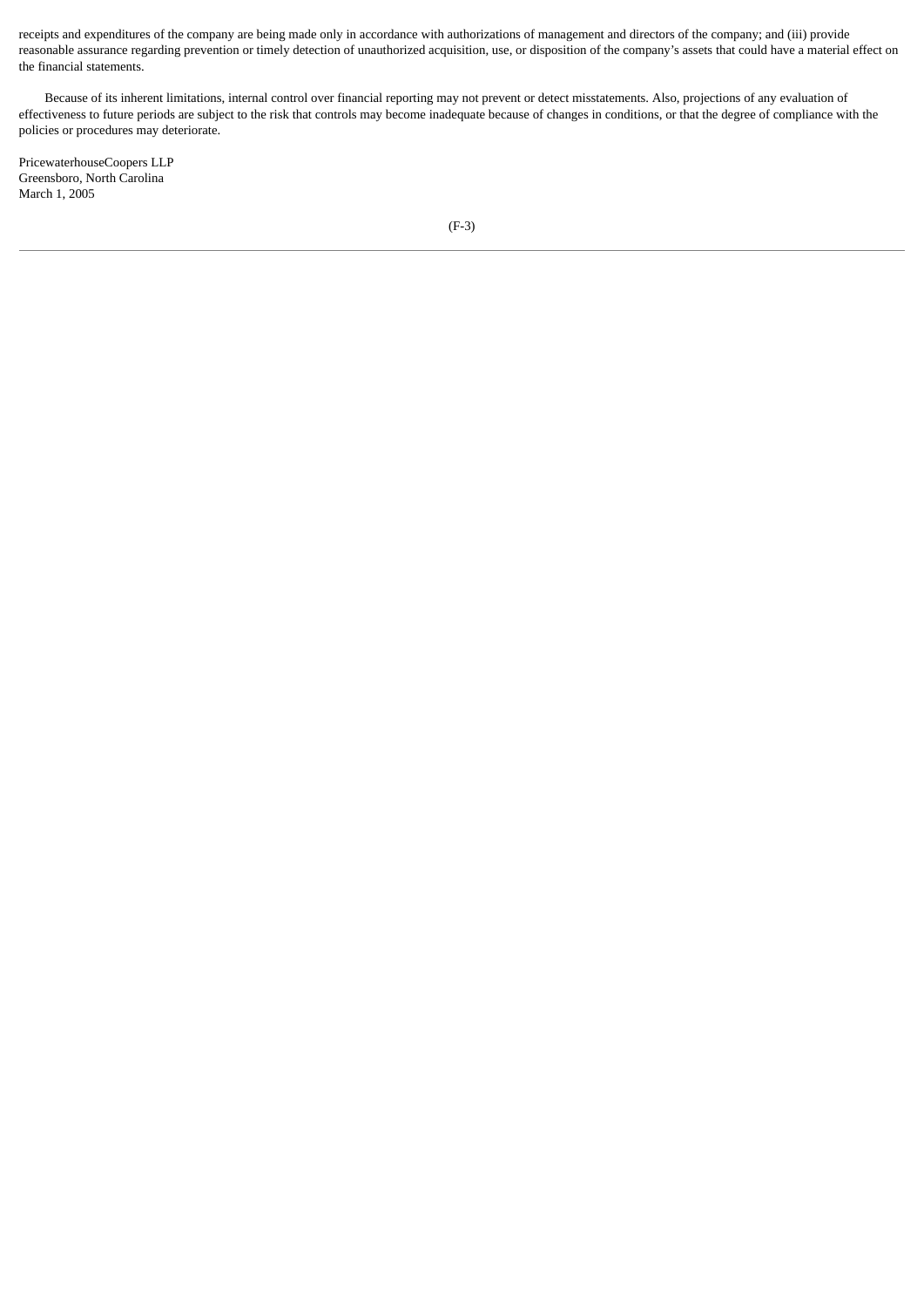Item 1. Financial Information

## **LABORATORY CORPORATION OF AMERICA HOLDINGS AND SUBSIDIARIES CONSOLIDATED BALANCE SHEETS (In Millions, Except Per Share Data)**

|                                                                                                           |    | December 31,<br>2004 |    | December 31,<br>2003 |  |  |
|-----------------------------------------------------------------------------------------------------------|----|----------------------|----|----------------------|--|--|
| <b>ASSETS</b>                                                                                             |    |                      |    |                      |  |  |
| Current assets:<br>Cash and cash equivalents                                                              | \$ | 186.8                | \$ | 103.0                |  |  |
| Short-term investments                                                                                    |    | 20.0                 |    | 20.0                 |  |  |
| Accounts receivable, net                                                                                  |    | 441.4                |    | 432.5                |  |  |
| Supplies inventories                                                                                      |    | 61.5                 |    | 47.0                 |  |  |
| Prepaid expenses and other                                                                                |    | 29.2                 |    | 36.3                 |  |  |
| Deferred income taxes                                                                                     |    | 1.1                  |    | 19.1                 |  |  |
| Total current assets                                                                                      |    | 740.0                |    | 657.9                |  |  |
| Property, plant and equipment, net                                                                        |    | 360.0                |    | 361.3                |  |  |
| Goodwill                                                                                                  |    | 1,300.4              |    | 1,285.9              |  |  |
| Intangible assets, net                                                                                    |    | 557.0                |    | 571.4                |  |  |
| Investments in joint venture partnerships                                                                 |    | 548.5                |    | 505.3                |  |  |
| Other assets, net                                                                                         |    | 95.0                 |    | 33.1                 |  |  |
| Total assets                                                                                              | \$ | 3,600.9              | \$ | 3,414.9              |  |  |
| <b>LIABILITIES AND SHAREHOLDERS' EQUITY</b><br>Current liabilities:                                       |    |                      |    |                      |  |  |
| Accounts payable                                                                                          | \$ | 85.3                 | \$ | 73.0                 |  |  |
| Accrued expenses and other                                                                                |    | 215.4                |    | 176.1                |  |  |
| Zero coupon-subordinated notes                                                                            |    |                      |    | 523.2                |  |  |
| Current portion of long-term debt                                                                         |    | 0.1                  |    | 0.3                  |  |  |
| Total current liabilities                                                                                 |    | 300.8                |    | 772.6                |  |  |
| Zero coupon-subordinated notes                                                                            |    | 533.7                |    |                      |  |  |
| 5 1/2% senior notes                                                                                       |    | 353.4                |    | 353.8                |  |  |
| Long-term debt, less current portion                                                                      |    | 2.2                  |    | 2.5                  |  |  |
| Capital lease obligations                                                                                 |    | 2.9                  |    | 4.4                  |  |  |
| Deferred income taxes                                                                                     |    | 321.0                |    | 273.4                |  |  |
| Other liabilities                                                                                         |    | 87.6                 |    | 112.3                |  |  |
| <b>Total liabilities</b>                                                                                  |    | 1,601.6              |    | 1,519.0              |  |  |
| Commitments and contingencies                                                                             |    |                      |    |                      |  |  |
| Shareholders' equity:<br>Preferred stock, \$0.10 par value; 30.0 shares authorized;                       |    |                      |    |                      |  |  |
| shares issued: none                                                                                       |    |                      |    |                      |  |  |
| Common stock, \$0.10 par value; 265.0 shares authorized;<br>150.7 and 148.9 shares issued and outstanding |    |                      |    |                      |  |  |
| at December 31, 2004 and December 31, 2003, respectively                                                  |    | 15.1                 |    | 14.9                 |  |  |
| Additional paid-in capital                                                                                |    | 1,504.1              |    | 1,440.9              |  |  |
| Retained earnings                                                                                         |    | 950.1                |    | 587.1                |  |  |
| Treasury stock, at cost; 14.5 and                                                                         |    |                      |    |                      |  |  |
| 5.5 shares at December 31, 2004                                                                           |    |                      |    |                      |  |  |
| and December 31, 2003, respectively                                                                       |    | (544.2)              |    | (159.3)              |  |  |
| Unearned restricted stock compensation                                                                    |    | (7.5)                |    | (22.4)               |  |  |
| Accumulated other comprehensive earnings                                                                  |    | 81.7                 |    | 34.7                 |  |  |
| Total shareholders' equity                                                                                |    | 1,999.3              |    | 1,895.9              |  |  |
| Total liabilities and shareholders' equity                                                                | \$ | 3,600.9              | \$ | 3,414.9              |  |  |
|                                                                                                           |    |                      |    |                      |  |  |

The accompanying notes are an integral part of these consolidated financial statements.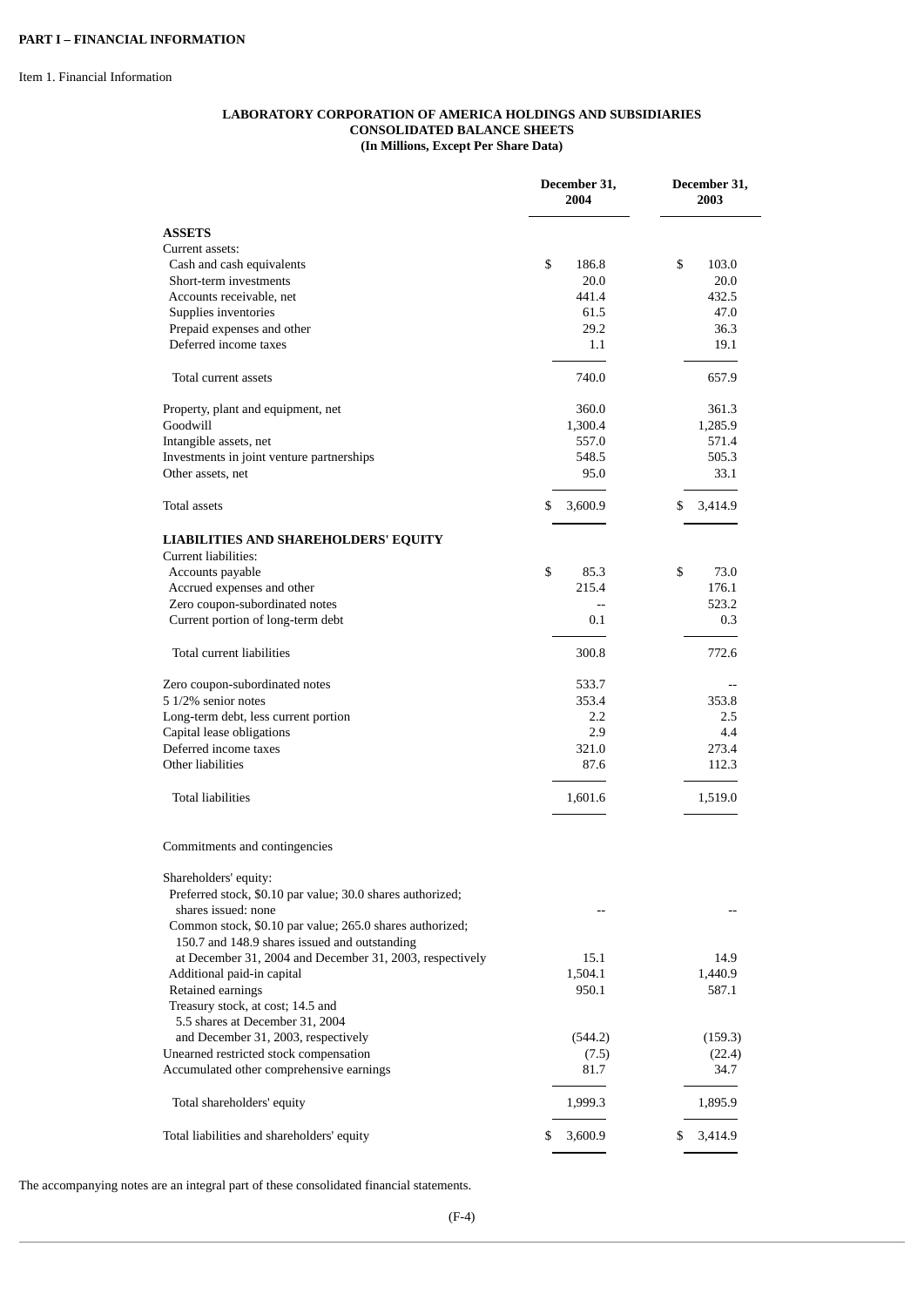### **LABORATORY CORPORATION OF AMERICA HOLDINGS AND SUBSIDIARIES CONSOLIDATED STATEMENTS OF OPERATIONS (In Millions, Except Per Share Data)**

|                                              | <b>Years Ended December 31,</b> |                      |                      |  |  |  |
|----------------------------------------------|---------------------------------|----------------------|----------------------|--|--|--|
|                                              | 2004                            |                      | 2002                 |  |  |  |
| Net sales<br>Cost of sales                   | \$3,084.8<br>1,795.5            | \$2.939.4<br>1,714.8 | \$2,507.7<br>1,445.9 |  |  |  |
|                                              |                                 |                      |                      |  |  |  |
| Gross profit                                 | 1,289.3                         | 1,224.6              | 1,061.8              |  |  |  |
| Selling, general and administrative expenses | 649.1                           | 651.8                | 585.5                |  |  |  |
| Amortization of intangibles and other assets | 42.7                            | 37.6                 | 23.8                 |  |  |  |
| Restructuring and other special charges      | (0.9)                           | 1.5                  | 17.5                 |  |  |  |
| Operating income                             | 598.4                           | 533.7                | 435.0                |  |  |  |
| Other income (expenses):                     |                                 |                      |                      |  |  |  |
| Interest expense                             | (36.1)                          | (40.9)               | (19.2)               |  |  |  |
| Income from joint venture partnerships, net  | 51.3                            | 43.7                 | 13.4                 |  |  |  |
| Investment income                            | 3.5                             | 5.1                  | 3.7                  |  |  |  |
| Other, net                                   | (1.8)                           | (1.2)                | (0.6)                |  |  |  |
| Earnings before income taxes                 | 615.3                           | 540.4                | 432.3                |  |  |  |
| Provision for income taxes                   | 252.3                           | 219.4                | 177.7                |  |  |  |
| Net earnings                                 | \$<br>363.0                     | \$<br>321.0          | \$<br>254.6          |  |  |  |
| Basic earnings per common share              | \$<br>2.60                      | \$<br>2.23           | \$<br>1.78           |  |  |  |
| Diluted earnings per common share            | \$<br>2.45                      | \$<br>2.11           | \$<br>1.69           |  |  |  |

The accompanying notes are an integral part of these consolidated financial statements.

(F-5)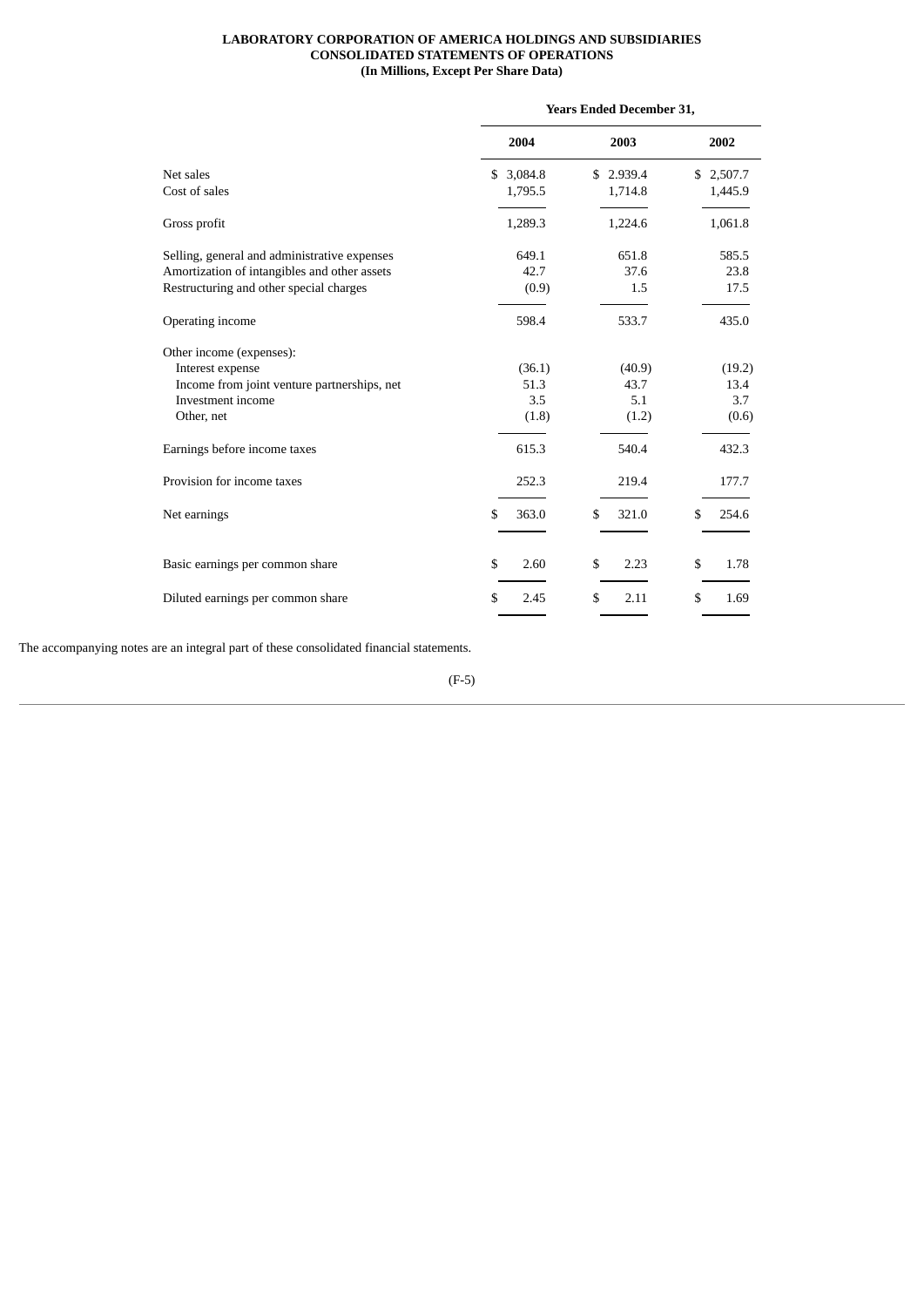### **LABORATORY CORPORATION OF AMERICA HOLDINGS AND SUBSIDIARIES CONSOLIDATED STATEMENTS OF CHANGES IN SHAREHOLDERS' EQUITY (In Millions)**

|                                                                                  | <b>Shares</b> | <b>Common Stock</b><br><b>Amount</b> | <b>Additional</b><br>Paid-in<br>Capital | <b>Retained</b><br><b>Earnings</b> |  |
|----------------------------------------------------------------------------------|---------------|--------------------------------------|-----------------------------------------|------------------------------------|--|
| <b>BALANCE AT DECEMBER 31, 2001</b>                                              | 141.1         | \$<br>14.2                           | \$1,081.7                               | \$<br>11.5                         |  |
| Comprehensive earnings:                                                          |               |                                      |                                         |                                    |  |
| Net earnings                                                                     | --            | --                                   |                                         | 254.6                              |  |
| Other comprehensive loss:                                                        |               |                                      |                                         |                                    |  |
| Foreign currency translation adjustments                                         |               |                                      |                                         |                                    |  |
| Minimum pension liability adjustment                                             |               |                                      |                                         |                                    |  |
| Tax effect of other comprehensive                                                |               |                                      |                                         |                                    |  |
| loss adjustments                                                                 |               |                                      |                                         |                                    |  |
| Comprehensive earnings                                                           |               |                                      |                                         |                                    |  |
| Issuance of common stock                                                         | 1.7           | 0.1                                  | 18.2                                    |                                    |  |
| Issuance of restricted stock awards                                              |               |                                      | 40.9                                    |                                    |  |
| Surrender of restricted stock awards                                             |               |                                      |                                         |                                    |  |
| Issuance of common stock and assumption                                          |               |                                      |                                         |                                    |  |
| of stock options in connection                                                   | 5.0           |                                      |                                         |                                    |  |
| with acquisition, (net of forfeitures)<br>Amortization of unearned               |               | 0.5                                  | 249.7                                   |                                    |  |
| restricted stock compensation                                                    |               |                                      |                                         |                                    |  |
| Income tax benefit from stock options exercised                                  |               |                                      | 16.0                                    |                                    |  |
|                                                                                  |               |                                      |                                         |                                    |  |
| <b>BALANCE AT DECEMBER 31, 2002</b>                                              | 147.8         | 14.8                                 | 1,406.5                                 | 266.1                              |  |
| Comprehensive earnings:                                                          |               |                                      |                                         |                                    |  |
| Net earnings                                                                     |               |                                      |                                         | 321.0                              |  |
| Other comprehensive loss:                                                        |               |                                      |                                         |                                    |  |
| Foreign currency translation adjustments                                         |               |                                      |                                         |                                    |  |
| Minimum pension liability adjustment                                             |               |                                      |                                         |                                    |  |
| Tax effect of other comprehensive                                                |               |                                      |                                         |                                    |  |
| loss adjustments                                                                 |               |                                      |                                         |                                    |  |
| Comprehensive earnings                                                           |               |                                      |                                         |                                    |  |
| Issuance of common stock                                                         | 1.1           | 0.1                                  | 21.3                                    |                                    |  |
| Issuance of restricted stock awards                                              |               |                                      | 0.2                                     |                                    |  |
| Cancellation of restricted stock awards<br>Amortization of unearned              |               | --                                   | (1.1)                                   |                                    |  |
| restricted stock compensation                                                    |               | --                                   |                                         |                                    |  |
| Income tax benefit from stock options exercised                                  |               | --                                   | 5.5                                     |                                    |  |
| Assumption of vested stock options                                               |               |                                      |                                         |                                    |  |
| in connection with acquisition                                                   |               |                                      | 8.5                                     |                                    |  |
| Purchase of common stock                                                         |               |                                      |                                         |                                    |  |
|                                                                                  |               |                                      |                                         |                                    |  |
| <b>BALANCE AT DECEMBER 31, 2003</b>                                              | 148.9         | 14.9                                 | 1,440.9                                 | 587.1                              |  |
| Comprehensive earnings:                                                          |               |                                      |                                         |                                    |  |
| Net earnings                                                                     |               |                                      |                                         | 363.0                              |  |
| Other comprehensive loss:                                                        |               |                                      |                                         |                                    |  |
| Foreign currency translation adjustments                                         |               |                                      |                                         |                                    |  |
| Minimum pension liability adjustment                                             |               |                                      |                                         |                                    |  |
| Tax effect of other comprehensive                                                |               |                                      |                                         |                                    |  |
| loss adjustments                                                                 |               |                                      |                                         |                                    |  |
| Comprehensive earnings                                                           |               |                                      |                                         |                                    |  |
| Issuance of common stock                                                         | 1.8           | 0.2                                  | 51.5                                    |                                    |  |
| Issuance of restricted stock awards                                              |               | $-$                                  | 0.7                                     |                                    |  |
| Cancellation of restricted stock awards                                          |               |                                      | (0.1)                                   |                                    |  |
| Amortization of unearned                                                         |               |                                      |                                         |                                    |  |
| restricted stock compensation<br>Income tax benefit from stock options exercised |               |                                      | 11.1                                    |                                    |  |
| Purchase of common stock                                                         |               |                                      |                                         |                                    |  |
|                                                                                  |               |                                      |                                         |                                    |  |
| <b>BALANCE AT DECEMBER 31, 2004</b>                                              | 150.7         | \$<br>15.1                           | \$1,504.1                               | \$<br>950.1                        |  |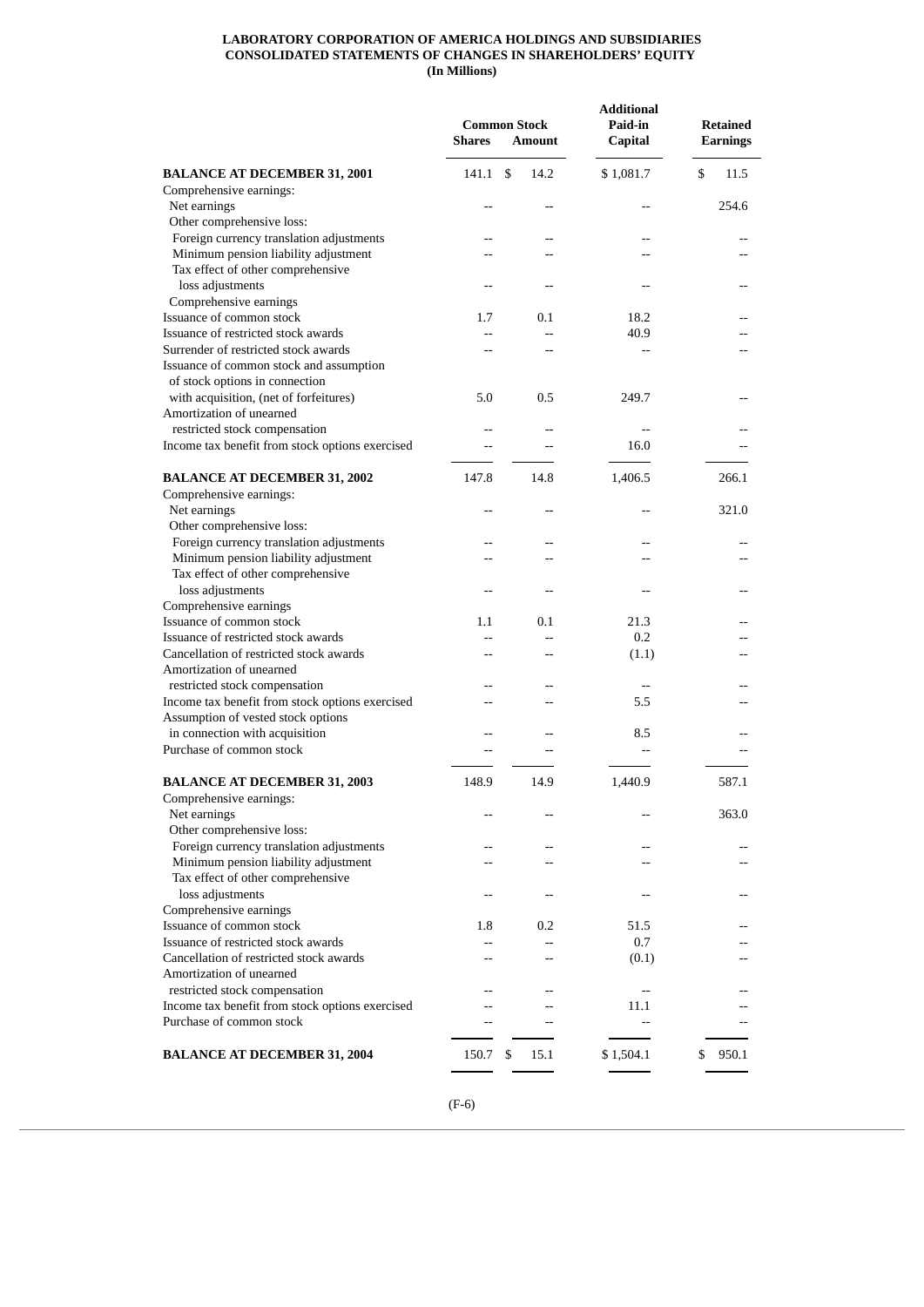#### **LABORATORY CORPORATION OF AMERICA HOLDINGS AND SUBSIDIARIES CONSOLIDATED STATEMENTS OF CHANGES IN SHAREHOLDERS' EQUITY (In Millions)**

|                                                                       | <b>Treasury</b><br><b>Stock</b> | <b>Unearned</b><br><b>Restricted</b><br><b>Stock</b> | <b>Accumulated</b><br>Other<br><b>Comprehensive Shareholders'</b><br><b>Compensation Earnings(loss)</b> | Total<br><b>Equity</b> |
|-----------------------------------------------------------------------|---------------------------------|------------------------------------------------------|---------------------------------------------------------------------------------------------------------|------------------------|
| <b>BALANCE AT DECEMBER 31, 2001</b>                                   | \$<br>$\overline{a}$            | \$<br>(13.2)                                         | \$<br>(8.8)                                                                                             | \$<br>1,085.4          |
| Comprehensive earnings:                                               |                                 |                                                      |                                                                                                         |                        |
| Net earnings                                                          | --                              |                                                      |                                                                                                         | 254.6                  |
| Other comprehensive loss:<br>Foreign currency translation adjustments |                                 |                                                      | 2.3                                                                                                     | 2.3                    |
| Minimum pension liability adjustment                                  |                                 |                                                      | (43.2)                                                                                                  | (43.2)                 |
| Tax effect of other comprehensive                                     |                                 |                                                      |                                                                                                         |                        |
| loss adjustments                                                      |                                 |                                                      | 19.8                                                                                                    | 19.8                   |
| Comprehensive earnings                                                |                                 |                                                      |                                                                                                         | 233.5                  |
| Issuance of common stock                                              | --                              |                                                      | --                                                                                                      | 18.3                   |
| Issuance of restricted stock awards                                   | Щ,                              | (40.9)                                               | --                                                                                                      |                        |
| Surrender of restricted stock awards                                  | (4.4)                           |                                                      | --                                                                                                      | (4.4)                  |
| Issuance of common stock and assumption                               |                                 |                                                      |                                                                                                         |                        |
| of stock options in connection                                        |                                 |                                                      |                                                                                                         |                        |
| with acquisition, (net of forfeitures)                                |                                 | (1.6)                                                |                                                                                                         | 248.6                  |
| Amortization of unearned                                              |                                 |                                                      |                                                                                                         |                        |
| restricted stock compensation                                         | --                              | 14.3<br>--                                           | --                                                                                                      | 14.3<br>16.0           |
| Income tax benefit from stock options exercised                       | --                              |                                                      | $\overline{a}$                                                                                          |                        |
| <b>BALANCE AT DECEMBER 31, 2002</b><br>Comprehensive earnings:        | (4.4)                           | (41.4)                                               | (29.9)                                                                                                  | 1,611.7                |
| Net earnings                                                          | --                              | --                                                   |                                                                                                         | 321.0                  |
| Other comprehensive loss:                                             |                                 |                                                      |                                                                                                         |                        |
| Foreign currency translation adjustments                              |                                 |                                                      | 87.8                                                                                                    | 87.8                   |
| Minimum pension liability adjustment                                  |                                 |                                                      | 19.6                                                                                                    | 19.6                   |
| Tax effect of other comprehensive                                     |                                 |                                                      |                                                                                                         |                        |
| loss adjustments                                                      |                                 |                                                      | (42.8)                                                                                                  | (42.8)                 |
| Comprehensive earnings                                                |                                 |                                                      |                                                                                                         | 385.6                  |
| Issuance of common stock                                              |                                 |                                                      | --                                                                                                      | 21.4                   |
| Issuance of restricted stock awards                                   |                                 | (0.2)                                                | --                                                                                                      |                        |
| Cancellation of restricted stock awards                               |                                 | 1.1                                                  | --                                                                                                      |                        |
| Amortization of unearned                                              |                                 |                                                      |                                                                                                         |                        |
| restricted stock compensation                                         |                                 | 18.1                                                 |                                                                                                         | 18.1                   |
| Income tax benefit from stock options exercised                       |                                 | --                                                   |                                                                                                         | 5.5                    |
| Assumption of vested stock options                                    |                                 |                                                      |                                                                                                         |                        |
| in connection with acquisition                                        | --                              | --                                                   | --                                                                                                      | 8.5                    |
| Purchase of common stock                                              | (154.9)                         |                                                      |                                                                                                         | (154.9)                |
|                                                                       |                                 |                                                      | 34.7                                                                                                    |                        |
| <b>BALANCE AT DECEMBER 31, 2003</b><br>Comprehensive earnings:        | (159.3)                         | (22.4)                                               |                                                                                                         | 1,895.9                |
| Net earnings                                                          | --                              |                                                      | --                                                                                                      | 363.0                  |
| Other comprehensive loss:                                             |                                 |                                                      |                                                                                                         |                        |
| Foreign currency translation adjustments                              |                                 |                                                      | 40.3                                                                                                    | 40.3                   |
| Minimum pension liability adjustment                                  |                                 |                                                      | 35.6                                                                                                    | 35.6                   |
| Tax effect of other comprehensive                                     |                                 |                                                      |                                                                                                         |                        |
| loss adjustments                                                      |                                 |                                                      | (28.9)                                                                                                  | (28.9)                 |
| Comprehensive earnings                                                |                                 |                                                      |                                                                                                         | 410.0                  |
| Issuance of common stock                                              |                                 |                                                      | --                                                                                                      | 51.7                   |
| Issuance of restricted stock awards                                   | $-$                             | (0.7)                                                |                                                                                                         | --                     |
| Surrender of restricted stock awards                                  | (6.8)                           |                                                      |                                                                                                         | (6.8)                  |
| Cancellation of restricted stock awards                               |                                 | 0.1                                                  |                                                                                                         |                        |
| Amortization of unearned                                              |                                 |                                                      |                                                                                                         |                        |
| restricted stock compensation                                         |                                 | 15.5                                                 |                                                                                                         | 15.5                   |
| Income tax benefit from stock options exercised                       |                                 |                                                      |                                                                                                         | 11.1                   |
| Purchase of common stock                                              | (378.1)                         | --                                                   |                                                                                                         | (378.1)                |
| <b>BALANCE AT DECEMBER 31, 2004</b>                                   | (544.2)                         | \$<br>(7.5)                                          | \$<br>81.7                                                                                              | \$<br>1,999.3          |
|                                                                       |                                 |                                                      |                                                                                                         |                        |

The accompanying notes are an integral part of these consolidated financial statements.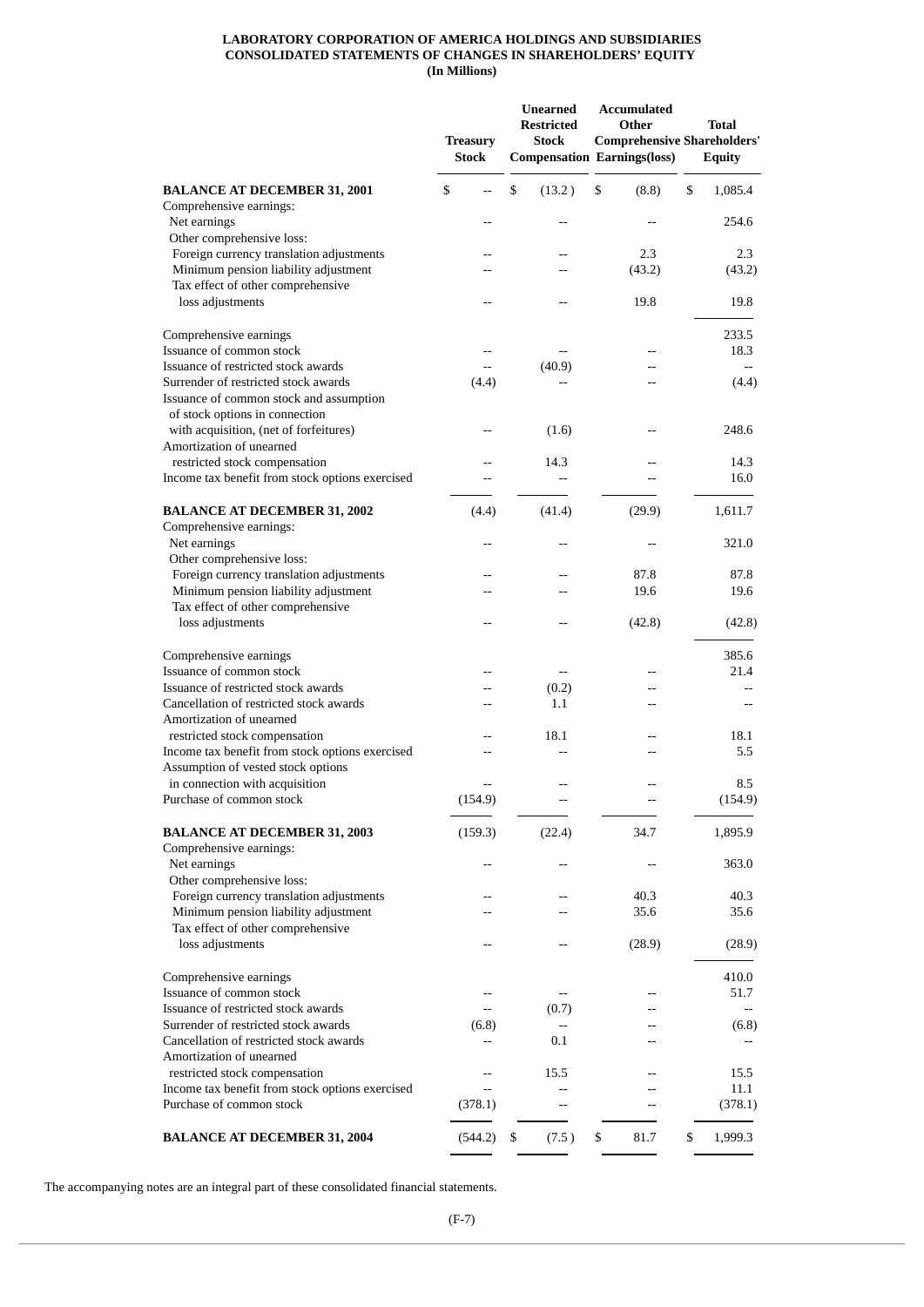### **LABORATORY CORPORATION OF AMERICA HOLDINGS AND SUBSIDIARIES CONSOLIDATED STATEMENTS OF CASH FLOWS (In Millions)**

|                                                  | <b>Years Ended December 31,</b> |              |                |  |
|--------------------------------------------------|---------------------------------|--------------|----------------|--|
|                                                  | 2004                            | 2003         | 2002           |  |
| <b>CASH FLOWS FROM OPERATING ACTIVITIES:</b>     |                                 |              |                |  |
| Net earnings                                     | 363.0<br>\$                     | 321.0<br>\$. | \$<br>254.6    |  |
| Adjustments to reconcile net earnings to         |                                 |              |                |  |
| net cash provided by operating activities:       |                                 |              |                |  |
| Depreciation and amortization                    | 138.8                           | 135.6        | 101.8          |  |
| Stock compensation                               | 15.5                            | 18.1         | 14.3           |  |
| Loss on sale of assets                           | 1.0                             | 0.2          | $0.6^{\circ}$  |  |
| Accreted interest on zero coupon-                |                                 |              |                |  |
| subordinated notes                               | 10.5                            | 10.3         | 10.1           |  |
| Cumulative earnings in excess of                 |                                 |              |                |  |
| distribution from joint venture partnerships     | (3.5)                           | (5.7)        |                |  |
| Deferred income taxes                            | 38.9                            | 86.3         | 28.9           |  |
| Change in assets and liabilities (net of         |                                 |              |                |  |
| effects of acquisitions):                        |                                 |              |                |  |
| (Increase) decrease in accounts receivable, net  | (8.9)                           | (6.0)        | 11.1           |  |
| Increase in inventories                          | (13.7)                          | (0.1)        | (1.5)          |  |
| Decrease(increase) in prepaid expenses and other | 7.0                             | (8.5)        | (12.5)         |  |
| Increase(decrease) in accounts payable           | 12.3                            | (15.6)       | (7.8)          |  |
| Increase(decrease) in accrued expenses and other | (22.8)                          | 28.7         | 45.3           |  |
| Net cash provided by operating activities        | 538.1                           | 564.3        | 444.9          |  |
| <b>CASH FLOWS FROM INVESTING ACTIVITIES:</b>     |                                 |              |                |  |
| Capital expenditures                             | (95.0)                          | (83.6)       | (74.3)         |  |
| Proceeds from sale of assets                     | 1.8                             | 1.0          | $1.8\,$        |  |
| Deferred payments on acquisitions                | (6.7)                           | (17.7)       | (21.0)         |  |
| Proceeds from sale of marketable securities      |                                 | 50.4         |                |  |
| Distributions from joint venture partnerships    |                                 |              |                |  |
| in excess of cumulative earnings                 |                                 | 1.9          | 1.5            |  |
| Purchases of short-term investments              | (35.0)                          | (20.0)       |                |  |
| Proceeds from sale of short-term investments     | 35.0                            | --           | $\overline{a}$ |  |
| Acquisition of licensing technology              | (7.9)                           | (15.0)       | (15.0)         |  |
| Acquisition of business, net of cash acquired    | (32.1)                          | (647.5)      | (261.9)        |  |
|                                                  |                                 |              |                |  |
| Net cash used for investing activities           | (139.9)                         | (730.5)      | (368.9)        |  |
|                                                  |                                 |              |                |  |

(continued)

(F-8)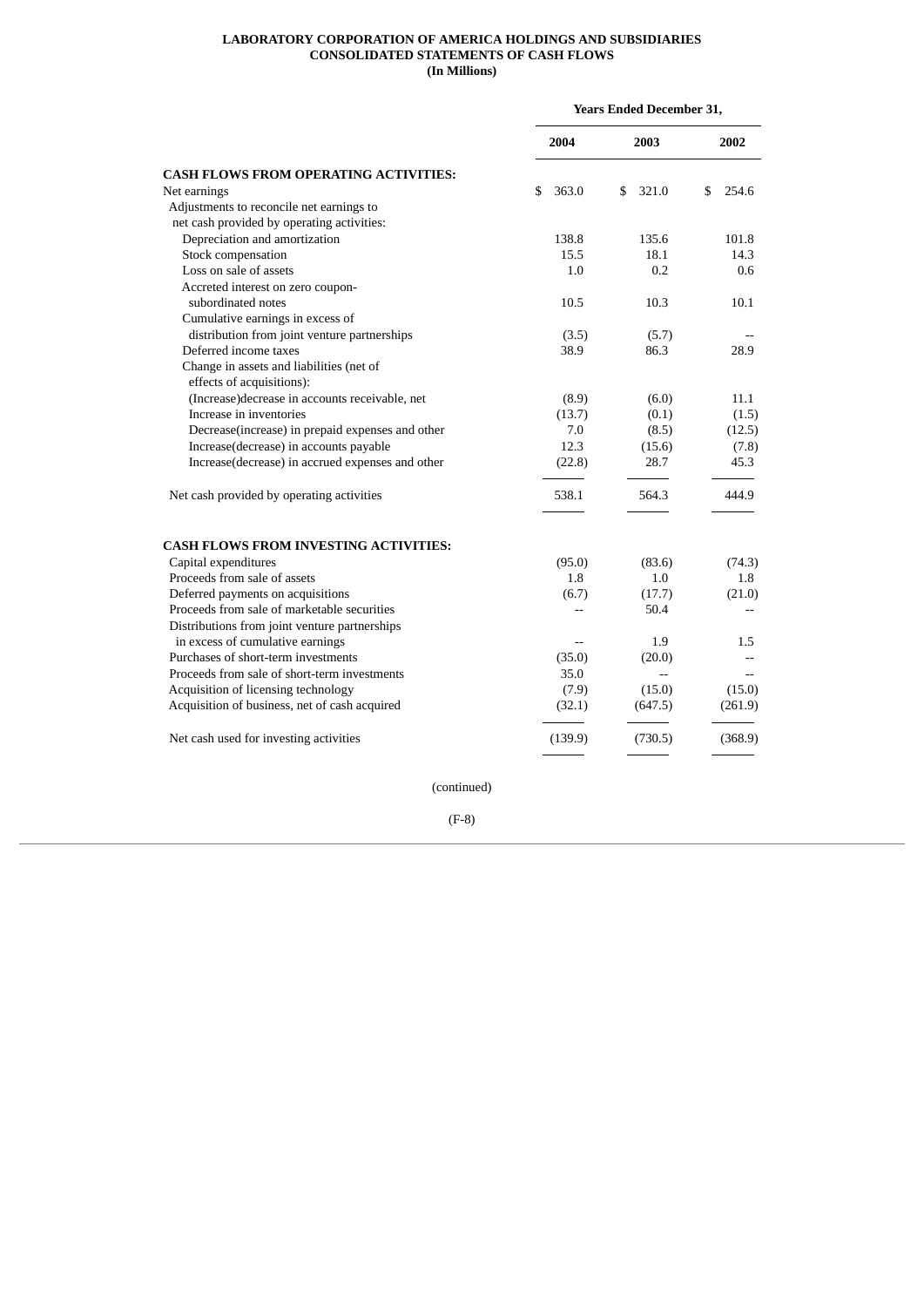### **LABORATORY CORPORATION OF AMERICA HOLDINGS AND SUBSIDIARIES CONSOLIDATED STATEMENTS OF CASH FLOWS (In Millions)**

|                                                                  | <b>Years Ended December 31,</b> |                |    |         |    |         |
|------------------------------------------------------------------|---------------------------------|----------------|----|---------|----|---------|
|                                                                  |                                 | 2004           |    | 2003    |    | 2002    |
| <b>CASH FLOWS FROM FINANCING ACTIVITIES:</b>                     |                                 |                |    |         |    |         |
| Proceeds from bridge loan                                        | \$                              |                | \$ | 350.0   | \$ |         |
| Payments on bridge loan                                          |                                 | $=$            |    | (350.0) |    |         |
| Proceeds from credit facilities                                  |                                 | --             |    | 275.0   |    | 330.0   |
| Payments on credit facilities                                    |                                 | --             |    | (275.0) |    | (330.0) |
| Proceeds from senior note offering                               |                                 | --             |    | 350.0   |    |         |
| Payments on other long-term debt                                 |                                 | (0.4)          |    | (0.7)   |    | (204.6) |
| Payment of debt issuance costs                                   |                                 | --             |    | (7.3)   |    | (3.2)   |
| Termination of interest rate swap agreements                     |                                 | $\overline{a}$ |    | 5.3     |    | 19.6    |
| Payments on long-term lease obligations                          |                                 | (1.5)          |    | (1.1)   |    | (1.1)   |
| Purchase of common stock                                         |                                 | (368.1)        |    | (154.9) |    | --      |
| Net proceeds from issuance of stock to employees                 |                                 | 56.3           |    | 21.0    |    | 18.2    |
| Net cash provided by(used for) financing activities              |                                 | (313.7)        |    | 212.3   |    | (171.1) |
| Effect of exchange rate changes on cash and cash equivalents     |                                 | (0.7)          |    | 0.5     |    | 2.3     |
| Net increase(decrease) in cash and cash equivalents              |                                 | 83.8           |    | 46.6    |    | (92.8)  |
| Cash and cash equivalents at beginning of period                 |                                 | 103.0          |    | 56.4    |    | 149.2   |
| Cash and cash equivalents at end of year                         | \$                              | 186.8          | \$ | 103.0   | \$ | 56.4    |
| Supplemental schedule of cash flow information:                  |                                 |                |    |         |    |         |
| Cash paid during the period for:                                 | \$                              |                |    |         |    |         |
| Interest                                                         |                                 | 19.3           | \$ | 12.1    | \$ | 1.5     |
| Income taxes, net of refunds                                     |                                 | 170.7          |    | 107.9   |    | 135.0   |
| Disclosure of non-cash financing and investing activities:       |                                 |                |    |         |    |         |
| Issuance of restricted stock awards                              |                                 | 0.7            |    | 0.2     |    | 40.9    |
| Assumption of vested stock options in                            |                                 |                |    |         |    |         |
| connection with acquisitions                                     |                                 | --             |    | 8.5     |    | 5.0     |
| Surrender of restricted stock awards                             |                                 | 6.8            |    |         |    | 4.4     |
| Issuance of common stock in acquisitions                         |                                 | --             |    |         |    | 245.6   |
| Accrued repurchases of common stock                              |                                 | 10.0           |    | --      |    |         |
| are an integral part of these consolidated financial statements. |                                 |                |    |         |    |         |

(F-9)

The accompanying notes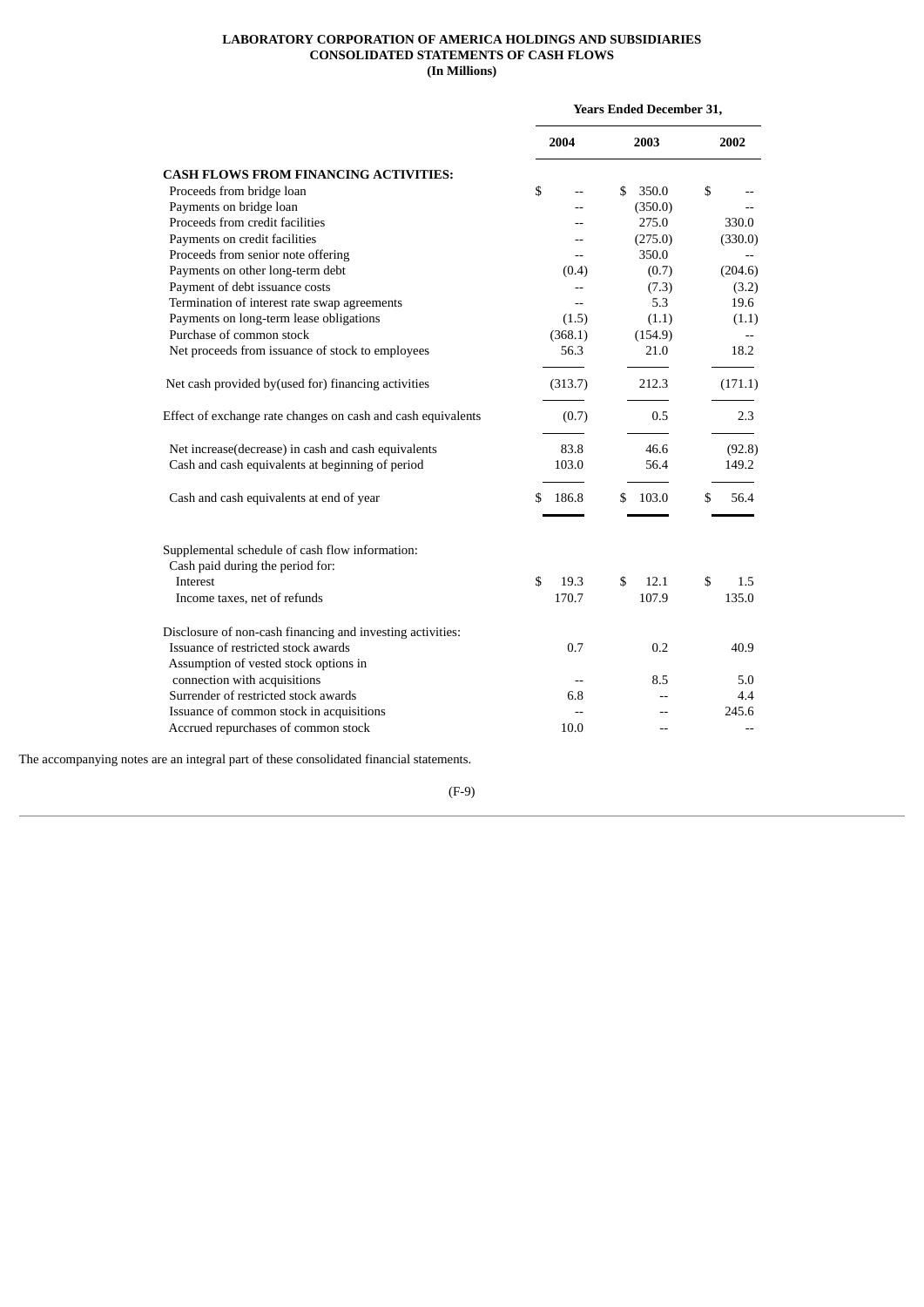# **1. SUMMARY OF SIGNIFICANT ACCOUNTING POLICIES**

### **Basis of Financial Statement Presentation:**

 Laboratory Corporation of America Holdings with its subsidiaries (the "Company") is the second largest independent clinical laboratory company in the United States based on 2004 net revenues. Through a national network of laboratories, the Company offers a broad range of testing services used by the medical profession in routine testing, patient diagnosis, and in the monitoring and treatment of disease. In addition, the Company has developed specialty and niche businesses based on certain types of specialized testing capabilities and client requirements, such as oncology testing, HIV genotyping and phenotyping, diagnostic genetics and clinical research trials.

 Since its founding in 1971, the Company has grown into a network of 32 primary laboratories and over 1,300 service sites consisting of branches, patient service centers and STAT laboratories. With approximately 23,500 employees, the Company processes tests on more than 355,000 patient specimens daily and provides clinical laboratory testing services in all 50 states, the District of Columbia, Puerto Rico and two provinces in Canada. The Company operates in one business segment.

 The consolidated financial statements include the accounts of the Company and its majority-owned subsidiaries for which it exercises control. Long-term investments in affiliated companies in which the Company owns greater than 20%, and therefore exercises significant influence, but which it does not control, are accounted for using the equity method. Investments in which the Company does not exercise significant influence (generally, when the Company has an investment of less than 20% and no representation on the Company's Board of Directors) are accounted for using the cost method. All significant inter-company transactions and accounts have been eliminated. The Company does not have any variable interest entities or special purpose entities whose financial results are not included in the consolidated financial statements.

 On January 17, 2003, the Company completed the acquisition of Dianon, a leading provider of anatomic pathology and oncology testing services. On July 25, 2002, the Company completed the acquisition of Dynacare, a provider of clinical laboratory testing services. Disclosure of certain business combination transactions is included in Notes 2 and 3 – Business Acquisitions.

 The financial statements of the Company's foreign subsidiaries are measured using the local currency as the functional currency. Assets and liabilities are translated at exchange rates as of the balance sheet date. Revenues and expenses are translated at average monthly exchange rates prevailing during the year. Resulting translation adjustments are included in "Accumulated other comprehensive earnings".

#### **Cash Equivalents:**

 Cash equivalents (primarily investments in money market funds, time deposits, commercial paper and Eurodollars which have original maturities of three months or less at the date of purchase) are carried at cost which approximates market.

#### **Short-Term Investments:**

 Short-term investments (U.S. Government Agency securities with original maturities between six and twelve months) are carried at cost which approximates market. It is the intent of the Company to hold these investments until they mature or are called by the issuer.

#### **Inventories:**

Inventories, consisting primarily of purchased laboratory supplies, are stated at the lower of cost (first-in, first-out) or market.

(F-10)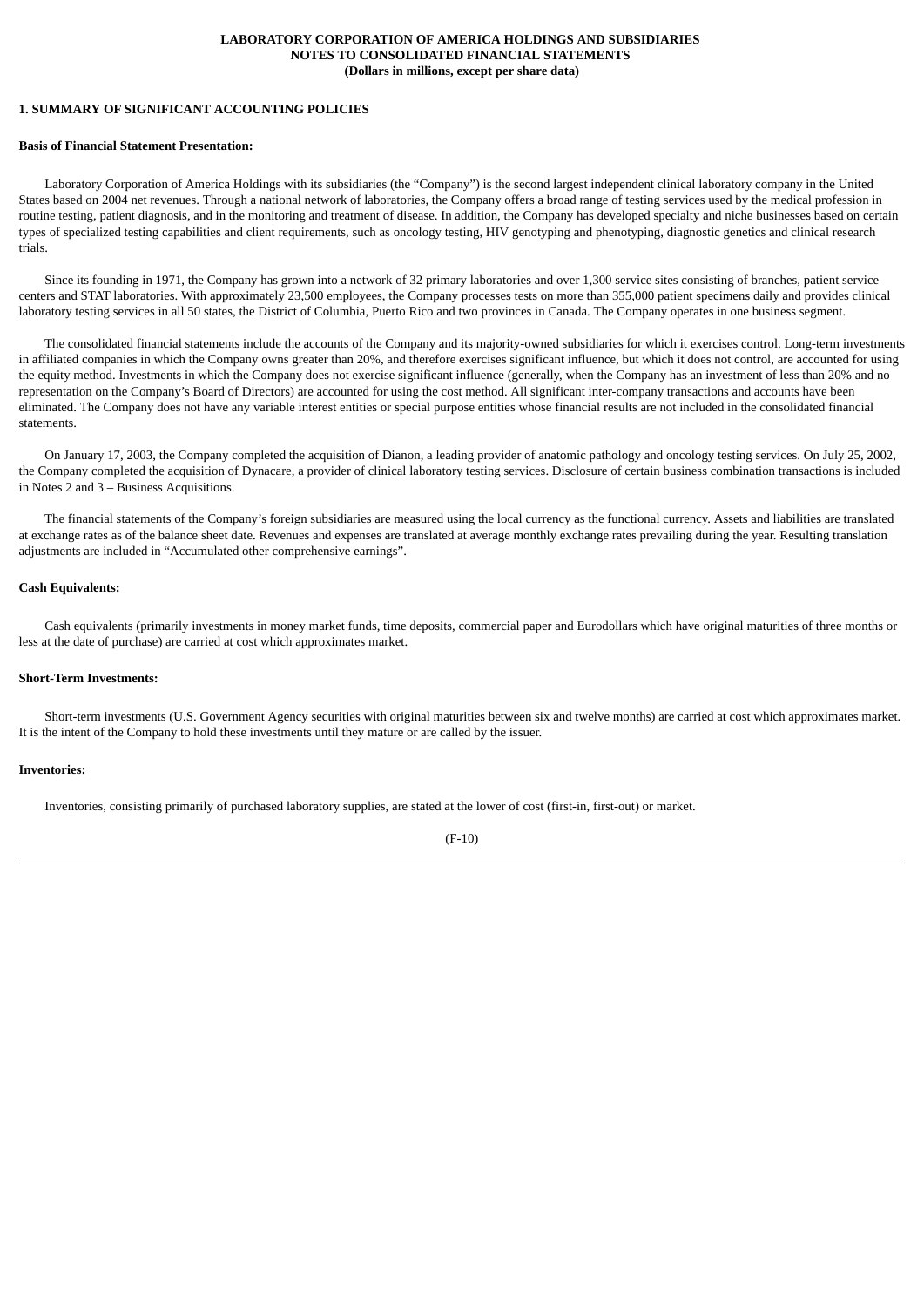### **Derivative Financial Instruments:**

 Interest rate swap agreements, which have been used by the Company from time to time in the management of interest rate exposure, are accounted for at fair value. Amounts to be paid or received under such agreements are recognized as interest income or expense in the periods in which they accrue.

 The Company's zero coupon-subordinated notes contain the following two features that are considered to be embedded derivative instruments under Statement of Financial Accounting Standards ("SFAS") No. 133 "Accounting for Derivative Instruments and Hedging Activities":

- The Company will pay contingent cash interest on the zero coupon subordinated notes after September 11, 2006, if the average market price of the notes equals 120% or more of the sum of the issue price, accrued original issue discount and contingent additional principal, if any, for a specified measurement period.
- 2) Holders may surrender zero coupon-subordinated notes for conversion during any period in which the rating assigned to the zero coupon-subordinated notes by Standard & Poor's Ratings Services is BB- or lower.

Based upon independent appraisals, these embedded derivatives had no fair market value at December 31, 2004 and 2003.

#### **Property, Plant and Equipment:**

Property, plant and equipment are recorded at cost. The cost of properties held under capital leases is equal to the lower of the net present value of the minimum lease payments or the fair value of the leased property at the inception of the lease. Depreciation and amortization expense is computed on all classes of assets based on their estimated useful lives, as indicated below, using principally the straight-line method.

|                                     | <u>Years</u> |
|-------------------------------------|--------------|
| Buildings and building improvements |              |
| Machinery and equipment             | $3-10$       |
| Furniture and fixtures              | $5-10$       |

 Leasehold improvements and assets held under capital leases are amortized over the shorter of their estimated lives or the term of the related leases. Expenditures for repairs and maintenance are charged to operations as incurred. Retirements, sales and other disposals of assets are recorded by removing the cost and accumulated depreciation from the related accounts with any resulting gain or loss reflected in operations.

#### **Capitalized Software Costs:**

 The Company capitalizes purchased software which is ready for service and capitalizes software development costs incurred on significant projects starting from the time that the preliminary project stage is completed and management commits to funding a project until the project is substantially complete and the software is ready for its intended use. Capitalized costs include direct material and service costs and payroll and payroll-related costs. Research and development costs and other computer software maintenance costs related to software development are expensed as incurred. Capitalized software costs are amortized using the straight-line method over the estimated useful life of the underlying system, generally five years.

#### **Debt Issuance Costs:**

The costs related to the issuance of debt are capitalized and amortized to interest expense using the effective interest method over the terms of the related debt.

$$
(F-11)
$$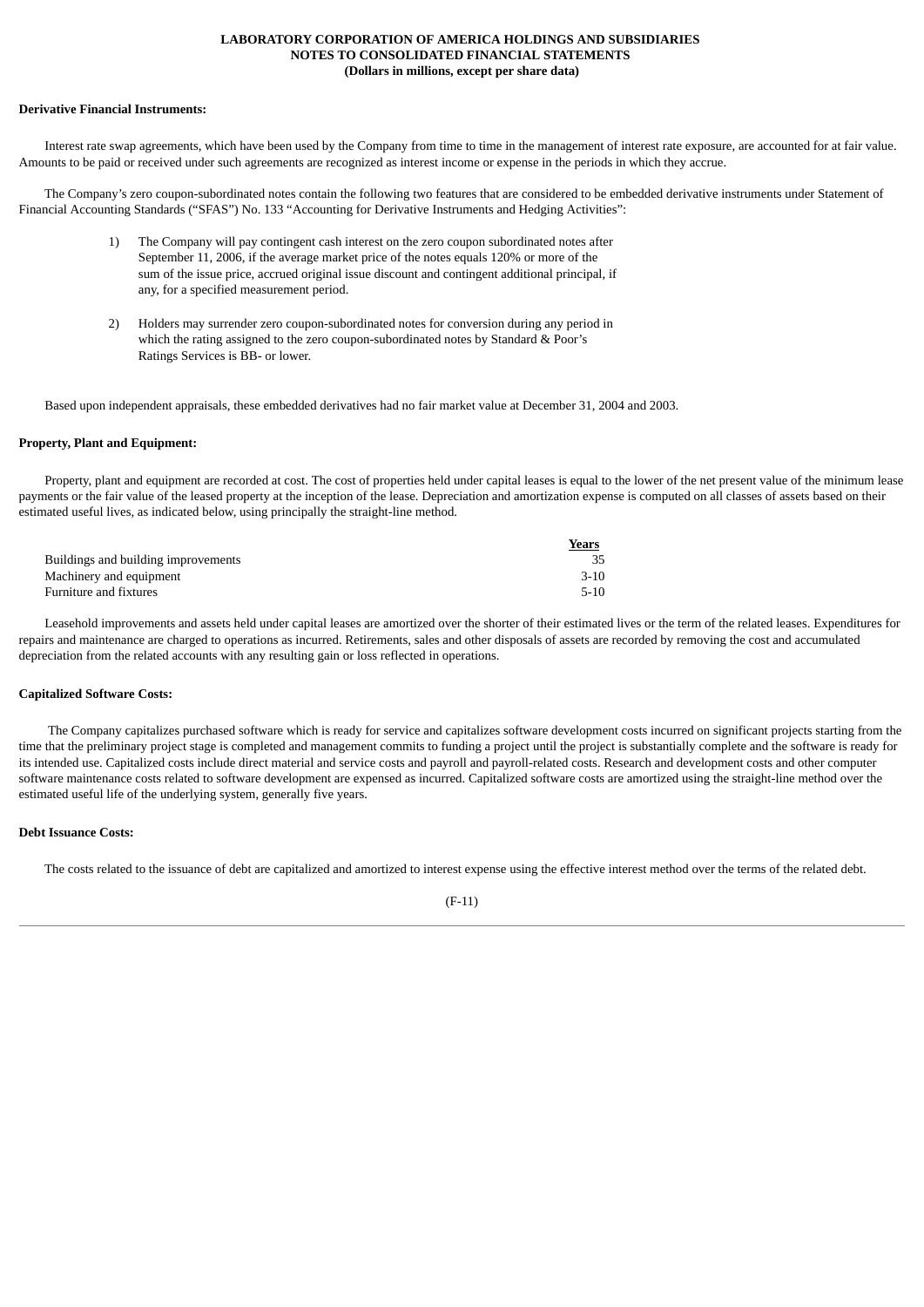#### **Professional Liability:**

 The Company is self-insured for professional liability claims arising in the normal course of business, generally related to the testing and reporting of laboratory test results. The Company records a reserve for such asserted and estimated unasserted claims based on actuarial assessments of future settlement and legal defense costs.

#### **Fair Value of Financial Instruments:**

 The carrying amounts of cash and cash equivalents, accounts receivable, income taxes receivable and accounts payable are considered to be representative of their respective fair values due to their short-term nature. The fair market value of the zero coupon-subordinated notes, based on market pricing, was approximately \$501.3 and \$465.6 as of December 31, 2004 and 2003, respectively.

### **Concentration of Credit Risk:**

Financial instruments that potentially subject the Company to concentrations of credit risk consist primarily of cash, cash equivalents and accounts receivable.

 The Company maintains cash and cash equivalents with various major financial institutions. The total cash balances on deposit that exceeded the balances insured by the F.D.I.C., were approximately \$170.7 at December 31, 2004. Cash equivalents at December 31, 2004, totaled \$157.0, which includes amounts invested in treasury bills and short-term bonds.

 Substantially all of the Company's accounts receivable are with companies and individuals in the health care industry. However, concentrations of credit risk are limited due to the number of the Company's clients as well as their dispersion across many different geographic regions.

Accounts receivable balances (gross) from Medicare and Medicaid were \$107.9 and \$100.4 at December 31, 2004 and 2003, respectively.

#### **Revenue Recognition:**

Sales are recognized on the accrual basis at the time test results are reported, which approximates when services are provided. Services are provided to certain patients covered by various third-party payer programs including the Managed Care, and Medicare and Medicaid programs. Billings for services under third-party payer programs are included in sales net of allowances for contractual discounts and allowances for differences between the amounts billed and estimated program payment amounts. Adjustments to the estimated payment amounts based on final settlement with the programs are recorded upon settlement as an adjustment to revenue. In 2004, 2003 and 2002, approximately 20%, 19%, and 16%, respectively of the Company's revenues were derived from tests performed for the beneficiaries of the Medicare and Medicaid programs. The Company has capitated agreements with certain managed care customers and recognizes related revenue based on a predetermined monthly contractual rate for each member of the managed care plan regardless of the number or cost of services provided by the Company. In 2004, 2003 and 2002, approximately 4%, 4%, and 5%, respectively of the Company's revenues were derived from these capitated agreements.

#### **Income Taxes:**

 The Company accounts for income taxes utilizing the asset and liability method. Under this method deferred tax assets and liabilities are recognized for the future tax consequences attributable to differences between the financial statement carrying amounts of existing assets and liabilities and their respective tax bases and for tax loss carryforwards. Deferred tax assets and liabilities are measured using enacted tax rates

(F-12)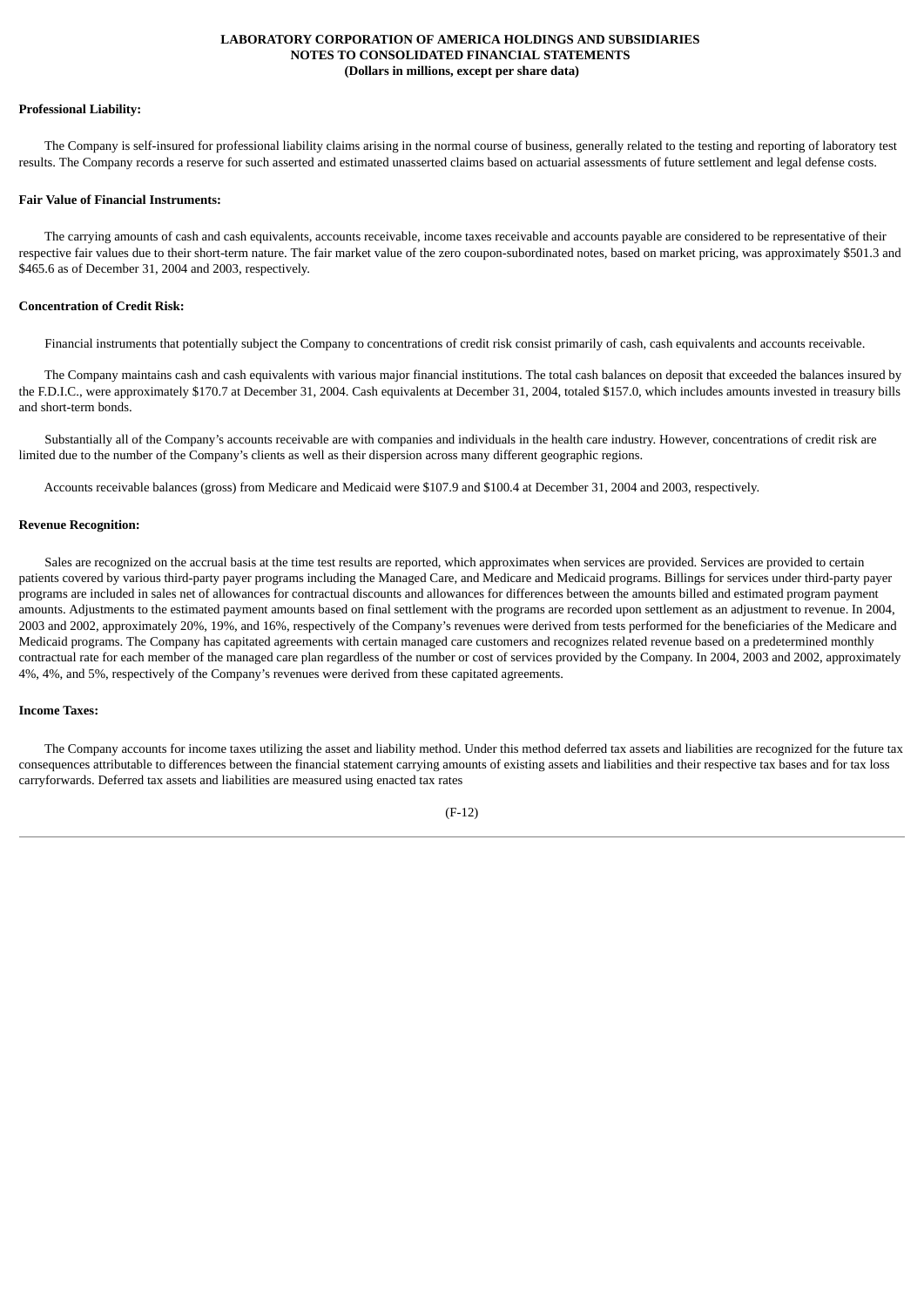expected to apply to taxable income in the years in which those temporary differences are expected to be recovered or settled. The effect on deferred tax assets and liabilities of a change in tax rates is recognized in income in the period that includes the enactment date. Future tax benefits, such as net operating loss carryforwards, are recognized to the extent that realization of such benefits is more likely than not.

### **Stock Splits:**

 On May 10, 2002, the Company effected a two-for-one stock split through the issuance of a stock dividend of one new share of common stock for each share of common stock held by shareholders of record on May 3, 2002. All references to common stock, common shares outstanding, average number of common shares outstanding, stock options, restricted shares and per share amounts in the Consolidated Financial Statements and Notes to Consolidated Financial Statements have been restated to reflect common stock splits and the reverse split on a retroactive basis.

## **Stock Compensation Plans:**

 The Company accounts for its employee stock option plans using the intrinsic method under APB Opinion No. 25 and related Interpretations. Accordingly, compensation for stock options is measured as the excess, if any, of the quoted market price of the Company's stock at the date of grant over the amount an employee must pay to acquire the stock. The Company's employee stock purchase plan is also accounted for under APB Opinion No. 25 and is treated as non-compensatory.

 The Company applies the provisions of APB Opinion No. 25 in accounting for its employee stock option and stock purchase plans and, accordingly, no compensation cost has been recognized for these plans in the financial statements. Had the Company determined compensation cost based on the fair value method as defined in SFAS No. 123, the impact on the Company's net earnings on a pro forma basis is indicated below:

|                           |                                                                                                                        |             | <b>Years Ended December 31,</b> |             |
|---------------------------|------------------------------------------------------------------------------------------------------------------------|-------------|---------------------------------|-------------|
|                           |                                                                                                                        | 2004        | 2003                            | 2002        |
| Net earnings, as reported |                                                                                                                        | \$<br>363.0 | \$<br>321.0                     | \$<br>254.6 |
|                           | Add: Restricted stock-based compensation<br>under APB 25, net of related tax effects                                   | 9.1         | 10.7                            | 8.4         |
|                           | Deduct: Total stock-based compensation<br>expense determined under fair value<br>method for all awards, net of related |             |                                 |             |
| tax effects               |                                                                                                                        | (29.9)      | (35.9)                          | (29.1)      |
| Pro-forma net income      |                                                                                                                        | \$<br>342.2 | \$<br>295.8                     | \$<br>233.9 |
| Basic earnings per        |                                                                                                                        |             |                                 |             |
| common share              | As reported                                                                                                            | 2.60        | 2.23                            | 1.78        |
|                           | Pro forma                                                                                                              | 2.45        | 2.05                            | 1.64        |
| Diluted earnings per      |                                                                                                                        |             |                                 |             |
| common share              | As reported                                                                                                            | 2.45        | 2.11                            | 1.69        |
|                           | Pro forma                                                                                                              | 2.27        | 1.91                            | 1.52        |

 The pro forma weighted average fair values at date of grant for options issued during 2004, 2003 and 2002 were \$13.66, \$13.43 and \$23.50 respectively, and were estimated using the Black-Scholes option pricing model. Weighted average assumption for the expected life in years were 3 years, 7 years and 7

#### (F-13)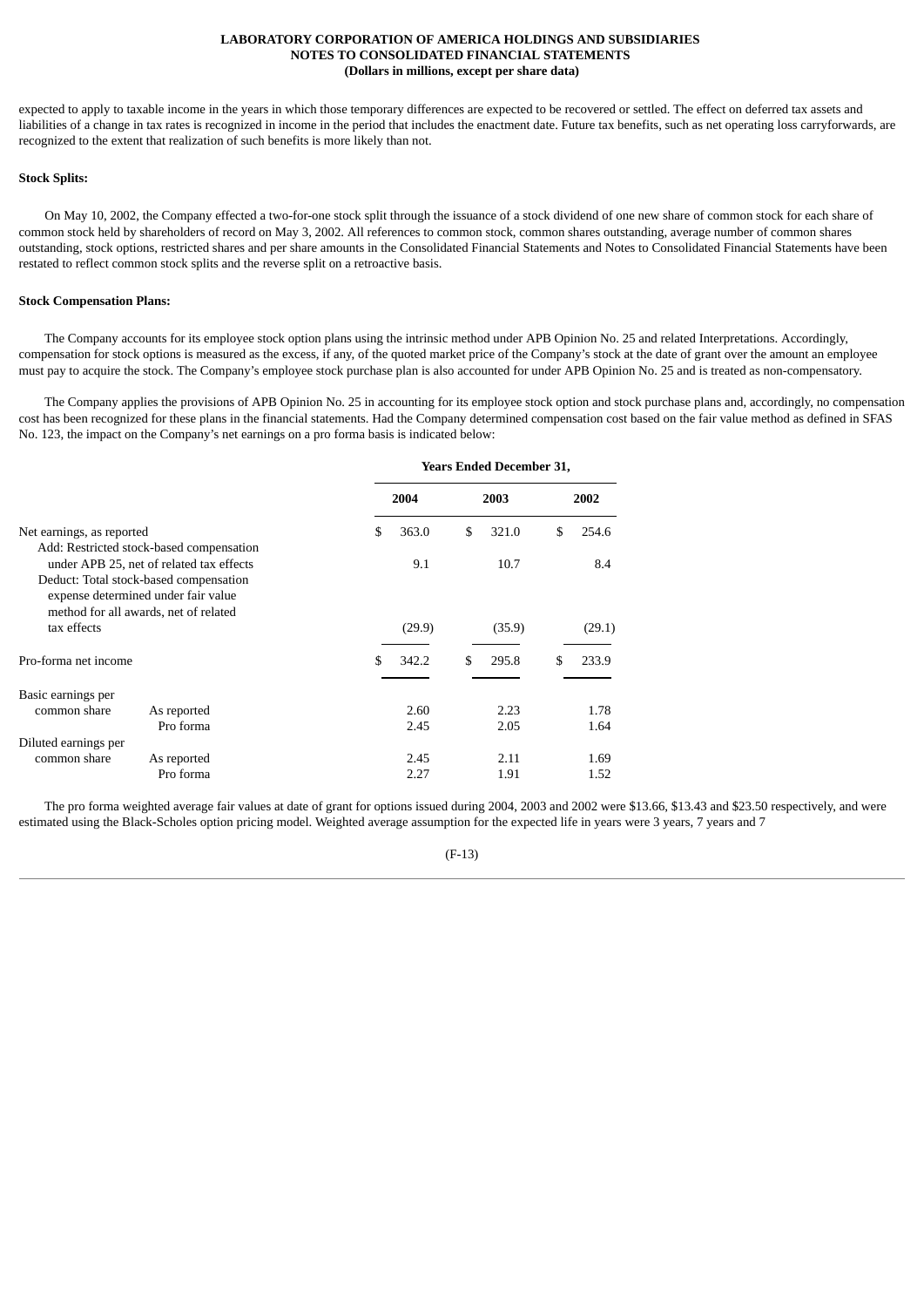years for the years ended December 31, 2004, 2003 and 2002 respectively. Weighted average assumptions for the volatility and dividend yield were .5 and 0% for each of the three years ended December 31, 2004. Interest rate assumptions were 3.5%, 3.2% and 3.0% for the years ended December 31, 2004, 2003 and 2002, respectively. Compensation cost for restricted stock awards is recorded by allocating their aggregate grant date fair value over their vesting period.

#### **Earnings per Share:**

 Basic earnings per share is computed by dividing net earnings, less preferred stock dividends and accretion, by the weighted average number of common shares outstanding. Diluted earnings per share is computed by dividing net earnings including the impact of dilutive adjustments by the weighted average number of common shares outstanding plus potentially dilutive shares, as if they had been issued at the beginning of the period presented. Potentially dilutive common shares result primarily from the Company's outstanding stock options, restricted stock awards, and shares issuable upon conversion of zero-coupon subordinated notes.

The following represents a reconciliation of basic earnings per share to diluted earnings per share: (shares in millions)

|                                              | 2004    |               |                               | 2003    |               | 2002                          |         |               |                               |
|----------------------------------------------|---------|---------------|-------------------------------|---------|---------------|-------------------------------|---------|---------------|-------------------------------|
|                                              | Income  | <b>Shares</b> | Per<br><b>Share</b><br>Amount | Income  | <b>Shares</b> | Per<br><b>Share</b><br>Amount | Income  | <b>Shares</b> | Per<br><b>Share</b><br>Amount |
| Basic earnings per<br>share:                 |         |               |                               |         |               |                               |         |               |                               |
| Net earnings                                 | \$363.0 | 139.4         | \$2.60                        | \$321.0 | 144.0         | \$2.23                        | \$254.6 | 142.8         | \$1.78                        |
| Stock options<br><b>Restricted stock</b>     |         | 0.9           |                               |         | 0.4           |                               |         | 0.6           |                               |
| awards<br>Interest on<br>convertible debt,   |         | 0.4           |                               |         | 0.3           |                               |         | 0.8           |                               |
| net of tax                                   | 6.2     | 10.0          |                               | 6.0     | 10.0          |                               | 6.0     | 10.0          |                               |
|                                              |         |               |                               |         |               |                               |         |               |                               |
| Diluted earnings per<br>share:               |         |               |                               |         |               |                               |         |               |                               |
| Net earnings including<br>impact of dilutive |         |               |                               |         |               |                               |         |               |                               |
| adjustments                                  | \$369.2 | 150.7         | \$2.45                        | \$327.0 | 154.7         | \$2.11                        | \$260.6 | 154.2         | \$1.69                        |
|                                              |         |               |                               |         |               |                               |         |               |                               |

 The following table summarizes the potential common shares not included in the computation of diluted earnings per share because their impact would have been antidilutive:

| <b>Years Ended December 31,</b> |      |      |  |
|---------------------------------|------|------|--|
| 2004                            | 2003 | 2002 |  |
| 1.5                             | 3.9  | 2.0  |  |

 In September 2004, the Emerging Issues Task Force ("EITF") of the Financial Accounting Standards Board reached consensus on EITF Issue No. 04-8, "The Effect of Contingently Convertible Debt on Diluted Earnings per Share." Under the EITF's conclusion, contingently convertible shares attached to a debt instrument are to be included in the calculation of diluted earnings per share regardless of whether or not the contingency has been met. Historically the Company followed the guidance of paragraph 30 of SFAS No. 128, "Earnings Per Share", and excluded contingently convertible shares relating to its zero coupon – subordinated notes from its calculations of diluted earnings per share. The EITF consensus supersedes the accounting under SFAS No. 128 and, accordingly, the Company has adopted the provisions of EITF No 04-8 for its zero coupon-subordinated notes — including the retroactive restatement of all diluted earnings per share calculations for all periods presented. Diluted earnings per share as previously stated were \$2.22, and \$1.77 for the years ended 2003 and 2002, respectively. Diluted weighted average shares outstanding were 144.8 and 144.2 for 2003 and 2002, respectively.

#### **Use of Estimates:**

 The preparation of financial statements in conformity with generally accepted accounting principles requires management to make estimates and assumptions that affect the reported amounts of assets and liabilities and disclosure of contingent assets and liabilities at the date of the financial statements and the reported amounts of revenues and expenses during the reported periods. Significant estimates include the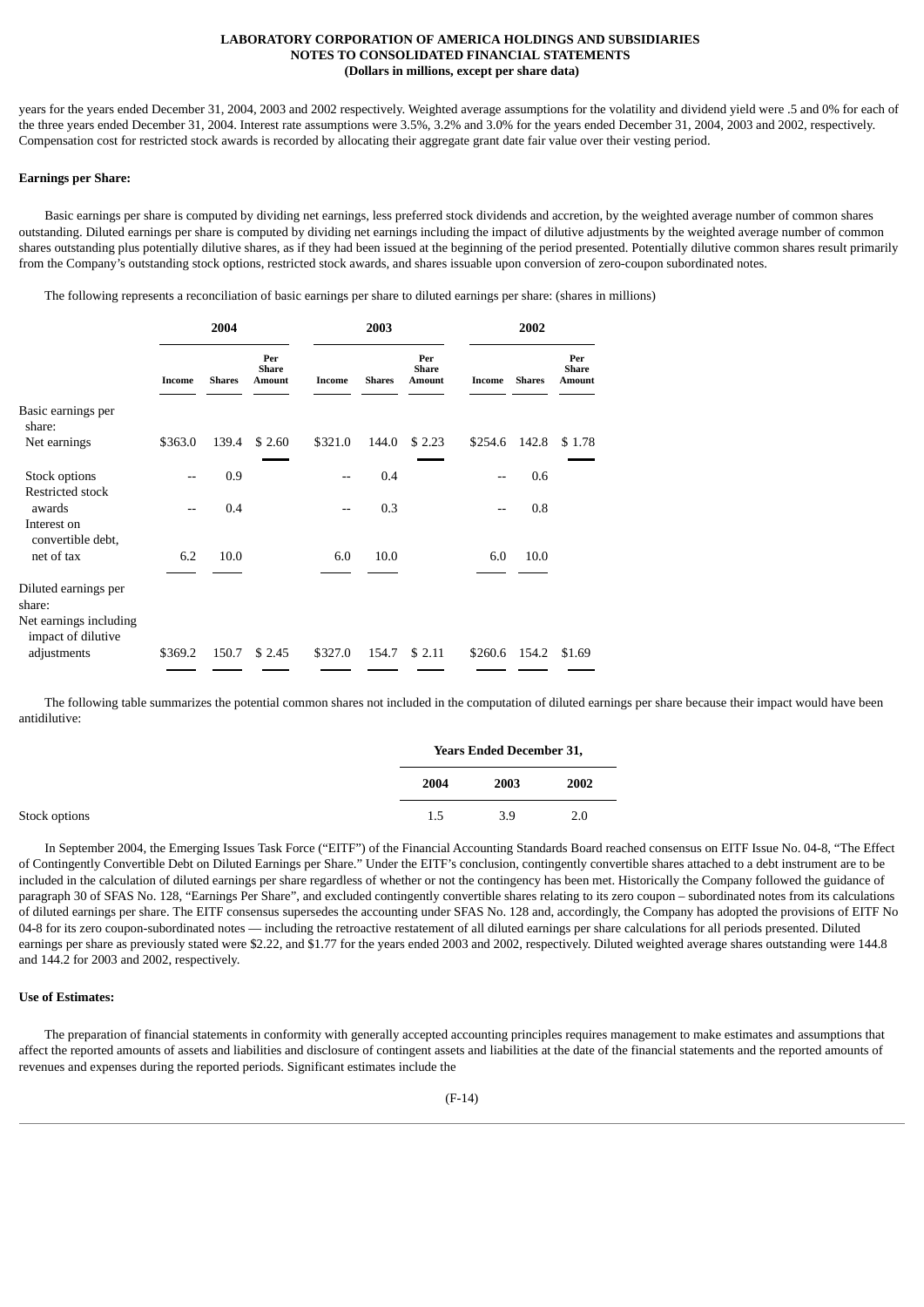allowances for doubtful accounts and deferred tax assets, amortization lives for intangible assets and accruals for self-insurance reserves. The allowance for doubtful accounts is determined based on historical collection trends, the aging of accounts, current economic conditions and regulatory changes. Actual results could differ from those estimates.

## **Long-Lived Assets:**

 Goodwill is evaluated for impairment by applying a fair value based test on an annual basis and more frequently if events or changes in circumstances indicate that the asset might be impaired.

 Long-lived assets, other than goodwill, are reviewed for impairment whenever events or changes in circumstances indicate that the carrying amounts may not be recoverable. Recoverability of assets to be held and used is determined by the Company at the level for which there are identifiable cash flows by a comparison of the carrying amount of the assets to future undiscounted net cash flows before interest expense and income taxes expected to be generated by the assets. Impairment, if any, is measured by the amount by which the carrying amount of the assets exceeds the fair value of the assets (based on market prices in an active market or on discounted cash flows). Assets to be disposed of are reported at the lower of the carrying amount or fair value.

 The Company completed an annual impairment analysis of its indefinite lived assets, including goodwill, and has found no instances of impairment as of December 31, 2004.

#### **Intangible Assets:**

 Prior to July 1, 2001, the cost of acquired businesses in excess of the fair value of net assets acquired was recorded as goodwill and amortized on the straight-line basis ranging from 20 to 40 years. Effective January 1, 2002, the Company adopted SFAS No. 142 "Goodwill and Other Intangible Assets". This standard requires that goodwill and other intangibles that are acquired in business combinations and that have indefinite useful lives are not to be amortized and are to be reviewed for impairment annually based on an assessment of fair value. Other intangibles (patents and technology, customer lists and non-compete agreements), are amortized on a straight-line basis over the expected periods to be benefited, such as legal life for patents and technology, 10 to 25 years for customer lists and contractual lives for noncompete agreements. With the adoption of SFAS No. 142, the Company reassessed the useful lives of these intangible assets and determined that no changes were necessary.

#### **Research and Development:**

 In August 2003, the Company formed a new, majority-owned subsidiary with a former owner of the Company's subsidiary, National Genetics Institute, Inc. In conjunction with the formation of this subsidiary, the principals entered into a two-year joint venture agreement whereby the Company will fund a total of \$3.0 for research and development efforts to be conducted on behalf of the newly formed subsidiary. It is the Company's policy to expense all research and development costs when incurred. As of December 31, 2004, the Company had incurred approximately \$1.4 in costs associated with this venture.

### **Reclassifications:**

 Certain amounts in the prior year's financial statements have been reclassified to conform with the current year presentation. In connection with the preparation of these financial statements, we concluded that it was appropriate to classify certain securities with original maturities exceeding three months as short- term investments. Previously, such investments had been classified as cash and cash equivalents. Accordingly, we have revised the classification to report these securities as short-term investments in a separate line item on our Consolidated Balance Sheet as of December 31, 2003. We have also made corresponding adjustments to our Consolidated Statement of Cash Flows for the period ended December 31, 2003, to reflect the gross purchases of these securities as investing activities rather than as a component of cash and cash equivalents. This change in classification does not affect previously reported cash flows from operations or from financing activities in our previously reported Consolidated Statements of Cash Flows, or our previously reported Consolidated Statements of Income for any period.

(F-15)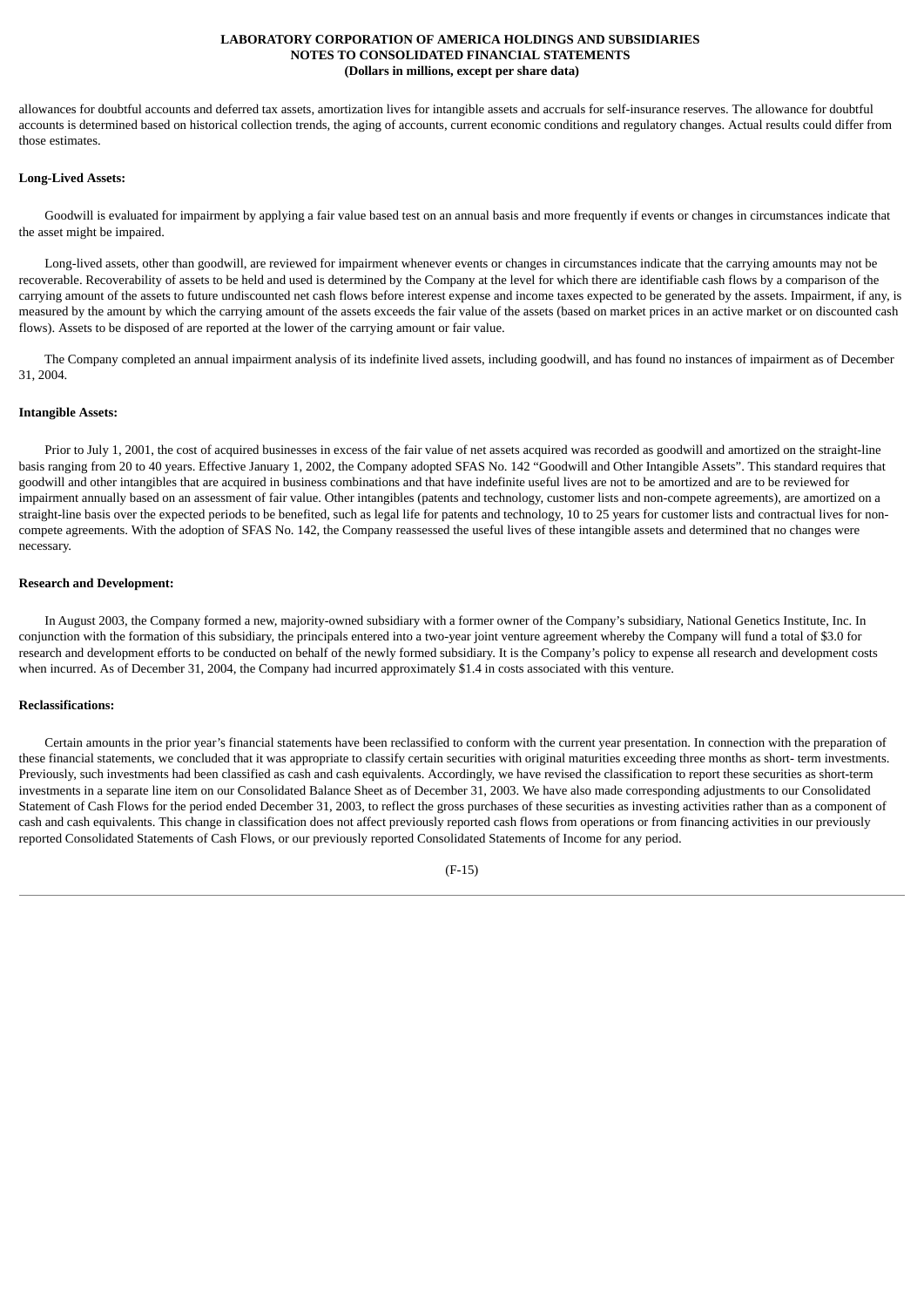# **2. BUSINESS ACQUISITION – DIANON SYSTEMS, INC.**

 On January 17, 2003, the Company completed the acquisition of all of the outstanding shares of DIANON Systems, Inc. (DIANON) for \$47.50 per share in cash, or approximately \$596.0 including transaction fees and expenses, and converted approximately 390,000 vested DIANON employee stock options into approximately 690,000 vested Company options valued at \$8.5. The transaction total of approximately \$604.5 was funded by a combination of cash on hand, borrowings under the Company's senior credit facilities and a bridge loan facility.

 DIANON is a leading provider of anatomic pathology and oncology testing services in the U.S. and had 2001 revenues of approximately \$125.7. DIANON had approximately 1,100 employees at the closing date of the acquisition and processed more than 8,000 samples per day in one main testing facility and four regional labs.

 The acquisition of DIANON was accounted for under the purchase method of accounting. As such, the cost to acquire DIANON has been allocated to the assets and liabilities acquired based on estimated fair values as of the closing date. The consolidated financial statements include the results of operations of DIANON subsequent to the closing of the acquisition.

 The following table summarizes the Company's purchase price allocation related to the acquisition of DIANON based on the fair value of the assets acquired and liabilities assumed on the acquisition date.

|                                                                                               | <b>Fair Values</b><br>as of<br><b>January 17, 2003</b> |
|-----------------------------------------------------------------------------------------------|--------------------------------------------------------|
| Current assets<br>Property, plant and equipment<br>Goodwill<br>Identifiable intangible assets | \$<br>87.7<br>28.3<br>355.5                            |
| Other assets                                                                                  | 271.5<br>3.0                                           |
| Total assets acquired                                                                         | 746.0                                                  |
| Current liabilities<br>Other liabilities                                                      | \$<br>33.1<br>108.4                                    |
| Total liabilities assumed                                                                     | 141.5                                                  |
| Net assets acquired                                                                           | 604.5                                                  |

 As a result of this acquisition, the Company recorded an addition to non-deductible goodwill of approximately \$355.5, an addition to customer lists of approximately \$227.8 (expected period of benefit of 30 years, non-deductible for tax) and an addition to trade names of approximately \$43.7 (expected period of benefit of 15 years, non-deductible for tax).

 The Company believes that it is now in a position nationally to offer to both primary care physicians and specialists such as oncologists, urologists and gastroenterologists, the broadest range of leading-edge anatomic, genomic and clinical testing technology for the large and rapidly growing cancer diagnostic market.

### **3. BUSINESS ACQUISITION – DYNACARE INC.**

 On July 25, 2002, the Company completed the acquisition of all of the outstanding stock of Dynacare Inc. in a combination cash and stock transaction with a combined value of approximately \$496.4 including transaction costs. The Company also converted approximately 553,958 unvested Dynacare stock options into 297,013 unvested Company options to acquire shares of the Company at terms comparable to those under the predecessor Dynacare plan. This conversion of outstanding unvested options increased the non-cash consideration of the transaction by approximately \$5.0 and resulted in the recording of initial deferred

$$
(F-16)
$$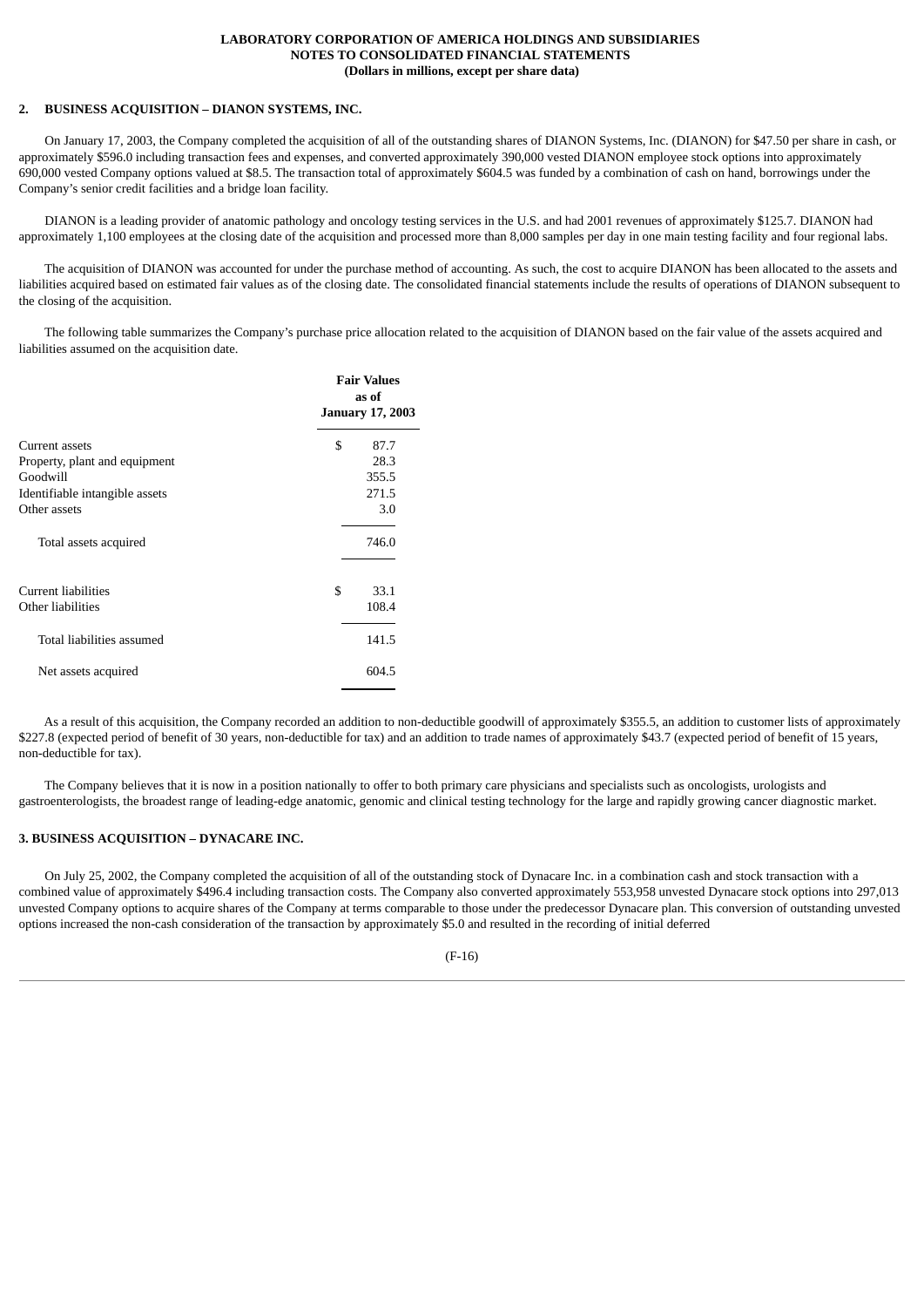compensation of approximately \$2.5. In conjunction with this acquisition, the Company repaid Dynacare's existing \$204.4 of senior subordinated unsecured notes, including a call premium of approximately \$7.0. The transaction was financed by issuing approximately 4.9 million shares of the Company's common stock, valued at approximately \$245.6, assuming unvested Dynacare options valued at \$5.0, and using \$245.8 in available cash and the proceeds of a \$150.0 bridge loan and borrowings of \$50.0 under the Company's \$300.0 senior credit facilities.

 The Company terminated a number of interest rate swap agreements related to Dynacare's existing senior subordinated unsecured notes. The \$19.6 the Company received upon termination of these swap agreements was included in the estimated fair value of the net assets acquired as of July 25, 2002.

 Dynacare had 2001 revenues of approximately \$238.0 and had approximately 6,300 employees at the closing date of the acquisition. Dynacare operated in 21 states and two provinces in Canada with 24 primary laboratories, 2 esoteric laboratories, 115 rapid response labs and 302 patient service centers.

 The acquisition of Dynacare was accounted for under the purchase method of accounting. As such, the cost to acquire Dynacare has been allocated to the assets and liabilities acquired based on fair values as of the closing date. The consolidated financial statements include the results of operations of Dynacare subsequent to the closing of the acquisition.

 The following table summarizes the Company's purchase price allocation related to the acquisition of Dynacare based on the fair value of the assets acquired and liabilities assumed on the acquisition date.

|                                                                                                                                                                                    | <b>Fair Values</b><br>as of<br><b>July 25, 2002</b> |                                                        |  |
|------------------------------------------------------------------------------------------------------------------------------------------------------------------------------------|-----------------------------------------------------|--------------------------------------------------------|--|
| Current assets<br>Property, plant and equipment<br>Goodwill<br>Identifiable intangible assets<br>Investment in joint venture partnerships<br>Other assets<br>Deferred compensation | \$                                                  | 100.2<br>48.0<br>173.3<br>52.5<br>402.1<br>23.2<br>2.5 |  |
| Total assets acquired                                                                                                                                                              |                                                     | 801.8                                                  |  |
| Current liabilities<br>Long-term debt<br>Other liabilities                                                                                                                         | \$                                                  | 268.1<br>12.9<br>24.4                                  |  |
| Total liabilities assumed                                                                                                                                                          |                                                     | 305.4                                                  |  |
| Net assets acquired                                                                                                                                                                | \$                                                  | 496.4                                                  |  |

 As a result of this acquisition, the Company recorded an addition to non-deductible goodwill of approximately \$173.3 and an addition to customer lists of approximately \$52.5 (expected period of benefit of 15 years). The investments in equity affiliates include \$341.7 of Canadian licenses (with an indefinite life and deductible for tax).

 The Company believes that the acquisition of Dynacare enhances its ability to provide health coverage in the United States and Canada by expanding its customer base and service capabilities. The Company believes that the price paid for the outstanding shares of Dynacare was competitive with market conditions existing at the time.

(F-17)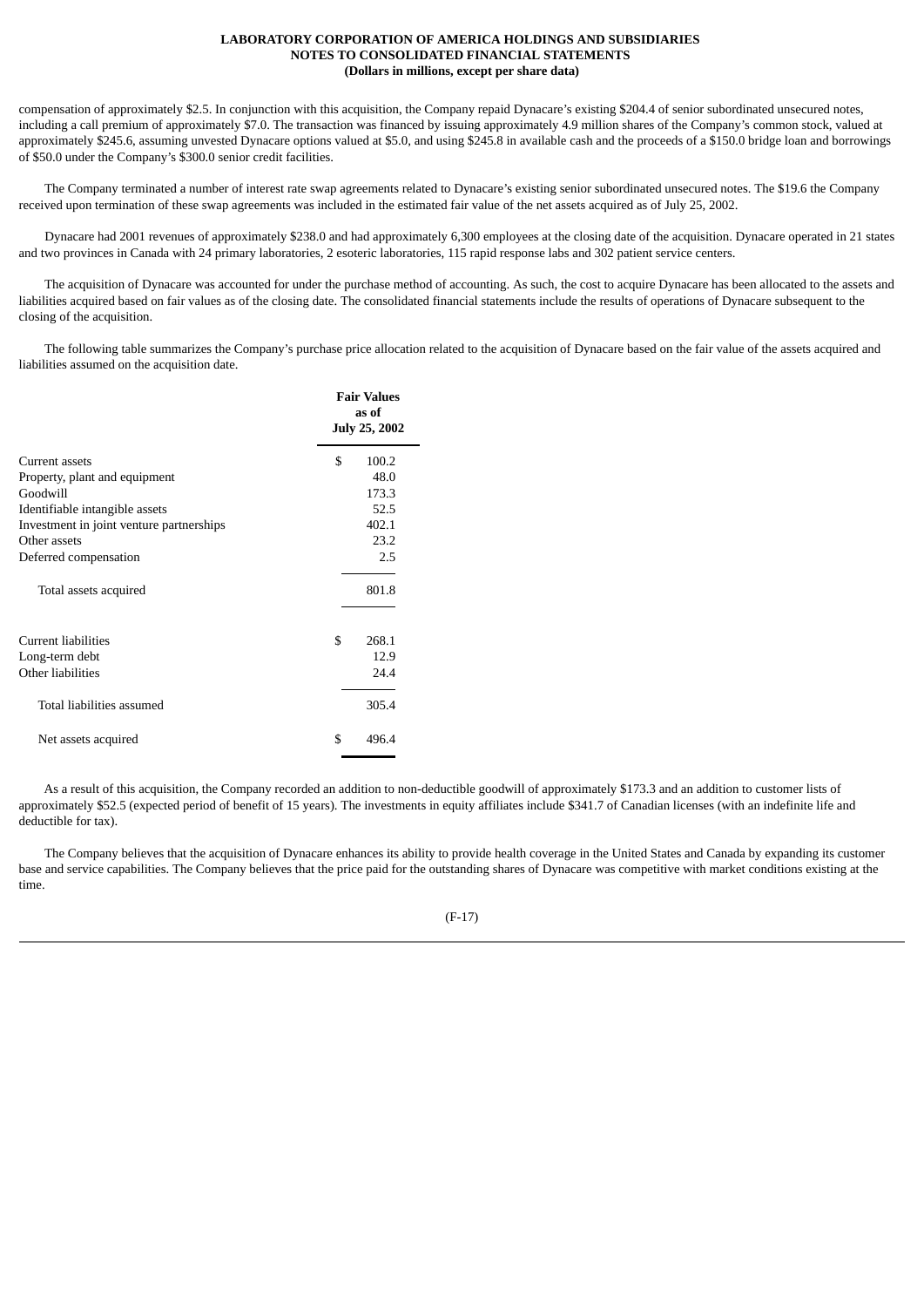The following unaudited pro forma combined financial information for the years ended December 31, 2003 and 2002 assumes that the DIANON and Dynacare, Inc. acquisitions which were closed by the Company on January 17, 2003 and July 25, 2002, respectively, were acquired at the beginning of each period presented.

|                                   | <b>Year Ended December 31,</b> |                  |    |                  |
|-----------------------------------|--------------------------------|------------------|----|------------------|
|                                   |                                | 2003             |    | 2002             |
| Net sales<br>Net earnings         | S.                             | 2,947.4<br>321.1 | \$ | 2,867.7<br>255.3 |
| Diluted earnings per common share | \$.                            | 2.22             | \$ | 1.73             |

## **4. INVESTMENTS IN JOINT VENTURE PARTNERSHIPS**

At December 31, 2004 (as a result of the Dynacare acquisition) the Company had investments in the following joint venture partnerships:

| Location             | Net<br>Investment | Percentage<br><b>Interest Owned</b> |
|----------------------|-------------------|-------------------------------------|
| Milwaukee, Wisconsin | 3.4<br>S          | 50.00%                              |
| Ontario, Canada      | 493.0<br>S        | 72.99%                              |
| Alberta, Canada      | 52.1<br>S         | 43.37%                              |

 Each of the joint venture agreements that govern the conduct of business of these partnerships mandates unanimous agreement between partners on all major business decisions as well as providing other participating rights to each partner. These partnerships, including the Ontario, Canada partnership, are accounted for under the equity method of accounting, as the Company does not have control of these three partnerships, due to the participating rights afforded to all partners in each agreement The Company has no material obligations or guarantees to, or in support of, these unconsolidated joint ventures and their operations.

Condensed financial information for the Ontario, Canada equity affiliate as of December 31, 2004 and 2003 and for years then ended are as follows:

|                                            | 2004        | 2003        |
|--------------------------------------------|-------------|-------------|
| As of December 31:                         |             |             |
| Current assets                             | \$<br>27.5  | \$<br>20.8  |
| Other assets                               | 109.3       | 99.2        |
| Total assets                               | \$<br>136.8 | \$<br>120.0 |
| <b>Total liabilities</b>                   | 16.5        | 14.5        |
| Shareholders' equity                       | 120.3       | 105.5       |
| Total liabilities and shareholders' equity | \$<br>136.8 | \$<br>120.0 |
| For the period January 1 - December 31:    |             |             |
| Net sales                                  | \$<br>158.2 | \$<br>133.9 |
| Gross profit                               | \$<br>87.3  | \$<br>74.0  |
| Net earnings                               | \$<br>57.1  | \$<br>48.5  |

# **5. INTEGRATION OF DYNACARE AND DIANON**

 During the third quarter of 2002, the Company finalized its plan related to the integration of Dynacare's U.S. operations into the Company's service delivery network. The plan focuses on reducing redundant facilities, while maintaining a focus on providing excellent customer service. A reduction in staffing will occur as the Company executes the integration plan and consolidates duplicate or overlapping functions and

(F-18)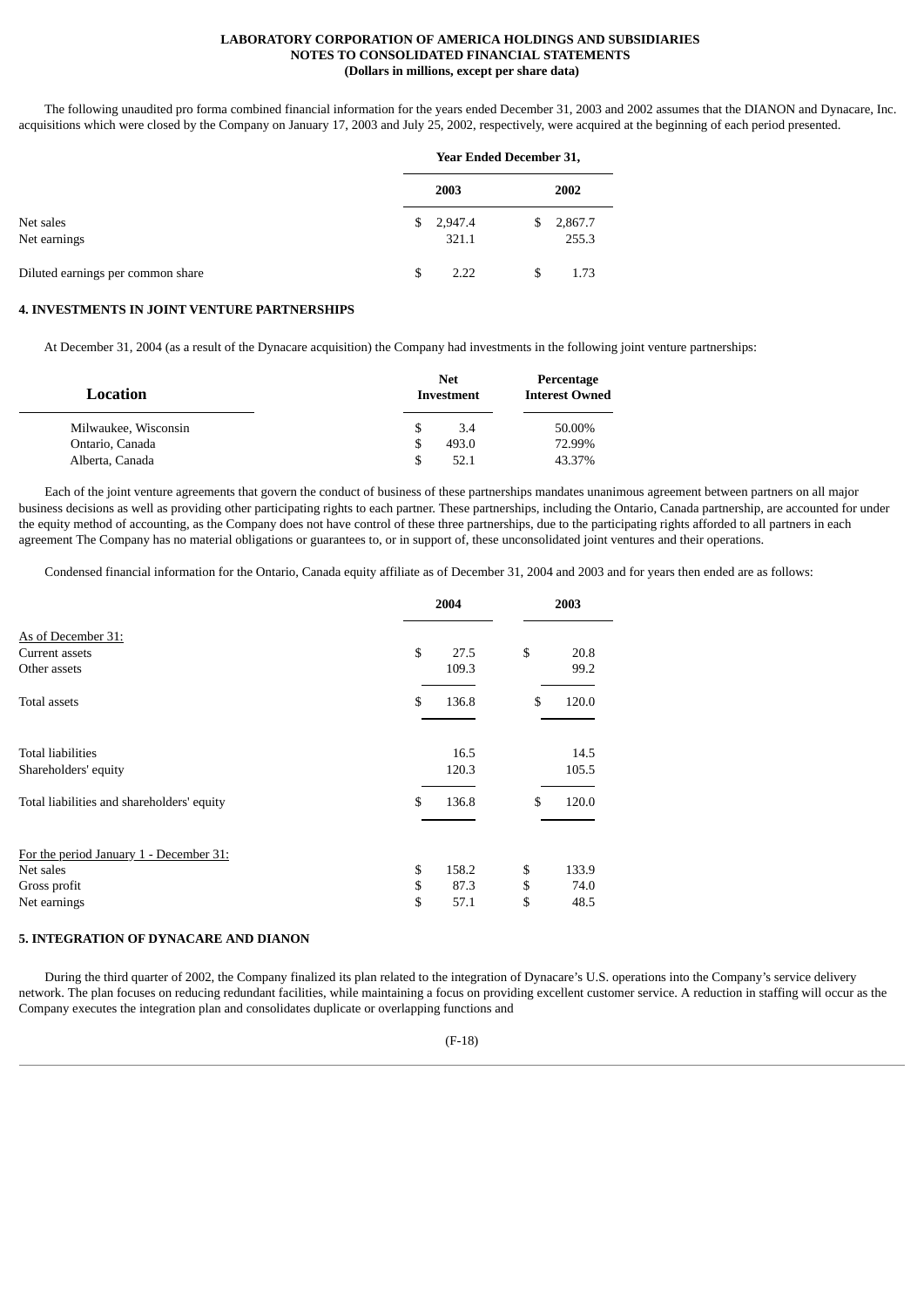facilities. Employee groups being affected as a result of this plan include those involved in the collection and testing of specimens, as well as administrative and other support functions.

 In connection with the Dynacare integration plan, the Company recorded \$14.6 of costs associated with the execution of the plan. The majority of these integration costs related to employee severance and contractual obligations associated with leased facilities and equipment. Of the total costs indicated above, \$12.1 related to actions that impact the employees and operations of Dynacare, and was accounted for as a cost of the Dynacare acquisition and included in goodwill. Of the \$12.1, \$6.0 related to employee severance benefits for approximately 722 employees, with the remainder primarily related to contractual obligations associated with leased facilities and equipment. In addition, the Company recorded restructuring expense of \$2.5, relating to integration costs of actions that impact the Company's existing employees and operations. Of this amount \$1.0 related to employee severance benefits for approximately 78 employees, with the remainder primarily related to contractual obligations associated with leased facilities and equipment.

 The Company also recorded a special bad debt provision of approximately \$15.0 related to the acquired Dynacare accounts receivable balance. This provision, based on Company experience, was made in anticipation of changes in staffing and collection procedures that will occur as the Company converts Dynacare customers to LabCorp's billing system and related customer service organization.

 In connection with the DIANON integration plan, the Company recorded \$20.8 of costs associated with the execution of the plan. The majority of these integration costs related to contractual obligations associated with leased facilities and equipment (\$12.7) and employee severance (\$8.1). These costs were accounted for as costs of the DIANON acquisition.

 During the third and fourth quarters of 2003, the Company recorded a pre-tax restructuring charge totaling \$6.4 in connection with the continuing integration of its recent acquisitions. Substantially all of this charge relates to the fair value of employee severance benefits for approximately 730 employees. The Company also recorded certain adjustments in the fourth quarter of 2003 to previously recorded restructuring charges due to changes in estimates, resulting in a net credit of approximately \$4.9.

## **6. RESTRUCTURING AND NON-RECURRING CHARGES**

The following represents the Company's restructuring activities for each of the years in the three years ended December 31, 2004

|                                 | <b>Severance</b><br><b>Costs</b> | <b>Lease and</b><br><b>Other Facility Costs</b> | <b>Total</b> |
|---------------------------------|----------------------------------|-------------------------------------------------|--------------|
| Balance at January 1, 2002      | \$<br>0.2                        | \$<br>15.8                                      | \$<br>16.0   |
| Dynacare integration            | 7.0                              | 7.6                                             | 14.6         |
| Reclassification non-cash items |                                  | (1.2)                                           | (1.2)        |
| Cash payments                   | (1.4)                            | (1.9)                                           | (3.3)        |
| Balance at December 31, 2002    | 5.8                              | 20.3                                            | 26.1         |
| Dianon integration              | 8.1                              | 12.7                                            | 20.8         |
| Restructuring charges           | 4.6                              | 1.8                                             | 6.4          |
| Restructuring adjustments       | (0.8)                            | (4.1)                                           | (4.9)        |
| Cash payments                   | (13.7)                           | (3.9)                                           | (17.6)       |
| Balance at December 31, 2003    | 4.0                              | 26.8                                            | 30.8         |
| Reclassification non-cash items | (1.8)                            | (4.8)                                           | (6.6)        |
| Restructuring adjustments       |                                  | (0.9)                                           | (0.9)        |
| Acquisition integration         | 1.2                              | 3.2                                             | 4.4          |
| Cash payments                   | (2.8)                            | (2.9)                                           | (5.7)        |
| Balance at December 31, 2004    | 0.6                              | 21.4                                            | 22.0         |
| Current                         |                                  |                                                 | \$<br>6.0    |
| Non-current                     |                                  |                                                 | 16.0         |
|                                 |                                  |                                                 | \$<br>22.0   |
|                                 |                                  |                                                 |              |

(F-19)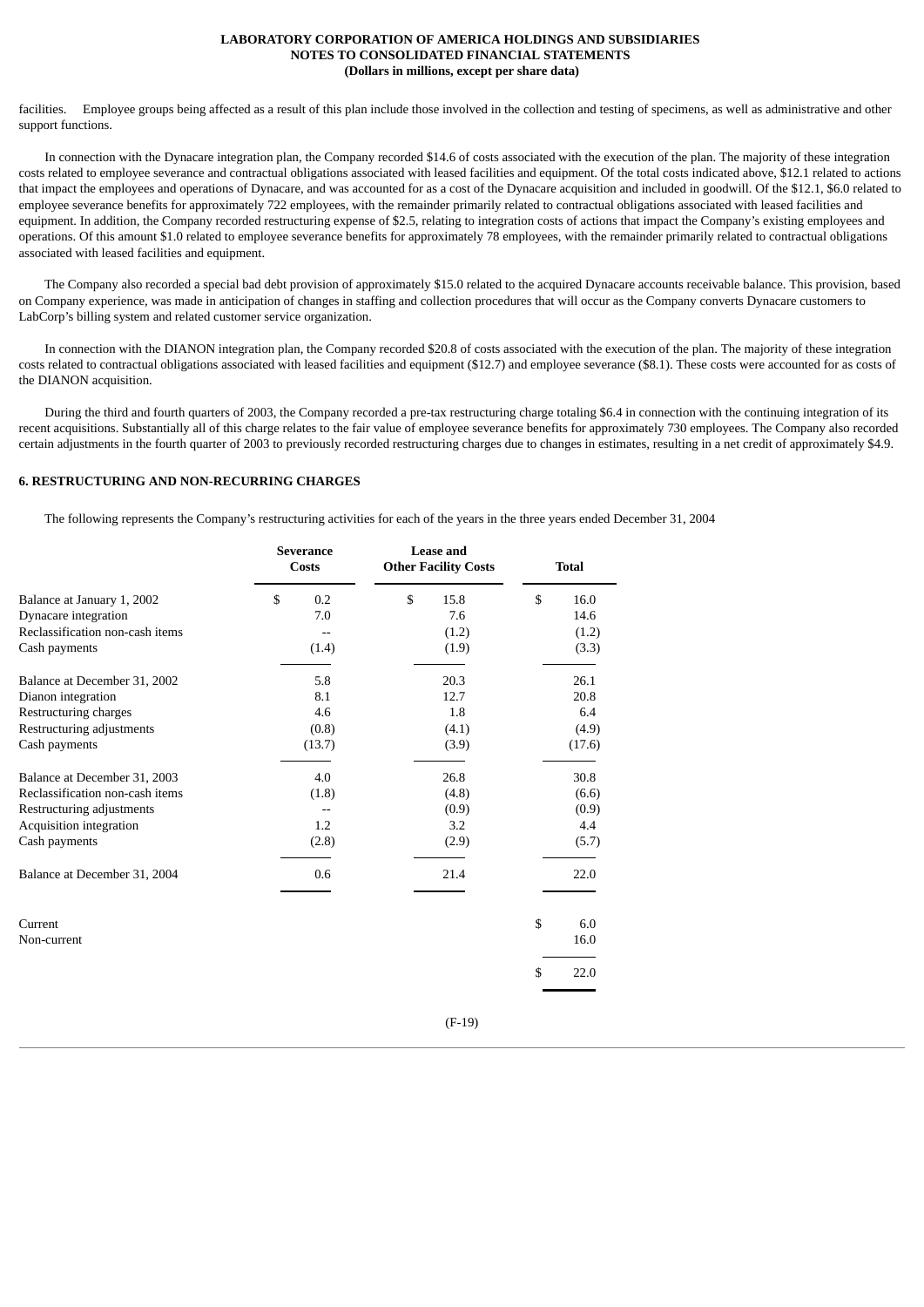# **7. ACCOUNTS RECEIVABLE, NET**

|                                                                   | December 31,<br>2004  | December 31,<br>2003  |
|-------------------------------------------------------------------|-----------------------|-----------------------|
| Gross accounts receivable<br>Less allowance for doubtful accounts | S<br>578.5<br>(137.1) | 565.6<br>S<br>(133.1) |
|                                                                   | S<br>441.4            | 432.5                 |

The provision for doubtful accounts was \$192.7, \$214.2 and \$214.9 in 2004, 2003 and 2002 respectively.

# **8. PROPERTY, PLANT AND EQUIPMENT, NET**

|                                     | December 31,<br>2004 | December 31,<br>2003 |
|-------------------------------------|----------------------|----------------------|
| Land                                | \$<br>14.2           | \$<br>15.3           |
| Buildings and building improvements | 90.8                 | 90.4                 |
| Machinery and equipment             | 353.2                | 322.2                |
| Software                            | 153.0                | 151.3                |
| Leasehold improvements              | 82.0                 | 81.1                 |
| Furniture and fixtures              | 19.3                 | 17.5                 |
| Construction in progress            | 44.1                 | 28.4                 |
| Buildings under capital leases      | 5.4                  | 5.4                  |
| Equipment under capital leases      | 2.2                  | 2.2                  |
|                                     | 764.2                | 713.8                |
| Less accumulated depreciation       |                      |                      |
| and amortization of capital leases  | (404.2)              | (352.5)              |
|                                     | \$<br>360.0          | \$<br>361.3          |
|                                     |                      |                      |

Depreciation expense and amortization of capital lease assets was \$93.0, \$91.6 and \$73.0 for 2004, 2003 and 2002, respectively.

# **9. GOODWILL AND INTANGIBLE ASSETS**

The changes in the carrying amount of goodwill (net of accumulated amortization) for the years ended December 31, 2004 and 2003 are as follows:

|                                                                                         | 2004                           | 2003                           |
|-----------------------------------------------------------------------------------------|--------------------------------|--------------------------------|
| Balance as of January 1<br>Goodwill acquired during the year<br>Adjustments to goodwill | 1,285.9<br>\$<br>17.1<br>(2.6) | \$<br>910.1<br>388.7<br>(12.9) |
| Goodwill, net                                                                           | 1,300.4<br>\$                  | 1,285.9<br>S                   |
|                                                                                         | $(F-20)$                       |                                |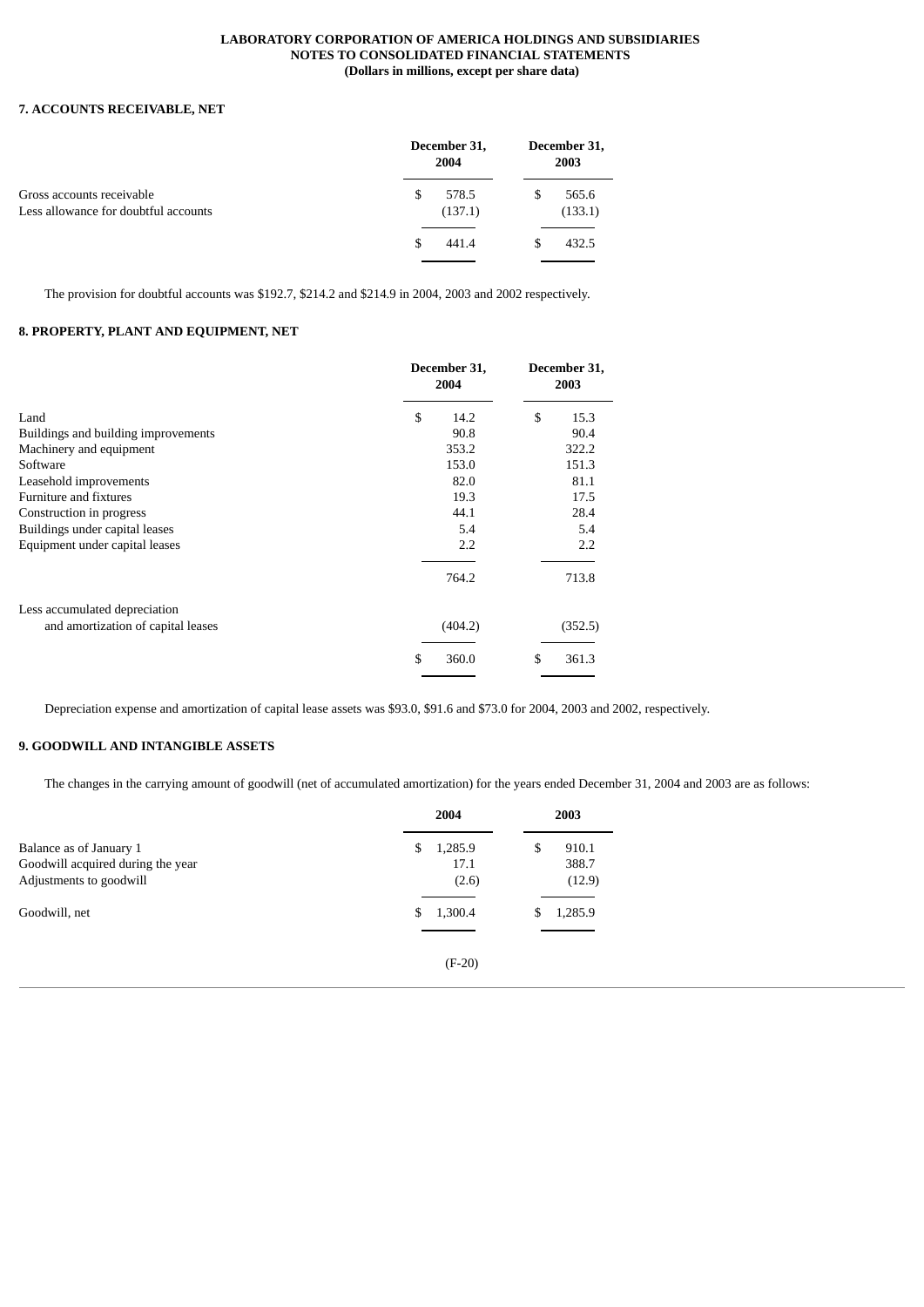The components of identifiable intangible assets are as follows:

|                   |                                    | <b>December 31, 2004</b>           | <b>December 31, 2003</b>           |                                           |  |
|-------------------|------------------------------------|------------------------------------|------------------------------------|-------------------------------------------|--|
|                   | Gross<br>Carrying<br><b>Amount</b> | Accumulated<br><b>Amortization</b> | Gross<br>Carrying<br><b>Amount</b> | <b>Accumulated</b><br><b>Amortization</b> |  |
| Customer lists    | \$<br>596.3                        | \$<br>(148.0)                      | \$<br>582.5                        | \$<br>(118.1)                             |  |
| Patents, licenses |                                    |                                    |                                    |                                           |  |
| and technology    | 79.6                               | (18.3)                             | 67.2                               | (11.1)                                    |  |
| Non-compete       |                                    |                                    |                                    |                                           |  |
| agreements        | 25.2                               | (20.3)                             | 23.0                               | (18.1)                                    |  |
| Trade name        | 49.4                               | (6.9)                              | 49.6                               | (3.6)                                     |  |
|                   |                                    |                                    |                                    |                                           |  |
|                   | \$<br>750.5                        | (193.5)<br>S                       | 722.3<br>S                         | \$<br>(150.9)                             |  |

 Amortization of intangible assets was \$42.6, \$37.6 and \$23.8 in 2004, 2003 and 2002, respectively. Amortization expense for the net carrying amount of intangible assets is estimated to be \$43.6 in fiscal 2005, \$42.2 in fiscal 2006, \$40.6 in fiscal 2007, \$38.4 in fiscal 2008, \$37.5 in fiscal 2009, and \$354.7 thereafter.

 The Company paid approximately \$7.9 in 2004 and \$15.0 in 2003 for certain exclusive and non-exclusive licensing rights to diagnostic testing technology. These amounts are being amortized over the life of the licensing agreements.

# **10. ACCRUED EXPENSES AND OTHER**

|                                     | December 31,<br>2004 | December 31,<br>2003 |
|-------------------------------------|----------------------|----------------------|
| Employee compensation and benefits  | \$<br>68.5           | \$<br>75.6           |
| Acquisition related accruals        | 5.6                  | 7.1                  |
| Restructuring reserves              | 6.0                  | 15.0                 |
| Accrued taxes payable(receivable)   | 27.4                 | (2.6)                |
| Other tax accruals                  | 31.7                 | 28.8                 |
| Self-insurance reserves             | 42.0                 | 34.1                 |
| Interest payable                    | 8.0                  | 8.4                  |
| Accrued repurchases of common stock | 10.0                 |                      |
| Royalty payable                     | 12.9                 | 5.0                  |
| Other                               | 3.3                  | 4.7                  |
|                                     | \$<br>215.4          | \$<br>176.1          |

# **11. OTHER LIABILITIES**

|                                    | December 31,<br>2004 | December 31,<br>2003 |
|------------------------------------|----------------------|----------------------|
| Acquisition related accruals       | \$<br>1.1            | \$<br>1.3            |
| Restructuring reserves             | 16.0                 | 15.8                 |
| Accrued pension liability          | --                   | 22.0                 |
| Post-retirement benefit obligation | 46.0                 | 44.7                 |
| Self-insurance reserves            | 13.2                 | 17.9                 |
| Other                              | 11.3                 | 10.6                 |
|                                    | \$<br>87.6           | \$<br>112.3          |
|                                    |                      |                      |

# **12. ZERO COUPON-SUBORDINATED NOTES**

 In September 2001, the Company sold \$650.0 aggregate principal amount at maturity of its zero coupon convertible subordinated notes (the "notes") due 2021 in a private placement. The Company received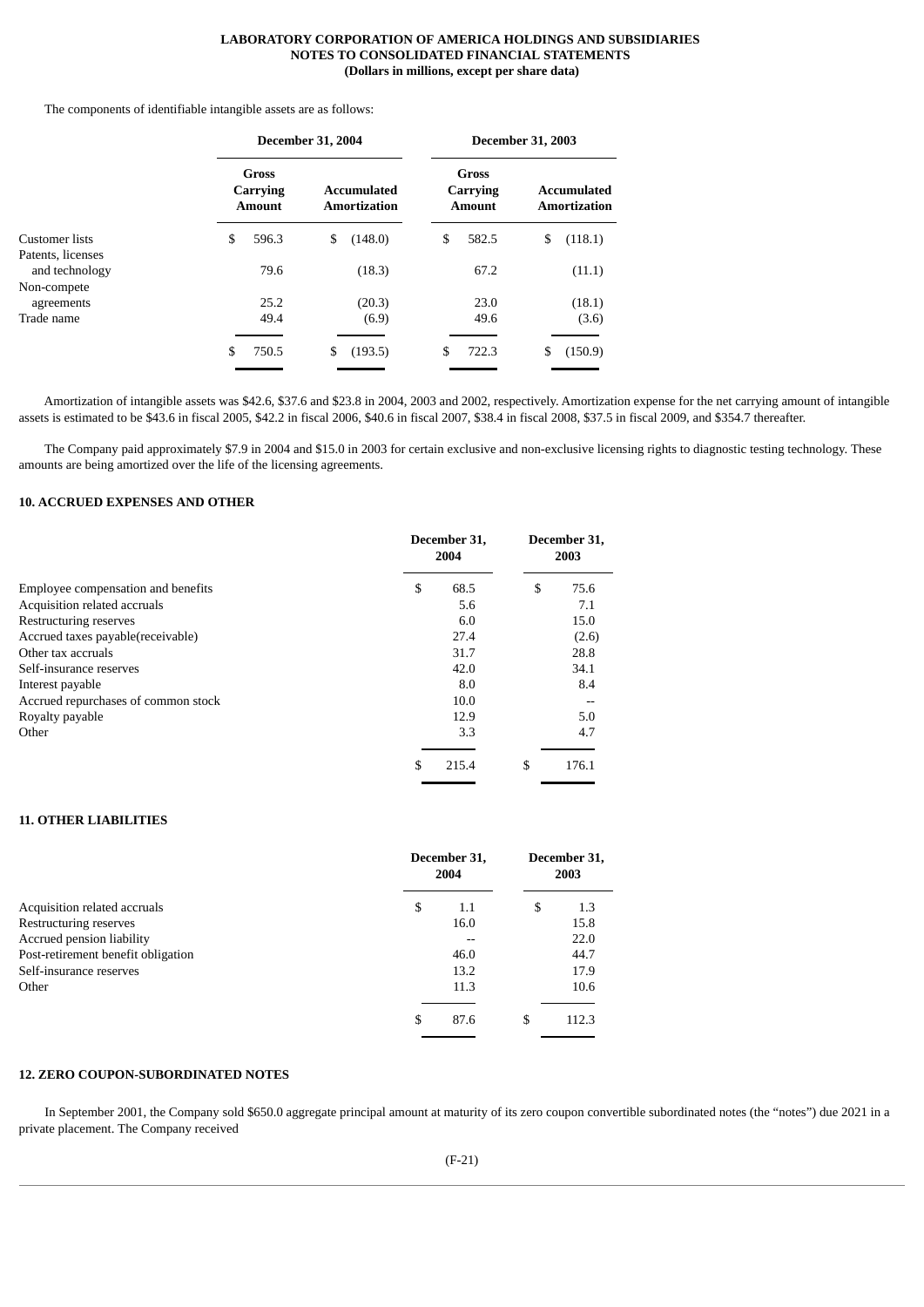approximately \$426.8 (net of underwriter's fees of approximately \$9.8) in net proceeds from the offering. In October 2001, the underwriters exercised their rights to purchase an additional \$94.0 aggregate principal amount pursuant to an overallotment option from which the Company received approximately \$61.8 in net proceeds (net of underwriters fees of approximately \$1.4). The notes, which are subordinate to the Company's bank debt, were sold at an issue price of \$671.65 per \$1,000 principal amount at maturity (representing a yield to maturity of 2.0% per year). Each one thousand dollar principal amount at maturity of the notes is convertible into 13.4108 shares of the Company's common stock, subject to adjustment in certain circumstances, if one of the following conditions occurs:

- 1) If the sales price of the Company's common stock for at least 20 trading days in a period of 30 consecutive trading days ending on the last trading day of the preceding quarter reaches specified thresholds (beginning at 120% and declining 0.1282% per quarter until it reaches approximately 110% for the quarter beginning July 1, 2021 of the accreted conversion price per share of common stock on the last day of the preceding quarter). The accreted conversion price per share will equal the issue price of a note plus the accrued original issue discount and any accrued contingent additional principal, divided by the number of shares of common stock issuable upon conversion of a note on that day. The conversion trigger price for the fourth quarter of 2004 was approximately \$63.12.
- 2) If the credit rating assigned to the notes by Standard & Poor's Ratings Services is at or below BB-.
- 3) If the notes are called for redemption.
- 4) If specified corporate transactions have occurred (such as if the Company is party to a consolidation,

merger or binding share exchange or a transfer of all or substantially all of its assets).

 Holders of the notes may require the Company to purchase in cash all or a portion of their notes on September 11, 2006 and 2011 at prices ranging from \$741.92 to \$819.54, plus any accrued contingent additional principal and any accrued contingent interest thereon.

 The Company may redeem for cash all or a portion of the notes at any time on or after September 11, 2006 at specified redemption prices per one thousand dollar principal amount at maturity of the notes ranging from \$741.92 at September 11, 2006 to \$1,000.00 at September 11, 2021 (assuming no contingent additional principal accrues on the notes).

 The Company used a portion of the proceeds to repay \$412.5 of its term loan outstanding under its credit agreement and to pay \$8.9 to terminate the interest rate swap agreement tied to the Company's term loan. The Company recorded a loss of \$5.5 relating to the write-off of unamortized bank fees associated with the Company's term debt.

The Company has registered the notes and the shares of common stock issuable upon conversion of the notes with the Securities and Exchange Commission.

### **13. LONG-TERM DEBT**

 On January 13, 2005, the Company entered into a \$350.0 senior credit facility with Credit Suisse First Boston and UBS Securities LLC, acting as Co-Lead Arrangers, and a group of financial institutions. This new five year credit facility replaced the existing \$150.0 364-day revolving credit facility and the \$200.0 three-year revolving credit facility which was amended on January 14, 2003 and was scheduled to expire on February 18, 2005. The new facility also provides for an accordion feature to increase the facility up to an additional \$150 million, with the consent of the lenders, if needed to support the Company's growth. Based upon the Company's rating as of December 31, 2004, the effective rate under the \$200.0 and \$150.0 facilities was LIBOR plus 82.5 basis points and LIBOR plus 87.5 basis points, respectively. There were no balances outstanding on the Company's senior credit facilities at December 31, 2004 and 2003.

 The senior credit facility is available for general corporate purposes, including working capital, capital expenditures, funding of share repurchases and other payments, and acquisitions. This credit facility bears interest at varying rates based upon the Company's credit rating with Standard & Poor's Ratings Services.

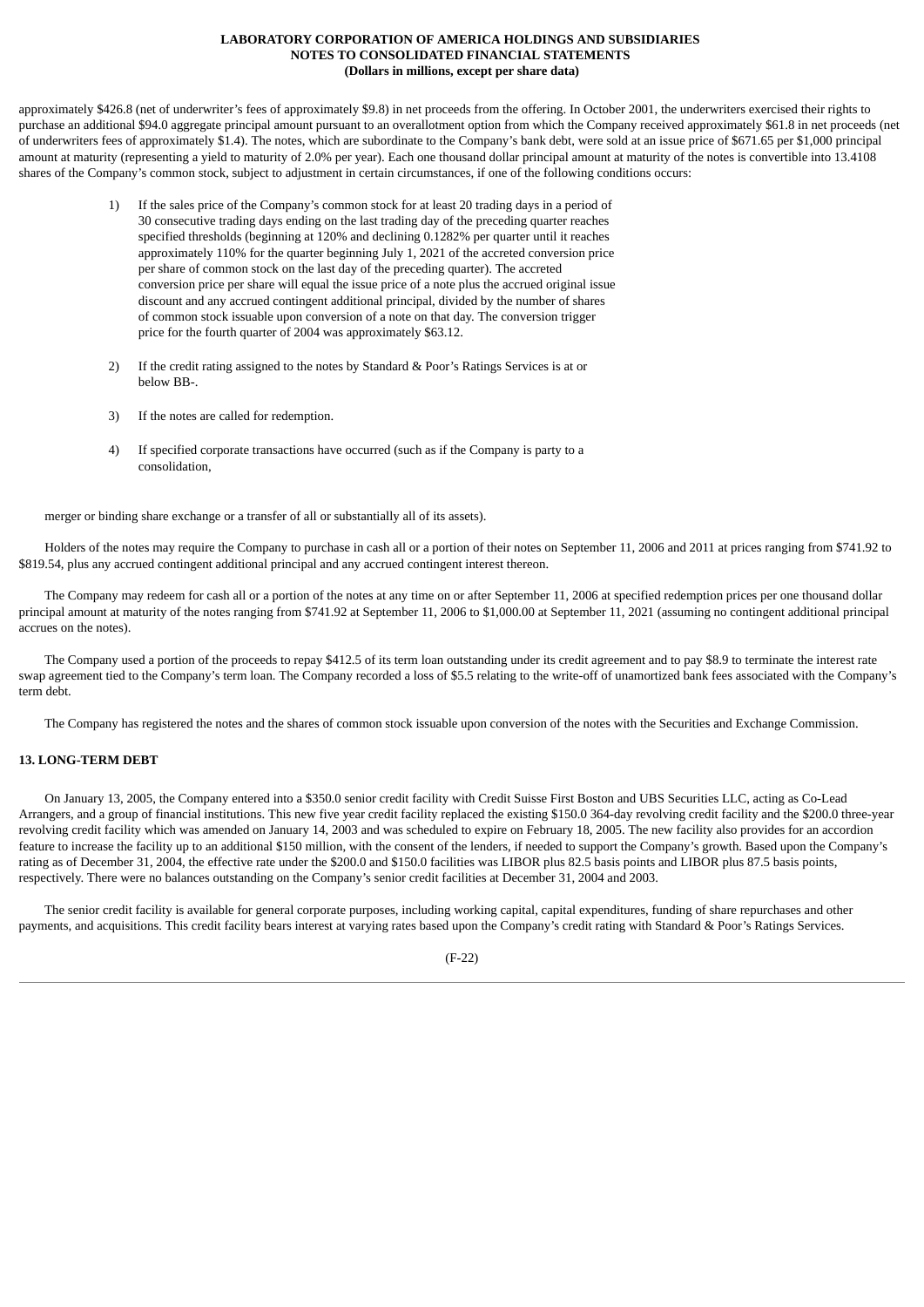The agreement contains certain debt covenants that require the Company to maintain leverage and interest coverage ratios of 2.5 to 1.0 and 5.0 to 1.0, respectively. The Company is in compliance with all covenants.

 On July 24, 2002, in conjunction with the acquisition of Dynacare, the Company borrowed \$150.0 under the Dynacare Bridge Loan Agreement, which had an original maturity date of July 23, 2003. On November 29, 2002, the Company repaid all outstanding balances under the Dynacare Bridge Loan, and as a result, the loan was terminated.

 On January 17, 2003, in conjunction with the acquisition of DIANON, the Company borrowed \$350.0 under the DIANON Bridge Loan Agreement with Credit Suisse First Boston, acting as Administrative Agent. On January 31, 2003, the Company sold \$350.0 aggregate principal amount of its 5 ½% Senior Notes due February 1, 2013. Proceeds from the issuance of these Notes (\$345.1), together with cash on hand was used to repay the \$350.0 principal amount of the Company's bridge loan facility, and as a result, the loan was terminated.

## **14. STOCK REPURCHASE PROGRAM**

 On October 22, 2002, the Company's Board of Directors authorized a stock repurchase program under which the Company may purchase up to an aggregate of \$150.0 of its common stock from time-to-time. During the third quarter of 2003, the Company completed this program purchasing approximately 5.2 million shares of its common stock totaling approximately \$150.0 with cash flow from operations.

 On December 17, 2003, the Company's Board of Directors authorized a stock repurchase program under which the Company may purchase up to an aggregate of \$250.0 of its common stock from time-to-time, beginning in the first quarter of 2004. During the first nine months of 2004, the Company completed this program, purchasing approximately 6.2 million shares of its common stock totaling \$250.0 with cash flow from operations.

 On October 20, 2004, the Company's Board of Directors authorized a stock repurchase program under which the Company may purchase up to an aggregate of \$250.0 of its common stock. It is the Company's intention to fund future purchases of its common stock with cash flow from operations. During the fourth quarter of 2004, the Company purchased approximately 2.7 million shares of its common stock totaling \$128 with cash flow from operations.

#### **15. STOCKHOLDER RIGHTS PLAN**

 The Company adopted a stockholder rights plan effective as of December 13, 2001 that provides that each common stockholder of record on December 21, 2001 received a dividend of one right for each share of common stock held. Each right entitles the holder to purchase from the Company one-hundredth of a share of a new series of participating preferred stock at an initial purchase price of four hundred dollars. These rights will become exercisable and will detach from the Company's common stock if any person becomes the beneficial owner of 15% or more of the Company's common stock. In that event, each right will entitle the holder, other than the acquiring person, to purchase, for the initial purchase price, shares of the Company's common stock having a value of twice the initial purchase price. The rights will expire on December 13, 2011, unless earlier exchanged or redeemed.

#### **16. INTEREST RATE SWAPAGREEMENTS**

 In the second quarter of 2003 the Company terminated its interest rate swap agreement with a major financial institution and received net proceeds of \$5.3 of which \$1.4 was credited to interest expense and a gain of \$3.9 was deferred and is being amortized to interest expense through 2013.

$$
(F-23)
$$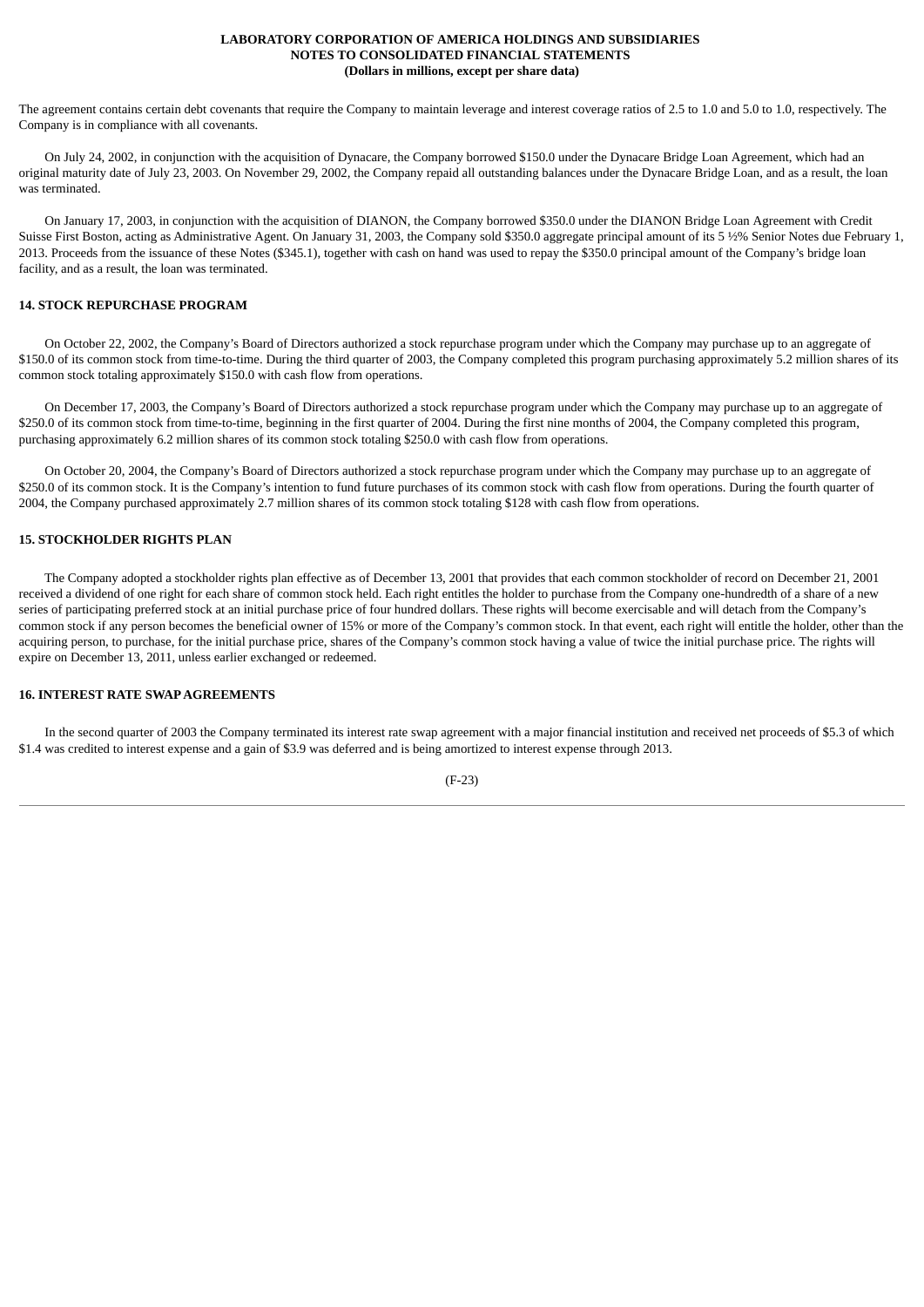# **17. INCOME TAXES**

The sources of income before taxes, classified between domestic and foreign entities are as follows:

Pre-tax income

|                      | 2004             | 2003             | 2002             |
|----------------------|------------------|------------------|------------------|
| Domestic<br>Foreign  | \$618.8<br>(3.5) | \$545.3<br>(4.9) | \$440.6<br>(8.3) |
| Total pre-tax income | \$615.3          | \$540.4          | \$432.3          |
|                      |                  |                  |                  |

The provisions for income taxes in the accompanying consolidated statements of operations consist of the following:

|              | <b>Year Ended</b><br>December 31,<br>2004 | <b>Year Ended</b><br>December 31,<br>2003 | <b>Year Ended</b><br>December 31,<br>2002 |
|--------------|-------------------------------------------|-------------------------------------------|-------------------------------------------|
| Current:     |                                           |                                           |                                           |
| Federal      | \$170.3                                   | \$104.2                                   | \$118.0                                   |
| <b>State</b> | 40.5                                      | 29.2                                      | 28.4                                      |
| Foreign      | 2.6                                       | (0.3)                                     | 2.4                                       |
|              | \$213.4                                   | \$133.1                                   | \$148.8                                   |
| Deferred:    |                                           |                                           |                                           |
| Federal      | \$<br>32.1                                | \$<br>70.0                                | \$<br>26.0                                |
| <b>State</b> | 7.4                                       | 13.8                                      | 4.7                                       |
| Foreign      | (0.6)                                     | 2.5                                       | (1.8)                                     |
|              | 38.9                                      | 86.3                                      | 28.9                                      |
|              |                                           |                                           |                                           |
|              | \$252.3                                   | \$219.4                                   | \$177.7                                   |

 The tax benefit associated with option exercises from stock plans reduced taxes currently payable by approximately \$11.1, \$5.5 and \$16.0 in 2004, 2003 and 2002, respectively. Such benefits are recorded as additional paid-in-capital.

The effective tax rates on earnings before income taxes is reconciled to statutory federal income tax rates as follows:

|                                                         | <b>Years Ended December 31,</b> |          |       |
|---------------------------------------------------------|---------------------------------|----------|-------|
|                                                         | 2004                            | 2003     | 2002  |
| Statutory federal rate<br>State and local income taxes, | 35.0%                           | 35.0%    | 35.0% |
| net of federal income tax effect                        | 4.4                             | 4.5      | 4.5   |
| Change in valuation allowance                           |                                 |          | (0.4) |
| Other                                                   | 1.6                             | 1.1      | 2.0   |
| Effective rate                                          | 41.0%                           | 40.6%    | 41.1% |
|                                                         |                                 |          |       |
|                                                         |                                 | $(F-24)$ |       |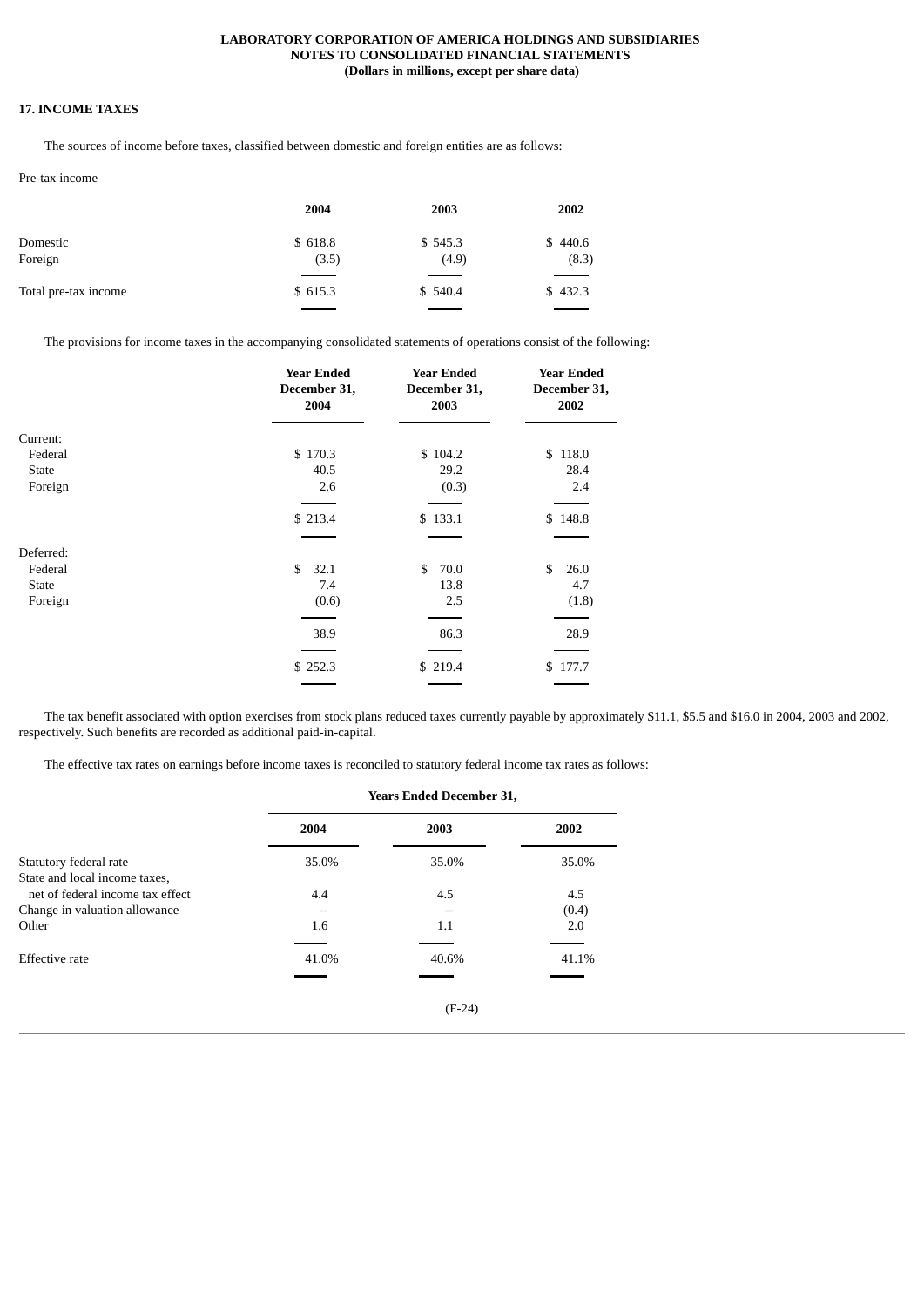The tax effects of temporary differences that give rise to significant portions of the deferred tax assets and deferred tax liabilities are as follows:

|                                        | December 31,<br>2004 |           | December 31,<br>2003 |
|----------------------------------------|----------------------|-----------|----------------------|
| Deferred tax assets                    |                      |           |                      |
| Accounts receivable                    | \$                   | \$<br>0.4 | 12.5                 |
| Self-insurance reserves                | 17.0                 |           | 17.3                 |
| Postretirement benefit obligation      | 18.2                 |           | 17.8                 |
| Acquisition and restructuring reserves | 15.8                 |           | 22.7                 |
| Tax loss carryforwards                 | 10.8                 |           | 18.2                 |
| <b>Employee benefits</b>               |                      |           | 13.1                 |
| Other                                  |                      | 3.1       | (1.1)                |
|                                        | 65.3                 |           | 100.5                |
| Less valuation allowance               |                      | (2.7)     | (2.7)                |
| Net deferred tax assets                | 62.6                 |           | 97.8                 |
| Deferred tax liabilities:              |                      |           |                      |
| <b>Employee benefits</b>               |                      | (1.5)     |                      |
| Deferred earnings                      | (13.4)               |           | (12.1)               |
| Intangible assets                      | (217.8)              |           | (221.0)              |
| Property, plant and equipment          | (47.8)               |           | (46.3)               |
| Zero coupon-subordinated notes         | (50.7)               |           | (33.6)               |
| Currency translation adjustment        | (51.3)               |           | (35.5)               |
| Other                                  |                      |           | (3.6)                |
| Total gross deferred tax liabilities   | (382.5)              |           | (352.1)              |
| Net deferred tax liabilities           | \$<br>(319.9)        | \$        | (254.3)              |

 The Internal Revenue Service and the Company have reached an agreement for the appeals of tax years 1998, 1999, and 2000. The Company is awaiting a final examination report. The Internal Revenue Service has concluded its examination and closed the 2001 and 2002 tax years. Management believes adequate provisions have been recorded related to all open tax years.

 The Company has state tax loss carryforwards of approximately \$22.0 which expire 2005 through 2022. In addition, the Company has federal tax loss carryovers of approximately \$26.8 expiring periodically through 2022.

The Company provided for taxes on undistributed earnings of foreign subsidiaries.

## **18. STOCK COMPENSATION PLANS**

 In May 2000, the shareholders approved the 2000 Stock Incentive Plan, authorizing 6.8 million shares for issuance under the plan plus the remaining shares available from the Amended and Restated 1999 Stock Incentive Plan and the 1994 Stock Option Plan (the "Prior Plans"). The effect was to increase to 11.68 million, the number of shares available under the 2000 Stock Incentive Plan and Prior Plans.

 In May 2002, the shareholders approved an amendment to the 2000 Stock Incentive Plan authorizing an additional 8.0 million shares. The effect was to increase to an aggregate of 19.68 million shares for issuance under the 2000 Stock Incentive Plan.

 During 2004, there were 1,757,260 options granted to officers, key employees, and non-employee directors of the Company. The exercise price for these options ranged from \$38.80 to \$40.50 per share.

 During March 2004, the Company recorded aggregate awards of 11,329 shares of restricted stock at a weighted average price of \$35.29 to one of the principals in the Company's research and development joint venture and a non-employee director under its 2000 Stock Incentive Plan.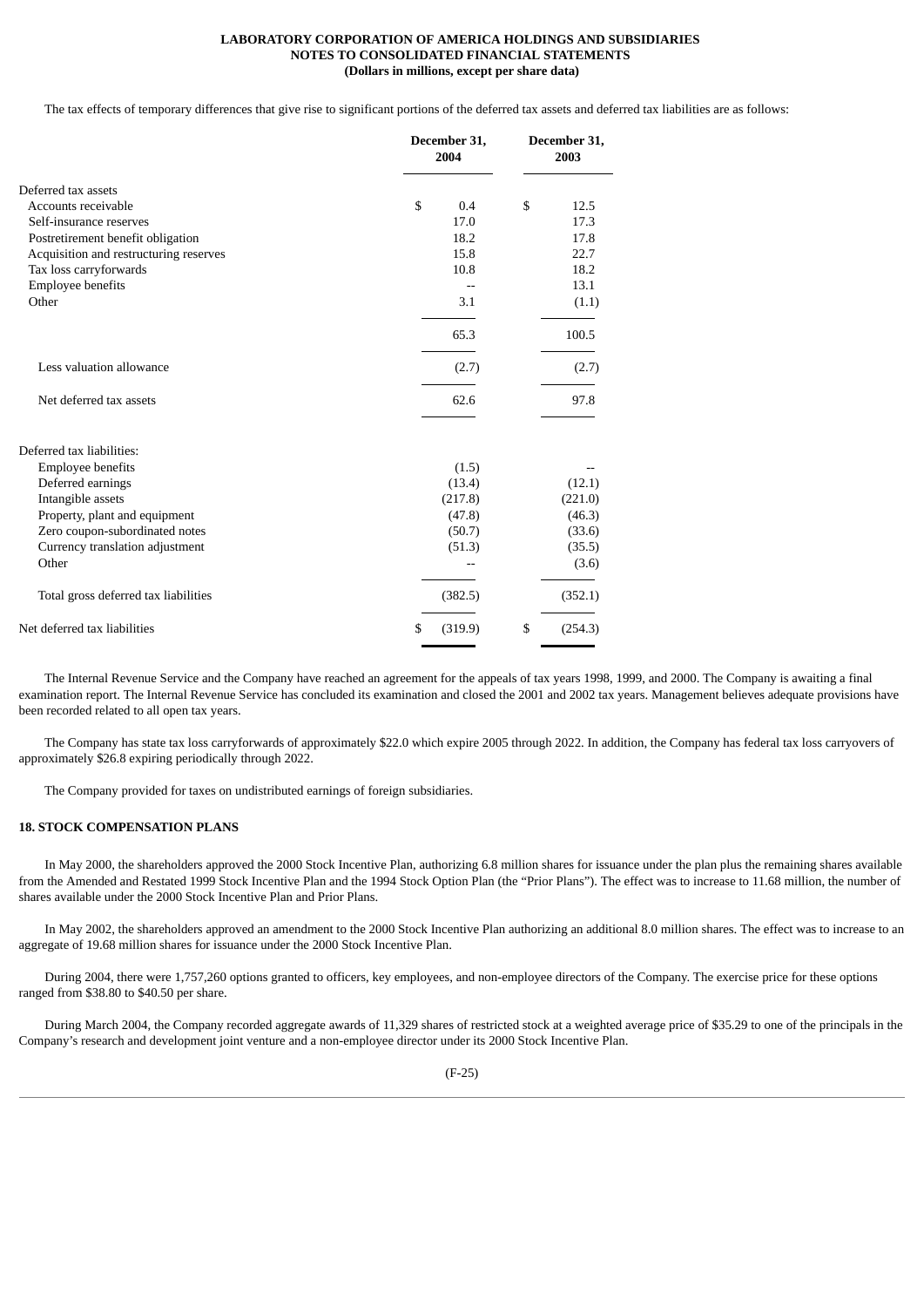The plan provides for accelerated vesting of outstanding restricted shares in percentages of 33.3%, 66.7% or 100%, if certain predefined two-year profitability targets are achieved as of December 31, 2003 or certain three-year profitability targets are achieved as of December 31, 2004. The unearned restricted stock compensation is being amortized to expense over the applicable vesting periods. For 2004, 2003 and 2002, total restricted stock compensation expense was \$15.6, \$18.1 and \$14.3, respectively. At December 31, 2004, there were 5,304,751 additional shares available for grant under the Company's stock option plans.

 The following table summarizes grants of non-qualified options made by the Company to officers, key employees, and non-employee directors under all plans. Stock options are generally granted at an exercise price equal to or greater than the fair market price per share on the date of grant. Also, for each grant, options vest ratably over a period of two to three years on the anniversaries of the grant date, subject to their earlier expiration or termination.

Changes in options outstanding under the plans for the periods indicated were as follows:

|                                                               | Number of<br><b>Options</b><br>3,905,934 |    | Weighted-<br>Average<br><b>Exercise Price</b><br>per Options |  |  |
|---------------------------------------------------------------|------------------------------------------|----|--------------------------------------------------------------|--|--|
| Outstanding at January 1, 2002<br>(729,504 exercisable)       |                                          |    | 25.331                                                       |  |  |
| Options granted at market value                               | 2,186,818                                | \$ | 42.524                                                       |  |  |
| Granted above market value                                    | 77,750                                   | \$ | 28.910                                                       |  |  |
| Granted below market value                                    | 199,240                                  | \$ | 18.626                                                       |  |  |
| Forfeited                                                     | (316, 568)                               | \$ | 29.902                                                       |  |  |
| Exercised                                                     | (697, 394)                               | \$ | 18.976                                                       |  |  |
| Outstanding at December 31, 2002<br>$(1,326,120$ exercisable) | 5,355,780                                | \$ | 32.711                                                       |  |  |
| Options granted at market value                               | 1,763,926                                | \$ | 24.967                                                       |  |  |
| Granted above market value                                    | 632,410                                  | \$ | 30.343                                                       |  |  |
| Granted below market value                                    | 37,204                                   | \$ | 13.120                                                       |  |  |
| Forfeited                                                     | (436, 685)                               | \$ | 20.444                                                       |  |  |
| Exercised                                                     | (747, 202)                               | \$ | 20.444                                                       |  |  |
| Outstanding at December 31, 2003<br>$(2,811,938$ exercisable) | 6,605,433                                | \$ | 31.805                                                       |  |  |
| Options granted at market value                               | 1,757,260                                | \$ | 39.003                                                       |  |  |
| Forfeited                                                     | (241, 240)                               | \$ | 36.327                                                       |  |  |
| Exercised                                                     | (1,743,587)                              | \$ | 28.072                                                       |  |  |
| Outstanding at December 31, 2004                              | 6,377,866                                | \$ | 34.637                                                       |  |  |
| Exercisable at December 31, 2004                              | 2,866,794                                | \$ | 34.153                                                       |  |  |

 On January 17, 2003, the Company converted approximately 378,422 vested Dianon stock options into 669,614 vested Company options to acquire shares of the Company at terms comparable to those under the predecessor Dianon plan. The Company is not expecting to make further grants from this plan. Options issued above or below market value during 2003 and 2002 were issued in conjunction with the acquisitions of DIANON and Dynacare.

(F-26)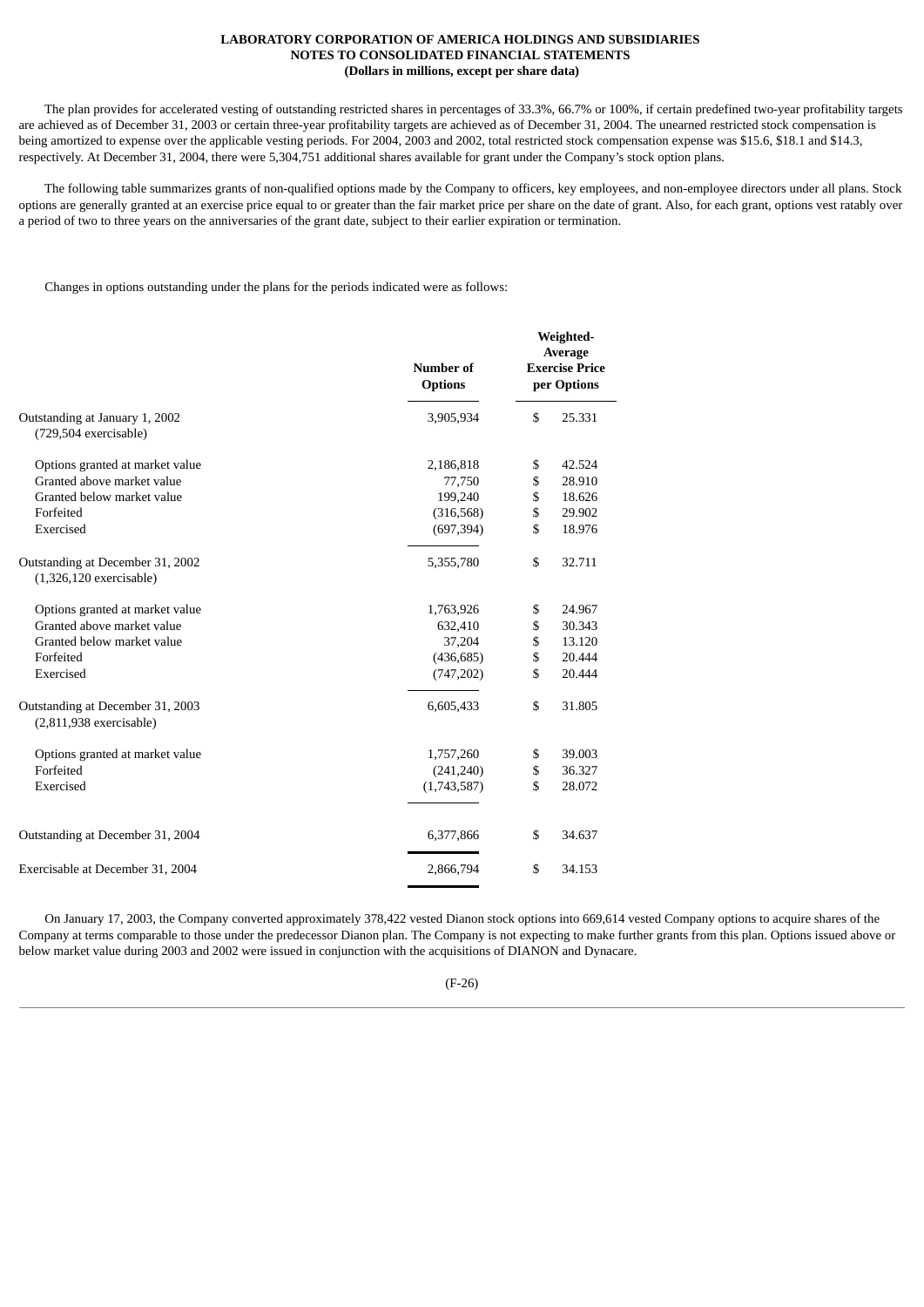The following table summarizes information concerning currently outstanding and exercisable options.

|                                           | <b>Options Outstanding</b>          |                                                                       |                                                 | <b>Options Exercisable</b>          |                                                 |
|-------------------------------------------|-------------------------------------|-----------------------------------------------------------------------|-------------------------------------------------|-------------------------------------|-------------------------------------------------|
| <b>Range of</b><br><b>Exercise Prices</b> | <b>Number</b><br><b>Outstanding</b> | Weighted<br>Average<br><b>Remaining</b><br><b>Contractual</b><br>Life | Weighted<br>Average<br><b>Exercise</b><br>Price | <b>Number</b><br><b>Exercisable</b> | Weighted<br>Average<br><b>Exercise</b><br>Price |
| $$2.57$ -                                 |                                     |                                                                       |                                                 |                                     |                                                 |
| 28.18                                     | 1,761,971                           | 7.37                                                                  | \$23.521                                        | 655,827                             | \$21.525                                        |
| $$28.91 -$                                |                                     |                                                                       |                                                 |                                     |                                                 |
| 38.80                                     | 1,129,788                           | 6.08                                                                  | \$32.881                                        | 1,081,467                           | \$32.903                                        |
| $$39.00 -$                                |                                     |                                                                       |                                                 |                                     |                                                 |
| 39.00                                     | 1,718,700                           | 9.13                                                                  | \$39,000                                        |                                     | \$                                              |
| $$39.16-$                                 |                                     |                                                                       |                                                 |                                     |                                                 |
| 48.02                                     | 1,767,407                           | 7.11                                                                  | \$42.601                                        | 1,129,500                           | \$42.683                                        |
|                                           |                                     |                                                                       |                                                 |                                     |                                                 |
|                                           | 6,377,866                           |                                                                       |                                                 | 2,866,794                           |                                                 |
|                                           |                                     |                                                                       |                                                 |                                     |                                                 |

The weighted-average remaining life of options outstanding at December 31, 2004 is approximately 7.5 years.

 The Company has an employee stock purchase plan, begun in 1997 and amended in 1999 and 2004, with 4,500,000 shares of common stock authorized for issuance. The plan permits substantially all employees to purchase a limited number of shares of Company stock at 85% of market value. The Company issues shares to participating employees semi-annually in January and July of each year. A summary of shares issued is as follows:

|         | 2002   | 2003    | 2004    | 2005    |
|---------|--------|---------|---------|---------|
| January | 73.514 | 149,020 | 133.431 | 117.955 |
| July    | 75.446 | 140.524 | 113,707 |         |

 Pro forma compensation expense is calculated for the fair value of the employee's purchase right using the Black-Scholes model. Assumptions include a weighted average life of approximately one-half year, dividend yield of 0%, risk free interest rates for each six month period as follows: 2004 – 1.0% and 1.6%; 2003 – 1.3% and  $0.9\%$  and  $2002 - 1.8\%$  and  $1.8\%$  and volatility rates for each of the following six month periods:  $2004 - 0.2$  and  $.2$ ;  $2003 - 0.3$  and  $.2$ ; and  $2002 - 0.2$  and  $.8$ .

The per share weighted average grant date fair value of the benefits under the employee stock purchase plan for the first and second six-month periods is as follows:

|                   | 2004 |         | 2003 |      | 2002 |          |
|-------------------|------|---------|------|------|------|----------|
| First six months  |      | \$10.61 | - S  | 6.98 |      | \$ 11.87 |
| Second six months |      | \$11.36 | -SS  | 8.67 | S.   | - 18.21  |

### **20. COMMITMENTS AND CONTINGENT LIABILITIES**

 On June 24, 2003, the Company and certain of its executive officers were sued in the United States District Court for the Middle District of North Carolina in the first of a series of putative shareholder class actions alleging securities fraud. Since that date, at least five other complaints containing substantially identical allegations have been filed against the Company and certain of the Company's executive officers. Each of the complaints alleges that the defendants violated the federal securities laws by making material misstatements and/or omissions that caused the price of the Company's stock to be artificially inflated between February 13 and October 3, 2002. The plaintiffs seek certification of a class of substantially all persons who purchased shares of the Company's stock during that time period and unspecified monetary damages. These six cases have been consolidated and will proceed as a single case. The defendants deny any liability and intend to defend the case vigorously. The plaintiffs have recently filed a consolidated amended complaint. On July 16, 2004, the defendants filed a motion to dismiss the consolidated complaint and continue to defend the case vigorously. At this time, it is premature to make any assessment of the potential outcome of the cases or whether they could have a material adverse effect on the Company's financial condition.

(F-27)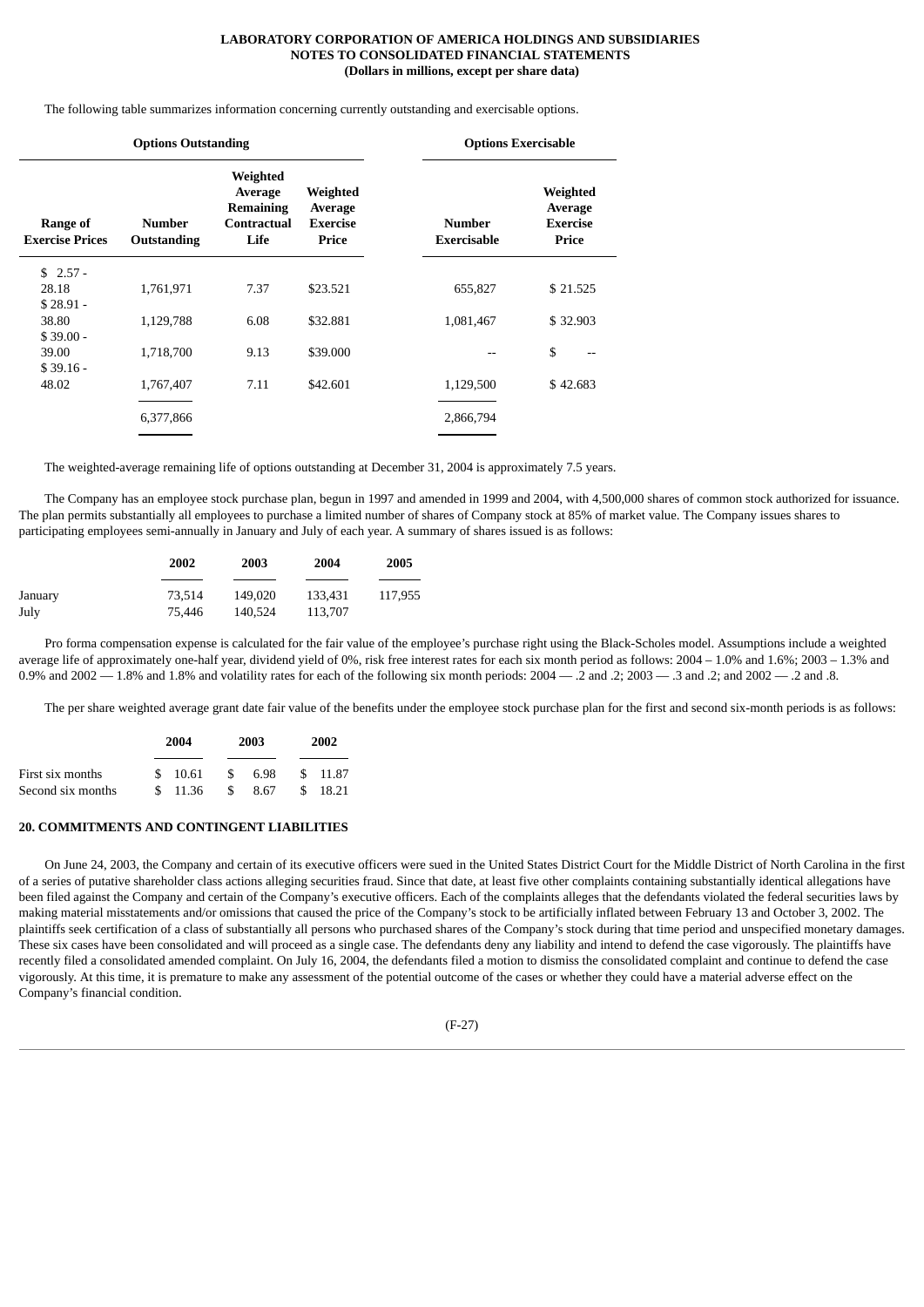The Company is the appellant in a patent case originally filed by Competitive Technologies, Inc. and Metabolite Laboratories, Inc. in the United States District Court for the District of Colorado. After a jury trial, the district court entered judgment against the Company for patent infringement, with total damages and attorney's fees payable by the Company of approximately \$7.8 million. The Company vigorously contested the judgment and appealed the case to the United States Court of Appeals for the Federal Circuit. On June 8, 2004, that court affirmed the judgment against the Company and, on August 5, 2004, the Company's request for rehearing was denied. On November 3, 2004, the Company filed a petition for a writ of certiorari with the United States Supreme Court. The underlying judgment has been paid and, on January 25, 2005, the United States Court of Appeal for the Federal Circuit confirmed the attorneys' fees portion of the judgment. The Company has filed a request to stay the award of attorneys' fees pending the resolution of the Company's appeal to the United States Supreme Court. The Company plans to continue to vigorously contest the Judgment until it exhausts all reasonable appellate rights.

 The Company is also involved in various claims and legal actions arising in the ordinary course of business. These matters include, but are not limited to, intellectual property disputes, professional liability, employee related matters, and inquiries from governmental agencies and Medicare or Medicaid payers and managed care payers requesting comment on allegations of billing irregularities that are brought to their attention through billing audits or third parties. In the opinion of management, based upon the advice of counsel and consideration of all facts available at this time, the ultimate disposition of these matters is not expected to have a material adverse effect on the financial position, results of operations or liquidity of the Company. The Company is also named from time to time in suits brought under the *qui tam* provisions of the False Claims Act. These suits typically allege that the Company has made false statements and/or certifications in connection with claims for payment from federal health care programs. They may remain under seal (hence, unknown to the Company) for some time while the government decides whether to intervene on behalf of the *qui tam* plaintiff. Such claims are an inevitable part of doing business in the health care field today and, in the opinion of management, based upon the advice of counsel and consideration of all facts available at this time, the ultimate disposition of those *qui tam* matters presently known to the Company is not expected to have a material adverse effect on the financial position, results of operations or liquidity of the Company.

 The Company believes that it is in compliance in all material respects with all statutes, regulations and other requirements applicable to its clinical laboratory operations. The clinical laboratory testing industry is, however, subject to extensive regulation, and the courts have not interpreted many of these statutes and regulations. There can be no assurance therefore that those applicable statutes and regulations might not be interpreted or applied by a prosecutorial, regulatory or judicial authority in a manner that would adversely affect the Company. Potential sanctions for violation of these statutes and regulations include significant fines and the loss of various licenses, certificates and authorizations.

 Under the Company's present insurance programs, coverage is obtained for catastrophic exposures as well as those risks required to be insured by law or contract. The Company is responsible for the uninsured portion of losses related primarily to general, professional and vehicle liability, certain medical costs and workers' compensation. The self-insured retentions are on a per occurrence basis without any aggregate annual limit. Provisions for losses expected under these programs are recorded based upon the Company's estimates of the aggregated liability of claims incurred. At December 31, 2004 and 2003, the Company had provided letters of credit aggregating approximately \$63.5 and \$57.1 respectively, primarily in connection with certain insurance programs.

$$
(F-28)
$$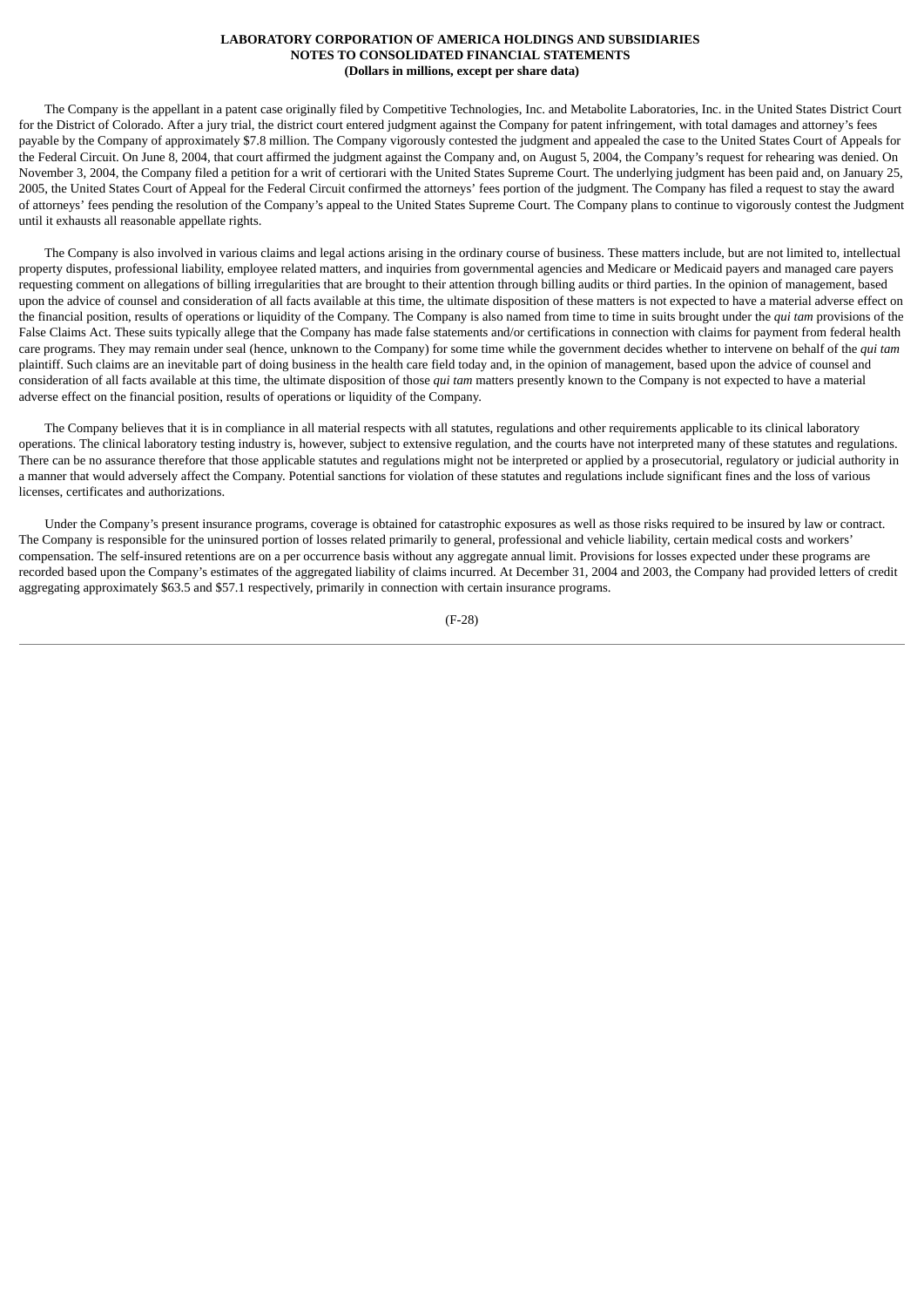The Company leases various facilities and equipment under non-cancelable lease arrangements. Future minimum rental commitments for leases with noncancellable terms of one year or more at December 31, 2004 are as follows:

|                                                                        | <b>Operating</b> | Capital   |
|------------------------------------------------------------------------|------------------|-----------|
| 2005                                                                   | \$<br>61.4       | \$<br>3.4 |
| 2006                                                                   | 47.7             | 2.9       |
| 2007                                                                   | 34.5             | 1.4       |
| 2008                                                                   | 25.7             |           |
| 2009                                                                   | 17.2             |           |
| Thereafter                                                             | 40.4             |           |
|                                                                        |                  |           |
| Total minimum lease payments                                           | 226.9            | 7.7       |
| Less:                                                                  |                  |           |
| Amounts included in restructuring accruals                             | (20.4)           | (1.9)     |
| Amounts representing interest                                          |                  | (1.1)     |
| Non-cancellable sub-lease income                                       | (5.7)            | (0.3)     |
| Total minimum operating lease payments<br>and present value of minimum |                  |           |
| capital lease payments                                                 | \$<br>200.8      | \$<br>4.4 |
| Current                                                                |                  | \$<br>1.5 |
| Non-current                                                            |                  | 2.9       |
|                                                                        |                  | \$<br>4.4 |

 Rental expense, which includes rent for real estate, equipment and automobiles under operating leases, amounted to \$106.6, \$104.2 and \$86.1 for the years ended December 31, 2004, 2003 and 2002, respectively.

## **21. PENSION AND POSTRETIREMENT PLANS**

 The Company maintains a defined contribution pension plan for all eligible employees. Eligible employees are defined as individuals who are age 21 or older, have been employed by the Company for at least six consecutive months and have completed 1,000 hours of service. Company contributions to the plan are based on a percentage of employee contributions. The cost of this plan was \$11.0, \$10.9 and \$8.5 in 2004, 2003 and 2002, respectively.

 In addition, substantially all employees of the Company are covered by a defined benefit retirement plan (the "Company Plan"). The benefits to be paid under the Company Plan are based on years of credited service and average final compensation. The Company's policy is to fund the Company Plan with at least the minimum amount required by applicable regulations.

 The Company has a second defined benefit plan which covers its senior management group that provides for the payment of the difference, if any, between the amount of any maximum limitation on annual benefit payments under the Employee Retirement Income Security Act of 1974 and the annual benefit that would be payable under the Company Plan but for such limitation. This plan is an unfunded plan.

(F-29)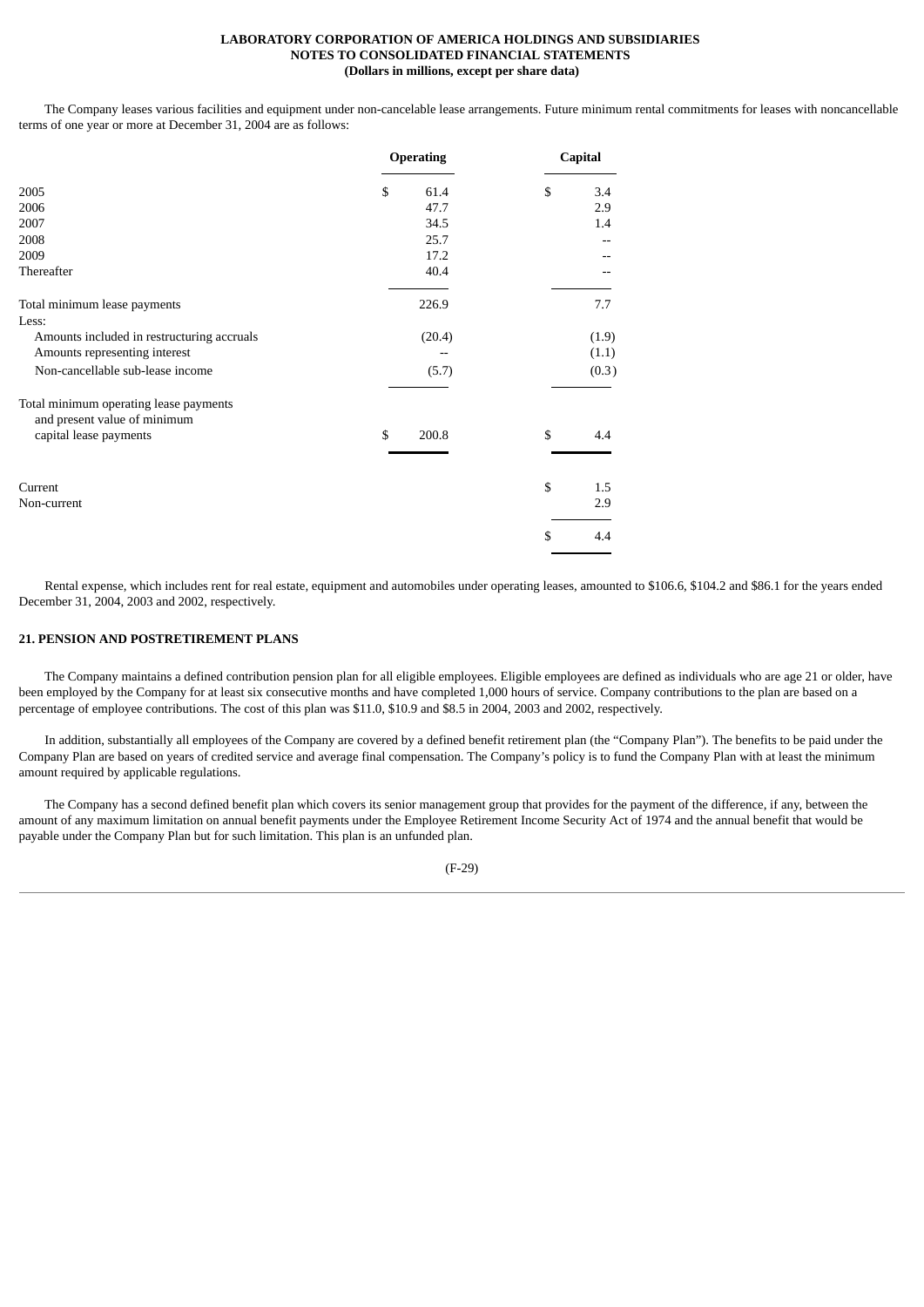The components of net periodic pension cost for both of the defined benefit plans are summarized as follows:

|                                            | <b>Company Plans</b>                      |                                           |                                           |  |
|--------------------------------------------|-------------------------------------------|-------------------------------------------|-------------------------------------------|--|
|                                            | <b>Year Ended</b><br>December 31,<br>2004 | <b>Year Ended</b><br>December 31,<br>2003 | <b>Year Ended</b><br>December 31,<br>2002 |  |
| Components of net periodic<br>benefit cost |                                           |                                           |                                           |  |
| Service cost                               | 13.9<br>\$.                               | \$.<br>12.3                               | \$.<br>11.9                               |  |
| Interest cost                              | 12.8                                      | 12.9                                      | 12.4                                      |  |
| Expected return on plan assets             | (16.9)                                    | (12.7)                                    | (13.7)                                    |  |
| Net amortization and deferral              | 1.5                                       | 3.7                                       | 0.3                                       |  |
| Net periodic pension cost                  | 11.3<br>\$.                               | 16.2<br>\$                                | 10.9<br>S                                 |  |
|                                            |                                           |                                           |                                           |  |

|                                                                                                                                                           | <b>Company Plans</b> |                                                |    |                                                 |
|-----------------------------------------------------------------------------------------------------------------------------------------------------------|----------------------|------------------------------------------------|----|-------------------------------------------------|
|                                                                                                                                                           |                      | December 31,<br>2004                           |    | December 31,<br>2003                            |
| Change in benefit obligation<br>Benefit obligation at beginning of year<br>Service cost<br>Interest cost<br>Actuarial loss<br>Amendments<br>Benefits paid | \$                   | 203.4<br>13.9<br>12.8<br>12.8<br>1.2<br>(11.1) | \$ | 199.5<br>12.3<br>12.9<br>(8.3)<br>0.3<br>(13.3) |
| Benefit obligation at end of year                                                                                                                         | \$.                  | 233.0                                          | \$ | 203.4                                           |
| Change in plan assets<br>Fair value of plan assets at beginning of year<br>Actual return on plan assets<br><b>Employer contributions</b><br>Benefits paid |                      | 177.9<br>23.4<br>60.0<br>(12.7)                |    | 139.5<br>33.4<br>18.3<br>(13.3)                 |
| Fair value of plan assets at end of year                                                                                                                  | \$                   | 248.6                                          | \$ | 177.9                                           |
| Unfunded status, end of year<br>Unrecognized net actuarial loss<br>Unrecognized prior service cost<br>Additional minimum liability                        |                      | (15.6)<br>(45.9)<br>(2.2)                      |    | 25.5<br>(42.2)<br>1.7<br>37.0                   |
| (Prepaid asset)/accrued pension liability                                                                                                                 | \$                   | (63.7)                                         | \$ | 22.0                                            |

Assumptions used in the accounting for the defined benefit plans were as follows:

|                                                                     | <b>Company Plans</b> |          |       |
|---------------------------------------------------------------------|----------------------|----------|-------|
|                                                                     | 2004                 | 2003     | 2002  |
| Weighted average discount rate<br>Weighted average rate of increase | 6.00%                | 6.25%    | 6.75% |
| in future compensation levels<br>Weighted average expected long     | 3.0%                 | 3.0%     | 4.0%  |
| term rate of return                                                 | 8.5%                 | 8.5%     | 9.0%  |
|                                                                     |                      | $(F-30)$ |       |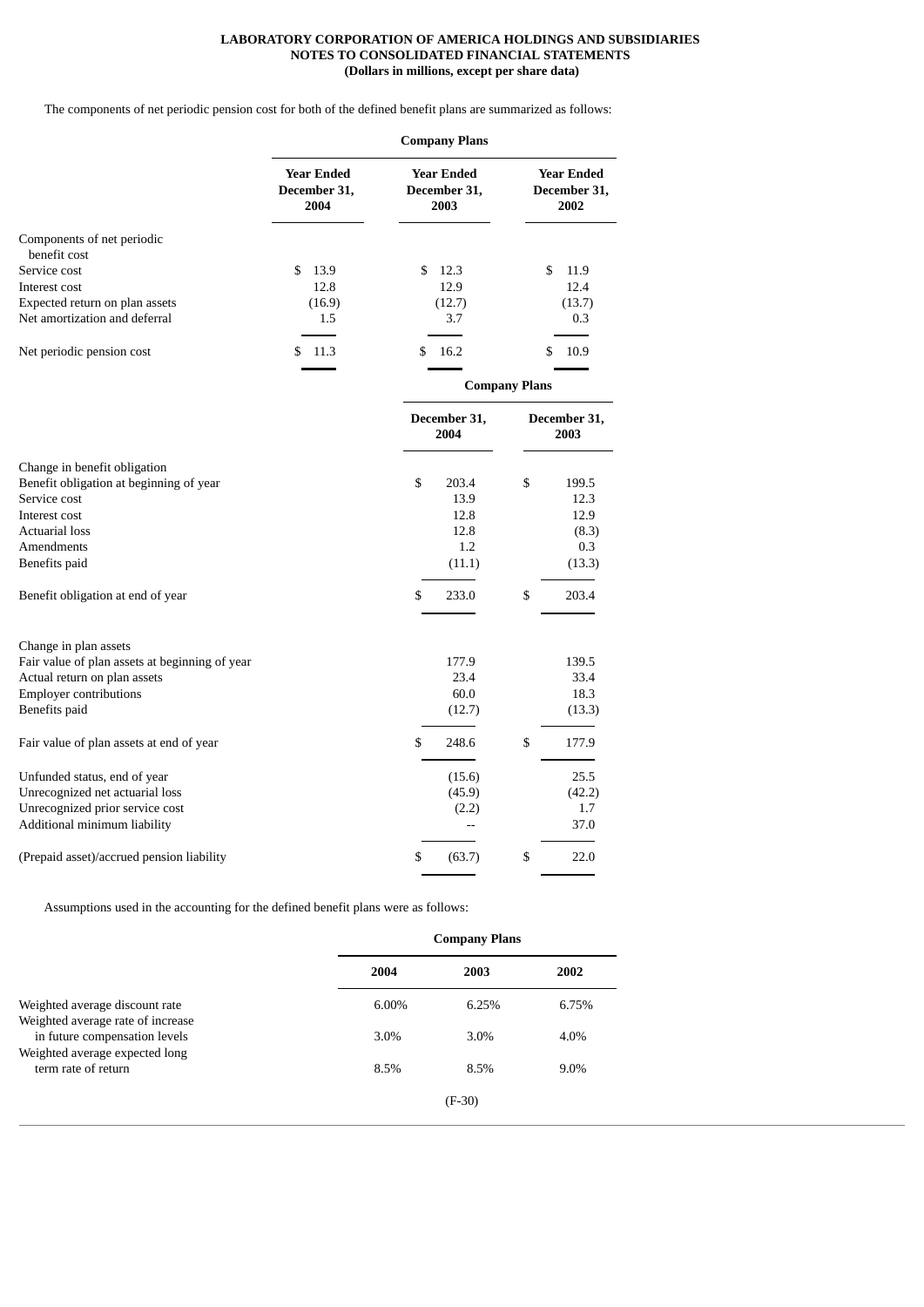The Company's defined benefit plans asset allocation at December 31, 2004, and 2003, target allocation for 2005, and expected long-term rate of return by asset category are as follows:

|                          | <b>Target</b><br><b>Allocation</b><br>2005 | Percentage of<br><b>Plan Assets</b><br>at December 31,<br>2004<br>2003 | Weighted-<br>Average<br><b>Expected</b><br><b>Long-Term</b><br>Rate<br>of Return -<br>2004 |
|--------------------------|--------------------------------------------|------------------------------------------------------------------------|--------------------------------------------------------------------------------------------|
| <b>Equity securities</b> | 70.0%                                      | 72.3%<br>70.6%                                                         | 6.8%                                                                                       |
| Debt securities          | 30.0%                                      | 27.7%<br>26.3%                                                         | 1.7%                                                                                       |
| Other                    | --                                         | 3.1%<br>$--$                                                           | $- -$                                                                                      |

 The following assumed benefit payments under the Company's defined benefit plans, which reflect expected future service, as appropriate, and were used in the calculation of projected benefit obligations, are expected to be paid as follows:

| 2005            | \$<br>12.4 |
|-----------------|------------|
| 2006            | 13.8       |
| 2007            | 15.5       |
| 2008            | 17.4       |
| 2009            | 17.8       |
| Years 2010-2014 | 114.8      |

 The Company assumed obligations under a subsidiary's postretirement medical plan. Coverage under this plan is restricted to a limited number of existing employees of the subsidiary. This plan is unfunded and the Company's policy is to fund benefits as claims are incurred. The components of postretirement benefit expense are as follows:

|                                                                                         | <b>Year Ended</b>                | <b>Year Ended</b>                | <b>Year Ended</b>                |
|-----------------------------------------------------------------------------------------|----------------------------------|----------------------------------|----------------------------------|
|                                                                                         | December 31,                     | December 31,                     | December 31,                     |
|                                                                                         | 2004                             | 2003                             | 2002                             |
| Service cost<br>Interest cost<br>Net amortization and deferral<br><b>Actuarial</b> loss | \$<br>0.8<br>3.1<br>(1.9)<br>0.7 | \$<br>0.8<br>3.2<br>(1.9)<br>0.8 | 0.9<br>\$<br>3.3<br>(1.1)<br>0.4 |
| Postretirement benefit costs                                                            | 2.7                              | \$                               | 3.5                              |
|                                                                                         | £.                               | 2.9                              | S                                |
|                                                                                         |                                  | $(F-31)$                         |                                  |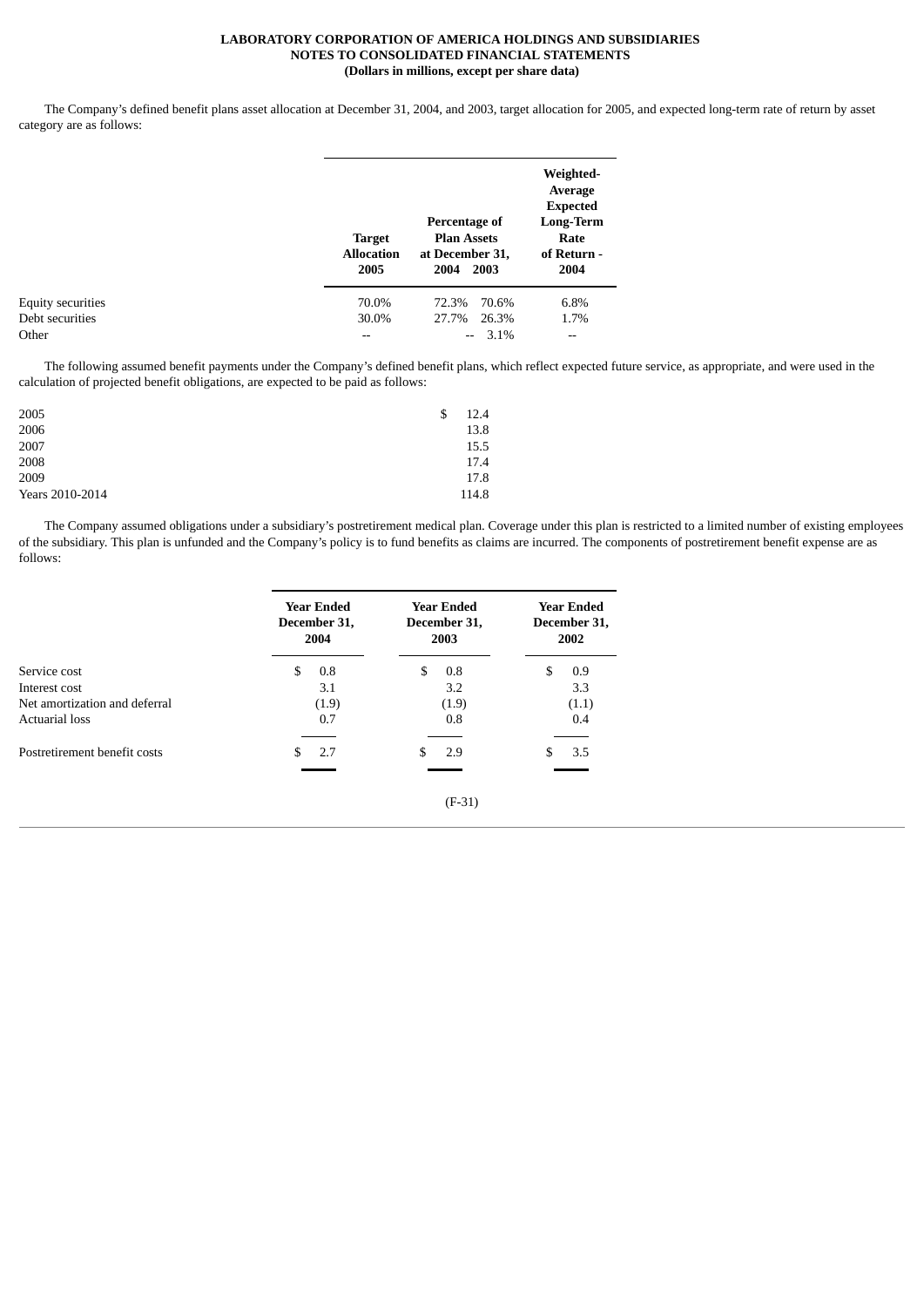A summary of the components of the accumulated postretirement benefit obligation follows:

|                                                                                                 | December 31,<br>2004 |        | December 31,<br>2003 |                      |  |
|-------------------------------------------------------------------------------------------------|----------------------|--------|----------------------|----------------------|--|
| <b>Retirees</b>                                                                                 | \$                   | 13.2   | \$                   | 19.5                 |  |
| Fully eligible active plan participants                                                         |                      | 15.0   |                      | 19.9                 |  |
| Other active plan participants                                                                  |                      | 15.4   |                      | 21.1                 |  |
|                                                                                                 | \$                   | 43.6   | \$                   | 60.5                 |  |
| Reconciliation of the funded status of the<br>postretirement benefit plan and accrued liability | December 31,<br>2004 |        |                      | December 31,<br>2003 |  |
| Accumulated postretirement benefit                                                              |                      |        |                      |                      |  |
| obligation beginning of year                                                                    | \$                   | 60.5   | \$                   | 57.5                 |  |
| Changes in benefit obligation due to:                                                           |                      |        |                      |                      |  |
| Service cost                                                                                    |                      | 0.8    |                      | 0.8                  |  |
| Interest cost                                                                                   |                      | 3.1    |                      | 3.2                  |  |
| Plan participants contributions                                                                 |                      | 0.4    |                      | 0.3                  |  |
| <b>Amendments</b>                                                                               |                      | (4.3)  |                      | (5.8)                |  |
| Actuarial (gain)loss                                                                            |                      | (15.2) |                      |                      |  |
| Benefits paid                                                                                   |                      | (1.7)  | (1.5)                |                      |  |
| Accumulated postretirement benefit                                                              |                      |        |                      |                      |  |
| obligation, end of year                                                                         |                      | 43.6   |                      | 60.5                 |  |
| Unrecognized net actuarial loss                                                                 |                      | (7.7)  |                      | (23.6)               |  |
| Unrecognized prior service cost                                                                 |                      | 10.1   |                      | 7.8                  |  |
| Accrued postretirement benefit obligation                                                       | \$                   | 46.0   | \$                   | 44.7                 |  |

 The weighted-average discount rates used in the calculation of the accumulated postretirement benefit obligation was 6.0% and 6.4% as of December 31, 2004 and 2003, respectively. The health care cost trend rate-medical was assumed to be 10.0% and 9.0% as of December 31, 2004 and 2003, respectively, and the trend rateprescription was assumed to be 12.0% and 12.0% as of December 31, 2004 and 2003, respectively, declining gradually to 5.0% in the year 2012. The health care cost trend rate has a significant effect on the amounts reported. Increasing the assumed health care cost trend rates by a percentage point in each year would increase the accumulated postretirement benefit obligation as of December 31, 2004 by \$7.0. The impact of a percentage point change on the aggregate of the service cost and interest cost components of the net periodic postretirement benefit cost results in an increase of \$0.7 or decrease of \$0.6.

 The following assumed benefit payments under the Company's postretirement benefit plan, which reflect expected future service, as appropriate, and were used in the calculation of projected benefit obligations, are expected to be paid as follows:

| 2005            | \$<br>1.4 |
|-----------------|-----------|
| 2006            | 1.4       |
| 2007            | 1.5       |
| 2008            | 1.6       |
| 2009            | 1.8       |
| Years 2010-2014 | 11.6      |

 The Medicare Prescription Drug Improvement and Modernization Act of 2003 ("the Act") was signed into law on December 8, 2003. The Act introduces a prescription drug benefit under Medicare (Medicare Part D) which will begin in 2006. Laboratory Corporation of America Holdings has concluded that its post-retirement health care plan provides prescription drug benefits that will qualify for the federal subsidy provided by the Act. The assumed benefit payments table above includes the impact of the Act.

(F-32)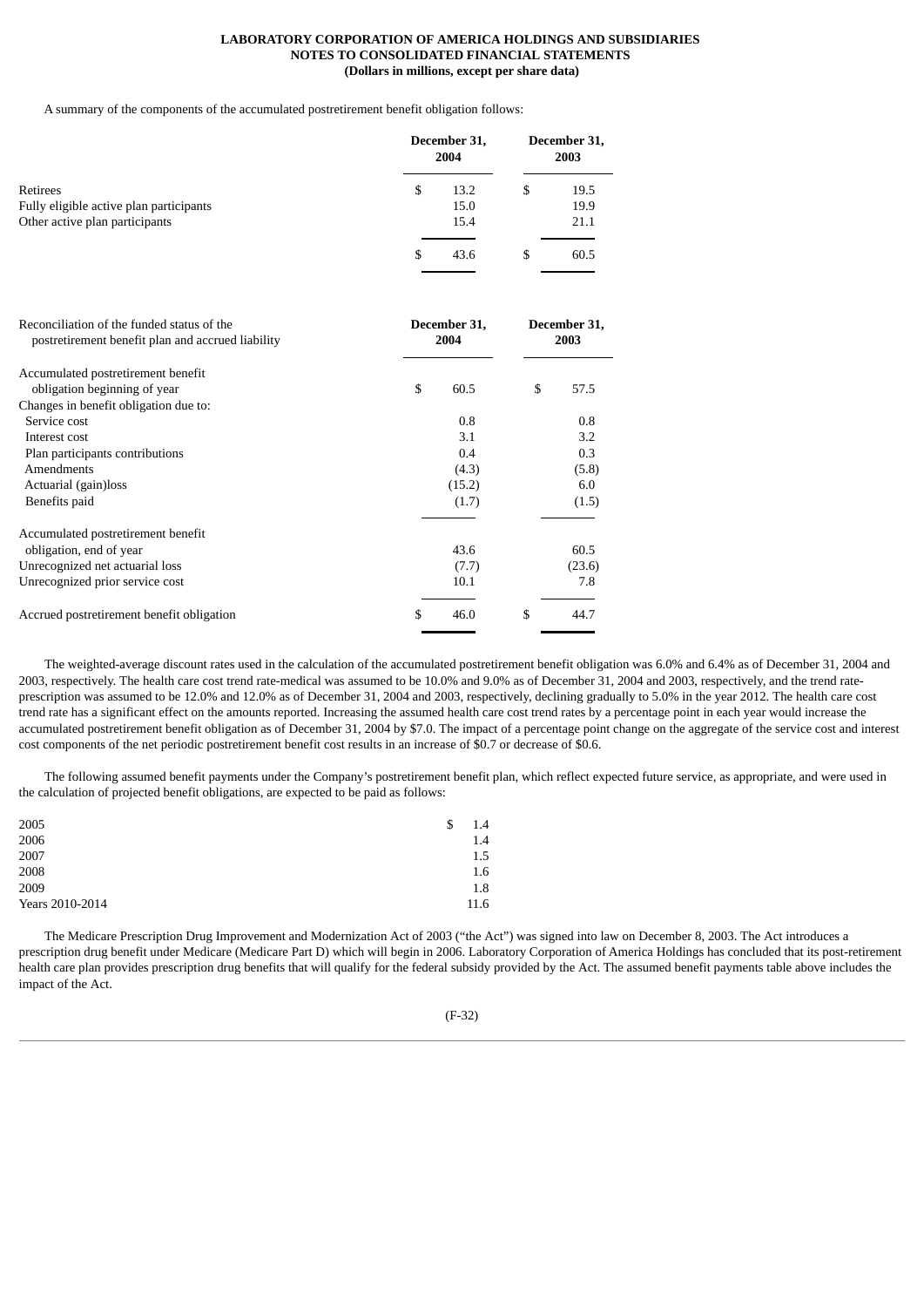Therefore, the following changes in accounting for this plan have been recognized because of the legislation and in accordance with FASB Staff Position 106-2. Laboratory Corporation of America Holdings has worked with its actuary to analyze the accounting impact of the federal subsidy.

- 1) The Company adopted FSP 106-2 retroactively and as such the Accumulated Postretirement Benefit Obligation (APBO) determined as of January 1, 2004 has been reduced by \$6.9. This reduction has been recorded as an actuarial gain in accordance with FSP 106-2.
- 2) The effect of this gain is to reduce the amortization of unrecognized actuarial loss by \$0.3.
- 3) The Service Cost component of SFAS106 expense for fiscal 2004 has been reduced by \$0.1.
- 4) The Interest Cost component of SFAS106 expense for fiscal 2004 has been reduced by \$0.2.
- 5) In total, for fiscal 2004, the Company's SFAS106 net periodic postretirement benefit expense has been reduced accordingly by \$0.6.

 Laboratory Corporation of America Holdings will continue to review all interpretive guidance and regulations issued by HHS and may modify its plans once further guidance is available.

#### **23. SUBSEQUENT EVENT**

 On February 3, 2005, the Company acquired all of the outstanding shares of US Pathology Labs ("US LABS") for approximately \$155 in cash. US LABS, based in Irvine, California, is a national, anatomic pathology reference laboratory devoted to comprehensive, high-quality, rapid-response cancer testing. The company provides diagnostic, prognostic, and predictive cancer testing services to hospitals, physician offices and surgery centers.

## **24. QUARTERLY DATA (UNAUDITED)**

The following is a summary of unaudited quarterly data:

|                                      | Year ended December 31, 2004 |                       |                       |                       |              |  |
|--------------------------------------|------------------------------|-----------------------|-----------------------|-----------------------|--------------|--|
|                                      | 1st<br><b>Quarter</b>        | 2nd<br><b>Quarter</b> | 3rd<br><b>Quarter</b> | 4th<br><b>Quarter</b> | Full<br>Year |  |
| Net sales                            | \$752.5                      | \$784.3               | \$781.5               | \$766.5               | \$3,084.8    |  |
| Gross profit                         | 317.6                        | 339.7                 | 325.9                 | 306.1                 | 1,289.3      |  |
| Net earnings                         | 87.3                         | 98.3                  | 92.6                  | 84.8                  | 363.0        |  |
| Basic earnings per<br>common share   | 0.62                         | 0.70                  | 0.67                  | 0.62                  | 2.60         |  |
| Diluted earnings per<br>common share | 0.58                         | 0.66                  | 0.63                  | 0.58                  | 2.45         |  |

|                      | Year ended December 31, 2003 |                       |                       |                       |              |  |
|----------------------|------------------------------|-----------------------|-----------------------|-----------------------|--------------|--|
|                      | 1st<br><b>Quarter</b>        | 2nd<br><b>Quarter</b> | 3rd<br><b>Quarter</b> | 4th<br><b>Quarter</b> | Full<br>Year |  |
| Net sales            | \$712.2                      | \$743.7               | \$752.0               | \$731.5               | \$2,939.4    |  |
| Gross profit         | 296.4                        | 316.5                 | 310.9                 | 300.8                 | 1,224.6      |  |
| Net earnings         | 73.9                         | 86.4                  | 83.1                  | 77.6                  | 321.0        |  |
| Basic earnings per   |                              |                       |                       |                       |              |  |
| common share         | 0.51                         | 0.60                  | 0.58                  | 0.55                  | 2.23         |  |
| Diluted earnings per |                              |                       |                       |                       |              |  |
| common share         | 0.48                         | 0.57                  | 0.55                  | 0.52                  | 2.11         |  |
|                      |                              |                       |                       | $(F-33)$              |              |  |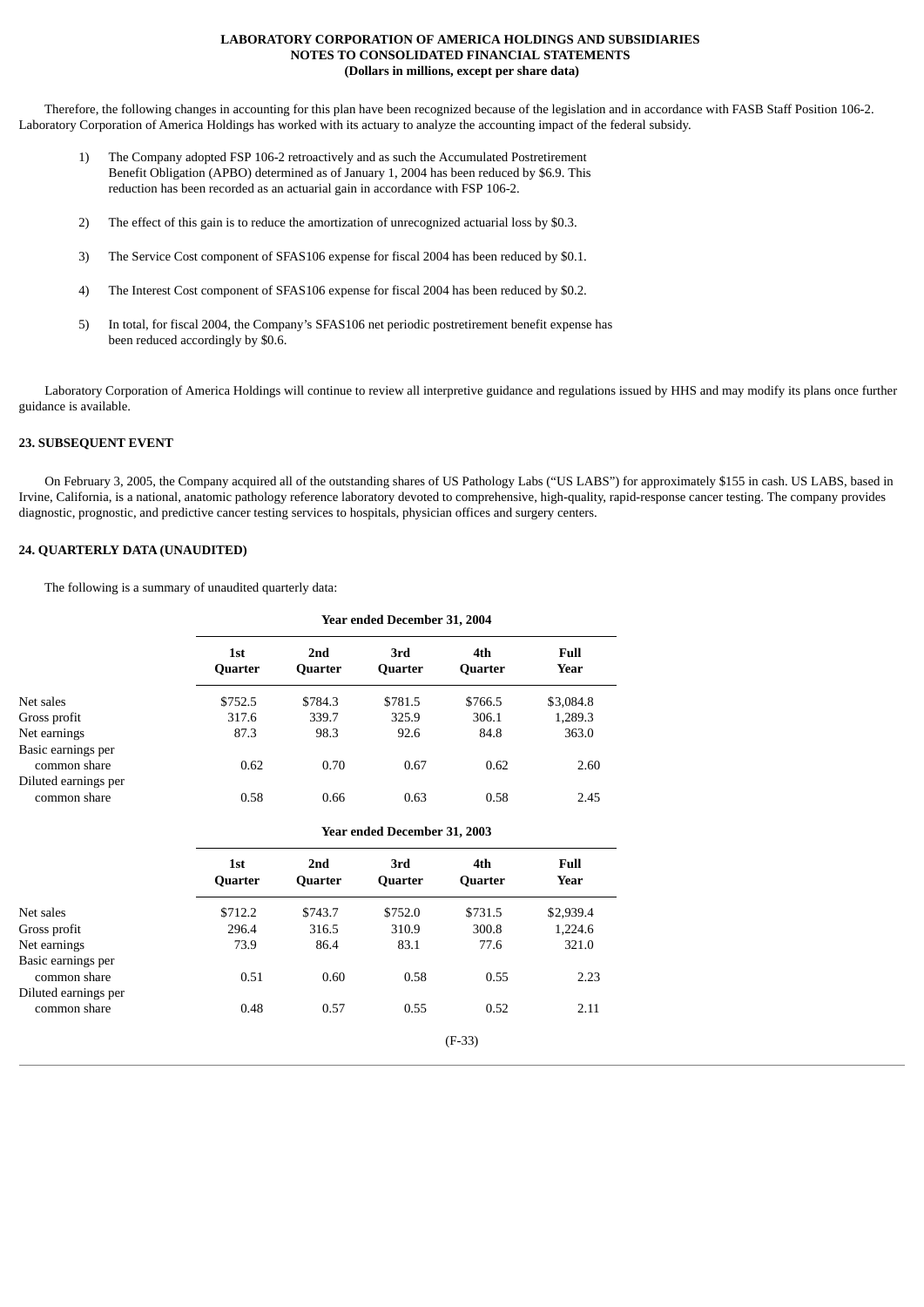## **25. NEW ACCOUNTING PRONOUNCEMENTS**

 In December 2004 the Financial Standards Accounting Board (FASB) issued FAS 123(R), *Share-Based Payment (revised 2004)*. This Statement is a revision of FASB Statement No. 123, *Accounting for Stock-Based* Compensation. This Statement supersedes APB Opinion No. 25, *Accounting for Stock Issued to Employees,* and its related implementation guidance. This Statement establishes standards for the accounting for transactions in which an entity exchanges its equity instruments for goods or services. It also addresses transactions in which an entity incurs liabilities in exchange for goods or services that are based on the fair value of the entity's equity instruments or that may be settled by the issuance of those equity instruments. This Statement focuses primarily on accounting for transactions in which an entity obtains employee services in share-based payment transactions. This Statement does not change the accounting guidance for share-based payment transactions with parties other than employees provided in Statement 123 as originally issued and EITF Issue No. 96-18, "Accounting for Equity Instruments That Are Issued to Other Than Employees for Acquiring, or in Conjunction with Selling, Goods or Services." This Statement does not address the accounting for employee share ownership plans, which are subject to AICPA Statement of Position 93-6, *Employers' Accounting for Employee Stock Ownership Plans.* The Company has not finalized what, if any, changes may be made to its equity compensation plans in light of the accounting change, and therefore is not yet in a position to quantify its impact. The Company expects to announce the impact in connection with reporting its second quarter 2005 financial results. The impact on cash from operations of adopting the new accounting standard cannot be estimated at this time. See "Note 1 to Consolidated Financial Statements" for proforma impact of expensing all equity-based compensation, which the Company believes would approximate the annual effect of adopting the new accounting standard.

 In December 2004, the FASB issued FAS 153, *Exchanges of Nonmonetary Assets*. This Statement amends the guidance in APB Opinion No. 29, *Accounting for Nonmonetary Transactions.* That statement is based on the principle that exchanges of nonmonetary assets should be measured based on the fair value of the assets exchanged. The guidance in that Opinion, however, included certain exceptions to that principle. This Statement amends Opinion 29 to eliminate the exception to for nonmonetary exchanges of similar productive assets and replaces it with a general exception for exchanges of nonmonetary assets that do not have commercial substance. A nonmonetary exchange has commercial substance if the future cash flows of the entity are expected to change significantly as a result of the exchange. The Company has not historically entered into a significant level of nonmonetary transactions and therefore does not expect that this standard will impact is financial position or results unless nonmonetary transactions are utilized in the future.

(F-34)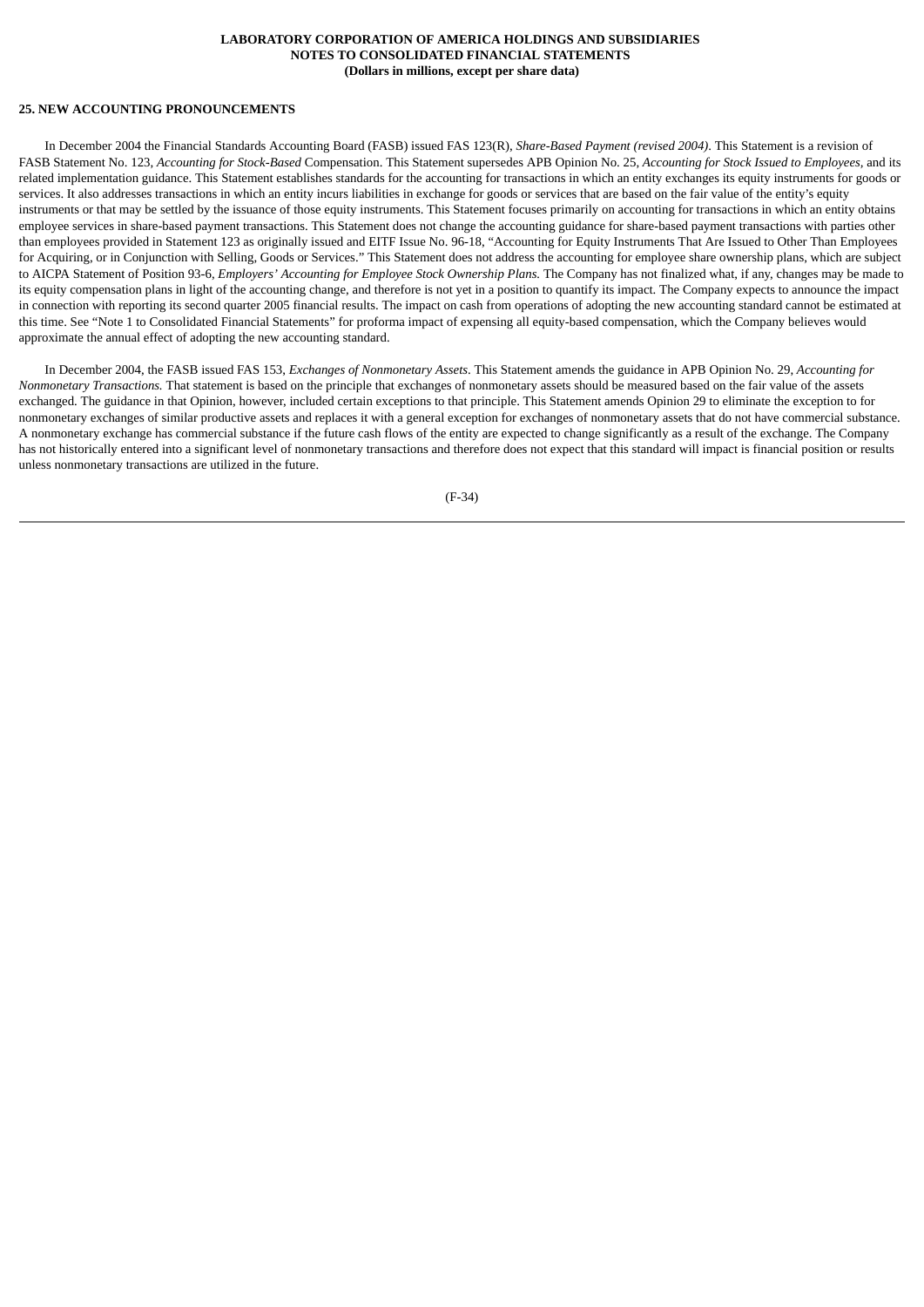## Schedule II

## **LABORATORY CORPORATION OF AMERICA HOLDINGS AND SUBSIDIARIES**

## VALUATION AND QUALIFYING ACCOUNTS AND RESERVES Years Ended December 31, 2004, 2003 and 2002 (Dollars in millions)

|                                                                                      |     |                                              |    |                                                            | <b>Additions</b> |                                                                     |                                           |                                     |
|--------------------------------------------------------------------------------------|-----|----------------------------------------------|----|------------------------------------------------------------|------------------|---------------------------------------------------------------------|-------------------------------------------|-------------------------------------|
|                                                                                      |     | <b>Balance</b><br>at<br>beginning<br>of year |    | <b>Charged</b><br>to<br><b>Costs and</b><br><b>Expense</b> |                  | <b>Additions</b><br>as a<br><b>Result of</b><br><b>Acquisitions</b> | Other<br>(Deduct-<br>ions<br>Additions(1) | <b>Balance</b><br>at end<br>of year |
| Year ended December 31, 2004:<br>Applied against asset<br>Accounts:                  |     |                                              |    |                                                            |                  |                                                                     |                                           |                                     |
| Allowance for<br>doubtful accounts                                                   | \$. | 133.1                                        | S. | 192.7                                                      | \$               |                                                                     | \$(188.8)                                 | \$137.0                             |
|                                                                                      |     |                                              |    |                                                            |                  |                                                                     |                                           |                                     |
| Valuation allowance-                                                                 |     |                                              |    |                                                            |                  |                                                                     |                                           |                                     |
| deferred tax assets                                                                  | \$  | 2.7                                          | \$ |                                                            | \$               |                                                                     |                                           | 2.7                                 |
| Year ended December 31, 2003:<br>Applied against asset<br>Accounts:<br>Allowance for |     |                                              |    |                                                            |                  |                                                                     |                                           |                                     |
| doubtful accounts                                                                    | \$  | 143.2                                        | \$ | 211.2                                                      | \$               | 3.0                                                                 | \$(224.3)                                 | \$133.1                             |
| Valuation allowance-                                                                 |     |                                              |    |                                                            |                  |                                                                     |                                           |                                     |
| deferred tax assets                                                                  | \$  | 2.8                                          | \$ |                                                            | \$               |                                                                     | (0.1)                                     | 2.7<br>\$                           |
| Year ended December 31, 2002:<br>Applied against asset<br>Accounts:                  |     |                                              |    |                                                            |                  |                                                                     |                                           |                                     |
| Allowance for                                                                        |     |                                              |    |                                                            |                  |                                                                     |                                           |                                     |
| doubtful accounts                                                                    | \$  | 119.5                                        | \$ | 148.8                                                      | \$               | 66.1                                                                | \$(191.2)                                 | \$143.2                             |
| Valuation allowance-                                                                 |     |                                              |    |                                                            |                  |                                                                     |                                           |                                     |
| deferred tax assets                                                                  | \$  | 4.5                                          | \$ | (1.7)                                                      | \$               |                                                                     |                                           | 2.8<br>S                            |
|                                                                                      |     |                                              |    |                                                            |                  |                                                                     |                                           |                                     |

(1) Other (Deductions)Additions consists primarily of write-offs of accounts receivable amounts.

## (F-35)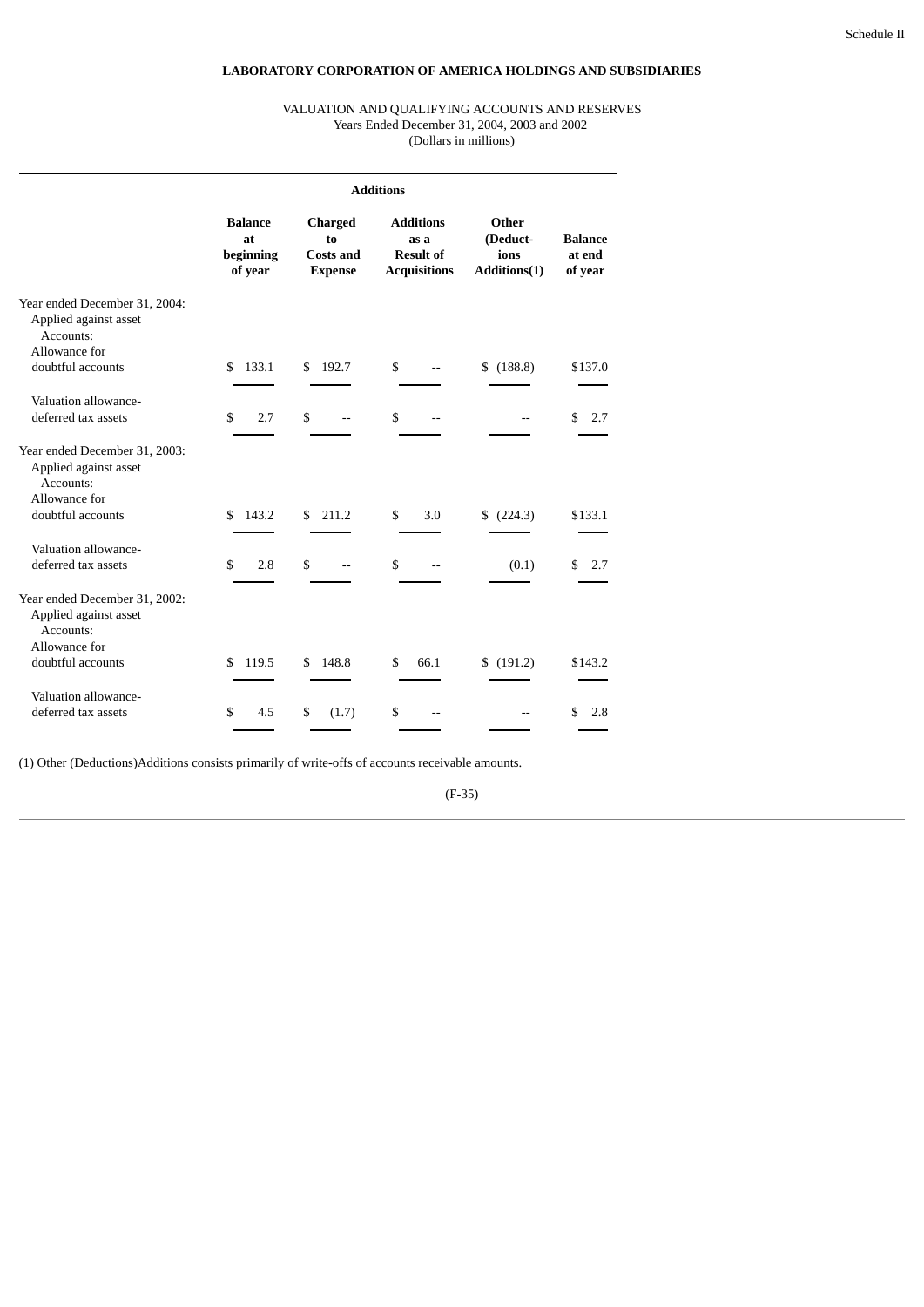### **SECOND AMENDMENT TO THE NEW PENSION EQUALIZATION PLAN**

 THIS SECOND AMENDMENT to the Laboratory Corporation of America Amended and Restated New Pension Equalization Plan ("Plan"), a/k/a the PEP Plan, is made this 8<sup>th</sup> day of December 2004.

WHEREAS, Laboratory Corporation of America Holdings, a Delaware corporation ("Parent Company"), created the Plan effective as of November 20, 1996; and

WHEREAS, the Plan was amended and restated on August 30, 2001; and

WHEREAS, the Plan was amended by a First Amendment dated May 5, 2004; and

WHEREAS, pursuant to Section 4.1, the Parent Company's Board of Directors has the right to amend the Plan at any time; and

WHEREAS, the Board of Directors has determined to amend the Plan for compliance with the American Jobs Creation Act of 2004.

NOW, THEREFORE, the Parent Company does hereby make this Second Amendment to the Plan.

### 1. Form and Time of Payments.

 A. Section 2.4 is hereby modified by deleting the phrase "Participant terminates Employment" in the two places it appears therein, and substituting the following language in both places:

Participant's Separation from Service

B. The following subsection c is hereby added to Section 2.4:

Notwithstanding the foregoing provisions of this Section 2.4, benefit distributions to a "Specified Employee" may not begin earlier than the date which is six months after the date of the Specified Employee's Separation from Service (or, if earlier, the Specified Employee's date of death). A Specified Employee is an employee who meets the definition thereof set forth in Code Section 409A(a)(2)(B).

Small Benefits. Section 2.8 is hereby deleted in its entirety, and the following language is substituted in its place:

When an Employee incurs a Separation from Service or dies, if the Actuarially Equivalent lump sum present value of his or her Vested Retirement Benefit or Spousal Death Benefit is less than \$10,000.00, the Employee (or, if the Spousal Death Benefit is payable, his or her surviving spouse) shall be paid such lump sum present value in lieu of the periodic payments that would otherwise be paid. This lump sum payment shall be made as soon as administratively feasible after the Employee's death or Separation from Service. Notwithstanding the foregoing, if the Employee is a Specified Employee, the lump sum payment shall be made no earlier than the date which is six months from the date of the Specified Employee's Separation of Service (or, if earlier, the Specified Employee's date of death).

3. Glossary. The Glossary in Article Seven is amended as follows:

A. The phrase "termination of Employment" is hereby deleted from the definition of Early Retirement Date and the phase "Separation from Service" is substituted in lieu thereof.

B. The phrase "ceases to be an Employee" is hereby deleted from the definition of Employment and the phrase "incurs a Separation from Service" is substituted in lieu thereof.

C. The following definition of "Separation from Service" is hereby added to the Glossary after the definition of RBL SERP and before the definition of Service:

Separation from Service has the meaning as determined by the Secretary pursuant to Code Section 409A(a)(2)(A).

4. Amendments. Section 4.1 is hereby deleted in its entirety, and the following language is substituted in its place:

The Board of Directors may at any time amend this Plan, in whole or in part, prospectively or retroactively. However, no amendment shall significantly reduce the present value of a Participant's Vested Retirement Benefit or change the form or time of benefit payments, except as provided in Section 4.2.

5. Termination. The second sentence of Section 4.2 is hereby deleted in its entirety, and the following language is substituted in its place:

Upon termination of the Plan with respect to an Employer, the Administrator shall pay Plan benefits as provided in Article Two unless applicable legal authority permits the Administrator to accelerate distribution of the Vested Retirement Benefits of each of the Employer's Participants and pay their benefits to them in the form of Actuarially Equivalent lump sum payments.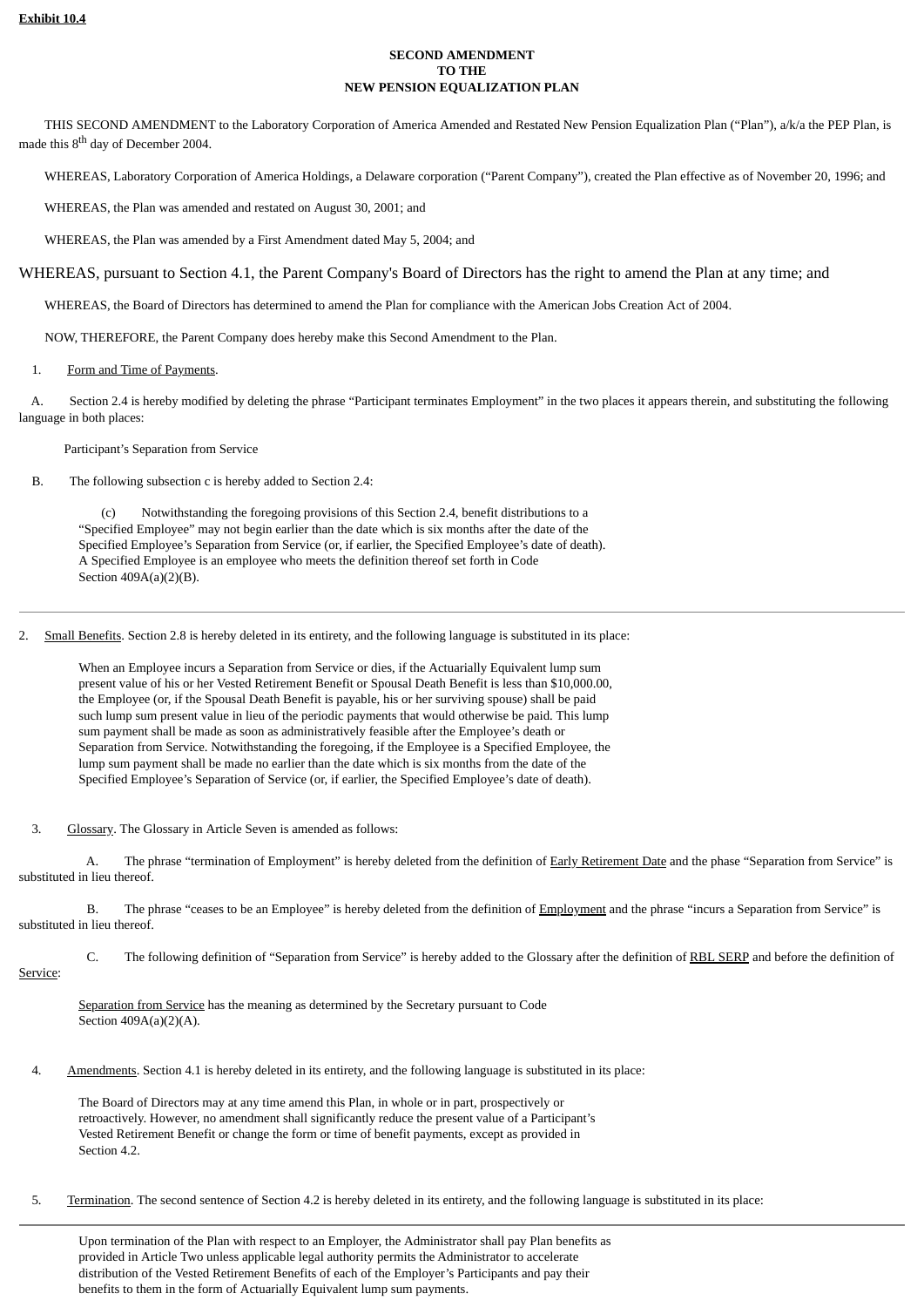### 6. Tax Law Compliance. Section 5.12 is hereby added to the Plan:

5.12 Tax Law Compliance. The Company intends that the Plan shall comply at all times with Code Section 409A, the regulations promulgated thereunder, and any and all other federal tax law authority applicable to the Plan. Any portion of the Plan which is contrary to or inconsistent with Code Section 409A, the regulations promulgated thereunder, and any other federal tax law authority applicable to the Plan shall be null and void. The remaining portions of the Plan shall be interpreted and applied in accordance with Code Section 409A, the regulations promulgated thereunder, and any other federal tax law authority applicable to the Plan.

7. Effective Date. This First Amendment to the Plan shall be effective January 1, 2005.

IN WITNESS WHEREOF, the Parent Company has caused this Second Amendment to the Plan to be executed as of the date first written above.

LABORATORY CORPORATION OF AMERICA HOLDINGS

By: /s/Bradford T. Smith Bradford T. Smith, Executive Vice President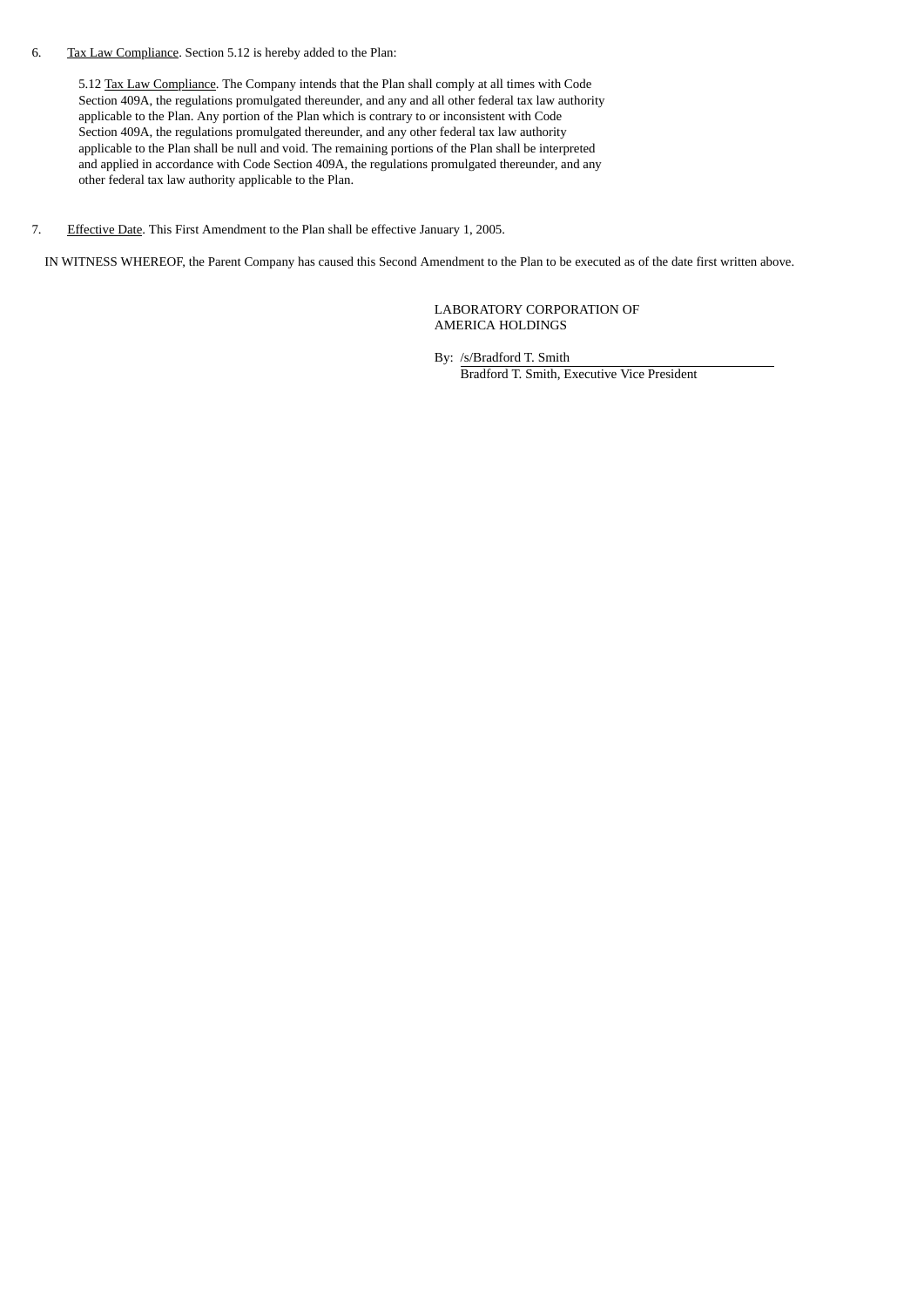SWDocID[[NYCORP:2458875v7:4471C:01/10/05 — 09:29 p]]

[[NYCORP:2458875v7:4471C:01/10/05--09:29 p]]

EXECUTION COPY

[[NYCORP:2458875v7:4471C:01/10/05--09:29 p]]

\$350,000,000

### CREDIT AGREEMENT

dated as of January 13, 2005,

### among

## LABORATORY CORPORATION OF AMERICA HOLDINGS,

### THE LENDERS NAMED HEREIN

and

### CREDIT SUISSE FIRST BOSTON,

## as Administrative Agent

\_\_\_\_\_\_\_\_\_\_\_\_\_\_\_\_\_

## CREDIT SUISSE FIRST BOSTON

and

UBS SECURITIES LLC,

as Joint Bookrunners and

Co-Lead Arrangers

BANK OF AMERICA, N.A.,

SUNTRUST BANK,

UBS SECURITIES LLC and

WACHOVIA SECURITIES

as Co-Syndication Agents

[CS&M Ref No. 5865-295]

4

[[NYCORP:2458875v7:4471C:01/10/05--09:29 p]]

## TABLE OF CONTENTS

na dia 1992 nope 2008. Page 2014 nope 2014 nope 2014 nope 2014 nope 2014 nope 2014 nope 2014 nope 2014 nope 2<br>Page 2014 nope 2014 nope 2014 nope 2014 nope 2014 nope 2014 nope 2014 nope 2014 nope 2014 nope 2014 nope 2014

### ARTICLE I

## Definitions

| SECTION 1.01. |                                          |
|---------------|------------------------------------------|
| SECTION 1.02. |                                          |
| SECTION 1.03. | Classification of Loans and Borrowings16 |

## ARTICLE II

#### The Credits

| SECTION 2.01. |                                        |
|---------------|----------------------------------------|
| SECTION 2.02. |                                        |
| SECTION 2.03. |                                        |
| SECTION 2.04. |                                        |
| SECTION 2.05. | Evidence of Debt; Repayment of Loans21 |
| SECTION 2.06. |                                        |
| SECTION 2.07. |                                        |
| SECTION 2.08. |                                        |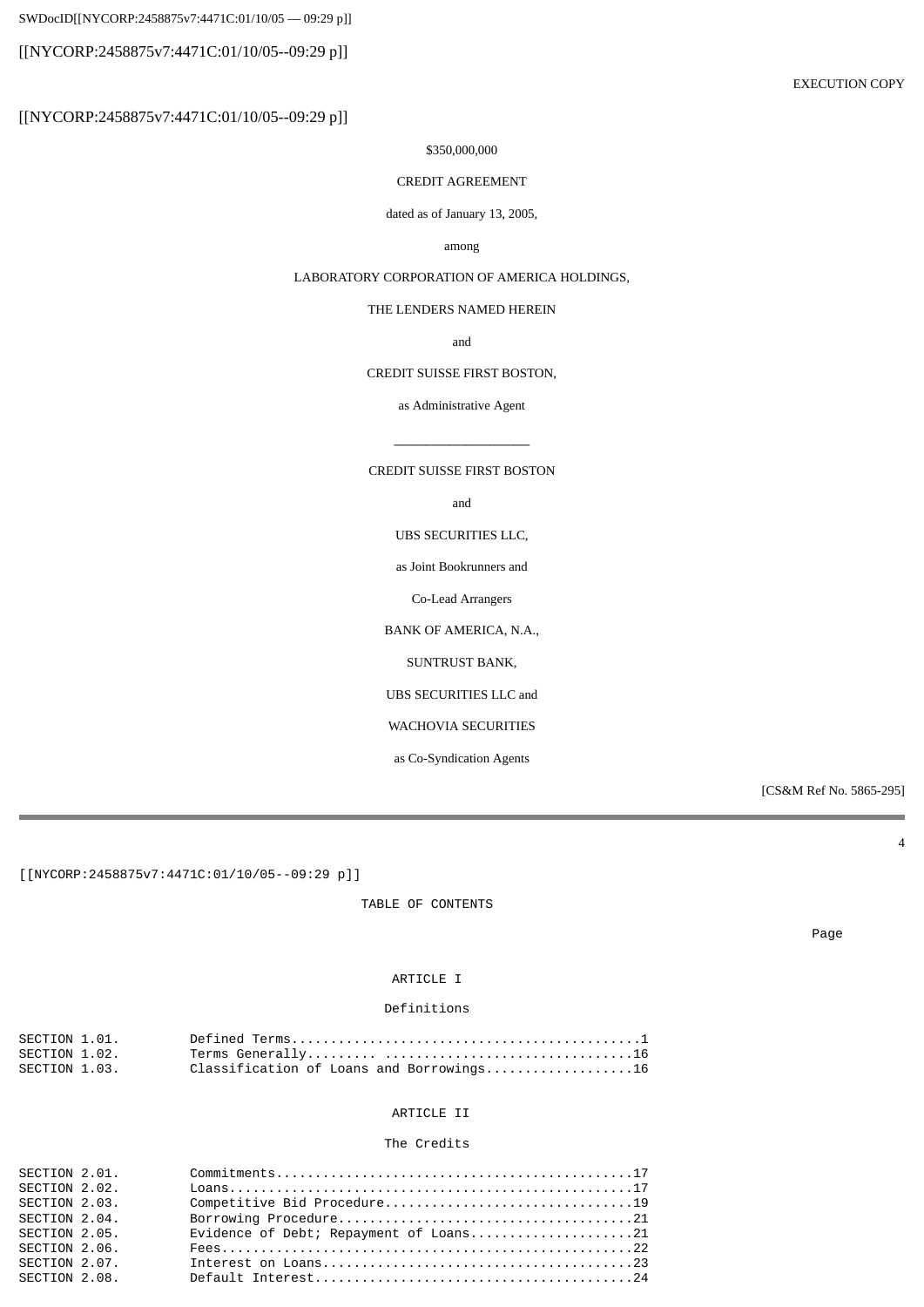| SECTION 2.09.<br>SECTION 2.10.<br>SECTION 2.11. | Alternate Rate of Interest24<br>Termination and Reduction of Commitments25<br>Conversion and Continuation of Borrowings25 |
|-------------------------------------------------|---------------------------------------------------------------------------------------------------------------------------|
| SECTION 2.12.                                   |                                                                                                                           |
| SECTION 2.13.                                   | Reserve Requirements; Change in Circumstances27                                                                           |
| SECTION 2.14.                                   |                                                                                                                           |
| SECTION 2.15.                                   |                                                                                                                           |
| SECTION 2.16.                                   |                                                                                                                           |
| SECTION 2.17.                                   |                                                                                                                           |
| SECTION 2.18.                                   |                                                                                                                           |
| SECTION 2.19.                                   |                                                                                                                           |
| SECTION 2.20.                                   | Assignment of Commitments Under Certain Circumstances;                                                                    |
|                                                 |                                                                                                                           |
| SECTION 2.21.                                   |                                                                                                                           |
| SECTION 2.22.                                   |                                                                                                                           |

## ARTICLE III

## Representations and Warranties

| SECTION 3.01. |                                                |
|---------------|------------------------------------------------|
| SECTION 3.02. |                                                |
| SECTION 3.03. |                                                |
| SECTION 3.04. |                                                |
| SECTION 3.05. |                                                |
| SECTION 3.06. | No Material Adverse Change41                   |
| SECTION 3.07. |                                                |
| SECTION 3.08. | Litigation; Compliance with Laws41             |
| SECTION 3.09. | Federal Reserve Requlations42                  |
| SECTION 3.10. | Investment Company Act; Public Utility Holding |
|               | Company Act42                                  |
| SECTION 3.11. |                                                |
| SECTION 3.12. |                                                |
| SECTION 3.13. | No Material Misstatements42                    |
| SECTION 3.14. |                                                |
| SECTION 3.15. |                                                |
| SECTION 3.16. |                                                |
|               |                                                |

## ARTICLE IV

# Conditions of Lending

| SECTION 4.01. |  |
|---------------|--|
|               |  |

## ARTICLE V

# Affirmative Covenants

| SECTION 5.01. | Existence; Businesses and Properties45        |
|---------------|-----------------------------------------------|
| SECTION 5.02. |                                               |
| SECTION 5.03. |                                               |
| SECTION 5.04. | Financial Statements, Reports, etc46          |
| SECTION 5.05. | Litigation and Other Notices47                |
| SECTION 5.06. | Maintaining Records; Access to Properties and |
|               |                                               |
| SECTION 5.07. |                                               |

## ARTICLE VI

# Negative Covenants

| SECTION 6.01. |                                               |
|---------------|-----------------------------------------------|
| SECTION 6.02. |                                               |
| SECTION 6.03. |                                               |
| SECTION 6.04. | Mergers, Consolidations and Sales of Assets50 |
| SECTION 6.05. |                                               |
| SECTION 6.06. | Business of Borrower and Subsidiaries51       |
| SECTION 6.07. |                                               |
| SECTION 6.08. |                                               |
| SECTION 6.09. |                                               |

## ARTICLE VII

## Events of Default

## ARTICLE VIII

## The Administrative Agent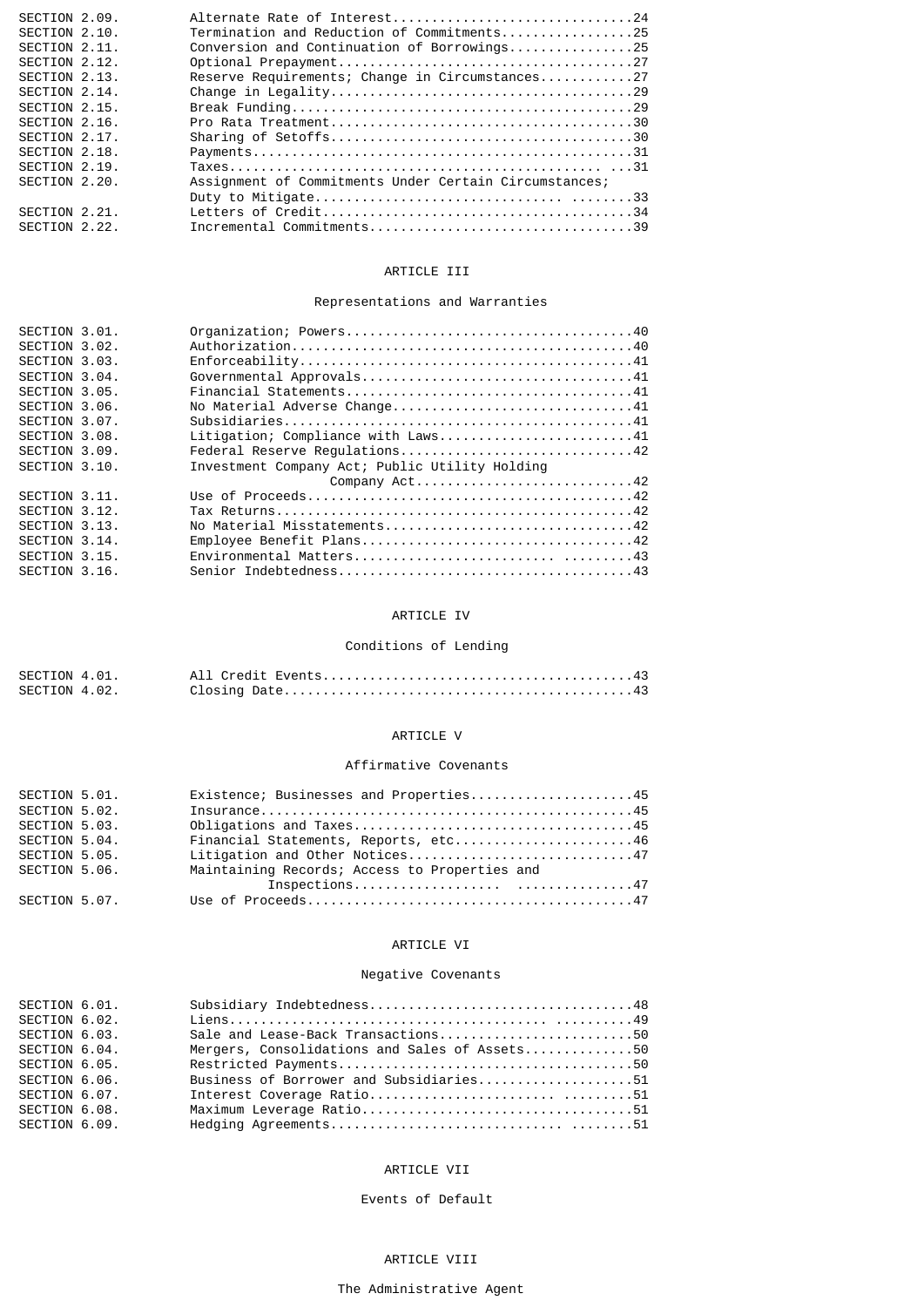### ARTICLE IX

#### Miscellaneous

| SECTION 9.01. |                                               |
|---------------|-----------------------------------------------|
| SECTION 9.02. |                                               |
| SECTION 9.03. |                                               |
| SECTION 9.04. |                                               |
| SECTION 9.05. |                                               |
| SECTION 9.06. |                                               |
| SECTION 9.07. |                                               |
| SECTION 9.08. |                                               |
| SECTION 9.09. |                                               |
| SECTION 9.10. |                                               |
| SECTION 9.11. |                                               |
| SECTION 9.12. |                                               |
| SECTION 9.13. |                                               |
| SECTION 9.14. |                                               |
| SECTION 9.15. | Jurisdiction; Consent to Service of Process64 |
| SECTION 9.16. |                                               |
| SECTION 9.17. |                                               |
| SECTION 9.18. |                                               |

| Schedule 1.01(a) Existing Letters of Credit<br>Schedule 2.01<br>Schedule 3.07 | Subsidiaries | Lenders and Commitments                                |
|-------------------------------------------------------------------------------|--------------|--------------------------------------------------------|
| Exhibit A                                                                     |              | Form of Administrative Questionnaire                   |
| Exhibit B                                                                     |              | Form of Assignment and Acceptance                      |
| Exhibit C                                                                     |              | Form of Borrowing Request                              |
| Exhibit D-1                                                                   |              | Form of Competitive Bid Request                        |
| Exhibit D-2                                                                   |              | Form of Notice of Competitive Bid Request              |
| Exhibit D-3                                                                   |              | Form of Competitive Bid                                |
| Exhibit D-4                                                                   |              | Form of Competitive Bid Accept/Reject Letter           |
| Exhibit E-1                                                                   |              | Form of Opinion of Chief Legal Counsel of the Borrower |
| Exhibit E-2                                                                   |              | Form of Opinion of Hogan and Hartson L.L.P.            |
|                                                                               |              |                                                        |

#### [[NYCORP:2458875v7:4471C:01/10/05--09:29 p]]

 CREDIT AGREEMENT dated as of January 13, 2005, among LABORATORY CORPORATION OF AMERICA HOLDINGS, a Delaware corporation (the "Borrower"), the Lenders (as defined in Article I), and CREDIT SUISSE FIRST BOSTON, as administrative agent (in such capacity, the "Administrative Agent") for the Lenders.

 The Borrower has requested the Lenders to extend credit in the form of Revolving Loans (such term and each other capitalized term used but not defined herein having the meaning given it in Article I) at any time and from time to time prior to the Maturity Date, in an aggregate principal amount at any time outstanding not in excess of the Total Commitment (\$350,000,000 as of the Closing Date). The Borrower has also requested the Lenders to provide a procedure pursuant to which the Borrower may invite the Lenders to bid on an uncommitted basis on short-term borrowings by the Borrower. The Borrower has requested the Issuing Bank to issue Letters of Credit, in an aggregate face amount at any time outstanding not in excess of the L/C Commitment (\$125,000,000 as of the Closing Date), to support payment obligations incurred in the ordinary course of business by the Borrower and its Subsidiaries. The proceeds of the Loans are to be used solely for general corporate purposes of the Borrower and its Subsidiaries, including (a) working capital, (b) capital expenditures, (c) the funding of share repurchases and other Restricted Payments permitted hereunder, (d) acquisitions and (e) the repayment of all amounts outstanding or due under the Existing Credit Agreements.

 The Lenders are willing to extend such credit to the Borrower and the Issuing Bank is willing to issue Letters of Credit for the account of the Borrower, in each case on the terms and subject to the conditions set forth herein. Accordingly, the parties hereto agree as follows:

ARTICLE I

#### Definitions

#### SECTION 1.01. Defined Terms. As used in this Agreement, the following terms shall have the meanings specified below:

 "ABR", when used in reference to any Loan or Borrowing, refers to whether such Loan, or the Loans comprising such Borrowing, are bearing interest at a rate determined by reference to the Alternate Base Rate.

 "Acquisition" shall mean the acquisition by the Borrower or any wholly owned Subsidiary of the Borrower of all or substantially all of the assets of a person or line of business of such person, or all or substantially all of the Equity Interests of a person, in each case where the aggregate consideration (in whatever form) payable by the Borrower or any Subsidiary exceeds \$10,000,000.

<u>36 and 2001 and 2001 and 2001 and 2001 and 2001 and 2001 and 2001 and 2001 and 2001 and 2001 and 2001 and 200</u>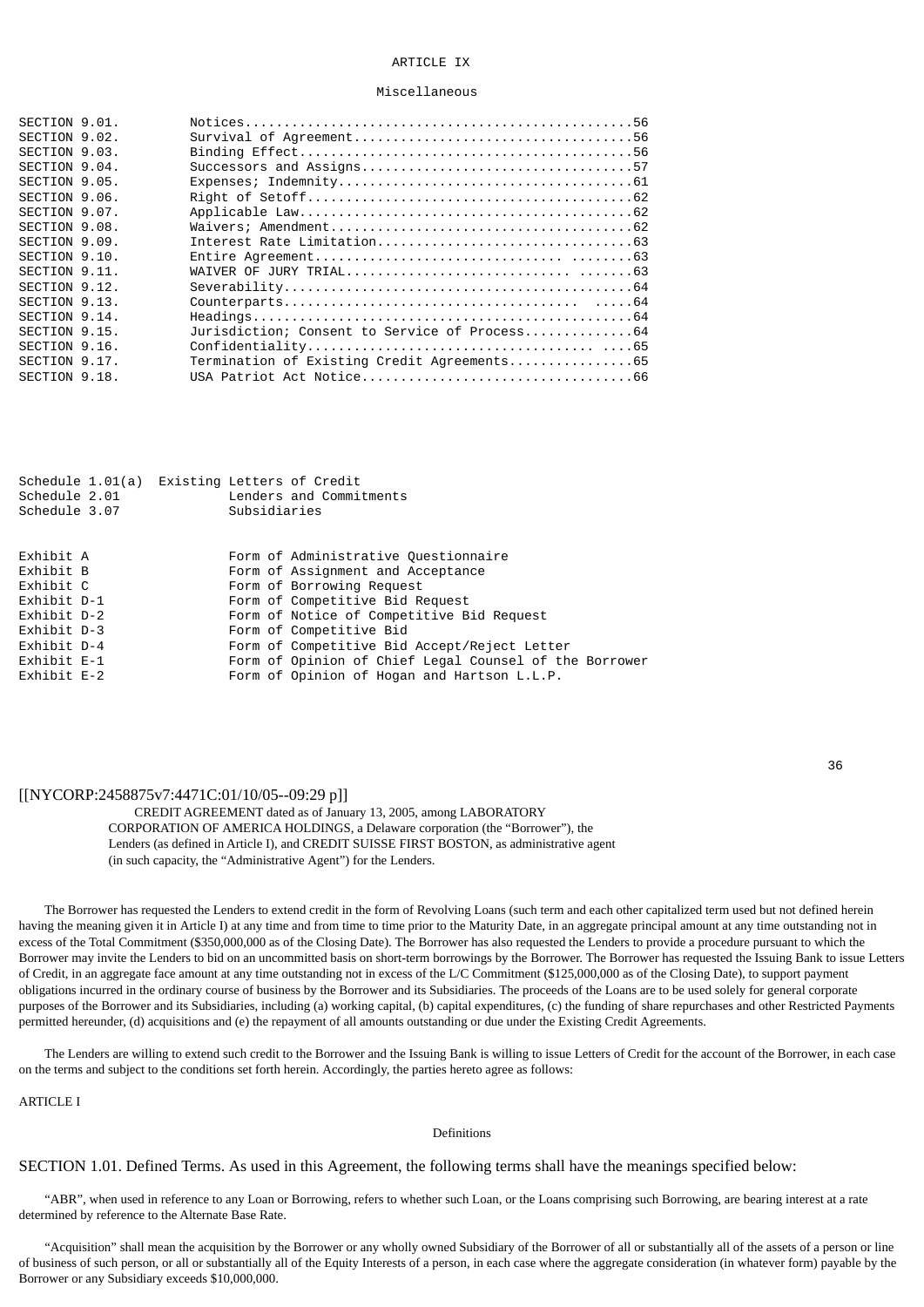"Administrative Agent Fees" shall have the meaning assigned to such term in Section 2.06(b).

 "Administrative Questionnaire" shall mean an Administrative Questionnaire in the form of Exhibit A, or such other form as may be supplied from time to time by the Administrative Agent.

 "Affiliate" shall mean, when used with respect to a specified person, another person that directly, or indirectly through one or more intermediaries, Controls or is Controlled by or is under common Control with the person specified.

"Aggregate Revolving Credit Exposure" shall mean the aggregate amount of the Lenders' Revolving Credit Exposures.

 "Alternate Base Rate" shall mean, for any day, a rate per annum equal to the greater of (a) the Prime Rate in effect on such day and (b) the Federal Funds Effective Rate in effect on such day plus 1/2 of 1%. Any change in the Alternate Base Rate due to a change in the Prime Rate or the Federal Funds Effective Rate shall be effective on the effective date of such change in the Prime Rate or the Federal Funds Effective Rate, respectively.

 "Applicable Percentage" shall mean, for any day, with respect to any Eurodollar Loan (other than any Eurodollar Competitive Loan) or with respect to the Facility Fees, as the case may be, the applicable percentage set forth below under the caption "Eurodollar Spread" or "Facility Fee Percentage", as the case may be, based upon the rating by S&P applicable on such date to the Index Debt:

|                 | Eurodollar | Facility Fee Percentage |
|-----------------|------------|-------------------------|
| SandP Rating    | Spread     |                         |
| Category 1      | 0.275%     | 0.100%                  |
| Equal to or     |            |                         |
| greater than A- |            |                         |
| Category 2      | 0.375%     | 0.125%                  |
| BBB+            |            |                         |
| Category 3      | 0.475%     | 0.150%                  |
| <b>BBB</b>      |            |                         |
| Category 4      | 0.575%     | 0.175%                  |
| BBB-            |            |                         |
| Category 5      | 0.750%     | 0.250%                  |
| Less than BBB-  |            |                         |

For purposes of the foregoing, (i) if S&P shall not have in effect a rating for the Index Debt (other than by reason of the circumstances referred to in the last sentence of this definition), then S&P shall be deemed to have established a rating in Category 5; and (ii) if the rating established or deemed to have been established by S&P for the Index Debt shall be changed (other than as a result of a change in the rating system of S&P), such change shall be effective as of the date on which it is first announced by S&P. Each change in the Applicable Percentage shall apply during the period commencing on the effective date of such change and ending on the date immediately preceding the effective date of the next such change. If the rating system of S&P shall change, or if S&P shall cease to be in the business of rating corporate debt obligations, the Borrower and the Lenders shall negotiate in good faith to amend this definition to reflect such changed rating system or the non-availability of a rating from S&P and, pending the effectiveness of any such amendment, the Applicable Percentage shall be determined by reference to the rating most recently in effect prior to such change or cessation.

 "Assignment and Acceptance" shall mean an assignment and acceptance entered into by a Lender and an assignee (with the consent of any party whose consent is required by Section 9.04), and accepted by the Administrative Agent, in the form of Exhibit B or such other form as shall be approved by the Administrative Agent.

"Board" shall mean the Board of Governors of the Federal Reserve System of the United States of America.

 "Borrowing" shall mean (a) Loans of the same Type made, converted or continued on the same date and, in the case of Eurodollar Loans, as to which a single Interest Period is in effect or (b) a Borrowing described in the definition of the term "Competitive Borrowing".

"Borrowing Request" shall mean a request by the Borrower in accordance with the terms of Section 2.04.

 "Business Day" shall mean any day other than a Saturday, Sunday or day on which banks in New York City are authorized or required by law to close; provided, however, that when used in connection with a Eurodollar Loan, the term "Business Day" shall also exclude any day on which banks are not open for dealings in dollar deposits in the London interbank market.

 "Capital Lease Obligations" of any person shall mean the obligations of such person to pay rent or other amounts under any lease of (or other arrangement conveying the right to use) real or personal property, or a combination thereof, which obligations are required to be classified and accounted for as capital leases on a balance sheet of such person under GAAP, and the amount of such obligations shall be the capitalized amount thereof determined in accordance with GAAP.

 A "Change in Control" shall be deemed to have occurred if (a) any person or group (within the meaning of Rule 13d-5 of the Securities Exchange Act of 1934 as in effect on the date hereof) shall own directly or indirectly, beneficially or of record, shares representing more than 40% of the aggregate ordinary voting power represented by the issued and outstanding capital stock of the Borrower or (b) a majority of the seats (other than vacant seats) on the board of directors of the Borrower shall at any time be occupied by persons who were neither (i) nominated by the board of directors of the Borrower nor (ii) appointed by directors so nominated.

"Change in Law" shall mean (a) the adoption of any law, rule or regulation after the date of this Agreement, (b) any change in any law, rule or regulation or in the interpretation or application thereof by any Governmental Authority after the date of this Agreement or (c) compliance by any Lender or the Issuing Bank (or, for purposes of Section 2.13, by any lending office of such Lender or by such Lender's or Issuing Bank's holding company, if any) with any request, guideline or directive (whether or not having the force of law) of any Governmental Authority made or issued after the date of this Agreement.

"Closing Date" shall mean January 13, 2005.

"Code" shall mean the Internal Revenue Code of 1986, as amended from time to time.

 "Commitment" shall mean, with respect to each Lender, the commitment of such Lender to make Loans and to acquire participations in Letters of Credit hereunder as set forth on Schedule 2.01, or in the Assignment and Acceptance pursuant to which such Lender assumed its Commitment, as applicable, as the same may be (a) reduced from time to time pursuant to Section 2.10, (b) increased from time to time pursuant to Section 2.22 and (c) reduced or increased from time to time pursuant to assignments by or to such Lender pursuant to Section 9.04.

"Competitive Bid" shall mean an offer by a Lender to make a Competitive Loan pursuant to Section 2.03(b) in the form of Exhibit D-3.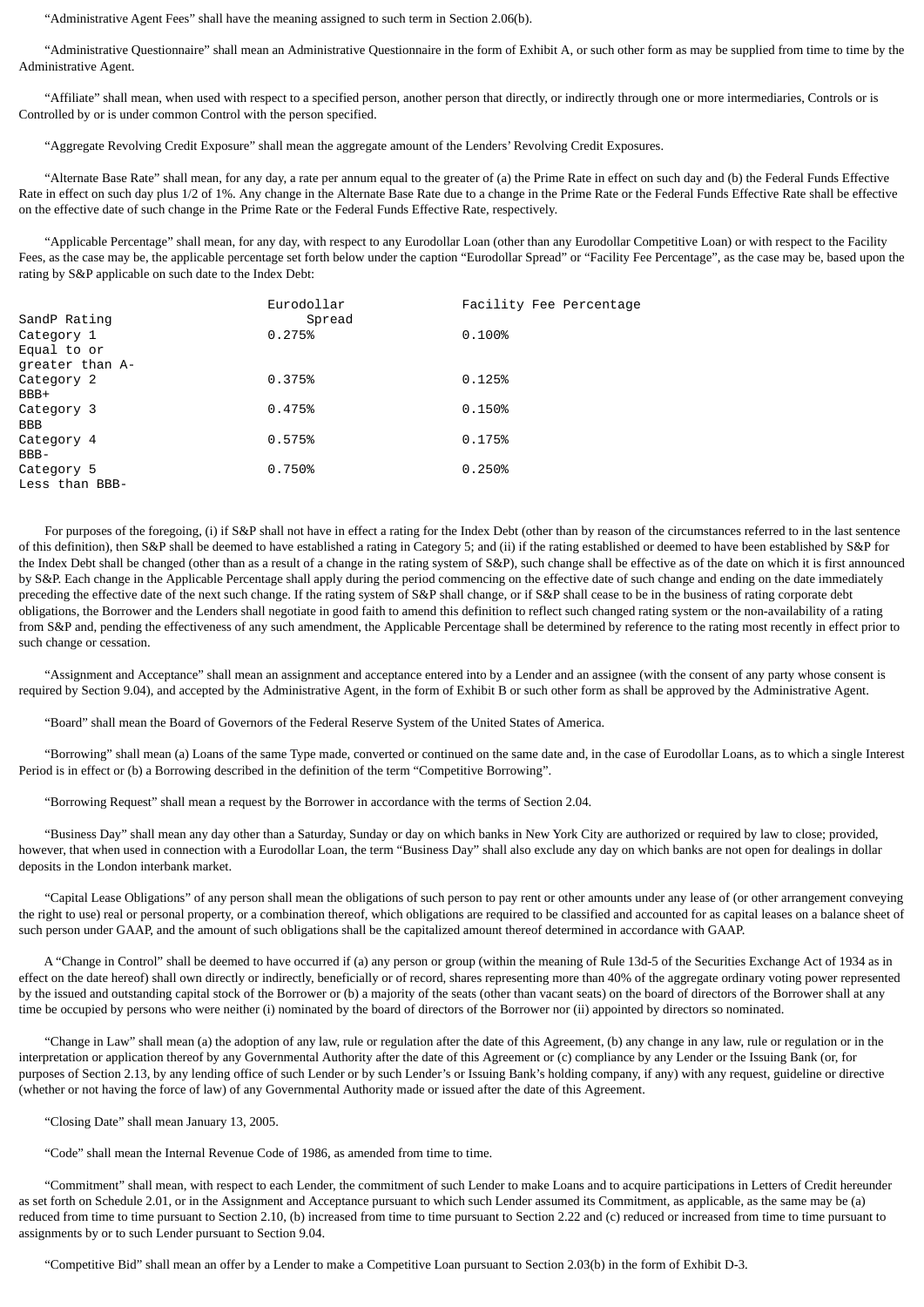"Competitive Bid Accept/Reject Letter" shall mean a notification made by the Borrower pursuant to Section 2.03(d) in the form of Exhibit D-4.

 "Competitive Bid Rate" shall mean, as to any Competitive Bid, (i) in the case of a Eurodollar Loan, the Margin, and (ii) in the case of a Fixed Rate Loan, the fixed rate of interest offered by the Lender making such Competitive Bid.

"Competitive Bid Request" shall mean a request made by the Borrower pursuant to Section 2.03(a).

 "Competitive Borrowing" shall mean a Borrowing consisting of a Competitive Loan or concurrent Competitive Loans from the Lender or Lenders whose Competitive Bids for such Borrowing have been accepted by the Borrower under the bidding procedure described in Section 2.03.

 "Competitive Loan" shall mean a Loan from a Lender to the Borrower pursuant to the bidding procedure described in Section 2.03. Each Competitive Loan shall be a Eurodollar Competitive Loan or a Fixed Rate Loan.

"Confidential Information Memorandum" shall mean the Confidential Information Memorandum of the Borrower dated December 2004.

 "Consolidated EBITDA" shall mean, for any period, Consolidated Net Income for such period plus (a) without duplication and to the extent deducted in determining such Consolidated Net Income, the sum of (i) consolidated interest expense net of interest income for such period, (ii) consolidated income tax expense for such period, (iii) all amounts attributable to depreciation and amortization for such period and (iv) any extraordinary charges and all non-cash write-offs and write-downs of amortizable and depreciable items for such period, and minus (b) without duplication, to the extent included in determining such Consolidated Net Income, any extraordinary gains and all non-cash items of income for such period, all determined on a consolidated basis in accordance with GAAP.

 "Consolidated Interest Expense" shall mean, for any period, the interest expense (including (a) imputed interest expense in respect of Capital Lease Obligations and (b) the amortization of original issue discount in connection with the Subordinated Notes and other Indebtedness issued with original issue discount) of the Borrower and the Subsidiaries for such period, net of interest income, in each case determined on a consolidated basis in accordance with GAAP. For purposes of the foregoing, interest expense shall be determined after giving effect to any net payments made or received by the Borrower or any Subsidiary with respect to interest rate Hedging Agreements.

 "Consolidated Net Income" shall mean, for any period, the net income or loss of the Borrower and the Subsidiaries for such period determined on a consolidated basis in accordance with GAAP.

"Control" shall mean the possession, directly or indirectly, of the power to direct or cause the direction of the management or policies of a person, whether through the ownership of voting securities, by contract or otherwise, and the terms "Controlling" and "Controlled" shall have meanings correlative thereto.

"Credit Event" shall have the meaning assigned to such term in Section 4.01.

"Default" shall mean any event or condition which upon notice, lapse of time or both would constitute an Event of Default.

"dollars" or "\$" shall mean lawful money of the United States of America.

 "Environmental Laws" shall mean all laws, rules, regulations, codes, ordinances, orders, decrees, judgments or injunctions issued, promulgated or entered into by any Governmental Authority, relating to the environment, the preservation or reclamation of natural resources, the management or release of Hazardous Materials or to the effect of the environment on human health and safety.

 "Environmental Liability" shall mean liabilities, obligations, claims, actions, suits, judgments or orders under or relating to any Environmental Law for any damages, injunctive relief, losses, fines, penalties, fees, expenses (including fees and expenses of attorneys and consultants) or costs, whether contingent or otherwise, including those arising from or relating to (a) any action to address the on- or off-site presence, release of, or exposure to, Hazardous Materials, (b) permitting and licensing, governmental administrative oversight and financial assurance requirements, (c) any personal injury (including death), any property damage (real or personal) or natural resource damage and (d) the violation of any Environmental Law.

 "Equity Interests" shall mean shares of capital stock, partnership interests, membership interests in a limited liability company, beneficial interests in a trust or other equity interests in any person, or any obligations convertible into or exchangeable for, or giving any person a right, option or warrant to acquire such equity interests or such convertible or exchangeable obligations; provided that the Subordinated Notes are deemed not to constitute Equity Interests of the Borrower.

"ERISA" shall mean the Employee Retirement Income Security Act of 1974, as amended from time to time.

 "ERISAAffiliate" shall mean any trade or business (whether or not incorporated) that, together with the Borrower, is treated as a single employer under Section 414(b) or (c) of the Code, or solely for purposes of Section 302 of ERISA and Section 412 of the Code, is treated as a single employer under Section 414 of the Code.

 "ERISA Event" shall mean (a) any "reportable event", as defined in Section 4043 of ERISA or the regulations issued thereunder, with respect to a Plan (other than an event for which the 30-day notice period is waived); (b) the existence with respect to any Plan of an "accumulated funding deficiency" (as defined in Section 412 of the Code or Section 302 of ERISA), whether or not waived; (c) the filing pursuant to Section 412(d) of the Code or Section 303(d) of ERISA of an application for a waiver of the minimum funding standard with respect to any Plan; (d) the incurrence by the Borrower or any of its ERISA Affiliates of any liability under Title IV of ERISA with respect to the termination of any Plan or the withdrawal or partial withdrawal of the Borrower or any of its ERISA Affiliates from any Plan or Multiemployer Plan; (e) the receipt by the Borrower or any of its ERISA Affiliates from the PBGC or a plan administrator of any notice relating to the intention to terminate any Plan or Plans or to appoint a trustee to administer any Plan; (f) the adoption of any amendment to a Plan that would require the provision of security pursuant to Section  $401(a)(29)$  of the Code or Section 307 of ERISA; (g) the receipt by the Borrower or any of its ERISA Affiliates of any notice, or the receipt by any Multiemployer Plan from the Borrower or any of its ERISA Affiliates of any notice, concerning the imposition of Withdrawal Liability or a determination that a Multiemployer Plan is, or is expected to be, insolvent or in reorganization, within the meaning of Title IV of ERISA; or (h) the occurrence of a "prohibited transaction" with respect to which the Borrower or any of the Subsidiaries is a "disqualified person" (within the meaning of Section 4975 of the Code) or with respect to which the Borrower or any such Subsidiary could otherwise be liable.

 "Eurodollar", when used in reference to any Loan or Borrowing, refers to whether such Loan, or the Loans comprising such Borrowing, are bearing interest at a rate determined by reference to the LIBO Rate.

"Event of Default" shall have the meaning assigned to such term in Article VII.

 "Excluded Taxes" shall mean, with respect to the Administrative Agent, any Lender, the Issuing Bank or any other recipient of any payment to be made by or on account of any obligation of the Borrower hereunder, (a) income, franchise or similar taxes imposed on (or measured by) its net income by the United States of America, the jurisdiction under the laws of which such recipient is organized or in which its principal office is located (or, in the case of any Lender, in which its applicable lending office is located), or, in the case of a jurisdiction that imposes taxes on the basis of management or control or other concept or principle of residence, the jurisdiction in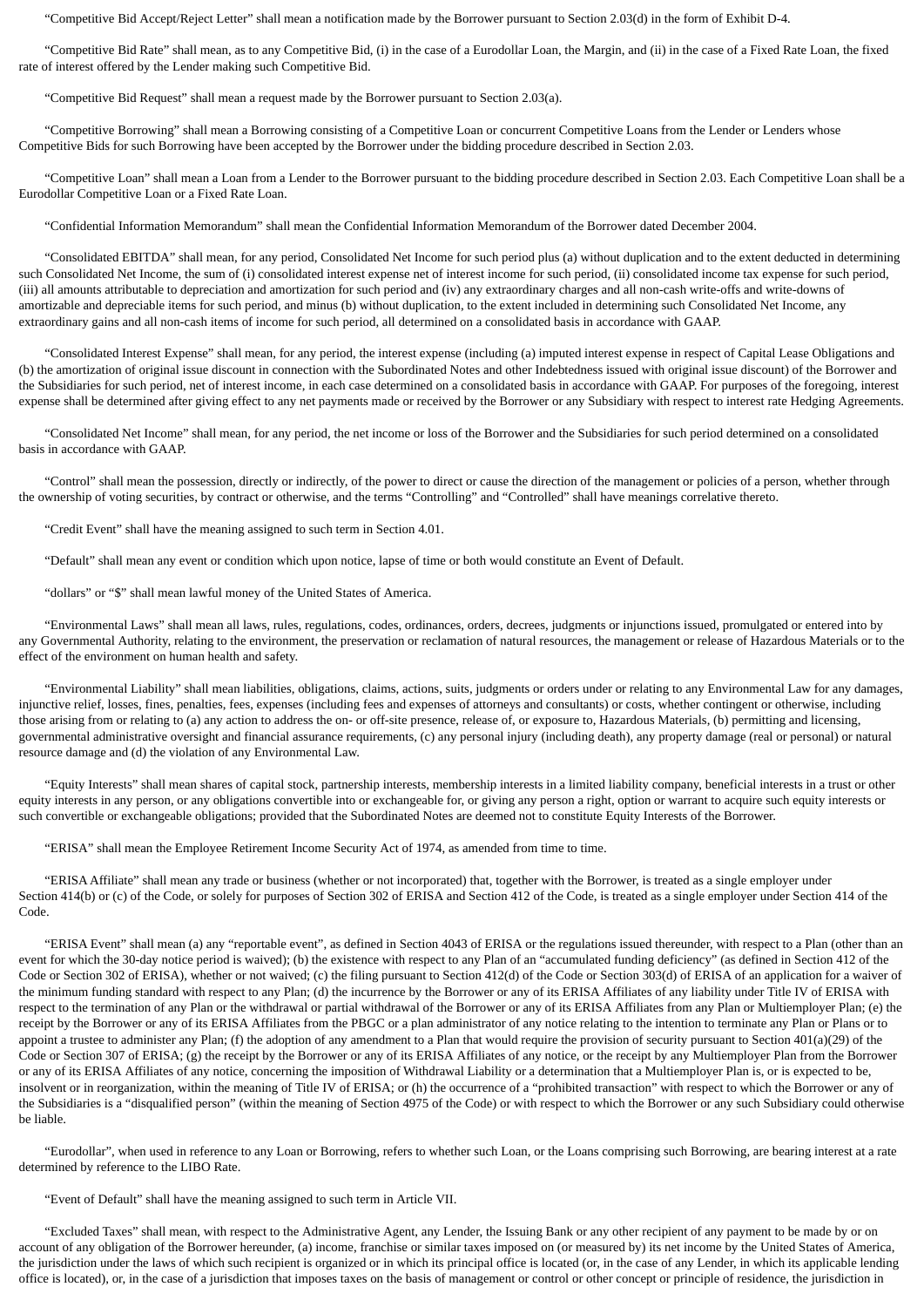which such recipient is so resident, (b) Taxes imposed by reason of any present or former connection between such person and the jurisdiction imposing such Taxes, other than solely as a result of the execution and delivery of this Agreement, the making of any Loans hereunder or the performance of any action provided for hereunder, (c) any branch profits taxes imposed by the United States of America or any similar tax imposed by any other jurisdiction in which the Borrower is located and (d) in the case of a Foreign Lender (other than as an assignee pursuant to a request by the Borrower under Section 2.20(a)), any withholding tax that (i) is imposed on amounts payable to such Foreign Lender at the time such Foreign Lender becomes a party to this Agreement (or designates a new lending office), except to the extent that such Foreign Lender (or its assignor, if any) was entitled, at the time of designation of a new lending office (or assignment), to receive additional amounts from the Borrower with respect to such withholding tax pursuant to Section 2.19(a) or (ii) is attributable to such Foreign Lender's failure to comply with Section 2.19(e).

 "Existing Credit Agreements" shall mean, collectively, (a) the Three-Year Credit Agreement dated as of February 20, 2002, as amended, among the Borrower, the lenders from time to time party thereto, and Credit Suisse First Boston, as administrative agent, and (b) the 364-Day Credit Agreement dated as of January 13, 2004, among the Borrower, the Lenders from time to time party thereto, and Credit Suisse First Boston, as administrative agent.

 "Existing Letter of Credit" shall mean each letter of credit previously issued for the account of the Borrower that (a) is outstanding on the Closing Date and (b) is listed on Schedule 1.01(a).

"Facility Fee" shall have the meaning assigned to such term in Section 2.06(a).

 "Federal Funds Effective Rate" shall mean, for any day, the weighted average (rounded upwards, if necessary, to the next 1/100 of 1%) of the rates on overnight Federal funds transactions with members of the Federal Reserve System arranged by Federal funds brokers, as published on the next succeeding Business Day by the Federal Reserve Bank of New York, or, if such rate is not so published for any day that is a Business Day, the average (rounded upwards, if necessary, to the next 1/100 of 1%) of the quotations for the day for such transactions received by the Administrative Agent from three Federal funds brokers of recognized standing selected by it.

"Fees" shall mean the Facility Fees, the Administrative Agent Fees, the L/C Participation Fees and the Issuing Bank Fees.

"Financial Officer" of any person shall mean the chief financial officer, principal accounting officer, Treasurer or Controller of such person.

"Fixed Rate Borrowing" shall mean a Borrowing comprised of Fixed Rate Loans.

 "Fixed Rate Loan" shall mean any Competitive Loan bearing interest at a fixed percentage rate per annum (expressed in the form of a decimal to no more than four decimal places) specified by the Lender making such Loan in its Competitive Bid.

 "Foreign Lender" shall mean any Lender that is organized under the laws of a jurisdiction other than that in which the Borrower is located. For purposes of this definition, the United States of America, each State thereof and the District of Columbia shall be deemed to constitute a single jurisdiction.

"GAAP" shall mean generally accepted accounting principles applied on a consistent basis.

"Governmental Authority" shall mean any Federal, state, local or foreign court or governmental agency, authority, instrumentality or regulatory body.

"Granting Lender" shall have the meaning assigned to such term in Section 9.04(i).

 "Guarantee" of or by any person (the "guarantor") shall mean any obligation, contingent or otherwise, of such person guaranteeing or having the economic effect of guaranteeing any Indebtedness of any other person (the "primary obligor") in any manner, whether directly or indirectly, and including any obligation of the guarantor, direct or indirect, (a) to purchase or pay (or advance or supply funds for the purchase or payment of) such Indebtedness or to purchase (or to advance or supply funds for the purchase of) any security for the payment of such Indebtedness, (b) to purchase or lease property, securities or services for the purpose of assuring the owner of such Indebtedness of the payment of such Indebtedness or other obligation, (c) to maintain working capital, equity capital or any other financial statement condition or liquidity of the primary obligor so as to enable the primary obligor to pay such Indebtedness or (d) as an account party in respect of any letter of credit or letter of guaranty issued to support such Indebtedness; provided, however, that the term "Guarantee" shall not include endorsements for collection or deposit in the ordinary course of business.

 "Hazardous Materials" shall mean (a) petroleum products and byproducts, asbestos, urea formaldehyde foam insulation, polychlorinated biphenyls, radon gas, chlorofluorocarbons and all other ozone-depleting substances and (b) any chemical, material, substance, waste, pollutant or contaminant that is prohibited, limited or regulated by or pursuant to any Environmental Law.

 "Hedging Agreement" shall mean any interest rate protection agreement, foreign currency exchange agreement, commodity price protection agreement or other interest or currency exchange rate or commodity price hedging arrangement.

"Incremental Commitment" shall mean the Commitment of any Lender established pursuant to Section 2.22.

 "Incremental Commitment Agreement" shall mean an Incremental Commitment Assumption Agreement in form and substance reasonably satisfactory to the Administrative Agent, among the Borrower, the Administrative Agent, and one or more Incremental Lenders and, if applicable, the Issuing Bank.

 "Incremental Commitment Amount" shall mean, at any time, the excess, if any, of \$150,000,000 over the aggregate amount of all Incremental Commitments established prior to such time pursuant to Section 2.22.

"Incremental Lender" shall mean a Lender with an Incremental Commitment.

 "Indebtedness" of any person shall mean, without duplication, (a) all obligations of such person for borrowed money, (b) all obligations of such person evidenced by bonds, debentures, notes or similar instruments, (c) all obligations of such person under conditional sale or other title retention agreements relating to property or assets purchased by such person, (d) all obligations of such person issued or assumed as the deferred purchase price of property or services (excluding trade accounts payable and accrued obligations incurred in the ordinary course of business), (e) all Indebtedness of others secured by (or for which the holder of such Indebtedness has an existing right, contingent or otherwise, to be secured by) any Lien on property owned or acquired by such person, whether or not the obligations secured thereby have been assumed, (f) all Guarantees by such person of Indebtedness of others, (g) all Capital Lease Obligations of such person, (h) all obligations, contingent or otherwise, of such person as an account party in respect of letters of credit and letters of guaranty, (i) all obligations, contingent or otherwise, of such person in respect of bankers' acceptances and (j) all obligations of such person to make contingent cash payments in respect of any acquisition, to the extent such obligations are or are required to be shown as liabilities on the balance sheet of such person in accordance with GAAP. The Indebtedness of any person shall include the Indebtedness of any other entity (including any partnership in which such person is a general partner) to the extent such person is liable therefor as a result of such person's ownership interest in or other relationship with such entity, except to the extent the terms of such Indebtedness provide that such person is not liable therefor.

"Indemnified Taxes" shall mean Taxes other than Excluded Taxes.

"Index Debt" shall mean the senior, unsecured, non-credit enhanced, long-term indebtedness for borrowed money of the Borrower.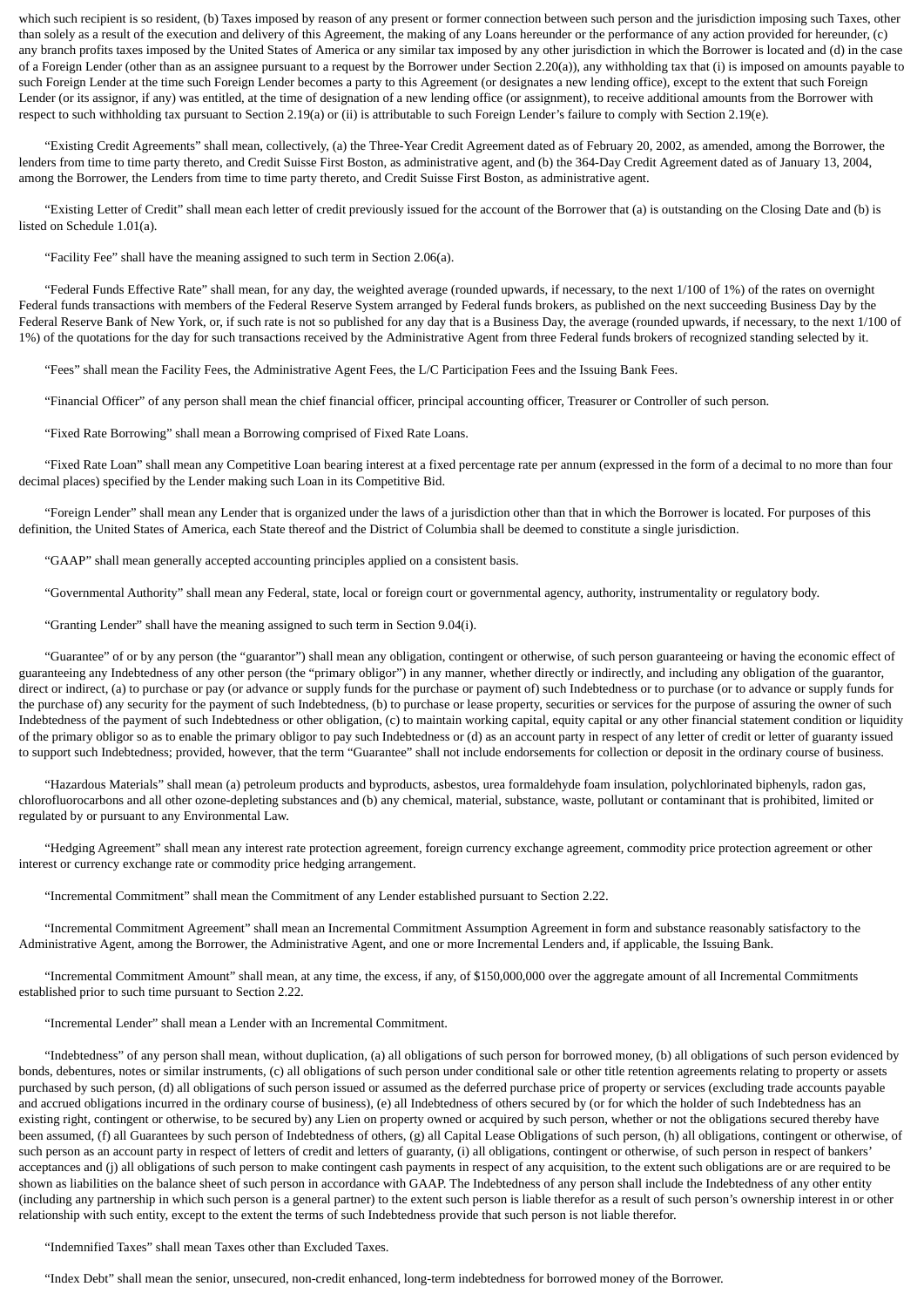"Interest Coverage Ratio" shall mean, for any period, the ratio of (a) Consolidated EBITDA for such period to (b) Consolidated Interest Expense for such period.

 "Interest Payment Date" shall mean (a) with respect to any ABR Loan, the last Business Day of each March, June, September and December and (b) with respect to any Eurodollar Loan or Fixed Rate Borrowing, the last day of the Interest Period applicable to the Borrowing of which such Loan is a part or such Fixed Rate Borrowing, as the case may be, and, in the case of a Eurodollar Borrowing with an Interest Period of more than three months' duration or a Fixed Rate Borrowing with an Interest Period of more than 90 days' duration, each day that would have been an Interest Payment Date had successive Interest Periods of three months' or 90 days' duration, respectively, been applicable to such Borrowing.

 "Interest Period" shall mean, (a) with respect to any Eurodollar Borrowing, the period commencing on the date of such Borrowing and ending on the numerically corresponding day (or, if there is no numerically corresponding day, on the last day) in the calendar month that is 1, 2, 3 or 6 months thereafter, as the Borrower may elect, and (b) with respect to any Fixed Rate Borrowing, the period commencing on the date of such Borrowing and ending on the date specified in the Competitive Bids in which the offers to make the Fixed Rate Loans comprising such Borrowing were extended, which shall not be earlier than 30 days after the date of such Borrowing or later than 360 days after the date of such Borrowing; provided, however, that if any Interest Period would end on a day other than a Business Day, such Interest Period shall be extended to the next succeeding Business Day unless, in the case of a Eurodollar Borrowing only, such next succeeding Business Day would fall in the next calendar month, in which case such Interest Period shall end on the next preceding Business Day. Interest shall accrue from and including the first day of an Interest Period to but excluding the last day of such Interest Period. For purposes hereof, the date of a Borrowing initially shall be the date on which such Borrowing is made and thereafter shall be the effective date of the most recent conversion or continuation of such Borrowing.

 "Issuing Bank" shall mean, as the context may require, (a) Credit Suisse First Boston, in its capacity as the issuer of Letters of Credit hereunder, (b) with respect to each Existing Letter of Credit, the Lender that issued such Existing Letter of Credit, and (c) any other Lender that may become an Issuing Bank pursuant to Section 2.21(i) or 2.21(k), with respect to Letters of Credit issued by such Lender. The Issuing Bank may, in its discretion, arrange for one or more Letters of Credit to be issued by Affiliates of the Issuing Bank, in which case the term "Issuing Bank" shall include any such Affiliate with respect to Letters of Credit issued by such Affiliate.

"Issuing Bank Fees" shall have the meaning assigned to such term in Section 2.06(c).

 "L/C Commitment" shall mean the commitment of the Issuing Bank to issue Letters of Credit pursuant to Section 2.21. The aggregate amount of the L/C Commitment on the Closing Date is \$125,000,000. The L/C Commitment may be increased from time to time pursuant to Section 2.22(a).

"L/C Disbursement" shall mean a payment or disbursement made by the Issuing Bank pursuant to a Letter of Credit.

 "L/C Exposure" shall mean at any time the sum of (a) the aggregate undrawn amount of all outstanding Letters of Credit at such time and (b) the aggregate principal amount of all L/C Disbursements that have not yet been reimbursed at such time. The L/C Exposure of any Lender at any time shall equal its Pro Rata Percentage of the aggregate L/C Exposure at such time.

"L/C Participation Fee" shall have the meaning assigned to such term in Section 2.06(c).

 "Lenders" shall mean (a) the persons listed on Schedule 2.01 and (b) any person that has become a party hereto pursuant to an Assignment and Acceptance or an Incremental Commitment Assumption Agreement (in each case, other than any such person that has ceased to be a party hereto pursuant to an Assignment and Acceptance).

"Letter of Credit" shall mean any letter of credit issued pursuant to Section 2.21 and any Existing Letter of Credit.

 "Leverage Ratio" shall mean, on any date, the ratio of Total Debt on such date to Consolidated EBITDA for the period of four consecutive fiscal quarters most recently ended on or prior to such date. Solely for purposes of this definition, if at the time of any determination of the Leverage Ratio an Acquisition shall have been completed during the relevant period, the Consolidated EBITDA for such period shall be reformulated on a pro forma basis to give effect to such Acquisition as if it had occurred on the first day of such period. For purposes of the foregoing, all pro forma adjustments shall be (a) only those required or permitted by Regulation S-X of the Securities Act of 1933 or otherwise based on reasonably detailed written assumptions reasonably acceptable to the Administrative Agent and (b) certified by a Financial Officer of the Borrower as having been prepared in good faith based upon reasonable assumptions.

 "LIBO Rate" shall mean, with respect to any Eurodollar Borrowing for any Interest Period, the rate per annum determined by the Administrative Agent at approximately 11:00 a.m., London time, on the date that is two Business Days prior to the commencement of such Interest Period by reference to the British Bankers' Association Interest Settlement Rates for deposits in dollars (as set forth by the Bloomberg Information Service or any successor thereto or any other service selected by the Administrative Agent which has been nominated by the British Bankers' Association as an authorized information vendor for the purpose of displaying such rates) for a period equal to such Interest Period; provided that, to the extent that an interest rate is not ascertainable pursuant to the foregoing provisions of this definition, the "LIBO Rate" shall be the interest rate per annum determined by the Administrative Agent to be the average of the rates per annum at which dollar deposits of \$10,000,000 are offered for such relevant Interest Period to major banks in the London interbank market in London, England by the Administrative Agent at approximately 11:00 a.m. (London time) on the date that is two Business Days prior to the beginning of such Interest Period.

 "Lien" shall mean, with respect to any asset, (a) any mortgage, deed of trust, lien, pledge, encumbrance, charge or security interest in or on such asset or (b) the interest of a vendor or a lessor under any conditional sale agreement, capital lease or title retention agreement (or any financing lease having substantially the same economic effect as any of the foregoing) relating to such asset.

"Loans" shall mean the Revolving Loans and, the Competitive Loans.

 "Margin" shall mean, as to any Eurodollar Competitive Loan, the margin (expressed as a percentage rate per annum in the form of a decimal to no more than four decimal places) to be added to or subtracted from the LIBO Rate in order to determine the interest rate applicable to such Loan, as specified in the Competitive Bid relating to such Loan.

"Margin Stock" shall have the meaning assigned to such term in Regulation U.

 "Material Adverse Effect" shall mean a materially adverse effect on the financial condition, results of operations or business of the Borrower and the Subsidiaries, taken as a whole.

 "Material Indebtedness" shall mean Indebtedness (other than the Loans and Letters of Credit), or obligations in respect of one or more Hedging Agreements, of any one or more of the Borrower and the Subsidiaries in an aggregate principal amount exceeding \$50,000,000. For purposes of determining Material Indebtedness, the "principal amount" of the obligations of the Borrower or any Subsidiary in respect of any Hedging Agreement at any time shall be the maximum aggregate amount (giving effect to any netting agreements) that the Borrower or such Subsidiary would be required to pay if such Hedging Agreement were terminated at such time.

 "Material Subsidiary" shall mean at any time any Subsidiary, except Subsidiaries which, if aggregated and considered as a single Subsidiary, would not meet the definition of a "significant subsidiary" contained as of the date hereof in Regulation S-X of the Securities and Exchange Commission.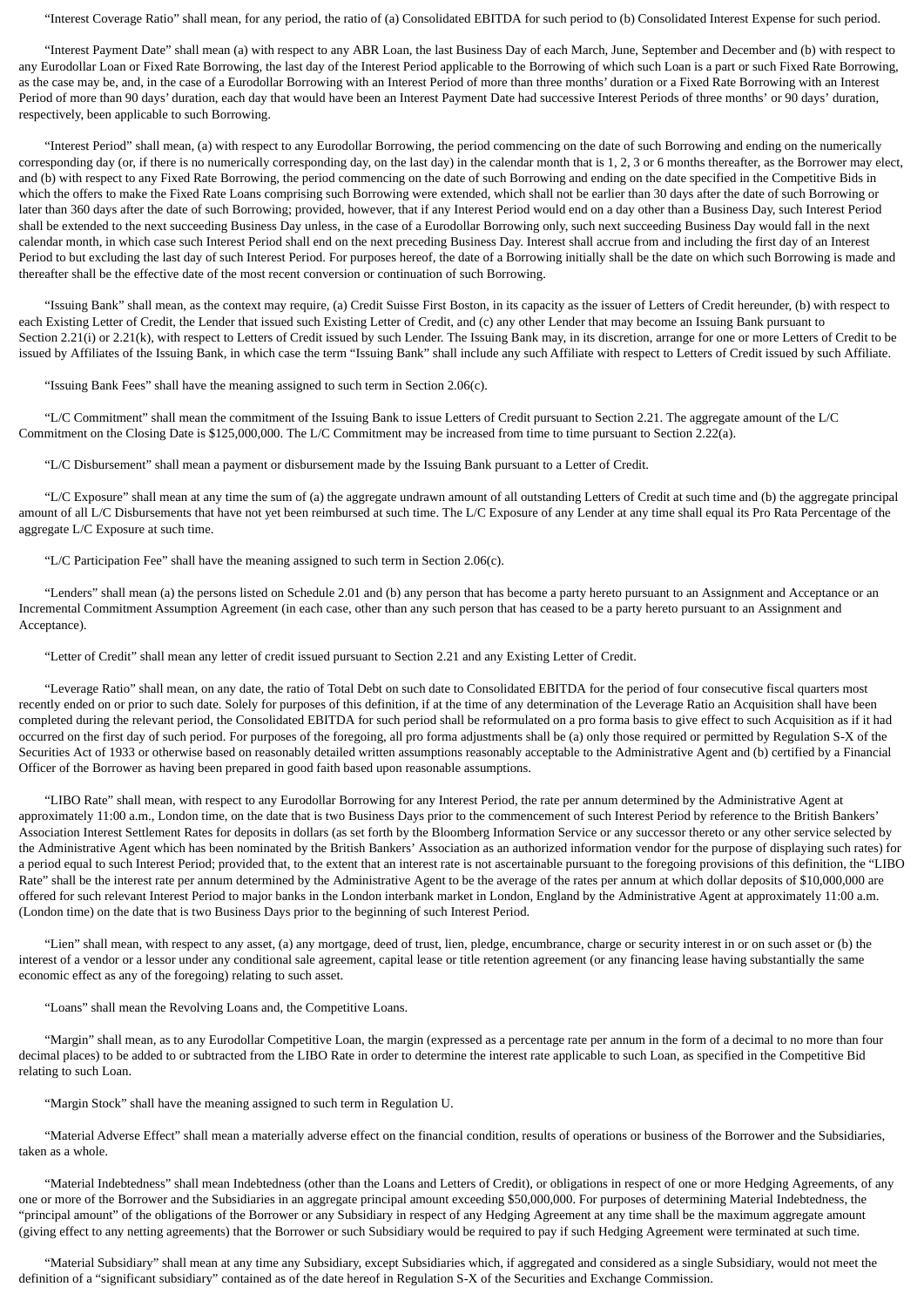"Maturity Date" shall mean January 13, 2010.

"Moody's" shall mean Moody's Investors Service, Inc.

"Multiemployer Plan" shall mean a multiemployer plan as defined in Section 4001(a)(3) of ERISA.

 "Other Taxes" shall mean any and all present or future stamp or documentary taxes or any other excise or property taxes, charges or similar levies arising from any payment made under this Agreement or from the execution, delivery or enforcement of, or otherwise with respect to, this Agreement.

"PBGC" shall mean the Pension Benefit Guaranty Corporation referred to and defined in ERISA.

 *"Permitted Investments" shall mean:*

(a) direct obligations of, or obligations the principal of and interest on which are unconditionally guaranteed by, the United States of America (or by any agency thereof to the extent such obligations are backed by the full faith and credit of the United States of America), in each case maturing within one year from the date of acquisition thereof;

(b) investments in foreign and domestic commercial paper maturing within 270 days from the date of acquisition thereof and having, at such date of acquisition, the highest credit rating obtainable from S&P or from Moody's;

(c) investments in certificates of deposit, banker's acceptances and time deposits maturing within one year from the date of acquisition thereof issued or guaranteed by or placed with, and money market deposit accounts issued or offered by, the Administrative Agent or any domestic office of any commercial bank organized under the laws of the United States of America or any State thereof that has a combined capital and surplus and undivided profits of not less than \$500,000,000;

(d) fully collateralized repurchase agreements with a term of not more than 30 days for securities described in clause (a) above and entered into with a financial institution satisfying the criteria of clause (c) above;

(e) investments in "money market funds" within the meaning of Rule 2a-7 of the Investment Company Act of 1940, as amended, substantially all of whose assets are invested in investments of the type described in clauses (a) through (d) above;

(f) investments in so-called market auction securities rated Aa2 or higher by Moody's or AA or higher by S&P and which have a reset date not more than 365 days from the date of acquisition thereof; and

(g) investments in readily-marketable obligations of Indebtedness of any State of the United States or any municipality organized under the laws of any State of the United States or any political subdivision thereof which, at the time of acquisition, are accorded either of the two highest ratings by S&P, Moody's or another nationally recognized credit rating agency of similar standard, in any such case maturing no later than one year after the date of acquisition thereof.

 "person" shall mean any natural person, corporation, business trust, joint venture, association, company, limited liability company, partnership, Governmental Authority or other entity.

 "Plan" shall mean any employee pension benefit plan (other than a Multiemployer Plan) subject to the provisions of Title IV of ERISA or Section 412 of the Code or Section 307 of ERISA, and in respect of which the Borrower or any ERISA Affiliate is (or, if such plan were terminated, would under Section 4069 of ERISA be deemed to be) an "employer" as defined in Section 3(5) of ERISA.

 "Prime Rate" shall mean the rate of interest per annum publicly announced from time to time by the Administrative Agent as its prime rate in effect at its principal office in New York City; each change in the Prime Rate shall be effective on the date such change is publicly announced as being effective.

 "Pro Rata Percentage" of any Lender at any time shall mean the percentage of the Total Commitment represented by such Lender's Commitment. In the event the Commitments shall have expired or been terminated, the Pro Rata Percentages shall be determined on the basis of the Commitments most recently in effect.

"Register" shall have the meaning assigned to such term in Section 9.04(d).

"Regulation T" shall mean Regulation T of the Board as from time to time in effect and all official rulings and interpretations thereunder or thereof.

"Regulation U" shall mean Regulation U of the Board as from time to time in effect and all official rulings and interpretations thereunder or thereof.

"Regulation X" shall mean Regulation X of the Board as from time to time in effect and all official rulings and interpretations thereunder or thereof.

 "Related Parties" shall mean, with respect to any specified person, such person's Affiliates and the respective directors, officers, employees, agents and advisors of such person and such person's Affiliates.

 "Required Lenders" shall mean, at any time, Lenders having Commitments (or, if the Commitments have terminated, Loans) representing at least a majority of the Total Commitment (or if the Commitments have terminated, the aggregate amount of Loans outstanding) at such time or, for purposes of acceleration pursuant to clause (ii) of the last paragraph of Article VII, Lenders having Loans, L/C Exposures and unused Commitments representing at least a majority of the sum of all Loans outstanding, L/C Exposure and unused Commitments.

 "Restricted Payment" shall mean (a) any dividend or other distribution (whether in cash, securities or other property) with respect to any Equity Interests in the Borrower or any Subsidiary, or (b) any payment (whether in cash, securities or other property), including any sinking fund or similar deposit, other than a payment to the extent consisting of Equity Interests of equal or junior ranking, on account of the purchase, redemption, retirement, acquisition, cancelation or termination of any Equity Interests in the Borrower or any Subsidiary. It is understood that the withholding of shares, and the payment of cash to the Internal Revenue Service in an amount not to exceed the value of the withheld shares, by the Company in connection with any of its stock incentive plans shall not constitute Restricted Payments.

"Revolving Credit Borrowing" shall mean a Borrowing comprised of Revolving Loans.

 "Revolving Credit Exposure" shall mean, with respect to any Lender at any time, the aggregate principal amount at such time of all outstanding Revolving Loans of such Lender, plus the aggregate amount at such time of such Lender's L/C Exposure.

 "Revolving Loans" shall mean the revolving loans made by the Lenders to the Borrower pursuant to Section 2.01. Each Revolving Loan shall be a Eurodollar Revolving Loan or an ABR Revolving Loan.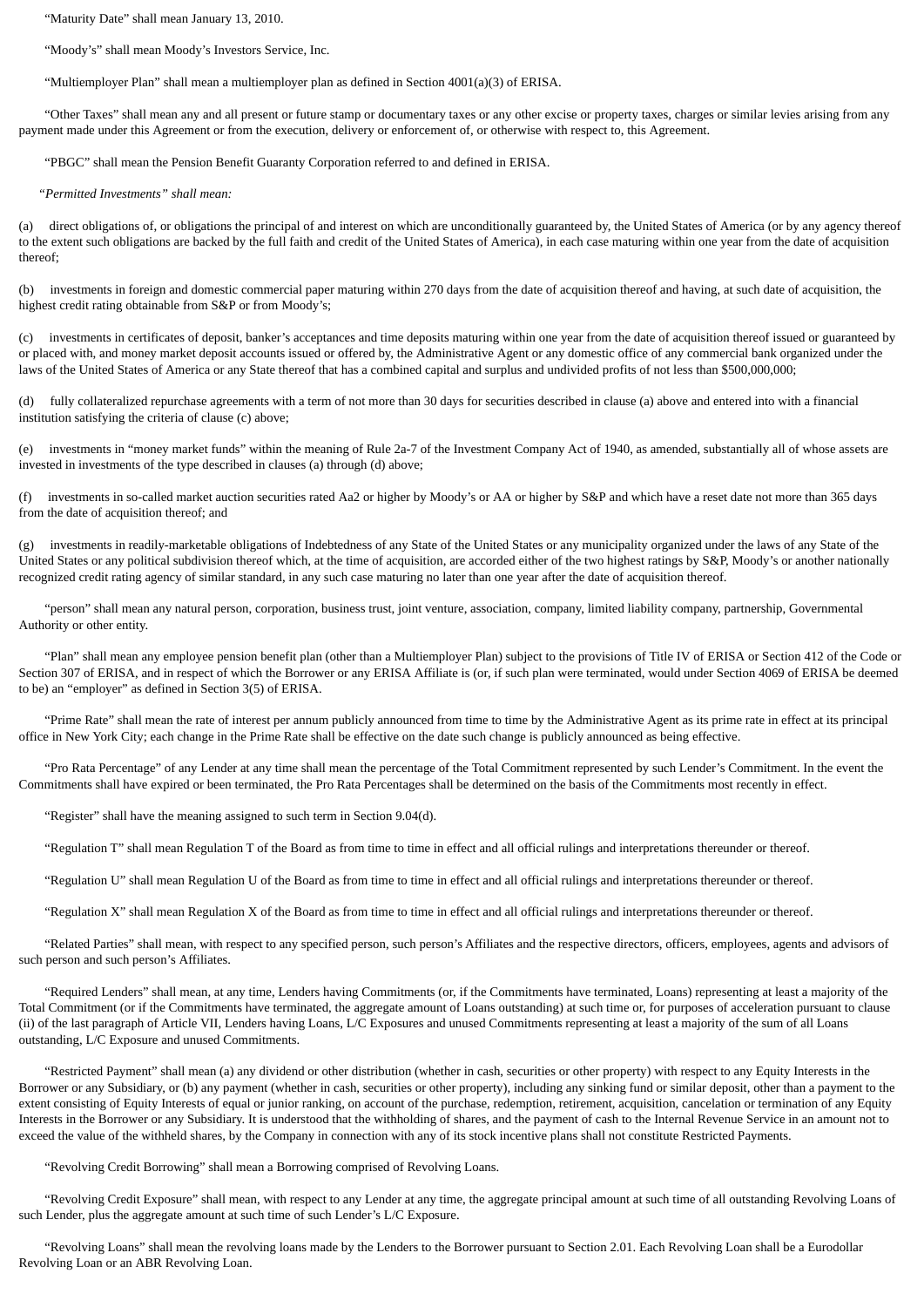"S&P" shall mean Standard & Poor's Ratings Service.

"SPC" shall have the meaning assigned to such term in Section 9.04(i).

 "Subordinated Notes" shall mean the Borrower's Zero Coupon Liquid Yield Option (Subordinated Convertible) Notes due 2021, in an aggregate principal amount at maturity of \$744,000,000.

 "Subordinated Note Documents" shall mean the indenture under which the Subordinated Notes were issued and all other instruments, agreements and other documents evidencing or governing the Subordinated Notes or providing for any Guarantee or other right in respect thereof.

 "subsidiary" shall mean, with respect to any person (herein referred to as the "parent"), any corporation, partnership, association or other business entity (a) of which securities or other ownership interests representing more than 50% of the equity or more than 50% of the ordinary voting power or more than 50% of the general partnership interests are, at the time any determination is being made, owned, controlled or held, or (b) that is, at the time any determination is made, otherwise Controlled, by the parent or one or more subsidiaries of the parent or by the parent and one or more subsidiaries of the parent.

"Subsidiary" shall mean any subsidiary of the Borrower.

 "Synthetic Purchase Agreement" shall mean any swap, derivative or other agreement or combination of agreements pursuant to which the Borrower or any Subsidiary is or may become obligated to make (a) any payment in connection with a purchase by any third party from a person other than the Borrower or any Subsidiary of any Equity Interest or (b) any payment (other than on account of a permitted purchase by it of any Equity Interest) the amount of which is determined by reference to the price or value at any time of any Equity Interest; provided that no phantom stock or similar plan providing for payments only to current or former directors, officers or employees of the Borrower or the Subsidiaries (or to their heirs or estates) shall be deemed to be a Synthetic Purchase Agreement.

 "Taxes" shall mean any and all present or future taxes, levies, imposts, duties, deductions, charges, liabilities or withholdings imposed by any Governmental Authority.

 "Total Debt" shall mean, at any time, the total Indebtedness of the Borrower and the Subsidiaries at such time (excluding Indebtedness of the type described in clause (h) of the definition of such term, except to the extent of any unreimbursed drawings thereunder).

 "Total Commitment" shall mean, at any time, the aggregate amount of the Commitments, as in effect at such time. The Total Commitment on the Closing Date is \$350,000,000.

"Transactions" shall have the meaning assigned to such term in Section 3.02.

 "Type", when used in respect of any Loan or Borrowing, shall refer to the Rate by reference to which interest on such Loan or on the Loans comprising such Borrowing is determined. For purposes hereof, the term "Rate" shall include the LIBO Rate and the Alternate Base Rate.

 "USA Patriot Act" shall mean the Uniting and Strengthening America by Providing Appropriate Tools Required to Intercept and Obstruct Terrorism Act of 2001 (Title III of Pub. L. No. 107-56 (signed into law October 26, 2001)).

 "wholly owned Subsidiary" of any person shall mean a subsidiary of such person of which securities (except for directors' qualifying shares) or other ownership interests representing 100% of the Equity Interests are, at the time any determination is being made, owned, controlled or held by such person or one or more wholly owned Subsidiaries of such person or by such person and one or more wholly owned Subsidiaries of such person.

 "Withdrawal Liability" shall mean liability to a Multiemployer Plan as a result of a complete or partial withdrawal from such Multiemployer Plan, as such terms are defined in Part I of Subtitle E of Title IV of ERISA.

SECTION 1.02. Terms Generally. The definitions in Section 1.01 shall apply equally to both the singular and plural forms of the terms defined. Whenever the context may require, any pronoun shall include the corresponding masculine, feminine and neuter forms. The words "include", "includes" and "including" shall be deemed to be followed by the phrase "without limitation". The word "will" shall be construed to have the same meaning and effect as the word "shall"; and the words "asset" and "property" shall be construed as having the same meaning and effect and to refer to any and all tangible and intangible assets and properties, including cash, securities, accounts and contract rights. All references herein to Articles, Sections, Exhibits and Schedules shall be deemed references to Articles and Sections of, and Exhibits and Schedules to, this Agreement unless the context shall otherwise require. Except as otherwise expressly provided herein, all terms of an accounting or financial nature shall be construed in accordance with GAAP, as in effect from time to time; provided, however, that if the Borrower notifies the Administrative Agent that the Borrower wishes to amend any covenant in Article VI or any related definition to eliminate the effect of any change in GAAP occurring after the date of this Agreement on the operation of such covenant (or if the Administrative Agent notifies the Borrower that the Required Lenders wish to amend Article VI or any related definition for such purpose), then the Borrower's compliance with such covenant shall be determined on the basis of GAAP in effect immediately before the relevant change in GAAP became effective, until either such notice is withdrawn or such covenant is amended in a manner satisfactory to the Borrower and the Required Lenders.

SECTION 1.03. Classification of Loans and Borrowings. For purposes of this Agreement, Loans may be classified and referred to by Class (e.g., a "Revolving Loan") or by Type (e.g., a "Eurodollar Loan") or by Class and Type (e.g., a "Eurodollar Revolving Loan"). Borrowings also may be classified and referred to by Class (e.g., a "Revolving Borrowing") or by Type (e.g., a "Eurodollar Borrowing") or by Class and Type (e.g., a "Eurodollar Revolving Borrowing").

#### ARTICLE II

### The Credits

SECTION 2.01. Commitments. Subject to the terms and conditions and relying upon the representations and warranties herein set forth, each Lender agrees, severally and not jointly, to make Revolving Loans to the Borrower, at any time and from time to time on or after the date hereof, and until the earlier of the Maturity Date and the termination of the Commitment of such Lender in accordance with the terms hereof, in an aggregate principal amount at any time outstanding that will not result in such Lender's Revolving Credit Exposure exceeding such Lender's Commitment minus the amount by which the outstanding Competitive Borrowings shall be deemed to have utilized such Commitment in accordance with Section 2.16. Within the limits set forth in the preceding sentence and subject to the terms, conditions and limitations set forth herein, the Borrower may borrow, pay or prepay and reborrow Revolving Loans.

SECTION 2.02. Loans. (a) Each Loan (other than Competitive Loans) shall be made as part of a Borrowing consisting of Loans made by the Lenders ratably in accordance with their respective Commitments; provided, however, that the failure of any Lender to make any Loan shall not in itself relieve any other Lender of its obligation to lend hereunder (it being understood, however, that no Lender shall be responsible for the failure of any other Lender to make any Loan required to be made by such other Lender). Each Competitive Loan shall be made in accordance with the procedures set forth in Section 2.03. Except for Loans deemed made pursuant to Section 2.02(f), the Loans comprising any Borrowing shall be in an aggregate principal amount that is (i) an integral multiple of \$1,000,000 and not less than \$10,000,000 or (ii) equal to the remaining available balance of the Commitments.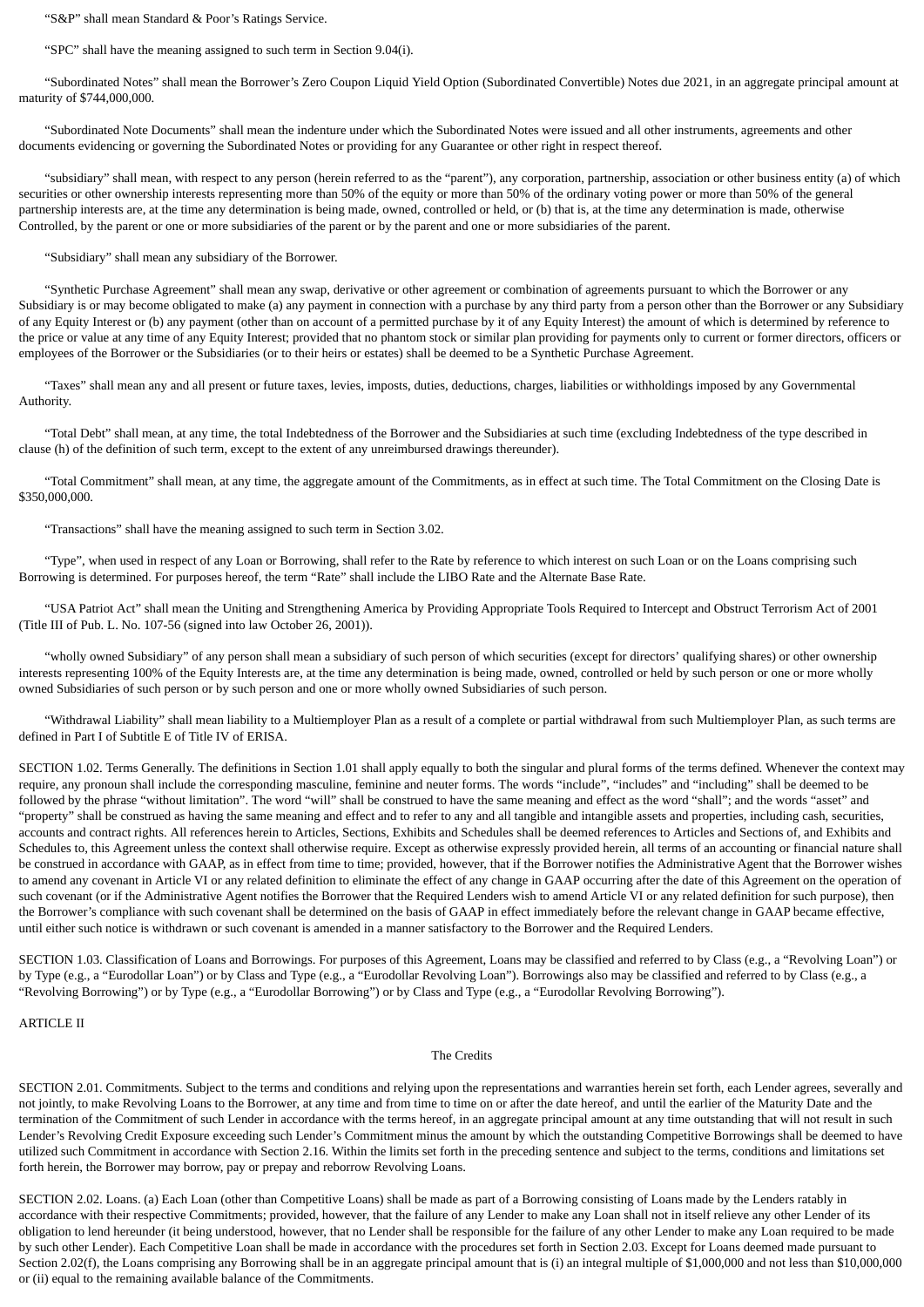(b) Subject to Sections 2.09 and 2.14, each Competitive Borrowing shall be comprised entirely of Eurodollar Competitive Loans or Fixed Rate Loans, and each other Borrowing shall be comprised entirely of ABR Loans or Eurodollar Loans as the Borrower may request pursuant to Section 2.03 or 2.04, as applicable. Each Lender may at its option make any Eurodollar Loan by causing any domestic or foreign branch or Affiliate of such Lender to make such Loan; provided that any exercise of such option shall not affect the obligation of the Borrower to repay such Loan in accordance with the terms of this Agreement. Borrowings of more than one Type may be outstanding at the same time; provided, however, that the Borrower shall not be entitled to request any Borrowing that, if made, would result in more than 15 Eurodollar Borrowings outstanding hereunder at any time. For purposes of the foregoing, Borrowings having different Interest Periods, regardless of whether they commence on the same date, shall be considered separate Borrowings.

(c) Except with respect to Loans made pursuant to Section 2.02(f), each Lender shall make each Loan to be made by it hereunder on the proposed date thereof by wire transfer of immediately available funds to such account in New York City as the Administrative Agent may designate not later than 11:00 a.m., New York City time, and the Administrative Agent shall promptly credit the amounts so received to an account in the name of the Borrower and designated by the Borrower in the applicable Borrowing Request or Competitive Bid Request or, if a Borrowing shall not occur on such date because any condition precedent herein specified shall not have been met, return the amounts so received to the respective Lenders.

(d) Unless the Administrative Agent shall have received notice from a Lender prior to the date of any Borrowing that such Lender will not make available to the Administrative Agent such Lender's portion of such Borrowing, the Administrative Agent may assume that such Lender has made such portion available to the Administrative Agent on the date of such Borrowing in accordance with paragraph (c) above and the Administrative Agent may, in reliance upon such assumption, make available to the Borrower on such date a corresponding amount. If the Administrative Agent shall have so made funds available then, to the extent that such Lender shall not have made such portion available to the Administrative Agent, such Lender and the Borrower severally agree to repay to the Administrative Agent forthwith on demand such corresponding amount together with interest thereon, for each day from the date such amount is made available to the Borrower until the date such amount is repaid to the Administrative Agent at (i) in the case of the Borrower, the interest rate applicable at the time to the Loans comprising such Borrowing and (ii) in the case of such Lender, a rate determined by the Administrative Agent to represent its cost of overnight or short-term funds (which determination shall be conclusive absent manifest error). If such Lender shall repay to the Administrative Agent such corresponding amount, such amount shall constitute such Lender's Loan as part of such Borrowing for purposes of this Agreement.

(e) Notwithstanding any other provision of this Agreement, the Borrower shall not be entitled to request any Borrowing if the Interest Period requested with respect thereto would end after the Maturity Date.

(f) If the Issuing Bank shall not have received from the Borrower the payment required to be made by Section 2.21(e) within the time specified in such Section, the Issuing Bank will promptly notify the Administrative Agent of the L/C Disbursement and the Administrative Agent will promptly notify each Lender of such L/C Disbursement and its Pro Rata Percentage thereof. Each Lender shall pay by wire transfer of immediately available funds to the Administrative Agent not later than 2:00 p.m., New York City time, on such date (or, if such Lender shall have received such notice later than 12:00 (noon), New York City time, on any day, not later than 10:00 a.m., New York City time, on the immediately following Business Day), an amount equal to such Lender's Pro Rata Percentage of such L/C Disbursement (it being understood that such amount shall be deemed to constitute an ABR Loan of such Lender and such payment shall be deemed to have reduced the L/C Exposure), and the Administrative Agent will promptly pay to the Issuing Bank amounts so received by it from the Lenders. The Administrative Agent will promptly pay to the Issuing Bank any amounts received by it from the Borrower pursuant to Section 2.21(e) prior to the time that any Lender makes any payment pursuant to this paragraph (f); any such amounts received by the Administrative Agent thereafter will be promptly remitted by the Administrative Agent to the Lenders that shall have made such payments and to the Issuing Bank, as their interests may appear. If any Lender shall not have made its Pro Rata Percentage of such L/C Disbursement available to the Administrative Agent as provided above, such Lender and the Borrower severally agree to pay interest on such amount, for each day from and including the date such amount is required to be paid in accordance with this paragraph to but excluding the date such amount is paid, to the Administrative Agent for the account of the Issuing Bank at (i) in the case of the Borrower, a rate per annum equal to the interest rate applicable to Revolving Loans pursuant to Section 2.07(a), and (ii) in the case of such Lender, for the first such day, the Federal Funds Effective Rate, and for each day thereafter, the Alternate Base Rate.

SECTION 2.03. Competitive Bid Procedure. (a) In order to request Competitive Bids, the Borrower shall notify the Administrative Agent of such request by telephone (i) in the case of a Eurodollar Competitive Borrowing, not later than 11:00 a.m., New York City time, four Business Days before the proposed date of such Borrowing and (ii) in the case of a Fixed Rate Borrowing, not later than 11:00 a.m., New York City time, one Business Day before the proposed date of such Borrowing. Provided that no two Competitive Bid Requests submitted on the same day shall be identical, the Borrower may submit up to (but not more than) three Competitive Bid Requests on the same day, but a Competitive Bid Request shall not be made within five Business Days after the date of any previous Competitive Bid Request unless such previous Competitive Bid Request shall have been rejected by the Administrative Agent, as provided below. No ABR Loan shall be requested in, or made pursuant to, a Competitive Bid Request. Each such telephonic Competitive Bid Request shall be confirmed promptly by hand delivery or telecopy to the Administrative Agent of a written Competitive Bid Request substantially in the form of Exhibit D-1. A Competitive Bid Request that does not conform substantially to the format of Exhibit D-1 may be rejected by the Administrative Agent and the Administrative Agent shall notify the Borrower of such rejection as promptly as practicable. Each Competitive Bid Request shall refer to this Agreement and specify (i) whether the Borrowing being requested is to be a Eurodollar Borrowing or a Fixed Rate Borrowing; (ii) the date of such Borrowing (which shall be a Business Day); (iii) the number and the location of the account to which funds are to be disbursed (which shall be an account that complies with the requirements of Section 2.02(c)); (iv) the aggregate principal amount of such Borrowing, which shall be a minimum of \$10,000,000 and an integral multiple of \$1,000,000, and in any event shall not result in the sum of the Aggregate Revolving Credit Exposure and the aggregate outstanding principal amount of Competitive Loans, after giving effect to such Borrowing, exceeding the Total Commitment; and (v) the Interest Period with respect thereto (which may not end after the Maturity Date). Promptly after its receipt of a Competitive Bid Request that is not rejected, the Administrative Agent shall invite the Lenders in the form set forth as Exhibit D-2 to bid to make Competitive Loans pursuant to the Competitive Bid Request.

(b) Each Lender may make one or more Competitive Bids to the Borrower responsive to a Competitive Bid Request. Each Competitive Bid by a Lender must be received by the Administrative Agent by telecopy, (i) in the case of a Eurodollar Competitive Borrowing, not later than 9:30 a.m., New York City time, three Business Days before the proposed date of such Competitive Borrowing, and (ii) in the case of a Fixed Rate Borrowing, not later than 9:30 a.m., New York City time, on the proposed date of such Competitive Borrowing. Competitive Bids that do not conform substantially to the format of Exhibit D-3 may be rejected by the Administrative Agent, and the Administrative Agent shall notify the applicable Lender as promptly as practicable. Each Competitive Bid shall refer to this Agreement and specify (x) the principal amount (which shall be a minimum of \$5,000,000 and an integral multiple of \$1,000,000 and which may equal the entire principal amount of the Competitive Borrowing requested by the Borrower) of the Competitive Loan or Loans that the Lender is willing to make, (y) the Competitive Bid Rate or Rates at which the Lender is prepared to make such Loan or Loans and (z) the Interest Period applicable to such Loan or Loans and the last day thereof.

(c) The Administrative Agent shall promptly notify the Borrower by telecopy of the Competitive Bid Rate and the principal amount of each Competitive Loan in respect of which a Competitive Bid shall have been made and the identity of the Lender that shall have made each bid.

(d) The Borrower may, subject only to the provisions of this paragraph (d), accept or reject any Competitive Bid. The Borrower shall notify the Administrative Agent by telephone, confirmed by telecopy in the form of a Competitive Bid Accept/Reject Letter, whether and to what extent it has decided to accept or reject each Competitive Bid, (x) in the case of a Eurodollar Competitive Borrowing, not later than 10:30 a.m., New York City time, three Business Days before the date of the proposed Competitive Borrowing, and (y) in the case of a Fixed Rate Borrowing, not later than 10:30 a.m., New York City time, on the proposed date of the Competitive Borrowing; provided, however, that (i) the failure of the Borrower to give such notice shall be deemed to be a rejection of each Competitive Bid, (ii) the Borrower shall not accept a Competitive Bid made at a particular Competitive Bid Rate if the Borrower has decided to reject a Competitive Bid made at a lower Competitive Bid Rate, (iii) the aggregate amount of the Competitive Bids accepted by the Borrower shall not exceed the principal amount specified in the Competitive Bid Request, (iv) if the Borrower shall accept a Competitive Bid or Bids made at a particular Competitive Bid Rate but the amount of such Competitive Bid or Bids would cause the total amount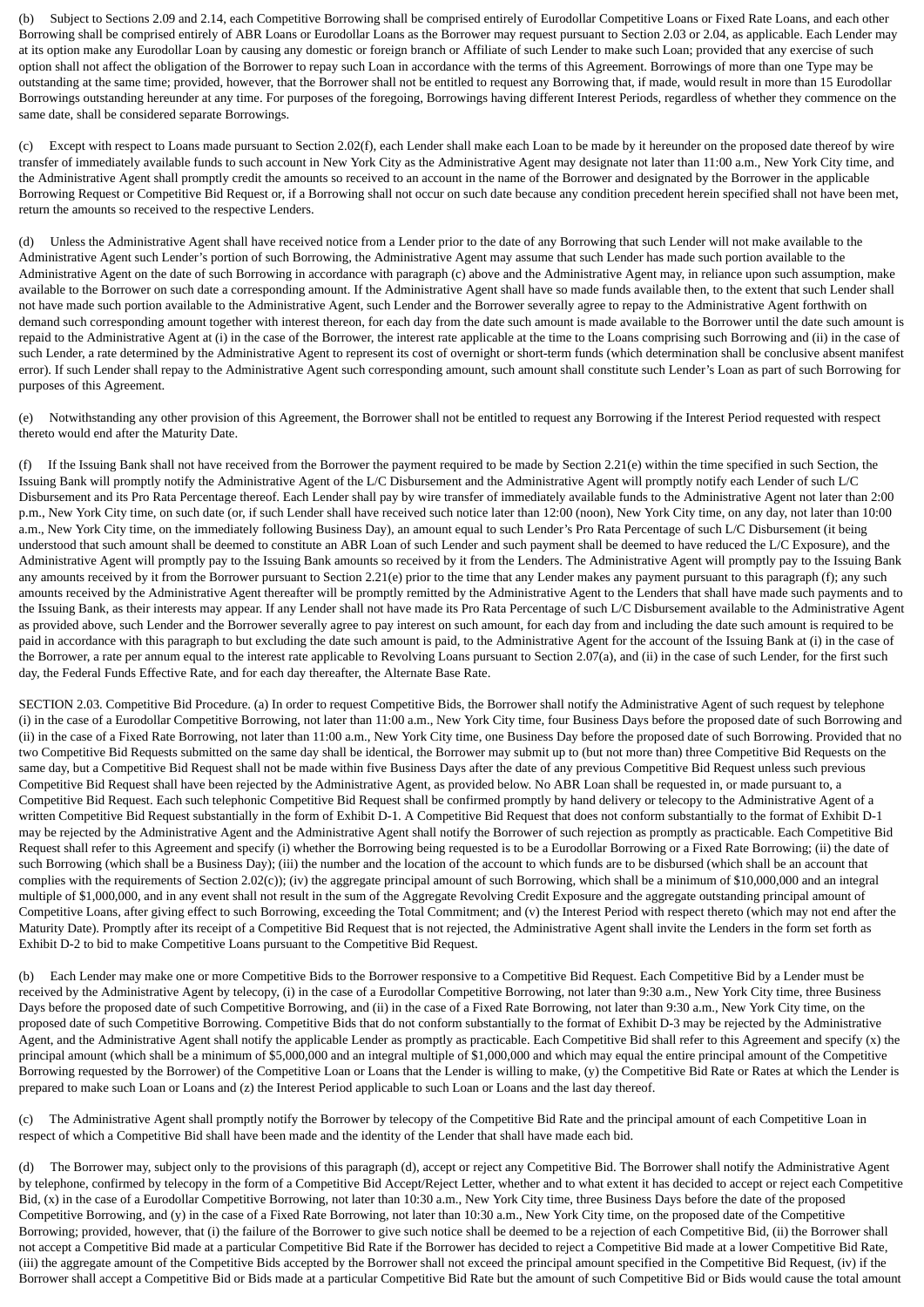to be accepted by the Borrower to exceed the amount specified in the Competitive Bid Request, then the Borrower shall accept a portion of such Competitive Bid or Bids in an amount equal to the amount specified in the Competitive Bid Request less the amount of all other Competitive Bids so accepted, which acceptance, in the case of multiple Competitive Bids at such Competitive Bid Rate, shall be made pro rata in accordance with the amount of each such Bid, and (v) except pursuant to clause (iv) above, no Competitive Bid shall be accepted for a Competitive Loan unless such Competitive Loan is in a minimum principal amount of \$5,000,000 and an integral multiple of \$1,000,000; provided further, however, that if a Competitive Loan must be in an amount less than \$5,000,000 because of the provisions of clause (iv) above, such Competitive Loan may be for a minimum of \$1,000,000 or any integral multiple thereof, and in calculating the pro rata allocation of acceptances of portions of multiple Competitive Bids at a particular Competitive Bid Rate pursuant to clause (iv) the amounts shall be rounded to integral multiples of \$1,000,000 in a manner determined by the Borrower. A notice given by the Borrower pursuant to this paragraph (d) shall be irrevocable.

(e) The Administrative Agent shall promptly notify each bidding Lender by telecopy whether or not its Competitive Bid has been accepted (and, if so, in what amount and at what Competitive Bid Rate), and each successful bidder will thereupon become bound, upon the terms and subject to the conditions hereof, to make the Competitive Loan in respect of which its Competitive Bid has been accepted.

(f) If the Administrative Agent shall elect to submit a Competitive Bid in its capacity as a Lender, it shall submit such Competitive Bid directly to the Borrower at least one quarter of an hour earlier than the time by which the other Lenders are required to submit their Competitive Bids to the Administrative Agent pursuant to paragraph (b) above.

(g) Within the limits set forth in this Section 2.03 and subject to the terms, conditions and limitations set forth herein, the Borrower may borrow, pay and reborrow Competitive Loans.

SECTION 2.04. Borrowing Procedure. In order to request a Borrowing (other than a Competitive Borrowing or a deemed Borrowing pursuant to Section 2.02(f), as to which this Section 2.04 shall not apply), the Borrower shall notify the Administrative Agent of such request by telephone (a) in the case of a Eurodollar Borrowing, not later than 11:00 a.m., New York City time, three Business Days before a proposed Borrowing, and (b) in the case of an ABR Borrowing, not later than 11:00 a.m., New York City time, on the day of a proposed Borrowing. Each Borrowing Request shall be irrevocable, shall be confirmed promptly by hand delivery or telecopy to the Administrative Agent of a written Borrowing Request substantially in the form of Exhibit C or such other form as shall be acceptable to the Administrative Agent and shall specify the following information: (i) whether the Borrowing then being requested is to be a Eurodollar Borrowing or an ABR Borrowing; (ii) the date of such Borrowing (which shall be a Business Day); (iii) the number and location of the account to which funds are to be disbursed (which shall be an account that complies with the requirements of Section 2.02(c)); (iv) the amount of such Borrowing; and (v) if such Borrowing is to be a Eurodollar Borrowing, the Interest Period with respect thereto; provided, however, that, notwithstanding any contrary specification in any Borrowing Request, each requested Borrowing shall comply with the requirements set forth in Section 2.02. If no election as to the Type of Borrowing is specified in any such notice, then the requested Borrowing shall be an ABR Borrowing. If no Interest Period with respect to any Eurodollar Borrowing is specified in any such notice, then the Borrower shall be deemed to have selected an Interest Period of one month's duration. The Administrative Agent shall promptly advise the Lenders of any notice given pursuant to this Section 2.04 (and the contents thereof), and of each Lender's portion of the requested Borrowing.

SECTION 2.05. Evidence of Debt; Repayment of Loans. (a) The Borrower hereby unconditionally promises to pay to the Administrative Agent for the account of each Lender (i) the then unpaid principal amount of each Competitive Loan of such Lender on the last day of the Interest Period applicable to such Loan and (ii) the then unpaid principal amount of each Revolving Loan of such Lender on the Maturity Date.

(b) Each Lender shall maintain in accordance with its usual practice an account or accounts evidencing the indebtedness of the Borrower to such Lender resulting from each Loan made by such Lender from time to time, including the amounts of principal and interest payable and paid to such Lender from time to time under this Agreement.

(c) The Administrative Agent shall maintain accounts in which it will record (i) the amount of each Loan made hereunder, the Type thereof and the Interest Period applicable thereto, (ii) the amount of any principal or interest due and payable or to become due and payable from the Borrower to each Lender hereunder and (iii) the amount of any sum received by the Administrative Agent hereunder from the Borrower and each Lender's share thereof.

(d) The entries made in the accounts maintained pursuant to paragraphs (b) and (c) above shall be prima facie evidence of the existence and amounts of the obligations therein recorded; provided, however, that the failure of any Lender or the Administrative Agent to maintain such accounts or any error therein shall not in any manner affect the obligations of the Borrower to repay the Loans in accordance with their terms.

(e) Any Lender may request that Loans made by it hereunder be evidenced by a promissory note. In such event, the Borrower shall execute and deliver to such Lender a promissory note payable to such Lender and its registered assigns and in a form and substance reasonably acceptable to the Administrative Agent and the Borrower. Notwithstanding any other provision of this Agreement, in the event any Lender shall request and receive such a promissory note, the interests represented by such note shall at all times (including after any assignment of all or part of such interests pursuant to Section 9.04) be represented by one or more promissory notes payable to the payee named therein or its registered assigns.

SECTION 2.06. Fees. (a) The Borrower agrees to pay to each Lender, through the Administrative Agent, on the last Business Day of March, June, September and December in each year, and on the date on which the Commitment of such Lender shall expire or be terminated as provided herein, a facility fee (a "Facility Fee") equal to the Applicable Percentage per annum in effect from time to time on the daily amount of the Commitment of such Lender (whether used or unused) during the preceding quarter (or shorter period commencing with the date hereof or ending with the Maturity Date or the date on which the Commitment of such Lender shall expire or be terminated); provided that, if such Lender continues to have any Revolving Credit Exposure after its Commitment terminates, then the Facility Fee shall continue to accrue (and be payable on demand) on the daily amount of such Lender's Revolving Credit Exposure from and including the date on which its Commitment terminates to and including the date on which such Lender ceases to have any Revolving Credit Exposure. All Facility Fees shall be computed on the basis of the actual number of days elapsed (including the first day but excluding the last day) in a year of 360 days. The Facility Fee due to each Lender shall commence to accrue on the date of this Agreement and shall cease to accrue on the later of the date on which the Commitment of such Lender shall expire or be terminated as provided herein and such Lender shall have no Revolving Credit Exposure.

(b) The Borrower agrees to pay to the Administrative Agent, for its own account, the administrative fees separately agreed to in the Fee Letter dated December 1, 2004, as amended or supplemented from time to time, between the Borrower and the Administrative Agent (the "Administrative Agent Fees").

(c) The Borrower agrees to pay (i) to each Lender, through the Administrative Agent, on the last Business Day of March, June, September and December of each year and on the date on which the Commitment of such Lender shall be terminated as provided herein, a fee (an "L/C Participation Fee") at a rate per annum equal to the Applicable Percentage from time to time used to determine the interest rate on Revolving Credit Borrowings comprised of Eurodollar Loans pursuant to Section 2.07, calculated on such Lender's Pro Rata Percentage of the daily aggregate L/C Exposure (excluding the portion thereof attributable to unreimbursed L/C Disbursements) during the preceding quarter (or shorter period commencing with the date hereof or ending with the Maturity Date or the date on which the Commitment of such Lender shall expire or be terminated); provided that, if such Lender continues to have any L/C Exposure after its Commitment terminates, then the L/C Participation Fee shall continue to accrue (and be payable on demand) on such Lender's Pro Rata Percentage of the daily aggregate L/C Exposure from and including the date on which its Commitment terminates to and including the date on which such Lender ceases to have any L/C Exposure) and (ii) to the Issuing Bank with respect to each Letter of Credit, on the last Business Day of March, June, September, and December of each year and on the date on which the L/C Commitment of the Issuing Bank shall be terminated as provided herein (or later date on which all the Letters of Credit issued by such Issuing Bank shall have been terminated or expired), (x) a fronting fee equal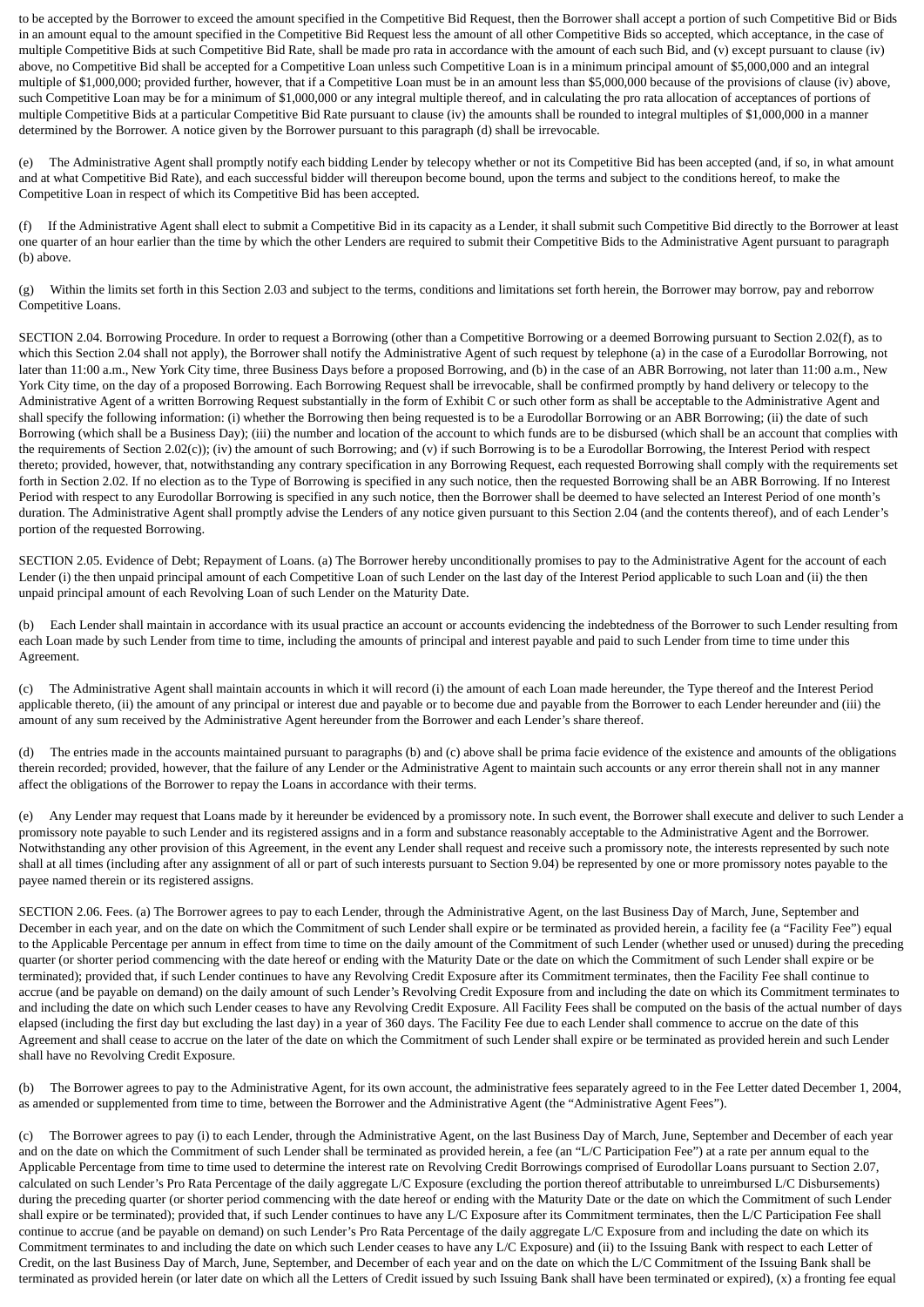to 0.125% per annum on the aggregate outstanding face amount of such Letter of Credit and (y) the standard issuance and drawing fees specified from time to time by the Issuing Bank (the "Issuing Bank Fees"). All L/C Participation Fees and Issuing Bank Fees shall be computed on the basis of the actual number of days elapsed (including the first day but excluding the last day) in a year of 360 days.

(d) All Fees shall be paid on the dates due, in immediately available funds, to the Administrative Agent for distribution, if and as appropriate, among the Lenders, except that the Issuing Bank Fees shall be paid directly to the Issuing Bank. Once paid, none of the Fees shall be refundable under any circumstances.

SECTION 2.07. Interest on Loans. (a) Subject to the provisions of Section 2.08, the Loans comprising each ABR Borrowing shall bear interest (computed on the basis of the actual number of days elapsed (including the first day but excluding the last day) over a year of 365 or 366 days, as the case may be, when the Alternate Base Rate is determined by reference to the Prime Rate and over a year of 360 days at all other times) at a rate per annum equal to the Alternate Base Rate in effect from time to time.

(b) Subject to the provisions of Section 2.08, the Loans comprising each Eurodollar Borrowing shall bear interest (computed on the basis of the actual number of days elapsed (including the first day but excluding the last day) over a year of 360 days) at a rate per annum equal to (i) in the case of each Revolving Loan, the LIBO Rate for the Interest Period in effect for such Borrowing plus the Applicable Percentage in effect from time to time, and (ii) in the case of each Competitive Loan, the LIBO Rate for the Interest Period in effect for such Borrowing plus the Margin offered by the Lender making such Loan and accepted by the Borrower pursuant to Section 2.03.

(c) Subject to the provisions of Section 2.08, each Fixed Rate Loan shall bear interest (computed on the basis of the actual number of days elapsed (including the first day but excluding the last day) over a year of 360 days) at a rate per annum equal to the fixed rate of interest offered by the Lender making such Loan and accepted by the Borrower pursuant to Section 2.03.

(d) Interest on each Loan shall be payable on the Interest Payment Dates applicable to such Loan except as otherwise provided in this Agreement; provided that (i) in the event of any repayment or prepayment of any Loan (other than a prepayment of an ABR Loan), accrued interest on the principal amount repaid or prepaid shall be payable on the date of such repayment or prepayment and (ii) in the event of any conversion of any Eurodollar Loan prior to the end of the current Interest Period therefor, accrued interest on such Loan shall be payable on the effective date of such conversion. The applicable Alternate Base Rate or LIBO Rate for each Interest Period or day within an Interest Period, as the case may be, shall be determined by the Administrative Agent, and such determination shall be conclusive absent manifest error.

SECTION 2.08. Default Interest. If the Borrower shall default in the payment of the principal of or interest on any Loan or any other amount becoming due hereunder, by acceleration or otherwise, the Borrower shall on demand from time to time pay interest, to the extent permitted by law, on such defaulted amount to but excluding the date of actual payment (after as well as before judgment) (a) in the case of overdue principal, at the rate otherwise applicable to such Loan pursuant to Section 2.07 plus 2.00% per annum and (b) in all other cases, at a rate per annum (computed on the basis of the actual number of days elapsed (including the first day but excluding the last day) over a year of 365 or 366 days, as the case may be, when determined by reference to the Prime Rate and over a year of 360 days at all other times) equal to the Alternate Base Rate plus 2.00%.

SECTION 2.09. Alternate Rate of Interest. In the event, and on each occasion, that on the day two Business Days prior to the commencement of any Interest Period for a Eurodollar Borrowing the Administrative Agent shall have determined that dollar deposits in the principal amounts of the Loans comprising such Borrowing are not generally available in the London interbank market, or that reasonable means do not exist for ascertaining the LIBO Rate, or the Administrative Agent shall have been informed by the Required Lenders (or, in the case of a Eurodollar Competitive Loan, any Lender required to make such Loan) that the rates at which such dollar deposits are being offered will not adequately and fairly reflect the cost to the Required Lenders (or such Lender) of making or maintaining their or its Eurodollar Loan during such Interest Period, the Administrative Agent shall, as soon as practicable thereafter, give written or telecopy notice thereof to the Borrower and the Lenders. In the event of any such notice, until the Administrative Agent shall have advised the Borrower and the Lenders that the circumstances giving rise to such notice no longer exist, (i) any request by the Borrower for a Eurodollar Revolving Credit Borrowing pursuant to Section 2.04 shall be deemed to be a request for an ABR Borrowing and (ii) any request by the Borrower for a Eurodollar Competitive Borrowing pursuant to Section 2.03 shall be of no force and effect and shall be denied by the Administrative Agent; provided that if the circumstances giving rise to such notice do not affect all the Lenders, then the Borrower may make requests for Eurodollar Competitive Borrowings to Lenders that are not affected thereby. Each determination by the Administrative Agent under this Section 2.09 shall be conclusive absent manifest error.

## SECTION 2.10. Termination and Reduction of Commitments. (a) The Commitments and the L/C Commitment shall automatically terminate on the Maturity Date.

(b) Upon at least three Business Days' prior irrevocable written or telecopy notice (or telephone notice promptly confirmed by written or telecopy notice) to the Administrative Agent, the Borrower may at any time in whole permanently terminate, or from time to time in part permanently reduce, the Commitments; provided, however, that (i) each partial reduction of the Commitments shall be in an integral multiple of \$1,000,000 and in a minimum amount of \$10,000,000 and (ii) the Total Commitment shall not be reduced to an amount that is less than the sum of the Aggregate Revolving Credit Exposure and the aggregate outstanding principal amount of the Competitive Loans at the time.

(c) Each reduction in the Commitments hereunder shall be made ratably among the Lenders in accordance with their respective Commitments. The Borrower shall pay to the Administrative Agent for the account of the applicable Lenders, on the date of each termination or reduction, the Facility Fees on the amount of the Commitments so terminated or reduced accrued to but excluding the date of such termination or reduction.

SECTION 2.11. Conversion and Continuation of Borrowings. The Borrower shall have the right at any time upon prior irrevocable written or telecopy notice (or telephone notice promptly confirmed by written or telecopy notice) to the Administrative Agent (a) not later than 11:00 a.m., New York City time, on the day of conversion, to convert any Eurodollar Borrowing into an ABR Borrowing, (b) not later than 11:00 a.m., New York City time, three Business Days prior to conversion or continuation, to convert any ABR Borrowing into a Eurodollar Revolving Credit Borrowing or to continue any Eurodollar Revolving Credit Borrowing as a Eurodollar Revolving Credit Borrowing for an additional Interest Period, and (c) not later than 11:00 a.m., New York City time, three Business Days prior to conversion, to convert the Interest Period with respect to any Eurodollar Revolving Credit Borrowing to another permissible Interest Period, subject in each case to the following:

- (i) each conversion or continuation shall be made pro rata among the Lenders in accordance with the respective principal amounts of the Loans comprising the converted or continued Borrowing;
- (ii) if less than all the outstanding principal amount of any Borrowing shall be converted or continued, then each resulting Borrowing shall satisfy the limitations specified in Sections 2.02(a) and 2.02(b) regarding the principal amount and maximum number of Borrowings of the relevant Type;
- (iii) each conversion shall be effected by each Lender and the Administrative Agent by recording for the account of such Lender the new Loan of such Lender resulting from such conversion and reducing the Loan (or portion thereof) of such Lender being converted by an equivalent principal amount; accrued interest on any Eurodollar Loan (or portion thereof) being converted shall be paid by the Borrower at the time of conversion;
- (iv) if any Eurodollar Borrowing is converted at a time other than the end of the Interest Period applicable thereto, the Borrower shall pay, upon demand, any amounts due to the Lenders pursuant to Section 2.15;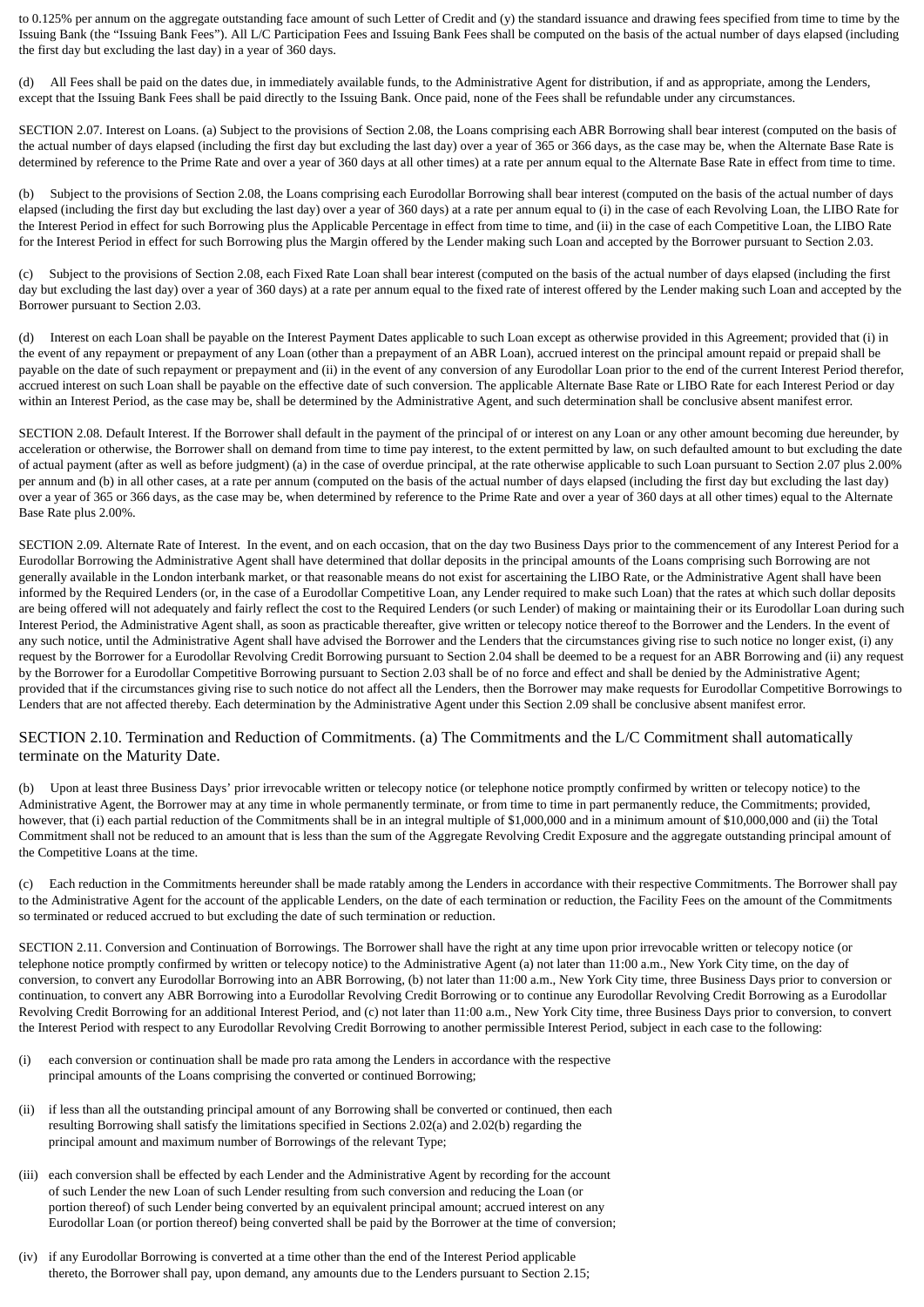- any portion of a Borrowing maturing or required to be repaid in less than one month may not be converted into or continued as a Eurodollar Borrowing;
- (vi) any portion of a Eurodollar Borrowing that cannot be converted into or continued as a Eurodollar Borrowing by reason of the immediately preceding clause shall be automatically converted at the end of the Interest Period in effect for such Borrowing into an ABR Borrowing; and
- (vii) upon notice to the Borrower from the Administrative Agent given at the request of the Required Lenders, after the occurrence and during the continuance of a Default or Event of Default, no outstanding Revolving Loan may be converted into, or continued as, a Eurodollar Loan and, unless repaid, each Eurodollar Revolving Borrowing shall be converted into an ABR Borrowing at the end of the Interest Period applicable thereto.

 Each notice pursuant to this Section 2.11 shall refer to this Agreement and specify (i) the identity and amount of the Borrowing that the Borrower requests be converted or continued, (ii) whether such Borrowing is to be converted to or continued as a Eurodollar Borrowing or an ABR Borrowing, (iii) if such notice requests a conversion, the date of such conversion (which shall be a Business Day) and (iv) if such Borrowing is to be converted to or continued as a Eurodollar Borrowing, the Interest Period with respect thereto. If no Interest Period is specified in any such notice with respect to any conversion to or continuation as a Eurodollar Borrowing, the Borrower shall be deemed to have selected an Interest Period of one month's duration. The Administrative Agent shall advise the Lenders of any notice given pursuant to this Section 2.11 and of each Lender's portion of any converted or continued Borrowing. If the Borrower shall not have given notice in accordance with this Section 2.11 to continue any Borrowing into a subsequent Interest Period (and shall not otherwise have given notice in accordance with this Section 2.11 to convert such Borrowing), such Borrowing shall, at the end of the Interest Period applicable thereto (unless repaid pursuant to the terms hereof), automatically be continued into an ABR Borrowing. The Borrower shall not have the right to continue or convert the Interest Period with respect to any Competitive Borrowing pursuant to this Section 2.11.

SECTION 2.12. Optional Prepayment. (a) The Borrower shall have the right at any time and from time to time to prepay any Borrowing (other than a Competitive Borrowing), in whole or in part, upon at least three Business Days' prior written or telecopy notice (or telephone notice promptly confirmed by written or telecopy notice) in the case of Eurodollar Loans, or written or telecopy notice (or telephone notice promptly confirmed by written or telecopy notice) on the day of prepayment in the case of ABR Loans, to the Administrative Agent before 11:00 a.m., New York City time; provided, however, that each partial prepayment shall be in an amount that is an integral multiple of \$1,000,000 and not less than \$10,000,000. The Borrower shall not have the right to prepay any Competitive Borrowing.

(b) In the event of any termination of all the Commitments, the Borrower shall repay or prepay all its outstanding Revolving Credit Borrowings on the date of such termination. If as a result of any partial reduction of the Commitments the sum of the Aggregate Revolving Credit Exposure and the aggregate outstanding principal amount of the Competitive Loans at the time would exceed the Total Commitment after giving effect thereto, then the Borrower shall, on the date of such reduction, repay or prepay Revolving Credit Borrowings in an amount sufficient to eliminate such excess.

(c) Each notice of prepayment shall specify the prepayment date and the principal amount of each Borrowing (or portion thereof) to be prepaid, shall be irrevocable and shall commit the Borrower to prepay such Borrowing by the amount stated therein on the date stated therein. All prepayments under this Section 2.12 shall be subject to Section 2.15 but otherwise without premium or penalty. All prepayments under this Section 2.12 (other than prepayment of an ABR Loan that does not occur in connection with, or as a result of, the reduction or termination of the Commitments) shall be accompanied by accrued and unpaid interest on the principal amount to be prepaid to but excluding the date of payment.

SECTION 2.13. Reserve Requirements; Change in Circumstances. (a) Notwithstanding any other provision of this Agreement, if any Change in Law shall impose, modify or deem applicable any reserve, special deposit or similar requirement against assets of, deposits with or for the account of or credit extended by any Lender or the Issuing Bank or shall impose on such Lender or the Issuing Bank or the London interbank market any other condition affecting this Agreement or Eurodollar Loans or Fixed Rate Loans made by such Lender or any Letter of Credit or participation therein, and the result of any of the foregoing shall be to increase the cost to such Lender of making or maintaining any Eurodollar Loan or Fixed Rate Loan or increase the cost to any Lender or the Issuing Bank of issuing or maintaining any Letter of Credit or purchasing or maintaining a participation therein or to reduce the amount of any sum received or receivable by such Lender or the Issuing Bank hereunder (whether of principal, interest or otherwise) by an amount deemed by such Lender or the Issuing Bank to be material, then the Borrower will pay to such Lender or the Issuing Bank, as the case may be, upon demand such additional amount or amounts as will compensate such Lender or the Issuing Bank, as the case may be, for such additional costs incurred or reduction suffered.

(a) If any Lender or the Issuing Bank shall have determined that any Change in Law regarding capital adequacy has or would have the effect of reducing the rate of return on such Lender's or the Issuing Bank's capital or on the capital of such Lender's or the Issuing Bank's holding company, if any, as a consequence of this Agreement or the Loans made or participations in Letters of Credit purchased by such Lender pursuant hereto or the Letters of Credit issued by the Issuing Bank pursuant hereto to a level below that which such Lender or the Issuing Bank or such Lender's or the Issuing Bank's holding company could have achieved but for such Change in Law (taking into consideration such Lender's or the Issuing Bank's policies and the policies of such Lender's or the Issuing Bank's holding company with respect to capital adequacy) by an amount deemed by such Lender or the Issuing Bank to be material, then from time to time the Borrower shall pay to such Lender or the Issuing Bank, as the case may be, such additional amount or amounts as will compensate such Lender or the Issuing Bank or such Lender's or the Issuing Bank's holding company for any such reduction suffered.

(b) A certificate of a Lender or the Issuing Bank setting forth the amount or amounts necessary to compensate such Lender or the Issuing Bank or its holding company, as applicable, as specified in paragraph (a) or (b) above shall be delivered to the Borrower and shall be conclusive absent manifest error. The Borrower shall pay such Lender or the Issuing Bank the amount shown as due on any such certificate delivered by it within 15 days after its receipt of the same.

(c) Failure or delay on the part of any Lender or the Issuing Bank to demand compensation for any increased costs or reduction in amounts received or receivable or reduction in return on capital shall not constitute a waiver of such Lender's or the Issuing Bank's right to demand such compensation; provided that the Borrower shall not be under any obligation to compensate any Lender or the Issuing Bank under paragraph (a) or (b) above with respect to increased costs or reductions with respect to any period prior to the date that is 120 days prior to such request if such Lender or the Issuing Bank knew or could reasonably have been expected to know of the circumstances giving rise to such increased costs or reductions and of the fact that such circumstances could reasonably be expected to result in a claim for increased compensation by reason of such increased costs or reductions; provided further that the foregoing limitation shall not apply to any increased costs or reductions arising out of the retroactive application of any Change in Law within such 120-day period. The protection of this Section shall be available to each Lender and the Issuing Bank regardless of any possible contention of the invalidity or inapplicability of the Change in Law that shall have occurred or been imposed. Notwithstanding any other provision of this Section, no Lender shall be entitled to demand compensation hereunder in respect of any Competitive Loan if it shall have been aware of the event or circumstance giving rise to such demand at the time it submitted the Competitive Bid pursuant to which such Loan was made.

SECTION 2.14. Change in Legality. (a) Notwithstanding any other provision of this Agreement, if any Change in Law shall make it unlawful for any Lender to make or maintain any Eurodollar Loan or to give effect to its obligations as contemplated hereby with respect to any Eurodollar Loan, then, by written notice to the Borrower and to the Administrative Agent: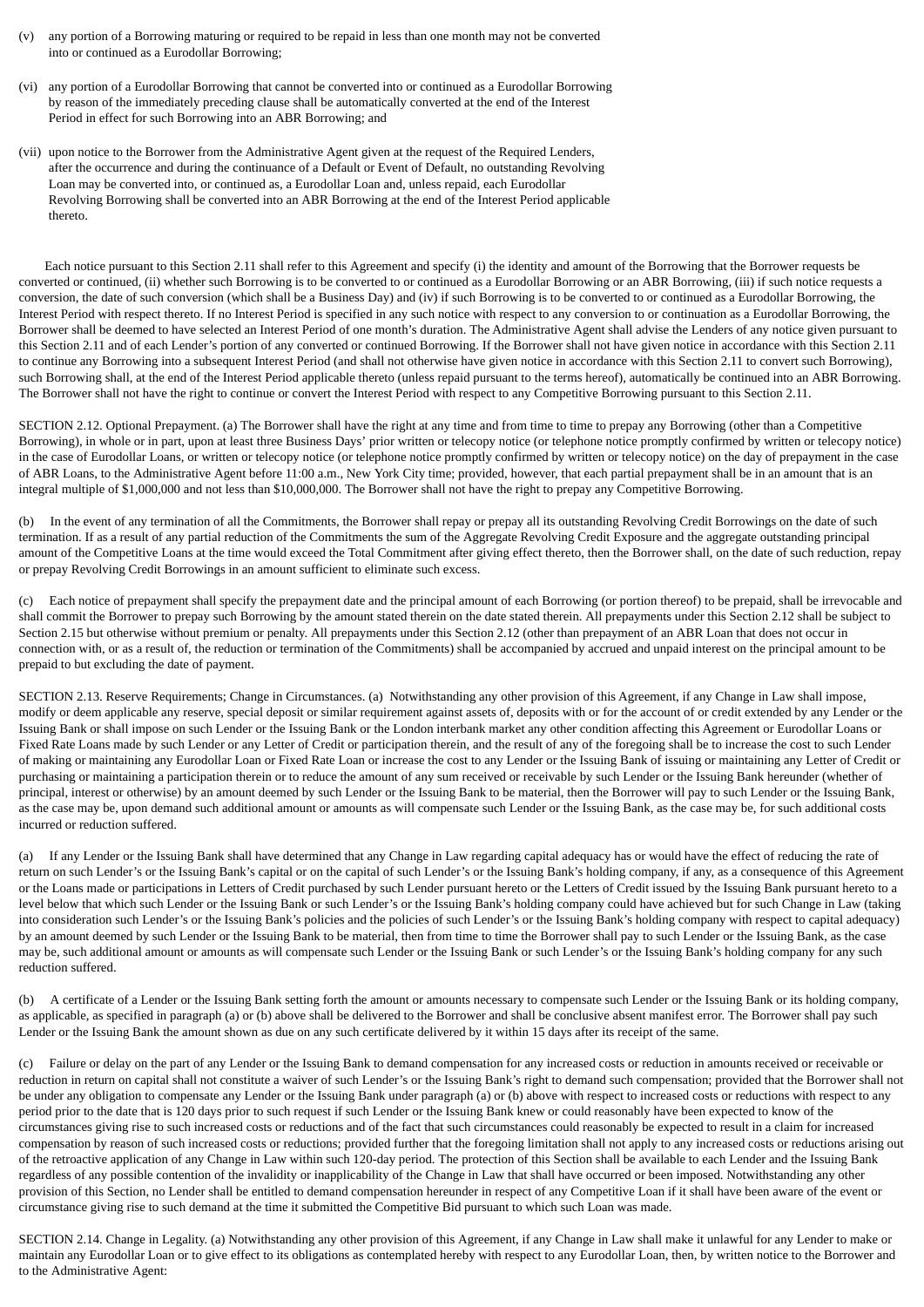- (i) such Lender may declare that Eurodollar Loans will not thereafter (for the duration of such unlawfulness) be made by such Lender hereunder (or be continued for additional Interest Periods and ABR Loans will not thereafter (for such duration) be converted into Eurodollar Loans), whereupon such Lender shall not submit a Competitive Bid in response to a request for a Eurodollar Competitive Loan and any request for a Eurodollar Borrowing (or to convert an ABR Borrowing to a Eurodollar Borrowing or to continue a Eurodollar Borrowing for an additional Interest Period) shall, as to such Lender only, be deemed a request for an ABR Loan (or a request to continue an ABR Loan as such for an additional Interest Period or to convert a Eurodollar Loan into an ABR Loan, as the case may be), unless such declaration shall be subsequently withdrawn; and
- (ii) such Lender may require that all outstanding Eurodollar Loans made by it be converted to ABR Loans, in which event all such Eurodollar Loans shall be automatically converted to ABR Loans as of the effective date of such notice as provided in paragraph (b) below.

In the event any Lender shall exercise its rights under (i) or (ii) above, all payments and prepayments of principal that would otherwise have been applied to repay the Eurodollar Loans that would have been made by such Lender or the converted Eurodollar Loans of such Lender shall instead be applied to repay the ABR Loans made by such Lender in lieu of, or resulting from the conversion of, such Eurodollar Loans.

(b) For purposes of this Section 2.14, a notice to the Borrower by any Lender shall be effective as to each Eurodollar Loan made by such Lender, if lawful, on the last day of the Interest Period then applicable to such Eurodollar Loan; in all other cases such notice shall be effective on the date of receipt by the Borrower.

SECTION 2.15. Break Funding. The Borrower shall compensate each Lender for any loss or expense that such Lender may sustain or incur as a consequence of (a) such Lender receiving or being deemed to receive any amount on account of the principal of any Fixed Rate Loan or Eurodollar Loan prior to the end of the Interest Period in effect therefor, (b) the conversion of any Eurodollar Loan to an ABR Loan, or the conversion of the Interest Period with respect to any Eurodollar Loan, in each case other than on the last day of the Interest Period in effect therefor or (c) the failure of the Borrower to borrow, convert, continue or prepay any Fixed Rate Loan or Eurodollar Loan made or to be made by such Lender (including any Eurodollar Loan to be made pursuant to a conversion or continuation under Section 2.11) after notice of such borrowing, conversion, continuation or prepayment shall have been given by the Borrower hereunder (any of the events referred to in this sentence being called a "Breakage Event"). In the case of any Breakage Event, such loss shall include an amount equal to the excess, as reasonably determined by such Lender, of (i) its cost of obtaining funds for the Fixed Rate Loan or Eurodollar Loan that is the subject of such Breakage Event for the period from the date of such Breakage Event to the last day of the Interest Period in effect (or that would have been in effect) for such Loan over (ii) the amount of interest likely to be realized by such Lender in redeploying the funds released or not utilized by reason of such Breakage Event for such period. A certificate of any Lender setting forth any amount or amounts which such Lender is entitled to receive pursuant to this Section 2.15 shall be delivered to the Borrower and shall be conclusive absent manifest error. The Borrower shall pay such Lender the amount due within 15 days of the receipt of any such certificate.

SECTION 2.16. Pro Rata Treatment. Except as provided below in this Section 2.16 with respect to Competitive Borrowings and as required under Section 2.14, each Borrowing, each payment or prepayment of principal of any Borrowing, each payment of interest on the Loans, each payment of the Facility Fees and the L/C Participation Fees, each reduction of the Commitments and each conversion of any Borrowing to or continuation of any Borrowing as a Borrowing of any Type shall be allocated pro rata among the Lenders in accordance with their respective Commitments (or, if such Commitments shall have expired or been terminated, in accordance with the respective principal amounts of their outstanding Loans). Each payment of principal of and interest on any Competitive Borrowing shall be allocated pro rata among the Lenders participating in such Borrowing in accordance with the respective principal amounts of their outstanding Competitive Loans comprising such Borrowing. For purposes of determining the available Commitments of the Lenders at any time, each outstanding Competitive Borrowing shall be deemed to have utilized the Commitments of the Lenders (including those Lenders which shall not have made Loans as part of such Competitive Borrowing) pro rata in accordance with such respective Commitments. Each Lender agrees that in computing such Lender's portion of any Borrowing to be made hereunder, the Administrative Agent may, in its discretion, round each Lender's percentage of such Borrowing to the next higher or lower whole dollar amount.

SECTION 2.17. Sharing of Setoffs. Each Lender agrees that if it shall, through the exercise of a right of banker's lien, setoff or counterclaim against the Borrower, or pursuant to a secured claim under Section 506 of Title 11 of the United States Code or other security or interest arising from, or in lieu of, such secured claim, received by such Lender under any applicable bankruptcy, insolvency or other similar law or otherwise, or by any other means, obtain payment (voluntary or involuntary) in respect of any Loan or Loans or L/C Disbursement as a result of which the unpaid principal portion of its Loans and participations in L/C Disbursements shall be proportionately less than the unpaid principal portion of the Loans and participations in L/C Disbursements of any other Lender, it shall be deemed simultaneously to have purchased from such other Lender at face value, and shall promptly pay to such other Lender the purchase price for, a participation in the Loans and L/C Exposure of such other Lender, so that the aggregate unpaid principal amount of the Loans and L/C Exposure and participations in Loans and L/C Exposure held by each Lender shall be in the same proportion to the aggregate unpaid principal amount of all Loans and L/C Exposure then outstanding as the principal amount of its Loans and L/C Exposure prior to such exercise of banker's lien, setoff or counterclaim or other event was to the principal amount of all Loans and L/C Exposure outstanding prior to such exercise of banker's lien, setoff or counterclaim or other event; provided, however, that if any such purchase or purchases or adjustments shall be made pursuant to this Section 2.17 and the payment giving rise thereto shall thereafter be recovered, such purchase or purchases or adjustments shall be rescinded to the extent of such recovery and the purchase price or prices or adjustment restored without interest. The Borrower expressly consents to the foregoing arrangements and agrees that any Lender holding a participation in a Loan or L/C Disbursement deemed to have been so purchased may exercise any and all rights of banker's lien, setoff or counterclaim with respect to any and all moneys owing by the Borrower to such Lender by reason thereof as fully as if such Lender had made a Loan directly to the Borrower in the amount of such participation.

SECTION 2.18. Payments. (a) The Borrower shall make each payment (including principal of or interest on any Borrowing or any L/C Disbursement or any Fees or other amounts) hereunder not later than 12:00 (noon), New York City time, on the date when due in immediately available dollars, without setoff, defense or counterclaim. Each such payment (other than Issuing Bank Fees, which shall be paid directly to the Issuing Bank), shall be made to the Administrative Agent at its offices at Eleven Madison Avenue, New York, NY 10010 or as otherwise instructed by the Administrative Agent.

(b) Except as otherwise expressly provided herein, whenever any payment (including principal of or interest on any Borrowing or any Fees or other amounts) hereunder shall become due, or otherwise would occur, on a day that is not a Business Day, such payment may be made on the next succeeding Business Day, and such extension of time shall in such case be included in the computation of interest or Fees, if applicable.

SECTION 2.19. Taxes. (a) Any and all payments by the Borrower hereunder shall be made free and clear of and without deduction for any Indemnified Taxes or Other Taxes; provided that if the Borrower shall be required to deduct any Indemnified Taxes or Other Taxes from such payments, then (i) the sum payable shall be increased as necessary so that after making all required deductions (including deductions applicable to additional sums payable under this Section) the Administrative Agent or such Lender (as the case may be) receives an amount equal to the sum it would have received had no such deductions been made, (ii) the Borrower shall make such deductions and (iii) the Borrower shall pay the full amount deducted to the relevant Governmental Authority in accordance with applicable law.

(b) In addition, the Borrower shall pay any Other Taxes not paid pursuant to Section 2.19(a)(iii) to the relevant Governmental Authority in accordance with applicable law. As of the Closing Date, each Foreign Lender intends to make Loans hereunder out of an office located in the United States of America or out of an office so that such Loans would not be subject to Other Taxes.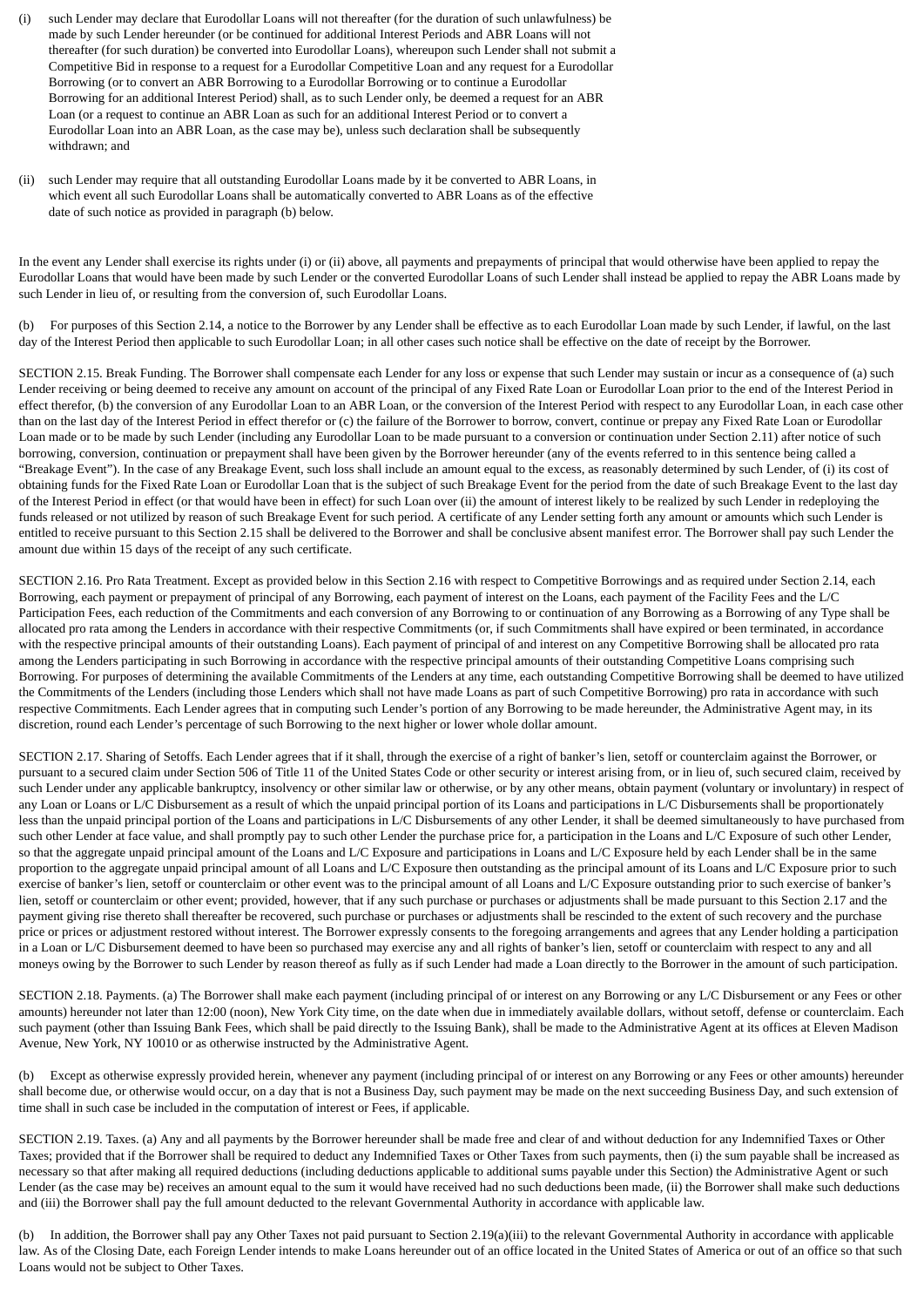(c) The Borrower shall indemnify the Administrative Agent and each Lender, within 15 days after written demand therefor, for the full amount of any Indemnified Taxes or Other Taxes paid by the Administrative Agent or such Lender, as the case may be, on or with respect to any payment by or on account of any obligation of the Borrower hereunder (including Indemnified Taxes or Other Taxes imposed or asserted on or attributable to amounts payable under this Section) and any penalties, interest and reasonable expenses arising therefrom or with respect thereto, whether or not such Indemnified Taxes or Other Taxes were correctly or legally imposed or asserted by the relevant Governmental Authority; provided, however, that the Borrower shall not be obligated to make a payment pursuant to this Section 2.19 in respect of penalties, interest and other liabilities attributable to any Indemnified Taxes or Other Taxes, if (i) such penalties, interest and other liabilities are attributable to the failure of the Administrative Agent or such Lender, as the case may be, to pay amounts paid to the Administrative Agent or such Lender by the Borrower (for Indemnified Taxes or Other Taxes) to the appropriate taxing authority in a timely manner after receipt of such payment from the Borrower or (ii) such penalties, interest and other liabilities are attributable to the gross negligence or wilful misconduct of the Administrative Agent or such Lender, as the case may be. After the Administrative Agent or a Lender learns of the imposition of Indemnified Taxes or Other Taxes, such person will act in good faith to promptly notify the Borrower of its obligations hereunder. A certificate as to the amount of such payment or liability delivered to the Borrower by a Lender, or by the Administrative Agent on its behalf or on behalf of a Lender, shall be conclusive absent manifest error.

(d) As soon as practicable after any payment of Indemnified Taxes or Other Taxes by the Borrower to a Governmental Authority, the Borrower shall deliver to the Administrative Agent the original or a certified copy of a receipt issued by such Governmental Authority evidencing such payment, a copy of the return reporting such payment or other evidence of such payment reasonably satisfactory to the Administrative Agent.

(e) Any Lender that is entitled to an exemption from or reduction of withholding tax under the law of the jurisdiction in which the Borrower is located, or any treaty to which such jurisdiction is a party, with respect to payments under this Agreement shall deliver to the Borrower (with a copy to the Administrative Agent), at the time or times prescribed by applicable law, such properly completed and executed documentation prescribed by applicable law and reasonably requested by the Borrower as will permit such payments to be made without withholding or at a reduced rate. Each Foreign Lender, before it signs and delivers this Agreement if listed on the signature pages hereof and before it becomes a Lender in the case of each other Foreign Lender, and from time to time thereafter, before the date any such form expires or becomes obsolete or invalid, shall provide the Borrower and the Administrative Agent with Internal Revenue Service form W-8BEN or W-8ECI (or other appropriate or successor form prescribed by the Internal Revenue Service) in duplicate, certifying that such Foreign Lender is entitled to benefits under an income tax treaty to which the United States of America is a party which exempts the Foreign Lender from U.S. withholding tax on payments of interest for the account of such Foreign Lender or certifying that the income receivable pursuant to this Agreement is effectively connected with the conduct by such Foreign Lender of a trade or business in the United States of America and exempt from United States withholding tax.

(f) If the Administrative Agent or a Lender determines that it has received a refund or credit in respect of and specifically associated with any Indemnified Taxes or Other Taxes as to which it has been indemnified by the Borrower, or with respect to which the Borrower has paid additional amounts, it shall promptly notify the Borrower of such refund or credit and shall within 15 days from the date of receipt of such refund or benefit of such credit pay over the amount of such refund or benefit of such credit (including any interest paid or credited by the relevant taxing authority or Governmental Authority with respect to such refund or credit) to the Borrower (but only to the extent of indemnity payments made, or additional amounts paid, by the Borrower with respect to the Indemnified Taxes or Other Taxes giving rise to such refund of credit), net of all out-of-pocket expenses of such person. If the Administrative Agent or a Lender shall become aware that it is entitled to receive a refund or credit in respect of Indemnified Taxes or Other Taxes as to which it has been indemnified by the Borrower or with respect to which the Borrower has paid additional amounts, it shall promptly notify the Borrower of the availability of such refund or credit and shall, within 15 days after receipt of a request for such by the Borrower (whether as a result of notification that it has made of such to the Borrower or otherwise), make a claim to such taxing authority or Governmental Authority for such refund or credit and contest such Indemnified Taxes, Other Taxes or liabilities if (i) such Lender or the Administrative Agent determines, in its sole discretion, that it would not be materially disadvantaged or prejudiced as a result of such contest (it being understood that the mere existence of fees, charges, costs or expenses that the Borrower has offered to and agreed to pay on behalf of a Lender or the Administrative Agent shall not be deemed to be materially disadvantageous to such person) and (ii) the Borrower furnishes, upon request of the Lender or the Administrative Agent, an opinion of reputable tax counsel (such opinion and such counsel to be acceptable to such Lender or the Administrative Agent) to the effect that such Indemnified Taxes or Other Taxes were wrongfully or illegally imposed.

SECTION 2.20. Assignment of Commitments Under Certain Circumstances; Duty to Mitigate. (a) In the event (i) any Lender or the Issuing Bank delivers a certificate requesting compensation pursuant to Section 2.13, (ii) any Lender or the Issuing Bank delivers a notice described in Section 2.14 or (iii) the Borrower is required to pay any additional amount to any Lender or the Issuing Bank or any Governmental Authority on account of any Lender or the Issuing Bank pursuant to Section 2.19, the Borrower may, at its sole expense and effort (including with respect to the processing and recordation fee referred to in Section 9.04(b)), upon notice to such Lender or the Issuing Bank and the Administrative Agent, require such Lender or the Issuing Bank to transfer and assign, without recourse (in accordance with and subject to the restrictions contained in Section 9.04), all of its interests, rights and obligations under this Agreement to an assignee that shall assume such assigned obligations (which assignee may be another Lender, if a Lender accepts such assignment); provided that (x) such assignment shall not conflict with any law, rule or regulation or order of any court or other Governmental Authority having jurisdiction, (y) the Borrower shall have received the prior written consent of the Administrative Agent (and, if a Commitment is being assigned, of the Issuing Bank), which consent shall not unreasonably be withheld, and (z) the Borrower or such assignee shall have paid to the affected Lender or the Issuing Bank in immediately available funds an amount equal to the sum of the principal of and interest accrued to the date of such payment on the outstanding Loans or L/C Disbursements of such Lender or the Issuing Bank, respectively, plus all Fees and other amounts accrued for the account of such Lender or the Issuing Bank hereunder (including any amounts under Section 2.13 and Section 2.15); provided further that, if prior to any such transfer and assignment the circumstances or event that resulted in such Lender's or the Issuing Bank's claim for compensation under Section 2.13 or notice under Section 2.14 or the amounts paid pursuant to Section 2.19, as the case may be, cease to cause such Lender or the Issuing Bank to suffer increased costs or reductions in amounts received or receivable or reduction in return on capital, or cease to have the consequences specified in Section 2.14, or cease to result in amounts being payable under Section 2.19, as the case may be (including as a result of any action taken by such Lender or the Issuing Bank pursuant to paragraph (b) below), or if such Lender or the Issuing Bank shall waive its right to claim further compensation under Section 2.13 in respect of such circumstances or event or shall withdraw its notice under Section 2.14 or shall waive its right to further payments under Section 2.19 in respect of such circumstances or event, as the case may be, then such Lender or the Issuing Bank shall not thereafter be required to make any such transfer and assignment hereunder.

(b) If (i) any Lender or the Issuing Bank shall request compensation under Section 2.13, (ii) any Lender or the Issuing Bank delivers a notice described in Section 2.14 or (iii) the Borrower is required to pay any additional amount or indemnity payment to any Lender or the Issuing Bank or any Governmental Authority on account of any Lender or the Issuing Bank, pursuant to Section 2.19, then such Lender or the Issuing Bank shall use reasonable efforts (which shall not require such Lender or the Issuing Bank to incur an unreimbursed loss or unreimbursed cost or expense or otherwise take any action inconsistent with its internal policies or legal or regulatory restrictions or suffer any disadvantage or burden deemed by it to be significant) (x) to file any certificate or document reasonably requested in writing by the Borrower or (y) to assign its rights and delegate and transfer its obligations hereunder to another of its offices, branches or affiliates, if such filing or assignment would reduce its claims for compensation under Section 2.13 or enable it to withdraw its notice pursuant to Section 2.14 or would reduce amounts payable pursuant to Section 2.19, as the case may be, in the future. The Borrower hereby agrees to pay all reasonable costs and expenses incurred by any Lender or the Issuing Bank in connection with any such filing or assignment, delegation and transfer.

SECTION 2.21. Letters of Credit. (a) General. The Borrower may request the issuance of a Letter of Credit for its own account or for the account of any of its Subsidiaries (in which case the Borrower and such Subsidiary shall be co-applicants with respect to such Letter of Credit), in a form reasonably acceptable to the Administrative Agent and the Issuing Bank, at any time and from time to time while the Commitments remain in effect. This Section shall not be construed to impose an obligation upon the Issuing Bank to issue any Letter of Credit that is inconsistent with the terms and conditions of this Agreement.

Notice of Issuance, Amendment, Renewal, Extension; Certain Conditions. In order to request the issuance of a Letter of Credit (or to amend, renew or extend an existing Letter of Credit), the Borrower shall hand deliver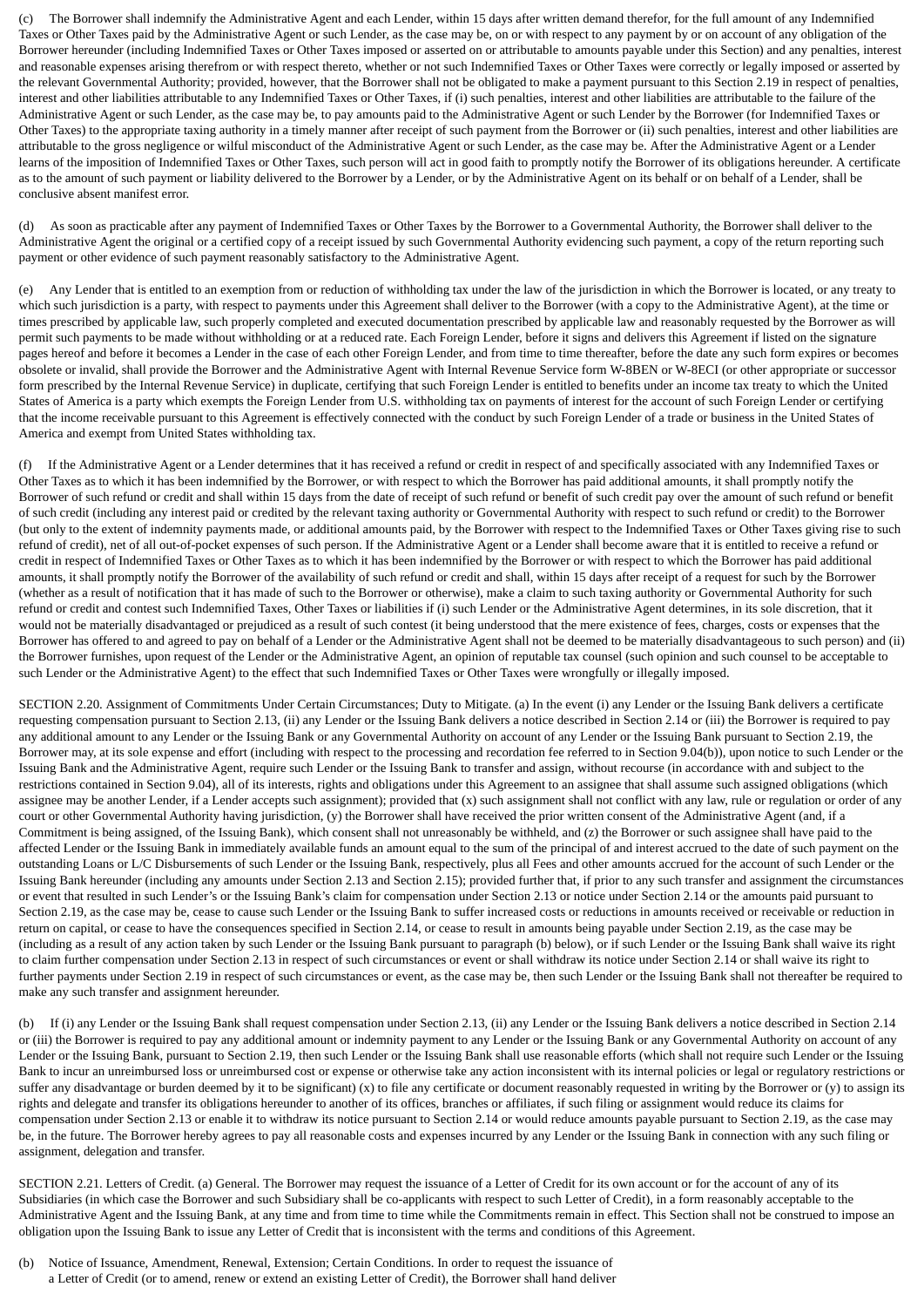or telecopy (or transmit by electronic communication, if arrangements for doing so have been approved by the Issuing Bank) to the Issuing Bank and the Administrative Agent (reasonably in advance of the requested date of issuance, amendment, renewal or extension) a notice requesting the issuance of a Letter of Credit, or identifying the Letter of Credit to be amended, renewed or extended, and specifying the date of issuance, amendment, renewal or extension, the date on which such Letter of Credit is to expire (which shall comply with paragraph (c) below), the amount of such Letter of Credit, the name and address of the beneficiary thereof and such other information as shall be necessary to prepare such Letter of Credit. A Letter of Credit shall be issued, amended, renewed or extended only if, and upon issuance, amendment, renewal or extension of each Letter of Credit the Borrower shall be deemed to represent and warrant that, after giving effect to such issuance, amendment, renewal or extension (i) the L/C Exposure shall not exceed the L/C Commitment and (ii) the sum of the Aggregate Revolving Credit Exposure and the aggregate principal amount of outstanding Competitive Borrowings shall not exceed the Total Commitment.

- (c) Expiration Date. Each Letter of Credit shall expire at the close of business on the earlier of the date one year after the date of the issuance of such Letter of Credit and the date that is five Business Days prior to the Maturity Date, unless such Letter of Credit expires by its terms on an earlier date; provided, however, that a Letter of Credit may, upon the request of the Borrower, include a provision whereby such Letter of Credit shall be renewed automatically for additional consecutive periods of 12 months or less (but not beyond the date that is five Business Days prior to the Maturity Date) unless the Issuing Bank notifies the beneficiary thereof at least 30 days prior to the then-applicable expiration date that such Letter of Credit will not be renewed.
- (d) Participations. By the issuance of a Letter of Credit and without any further action on the part of the Issuing Bank or the Lenders, the Issuing Bank hereby grants to each Lender, and each such Lender hereby acquires from the Issuing Bank, a participation in such Letter of Credit equal to such Lender's Pro Rata Percentage of the aggregate amount available to be drawn under such Letter of Credit, effective upon the issuance of such Letter of Credit (or, in the case of the Existing Letters of Credit, effective upon the Closing Date). In consideration and in furtherance of the foregoing, each Lender hereby absolutely and unconditionally agrees to pay to the Administrative Agent, for the account of the Issuing Bank, such Lender's Pro Rata Percentage of each L/C Disbursement made by the Issuing Bank and not reimbursed by the Borrower forthwith on the date due as provided in Section 2.02(f). Each Lender acknowledges and agrees that its obligation to acquire participations pursuant to this paragraph in respect of Letters of Credit is absolute and unconditional and shall not be affected by any circumstance whatsoever, including the occurrence and continuance of a Default or an Event of Default, and that each such payment shall be made without any offset, abatement, withholding or reduction whatsoever.
- (e) Reimbursement. If the Issuing Bank shall make any L/C Disbursement in respect of a Letter of Credit, the Borrower shall pay to the Administrative Agent an amount equal to such L/C Disbursement not later than 5:00 p.m., New York City time, on the day on which the Borrower shall have received notice from the Issuing Bank that payment of such draft will be made, or, if the Borrower shall have received such notice later than 11:00 a.m., New York City time, on any Business Day, not later than 12:00 noon, New York City time, on the immediately following Business Day.
- (f) Obligations Absolute. The Borrower's obligations to reimburse L/C Disbursements as provided in paragraph (e) above shall be absolute, unconditional and irrevocable, and shall be performed strictly in accordance with the terms of this Agreement, under any and all circumstances whatsoever, and irrespective of:
- (i) any lack of validity or enforceability of any Letter of Credit or this Agreement, or any term or provision therein;
- (ii) any amendment or waiver of this Agreement;
- (iii) the existence of any claim, setoff, defense or other right that the Borrower, any other party guaranteeing, or otherwise obligated with, the Borrower, any Subsidiary or other Affiliate thereof or any other person may at any time have against the beneficiary under any Letter of Credit, the Issuing Bank, the Administrative Agent or any Lender or any other person, whether in connection with this Agreement or any other related or unrelated agreement or transaction;
- (iv) any draft or other document presented under a Letter of Credit proving to be forged, fraudulent, invalid or insufficient in any respect or any statement therein being untrue or inaccurate in any respect;
- (v) payment by the Issuing Bank under a Letter of Credit against presentation of a draft or other document that does not comply with the terms of such Letter of Credit; and
- (vi) any other act or omission to act or delay of any kind of the Issuing Bank, the Lenders, the Administrative Agent or any other person or any other event or circumstance whatsoever, whether or not similar to any of the foregoing, that might, but for the provisions of this Section, constitute a legal or equitable discharge of the Borrower's obligations hereunder.

 Without limiting the generality of the foregoing, it is expressly understood and agreed that the absolute and unconditional obligation of the Borrower hereunder to reimburse L/C Disbursements will not be excused by the gross negligence or wilful misconduct of the Issuing Bank. However, the foregoing shall not be construed to excuse the Issuing Bank from liability to the Borrower to the extent of any direct damages (as opposed to consequential damages, claims in respect of which are hereby waived by the Borrower to the extent permitted by applicable law) suffered by the Borrower that are caused by the Issuing Bank's gross negligence or wilful misconduct in determining whether drafts and other documents presented under a Letter of Credit comply with the terms thereof; it is understood that the Issuing Bank may accept documents that appear on their face to be in order, without responsibility for further investigation, regardless of any notice or information to the contrary and, in making any payment under any Letter of Credit (i) the Issuing Bank's exclusive reliance on the documents presented to it under such Letter of Credit as to any and all matters set forth therein, including reliance on the amount of any draft presented under such Letter of Credit, whether or not the amount due to the beneficiary thereunder equals the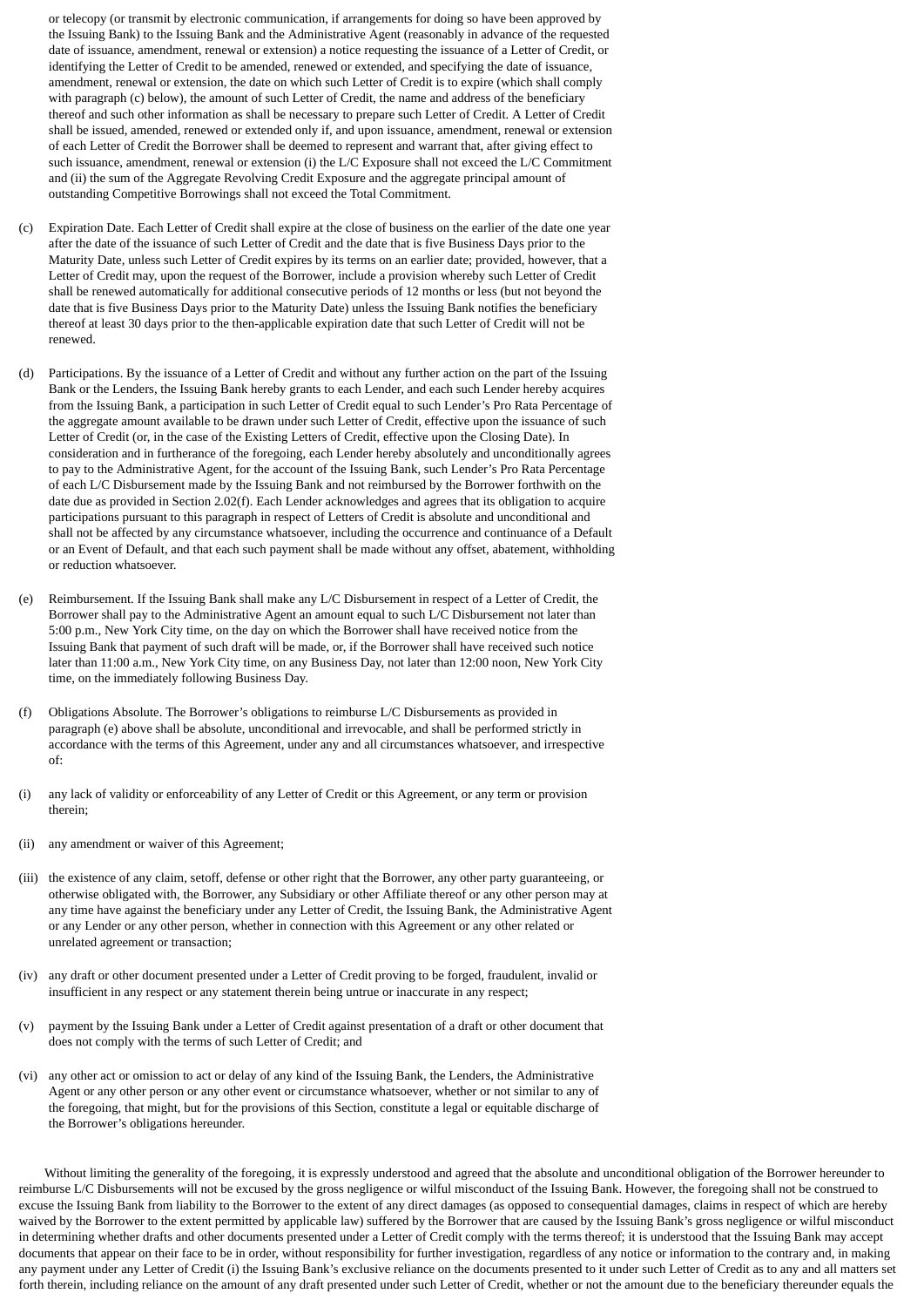amount of such draft and whether or not any document presented pursuant to such Letter of Credit proves to be insufficient in any respect, if such document on its face appears to be in order, and whether or not any other statement or any other document presented pursuant to such Letter of Credit proves to be forged or invalid or any statement therein proves to be inaccurate or untrue in any respect whatsoever and (ii) any noncompliance in any immaterial respect of the documents presented under such Letter of Credit with the terms thereof shall, in each case, be deemed not to constitute wilful misconduct or gross negligence of the Issuing Bank.

(g) Disbursement Procedures. The Issuing Bank shall, promptly following its receipt thereof, examine all documents purporting to represent a demand for payment under a Letter of Credit. The Issuing Bank shall as promptly as possible give telephonic notification, confirmed by telecopy, to the Administrative Agent and the Borrower of such demand for payment and whether the Issuing Bank has made or will make an L/C Disbursement thereunder; provided that any failure to give or delay in giving such notice shall not relieve the Borrower of its obligation to reimburse the Issuing Bank and the Lenders with respect to any such L/C Disbursement. The Administrative Agent shall promptly give each Lender notice thereof.

(h) Interim Interest. If the Issuing Bank shall make any L/C Disbursement in respect of a Letter of Credit, then, unless the Borrower shall reimburse such L/C Disbursement in full on such date, the unpaid amount thereof shall bear interest for the account of the Issuing Bank, for each day from and including the date of such L/C Disbursement, to but excluding the earlier of the date of payment by the Borrower or the date on which interest shall commence to accrue thereon as provided in Section 2.02(f), at the rate per annum that would apply to such amount if such amount were an ABR Revolving Loan.

(i) Resignation or Removal of the Issuing Bank. The Issuing Bank may resign at any time by giving 30 days' prior written notice to the Administrative Agent, the Lenders and the Borrower, and may be removed at any time by the Borrower by notice to the Issuing Bank, the Administrative Agent and the Lenders. Subject to the next succeeding paragraph, upon the acceptance of any appointment as the Issuing Bank hereunder by a Lender that shall agree to serve as successor Issuing Bank, such successor shall succeed to and become vested with all the interests, rights and obligations of the retiring Issuing Bank and the retiring Issuing Bank shall be discharged from its obligations to issue additional Letters of Credit hereunder. At the time such removal or resignation shall become effective, the Borrower shall pay all accrued and unpaid fees pursuant to Section 2.06(c)(ii). The acceptance of any appointment as the Issuing Bank hereunder by a successor Lender shall be evidenced by an agreement entered into by such successor, in a form satisfactory to the Borrower and the Administrative Agent, and, from and after the effective date of such agreement, (i) such successor Lender shall have all the rights and obligations of the previous Issuing Bank under this Agreement and (ii) references herein to the term "Issuing Bank" shall be deemed to refer to such successor or to any previous Issuing Bank, or to such successor and all previous Issuing Banks, as the context shall require. After the resignation or removal of the Issuing Bank hereunder, the retiring Issuing Bank shall remain a party hereto and shall continue to have all the rights and obligations of an Issuing Bank under this Agreement with respect to Letters of Credit issued by it prior to such resignation or removal, but shall not be required to issue additional Letters of Credit.

Cash Collateralization. If any Event of Default shall occur and be continuing, the Borrower shall, on the Business Day it receives notice from the Administrative Agent or the Required Lenders (or, if the maturity of the Loans has been accelerated, Lenders holding participations in outstanding Letters of Credit representing greater than 50% of the aggregate undrawn amount of all outstanding Letters of Credit) thereof and of the amount to be deposited, deposit in an account with the Administrative Agent, for the benefit of the Lenders, an amount in cash equal to the L/C Exposure as of such date, provided, however that the obligation to deposit such cash shall become effective immediately, and such deposit shall become immediately due and payable, without demand or other notice of any kind, upon the occurrence of any Event of Default with respect to the Borrower described in clause (g) or (h) of Article VII. Such deposit shall be held by the Administrative Agent as collateral for the payment and performance of the obligations of the Borrower under this Agreement. The Administrative Agent shall have exclusive dominion and control, including the exclusive right of withdrawal, over such account. Other than any interest earned on the investment of such deposits in Permitted Investments, which investments shall be made at the option and sole discretion of the Administrative Agent, such deposits shall not bear interest. Interest or profits, if any, on such investments shall accumulate in such account. Moneys in such account shall (i) automatically be applied by the Administrative Agent to reimburse the Issuing Bank for L/C Disbursements for which it has not been reimbursed, (ii) be held for the satisfaction of the reimbursement obligations of the Borrower for the L/C Exposure at such time and (iii) if the maturity of the Loans has been accelerated (but subject to the consent of Lenders holding participations in outstanding Letters of Credit representing greater than 50% of the aggregate undrawn amount of all outstanding Letters of Credit), be applied to satisfy other obligations of the Borrower under this Agreement. If the Borrower is required to provide an amount of cash collateral hereunder as a result of the occurrence of an Event of Default, such amount (to the extent not applied as aforesaid) shall be returned to the Borrower within three Business Days after all Events of Default have been cured or waived.

(k) Additional Issuing Banks. The Borrower may, at any time and from time to time with the consent of the Administrative Agent (which consent shall not be unreasonably withheld or delayed) and such Lender, designate one or more additional Lenders to act as an issuing bank under the terms of the Agreement. Any Lender designated as an issuing bank pursuant to this paragraph (k) shall be deemed to be an "Issuing Bank" (in addition to being a Lender) in respect of Letters of Credit issued or to be issued by such Lender, and, with respect to such Letters of Credit, such term shall thereafter apply to the other Issuing Bank and such Lender.

SECTION 2.22. Incremental Commitments. (a) The Borrower may, by written notice to the Administrative Agent from time to time, request that the Total Commitment (and, in connection therewith, the L/C Commitment) be increased by an amount not to exceed the Incremental Commitment Amount at such time. Such notice shall set forth the amount of the requested increase in the Total Commitment (which shall be in minimum increments of \$5,000,000 and a minimum amount of \$10,000,000 or equal to the remaining Incremental Commitment Amount) and, if applicable, the L/C Commitment, and the date on which such increase is requested to become effective (which shall be not less than 10 Business Days nor more than 60 days after the date of such notice and which, in any event, must be on or prior to the Maturity Date), and shall offer each Revolving Credit Lender the opportunity to increase its Commitment by its Pro Rata Percentage of the proposed increased amount. Each Lender shall, by notice to the Borrower and the Administrative Agent given not more than 10 days after the date of the Administrative Agent's notice, either agree to increase its Commitment by all or a portion of the offered amount (each Lender so agreeing being an "Increasing Lender") or decline to increase its Commitment (and any Lender that does not deliver such a notice within such period of 10 days shall be deemed to have declined to increase its Commitment) (each Lender so declining or being deemed to have declined being a "Non-Increasing Lender"). In the event that, on the 10th day after the Administrative Agent shall have delivered such notice, the Lenders shall have agreed pursuant to the preceding sentence to increase their Commitments by an aggregate amount less than the increase in the Total Commitment requested by the Borrower, the Borrower may arrange for one or more banks or other entities (any such bank or other entity being called an "Augmenting Lender"), which may include any Lender, to extend Commitments or increase their existing Commitments in an aggregate amount equal to the unsubscribed amount; provided that, notwithstanding the foregoing, (i) no person shall become a Lender and no Lender's Commitment shall increase pursuant to this Section 2.22 without the prior written consent of the Administrative Agent and the Issuing Bank (which shall not be unreasonably withheld) and (ii) the L/C Commitment of any Issuing Bank shall not be increased pursuant to the Section 2.22 without the prior written consent of such Issuing Bank. The Borrower and each Augmenting Lender shall execute all such documentation as the Administrative Agent shall reasonably specify to evidence its Commitment and/or its status as a Lender hereunder. Any increase in the Commitment may be made in an amount which is less than the increase requested by the Borrower if the Borrower is unable to arrange for, or chooses not to arrange for, Augmenting Lenders.

(b) Each of the parties hereto hereby agrees that the Administrative Agent may take any and all actions as may be reasonably necessary to ensure that, after giving effect to any increase in the Total Commitment pursuant to this Section 2.22, the outstanding Revolving Loans (if any) are held by the Lenders in accordance with their new Pro Rata Percentages. This may be accomplished at the discretion of the Administrative Agent (i) by requiring the outstanding Revolving Loans to be prepaid with the proceeds of a new Revolving Credit Borrowing, (ii) by causing Non-Increasing Lenders to assign portions of their outstanding Revolving Loans to Increasing Lenders and Augmenting Lenders or (iii) by any combination of the foregoing. Any prepayment or assignment described in this paragraph (b) shall be subject to Section 2.15, but otherwise without premium or penalty.

(c) Notwithstanding the foregoing, no increase in the Total Commitment shall become effective under this Section 2.22 unless, (i) on the date of such increase, the conditions set forth in paragraphs (b) and (c) of Section 4.01 shall be satisfied and the Administrative Agent shall have received a certificate to that effect dated such date and executed by a Financial Officer of the Borrower, and (ii) the Administrative Agent shall have received (with sufficient copies for each of the Lenders) such customary closing documentation as the Administrative Agent shall have reasonably requested.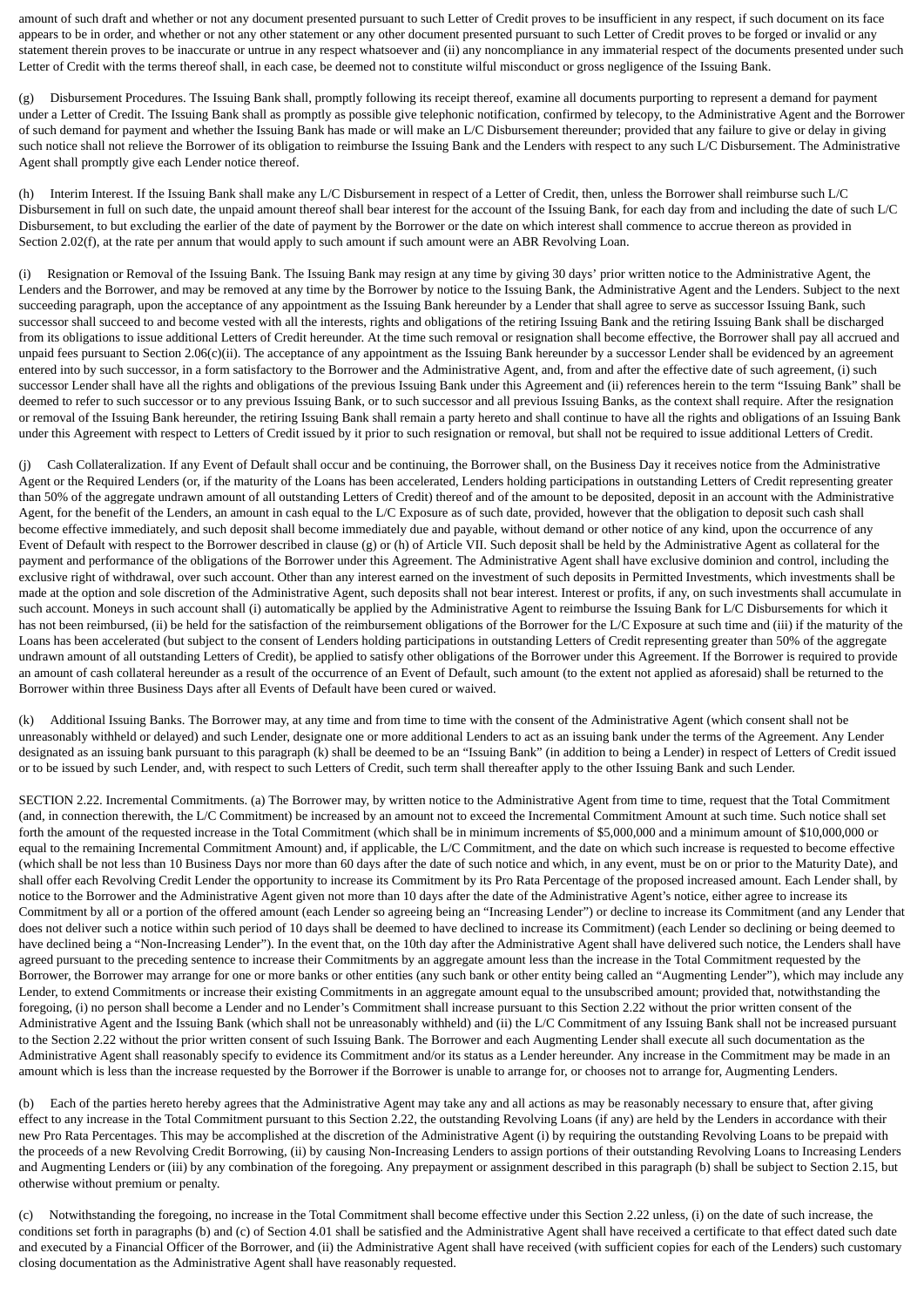#### Representations and Warranties

The Borrower represents and warrants to the Administrative Agent, the Issuing Bank and each of the Lenders that:

SECTION 3.01. Organization; Powers. The Borrower and each of the Subsidiaries (a) is duly organized, validly existing and in good standing under the laws of the jurisdiction of its organization, (b) has all requisite power and authority to own its property and assets and to carry on its business as now conducted and (c) is qualified to do business in, and is in good standing in, every jurisdiction where such qualification is required, except where the failure so to qualify could not reasonably be expected to result in a Material Adverse Effect.

SECTION 3.02. Authorization. The execution, delivery and performance by the Borrower of this Agreement and the transactions contemplated hereby (including the Borrowings hereunder) (collectively, the "Transactions") (a) are within the Borrower's corporate powers and have been duly authorized by all requisite corporate and, if required, stockholder action and (b) will not (i) violate (A) any provision of law, statute, rule or regulation, or of the certificate or articles of incorporation or other constitutive documents or by-laws of the Borrower or any Subsidiary, (B) any order of any Governmental Authority or (C) any provision of any indenture, agreement or other instrument to which the Borrower or any Subsidiary is a party or by which any of them or any of their property is or may be bound, the effect of which could reasonably be expected to result in a Material Adverse Effect, (ii) result in a breach of or constitute (alone or with notice or lapse of time or both) a default under, or give rise to any right to accelerate or to require the prepayment, repurchase or redemption of any obligation under any such indenture, agreement or other instrument, the effect of which could reasonably be expected to result in a Material Adverse Effect, or (iii) result in the creation or imposition of any Lien upon or with respect to any property or assets now owned or hereafter acquired by the Borrower or any Subsidiary.

SECTION 3.03. Enforceability. This Agreement has been duly executed and delivered by the Borrower and constitutes a legal, valid and binding obligation of the Borrower enforceable against the Borrower in accordance with its terms, subject to applicable bankruptcy, insolvency, reorganization, moratorium, or similar laws affecting the enforceability of creditors' rights generally and to general principles of equity, regardless of whether considered in a proceeding in equity or at law.

SECTION 3.04. Governmental Approvals. No action, consent or approval of, registration or filing with or any other action by any Governmental Authority is or will be required in connection with the Transactions, except for such as have been made or obtained and are in full force and effect.

SECTION 3.05. Financial Statements. The Borrower has heretofore furnished to the Lenders its consolidated balance sheets and related statements of income, stockholders' equity and cash flows (i) as of and for the fiscal year ended December 31, 2003, audited by and accompanied by the opinion of PricewaterhouseCoopers LLP, independent public accountants, and (ii) as of and for the fiscal quarter and the portion of the fiscal year ended September 30, 2004, certified by its chief financial officer. Such financial statements present fairly, in all material respects, the financial condition and results of operations and cash flows of the Borrower and its consolidated Subsidiaries as of such dates and for such periods in accordance with GAAP, subject to normal year-end audit adjustments and the absence of footnotes in the case of the statements referred to in clause (ii) above.

SECTION 3.06. No Material Adverse Change. As of the Closing Date, since December 31, 2003, there has been no material adverse change in the financial condition, results of operations or business of the Borrower and the Subsidiaries, taken as a whole.

SECTION 3.07. Subsidiaries. Schedule 3.07 sets forth as of the Closing Date a list of all Subsidiaries and the percentage ownership interest of the Borrower therein.

SECTION 3.08. Litigation; Compliance with Laws. (a) There are not any actions, suits or proceedings at law or in equity or by or before any Governmental Authority now pending or, to the knowledge of the Borrower, threatened against or affecting the Borrower or any Subsidiary or any business, property or rights of any such person (i) that involve this Agreement or the Transactions or (ii) as to which there is a reasonable possibility of an adverse determination and that, if adversely determined, could reasonably be expected, individually or in the aggregate, to result in a Material Adverse Effect.

(b) None of the Borrower or any of the Subsidiaries is in violation of any law, rule or regulation, or is in default with respect to any judgment, writ, injunction, decree or order of any Governmental Authority, where such violation or default could reasonably be expected to result in a Material Adverse Effect.

SECTION 3.09. Federal Reserve Regulations. (a) The Borrower is not engaged principally, or as one of its important activities, in the business of extending credit for the purpose of buying or carrying Margin Stock.

(b) No part of the proceeds of any Loan or any Letter of Credit will be used, whether directly or indirectly, and whether immediately, incidentally or ultimately, for any purpose that entails a violation of, or that is inconsistent with, the provisions of the Regulations of the Board, including Regulation T, U or X.

SECTION 3.10. Investment Company Act; Public Utility Holding Company Act. None of the Borrower or any of the Subsidiaries is (a) an "investment company" as defined in, or subject to regulation under, the Investment Company Act of 1940 or (b) a "holding company" as defined in, or subject to regulation under, the Public Utility Holding Company Act of 1935.

SECTION 3.11. Use of Proceeds. The Borrower will use the proceeds of the Loans and will request the issuance of Letters of Credit only for the purposes specified in the preamble to this Agreement.

SECTION 3.12. Tax Returns. Each of the Borrower and the Subsidiaries has filed or caused to be filed all Federal, state, local and foreign tax returns or materials required to have been filed by it and has paid or caused to be paid all Taxes due and payable by it and all assessments received by it, except (a) Taxes that are being contested in good faith by appropriate proceedings and for which the Borrower or such Subsidiary, as applicable, shall have set aside on its books adequate reserves or (b) to the extent that the failure to do so could not reasonably be expected to result in a Material Adverse Effect.

SECTION 3.13. No Material Misstatements. None of (a) the Confidential Information Memorandum or (b) any other information, report, financial statement, exhibit or schedule furnished by or on behalf of the Borrower to the Administrative Agent or any Lender in connection with the negotiation of this Agreement contains any material misstatement of fact or omits to state any material fact necessary to make the statements therein taken as a whole, in the light of the circumstances under which they were made, not misleading; provided that to the extent any such information, report, financial statement, exhibit or schedule was based upon or constitutes a forecast or projection, the Borrower represents only that it acted in good faith and utilized reasonable assumptions and due care in the preparation of such information, report, financial statement, exhibit or schedule.

SECTION 3.14. Employee Benefit Plans. No ERISA Event has occurred or is reasonably expected to occur that, when taken together with all other such ERISA Events, could reasonably be expected to result in a Material Adverse Effect. The accumulated benefit obligations (as defined in Statement of Financial Accounting Standards No. 87) under all Plans (based on the assumptions used for purposes of Statement of Financial Accounting Standards No. 87) did not, as of the last annual valuation dates applicable thereto, exceed by more than \$75,000,000 the fair market value of the assets of all such Plans.

SECTION 3.15. Environmental Matters. Except with respect to any matters that, individually or in the aggregate, could not reasonably be expected to result in a Material Adverse Effect, neither the Borrower nor any of the Subsidiaries (i) has failed to comply with any Environmental Law or to obtain, maintain or comply with any permit,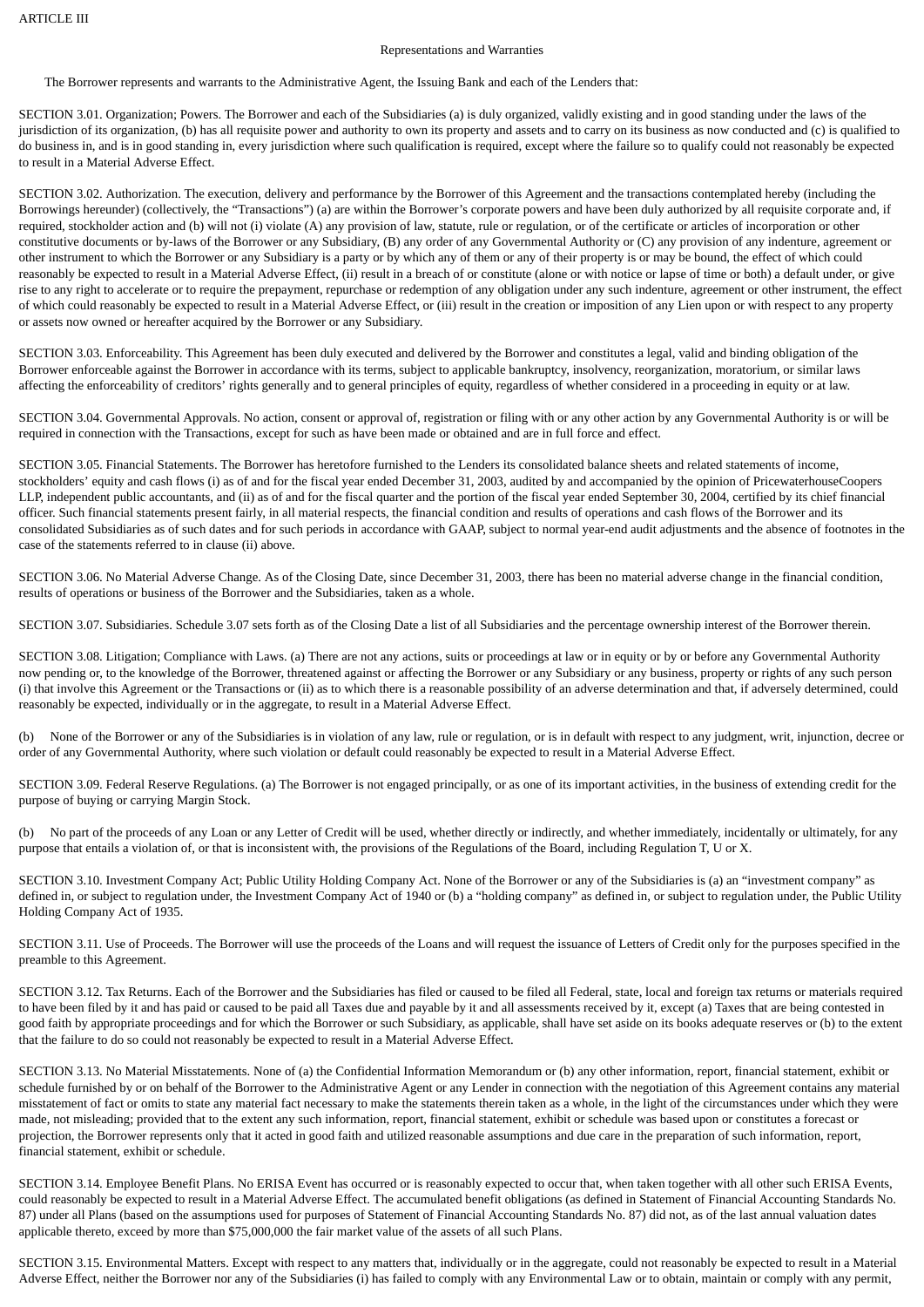license or other approval required under any Environmental Law, (ii) is subject to any Environmental Liability, (iii) has received written notice of any claim with respect to any Environmental Liability or (iv) knows of any basis for any Environmental Liability of the Borrower or the Subsidiaries.

SECTION 3.16. Senior Indebtedness. The Loans and other obligations hereunder constitute "Senior Indebtedness" under and as defined in the Subordinated Note Documents.

## ARTICLE IV

#### Conditions of Lending

The obligations of the Lenders to make Loans and of the Issuing Bank to issue Letters of Credit hereunder are subject to the satisfaction of the following conditions:

SECTION 4.01. All Credit Events. On the date of each Borrowing or issuance, amendment, extension or renewal of a Letter of Credit (each such event being called a "Credit Event"):

(a) The Administrative Agent shall have received a notice of such Borrowing as required by Section 2.03 or 2.04, as applicable (or such notice shall have been deemed given in accordance with Section 2.04), or, in the case of the issuance, amendment, extension or renewal of a Letter of Credit, the Issuing Bank and the Administrative Agent shall have received a notice requesting the issuance, amendment, extension or renewal of such Letter of Credit as required by Section 2.21(b).

(b) The representations and warranties set forth in Article III hereof shall be true and correct in all material respects on and as of the date of such Credit Event with the same effect as though made on and as of such date, except to the extent such representations and warranties expressly relate to an earlier date.

(c) At the time of and immediately after such Credit Event, no Event of Default or Default shall have occurred and be continuing.

 Each Credit Event shall be deemed to constitute a representation and warranty by the Borrower on the date of such Credit Event as to the matters specified in paragraphs (b) and (c) of this Section 4.01.

## SECTION 4.02. Closing Date. On the Closing Date:

(a) The Administrative Agent (or its counsel) shall have received from each party hereto either (i) a counterpart of this Agreement signed on behalf of such party or (ii) written evidence satisfactory to the Administrative Agent (which may include telecopy transmission of a signed signature page of this Agreement) that such party has signed a counterpart of this Agreement.

(b) The Administrative Agent shall have received, on behalf of itself, the Lenders and the Issuing Bank, a favorable written opinion of each of (i) Bradford T. Smith, Chief Legal Counsel of the Borrower, substantially to the effect set forth in Exhibit E-1, and (ii) Hogan & Hartson L.L.P., special counsel for the Borrower, substantially to the effect set forth in Exhibit E-2, (A) dated the Closing Date, (B) addressed to the Issuing Bank, the Administrative Agent and the Lenders, and (C) covering such other matters relating to this Agreement and the Transactions as the Administrative Agent shall reasonably request, and the Borrower hereby requests such counsel to deliver such opinions.

(c) The Administrative Agent shall have received (i) a copy of the certificate of incorporation, including all amendments thereto, of the Borrower, certified as of a recent date by the Secretary of State of the State of Delaware, and a certificate as to the good standing of the Borrower as of a recent date, from such Secretary of State; (ii) a certificate of the Secretary or Assistant Secretary of the Borrower dated the Closing Date and certifying (A) that attached thereto is a true and complete copy of the by-laws of the Borrower as in effect on the Closing Date and at all times since a date prior to the date of the resolutions described in clause (B) below, (B) that attached thereto is a true and complete copy of resolutions duly adopted by the Board of Directors of the Borrower authorizing the execution, delivery and performance of this Agreement and the borrowings hereunder, and that such resolutions have not been modified, rescinded or amended and are in full force and effect, (C) that the certificate of incorporation of the Borrower has not been amended since the date of the last amendment thereto shown on the certificate of good standing furnished pursuant to clause (i) above, and (D) as to the incumbency and specimen signature of each officer executing this Agreement or any other document delivered in connection herewith on behalf of the Borrower; (iii) a certificate of another officer as to the incumbency and specimen signature of the Secretary or Assistant Secretary executing the certificate pursuant to clause (ii) above; and (iv) such other documents relating to the Borrower, this Agreement or the Transactions as the Lenders, the Issuing Bank or the Administrative Agent may reasonably request.

(d) The Administrative Agent shall have received a certificate, dated the Closing Date and signed by a Financial Officer of the Borrower, confirming compliance with the conditions precedent set forth in paragraphs (b) and (c) of Section 4.01.

(e) The Administrative Agent shall have received all Fees and other amounts due and payable on or prior to the Closing Date, including, to the extent invoiced, reimbursement or payment of all out-of-pocket expenses required to be reimbursed or paid by the Borrower hereunder.

(f) All principal, interest, fees and other amounts outstanding or due under the Existing Credit Agreements shall have been paid in full, the commitments thereunder terminated, and the Administrative Agent shall have received satisfactory evidence thereof.

(g) The credit facilities provided for by this Agreement shall be rated not lower than BBB by S&P, and the Administrative Agent shall have received satisfactory evidence thereof.

(h) The Lenders shall have received all documentation and other information requested by them and required by regulatory authorities under applicable "know your customer" and anti-money laundering rules and regulations, including the USA Patriot Act.

ARTICLE V

### Affirmative Covenants

 The Borrower covenants and agrees with each Lender that until the Commitments have been terminated and the principal of and interest on each Loan, all Fees and all other expenses or amounts payable hereunder shall have been paid in full and all Letters of Credit have been canceled or have expired and all amounts drawn thereunder have been reimbursed in full, unless the Required Lenders shall otherwise consent in writing, the Borrower will, and will cause each of the Subsidiaries to:

SECTION 5.01. Existence; Businesses and Properties. (a) Do or cause to be done all things necessary to preserve, renew and keep in full force and effect its legal existence, except as otherwise expressly permitted under Section 6.04.

(b) Do or cause to be done all things necessary to obtain, preserve, renew, extend and keep in full force and effect its rights, licenses, permits, franchises, authorizations, patents, copyrights, trademarks and trade names, and comply in all material respects with all applicable laws, rules, regulations and decrees and orders of any Governmental Authority, in each case except where the failure to do so could not reasonably be expected to result in a Material Adverse Effect.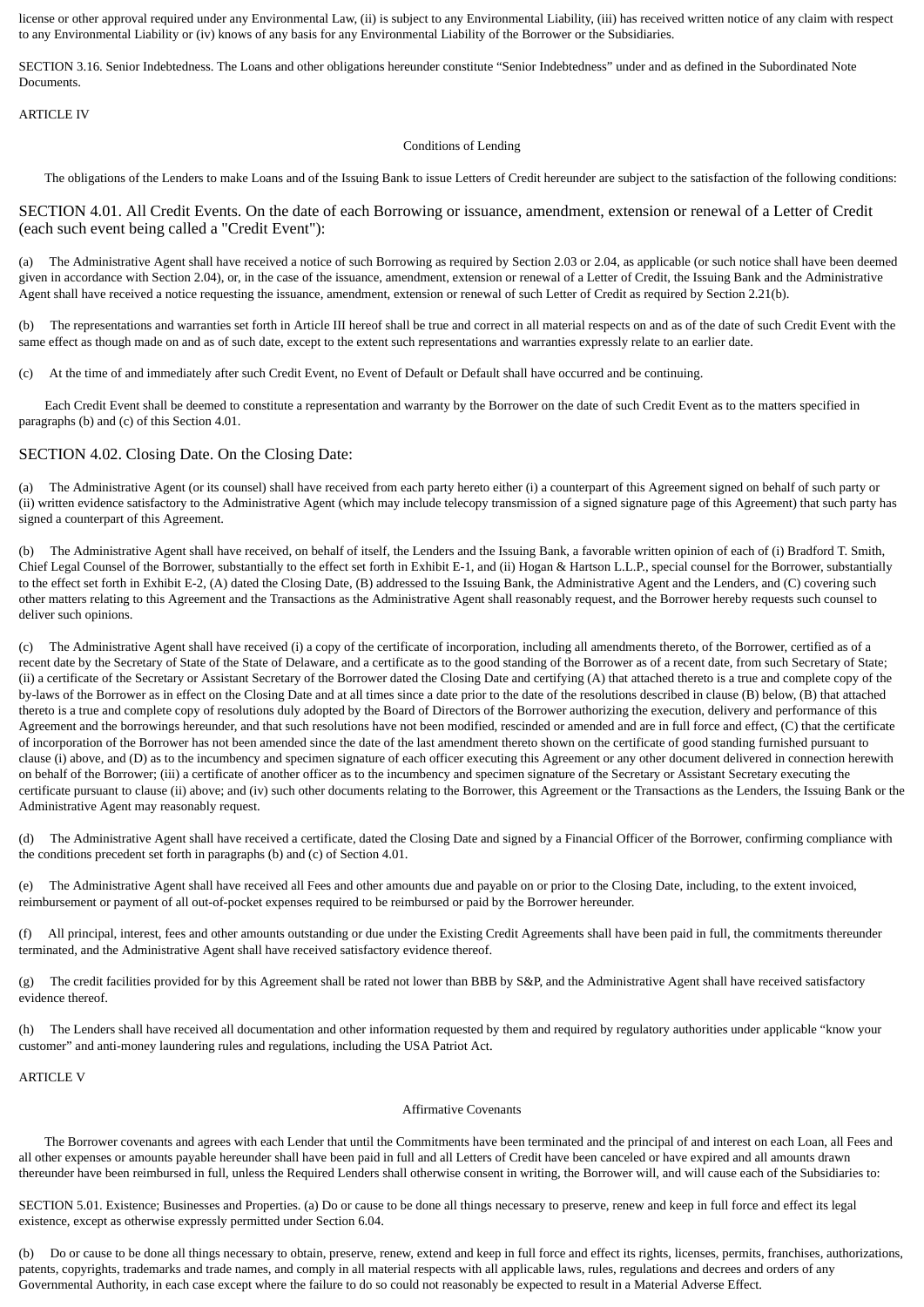SECTION 5.02. Insurance. Maintain with responsible and reputable insurance companies insurance, to such extent and against such risks as is customary with companies in the same or similar businesses operating in the same or similar locations.

SECTION 5.03. Obligations and Taxes. Pay its Indebtedness and other obligations, including Taxes, before the same shall become delinquent or in default, except where (a) the validity or amount thereof shall be contested in good faith by appropriate proceedings and the Borrower shall have set aside on its books adequate reserves with respect thereto in accordance with GAAP or (b) to the extent that the failure to do so could not reasonably be expected to result in a Material Adverse Effect.

SECTION 5.04. Financial Statements, Reports, etc. In the case of the Borrower, furnish to the Administrative Agent and each Lender:

(a) within 105 days after the end of each fiscal year, its consolidated balance sheet and related statements of income, stockholders' equity and cash flows as of the close of and for such fiscal year, together with comparative figures for the immediately preceding fiscal year, all audited by PricewaterhouseCoopers LLP or other independent public accountants of recognized national standing and accompanied by an opinion of such accountants (which shall not be qualified in any material respect) to the effect that such consolidated financial statements present fairly in all material respects the financial condition and results of operations of the Borrower and its consolidated Subsidiaries on a consolidated basis in accordance with GAAP consistently applied;

(b) within 50 days after the end of each of the first three fiscal quarters of each fiscal year, its consolidated balance sheet and related statements of income, stockholders' equity and cash flows as of the close of and for such fiscal quarter and the then elapsed portion of the fiscal year, and comparative figures for the same periods in the immediately preceding fiscal year, all certified by one of its Financial Officers as presenting fairly in all material respects the financial condition and results of operations of the Borrower and its consolidated Subsidiaries on a consolidated basis in accordance with GAAP consistently applied, subject to normal year-end audit adjustments and the absence of footnotes;

(c) concurrently with any delivery of financial statements under paragraph (a) or (b) above, a certificate of a Financial Officer (A) certifying that no Event of Default or Default has occurred or, if such an Event of Default or Default has occurred, specifying the nature and extent thereof and any corrective action taken or proposed to be taken with respect thereto, (B) setting forth computations in reasonable detail satisfactory to the Administrative Agent demonstrating compliance with the covenants contained in Sections 6.07 and 6.08 and (C) stating whether any change in GAAP or in the application thereof has occurred since the date of the audited financial statements referred to in Section 3.05 and, if any such change has occurred, specifying the effect of such change on the financial statements accompanying such certificate;

(d) promptly after the same become publicly available, copies of all periodic and other reports, proxy statements and other materials filed by the Borrower or any Subsidiary with the Securities and Exchange Commission, or any Governmental Authority succeeding to any or all of the functions of said Commission, or with any national securities exchange, or distributed to its shareholders, as the case may be;

(e) promptly after the receipt thereof by the Borrower or any of its Subsidiaries, a copy of any "management letter" received by any such person from its certified public accountants and the management's response thereto;

(f) promptly, from time to time, such other information regarding the operations, business affairs and financial condition of the Borrower or any Subsidiary, or compliance with the terms of this Agreement, as the Administrative Agent or any Lender may reasonably request;

(g) promptly, following a request by any Lender, all documentation and other information that such Lender reasonably requests in order to comply with its ongoing obligations under applicable "know your customer" and anti-money laundering rules and regulations, including the USA Patriot Act.

SECTION 5.05. Litigation and Other Notices. In the case of the Borrower, furnish to the Administrative Agent, the Issuing Bank and each Lender prompt written notice of the following:

(a) any Event of Default or Default, specifying the nature and extent thereof and the corrective action (if any) taken or proposed to be taken with respect thereto;

(b) the filing or commencement of, or any threat or notice of intention of any person to file or commence, any action, suit or proceeding, whether at law or in equity or by or before any Governmental Authority, against the Borrower or any Affiliate thereof that could reasonably be expected to result in a Material Adverse Effect;

(c) any change in the rating by S&P of the Index Debt; and

(d) the occurrence of any ERISA Event that, alone or together with any other ERISA Events that have occurred, could reasonably be expected to result in a Material Adverse Effect.

SECTION 5.06. Maintaining Records; Access to Properties and Inspections. Keep books of record and account in conformity with GAAP and all requirements of law in relation to its business and activities. The Borrower will, and will cause each of its Subsidiaries to, permit any representatives designated by the Administrative Agent or any Lender, upon reasonable prior notice, to visit and inspect the financial records and the properties of the Borrower or any Subsidiary at reasonable times and as often as reasonably requested and to make extracts from and copies of such financial records, and permit any representatives designated by the Administrative Agent or any Lender to discuss the affairs, finances and condition of the Borrower or any Subsidiary with the officers thereof and independent accountants therefor.

SECTION 5.07. Use of Proceeds. Use the proceeds of the Loans and request the issuance of Letters of Credit only for the purposes set forth in the preamble to this Agreement.

### ARTICLE VI

#### Negative Covenants

 The Borrower covenants and agrees with each Lender that, until the Commitments have been terminated and the principal of and interest on each Loan, all Fees and all other expenses or amounts payable hereunder have been paid in full and all Letters of Credit have been canceled or have expired and all amounts drawn thereunder have been reimbursed in full, unless the Required Lenders shall otherwise consent in writing, the Borrower will not, and will not cause or permit any of the Subsidiaries to:

SECTION 6.01. Subsidiary Indebtedness. With respect to the Subsidiaries, incur, create, issue, assume or permit to exist any Indebtedness or preferred stock, except:

(a) Indebtedness or preferred stock existing on the date hereof and having an aggregate principal amount (or, in the case of preferred stock, an aggregate liquidation preference) of less than \$25,000,000 in the aggregate and, in the case of any such Indebtedness, any extensions, renewals or replacements thereof to the extent the principal amount of such Indebtedness is not increased, and such Indebtedness, if subordinated to the Loans, remains so subordinated on terms no less favorable to the Lenders, and the original obligors in respect of such Indebtedness remain the only obligors thereon;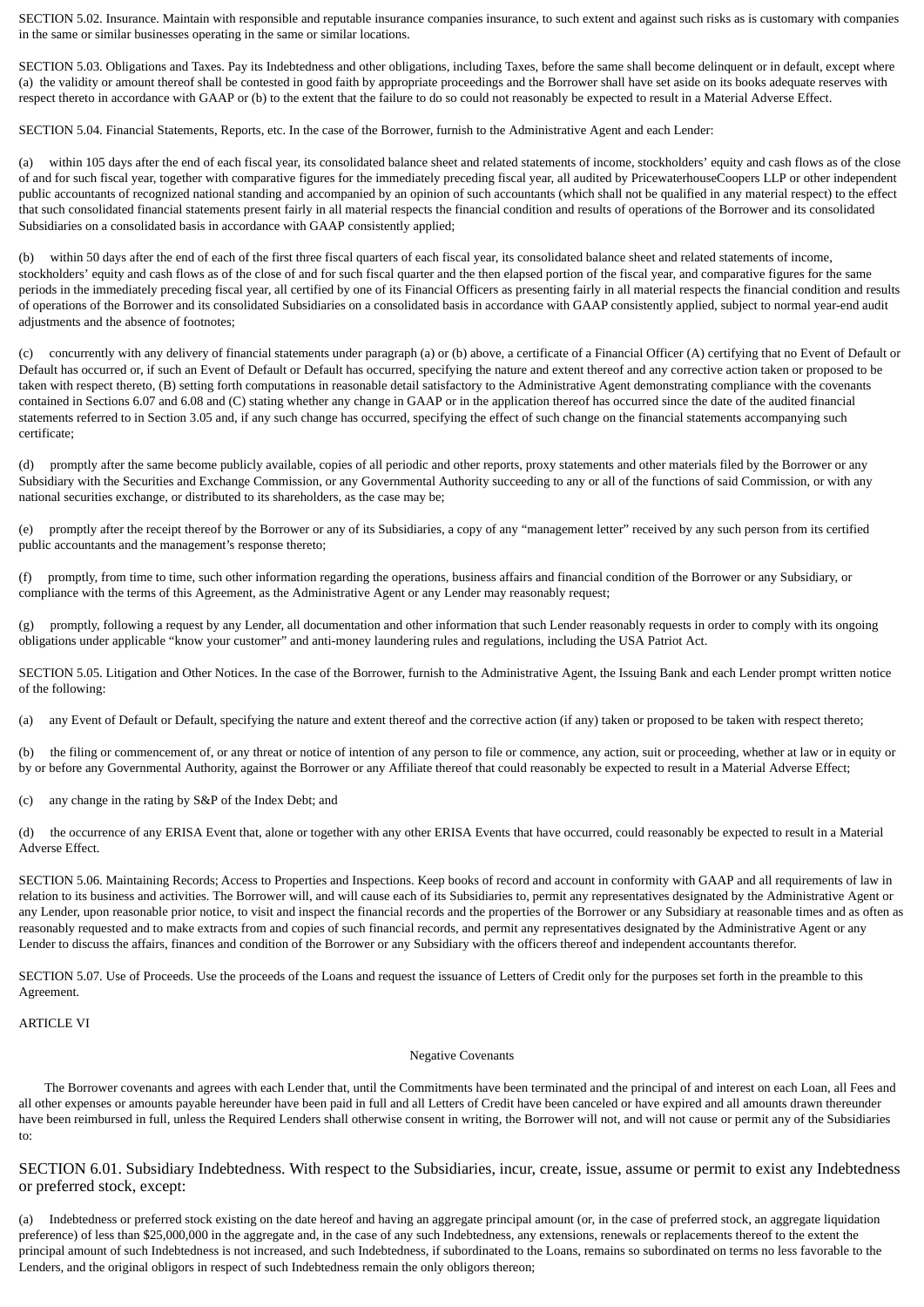(b) Indebtedness created or existing hereunder;

(c) intercompany Indebtedness or preferred stock to the extent owing to or held by the Borrower or another Subsidiary;

(d) Indebtedness of any Subsidiary incurred to finance the acquisition, construction or improvement of any fixed or capital assets, and extensions, renewals and replacements of any such Indebtedness that do not increase the outstanding principal amount thereof; provided that (i) such Indebtedness is incurred prior to or within 180 days after such acquisition or the completion of such construction or improvement and (ii) the aggregate principal amount of Indebtedness permitted by this Section 6.01(d), when combined with the aggregate principal amount of all Capital Lease Obligations incurred pursuant to Section 6.01(e) and all Indebtedness incurred pursuant to Section 6.01(f), shall not exceed \$150,000,000 at any time outstanding;

(e) Capital Lease Obligations in an aggregate principal amount, when combined with the aggregate principal amount of all Indebtedness incurred pursuant to Section 6.01(d) and Section 6.01(f), not in excess of \$150,000,000 at any time outstanding;

(f) Indebtedness of any person that becomes a Subsidiary after the date hereof; provided that (i) such Indebtedness exists at the time such person becomes a Subsidiary and is not created in contemplation of or in connection with such person becoming a Subsidiary, (ii) immediately before and after such person becomes a Subsidiary, no Event of Default or Default shall have occurred and be continuing and (iii) the aggregate principal amount of Indebtedness permitted by this clause (f), when combined with the aggregate principal amount of all Indebtedness incurred pursuant to Section 6.01(d) and all Capital Lease Obligations incurred pursuant to Section 6.01(e), shall not exceed \$150,000,000 at any time outstanding;

(g) Indebtedness under performance bonds or with respect to workers' compensation claims, in each case incurred in the ordinary course of business; and

(h) additional Indebtedness (including attributable Indebtedness in respect of sale-leaseback transactions) or preferred stock of the Subsidiaries to the extent not otherwise permitted by the foregoing clauses of this Section 6.01 in an aggregate principal amount (or, in the case of preferred stock, with an aggregate liquidation preference), when combined (without duplication) with the amount of obligations of the Borrower and its Subsidiaries secured by Liens pursuant to Section 6.02(j), not to exceed \$150,000,000 at any time outstanding.

SECTION 6.02. Liens. Create, incur, assume or permit to exist any Lien on any property or assets (including Equity Interests or other securities of any person, including any Subsidiary) now owned or hereafter acquired by it or on any income or revenues or rights in respect of any thereof, except:

(a) Liens on property or assets of the Borrower and its Subsidiaries existing on the date hereof and encumbering property or assets with a fair market value, and securing obligations having an aggregate principal amount, in each case less than \$25,000,000 in the aggregate; provided that (x) such Liens shall secure only those obligations which they secure on the date hereof and extensions, renewals and replacements thereof permitted hereunder and (y) such Liens shall not apply to any other property or assets of the Borrower or any of the Subsidiaries;

(b) any Lien existing on any property or asset prior to the acquisition thereof by the Borrower or any Subsidiary or existing on any property or asset of any person that becomes a Subsidiary after the date hereof prior to the time such person becomes a Subsidiary; provided that (i) such Lien is not created in contemplation of or in connection with such acquisition or such person becoming a Subsidiary, as the case may be, (ii) such Lien does not apply to any other property or assets of the Borrower or any Subsidiary and (iii) such Lien shall secure only those obligations which it secures on the date of such acquisition or the date such person becomes a Subsidiary, as the case may be and extensions, renewals and replacements thereof permitted hereunder;

(c) Liens for taxes not yet due or which are being contested in compliance with Section 5.03;

(d) carriers', warehousemen's, mechanics', materialmen's, repairmen's or other like Liens arising in the ordinary course of business and securing obligations that are not overdue by more than 90 days or which are being contested in compliance with Section 5.03;

(e) pledges and deposits made in the ordinary course of business in compliance with workmen's compensation, unemployment insurance and other social security laws or regulations;

(f) deposits to secure the performance of bids, trade contracts (other than for Indebtedness), leases (other than Capital Lease Obligations), statutory obligations, surety and appeal bonds, performance bonds and other obligations of a like nature, in each case in the ordinary course of business;

(g) zoning restrictions, easements, rights-of-way, restrictions on use of real property and other similar encumbrances incurred in the ordinary course of business which, in the aggregate, are not substantial in amount and do not materially detract from the value of the property subject thereto or interfere with the ordinary conduct of the business of the Borrower or any of its Subsidiaries;

(h) purchase money security interests in real property, improvements thereto or equipment hereafter acquired (or, in the case of improvements, constructed) by the Borrower or any Subsidiary; provided that (i) such security interests secure Indebtedness permitted by Section 6.01, (ii) such security interests are incurred, and the Indebtedness secured thereby is created, within 180 days after such acquisition (or construction) and (iii) such security interests do not apply to any other property or assets of the Borrower or any Subsidiary;

(i) Liens in respect of judgments that do not constitute an Event of Default; and

(j) Liens not otherwise permitted by the foregoing clauses of this Section 6.02 securing obligations otherwise permitted by this Agreement in an aggregate principal and face amount, when combined (without duplication) with the amount of Indebtedness or preferred stock of Subsidiaries incurred pursuant to Section 6.01(h), not to exceed \$150,000,000 at any time outstanding.

SECTION 6.03. Sale and Lease-Back Transactions. Enter into any arrangement, directly or indirectly, with any person whereby it shall sell or transfer any property, real or personal, used or useful in its business, whether now owned or hereafter acquired, and thereafter rent or lease such property or other property which it intends to use for substantially the same purpose or purposes as the property being sold or transferred unless (a) the sale of such property is permitted by Section 6.04 and (b) any Capital Lease Obligations or Liens arising in connection therewith are permitted by Sections 6.01 and 6.02, respectively.

SECTION 6.04. Mergers, Consolidations and Sales of Assets. Merge into or consolidate with any other person, or permit any other person to merge into or consolidate with it, or sell, transfer, lease or otherwise dispose of (in one transaction or in a series of transactions) all or substantially all the assets (whether now owned or hereafter acquired) of the Borrower, or liquidate or dissolve, except that, if at the time thereof and immediately after giving effect thereto no Event of Default or Default shall have occurred and be continuing, (a) any person may merge into the Borrower in a transaction in which the Borrower is the surviving corporation, (b) any person, other than the Borrower, may merge into or consolidate with any Subsidiary in a transaction in which the surviving entity is a Subsidiary and (c) any Subsidiary may liquidate or dissolve if the Borrower determines in good faith that such liquidation or dissolution is in the best interests of the Borrower and is not materially disadvantageous to the Lenders.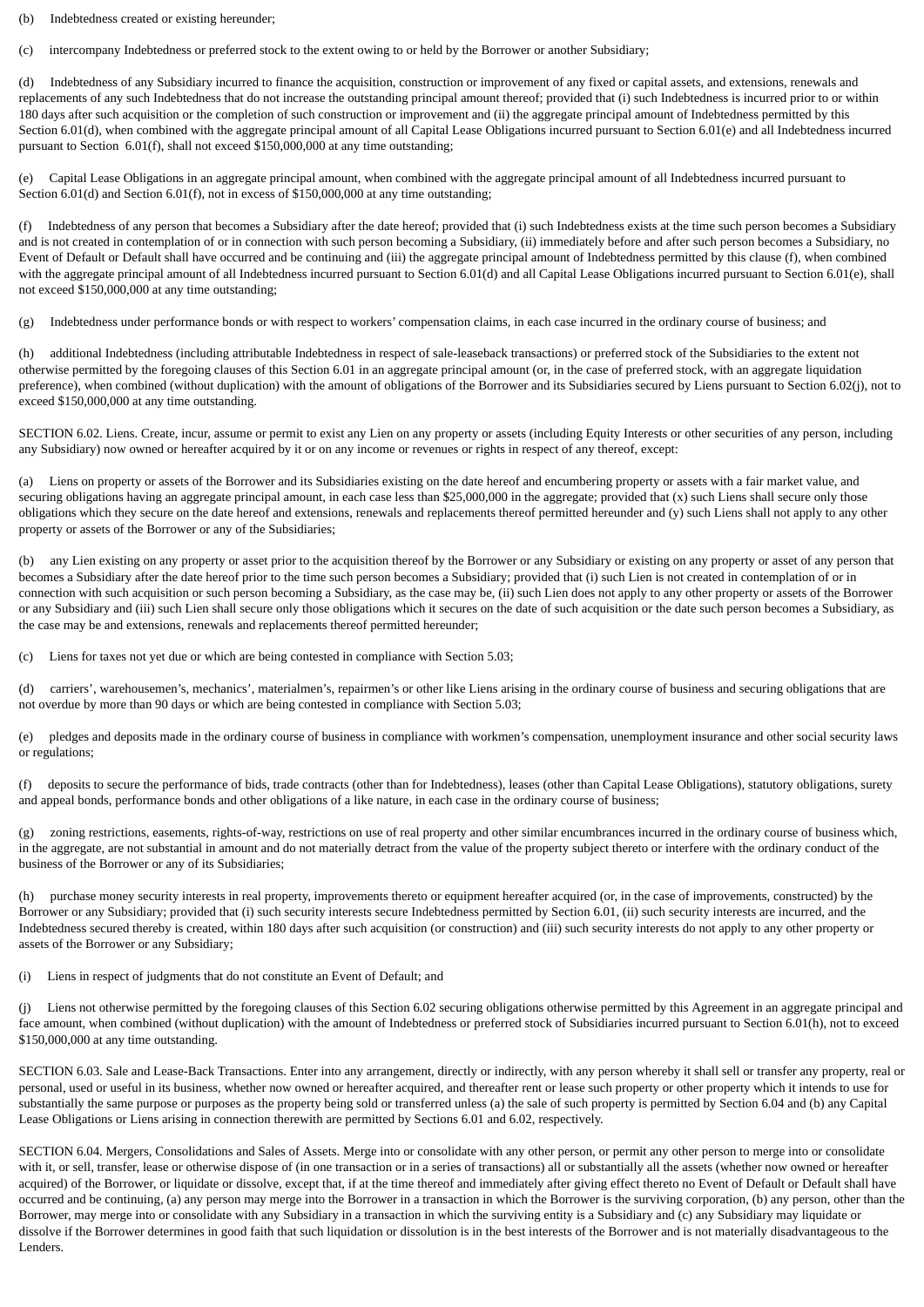SECTION 6.05. Restricted Payments. Declare or make, or agree to declare or make, directly or indirectly, any Restricted Payment (including pursuant to any Synthetic Purchase Agreement), or incur any obligation (contingent or otherwise) to do so if, at the time thereof and immediately after giving effect thereto, (a) any Default or Event of Default shall have occurred and be continuing or (b) the Leverage Ratio on the date of such Restricted Payment would be greater than 2.0 to 1.0; provided, however, that (i) any Subsidiary may declare and pay dividends or make other distributions ratably to holders of Equity Interests in it, (ii) the Borrower may declare and pay dividends or make other distributions of its Equity Interests and (iii) so long as no Default or Event of Default shall have occurred and be continuing or would result therefrom, the Borrower and the Subsidiaries may declare and make, directly or indirectly, additional Restricted Payments to the extent not otherwise permitted by the foregoing clauses of this Section 6.05 in an aggregate amount not to exceed \$100,000,000.

SECTION 6.06. Business of Borrower and Subsidiaries. Engage to any material extent in any business or business activity other than businesses of the type currently conducted by the Borrower and the Subsidiaries and business activities reasonably related thereto.

SECTION 6.07. Interest Coverage Ratio. Permit the Interest Coverage Ratio for any period of four consecutive fiscal quarters, in each case taken as one accounting period, to be less than 5.0 to 1.0.

SECTION 6.08. Maximum Leverage Ratio. Permit the Leverage Ratio on the last day of any period of four consecutive fiscal quarters, in each case taken as one accounting period, to be greater than 2.5 to 1.0.

SECTION 6.09. Hedging Agreements. Enter into any Hedging Agreement other than non-speculative Hedging Agreements entered into to hedge or mitigate risks to which the Borrower or a Subsidiary is exposed in the ordinary course of the conduct of its business or the management of its liabilities.

### ARTICLE VII

### Events of Default

In case of the happening of any of the following events ("Events of Default"):

(a) any representation or warranty made or deemed made in or in connection with this Agreement or the Borrowings or issuances of Letters of Credit hereunder, or any representation, warranty, statement or information contained in any report, certificate, financial statement or other instrument furnished in connection with or pursuant to this Agreement, shall prove to have been false or misleading in any material respect when so made, deemed made or furnished;

(b) default shall be made in the payment of any principal of any Loan or the reimbursement with respect to any L/C Disbursement when and as the same shall become due and payable, whether at the due date thereof or at a date fixed for prepayment thereof or by acceleration thereof or otherwise;

(c) default shall be made in the payment of any interest on any Loan or any Fee or L/C Disbursement or any other amount (other than an amount referred to in (b) above) due under this Agreement, when and as the same shall become due and payable, and such default shall continue unremedied for a period of five Business Days;

(d) default shall be made in the due observance or performance by the Borrower or any Subsidiary of any covenant, condition or agreement contained in Section 5.01(a) (with respect to the Borrower), 5.05(a) or 5.07 or in Article VI;

(e) default shall be made in the due observance or performance by the Borrower or any Subsidiary of any covenant, condition or agreement contained in this Agreement (other than those specified in (b), (c) or (d) above) and such default shall continue unremedied for a period of 30 days after notice thereof from the Administrative Agent to the Borrower (which notice will be given at the request of any Lender);

(f) (i) the Borrower or any Material Subsidiary shall (i) fail to pay any principal or interest, regardless of amount, due in respect of any Material Indebtedness, when and as the same shall become due and payable (after giving effect to any applicable grace period), or (ii) any other event or condition occurs (after giving effect to any applicable grace period) that results in any Material Indebtedness becoming due prior to its scheduled maturity or that enables or permits the holder or holders of any Material Indebtedness or any trustee or agent on its or their behalf to cause any Material Indebtedness to become due, or to require the prepayment, repurchase, redemption or defeasance thereof, prior to its scheduled maturity; provided that this clause (ii) shall not apply to secured Indebtedness that becomes due as a result of the voluntary sale or transfer of the property or assets securing such Indebtedness;

(g) an involuntary proceeding shall be commenced or an involuntary petition shall be filed in a court of competent jurisdiction seeking (i) relief in respect of the Borrower or any Material Subsidiary, or of a substantial part of the property or assets of the Borrower or a Material Subsidiary, under Title 11 of the United States Code, as now constituted or hereafter amended, or any other Federal, state or foreign bankruptcy, insolvency, receivership or similar law, (ii) the appointment of a receiver, trustee, custodian, sequestrator, conservator or similar official for the Borrower or any Material Subsidiary or for a substantial part of the property or assets of the Borrower or a Material Subsidiary or (iii) the winding-up or liquidation of the Borrower or any Material Subsidiary; and such proceeding or petition shall continue undismissed for 60 days or an order or decree approving or ordering any of the foregoing shall be entered;

(h) the Borrower or any Material Subsidiary shall (i) voluntarily commence any proceeding or file any petition seeking relief under Title 11 of the United States Code, as now constituted or hereafter amended, or any other Federal, state or foreign bankruptcy, insolvency, receivership or similar law, (ii) consent to the institution of, or fail to contest in a timely and appropriate manner, any proceeding or the filing of any petition described in (g) above, (iii) apply for or consent to the appointment of a receiver, trustee, custodian, sequestrator, conservator or similar official for the Borrower or any Material Subsidiary or for a substantial part of the property or assets of the Borrower or any Material Subsidiary, (iv) file an answer admitting the material allegations of a petition filed against it in any such proceeding, (v) make a general assignment for the benefit of creditors, (vi) become unable, admit in writing its inability or fail generally to pay its debts as they become due or (vii) take any action for the purpose of effecting any of the foregoing;

(i) one or more judgments for the payment of money in an amount in excess of \$50,000,000 individually or \$75,000,000 in the aggregate shall be rendered against the Borrower, any Material Subsidiary or any combination thereof and the same shall remain undischarged for a period of 30 consecutive days during which execution shall not be effectively stayed, or any action shall be legally taken by a judgment creditor to levy upon assets or properties of the Borrower or any Material Subsidiary to enforce any such judgment; provided, however, that any such judgment shall not be an Event of Default under this paragraph (i) if and for so long as (i) the entire amount of such judgment in excess of \$50,000,000 individually or \$75,000,000 in the aggregate is covered by a valid and binding policy of insurance between the defendant and the insurer covering payment thereof and (ii) such insurer, which shall be rated at least "A" by A.M. Best Company, has been notified of, and has not disputed the claim made for payment of the amount of such judgment;

(j) one or more ERISA Events shall have occurred that results in liability of the Borrower and its ERISA Affiliates exceeding \$50,000,000 individually or \$75,000,000 in the aggregate; or

(k) there shall have occurred a Change in Control;

then, and in every such event (other than an event with respect to the Borrower described in paragraph (g) or (h) above), and at any time thereafter during the continuance of such event, the Administrative Agent may, and at the request of the Required Lenders shall, by notice to the Borrower, take either or both of the following actions, at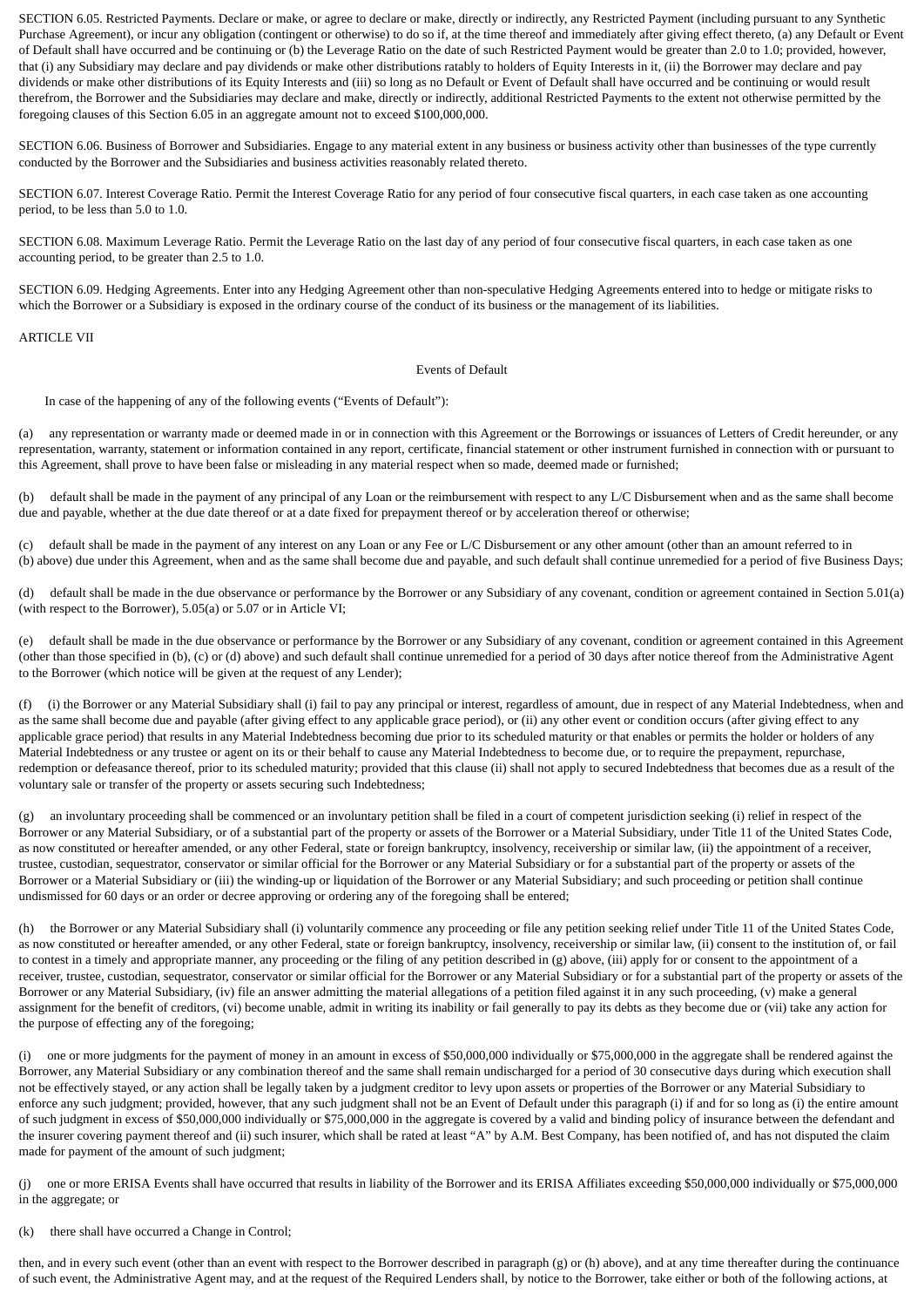the same or different times: (i) terminate forthwith the Commitments and (ii) declare the Loans then outstanding to be forthwith due and payable in whole or in part, whereupon the principal of the Loans so declared to be due and payable, together with accrued interest thereon and any unpaid accrued Fees and all other liabilities of the Borrower accrued hereunder, shall become forthwith due and payable, without presentment, demand, protest or any other notice of any kind, all of which are hereby expressly waived by the Borrower, anything contained hereinto the contrary notwithstanding; and in any event with respect to the Borrower described in paragraph (g) or (h) above, the Commitments shall automatically terminate and the principal of the Loans then outstanding, together with accrued interest thereon and any unpaid accrued Fees and all other liabilities of the Borrower accrued hereunder, shall automatically become due and payable, without presentment, demand, protest or any other notice of any kind, all of which are hereby expressly waived by the Borrower, anything contained herein to the contrary notwithstanding.

#### ARTICLE VIII

### The Administrative Agent

 Each of the Lenders and the Issuing Bank hereby irrevocably appoints the Administrative Agent its agent and authorizes the Administrative Agent to take such actions on its behalf and to exercise such powers as are delegated to the Administrative Agent by the terms of this Agreement, together with such actions and powers as are reasonably incidental thereto.

 The bank serving as the Administrative Agent hereunder shall have the same rights and powers in its capacity as a Lender as any other Lender and may exercise the same as though it were not the Administrative Agent, and such bank and its Affiliates may accept deposits from, lend money to and generally engage in any kind of business with the Borrower or any Subsidiary or other Affiliate thereof as if it were not the Administrative Agent hereunder.

 The Administrative Agent shall not have any duties or obligations except those expressly set forth in this Agreement. Without limiting the generality of the foregoing, (a) the Administrative Agent shall not be subject to any fiduciary or other implied duties, regardless of whether a Default has occurred and is continuing, (b) the Administrative Agent shall not have any duty to take any discretionary action or exercise any discretionary powers, except discretionary rights and powers expressly contemplated by this Agreement that the Administrative Agent is required to exercise in writing by the Required Lenders (or such other number or percentage of the Lenders as shall be necessary under the circumstances as provided in Section 9.08), and (c) except as expressly set forth herein, the Administrative Agent shall not have any duty to disclose, and shall not be liable for the failure to disclose, any information relating to the Borrower or any of the Subsidiaries that is communicated to or obtained by the bank serving as Administrative Agent or any of its Affiliates in any capacity. The Administrative Agent shall not be liable for any action taken or not taken by it with the consent or at the request of the Required Lenders (or such other number or percentage of the Lenders as shall be necessary under the circumstances as provided in Section 9.08) or in the absence of its own gross negligence or wilful misconduct. The Administrative Agent shall not be deemed to have knowledge of any Default unless and until written notice thereof is given to the Administrative Agent by the Borrower or a Lender, and the Administrative Agent shall not be responsible for or have any duty to ascertain or inquire into (i) any statement, warranty or representation made in or in connection with this Agreement, (ii) the contents of any certificate, report or other document delivered thereunder or in connection therewith, (iii) the performance or observance of any of the covenants, agreements or other terms or conditions set forth herein, (iv) the validity, enforceability, effectiveness or genuineness of this Agreement or any other agreement, instrument or document, or (v) the satisfaction of any condition set forth in Article IV or elsewhere herein, other than to confirm receipt of items expressly required to be delivered to the Administrative Agent.

 The Administrative Agent shall be entitled to rely upon, and shall not incur any liability for relying upon, any notice, request, certificate, consent, statement, instrument, document or other writing believed by it to be genuine and to have been signed or sent by the proper person. The Administrative Agent may also rely upon any statement made to it orally or by telephone and believed by it to have been made by the proper person, and shall not incur any liability for relying thereon. The Administrative Agent may consult with legal counsel (who may be counsel for the Borrower), independent accountants and other experts selected by it, and shall not be liable for any action taken or not taken by it in accordance with the advice of any such counsel, accountants or experts.

 The Administrative Agent may perform any and all its duties and exercise its rights and powers by or through any one or more sub-agents appointed by it. The Administrative Agent and any such sub-agent may perform any and all its duties and exercise its rights and powers by or through their respective Related Parties. The exculpatory provisions of the preceding paragraphs shall apply to any such sub-agent and to the Related Parties of each Administrative Agent and any such sub-agent, and shall apply to their respective activities in connection with the syndication of the credit facilities provided for herein as well as activities as Administrative Agent.

Subject to the appointment and acceptance of a successor Administrative Agent as provided below, the Administrative Agent may resign at any time by notifying the Lenders, the Issuing Bank and the Borrower. Upon any such resignation, the Required Lenders shall have the right, with the consent of the Borrower (such consent not to be unreasonably withheld or delayed), to appoint a successor. If no successor shall have been so appointed by the Required Lenders and shall have accepted such appointment within 30 days after the retiring Administrative Agent gives notice of its resignation, then the retiring Administrative Agent may, on behalf of the Lenders and the Issuing Bank, appoint a successor Administrative Agent which shall be a bank with an office in New York, New York, or an Affiliate of any such bank, that is acceptable to the Borrower (which shall not unreasonably withhold its approval). Upon the acceptance of its appointment as Administrative Agent hereunder by a successor, such successor shall succeed to and become vested with all the rights, powers, privileges and duties of the retiring Administrative Agent, and the retiring Administrative Agent shall be discharged from its duties and obligations hereunder. The fees payable by the Borrower to a successor Administrative shall be the same as those payable to its predecessor unless otherwise agreed between the Borrower and such successor. After the Administrative Agent's resignation hereunder, the provisions of this Article and Section 9.05 shall continue in effect for the benefit of such retiring Administrative Agent, its sub-agents and their respective Related Parties in respect of any actions taken or omitted to be taken by any of them while acting as Administrative Agent.

 Each Lender acknowledges that it has, independently and without reliance upon the Administrative Agent or any other Lender and based on such documents and information as it has deemed appropriate, made its own credit analysis and decision to enter into this Agreement. Each Lender also acknowledges that it will, independently and without reliance upon the Administrative Agent or any other Lender and based on such documents and information as it shall from time to time deem appropriate, continue to make its own decisions in taking or not taking action under or based upon this Agreement, any related agreement or any document furnished hereunder or thereunder.

 Anything herein to the contrary notwithstanding, none of the Syndication Agent, Co-Lead Arrangers or Joint Bookrunners listed on the cover page hereof shall have any powers, duties or responsibilities under this Agreement or any other loan document, except in its capacity, as applicable, as an Agent or a Lender.

ARTICLE IX

#### Miscellaneous

SECTION 9.01. Notices. Notices and other communications provided for herein shall be in writing and shall be delivered by hand or overnight courier service, mailed by certified or registered mail or sent by telecopy, as follows:

(a) if to the Borrower, to it at 231 Maple Avenue, Burlington, NC 27215, Attention of Wesley R. Elingburg (Telecopy No. (336) 436-1066);

(b) if to the Administrative Agent, to Credit Suisse First Boston, Eleven Madison Avenue, New York, NY 10010, Attention of Agency Group Manager (Telecopy No. (212) 325- 8304); and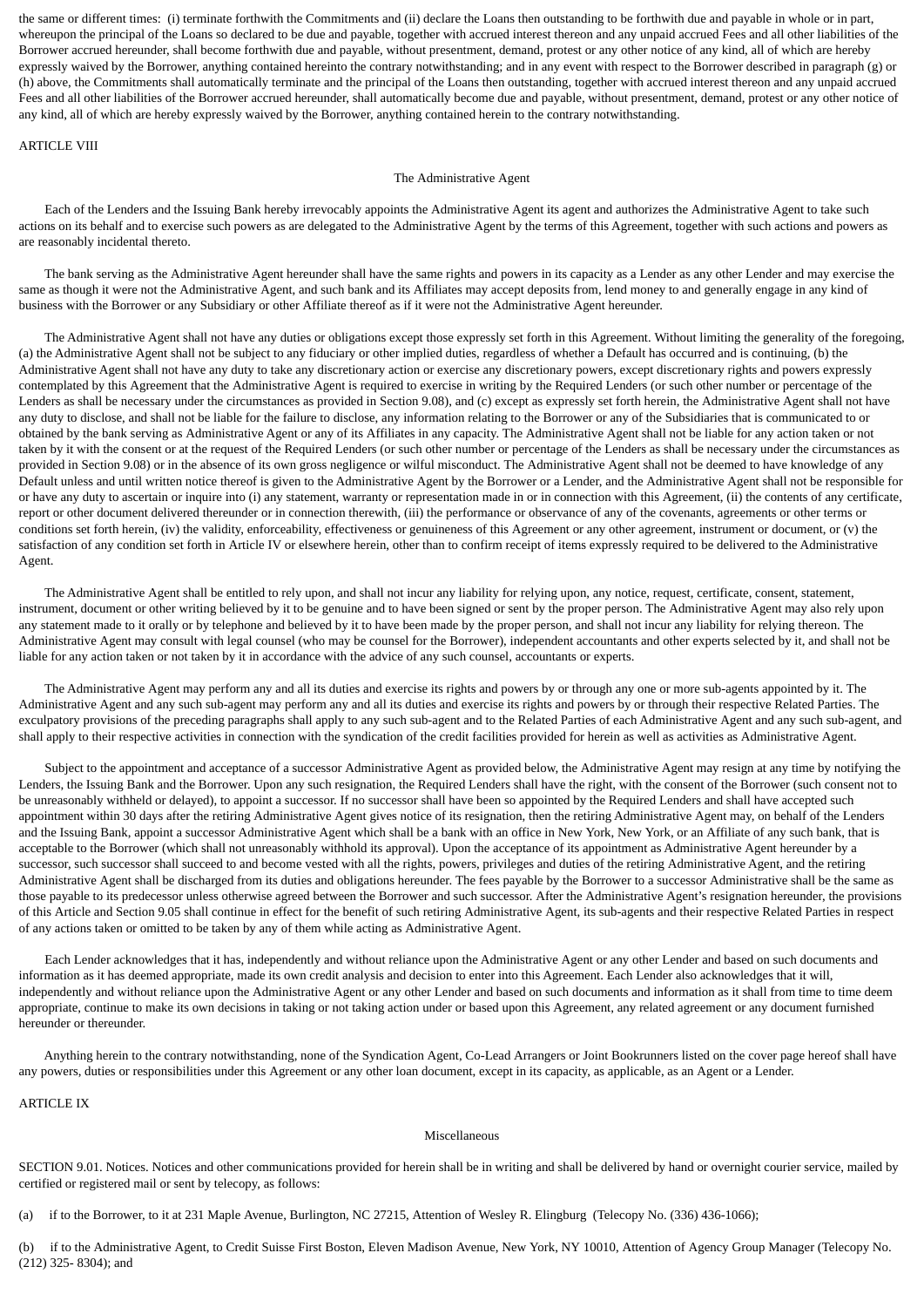(c) if to a Lender, to it at its address (or telecopy number) set forth on Schedule 2.01 or in the Assignment and Acceptance pursuant to which such Lender shall have become a party hereto.

All notices and other communications given to any party hereto in accordance with the provisions of this Agreement shall be deemed to have been given on the date of receipt.

SECTION 9.02. Survival of Agreement. All covenants, agreements, representations and warranties made by the Borrower herein and in the certificates or other instruments prepared or delivered in connection with or pursuant to this Agreement shall be considered to have been relied upon by the Lenders and the Issuing Bank and shall survive the making by the Lenders of the Loans and the issuance of Letters of Credit by the Issuing Bank, regardless of any investigation made by the Lenders or the Issuing Bank or on their behalf, and shall continue in full force and effect as long as the principal of or any accrued interest on any Loan or any Fee or any other amount payable under this Agreement is outstanding and unpaid or any Letter of Credit is outstanding and so long as the Commitments have not been terminated. The provisions of Sections 2.13, 2.15, 2.19 and 9.05 shall remain operative and in full force and effect regardless of the expiration of the term of this Agreement, the consummation of the transactions contemplated hereby, the repayment of any of the Loans, the expiration of the Commitments, the expiration of any Letter of Credit, the invalidity or unenforceability of any term or provision of this Agreement, or any investigation made by or on behalf of the Administrative Agent, any Lender or the Issuing Bank.

SECTION 9.03. Binding Effect. This Agreement shall become effective when it shall have been executed by the Borrower and the Administrative Agent and when the Administrative Agent shall have received counterparts hereof which, when taken together, bear the signatures of each of the other parties hereto.

SECTION 9.04. Successors and Assigns. (a) Whenever in this Agreement any of the parties hereto is referred to, such reference shall be deemed to include the permitted successors and assigns of such party; and all covenants, promises and agreements by or on behalf of the Borrower, the Administrative Agent, the Issuing Bank or the Lenders that are contained in this Agreement shall bind and inure to the benefit of their respective successors and assigns.

(b) Each Lender may assign to one or more assignees all or a portion of its interests, rights and obligations under this Agreement (including all or a portion of its Commitment and the Loans at the time owing to it) with the prior written consent of the Administrative Agent (and, in the case of any assignment of a Commitment, the Issuing Bank) (which consent shall not be unreasonably withheld or delayed); provided, however, that (i) except in the case of an assignment to a Lender or an Affiliate of a Lender, (x) the Borrower must give its prior written consent to such assignment (which consent shall not be unreasonably withheld or delayed); provided, however, that the consent of the Borrower shall not be required to any such assignment during the continuance of any Event of Default described in paragraph (g) or (h) of Article VII, and (y) the amount of the Commitment of the assigning Lender subject to each such assignment (determined as of the date the Assignment and Acceptance with respect to such assignment is delivered to the Administrative Agent) shall not be less than \$5,000,000 (or, if less, the entire remaining amount of such Lender's Commitment), (ii) each such assignment shall be of a constant, and not a varying, percentage of all the assigning Lender's rights and obligations under this Agreement, (iii) the parties to each such assignment shall (A) electronically execute and deliver to the Administrative Agent an Assignment and Acceptance via an electronic settlement system acceptable to the Administrative Agent (which initially shall be ClearPar LLC) or (B) manually execute and deliver to the Administrative Agent an Assignment and Acceptance, together with a processing and recordation fee of \$3,500 and (iv) the assignee, if it shall not be a Lender, shall deliver to the Administrative Agent an Administrative Questionnaire and applicable tax forms. Upon acceptance and recording pursuant to paragraph (e) of this Section 9.04, from and after the effective date specified in each Assignment and Acceptance, (A) the assignee thereunder shall be a party hereto and, to the extent of the interest assigned by such Assignment and Acceptance, have the rights and obligations of a Lender under this Agreement and (B) the assigning Lender thereunder shall, to the extent of the interest assigned by such Assignment and Acceptance, be released from its obligations under this Agreement (and, in the case of an Assignment and Acceptance covering all or the remaining portion of an assigning Lender's rights and obligations under this Agreement, such Lender shall cease to be a party hereto but shall continue to be entitled to the benefits of Sections 2.13, 2.15, 2.19 and 9.05, as well as to any Fees accrued for its account and not yet paid). Notwithstanding the foregoing, any Lender assigning its rights and obligations under this Agreement may retain any Competitive Loans made by it outstanding at such time, and in such case shall retain its rights hereunder in respect of any such Loans so retained until such Loans have been repaid in full in accordance with this Agreement.

(c) By executing and delivering an Assignment and Acceptance, the assigning Lender thereunder and the assignee thereunder shall be deemed to confirm to and agree with each other and the other parties hereto as follows: (i) such assigning Lender warrants that it is the legal and beneficial owner of the interest being assigned thereby free and clear of any adverse claim and that its Commitment, and the outstanding balances of its Revolving Loans and Competitive Loans, in each case without giving effect to assignments thereof which have not become effective, are as set forth in such Assignment and Acceptance, (ii) except as set forth in (i) above, such assigning Lender makes no representation or warranty and assumes no responsibility with respect to any statements, warranties or representations made in or in connection with this Agreement, or the execution, legality, validity, enforceability, genuineness, sufficiency or value of this Agreement or any other instrument or document furnished pursuant hereto, or the financial condition of the Borrower or any Subsidiary or the performance or observance by the Borrower or any Subsidiary of any of its obligations under this Agreement or any other instrument or document furnished pursuant hereto; (iii) such assignee represents and warrants that it is legally authorized to enter into such Assignment and Acceptance; (iv) such assignee confirms that it has received a copy of this Agreement, together with copies of the most recent financial statements referred to in Section 3.05 or delivered pursuant to Section 5.04 and such other documents and information as it has deemed appropriate to make its own credit analysis and decision to enter into such Assignment and Acceptance; (v) such assignee will independently and without reliance upon the Administrative Agent, such assigning Lender or any other Lender and based on such documents and information as it shall deem appropriate at the time, continue to make its own credit decisions in taking or not taking action under this Agreement; (vi) such assignee appoints and authorizes the Administrative Agent to take such action as agent on its behalf and to exercise such powers under this Agreement as are delegated to the Administrative Agent by the terms hereof, together with such powers as are reasonably incidental thereto; and (vii) such assignee agrees that it will perform in accordance with their terms all the obligations which by the terms of this Agreement are required to be performed by it as a Lender.

(d) The Administrative Agent, acting for this purpose as an agent of the Borrower, shall maintain at one of its offices in The City of New York a copy of each Assignment and Acceptance delivered to it and a register for the recordation of the names and addresses of the Lenders, and the Commitment of, and principal amount of the Loans owing to, each Lender pursuant to the terms hereof from time to time (the "Register"). The entries in the Register shall be conclusive and the Borrower, the Administrative Agent, the Issuing Bank and the Lenders may treat each person whose name is recorded in the Register pursuant to the terms hereof as a Lender hereunder for all purposes of this Agreement, notwithstanding notice to the contrary. The Register shall be available for inspection by the Borrower, the Issuing Bank and any Lender, at any reasonable time and from time to time upon reasonable prior notice.

(e) Upon its receipt of a duly completed Assignment and Acceptance executed by an assigning Lender and an assignee, an Administrative Questionnaire completed in respect of the assignee (unless the assignee shall already be a Lender hereunder), the processing and recordation fee referred to in paragraph (b) above and, if required, the written consent of the Borrower, the Issuing Bank and the Administrative Agent to such assignment, the Administrative Agent shall (i) accept such Assignment and Acceptance and (ii) record the information contained therein in the Register. No assignment shall be effective unless it has been recorded in the Register as provided in this paragraph (e).

(f) Each Lender may without the consent of the Borrower, the Issuing Bank or the Administrative Agent sell participations to one or more banks or other entities in all or a portion of its rights and obligations under this Agreement (including all or a portion of its Commitment and the Loans owing to it); provided, however, that (i) such Lender's obligations under this Agreement shall remain unchanged, (ii) such Lender shall remain solely responsible to the other parties hereto for the performance of such obligations, (iii) the participating banks or other entities shall be entitled to the benefit of the cost protection provisions contained in Sections 2.13, 2.15 and 2.19 to the same extent as if they were Lenders (but, with respect to any particular participant, to no greater extent than the Lender that sold the participation to such participant) and (iv) the Borrower, the Administrative Agent, the Issuing Bank and the Lenders shall continue to deal solely and directly with such Lender in connection with such Lender's rights and obligations under this Agreement, and such Lender shall retain the sole right to enforce the obligations of the Borrower relating to the Loans or L/C Disbursements and to approve any amendment, modification or waiver of any provision of this Agreement (other than amendments, modifications or waivers decreasing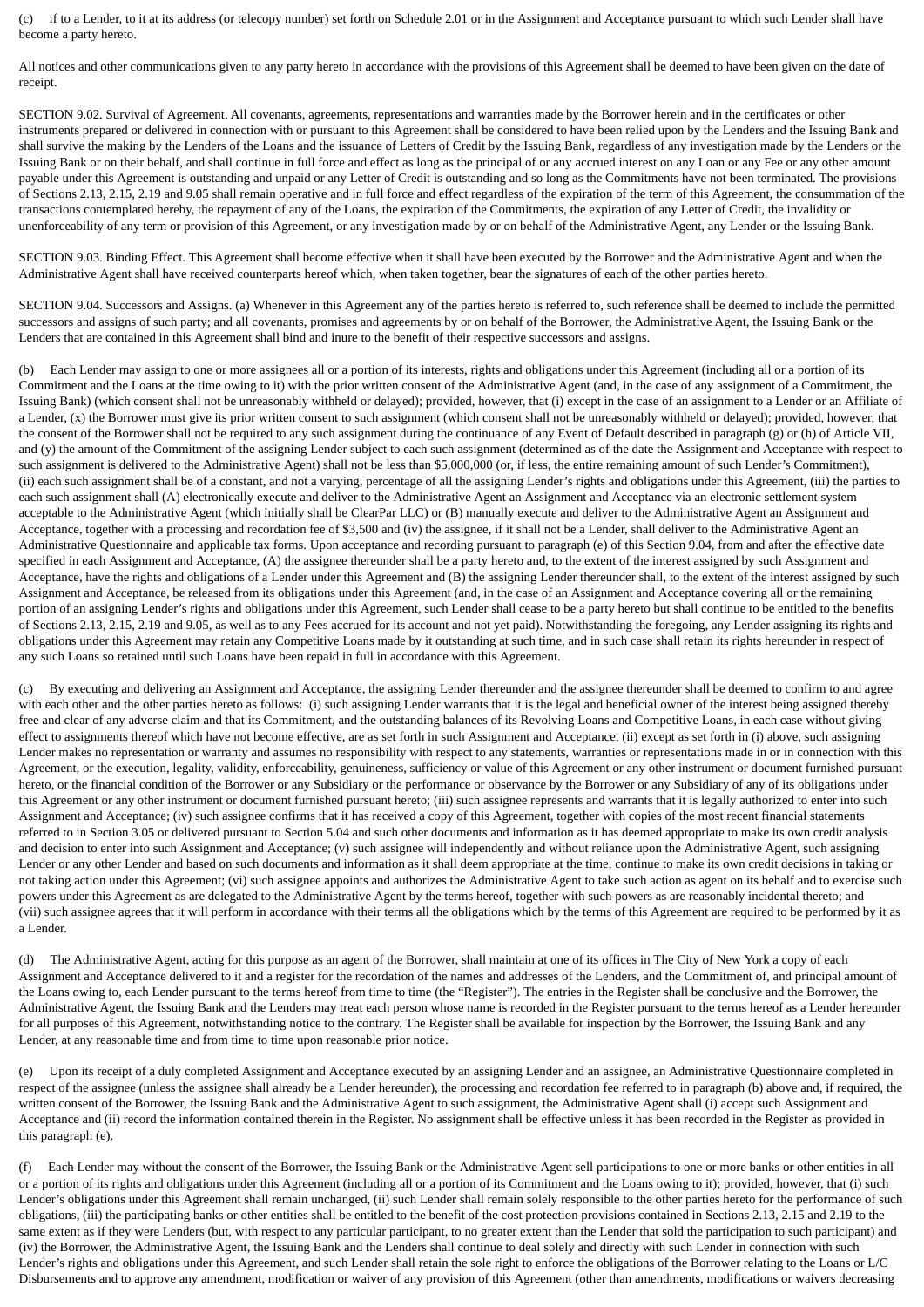any fees payable hereunder or the amount of principal of or the rate at which interest is payable on the Loans, extending any scheduled principal payment date or date fixed for the payment of interest on the Loans or increasing or extending the Commitments).

(g) Any Lender or participant may, in connection with any assignment or participation or proposed assignment or participation pursuant to this Section 9.04, disclose to the assignee or participant or proposed assignee or participant any information relating to the Borrower furnished to such Lender by or on behalf of the Borrower; provided that, prior to any such disclosure of information designated by the Borrower as confidential, each such assignee or participant or proposed assignee or participant shall execute an agreement whereby such assignee or participant shall agree (subject to customary exceptions) to preserve the confidentiality of such confidential information on terms no less restrictive than those applicable to the Lenders pursuant to Section 9.16.

(h) Any Lender may at any time assign all or any portion of its rights under this Agreement to secure extensions of credit to such Lender or in support of obligations owed by such Lender; provided that no such assignment shall release a Lender from any of its obligations hereunder or substitute any such assignee for such Lender as a party hereto.

(i) Notwithstanding anything to the contrary contained herein, any Lender (a "Granting Lender") may grant to a special purpose funding vehicle (an "SPC"), identified as such in writing from time to time by the Granting Lender to the Administrative Agent and the Borrower, the option to provide to the Borrower all or any part of any Loan that such Granting Lender would otherwise be obligated to make to the Borrower pursuant to this Agreement; provided that (i) nothing herein shall constitute a commitment by any SPC to make any Loan and (ii) if an SPC elects not to exercise such option or otherwise fails to provide all or any part of such Loan, the Granting Lender shall be obligated to make such Loan pursuant to the terms hereof. The making of a Loan by an SPC hereunder shall utilize the Commitment of the Granting Lender to the same extent, and as if, such Loan were made by such Granting Lender. Each party hereto hereby agrees that no SPC shall be liable for any indemnity or similar payment obligation under this Agreement (all liability for which shall remain with the Granting Lender). In furtherance of the foregoing, each party hereto hereby agrees (which agreement shall survive the termination of this Agreement) that, prior to the date that is one year and one day after the payment in full of all outstanding commercial paper or other senior indebtedness of any SPC, it will not institute against, or join any other person in instituting against, such SPC any bankruptcy, reorganization, arrangement, insolvency or liquidation proceedings under the laws of the United States or any State thereof. In addition, notwithstanding anything to the contrary contained in this Section 9.04, any SPC may (i) with notice to, but without the prior written consent of, the Borrower and the Administrative Agent and without paying any processing fee therefor, assign all or a portion of its interests in any Loans to the Granting Lender or to any financial institutions (consented to by the Borrower and Administrative Agent) providing liquidity and/or credit support to or for the account of such SPC to support the funding or maintenance of Loans and (ii) disclose on a confidential basis any non-public information relating to its Loans to any rating agency, commercial paper dealer or provider of any surety, guarantee or credit or liquidity enhancement to such SPC.

(j) The Borrower shall not assign or delegate any of its rights or duties hereunder without the prior written consent of the Administrative Agent, the Issuing Bank and each Lender, and any attempted assignment without such consent shall be null and void.

(k) In the event that S&P, Moody's and Thompson's BankWatch (or InsuranceWatch Ratings Service, in the case of Lenders that are insurance companies (or Best's Insurance Reports, if such insurance company is not rated by Insurance Watch Ratings Service)) shall, after the date that any Lender becomes a Lender, downgrade the long-term certificate deposit ratings of such Lender, and the resulting ratings shall be below BBB-, Baa3 and C (or BB, in the case of a Lender that is an insurance company (or B, in the case of an insurance company not rated by InsuranceWatch Ratings Service)), then the Issuing Bank shall have the right, but not the obligation, at its own expense, upon notice to such Lender and the Administrative Agent, to replace (or to request the Borrower to use its reasonable efforts to replace) such Lender with an assignee (in accordance with and subject to the restrictions contained in paragraph (b) above), and such Lender hereby agrees to transfer and assign without recourse (in accordance with and subject to the restrictions contained in paragraph (b) above) all its interests, rights and obligations in respect of its Commitment to such assignee; provided, however, that (i) no such assignment shall conflict with any law, rule and regulation or order of any Governmental Authority and (ii) the Issuing Bank or such assignee, as the case may be, shall pay to such Lender in immediately available funds on the date of such assignment the principal of and interest accrued to the date of payment on the Loans made by such Lender hereunder and all other amounts accrued for such Lender's account or owed to it hereunder.

SECTION 9.05. Expenses; Indemnity. (a) The Borrower agrees to pay all reasonable out-of-pocket expenses incurred by the Administrative Agent and the Issuing Bank in connection with the syndication of the credit facilities provided for herein and the preparation and administration of this Agreement or in connection with any amendments, modifications or waivers of the provisions hereof (whether or not the transactions hereby or thereby contemplated shall be consummated) or incurred by the Administrative Agent or any Lender in connection with the enforcement or protection of its rights in connection with this Agreement or in connection with the Loans made or Letters of Credit issued hereunder, including the reasonable fees, charges and disbursements of Cravath, Swaine & Moore LLP, counsel for the Administrative Agent, and, in connection with any such enforcement or protection, the reasonable fees, charges and disbursements of any other counsel for the Administrative Agent or any Lender.

(b) The Borrower agrees to indemnify the Administrative Agent, each Lender, the Issuing Bank and each Related Party of any of the foregoing persons (each such person being called an "Indemnitee") against, and to hold each Indemnitee harmless from, any and all losses, claims, damages, liabilities and related expenses, including reasonable counsel fees, charges and disbursements, incurred by or asserted against any Indemnitee (other than Taxes, Other Taxes or amounts that would be Other Taxes if imposed by the United States of America or any political subdivision thereof) arising out of, in any way connected with, or as a result of (i) the execution or delivery of this Agreement or any agreement or instrument contemplated thereby, the performance by the parties thereto of their respective obligations thereunder or the consummation of the Transactions and the other transactions contemplated thereby, (ii) the use of the proceeds of the Loans or issuance of Letters of Credit, or (iii) any claim, litigation, investigation or proceeding relating to any of the foregoing, whether or not any Indemnitee is a party thereto; provided that such indemnity shall not, as to any Indemnitee, be available to the extent that such losses, claims, damages, liabilities or related expenses (x) are determined by a court of competent jurisdiction by final and nonappealable judgment (a "Final Judgment") to have resulted from the gross negligence or wilful misconduct of such Indemnitee or (y) arise from any legal proceedings commenced against any Lender by any other Lender (other than legal proceedings against the Administrative Agent or the Issuing Bank in its capacity as such) or in which a Final Judgment is rendered in the Borrower's favor against such Indemnitee.

(c) To the extent that the Borrower fails to pay any amount required to be paid by it to the Administrative Agent or the Issuing Bank under paragraph (a) or (b) of this Section, each Lender severally agrees to pay to the Administrative Agent or the Issuing Bank, as the case may be, such Lender's pro rata share (determined as of the time that the applicable unreimbursed expense or indemnity payment is sought) of such unpaid amount; provided that the unreimbursed expense or indemnified loss, claim, damage, liability or related expense, as the case may be, was incurred by or asserted against the Administrative Agent or the Issuing Bank in its capacity as such. For purposes hereof, a Lender's "pro rata share" shall be determined based upon its share of the sum of the Aggregate Revolving Credit Exposure and unused Commitments at the time.

(d) To the extent permitted by applicable law, the Borrower shall not assert, and hereby waives, any claim against any Indemnitee, on any theory of liability, for special, indirect, consequential or punitive damages (as opposed to direct or actual damages) arising out of, in connection with, or as a result of, this Agreement or any agreement or instrument contemplated hereby, the Transactions, any Loan or Letter of Credit or the use of the proceeds thereof.

(e) All amounts due under this Section 9.05 shall be payable not later than 15 days after written demand therefor.

SECTION 9.06. Right of Setoff. If an Event of Default shall have occurred and be continuing, each Lender is hereby authorized at any time and from time to time, except to the extent prohibited by law, to set off and apply any and all deposits (general or special, time or demand, provisional or final) at any time held and other indebtedness at any time owing by such Lender to or for the credit or the account of the Borrower against any of and all the obligations of the Borrower now or hereafter existing under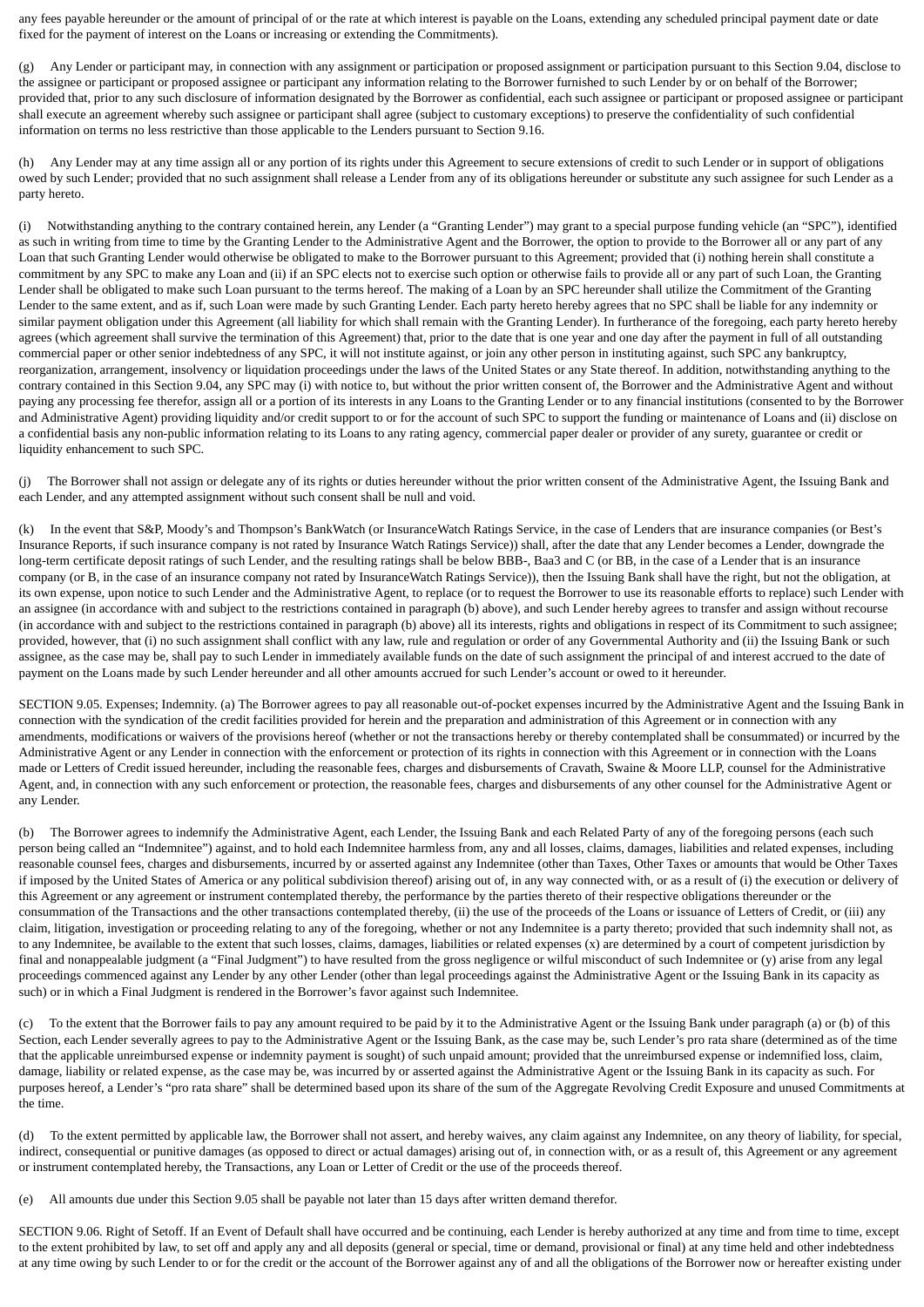this Agreement held by such Lender, irrespective of whether or not such Lender shall have made any demand under this Agreement and although such obligations may be unmatured. The rights of each Lender under this Section 9.06 are in addition to other rights and remedies (including other rights of setoff) which such Lender may have.

SECTION 9.07. Applicable Law. THIS AGREEMENT SHALL BE CONSTRUED IN ACCORDANCE WITH AND GOVERNED BY THE LAWS OF THE STATE OF NEW YORK. EACH LETTER OF CREDIT SHALL BE GOVERNED BY, AND SHALL BE CONSTRUED IN ACCORDANCE WITH, THE LAWS OR RULES DESIGNATED IN SUCH LETTER OF CREDIT, OR IF NO SUCH LAWS OR RULES ARE DESIGNATED, THE UNIFORM CUSTOMS AND PRACTICE FOR DOCUMENTARY CREDITS MOST RECENTLY PUBLISHED AND IN EFFECT, ON THE DATE SUCH LETTER OF CREDIT WAS ISSUED, BY THE INTERNATIONAL CHAMBER OF COMMERCE (THE "UNIFORM CUSTOMS") AND, AS TO MATTERS NOT GOVERNED BY THE UNIFORM CUSTOMS, THE LAWS OF THE STATE OF NEW YORK.

SECTION 9.08. Waivers; Amendment. (a) No failure or delay of the Administrative Agent, any Lender or the Issuing Bank in exercising any power or right hereunder shall operate as a waiver thereof, nor shall any single or partial exercise of any such right or power, or any abandonment or discontinuance of steps to enforce such a right or power, preclude any other or further exercise thereof or the exercise of any other right or power. The rights and remedies of the Administrative Agent, the Issuing Bank and the Lenders hereunder are cumulative and are not exclusive of any rights or remedies that they would otherwise have. No waiver of any provision of this Agreement or consent to any departure by the Borrower therefrom shall in any event be effective unless the same shall be permitted by paragraph (b) below, and then such waiver or consent shall be effective only in the specific instance and for the purpose for which given. No notice or demand on the Borrower in any case shall entitle the Borrower to any other or further notice or demand in similar or other circumstances.

(b) Neither this Agreement nor any provision hereof may be waived, amended or modified except pursuant to an agreement or agreements in writing entered into by the Borrower and the Required Lenders; provided, however, that no such agreement shall (i) decrease the principal amount of, or extend the maturity of or any scheduled principal payment date or date for the payment of any interest on any Loan or any date for reimbursement of an L/C Disbursement, or waive or excuse any such payment or any part thereof, or decrease the rate of interest on any Loan or L/C Disbursement, without the prior written consent of each Lender affected thereby, (ii) increase or extend the Commitment or decrease or extend the date for payment of any Fees of any Lender without the prior written consent of such Lender, (iii) amend or modify the pro rata requirements of Section 2.16, the provisions of Section 9.04(j), the provisions of this Section or the definition of the term "Required Lenders", without the prior written consent of each Lender or (iv) modify the protections afforded to an SPC pursuant to the provisions of Section 9.04(i) without the written consent of such SPC; provided further that no such agreement shall amend, modify or otherwise affect the rights or duties of the Administrative Agent or the Issuing Bank hereunder without the prior written consent of the Administrative Agent or the Issuing Bank.

SECTION 9.09. Interest Rate Limitation. Notwithstanding anything herein to the contrary, if at any time the interest rate applicable to any Loan or participation in any L/C Disbursement, together with all fees, charges and other amounts which are treated as interest on such Loan or participation in such L/C Disbursement under applicable law (collectively the "Charges"), shall exceed the maximum lawful rate (the "Maximum Rate") which may be contracted for, charged, taken, received or reserved by the Lender holding such Loan or participation in accordance with applicable law, the rate of interest payable in respect of such Loan or participation hereunder, together with all Charges payable in respect thereof, shall be limited to the Maximum Rate and, to the extent lawful, the interest and Charges that would have been payable in respect of such Loan or participation but were not payable as a result of the operation of this Section 9.09 shall be cumulated and the interest and Charges payable to such Lender in respect of other Loans or participations or periods shall be increased (but not above the Maximum Rate therefor) until such cumulated amount, together with interest thereon at the Federal Funds Effective Rate to the date of repayment, shall have been received by such Lender.

SECTION 9.10. Entire Agreement. This Agreement and the Fee Letter dated December 1, 2004, between the Borrower and Credit Suisse First Boston, constitute the entire contract between the parties relative to the subject matter hereof. Any other previous agreement among the parties with respect to the subject matter hereof is superseded by this Agreement. Nothing in this Agreement, expressed or implied, is intended to confer upon any person (other than the parties hereto, their respective successors and assigns permitted hereunder (including any Affiliate of the Issuing Bank that issues any Letter of Credit) and, to the extent expressly contemplated hereby, the Related Parties of each of the Administrative Agent, the Issuing Bank and the Lenders) any rights, remedies, obligations or liabilities under or by reason of this Agreement.

SECTION 9.11. WAIVER OF JURY TRIAL. EACH PARTY HERETO HEREBY WAIVES, TO THE FULLEST EXTENT PERMITTED BY APPLICABLE LAW, ANY RIGHT IT MAY HAVE TO A TRIAL BY JURY IN RESPECT OF ANY LITIGATION DIRECTLY OR INDIRECTLY ARISING OUT OF, UNDER OR IN CONNECTION WITH THIS AGREEMENT. EACH PARTY HERETO (A) CERTIFIES THAT NO REPRESENTATIVE, AGENT OR ATTORNEY OF ANY OTHER PARTY HAS REPRESENTED, EXPRESSLY OR OTHERWISE, THAT SUCH OTHER PARTY WOULD NOT, IN THE EVENT OF LITIGATION, SEEK TO ENFORCE THE FOREGOING WAIVER AND (B) ACKNOWLEDGES THAT IT AND THE OTHER PARTIES HERETO HAVE BEEN INDUCED TO ENTER INTO THIS AGREEMENT BY, AMONG OTHER THINGS, THE MUTUAL WAIVERS AND CERTIFICATIONS IN THIS SECTION 9.11.

SECTION 9.12. Severability. In the event any one or more of the provisions contained in this Agreement should be held invalid, illegal or unenforceable in any respect, the validity, legality and enforceability of the remaining provisions contained herein and therein shall not in any way be affected or impaired thereby (it being understood that the invalidity of a particular provision in a particular jurisdiction shall not in and of itself affect the validity of such provision in any other jurisdiction). The parties shall endeavor in good-faith negotiations to replace the invalid, illegal or unenforceable provisions with valid provisions the economic effect of which comes as close as possible to that of the invalid, illegal or unenforceable provisions.

SECTION 9.13. Counterparts. This Agreement may be executed in counterparts (and by different parties hereto on different counterparts), each of which shall constitute an original but all of which when taken together shall constitute a single contract, and shall become effective as provided in Section 9.03. Delivery of an executed signature page to this Agreement by facsimile transmission shall be as effective as delivery of a manually signed counterpart of this Agreement.

SECTION 9.14. Headings. Article and Section headings and the Table of Contents used herein are for convenience of reference only, are not part of this Agreement and are not to affect the construction of, or to be taken into consideration in interpreting, this Agreement.

SECTION 9.15. Jurisdiction; Consent to Service of Process. (a) The Borrower hereby irrevocably and unconditionally submits, for itself and its property, to the nonexclusive jurisdiction of any New York State court or Federal court of the United States of America sitting in New York City, and any appellate court from any thereof, in any action or proceeding arising out of or relating to this Agreement, or for recognition or enforcement of any judgment, and each of the parties hereto hereby irrevocably and unconditionally agrees that all claims in respect of any such action or proceeding may be heard and determined in such New York State or, to the extent permitted by law, in such Federal court. Each of the parties hereto agrees that a final judgment in any such action or proceeding shall be conclusive and may be enforced in other jurisdictions by suit on the judgment or in any other manner provided by law. Nothing in this Agreement shall affect any right that the Administrative Agent, the Issuing Bank or any Lender may otherwise have to bring any action or proceeding relating to this Agreement against the Borrower or its properties in the courts of any jurisdiction.

(b) The Borrower hereby irrevocably and unconditionally waives, to the fullest extent it may legally and effectively do so, any objection which it may now or hereafter have to the laying of venue of any suit, action or proceeding arising out of or relating to this Agreement in any New York State or Federal court. Each of the parties hereto hereby irrevocably waives, to the fullest extent permitted by law, the defense of an inconvenient forum to the maintenance of such action or proceeding in any such court.

(c) Each party to this Agreement irrevocably consents to service of process in the manner provided for notices in Section 9.01. Nothing in this Agreement will affect the right of any party to this Agreement to serve process in any other manner permitted by law.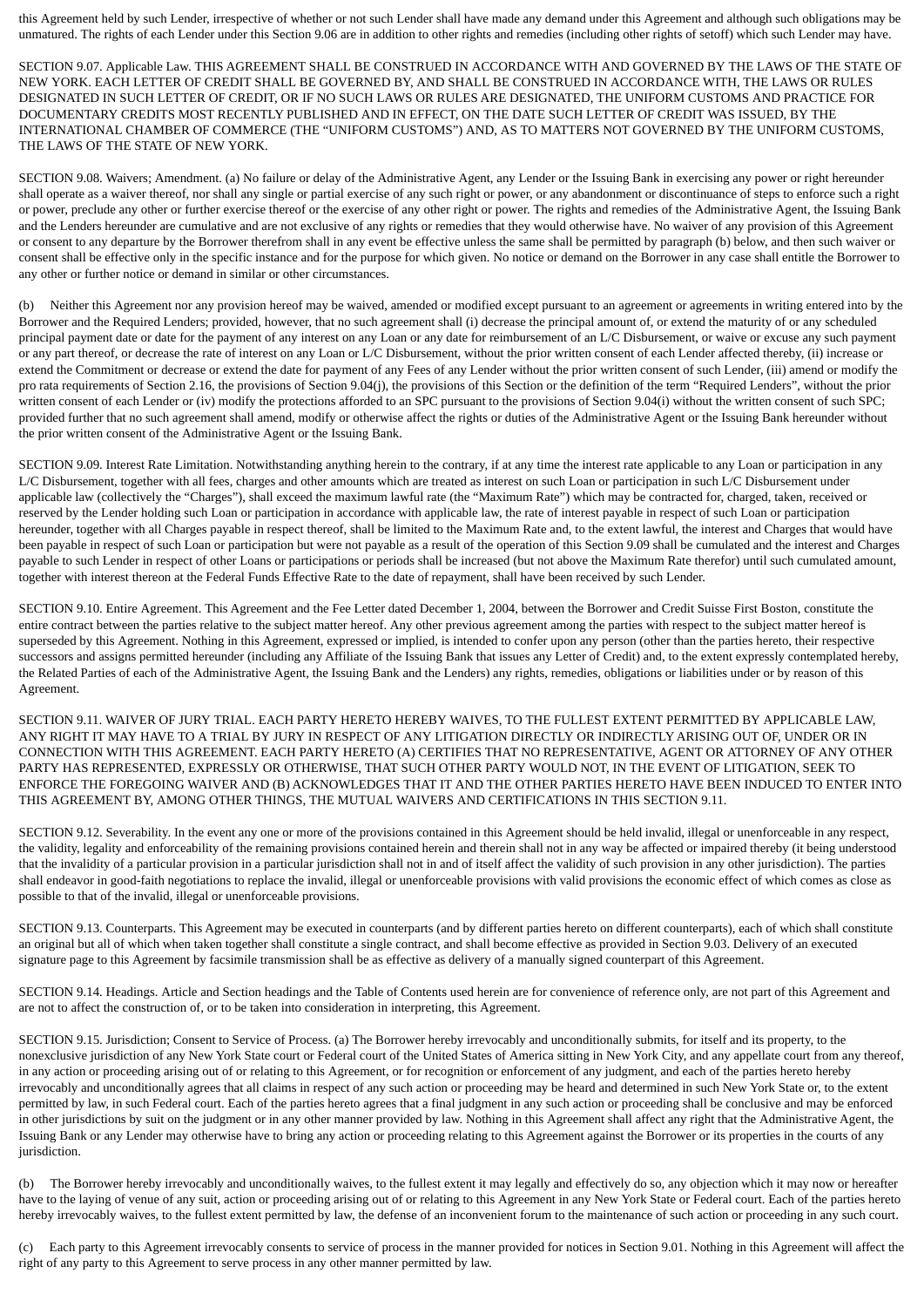SECTION 9.16. Confidentiality. Each of the Administrative Agent, the Issuing Bank and the Lenders agrees to maintain the confidentiality of the Information (as defined below), except that Information may be disclosed (a) to its and its Affiliates' officers, directors, employees and agents, including accountants, legal counsel and other advisors who need to know such Information in connection with its role as Administrative Agent, Issuing Bank or Lender (as the case may be) hereunder (it being understood that the persons to whom such disclosure is made will be informed of the confidential nature of such Information and instructed to keep such Information confidential), (b) to the extent requested by any regulatory authority or quasi-regulatory authority (such as the National Association of Insurance Commissioners) (provided that, to the extent permitted by applicable law and practicable under the circumstances, such person will first inform the Borrower of any such request), (c) to the extent required by applicable laws or regulations or by any subpoena or similar legal process (provided that, to the extent permitted by applicable law, such person will promptly notify the Borrower of such requirement as far in advance of its disclosure as is practicable to enable the Borrower to seek a protective order and, to the extent practicable, such person will cooperate with the Borrower in seeking any such order), (d) in connection with the exercise of any remedies hereunder or any suit, action or proceeding relating to the enforcement of its rights hereunder, (e) subject to an agreement containing provisions substantially the same as those of this Section 9.16, to (i) any actual or prospective assignee of or participant in any of its rights or obligations under this Agreement or (ii) any actual or prospective counterparty (or its advisors) to any credit default swap or similar credit derivative transaction relating to the obligations of the Borrower under this Agreement, (f) with the consent of the Borrower or (g) to the extent such Information becomes publicly available other than as a result of a breach of this Section 9.16. For the purposes of this Section, "Information" shall mean all information received from the Borrower and related to the Borrower or its business, other than any such information that was available to the Administrative Agent, the Issuing Bank or any Lender on a nonconfidential basis prior to its disclosure by the Borrower. Each of the Administrative Agent, the Issuing Bank and the Lenders agrees that, except as expressly provided in this Section 9.16, it will use Information only in connection with its role as Administrative Agent, Issuing Bank or Lender (as the case may be) hereunder.

SECTION 9.17. Termination of Existing Credit Agreements. The Borrower and each of the Lenders that is also a Lender (as defined in an Existing Credit Agreement) party to an Existing Credit Agreement that has not, by its terms, terminated on or prior to the Closing Date agree that the Commitments (as defined in such Existing Credit Agreement) shall be terminated in their entirety on the Closing Date in accordance with the terms thereof, subject only to this Section 9.17. Each of such Lenders waives (a) any requirement of notice of such termination pursuant to such Existing Credit Agreement and (b) any claim to any facility fees under such Existing Credit Agreement for any day on or after the Closing Date. The Borrower (i) represents and warrants that (x) after giving effect to the preceding sentences of this Section 9.17, the commitments under such Existing Credit Agreement will be terminated effective not later than the Closing Date and (y) no loans will be, as of the Closing Date, outstanding under such Existing Credit Agreement and (ii) covenants that all accrued and unpaid facility fees and other amounts due and payable under such Existing Credit Agreement shall have been paid on or prior to the Closing Date.

SECTION 9.18. USA Patriot Act Notice. Each Lender and the Administrative Agent (for itself and not on behalf of any Lender) hereby notifies the Borrower that pursuant to the requirements of the USA Patriot Act, it is required to obtain, verify and record information that identifies the Borrower, which information includes the name and address of the Borrower and other information that will allow such Lender or the Administrative Agent, as applicable, to identify the Borrower in accordance with the Act.

 IN WITNESS WHEREOF, the parties hereto have caused this Agreement to be duly executed by their respective authorized officers as of the day and year first above written.

| LABORATORY CORPORATION OF                         |
|---------------------------------------------------|
| AMERICA HOLDINGS,                                 |
| by                                                |
|                                                   |
|                                                   |
|                                                   |
| Name:                                             |
| Title:                                            |
|                                                   |
|                                                   |
| CREDIT SUISSE FIRST BOSTON, acting through to the |
| Cayman Islands branch,                            |
| by:                                               |
|                                                   |
| Name:                                             |
| Title:                                            |
|                                                   |
| by:                                               |
|                                                   |
| Name:                                             |
| Title:                                            |
|                                                   |

 SIGNATURE PAGE TO LABORATORY CORPORATION OF AMERICA HOLDINGS CREDIT AGREEMENT DATED AS OF THE DATE AND YEAR FIRST WRITTEN ABOVE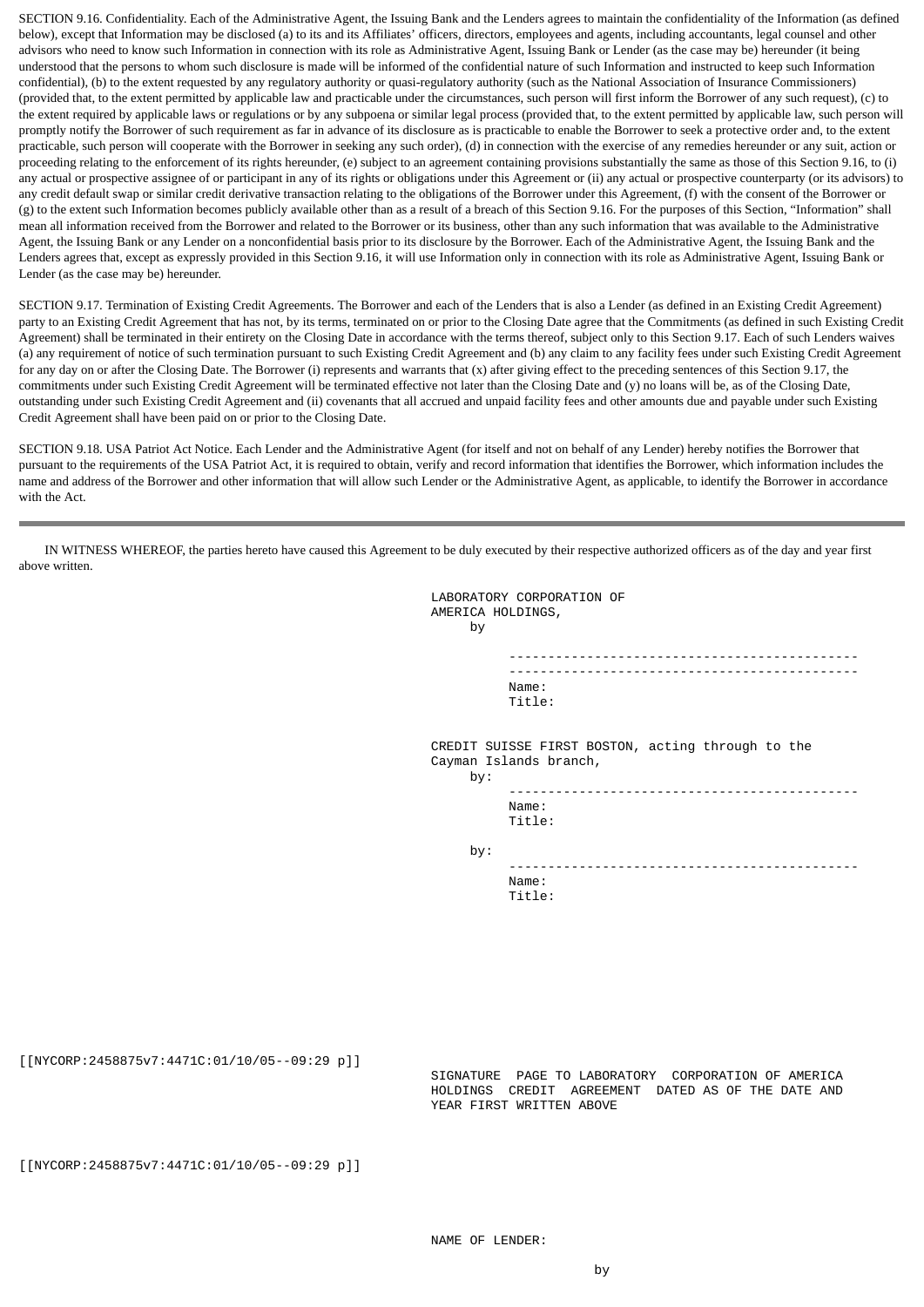Name:  $\blacksquare$ Title: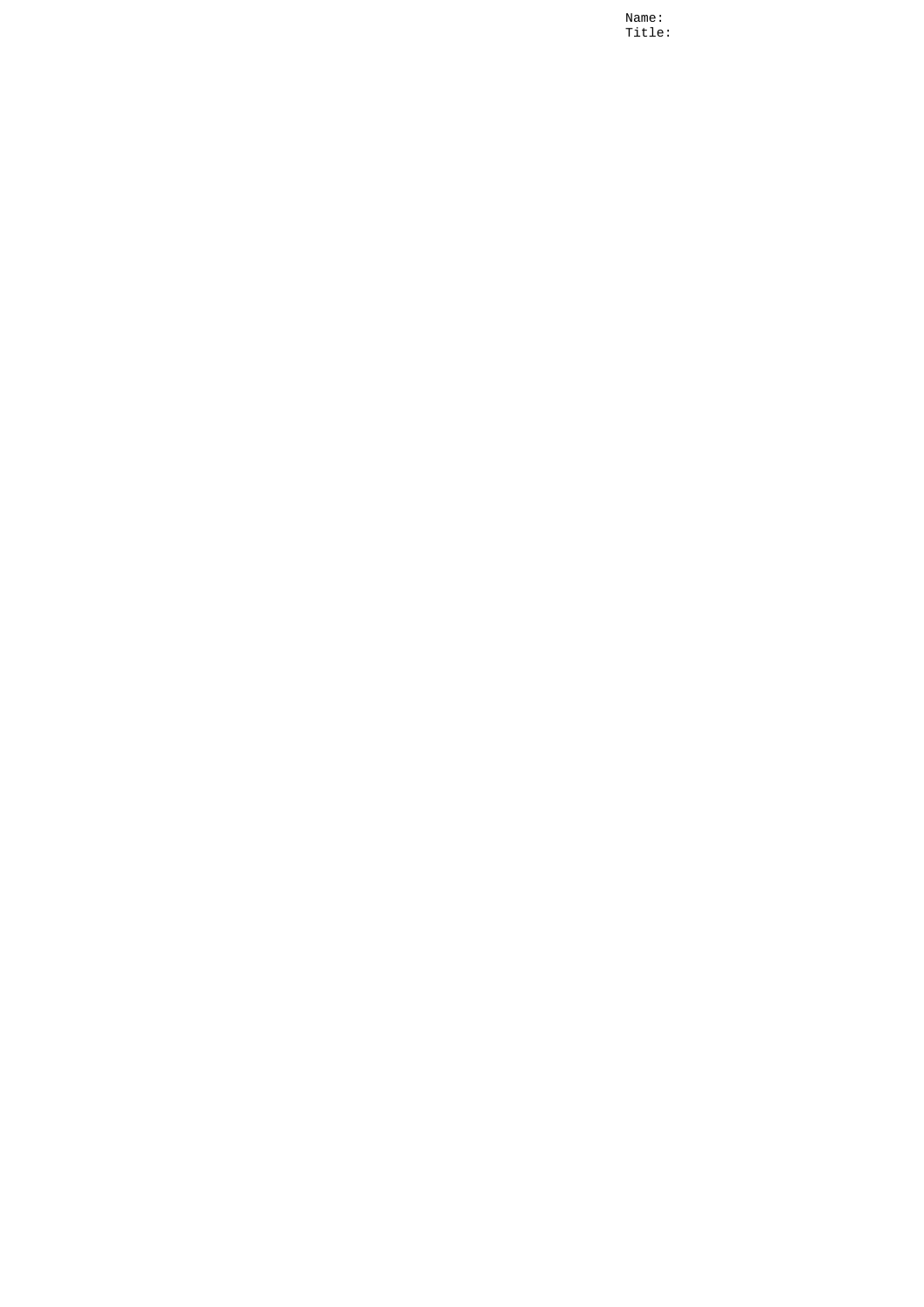## **LABORATORY CORPORATION OF AMERICA HOLDINGSDEFERRED COMPENSATION PLAN**

### **(Effective January 1, 2002)**

### **PURPOSE OF THE PLAN**

 Laboratory Corporation of America Holdings (the "Company") hereby establishes, effective January 1, 2002, a nonqualified deferred compensation plan for the benefit of certain of the Company's employees known as the Deferred Compensation Plan (the "Plan"). The purpose of the Plan is to provide certain eligible employees of the Company with the opportunity to receive certain deferred compensation made on their behalf by the Company in the absence of certain restrictions and limitations in the Code.

 The Plan is an "employee pension benefit plan" within the meaning of ERISA. However, the Plan is unfunded and maintained for a select group of management or highly compensated employees and, therefore, it is intended that the Plan will be exempt from Parts 2, 3, and 4 of Title 1 of ERISA. The Plan is not intended to qualify under Code Section 401(a).

### **ARTICLE I DEFINITIONS**

Section 1.1. Definitions. For purposes of the Plan, the following words and phrases shall have the meanings set forth below, unless their context clearly requires a different meaning.

- (a) "Account" shall mean the bookkeeping account maintained by the Company on behalf of each Participant pursuant to this Plan.
- (b) "Account Crediting Options" shall mean the investment funds, which may include life insurance policies, selected by the Company, in its sole discretion, within which the Accounts will be hypothetically invested as set forth in Section 4.4.
- (c) "Administrator" shall mean the Administrator as defined in Article VI, provided, however, that if the Administrator has delegated any of its powers or duties, a reference to the Administrator herein will be deemed to be a reference to the Administrator's delegate.
- (d) "Affiliated Employer" shall mean any business entity, whether or not incorporated, which at the time of reference controls, is controlled by, or is under common control with the Company (within the meaning of Sections 414(b) and (c) of the Code, or which must be taken into account as if it were an Employer under Sections 414(m) or (o) of the Code).
- (e) "Beneficiary" or "Beneficiaries" shall mean the person or persons designated by the Participant in accordance with the provisions of this Plan as being entitled to receive any benefit payable under the Plan.
- (f) "Board" means the Board of Directors of the Company.
- (g) "Code" means the Internal Revenue Code of 1986, as amended from time to time.
- (h) "Company" shall mean Laboratory Corporation of America Holdings.
- (i) "Company Contributions" shall mean the amounts, as determined by the Company or an Affiliated Employer on an annual basis based on the provisions of Section 3.2 of this Plan, credited by the Employer to the Account of each Participant.
- (j) "Compensation" shall mean base pay and the Employee's Management Incentive Bonus. Base pay includes wages as defined in Section 3401(a) of the Code and all other payments for compensation paid to an Employee by the Employer (in the course of the Employer's trade or business), excluding reimbursements or other expense allowances, fringe benefits (cash and noncash), moving expenses, deferred compensation and welfare benefits, overtime, and bonuses (other than the Management Incentive Bonus), but including amounts that are otherwise excludable from the gross income of the Participant under a deferral election by reason of the application of Sections 125 or 402(e)(3) of the Code.
- (k) "Deferral Contributions" shall mean the amounts, as determined by the Participant on an annual basis based on the provisions of Section 3.1 of this Plan, credited by the Employer to the Account of each Participant.
- (l) "Early Retirement Date" shall mean any date on or after a Participant both attains the age of fiftyfive (55) with ten (10) years of service and has terminated his employment with the Employer, either voluntarily or involuntarily, for any reason.
- (m) "Effective Date" shall mean the date on which this Plan becomes effective, January 1, 2002.
- (n) "Eligible Employee" shall mean an employee who has been designated by the Company, pursuant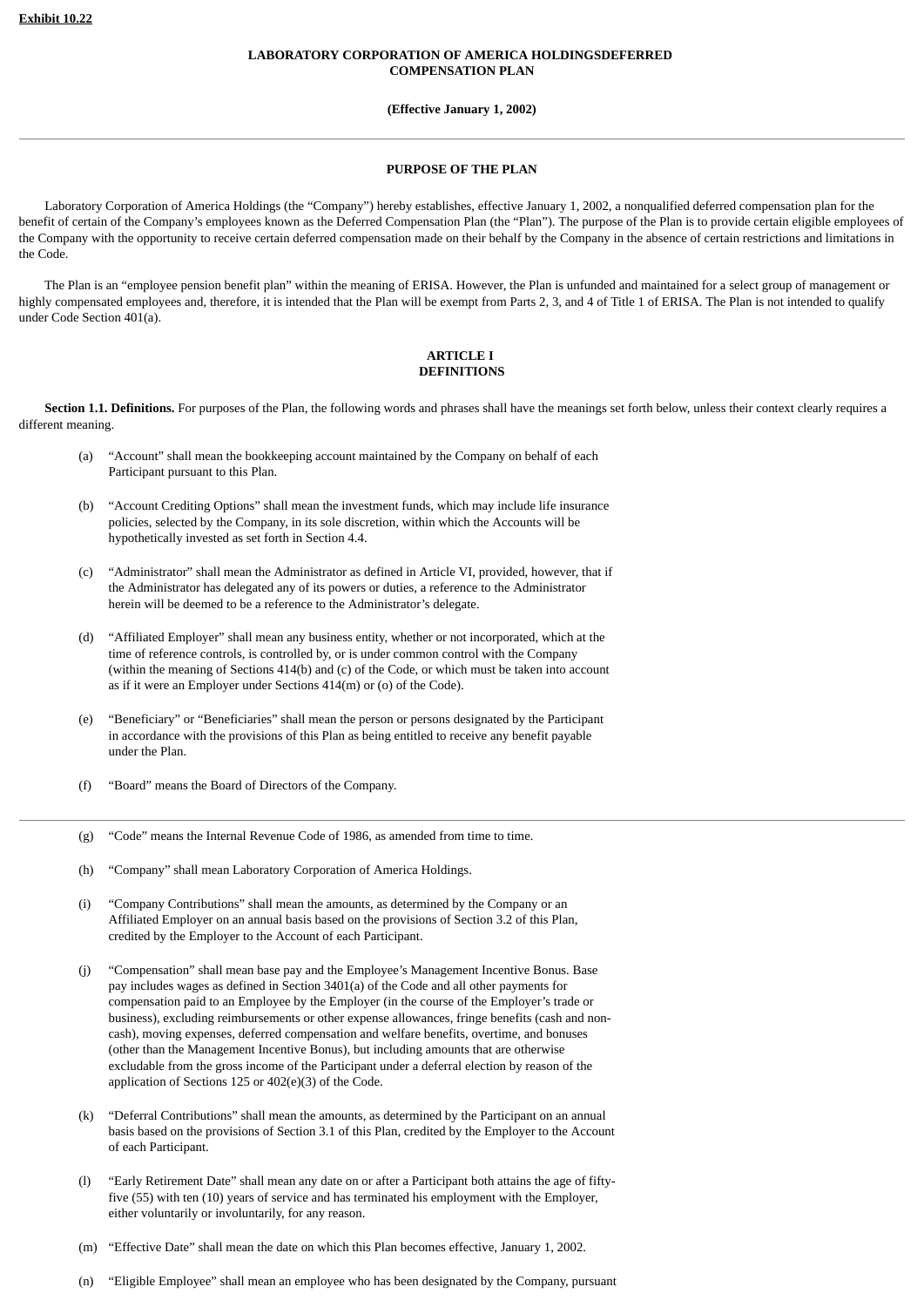to Section 2.1, as eligible to make contributions to the Plan and receive Company Contributions to the Plan.

- (o) "Employee" shall mean any common-law employee of the Company or Affiliated Employers.
- (p) "Employer" shall mean Laboratory Corporation of America Holdings and each Affiliated Employer. Unless the context otherwise requires, "the Employer" shall mean Laboratory Corporation of America Holdings.
- (q) "ERISA" shall mean the Employee Retirement Income Security Act of 1974, as amended from time to time.
- (r) "Management Incentive Bonus" shall mean the bonus given to members of management based on various economic factors including, but not limited to, the profitability of the Employer. The Management Incentive Bonus is given at the discretion of the Employer.
- (s) "Participant" shall mean each Employee who is eligible to participate and has been selected for participation in the Plan and who has become a Participant pursuant to Article II. Any Employee who is a Plan Participant and whose employment terminates with the Employer for any reason other than retirement, death, or disability shall receive a lump sum payment and will no longer be considered a Participant. Upon a Participant's retirement, death, or disability, an individual (or his Beneficiary) shall remain a Plan Participant for as long as the Employee has any balance in his Account.
- (t) "Plan" shall mean the Laboratory Corporation of America Holdings Deferred Compensation Plan, as set forth herein and as may be amended or restated from time to time.
- (u) "Plan Administrator" means the Board or such other person or persons as the Board may delegate from time to time to perform such function.
- (v) "Plan Year" means the calendar year ending December 31.
- (w) "Retirement Date" shall mean any date on or after a Participant both attains the age of sixty-five (65) and has terminated his employment with the Company, either voluntarily or involuntarily, for any reason.
- (x) "Trust" shall mean the trust fund established pursuant to the terms of the Plan.
- (y) "Trustee" shall mean the corporation named in the agreement establishing the Trust and such successor and/or additional trustees as may be named in accordance with the Trust Agreement.

 **Section 1.2. Gender and Number.** As required by context, an expression in the singular may be deemed to refer to the plural and *vice versa*. A word in the masculine gender will be deemed also to include the feminine.

#### **ARTICLE II ELIGIBILITY AND PARTICIPATION**

Section 2.1. Eligibility. Employees who are eligible for participation in the Plan are certain key employees who are a part of a select group of management or highly compensated employees, as defined in ERISA Sections 201(2), 301(a)(3), and 401(a)(1), and whom the Company has designated or may designate as eligible to participate in the Plan at its discretion. Employees must also be subject to the income tax laws of the United States in order to be eligible for participation in the Plan.

 The Company shall designate one or more individuals to elect Eligible Employees for participation in the Plan and shall notify each Eligible Employee of his selection for participation. Subject to the provisions of Section 2.3, an Eligible Employee must meet the eligibility requirements each Plan Year. The Company may terminate an Employee's participation in the Plan at any time in its sole discretion.

 **Section 2.2. Commencement of Participation.** An Employee shall become an Eligible Employee when the Company grants eligibility effective as of the date determined by the Administrator in its discretion. An Eligible Employee shall become a Participant when he elects to defer income into the Plan or the Plan receives Company Contributions for his benefit.

 **Section 2.3. Termination of Participation.** Once an Eligible Employee has become a Participant in the Plan for a Plan Year, participation shall continue until the first to occur of (a) payment in full of all benefits to which the Participant or Beneficiary is entitled under the Plan, (b) the occurrence of an event specified in Section 2.4 which results in loss of benefits, or (c) termination of the individual's participation pursuant to Section 2.1 or Section 9.4.

 **Section 2.4. Missing Persons.** If the Company is unable to locate the Participant or his Beneficiary for purposes of making a distribution, the amount of the Participant's benefits under the Plan that would otherwise be considered as nonforfeitable shall be forfeited effective four (4) years after (a) the last date a payment of said benefit was made, if at least one such payment was made, or (b) the first date a payment of said benefit was directed to be made by the Administrator pursuant to the terms of the Plan, if no payments have been made. If such person is located after the date of such forfeiture, the benefits for such Participant or Beneficiary shall not be reinstated hereunder.

 **Section 2.5. Relationship to Other Plans.** Participation in the Plan shall not preclude the Participant from participating in any other fringe benefit program or plan sponsored by the Employer for which such Participant would otherwise be eligible.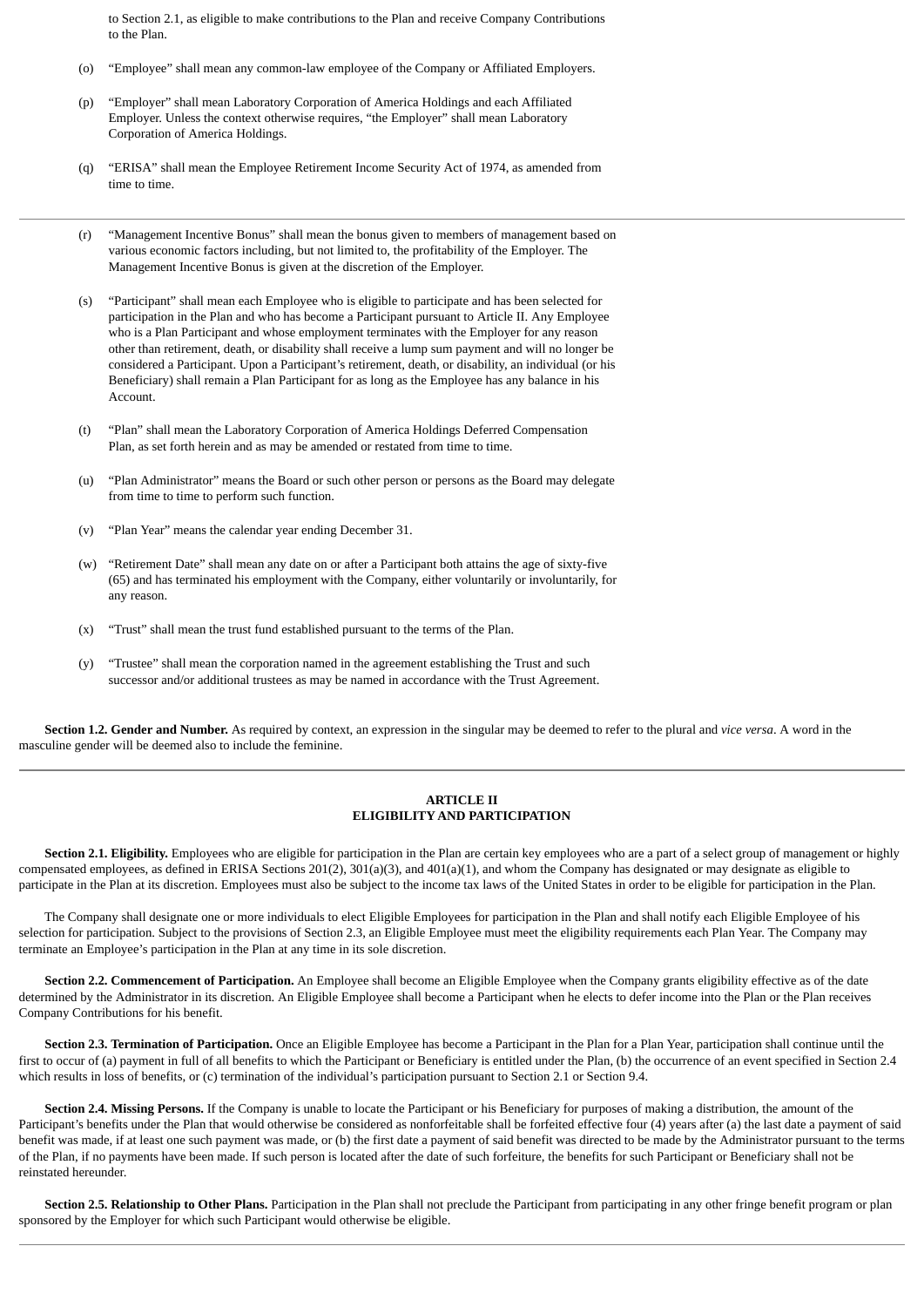### **ARTICLE III CONTRIBUTIONS AND VESTING**

 **Section 3.1. Deferral Contributions.** Each Participant may elect to execute a salary deferral election with the Employer to reduce his compensation by a specified percentage, not exceeding 50%, equal to a whole number multiple of one (1) percent. Such election shall become effective as soon as administratively feasible after the Administrator's receipt of the properly completed salary deferral election which day shall always be the first day of a full payroll period. Elections shall be made in writing on a form provided by the Administrator and shall be delivered to the Employer at the time and in the manner specified by the Administrator. An election once made will remain in effect until a new election is made. A new election will be effective as of the first day of the following Plan Year or as soon as administratively feasible thereafter which day shall always be the first day of a full payroll period and will apply only to Compensation payable with respect to services rendered after such date. Amounts credited to a Participant's Account prior to the effective date of any new election will not be affected and will be paid in accordance with the prior election. In no event may the amount which a Participant elects to defer for any Plan Year be less than five thousand dollars (\$5,000). The Employer shall credit an amount to the Account maintained on behalf of the Participant corresponding to the amount of said reduction. Under no circumstances may an election to defer Compensation be adopted retroactively. A Participant may not revoke an election to defer Compensation for a Plan Year during that year.

 Each Participant may elect to have a percentage of his Management Incentive Bonus otherwise payable to him during each Plan Year contributed to the Plan on his behalf. This election must be made prior to the time that services related to the Management Incentive Bonus are rendered. For example, if a Management Incentive Bonus is provided for services rendered in 1990, then the election to defer any portion of this bonus must be made prior to 1990. This is true even if the bonus is not actually paid out until 1991.

 The Employer shall post to the Account of each Participant the amount of the Management Incentive Bonus deferred on the Participant's behalf, as designated by the Participant's deferral election in effect for that Plan Year. The amount deferred from the Participant's Management Incentive Bonus shall be posted to his Account at the time the Management Incentive Bonus would otherwise have been paid to the Participant.

 **Section 3.2. Company Contributions.** At such time as an Employee becomes a Participant pursuant to Article II, the Employer may make contributions to the Participant's Account as determined by the Employer in its sole discretion.

The Employer may, in its sole discretion, contribute such additional amounts, if any, to the Account of any one or more Participants as the Employer may determine.

 All contributions which the Employer may make under this Section 3.2 must constitute reasonable compensation for the services rendered under Section 162 of the Code.

Section 3.3. Contribution Timing. Notwithstanding the date that Company Contributions and Deferral Contributions are credited to a Participant's Account, a Participant's Account shall not begin to be credited with investment gains and losses until such time as the Company Contributions and Deferral Contributions are actually transferred to the Participant's Account or as otherwise determined by the Company.

**Section 3.4. Vesting.** A Participant shall always be one hundred percent (100%) vested in his Account balance.

# **ARTICLE IV ACCOUNTS AND INVESTMENTS**

 **Section 4.1. Establishment of Recordkeeping Accounts.** A separate Account shall be maintained for each Participant. Such Account shall be credited with Deferral Contributions and Company Contributions made by the Employer, if any, pursuant to this Plan and credited (or charged, as the case may be) with the hypothetical investment results determined pursuant to this Article of the Plan.

Section 4.2. Subaccounts. Within each Participant's Account, separate subaccounts shall be maintained to the extent the Employer deems necessary or appropriate for the administration of the Plan.

 **Section 4.3. Hypothetical Nature of Accounts.** The Accounts established under this Article shall be hypothetical in nature and shall be maintained for recordkeeping purposes only so that hypothetical gains or losses on Deferral Contributions and Company Contributions, if any, made to the Plan can be credited (or charged, as the case may be).

 All amounts credited to a Participant's Account are at all times assets and property of the Employer and subject to the claims of the Company's creditors. No Participant or Beneficiary shall have any incidents of ownership in the Account or in amounts credited to the Account. A Participant's or Beneficiary's position with respect to payment of benefits under the Plan is that of a general unsecured creditor of the Plan. The Plan established hereunder shall not hold any actual funds or assets. The right of any person to receive one or more payments under the Plan shall be an unsecured claim against the general assets of the Employer. Any liability of the Employer to any Participant, former Participant, or Beneficiary with respect to a right to payment shall be based solely upon contractual obligations created by the Plan.

Section 4.4. Investment Gains or Losses. Account Crediting Options will be determined by the Company in its sole discretion, except that they are hypothetical in nature and no funds are actually held in the Plan. Account Crediting Options determine the hypothetical gain or loss to be reflected in the Participant Accounts. The Company specifically retains the right to change the Account Crediting Options at any time, in its sole discretion.

 The Participants and their Beneficiaries may be given the opportunity to allocate their Account balance among the Account Crediting Options as provided by the Plan. The Company is neither required nor obligated to accept a Participant's or Beneficiary's allocation of his Account among the Account Crediting Options. Subject to the Company's exercise of its discretion, a Participant or Beneficiary may change the allocation of his Account in accordance with the investment procedure established by the Company in its sole discretion, but in no event may a Participant change the allocation of his Account more frequently than monthly. A Participant or Beneficiary may allocate and reallocate his entire Account among the Account Crediting Options in accordance with the then existing investment procedure. The Company may amend or modify the investment procedure at any time in its sole discretion.

 Any amounts added to or subtracted from a Participant's Account on any given day will be converted to hypothetical share equivalents ("Hypothetical Shares") based on the daily closing price on said date ("Share Price") for any given Account Crediting Option. Any life insurance policies held in an Account will be valued in a similar manner. For example, a

contribution transferred to a Participant's Account on January 3 will use the daily closing price for January 3 for each Account Crediting Option affected. As a result, the Accounts will always be at least one day behind. Hypothetical Shares shall be carried on the Plan's records and reported to the Participants in the manner determined by the Company.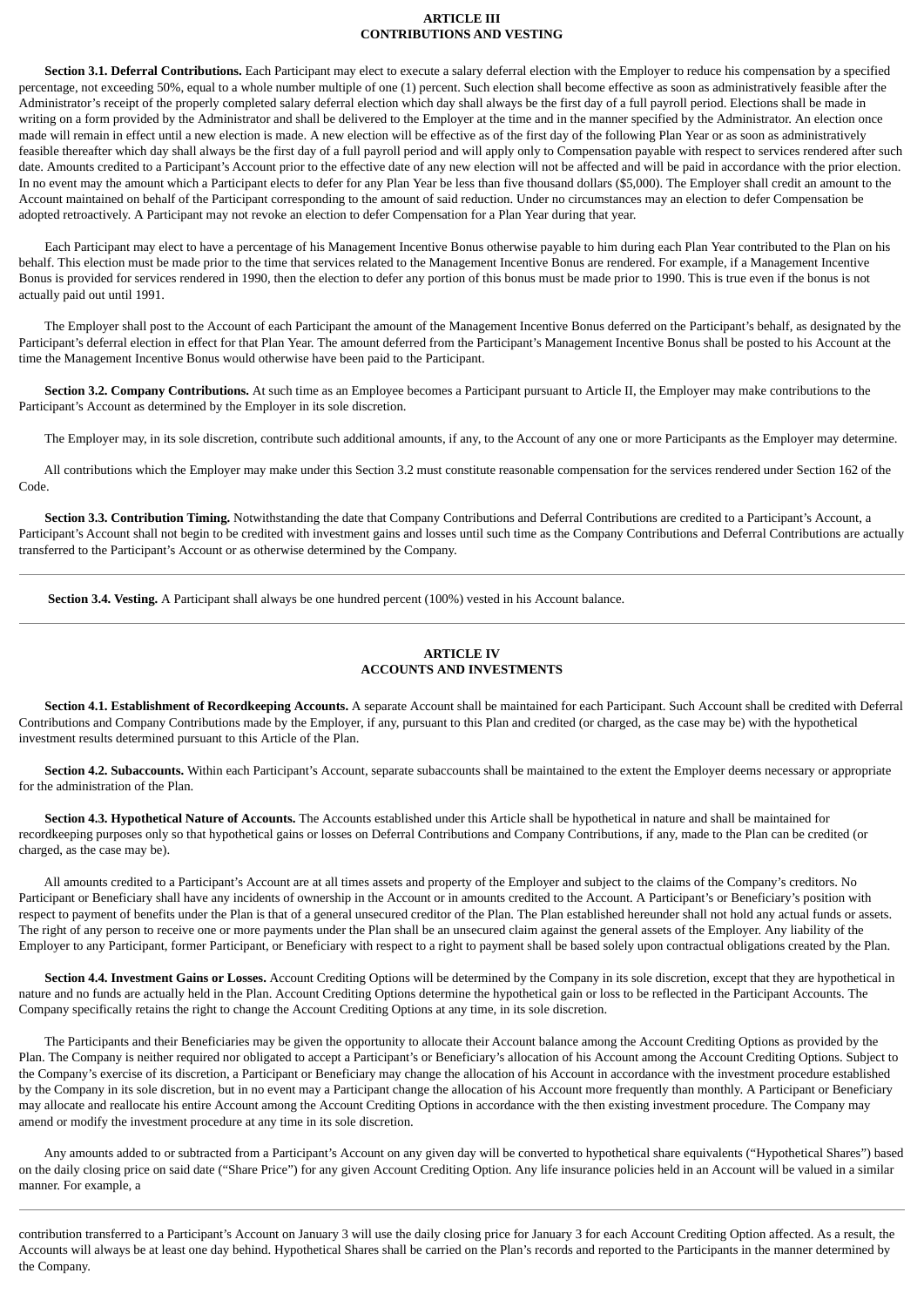**Section 4.5. Hypothetical Gains or Losses.** Any hypothetical dividends, capital gains, and any other income or share activity will be reflected in the Account Crediting Options. The timing of these will be the same as for the funds on which each Account Crediting Option is based.

 The gain or loss on Participant Accounts will be calculated each business day except as otherwise determined by the Company in its sole discretion. The Share Price shall determine each Account Crediting Option's hypothetical value, based on the number of shares within the Account for any given Account Crediting Option. Account balances that are given to Participants on a given day will be based on the closing price of the previous business day.

### **ARTICLE V DISTRIBUTION OF ACCOUNT**

Section 5.1. Mandatory Distributions. A Participant shall begin receiving distributions as provided in Section 5.4 upon the first to occur of the following: his death, when he attains the Retirement Date, or Early Retirement Date, or when he is determined to be disabled.

- (a) Retirement. A Participant must elect between the Retirement Date or Early Retirement Date when he makes his initial deferral election under Section 3.1. If a Participant fails to make this election, he shall be deemed to have elected the Retirement Date. When a Participant attains the Retirement Date or Early Retirement Date, the Plan will begin to make distributions to the Participant on the first business day of the first month following the month the Participant attained the Retirement Date or Early Retirement Date (or as soon as administratively feasible after the first business day of the following month).
- (b) Death. Upon a Participant's death, prior to attaining the Retirement Date or Early Retirement Date, the Plan will begin to make distributions to the Participant's Beneficiary on the first business day of the month following the month of the Participant's death (or as soon as administratively feasible after the first business day of the following month).
- (c) Disability. If prior to a Participant's Retirement Date or Early Retirement Date, the Participant should become disabled as a result of accidental bodily injury or sickness to such an extent that he becomes wholly and continuously unable to perform his normal duties for the Employer, the Plan will begin to make distributions to the Participant on the first business day of the month following the month of the Company's determination of the Participant's disability (or as soon as administratively feasible after the first business day of the following month). The Company's determination of a Participant's disability shall be conclusive.

 At such time as a Participant or Beneficiary becomes eligible to receive distributions under this Section and at any time after these distributions have begun, a Participant or Beneficiary may petition the Company for a lump sum payment of his then remaining Account balance, which may be granted or denied at the sole discretion of the Company.

Section 5.2. Distributions in the Event of Death. If a Participant dies after becoming eligible to receive or while receiving annual payments, the remaining annual payments will be made to his Beneficiary. If a Participant has failed to name a Beneficiary, the remaining annual payments shall be made to the Participant's surviving spouse, if any, or if none, then to the Participant's estate.

If a Beneficiary dies while receiving annual payments, the remaining annual payments will be made to the Beneficiary's estate.

 **Section 5.3. Account Valuation Upon a Distribution.** Before a distribution pursuant to this Article is made, the balance of a Participant's Account shall be determined for the business day the distribution is processed for payment based on the Share Price in effect for that business day even though the distribution will be actually made as soon as administratively feasible thereafter. The Account valuation shall be made based on the vested Account balance as determined under Section 3.4.

 **Section 5.4. Determination of Method of Distribution.** The Participant will determine the method of distribution of benefits to himself and the method of distribution to his Beneficiary. Such determination will be made at the time the Participant makes his initial deferral election as set forth in Section 3.1. If the Participant does not determine the method of distribution to him or his Beneficiary, the method shall be a lump sum. This distribution election (including a deemed election) can be changed by a Participant once per year, but no later than one (1) year prior to the calendar year in which the Participant will attain his retirement under Section 5.1(a). When a Participant makes his initial deferral election, a Participant may elect one of the following four distribution methods:

- (1) lump sum payment;
- (2) annual payments over 5 years;
- (3) annual payments over 10 years; or
- (4) annual payments over 15 years.

The annual payments will be made on the anniversary of the Participant's initial distribution under Section 5.1. The amount will be determined as follows. Each annual payment will be equal to a fraction of the Account balance as of the date the installment is processed for payment. The numerator of the fraction will be "1" and the denominator will be the number of years remaining in the payment schedule. The future annual payments will be annually adjusted for investment gain or loss before determining the amount of the remaining annual payments.

Section 5.5. Designation of Beneficiary. Each Participant shall have the right to designate a Beneficiary to receive payment of his Account in the event of his death. A Beneficiary designation shall be made by executing and filing the Beneficiary designation form prescribed by the Company. Any such designation may be changed at any time by execution of a new designation in accordance with this Section.

 If no such designation is on file with the Company at the time of the death of the Participant, or such designation is not effective for any reason as determined by the Company, then the Beneficiary to receive such benefit shall be the Participant's surviving spouse, if any, or if none, the Participant's estate.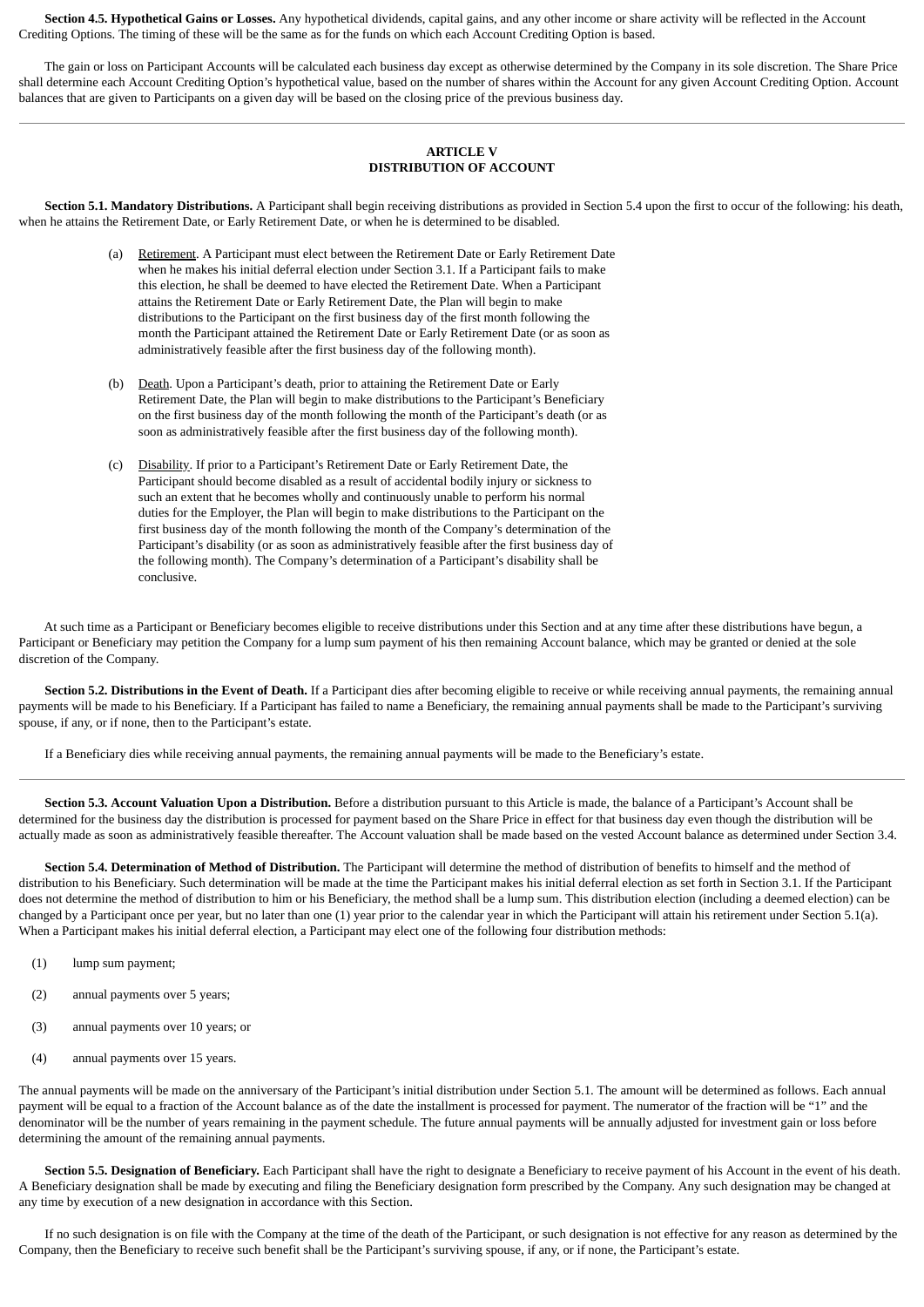Section 5.6. Other Distributions. At such time as a Participant's employment with the Company has terminated for any reason which does not entitle him to begin receiving Section 5.1 distributions, the Participant shall receive a lump sum distribution on the first business day of

the month following the month the Participant's employment terminated (or as soon as administratively feasible after the first business day of the following month).

Section 5.7. Hardship Withdrawals. In the event a Participant incurs an unforeseeable emergency, the Participant may make a written request to the Company for a hardship withdrawal from his Account established under the Plan. An unforeseeable emergency is a severe financial hardship to the Participant or of a dependent (as defined in Section 152(a) of the Code) of the Participant, loss of the Participant's property due to casualty, or other similar extraordinary and unforeseeable circumstances arising as a result of events beyond the control of the Participant. Determination of whether unforeseeable circumstances have arisen shall be in the Company's sole discretion. Withdrawals of amounts because of an unforeseeable emergency are only permitted to the extent reasonably needed to satisfy the emergency need as determined by the Company in its sole discretion. This Section shall be interpreted in a manner consistent with Sections 1.457-2(h)(4) and 1.457-2(h)(5) of the Treasury Regulations.

**Section 5.8. Early Distributions.** Upon the application of any Participant, the Company, in accordance with its uniform, nondiscriminatory policy, shall permit such Participant to withdraw some or all of the vested portion of his Account prior to the time otherwise specified in the Plan for reasons other than financial hardship. A Participant must give a written petition of his intent to receive such distribution at least sixty (60) days (or such shorter time as permitted by the Company in its discretion) prior to the date of the distribution. If a Participant elects to receive such a distribution, a penalty shall be imposed such that the amount of the requested distribution shall be reduced by ten percent (10%), which reduction shall be permanently forfeited by the Participant.

 **Section 5.9. Notice to Trustee.** The Company will notify the Trustee in writing whenever any Participant or Beneficiary is entitled to receive benefits under the Plan. The Company's notice shall indicate the form, amount, and frequency of benefits that such Participant or Beneficiary shall receive.

### **ARTICLE VI ADMINISTRATION**

 **Section 6.1. Administrator.** The Plan shall be administered by one or more individuals hereinafter referred to as the Administrator. The Administrator shall be appointed by the Board. The Administrator shall be responsible for the general operation and administration of the Plan and for carrying out the provisions thereof. The Administrator may delegate to others certain aspects of the management and operations of the Plan including the employment of advisors and the delegation of ministerial duties to qualified individuals, provided that such delegation is in writing. The Administrator shall be the named fiduciary as that term is defined in Section 402(a)(2) of ERISA and the Plan Administrator as that term is defined in Section 3(16)(A) of ERISA.

Section 6.2. General Powers of Administration. The Administrator shall have all powers necessary or appropriate to enable it to carry out its administrative duties. Not in limitation, but in application of the foregoing, the Administrator shall have the duty and power to interpret the Plan and determine all questions that may arise hereunder as to the status and rights of Employees, Participants, Beneficiaries, and any other person. The Administrator may exercise the powers hereby granted in its sole and absolute discretion. Benefits under this Plan will be paid only if the Administrator decides in its discretion that the applicant is entitled to them. The Administrator shall not be personally liable for any actions taken under this Plan unless the actions involve willful misconduct.

 Whenever, in the administration of the Plan, any discretionary action by the Administrator is required, the Administrator shall exercise its authority in a nondiscriminatory manner so that all persons similarly situated will receive substantially the same treatment.

**Section 6.3. Costs of Administration.** The costs of administering the Plan and the Trust shall be borne by the Company.

 **Section 6.4. Indemnification of Administrator.** The Company shall indemnify the Administrator (and any other individuals to whom are delegated Plan administrative responsibilities) against any and all claims, losses, damages, expenses, including attorneys' fees, incurred by them and any liability, including any amounts paid in settlement with their approval, arising from their action or failure to act, except when the same is judicially determined to be attributable to its willful misconduct.

 **Section 6.5. Agent for Service of Legal Process.** The agent for service of legal process under the Plan shall be Laboratory Corporation of America Holdings, Law Department, 430 South Spring Street, Burlington, North Carolina 27215.

### **ARTICLE VII CLAIMS PROCEDURE**

Section 7.1. Claims. A person who believes that they are being denied a benefit to which they are entitled under the Plan (hereafter referred to as a "Claimant") may file a written request for such benefit with the Administrator setting forth his claim. The request must be addressed to the Administrator at the Administrator's then principal place of business. In making all decisions on claims, the Administrator shall apply the Plan consistently to similarly-situated individuals.

Section 7.2. Claim Decision. Upon receipt of a claim, the Administrator shall advise the Claimant that a reply will be forthcoming within ninety (90) days and shall, in fact, deliver a written reply within that period. The Administrator may, however, extend the reply period for an additional ninety (90) days due to special circumstances. To obtain this additional ninety (90) days, the Administrator must provide written notice to the Claimant, prior to the expiration of the initial ninety-day (90-day) period, of the special circumstances requiring the extension of time and the date by which the Administrator expects a decision to be made.

 If the claim is denied in whole or in part, the Administrator shall adopt a written opinion, using language calculated to be understood by the Claimant, setting forth all of the following:

- (a) The specific reason or reasons for such denial.
- (b) The specific reference to pertinent provisions of the Plan on which such denial is based and the Claimant's right to review the same.
- (c) A description of any additional material or information necessary for the Claimant to perfect his claim and an explanation why such material or such information is necessary.
- (d) An explanation of the Plan's claims review procedure under Sections 7.3 and 7.4 and the time limits applicable to such procedures.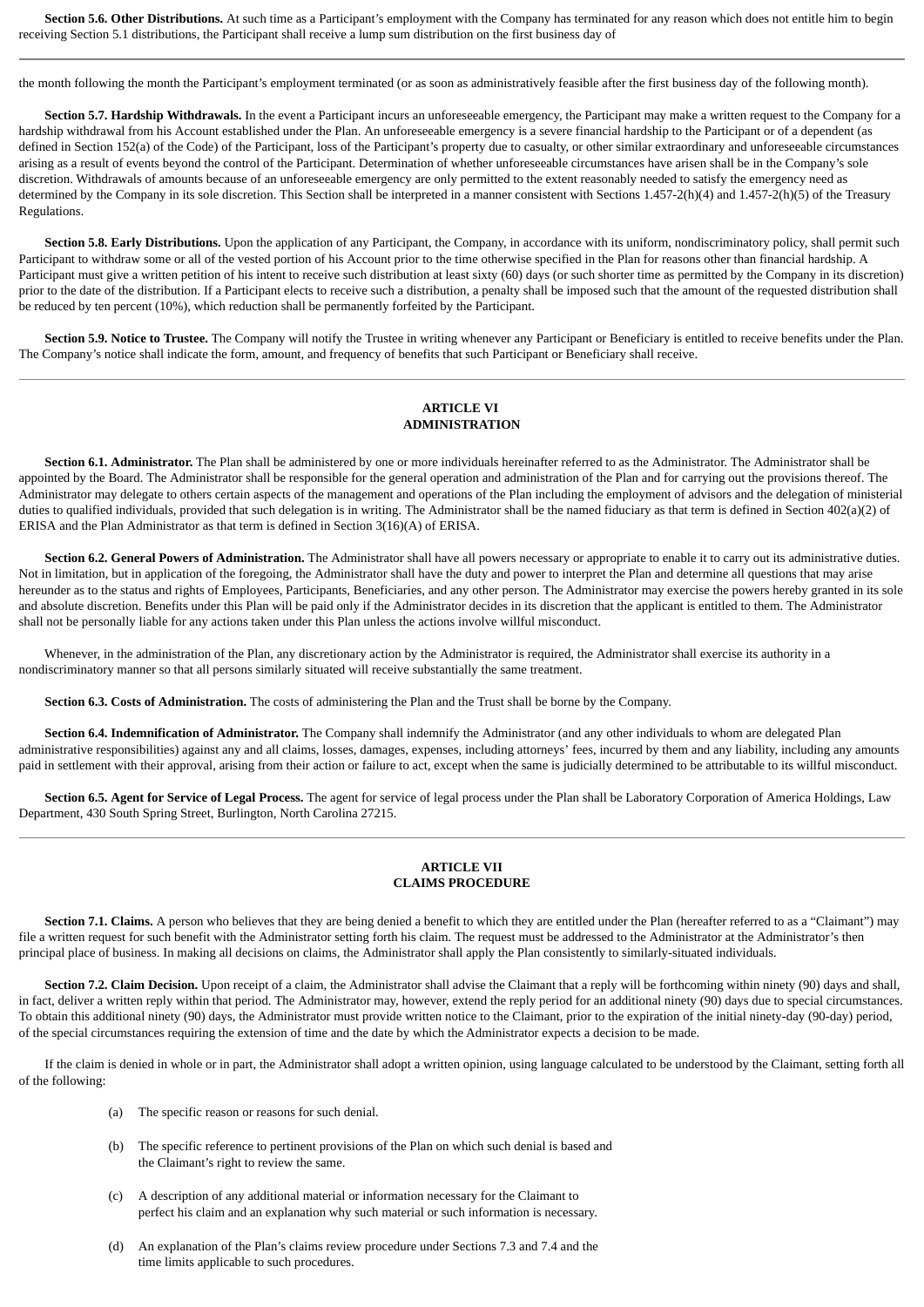(e) A statement of the Claimant's right to bring a civil action under ERISA Section 502(a) following an adverse benefit determination on review.

Section 7.3. Request for Review. Within sixty (60) days after the receipt by the Claimant of the written opinion described above, the Claimant may request in writing that the Company review the determination of the Administrator. Such request must be addressed to the Secretary of the Company, at its then principal place of business. If the Claimant does not request the Company's Secretary to review the Administrator's determination within such sixty-day (60-day) period, he shall be forever barred and estopped from challenging the Administrator's determination.

Section 7.4. Review of Decision. Following a request for review, the Secretary shall fully and fairly review the decision denying the claim. The Secretary may hold a hearing or

conduct an independent investigation regarding the merits of the denied claim. The Claimant shall have the opportunity to submit written comments, documents, records, and other information relating to the claim for benefits. The Claimant shall be provided, upon request and free of charge, with reasonable access to and copies of all documents, records, and other information relevant to the Claimant's claim for benefits. Any such review of the denied claim shall take into account all comments, documents, records, and other information submitted by the Claimant relating to the claim without regard to whether such information was submitted or considered in the initial determination.

 The Secretary shall notify the Claimant of its decision on review within sixty (60) days after its receipt of the Claimant's request for review. If the Secretary determines that special circumstances (such as the need to hold a hearing) require an extension of time, the Secretary shall furnish the Claimant, prior to the expiration of the initial sixty-day (60-day) period, written notice of an extension of sixty (60) days from the end of the initial sixty-day (60-day) period. The written extension notice shall indicate the special circumstances requiring the extension and the date by which the Secretary expects to render its decision on review.

 If the Secretary renders a decision on review which is adverse to the Claimant, the Secretary shall provide the Claimant with a written notice thereof. The written notice shall be prepared in a manner calculated to be understood by the Claimant and shall set forth (a) the specific reason or reasons for the adverse decision, (b) reference to the specific Plan provisions on which the determination is based and the Claimant's right to review said provisions, (c) the Claimant's right to receive, upon request and free of charge, reasonable access to and copies of all documents, records, and other information relevant to the Claimant's claim, and (d) the Claimant's right to bring a civil action under ERISA Section 502(a).

For all purposes under the Plan, such decision on claims where no review is requested and decisions on claims where review is requested shall be final, binding, and conclusive on all interested parties.

 To the extent permitted, notice of a claim decision may be provided by electronic notification. Any such electronic notification shall comply with the standards imposed by Department of Labor (DOL) Regulation  $2520.104b-1(c)(1)(i)$ , (iii), and (iv).

 All actions set forth herein to be taken by a Claimant may likewise be taken by a representative of a Claimant who is duly authorized to act on the Claimant's behalf. The Administrator and/or the Company may require reasonable evidence of the representative's authority to act on behalf of the Claimant.

 Any portion of this claims procedure which is contrary to or inconsistent with DOL Regulation 2560.503-1, effective January 1, 2002, shall be null and void. The remaining portions of this claims procedure shall be interpreted and applied in accordance with DOL Regulation 2560.503-1, effective January 1, 2002.

# **ARTICLE VIII THE TRUST**

Section 8.1. Establishment of Trust. The Employer shall establish the Trust between the Employer and the Trustee, in accordance with the terms and conditions as set forth in a separate agreement, under which assets are held, administered, and managed, subject to the claims of the Employer's creditors in the event of the Employer's insolvency, until paid to Participants and their Beneficiaries as specified in the Plan. The Trust is intended to be treated as a grantor trust under the Code, and the establishment of the Trust is not intended to cause Participants to realize current income on amounts contributed thereto.

# **ARTICLE IX MISCELLANEOUS**

 **Section 9.1. Not Contract of Employment.** The adoption and maintenance of the Plan shall not be deemed to be a contract between the Employer and any person and shall not be consideration for the employment of any person. Nothing herein contained shall be deemed to give any person the right to be retained in the employ of the Employer or to restrict the right of the Employer to discharge any person at any time nor shall the Plan be deemed to give the Employer the right to require any person to remain in the employ of the Employer or to restrict any person's right to terminate his employment at any time.

 **Section 9.2. Non-Assignability of Benefits.** No Participant, Beneficiary, or distributee of benefits under the Plan shall have any power or right to transfer, assign, anticipate, hypothecate, or otherwise encumber any part or all of the amounts payable hereunder, which are expressly declared to be unassignable and non-transferable. Any such attempted assignment or transfer shall be void. No amount payable hereunder shall, prior to actual payment thereof, be subject to seizure by any creditor of any such Participant. Beneficiary, or other distributee for the payment of any debt judgment or other obligation, by a proceeding at law or in equity, nor transferable by operation of law in the event of the bankruptcy, insolvency, or death of such Participant, Beneficiary, or other distributee hereunder.

 The Plan shall not be required to make payments to a spouse or ex-spouse of a Plan Participant pursuant to a court order providing for the payment of alimony, separate maintenance and support, child support, property settlement or division, or equitable apportionment or division, prior to the date payments would otherwise be made to the Plan Participant as provided in the Plan.

 **Section 9.3. Withholding**. All deferrals and payments provided for hereunder shall be subject to applicable withholding and other deductions as shall be required of the Employer under any applicable local, state, or federal law.

Section 9.4. Amendment and Termination. The Board may from time to time, in its discretion, amend, in whole or in part, any or all of the provisions of the Plan; provided, however, that no amendment may be made that would impair the rights of a Participant with respect to amounts already allocated to his Account. The Board may terminate the Plan at any time by written notice delivered to the Trustee without any liability hereunder for any such discontinuance or termination. In the event that the Plan is terminated, the balance in a Participant's Account shall be paid to such Participant or Beneficiary in a single cash lump sum, in full satisfaction of all such Participant's or Beneficiary's benefits hereunder. Any such amendment to or termination of the Plan shall be in writing and signed by a member of the Board.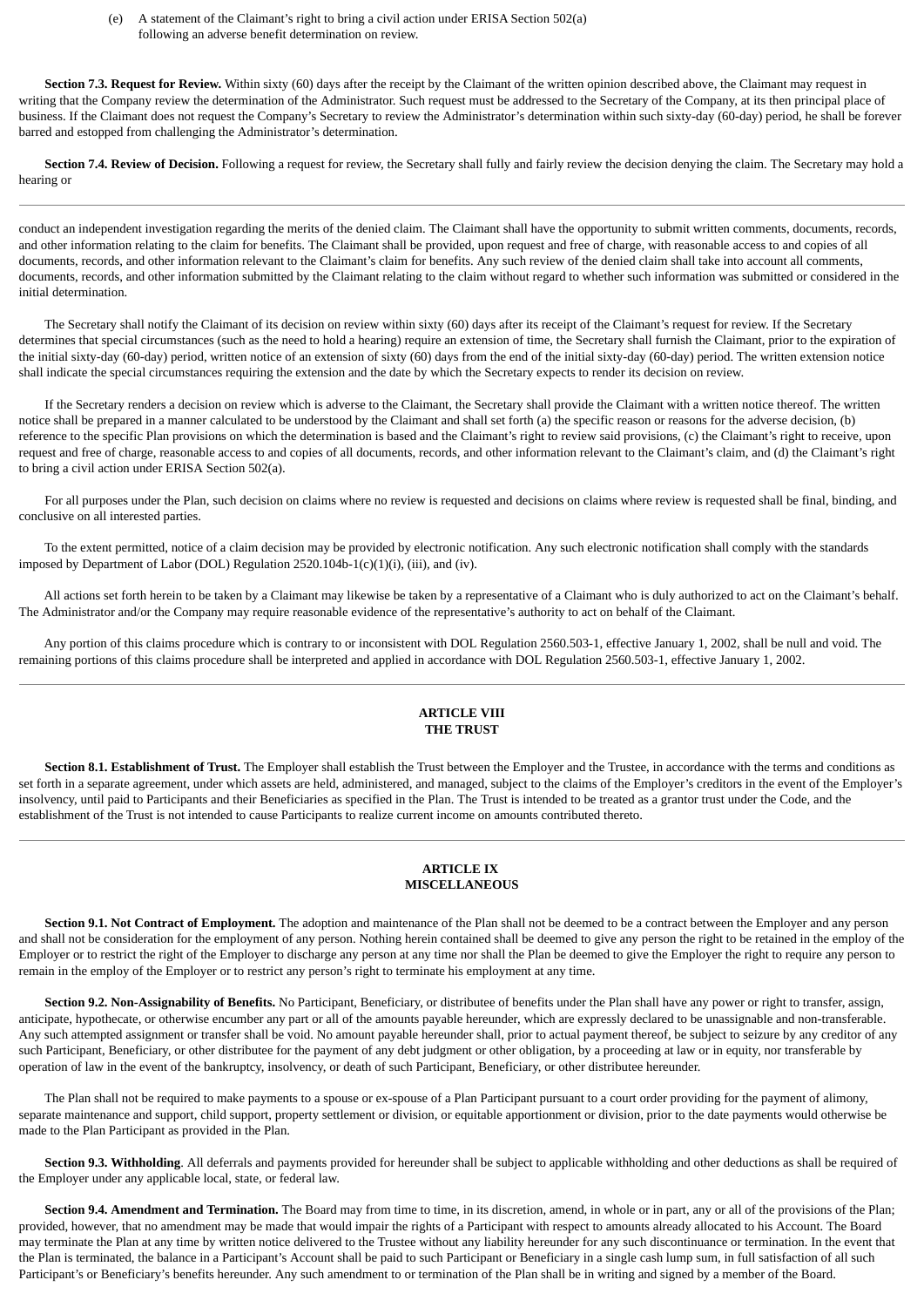**Section 9.5. Information between Employer and Trustee.** The Employer agrees to furnish the Trustee, and the Trustee agrees to furnish the Employer with such information relating to the Plan and Trust as may be required by the other in order to carry out their respective duties hereunder, including, without limitation, information required under the Code or ERISA and any regulations issued or forms adopted thereunder.

 **Section 9.6. Unsecured General Creditor Status of Employee.** Any payments to any Participant, Beneficiary, or any other distributee hereunder shall be made from assets which shall continue, for all purposes, to be a part of the general, unrestricted assets of the Employer. No person shall have nor acquire any interest (legal, equitable, or otherwise) in any such assets by virtue of the provisions of this Plan. The Employer's obligation hereunder shall be an unfunded and unsecured promise to pay money in the future. To the extent that the Participant, Beneficiary, or other distributee acquires a right to receive payments from the Employer under the provisions hereof, such right shall be not greater than the right of any unsecured general creditor of the Employer. No such person shall have nor acquire any right, title, interest, or claim (legal, equitable, or otherwise) in or to any property or assets of the Employer.

 In the event that, in its discretion, the Employer purchases an insurance policy, or policies, insuring the life of the Employee, or any other property, to allow the Employer to recover the cost of providing the benefits, in whole, or in part, hereunder, neither the Participant, Beneficiary, nor other distributee shall have nor acquire any rights whatsoever therein or in the proceeds therefrom. The Employer shall be the sole owner and beneficiary of any such policy or policies and, as such, shall possess and may exercise all incidents of ownership therein. No such policy, policies, or other property shall be held in any trust for a Participant, Beneficiary, or other distributee or held as collateral security for any obligation of the Employer hereunder. An Employee's participation in the underwriting or other steps necessary to acquire such policy or policies may be required by the Employer and, if required, shall not be a suggestion of any beneficial interest in such policy or policies to a Participant.

 **Section 9.7. Notices.** Any notice permitted or required under the Plan shall be in writing and shall be hand-delivered or sent, postage prepaid, by first class mail, or by certified mail with return receipt requested, to the principal office of the Company if no other address is specifically stated in the Plan, if to the Plan Administrator or the Company, or to the address last shown on the records of the Company, if to a Participant or Beneficiary. Any such notice shall be effective as of the date of handdelivery or mailing.

**Section 9.8. Severability.** If any provision of this Plan shall be held illegal or invalid for any reason, said illegality or invalidity shall not affect the remaining provisions hereof; instead, each provision shall be fully severable, and the Plan shall be construed and enforced as if said illegal or invalid provision had never been included herein.

Section 9.9. Governing Laws. All provisions of the Plan shall be construed, administered, and enforced according to ERISA, to the extent governed by federal law, and by the laws of the state of North Carolina (without regard to its choice of law rules) to the extent not preempted by ERISA.

 **Section 9.10. Binding Effect.** This Plan shall be binding on each Participant and his heirs, devisees, and legal representatives and on the Employer and its successors and assigns.

 **Section 9.11. Entire Agreement.** This document and any amendments contain all the terms and provisions of the Plan and shall constitute the entire Plan, any other alleged terms or provisions being of no effect.

**IN WITNESS WHEREOF**, the undersigned authorized officer of the Company has executed this document on the fifteenth day of December 2001.

LABORATORY CORPORATION OF AMERICA HOLDINGS

By: /s/Bradford T. Smith Bradford T. Smith

Title: Executive Vice President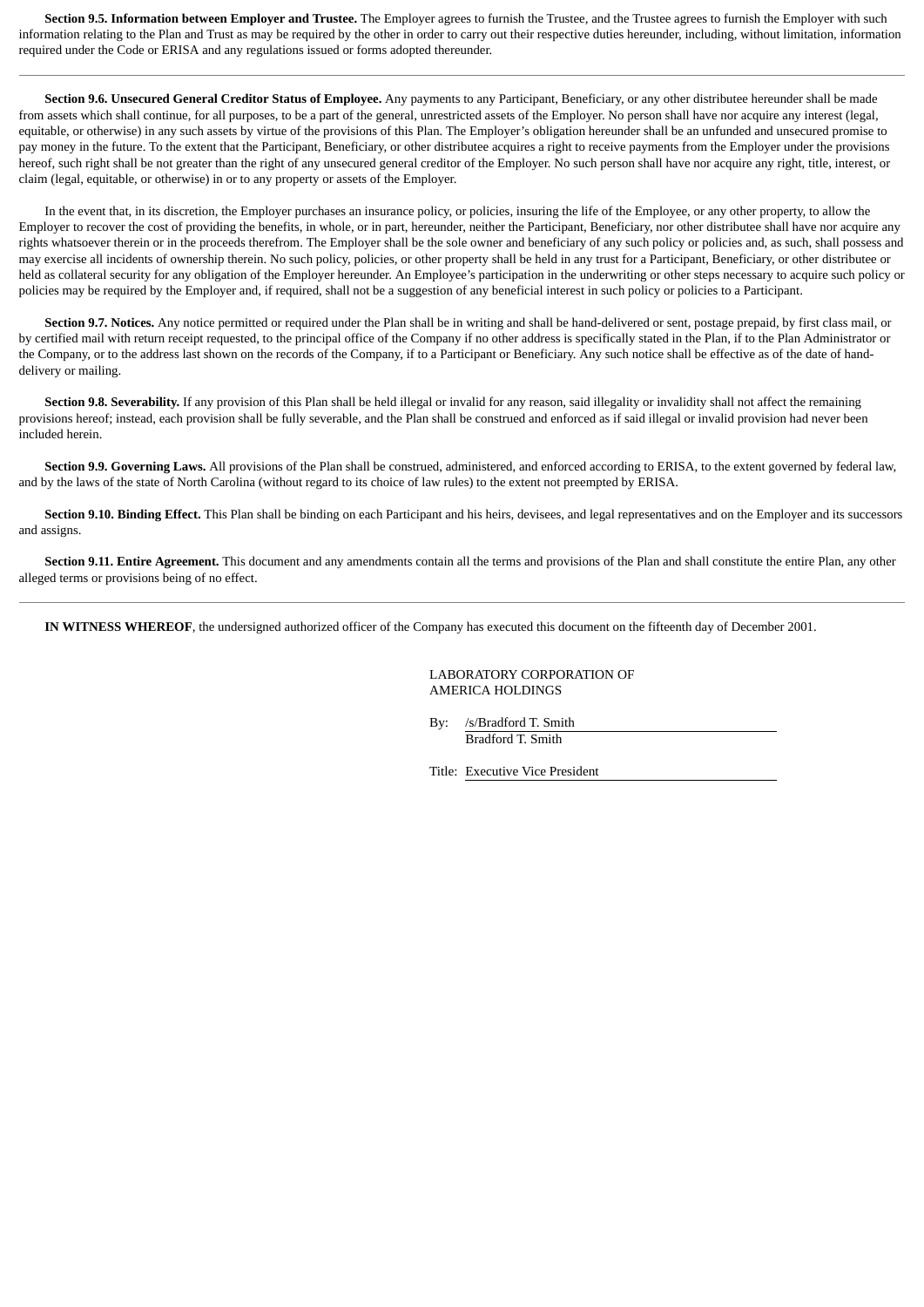## **FIRST AMENDMENT TO THE LABORATORY CORPORATION OF AMERICA HOLDINGS DEFERRED COMPENSATION PLAN**

THIS FIRST AMENDMENT to the Laboratory Corporation of America Holdings Deferred Compensation Plan is made this 8<sup>th</sup> day of December 2004.

 WHEREAS, Laboratory Corporation of America Holdings, a Delaware corporation ("Company") created the Laboratory Corporation of America Holdings Deferred Compensation Plan ("Plan") with an original effective date of January 1, 2002; and

WHEREAS, pursuant to Section 9.4, the Company's Board of Directors ("Board") has the right to amend the Plan at any time; and

WHEREAS, the Board has determined to amend the Plan for compliance with the American Jobs Creation Act of 2004.

NOW, THEREFORE, the Board does hereby make this First Amendment to the Plan.

- 1. Definitions. Section 1.1 is modified as follows.
	- A. Subsection (1) of Section 1.1 is hereby deleted in its entirety and the following language is substituted in its place:

"Early Retirement Date" shall mean any date on or after which a Participant both attains the age of fifty-five (55) with ten (10) years of service and has incurred a Separation from Service before attaining age sixty-five (65), either voluntarily or involuntarily, for any reason.

B. Subsection (w) of Section 1.1 is hereby deleted in its entirety and the following language is substituted in its place:

> "Retirement Date" shall mean any date on or after which a Participant both attains age sixty-five (65) with ten (10) years of service and has incurred a Separation from Service, voluntarily or involuntarily, for any reason.

C. Subsection (w-1) is hereby added to Section 1.1 after Subsection (w) and shall read as follows:

"Separation from Service" has the meaning as determined by the Secretary of the Treasury ("Secretary") pursuant to Code Section 409A(a)(2)(A).

D. Subsection (w-2) is hereby added to Section 1.1 after Subsection (w-1) and shall read as follows:

"Specified Employee" is any employee who meets the definition thereof set forth in Code Section 409A(a)(2)(B).

2. Deferral Contributions. The second and third sentences of the first paragraph of Section 3.1 are hereby deleted in their entirety and the following language is substituted in their place:

The salary deferral election may be written, may be in electronic form, or may be in such other form as determined by the Administrator. To participate in the Plan, a Participant must properly complete and return a salary deferral election to the Employer in the time and manner specified by the Administrator. In the case of a new Participant who is in his first year of Plan participation, the new Participant must properly complete and return a salary deferral election within 30 days after the date the Participant becomes eligible to participate in the Plan. The new Participant's salary deferral election shall be effective as of the first day of the first full payroll period beginning as soon as administratively feasible after the Employer has received and processed a properly completed salary deferral election.

- 3. Mandatory Distributions. Section 5.1 is amended as follows.
- A. The third sentence of Section 5.1(a) is hereby deleted in its entirety, and the following language is substituted in its place:

When a Participant who is not a Specified Employee attains the Retirement Date or Early Retirement Date, the Plan will begin to make distributions to the Participant on the first business day of the first month following the month the Participant attained the Retirement Date or Early Retirement Date (or as soon as administratively feasible after the first business day of the following month). When a Participant who is a Specified Employee attains the Retirement Date or Early Retirement Date, the Plan will begin to make distributions to the Participant on the first business day of the first month which is at least six months after the date the Participant attained the Retirement Date or Early Retirement Date (or as soon as administratively feasible after the first business day of the following month or, if earlier, the Participant's date of death).

- B. Section 5.1(c) and the last paragraph of Section 5.1 are hereby deleted in their entirety, and the following language is substituted in their place:
	- (c) Disability. If prior to a Participant's Retirement Date or Early Retirement Date, the Participant should become disabled, the Plan will begin to make distributions to the Participant on the first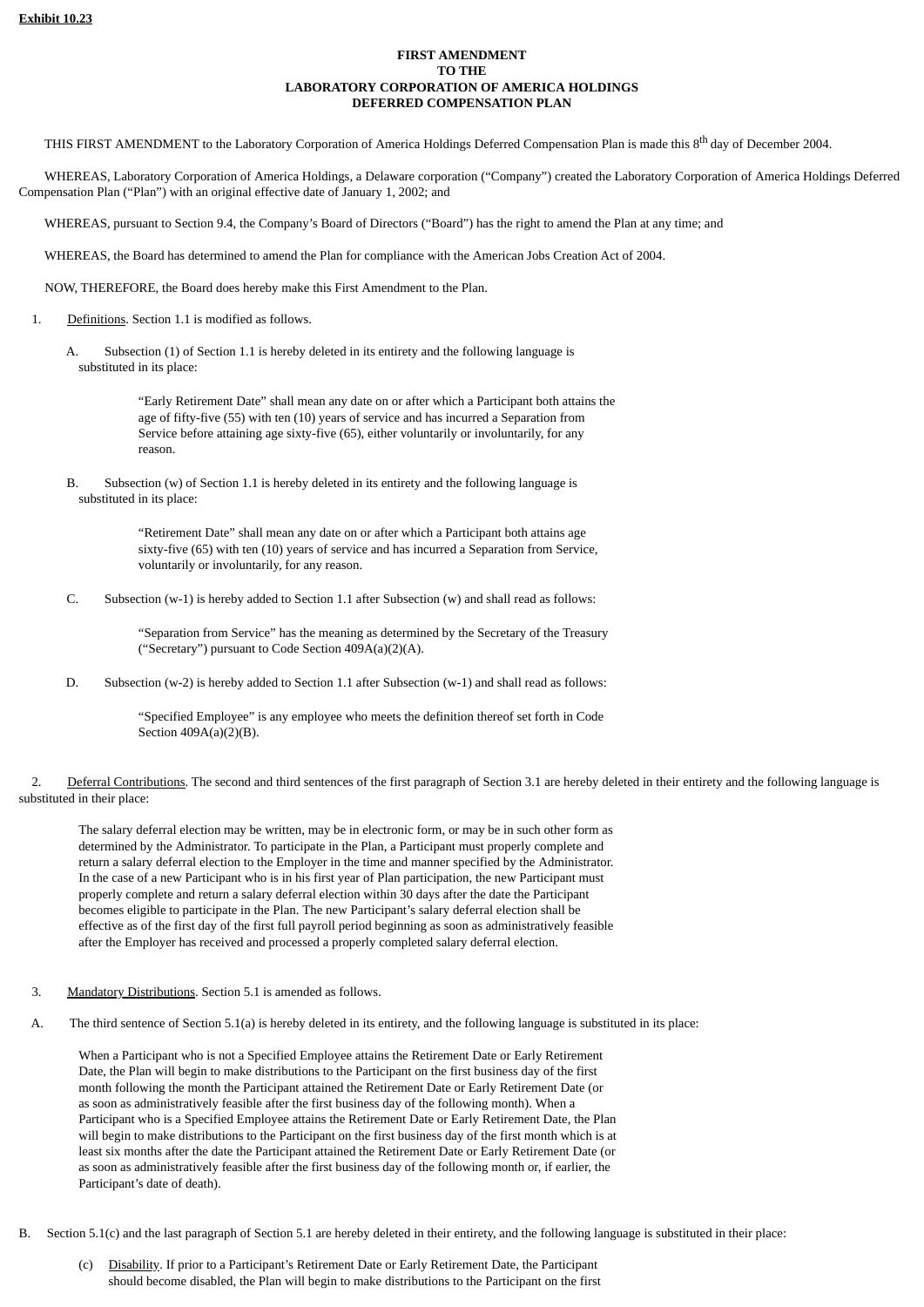business day of the month following the month of the Company's determination of the Participant's disability (or as soon as administratively feasible after the first business day of the following month). The Company's determination of a Participant's disability shall be conclusive. For this purpose, a Participant shall be disabled if the Participant is unable to engage in any substantial gainful activity by reason of any medically determinable physical or mental impairment which can be expected to last for a continuous period of not less than 12 months.

At such time as a Participant or Beneficiary becomes eligible to receive distributions under this Section and at any time after these distributions have begun, a Participant or Beneficiary may petition the Company for a lump sum payment of his then remaining Account balance. The Company may not grant any such request until after the Secretary has issued regulations or other applicable legal authority concerning the acceleration of Plan benefits. If the Company decides to grant such request (and the Company may grant or deny such request in its sole discretion), the Company's grant of the request must comply with said regulations or other applicable legal authority issued by the Secretary.

### 4. Determination of Method of Distribution. The fourth sentence of Section 5.4 is hereby deleted in its entirety, and the following language is substituted in its

place:

This distribution election (including a deemed election) can be changed by a Participant once per calendar year, but the new election must comply with Code Section 409A(a)(4)(C) or other legal authority issued in connection therewith. Any new election which does not meet this requirement shall be null and void.

5. Other Distributions. Section 5.6 is hereby deleted in its entirety, and the following language is substituted in its place:

At such time as a Participant incurs a Separation from Service for any reason which does not entitle him to begin receiving distributions under Section 5.1, a Participant who is not a Specified Employee shall receive a lump sum distribution on the first business day of the month following the month in which the Participant's Separation from Service occurred, or as soon as administratively feasible thereafter. If the Participant is a Specified Employee, the Participant shall receive a lump sum distribution on the first business day of a month which date is at least six months after the date of the Participant's Separation from Service (or, if earlier, the Participant's date of death).

6. Unforeseeable Emergencies. Section 5.7 is hereby deleted in its entirety, including the caption thereof. The following Section 5.7 is substituted in its place:

5.7 Unforeseeable Emergencies. A Participant may apply in writing to the Company for, and the Company may grant, an emergency withdrawal of all or any part of the vested portion of a Participant's Account if the Company, in its sole discretion, determines that the Participant has incurred an unforeseeable emergency. An "unforeseeable emergency" means a severe financial hardship to the Participant resulting from one of the following:

- (a) an illness or accident of the Participant, the Participant's spouse, or the Participant's dependent (as defined in Code Section 152(a));
- (b) a loss of the Participant's property due to casualty; or
- (c) any other similar extraordinary and unforeseeable circumstance arising as a result of events beyond the Participant's control.

The Company shall determine whether an event qualifies as an unforeseeable emergency within the meaning of this Section 5.7, in its sole and absolute discretion.

The amount that may be withdrawn shall be limited to the amount reasonably necessary to relieve the emergency upon which the request is based, plus the federal and state taxes due on the withdrawal, as determined by the Company in accordance with regulations promulgated by the Secretary. In making this determination, the Company shall take into account the extent to which such emergency may be relieved through reimbursement or compensation by insurance or otherwise or by liquidation of the Participant's assets (to the extent the liquidation of such assets would not itself cause severe financial hardship). The Company may require a Participant who requests an emergency withdrawal to submit such evidence as the Company, in its sole discretion, deems necessary or appropriate to substantiate the emergency upon which the request is based and to determine the amount to be distributed with respect to the emergency.

- 7. Early Distributions. Section 5.8 is hereby deleted in its entirety.
- 8. Tax Law Compliance. Section 6.6 is hereby added to the Plan, and shall read as follows:

6.6 Tax Law Compliance. The Company intends that the Plan shall comply at all times with Code Section 409A, the regulations promulgated thereunder, and any and all other federal tax law authority applicable to the Plan. Any portion of the Plan which is contrary to or inconsistent with Code Section 409A, the regulations promulgated thereunder, and any other federal tax law authority applicable to the Plan shall be null and void. The remaining portions of the Plan shall be interpreted and applied in accordance with Code Section 409A, the regulations promulgated thereunder, and any other federal tax law authority applicable to the Plan.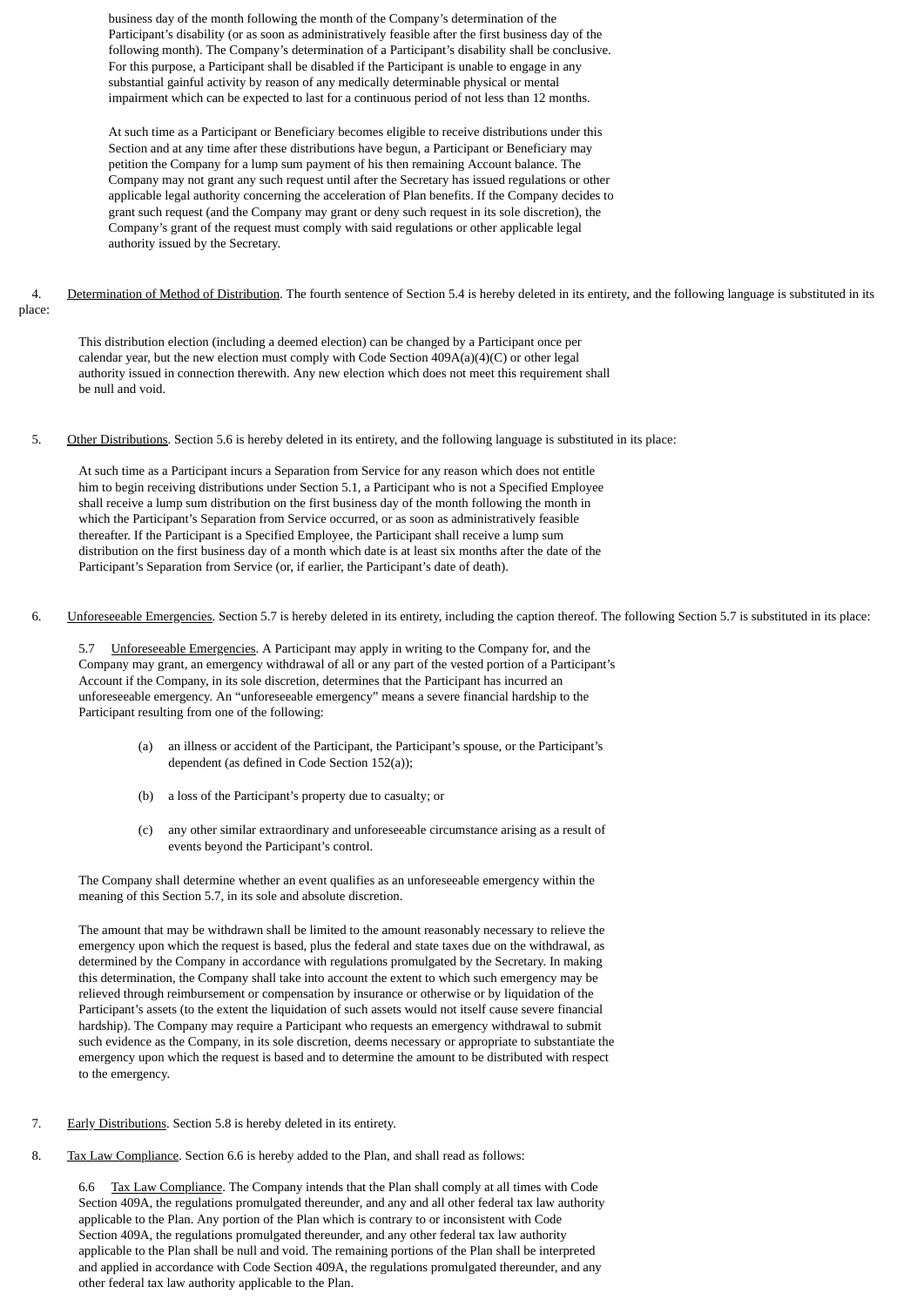9. Amendment and Termination. The third sentence of Section 9.4 is hereby deleted in its entirety, and the following language is substituted in its place:

In the event that the Plan is terminated, the balance in a Participant's Account shall be paid to such Participant or Beneficiary as provided in Section 5.1 unless applicable legal authority permits a single cash lump sum payment in full satisfaction of all such Participant's or Beneficiary's benefits hereunder.

### 10. Effective Date. This First Amendment to the Plan shall be effective January 1, 2005.

 IN WITNESS WHEREOF, pursuant to Section 9.4 of the Plan, the undersigned officer of the Company has caused this First Amendment to the Plan to be executed as of the date first written above.

> LABORATORY CORPORATION OF AMERICA HOLDINGS

By: /s/Bradford T. Smith

Bradford T. Smith, Executive Vice President and Secretary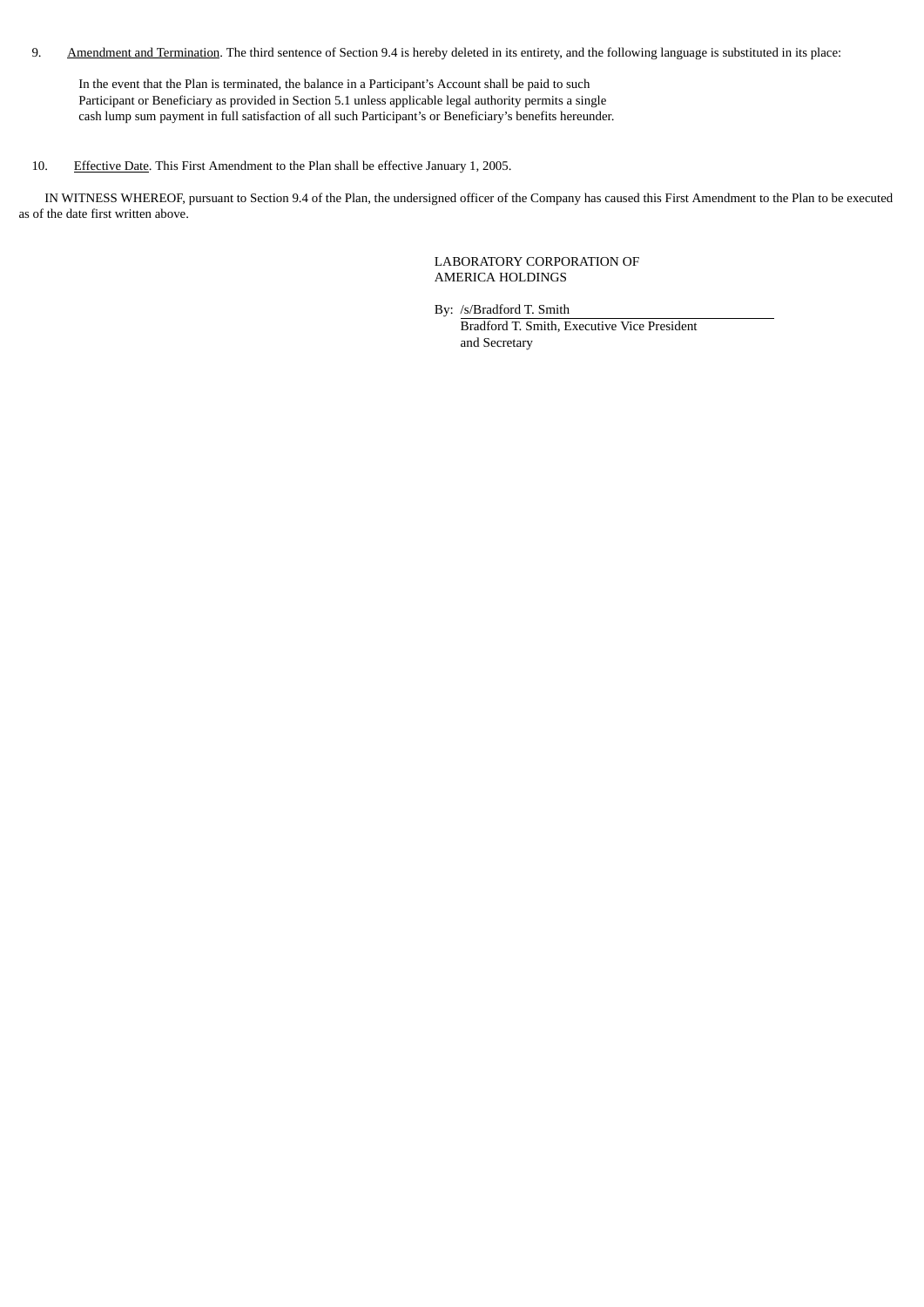SCHEDULE OF SUBSIDIARIES December 31, 2004 ALL SUBSIDIARIES ARE DIRECTLY OR INDIRECTLY 100% OWNED BY THE PARENT UNLESS OTHERWISE NOTED Laboratory Corporation of America Holdings (LCAH) (Parent) o Incorporated March 8, 1994 in Delaware as National Health Laboratories Holdings Inc.(NHLHI) and renamed April 28, 1995 in connection with the merger of Roche Biomedical Laboratories, Inc. (RBL) and NHI HT o Clinical laboratory testing operation Subsidiaries: Laboratory Corporation of America (LCA) Incorporated March 23, 1971 in Delaware as DCL Health Laboratories Incorporated, on May 28, 1974 name was changed to National Health Laboratories Incorporated (NHL), and renamed Laboratory Corporation of America in connection with the merger on April 28, 1995 o Clinical laboratory testing operation DIANON Systems, Inc. o Acquired January 17, 2003 o 100% owned by LCAH o Clinical laboratory testing operation o Urocor Acquisition Corp. o Non-operating, 100% owned by DIANON Systems, Inc. o Decision Diagnostics LLC (aka DaVinici/Medicorp LLC) o 50% owned by DIANON Systems, Inc. o MD Datacor Inc. o 14% owned by DIANON Dynacare Laboratories, Inc. o 100% owned by LCA, acquired July 25, 2002 o U.S. Joint Ventures o UHS/DL, LP (Tennessee) o 94.8%owned by Dynacare Laboratories, Inc., 0.4% owned by DL/UHS, Inc.  $O$  DL/UHS,  $Inc.$ o 50% owned by Dynacare Laboratories, Inc. Currently negotiating to increase our ownership percentage o United Dynacare LLC (Milwaukee) o 50% owned by Dynacare Laboratories, Inc. o U. S. Subsidiaries o Dynacare Holdco LLC o 100% owned by Dynacare Company o Dynacare Northwest Inc. 100% owned by Dynacare Laboratories, Inc. o Clinical Laboratories Cheyenne o 100% owned by Dynacare Laboratories, Inc. o Dynacare Southwest Laboratories, Inc. o 100% owned by Dynacare Laboratories, Inc. o Dynacare Oklahoma Inc. o 100% owned by Dynacare Laboratories, Inc.<br>o Dynacare Mississippi Inc. Dynacare Mississippi Inc. o 100% owned by Dynacare Laboratories, Inc. o HHD Gen Par Inc. o 100% owned by Dynacare Laboratories, Inc. o HH/DL LP o 49.5% owned by Dynacare Southwest Laboratories Inc., 49.5% by Dynacare Laboratories, Inc. and 1% by HHD Gen Par Inc. o Managing Partner: HHD Gen Par Inc. o SW/DL LP o 99% owned by HH/DL LP and 1% by HHD Gen Par, Inc. o Managing Partner: HHD Gen Par Inc. o LabSouth Inc. o 100% owned by Dynacare Laboratories, Inc. o Dynacare Louisiana, L.L.C. o 100% owned by Dynacare Laboratories, Inc. o Dynacare Laboratories, Inc. manages as member Clipper Holdings Inc. (Clipper) o Acquired July 25, 2002 as a subsidiary of LCAH o Holds certain clinical laboratory assets in the U.S. and Canada o Canadian Subsidiaries o 3065619 Nova Scotia Co. o 100% owned by Clipper Holdings, Inc. o Dynacare Company o 100% owned by 3065619 Nova Scotia Co. o Execmed Health Services Inc. o 100% owned by Dynacare Company o 896988 Ontario Inc. o 100% owned by Dynacare o Dynacare Realty Inc. o 100% owned by Dynacare Company o Glen Ames LLP - Real estate LP managing one building, 50% owned by Dynacare Realty, Inc. o Dynacare G.P. Inc.

ATTACHMENT B- LABORATORY CORPORATION OF AMERICA HOLDINGS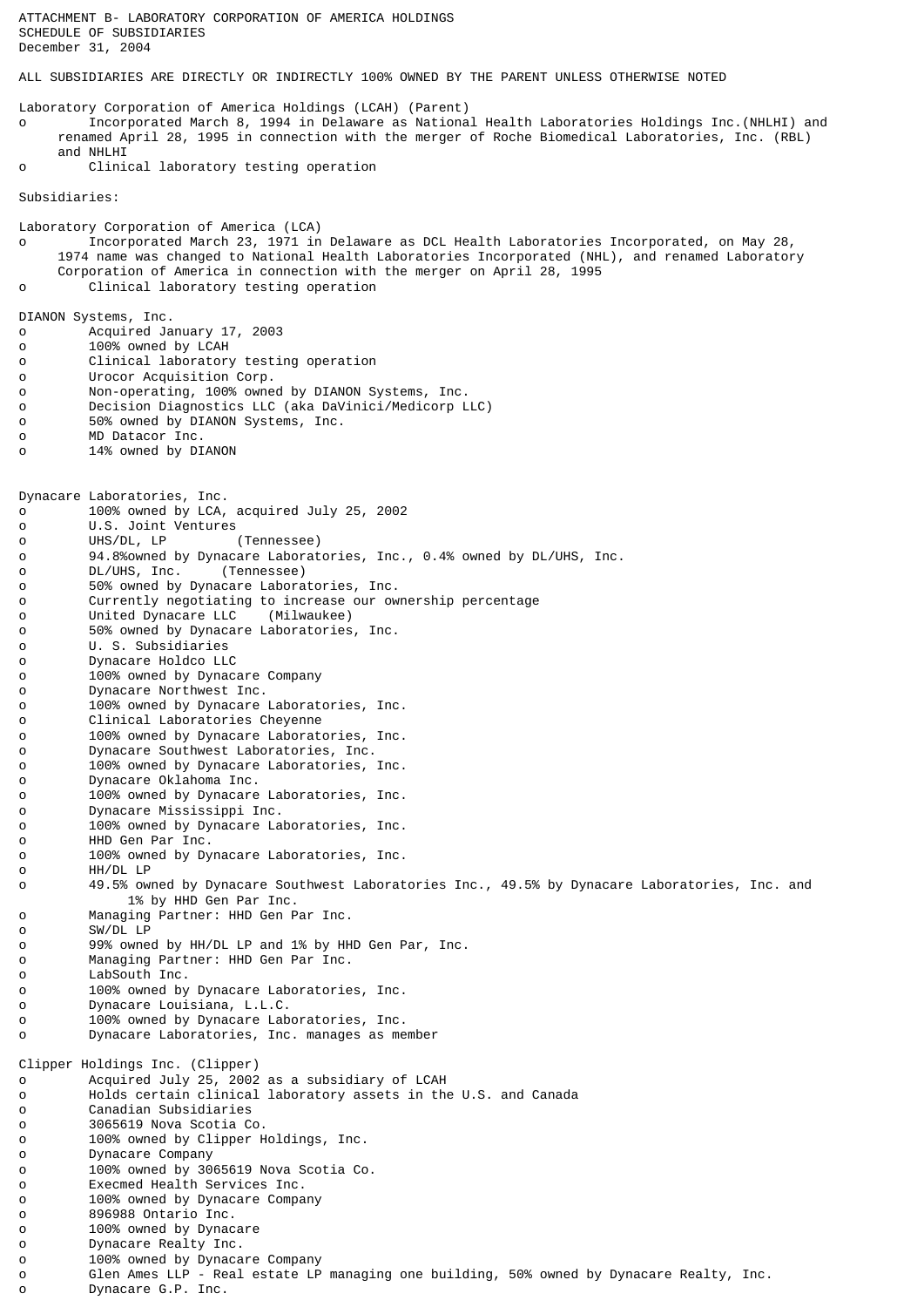o 100% owned by Dynacare Company o Dynacare Laboratories Limited Partnership o Limited Partnership 99.9% owned by Dynacare Company and 0.1% owned by Dynacare GP, Inc. o Canadian Joint Ventures o Dynacare - Gamma Medical Laboratories o 72.99% owned by Dynacare Labs Limited Partnership o Dynacare - Gamma Medical Laboratory subsidiaries - all 100% owned by the partnership except as noted o GDML LeaseCo Inc. o Ultra-Med Developments Inc. o Gamma Dynacare Leasing Corporation o Dynacare X-Ray Services Limited o RD Belenger and Associates Ltd. - 70% ownership by Dynacare-Gamma o Centre Diagnostique Analab Inc. - 75% ownership by Dynacare-Gamma o Dynacare Gamma Institutional Laboratory Services Limited o Has 50% ownership in SD Laboratories Inc. o Dynacare - Kasper Medical Laboratories o 43.37% owned by Dynacare Labs Limited Partnership o Dynacare - Kasper Medical Laboratories subsidiaries - all 100% owned by the partnership o Dynacare Kasper Medical Sales Inc. o Dynacare Kasper Medical Laboratories (Northern Alberta) Inc. o Dynacare Kasper Medical Laboratories Inc. o Dynacare non-operating entities identified subsequent to the acquisition of Dynacare Inc. on July 25, 2002 o The following non-operating entities, some of which have real estate interests, have been identified subsequent to the 7/25/02 acquisition. We are currently researching these entities for additional information regarding their directors and officers. o 978550 Ontario Ltd. o DHG Place Du Centre Clinique o 947342 Ontario Ltd. o 3901858 Canada Inc. o Roselat Developments Limited o 563911 Ontario Limited o 591893 Alberta Ltd. o 794475 Ontario Inc. o 942489 Ontario Ltd. o 949235 Ontario Ltd. o Amherstview Medical Centre Developments Inc. 900747 Ontario Ltd. o 925893 Ontario Ltd. o 942487 Ontario Ltd. o 942492 Ontario Ltd. o 978551 Ontario Ltd. o Glen Davis Equities Ltd. o Lawrence-Curlew Medical Centre Inc. L.R.C. Management Service Inc. o Toronto Argyro Medical Laboratories Ltd. o Woodstock Medical Arts Building Inc. o Stockwin Corporation Ltd. o Thistle Place Care Corp. o Dynacare US Financing LLC o Dynagene, LLC<br>o Central Wyomi Central Wyoming Medical o St. Joseph's Health Centre o Dynacare International Inc. o Dynacare Canada Inc. o 977681 Ontario Inc. o 958069 Ontario Inc. o 942491 Ontario Limited 925893 Ontario Limited o 879606 Ontario Limited o 854512 Ontario Limited o 829318 Ontario Limited o 3024539 Nova Scotia Company o 1004679 Ontario Limited Clinical Laboratories, Inc. o LCAH acquired 100% ownership on June 1, 2003 o Provides clinical laboratory testing services New Molecular Diagnostics Ventures LLC o Incorporated 9/15/03 in Delaware o 90% owned by LCAH o Established to seek out new diagnostic testing opportunities LabCorp Limited o Incorporated May 20, 1996 in the United Kingdom o Provides sales services for clinical trials, currently inactive Lab Delivery Service of New York City, Inc. o Incorporated March 5, 1974 in New York o Provides general delivery services of laboratory specimens and materials throughout the New York area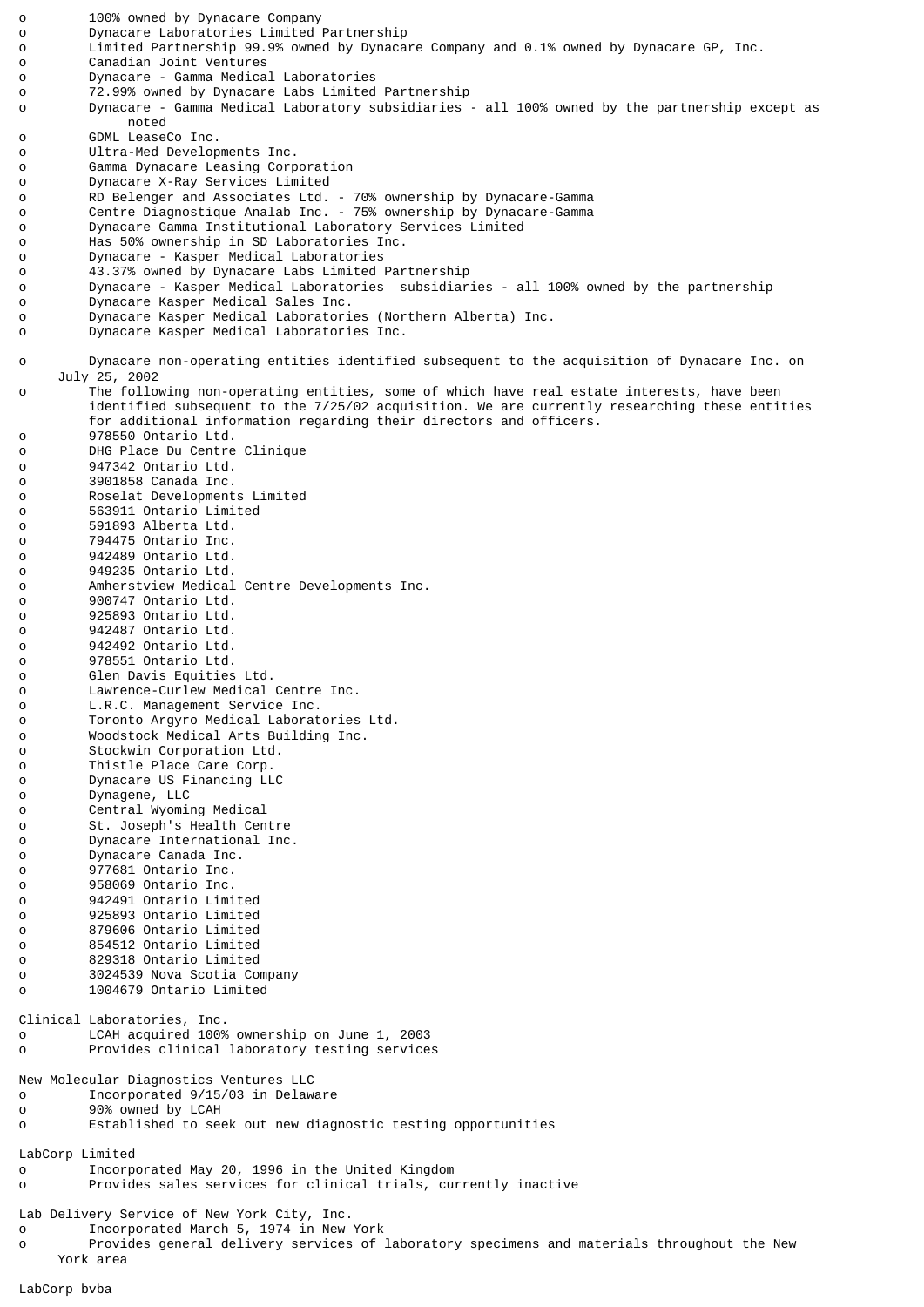o Previously a joint venture. LCAH acquired 100% ownership on April 27, 2001 o Belgian corporation providing clinical trials testing services Viro-Med Laboratories, Inc. o LCAH acquired 100% ownership on May 31, 2001 o Minnesota corporation providing clinical laboratory testing services National Genetics Institute o LCAH acquired 100% ownership on July 31, 2000 o California corporation providing clinical laboratory testing services Path Lab Holdings, Inc. o LCAH acquired 100% ownership on April 30, 2001 o Delaware holding company Path Lab, Inc. d/b/a LabCorp 100% ownership by Path Lab Holdings, Inc. o New Hampshire corporation providing clinical laboratory testing services Medical Management Services, Inc. o 100% ownership by Path Lab, Inc. o Corporation providing clinical laboratory testing services Springfield Medical Laboratory, Inc. o 100% ownership by Medical Management Services, Inc. o Corporation providing clinical laboratory testing services Center for Genetic Services, Inc. o LCAH acquired 100% ownership on August 30, 2001 o Texas corporation providing clinical laboratory testing services Persys Technology Inc. o LCAH acquired 100% ownership on April 23, 2004 o Software company developing/maintaining laboratory system interfaces Uranium Development, Inc. o Incorporated in Delaware on December 13, 2004 o Subsidiaries no longer in existence: CompuChem Corporation o Incorporated May 15, 1984 in Massachusetts and acquired by RBL February 11, 1992 o Holding company for CompuChem Laboratories, Inc. Merged with and into National Laboratory Center, Inc. 12/31/97 CompuChem Laboratories, Inc. o Incorporated December 22, 1980 in Delaware and acquired by RBL February 11, 1992 o Conducted toxicology and drugs of abuse laboratory testing services for health care professionals and industrial clients o Merged with and into National Laboratory Center, Inc. 12/31/97 (after CompuChem Corporation merged) ChemWest Analytical Laboratories, Inc. o Incorporated July 18, 1986 in Delaware and acquired by RBL February 11, 1992 o Previously provided environmental Laboratory testing services o Inactive since June 23, 1993 o Merged with and into National Laboratory Center, Inc. 12/31/97 (after CompuChem Corporation merged) Allied Clinical Laboratories, Inc., a Delaware corporation o Incorporated April 20, 1989 in Delaware and acquired by NHL June 23, 1994 o Holding company for Allied Clinical Laboratories, Inc. (Oregon) o Merged with and into LCA 12/27/96 Allied Clinical Laboratories, Inc., an Oregon corporation o Incorporated August 26, 1970 in Oregon as Rice Clinical Laboratories, Inc. and acquired June 23, 1994 by NHL o Clinical laboratory testing operation o Merged with and into Allied Clinical Laboratories, Inc., a Delaware corporation 12/27/96 LabCorp Occupational Testing Services, Inc. (LOTS) (f/k/a National Laboratory Center, Inc.) o Incorporated in Tennessee April 25, 1985 and acquired by Parent July 14, 1995 o Conducts toxicology and drugs of abuse laboratory testing services for health care professionals and industrial clients o Merged with and into LCAH on January 1, 2000. Executive Tower Travel Inc. o Incorporated February 4, 1994 in Delaware by NHL o Previously provided travel services for employees of Parent and subsidiaries and utilized for benefits coordination o Merged into LCA on 1/21/03. PoisonLab, Inc. o California corporation acquired by LCA on March 3, 2000 o Provides clinical laboratory testing services o Merged into LCA 3/31/03. Tower Collection Center, Inc. o Incorporated June 15, 1994 in Delaware as a subsidiary of RBL o Provided accounts receivable collection services to Parent and subsidiaries

o Merged into LCAH 12/31/02.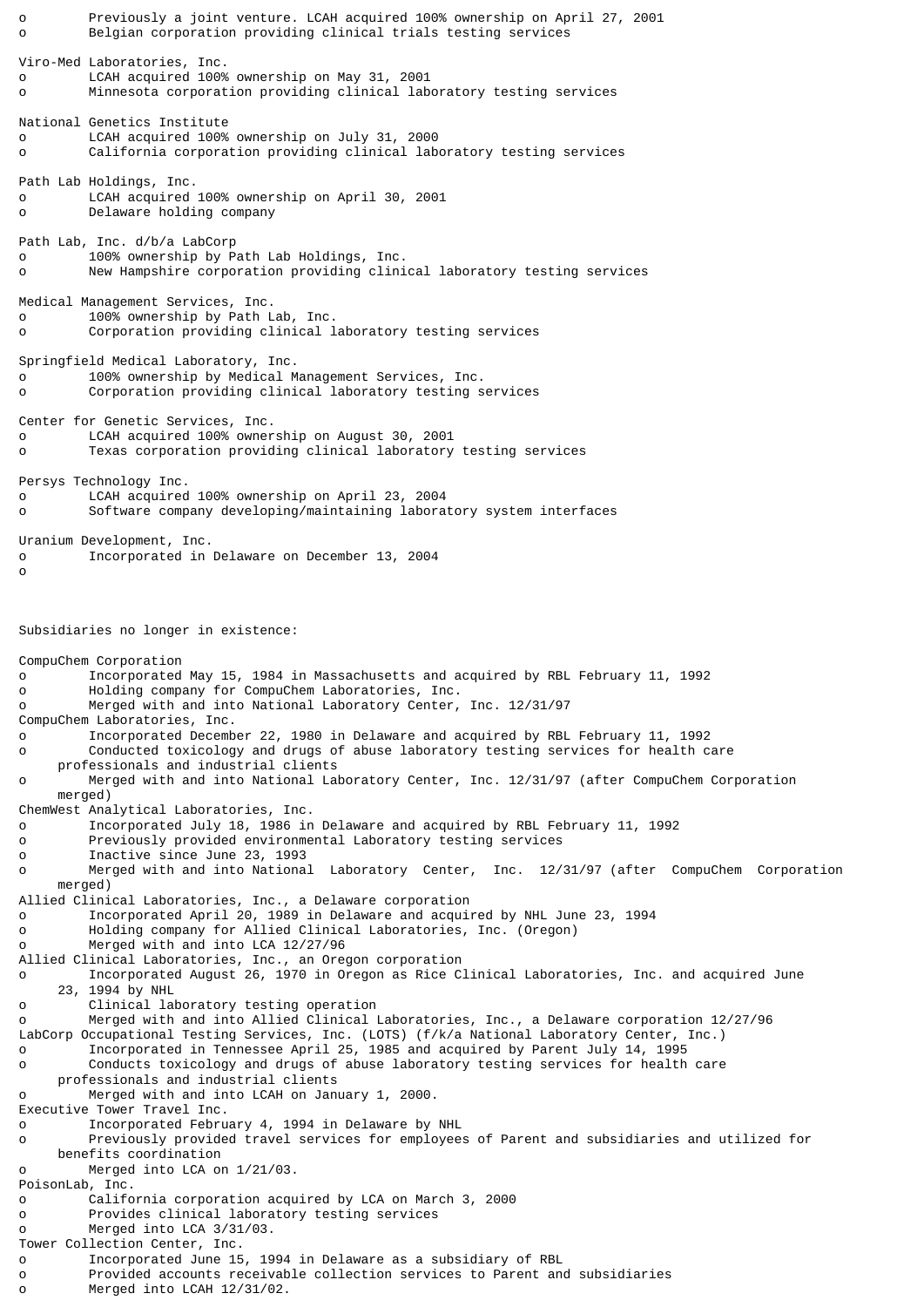Burt Medical Laboratory, Inc. o Inactive Connecticut corporation o Dissolved on 10/18/01. LTC Services and Holdings, Inc. o 100% ownership by Path Lab Holdings, Inc. o New Hampshire holding o Merged into Path Lab Holdings, Inc. March 2003 LabCorp Delaware, Inc. o Incorporated June 8, 1998 in Delaware as a subsidiary of LCAH o Holds certain clinical laboratory assets o Dissolved on 9/27/04 MWorld, Inc. o 100% ownership by LTC Services and Holdings, Inc. o Inactive New York corporation o Merged into Path Lab Holdings, Inc. March 2003 3065703 Nova Scotia Company o 100% owned by 3065619 Nova Scotia Co. o Merged into Dynacare Company April 2003 3033331 Nova Scotia Company o 100% owned by Dynacare Financing GP (a U.S. subsidiary 1% owned by 3065703 Nova Scotia Company and 99% owned by Dynacare Company) o Merged into Dynacare Company April 2003 Dynacare Financing GP o 1% owned by 3065703 Nova Scotia Company and 99% owned by Dynacare Company o Dissolved into Dynacare Company 4/01/03 Dynacare Delaware Financing LLC o 100% owned by 3033331 Nova Scotia Company o Merged into Dynacare Laboratories, Inc. 4/01/03 Dynacare Texas Shareholder Inc. o 100% owned by Dynacare Laboratories, Inc. o Merged into Dynacare Laboratories, Inc. 3/31/03 Dynacare Holdings Inc. o 100% owned by Dynacare Laboratories, Inc. o Merged into Dynacare Laboratories, Inc. 3/31/03 Dynacare Texas Laboratories, Inc. o 100% owned by Dynacare Laboratories, Inc. o Merged into Dynacare Laboratories, Inc. 3/28/03 Dynacare Laboratory Management, Inc. o 100% owned by Dynacare Laboratories, Inc. Merged into Dynacare Laboratories, Inc. 3/31/03 Dynacare Louisiana Inc. o 100% owned by Dynacare Laboratories, Inc. o Merged into Dynacare Laboratories, Inc. 3/31/03 SVL Inc. o 100% owned by Dynacare Northwest Inc. o Merged into Dynacare Northwest 3/31/03 HT/DL LP o 99% owned by Dynacare Laboratory Management, Inc. and 1% by Dynacare Texas Laboratories, Inc. o Dissolved 3/31/03 Dynacare Laboratories Investments, Inc. o 100% owned by Dynacare Laboratories, Inc. o Merged into Dynacare Laboratories, Inc. 3/31/03 3065702 Nova Scotia Company o Amalgamated into Dynacare Company on 7/25/03 The Dynacare Health Group Inc. o Amalgamated into Dynacare Company on 7/25/03 Dynacare Inc. o Amalgamated into Dynacare Company on 7/25/03 Brampton Glendale Pharmacy o Sold 7/22/03 Dynacare Acquisition, Inc. o Dissolved 5/25/04 Dynacare Ilinois Inc. o Dissolved 5/25/04 Dynacare Laboratory Holdings, Inc. o Dissolved 5/25/04 Dynacare Texas LP, Inc. o Dissolved 5/25/04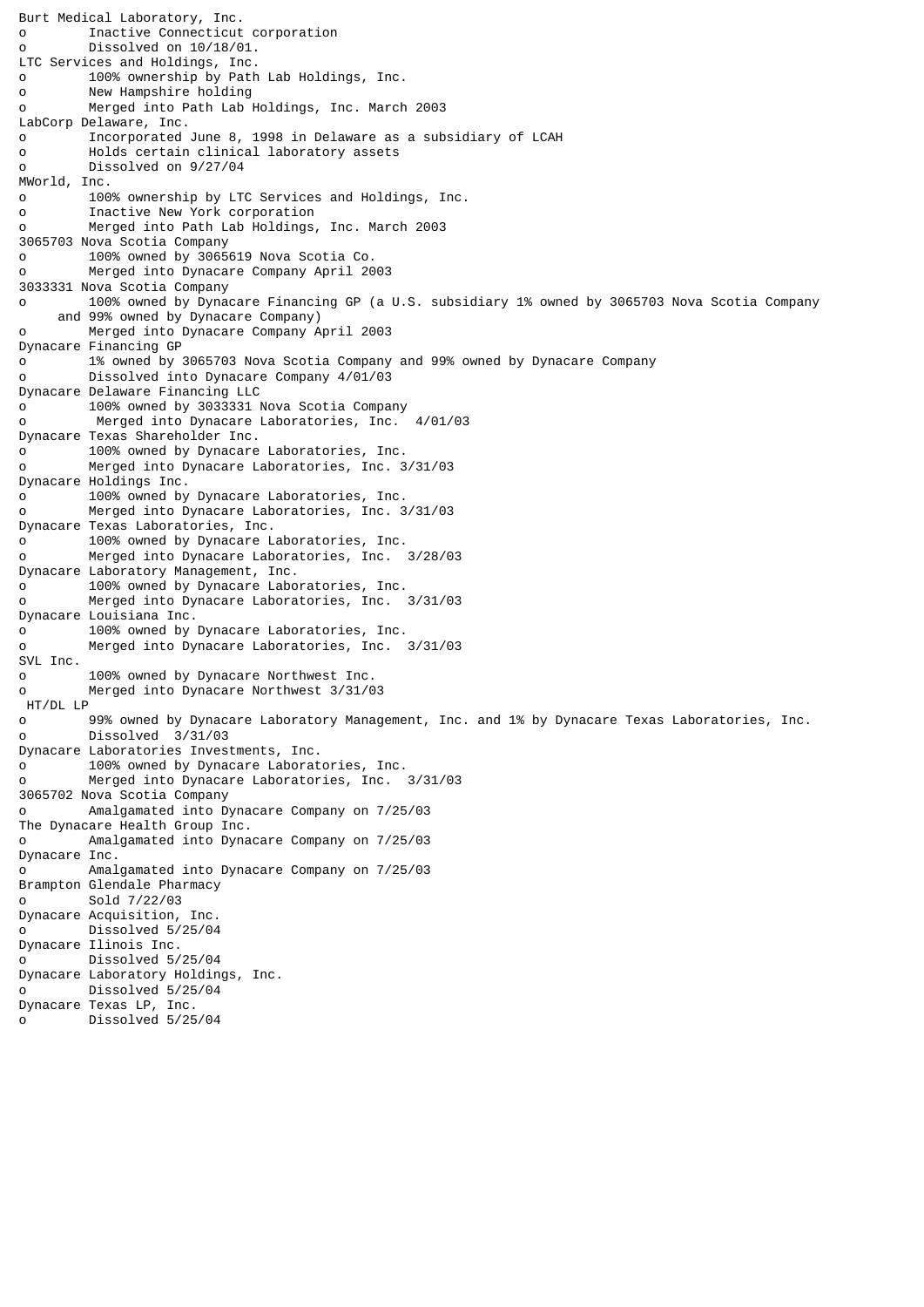**PricewaterhouseCoopers LLP** Suite 250 101 CentrePort Drive Greensboro NC 27409 Telephone (336) 665 2700 Facsimile (336) 665 2699

# CONSENT OF INDEPENDENT REGISTERED PUBLIC ACCOUNTING FIRM

We hereby consent to the incorporation by reference in the Registration Statements on Form S-3 (No. 333-71896) and Forms S-8 (No. 33-43006, No. 33-55065, No. 333- 39735, No. 333-94329, No. 333-115905, No. 333-102602, No. 333-90764, and No. 333-97745) of Laboratory Corporation of America Holdings of our report dated March 1, 2005, relating to the financial statements, financial statement schedule, management's assessment of the effectiveness of internal control over financial reporting and the effectiveness of internal control over financial reporting, which appears in this Form 10-K. We also consent to the reference to us under the heading "Selected Financial Data" in this Form 10-K.

PricewaterhouseCoopers LLP

Greensboro, North CarolinaMarch 1, 2005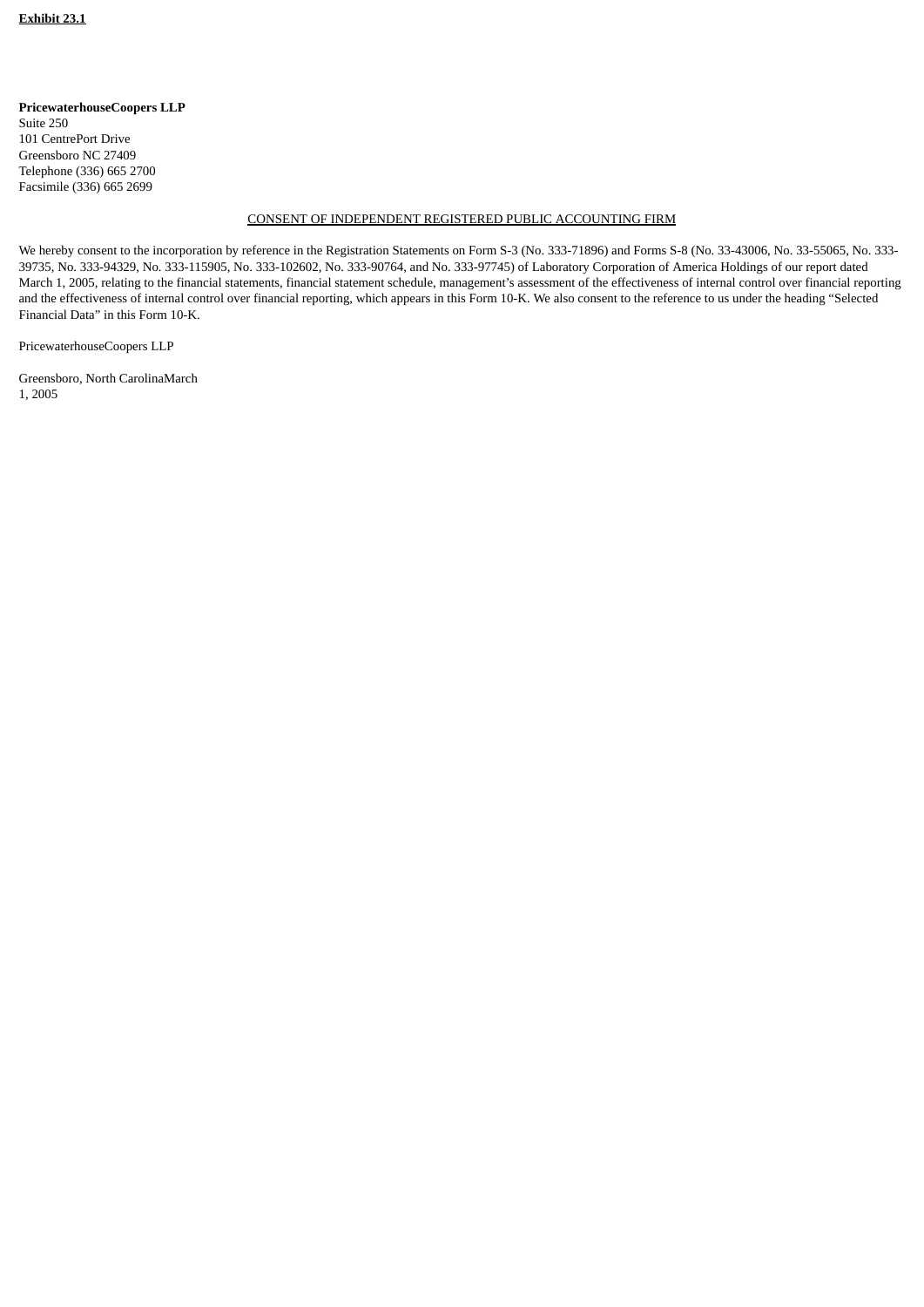KNOWN ALL MEN BY THESE PRESENTS, that the undersigned hereby constitutes and appoints Bradford T. Smith his true and lawful attorney-in-fact and agent, with full power of substitution, for him and in his name, place and stead, in any and all capacities, in connection with the Laboratory Corporation of America Holdings (the "Corporation") Annual Report on Form 10-K for the year ended December 31, 2004 under the Securities Exchange Act of 1934, as amended, including, without limiting the generality of the foregoing, to sign the Form 10-K in the name and on behalf of the Corporation or on behalf of the undersigned as a director or officer of the Corporation, and any amendments to the Form 10-K and any instrument, contract, document or other writing, of or in connection with the Form 10-K or amendments thereto, and to file the same, with all exhibits thereto, and other documents in connection therewith, including this power of attorney, with the Securities and Exchange Commission and any applicable securities exchange or securities self-regulatory body, granting unto said attorneys-in-fact and agents, each acting alone, full power and authority to do and perform each and every act and thing requisite and necessary to be done in and about the premises, as fully to all intents and purposes as he might or could do in person, hereby ratifying and confirming all that said attorney-in-fact and agents, each acting alone, or his substitute or substitutes, may lawfully do or cause to be done by virtue hereof.

IN WITNESS WHEREOF, the undersigned has signed these presents this 1st day of March, 2005.

 By:/s/ JEAN LUC BELINGARD ----------------------------------- Jean-Luc Belingard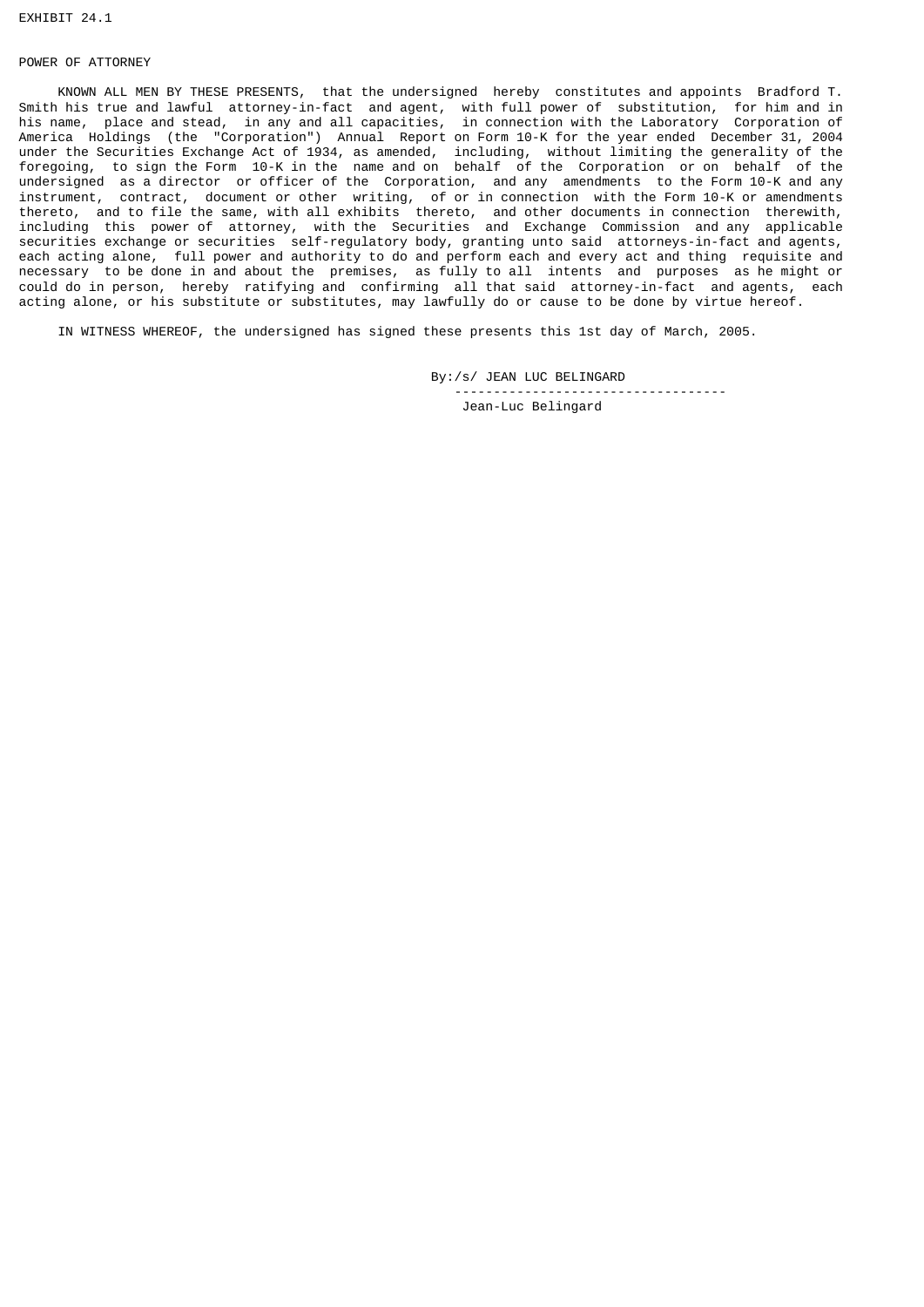KNOWN ALL MEN BY THESE PRESENTS, that the undersigned hereby constitutes and appoints Bradford T. Smith his true and lawful attorney-in-fact and agent, with full power of substitution, for him and in his name, place and stead, in any and all capacities, in connection with the Laboratory Corporation of America Holdings (the "Corporation") Annual Report on Form 10-K for the year ended December 31, 2004 under the Securities Exchange Act of 1934, as amended, including, without limiting the generality of the foregoing, to sign the Form 10-K in the name and on behalf of the Corporation or on behalf of the undersigned as a director or officer of the Corporation, and any amendments to the Form 10-K and any instrument, contract, document or other writing, of or in connection with the Form 10-K or amendments thereto, and to file the same, with all exhibits thereto, and other documents in connection therewith, including this power of attorney, with the Securities and Exchange Commission and any applicable securities exchange or securities self-regulatory body, granting unto said attorneys-in-fact and agents, each acting alone, full power and authority to do and perform each and every act and thing requisite and necessary to be done in and about the premises, as fully to all intents and purposes as he might or could do in person, hereby ratifying and confirming all that said attorney-in-fact and agents, each acting alone, or his substitute or substitutes, may lawfully do or cause to be done by virtue hereof.

IN WITNESS WHEREOF, the undersigned has signed these presents this 1st day of March, 2005.

 By:/s/ WENDY E. LANE ----------------------------------- Wendy E. Lane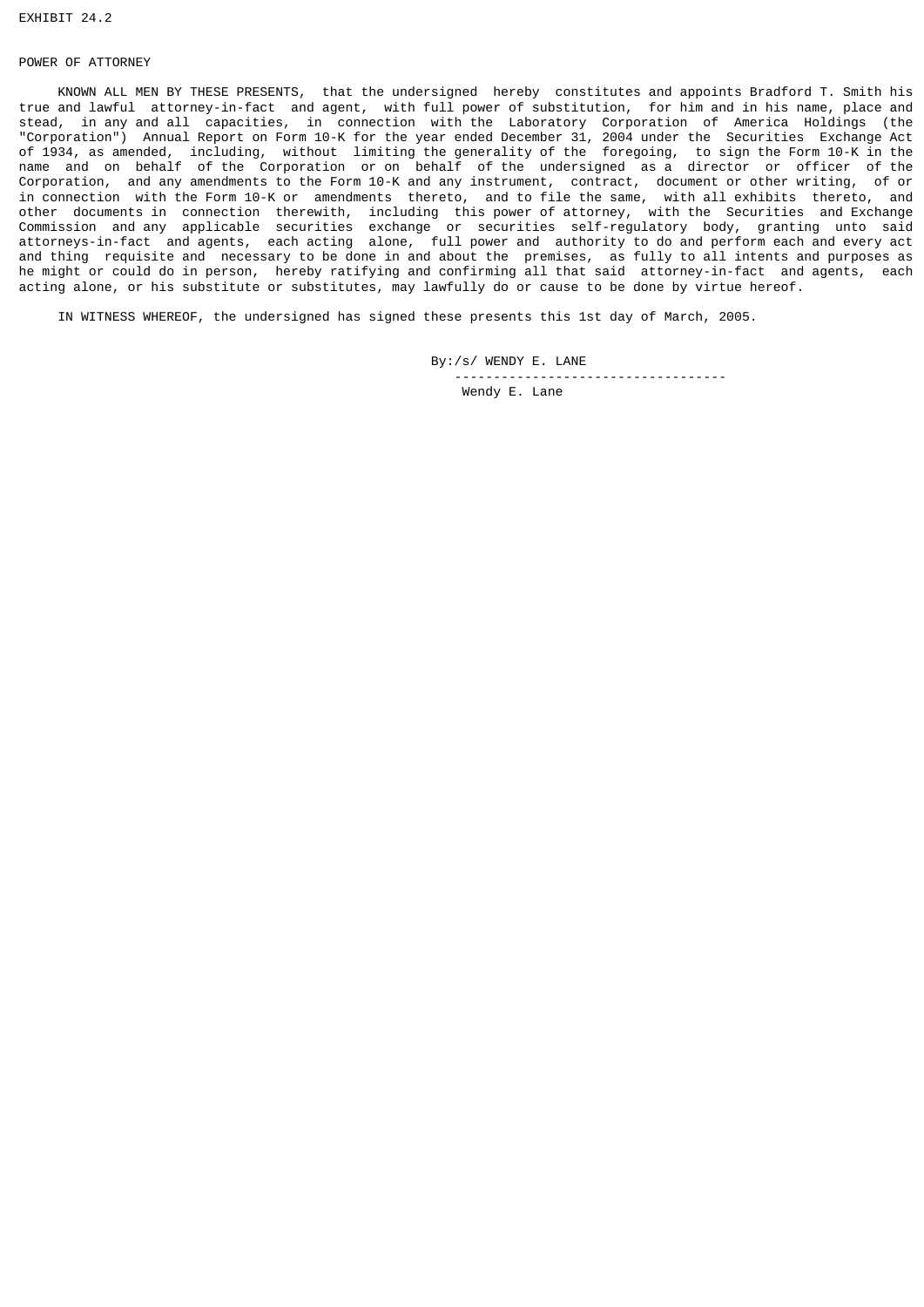KNOWN ALL MEN BY THESE PRESENTS, that the undersigned hereby constitutes and appoints Bradford T. Smith his true and lawful attorney-in-fact and agent, with full power of substitution, for him and in his name, place and stead, in any and all capacities, in connection with the Laboratory Corporation of America Holdings (the "Corporation") Annual Report on Form 10-K for the year ended December 31, 2004 under the Securities Exchange Act of 1934, as amended, including, without limiting the generality of the foregoing, to sign the Form 10-K in the name and on behalf of the Corporation or on behalf of the undersigned as a director or officer of the Corporation, and any amendments to the Form 10-K and any instrument, contract, document or other writing, of or in connection with the Form 10-K or amendments thereto, and to file the same, with all exhibits thereto, and other documents in connection therewith, including this power of attorney, with the Securities and Exchange Commission and any applicable securities exchange or securities self-regulatory body, granting unto said attorneys-in-fact and agents, each acting alone, full power and authority to do and perform each and every act and thing requisite and necessary to be done in and about the premises, as fully to all intents and purposes as he might or could do in person, hereby ratifying and confirming all that said attorney-in-fact and agents, each acting alone, or his substitute or substitutes, may lawfully do or cause to be done by virtue hereof.

IN WITNESS WHEREOF, the undersigned has signed these presents this 1st day of March, 2005.

 By:/s/ ROBERT E. MITTELSTAEDT, JR. --------------------------------------- Robert E. Mittelstaedt, Jr.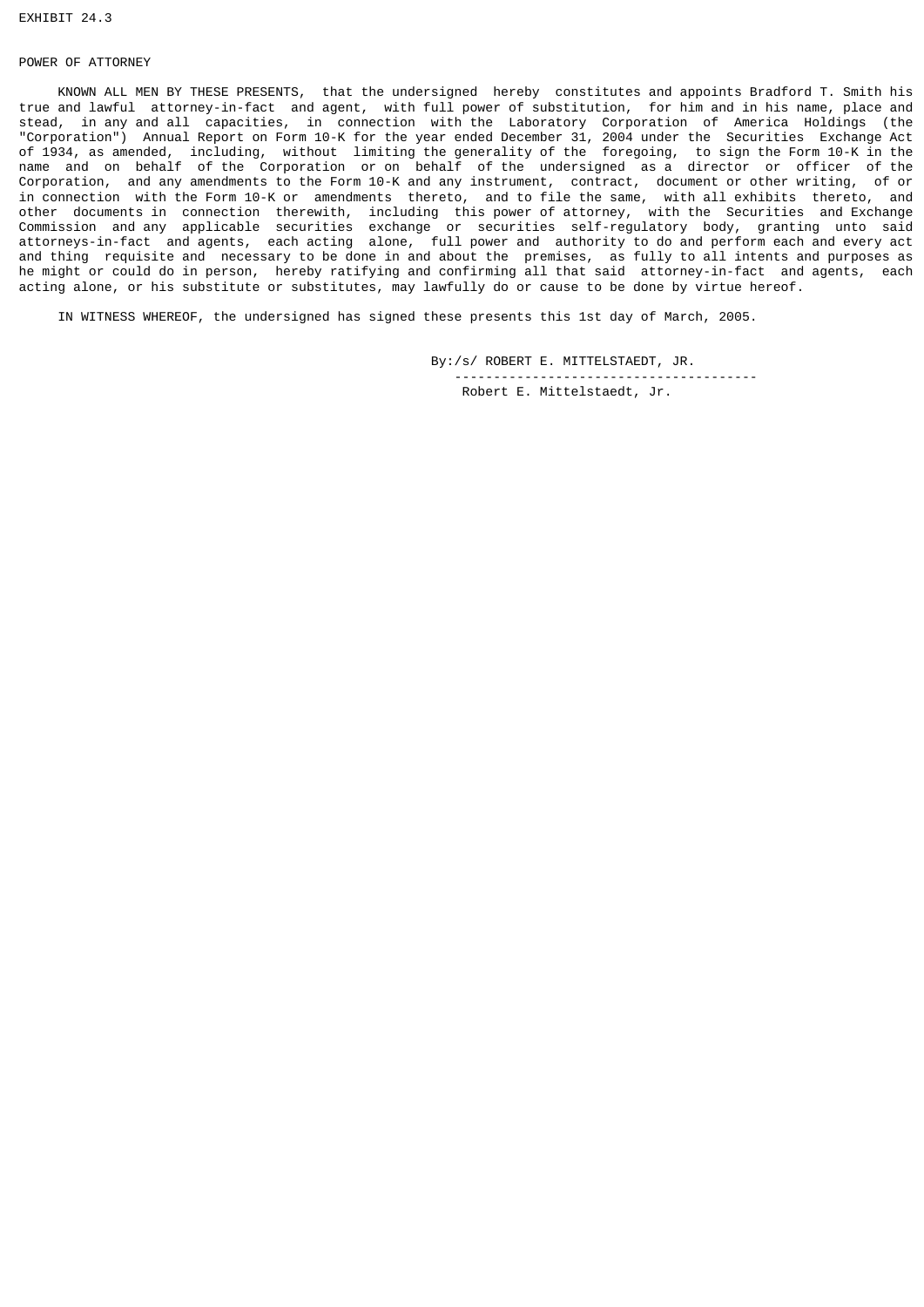KNOWN ALL MEN BY THESE PRESENTS, that the undersigned hereby constitutes and appoints Bradford T. Smith his true and lawful attorney-in-fact and agent, with full power of substitution, for him and in his name, place and stead, in any and all capacities, in connection with the Laboratory Corporation of America Holdings (the "Corporation") Annual Report on Form 10-K for the year ended December 31, 2004 under the Securities Exchange Act of 1934, as amended, including, without limiting the generality of the foregoing, to sign the Form 10-K in the name and on behalf of the Corporation or on behalf of the undersigned as a director or officer of the Corporation, and any amendments to the Form 10-K and any instrument, contract, document or other writing, of or in connection with the Form 10-K or amendments thereto, and to file the same, with all exhibits thereto, and other documents in connection therewith, including this power of attorney, with the Securities and Exchange Commission and any applicable securities exchange or securities self-regulatory body, granting unto said attorneys-in-fact and agents, each acting alone, full power and authority to do and perform each and every act and thing requisite and necessary to be done in and about the premises, as fully to all intents and purposes as he might or could do in person, hereby ratifying and confirming all that said attorney-in-fact and agents, each acting alone, or his substitute or substitutes, may lawfully do or cause to be done by virtue hereof.

IN WITNESS WHEREOF, the undersigned has signed these presents this 1st day of March, 2005.

 By:/s/ ARTHUR H. RUBENSTEIN ------------------------------ Arthur H. Rubenstein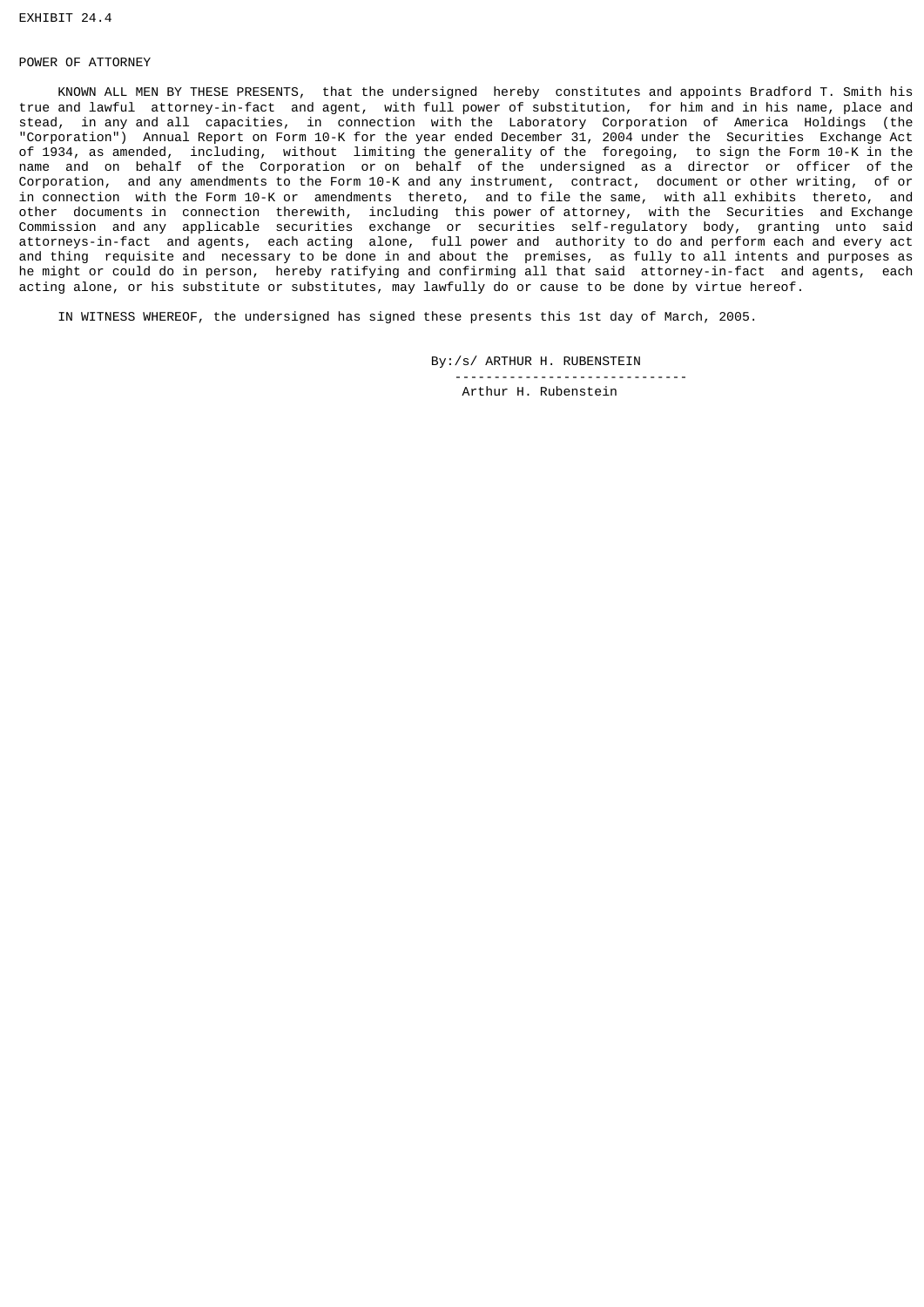KNOWN ALL MEN BY THESE PRESENTS, that the undersigned hereby constitutes and appoints Bradford T. Smith his true and lawful attorney-in-fact and agent, with full power of substitution, for him and in his name, place and stead, in any and all capacities, in connection with the Laboratory Corporation of America Holdings (the "Corporation") Annual Report on Form 10-K for the year ended December 31, 2004 under the Securities Exchange Act of 1934, as amended, including, without limiting the generality of the foregoing, to sign the Form 10-K in the name and on behalf of the Corporation or on behalf of the undersigned as a director or officer of the Corporation, and any amendments to the Form 10-K and any instrument, contract, document or other writing, of or in connection with the Form 10-K or amendments thereto, and to file the same, with all exhibits thereto, and other documents in connection therewith, including this power of attorney, with the Securities and Exchange Commission and any applicable securities exchange or securities self-regulatory body, granting unto said attorneys-in-fact and agents, each acting alone, full power and authority to do and perform each and every act and thing requisite and necessary to be done in and about the premises, as fully to all intents and purposes as he might or could do in person, hereby ratifying and confirming all that said attorney-in-fact and agents, each acting alone, or his substitute or substitutes, may lawfully do or cause to be done by virtue hereof.

IN WITNESS WHEREOF, the undersigned has signed these presents this 1st day of March, 2005.

 By:/S/ ANDREW G. WALLACE, M.D. --------------------------------------- Andrew G. Wallace, M.D.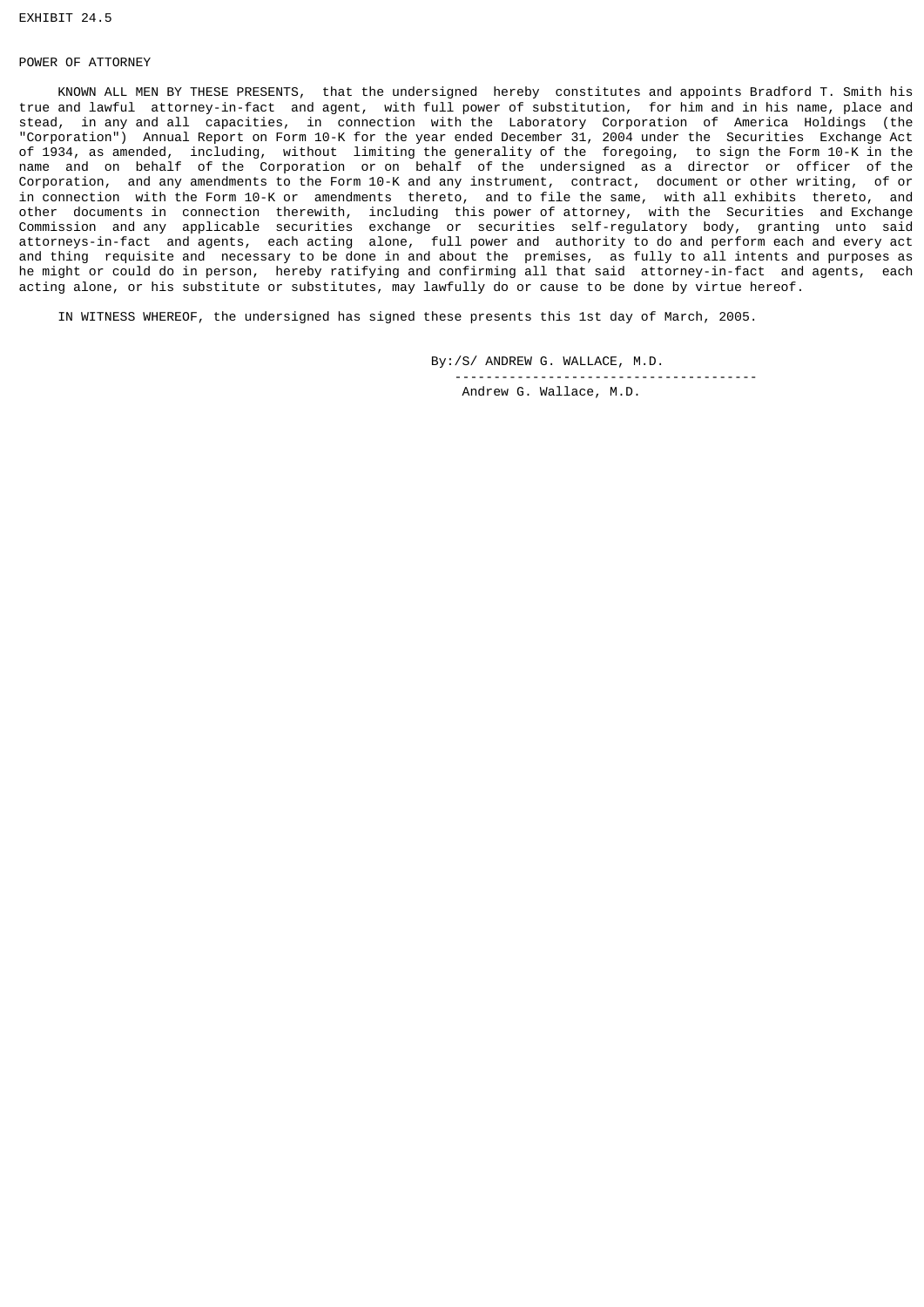KNOWN ALL MEN BY THESE PRESENTS, that the undersigned hereby constitutes and appoints Bradford T. Smith his true and lawful attorney-in-fact and agent, with full power of substitution, for him and in his name, place and stead, in any and all capacities, in connection with the Laboratory Corporation of America Holdings (the "Corporation") Annual Report on Form 10-K for the year ended December 31, 2004 under the Securities Exchange Act of 1934, as amended, including, without limiting the generality of the foregoing, to sign the Form 10-K in the name and on behalf of the Corporation or on behalf of the undersigned as a director or officer of the Corporation, and any amendments to the Form 10-K and any instrument, contract, document or other writing, of or in connection with the Form 10-K or amendments thereto, and to file the same, with all exhibits thereto, and other documents in connection therewith, including this power of attorney, with the Securities and Exchange Commission and any applicable securities exchange or securities self-regulatory body, granting unto said attorneys-in-fact and agents, each acting alone, full power and authority to do and perform each and every act and thing requisite and necessary to be done in and about the premises, as fully to all intents and purposes as he might or could do in person, hereby ratifying and confirming all that said attorney-in-fact and agents, each acting alone, or his substitute or substitutes, may lawfully do or cause to be done by virtue hereof.

IN WITNESS WHEREOF, the undersigned has signed these presents this 1st day of March, 2005.

 By:/s/ CRAIG M. WATSON ------------------------------ Craig M. Watson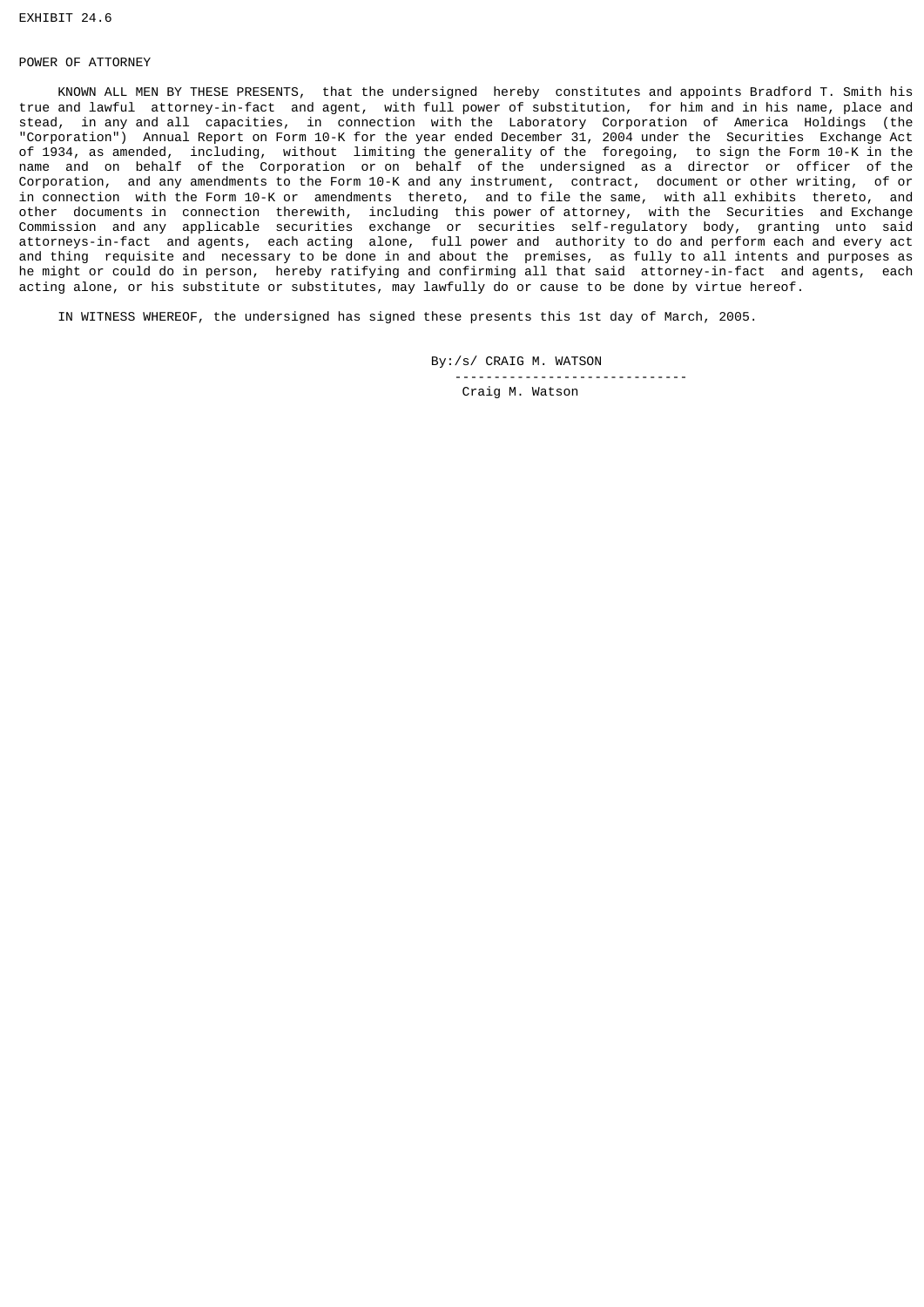KNOWN ALL MEN BY THESE PRESENTS, that the undersigned hereby constitutes and appoints Bradford T. Smith his true and lawful attorney-in-fact and agent, with full power of substitution, for him and in his name, place and stead, in any and all capacities, in connection with the Laboratory Corporation of America Holdings (the "Corporation") Annual Report on Form 10-K for the year ended December 31, 2004 under the Securities Exchange Act of 1934, as amended, including, without limiting the generality of the foregoing, to sign the Form 10-K in the name and on behalf of the Corporation or on behalf of the undersigned as a director or officer of the Corporation, and any amendments to the Form 10-K and any instrument, contract, document or other writing, of or in connection with the Form 10-K or amendments thereto, and to file the same, with all exhibits thereto, and other documents in connection therewith, including this power of attorney, with the Securities and Exchange Commission and any applicable securities exchange or securities self-regulatory body, granting unto said attorneys-in-fact and agents, each acting alone, full power and authority to do and perform each and every act and thing requisite and necessary to be done in and about the premises, as fully to all intents and purposes as he might or could do in person, hereby ratifying and confirming all that said attorney-in-fact and agents, each acting alone, or his substitute or substitutes, may lawfully do or cause to be done by virtue hereof.

IN WITNESS WHEREOF, the undersigned has signed these presents this 1st day of March, 2005.

 By:/s/ M. KEITH WEIKEL --------------------------------- M. Keith Weikel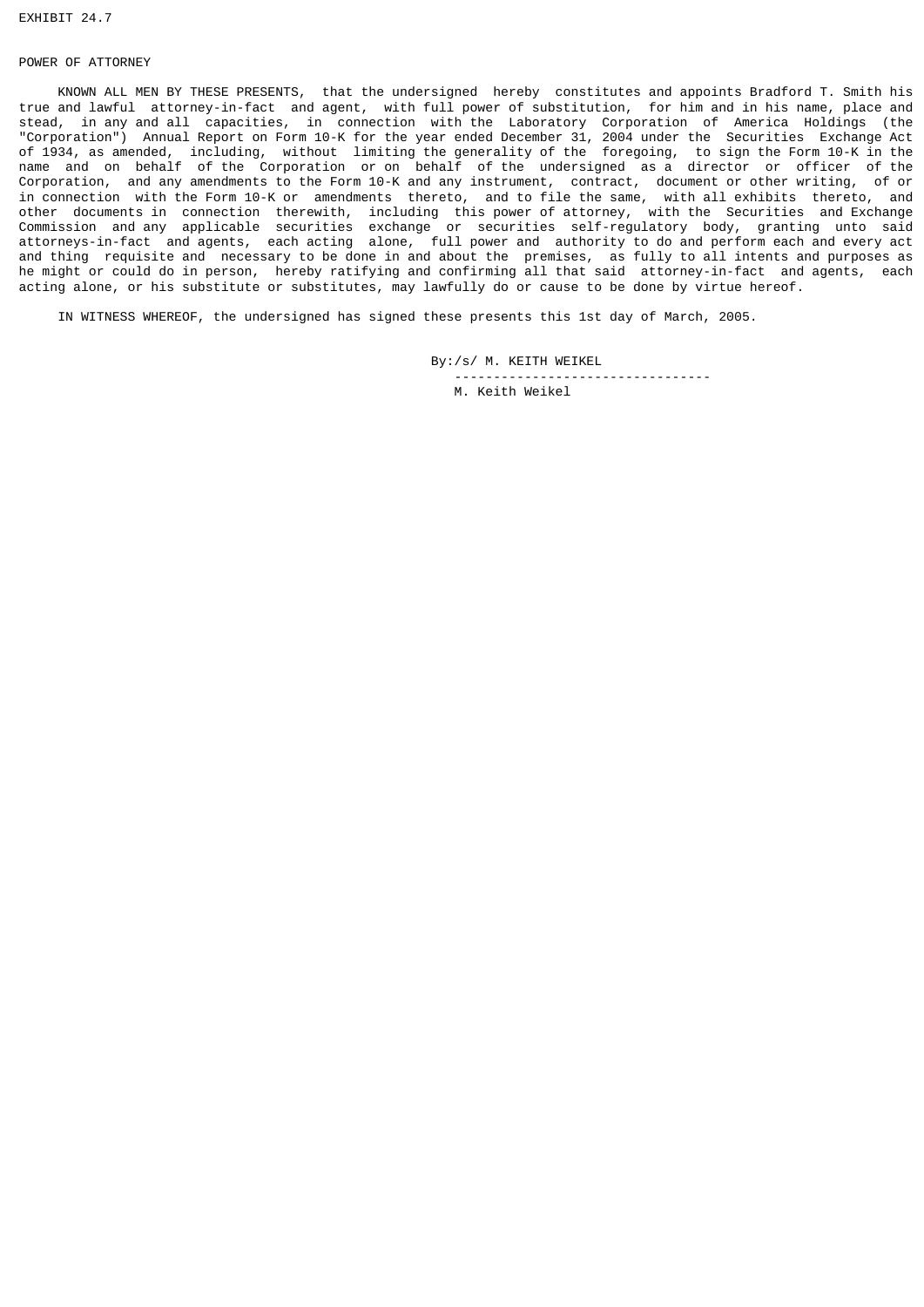# **Exhibit 31.1**

Certification

I, Thomas P. Mac Mahon, certify that:

1. I have reviewed this annual report on Form 10-K of Laboratory Corporation of America Holdings;

2. Based on my knowledge, this report does not contain any untrue statement of a material fact or omit to state a material fact necessary to make the statements made, in light of the circumstances under which such statements were made, not misleading with respect to the period covered by this report;

3. Based on my knowledge, the financial statements, and other financial information included in this report, fairly present in all material respects the financial condition, results of operations and cash flows of the registrant as of, and for, the periods presented in this report;

4. The registrant's other certifying officer and I are responsible for establishing and maintaining disclosure controls and procedures (as defined in Exchange Act Rules 13a-15(e) and 15d-15(e)) and internal control over financial reporting (as defined in Exchange Act Rule 13a-15(f) and 15d-15(f)) for the registrant and have:

designed such disclosure controls and procedures, or caused such disclosure controls and procedures to be designed under our supervision, to ensure that material information relating to the registrant, including its consolidated subsidiaries, is made known to us by others within those entities, particularly during the period in which this report is being prepared;

(b) designed such internal control over financial reporting, or caused such internal control over financial reporting to be designed under our supervision, to provide reasonable assurance regarding the reliability of financial reporting and the preparation of financial statements for external purposes in accordance with generally accepted accounting principles;

c) evaluated the effectiveness of the registrant's disclosure controls and procedures and presented in this report our conclusions about the effectiveness of the disclosure controls and procedures, as of the end of the period covered by this report based on such evaluation; and

d) disclosed in this report any change in the registrant's internal control over financial reporting that occurred during the registrant's most recent fiscal quarter (the registrant's fourth fiscal quarter in the case of an annual report) that has materially affected, or is reasonably likely to materially affect, the registrant's internal control over financial reporting; and

5. The registrant's other certifying officer and I have disclosed, based on our most recent evaluation of internal control over financial reporting, to the registrant's auditors and the audit committee of registrant's board of directors (or persons performing the equivalent functions):

a) all significant deficiencies and material weaknesses in the design or operation of internal control over financial reporting which are reasonably likely to adversely affect the registrant's ability to record, process, summarize and report financial information; and

b) any fraud, whether or not material, that involves management or other employees who have a significant role in the registrant's internal control over financial reporting.

Date: March 1, 2005 By: /s/THOMAS P. MAC MAHON

Thomas P. Mac Mahon Chief Executive Officer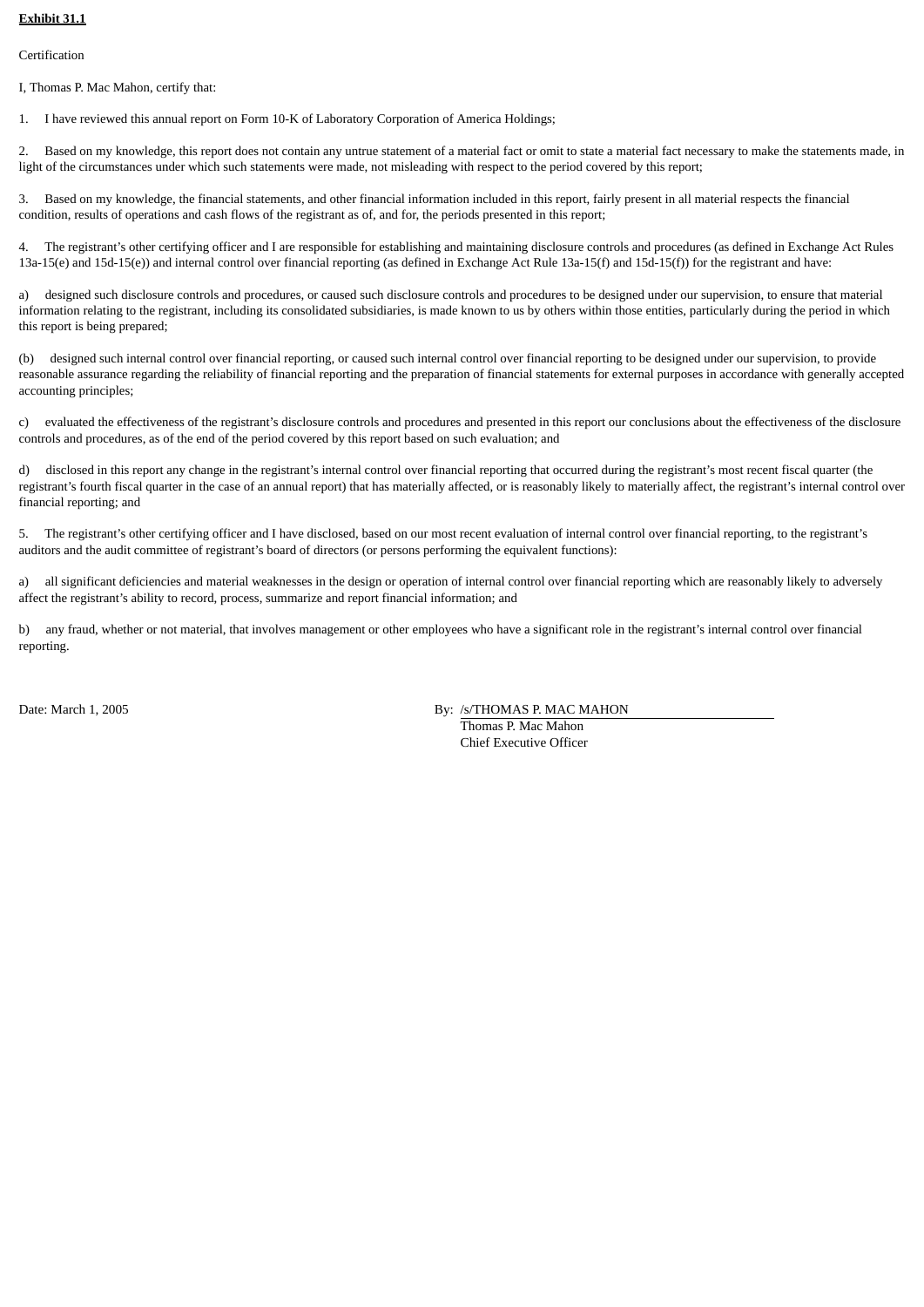# **Exhibit 31.2**

Certification

I, Wesley R. Elingburg, certify that:

1. I have reviewed this annual report on Form 10-K of Laboratory Corporation of America Holdings;

2. Based on my knowledge, this report does not contain any untrue statement of a material fact or omit to state a material fact necessary to make the statements made, in light of the circumstances under which such statements were made, not misleading with respect to the period covered by this report;

3. Based on my knowledge, the financial statements, and other financial information included in this report, fairly present in all material respects the financial condition, results of operations and cash flows of the registrant as of, and for, the periods presented in this report;

4. The registrant's other certifying officer and I are responsible for establishing and maintaining disclosure controls and procedures (as defined in Exchange Act Rules 13a-15(e) and 15d-15(e)) and internal control over financial reporting (as defined in Exchange Act Rule 13a-15(f) and 15d-15(f)) for the registrant and have:

a) designed such disclosure controls and procedures, or caused such disclosure controls and procedures to be designed under our supervision, to ensure that material information relating to the registrant, including its consolidated subsidiaries, is made known to us by others within those entities, particularly during the period in which this report is being prepared;

(b) designed such internal control over financial reporting, or caused such internal control over financial reporting to be designed under our supervision, to provide reasonable assurance regarding the reliability of financial reporting and the preparation of financial statements for external purposes in accordance with generally accepted accounting principles;

c) evaluated the effectiveness of the registrant's disclosure controls and procedures and presented in this report our conclusions about the effectiveness of the disclosure controls and procedures, as of the end of the period covered by this report based on such evaluation; and

d) disclosed in this report any change in the registrant's internal control over financial reporting that occurred during the registrant's most recent fiscal quarter (the registrant's fourth fiscal quarter in the case of an annual report) that has materially affected, or is reasonably likely to materially affect, the registrant's internal control over financial reporting; and

5. The registrant's other certifying officer and I have disclosed, based on our most recent evaluation of internal control over financial reporting, to the registrant's auditors and the audit committee of registrant's board of directors (or persons performing the equivalent functions):

a) all significant deficiencies and material weaknesses in the design or operation of internal control over financial reporting which are reasonably likely to adversely affect the registrant's ability to record, process, summarize and report financial information; and

b) any fraud, whether or not material, that involves management or other employees who have a significant role in the registrant's internal control over financial reporting.

Date: March 1, 2005 By: /s/WESLEY R. ELINGBURG

Wesley R. Elingburg Chief Financial Officer